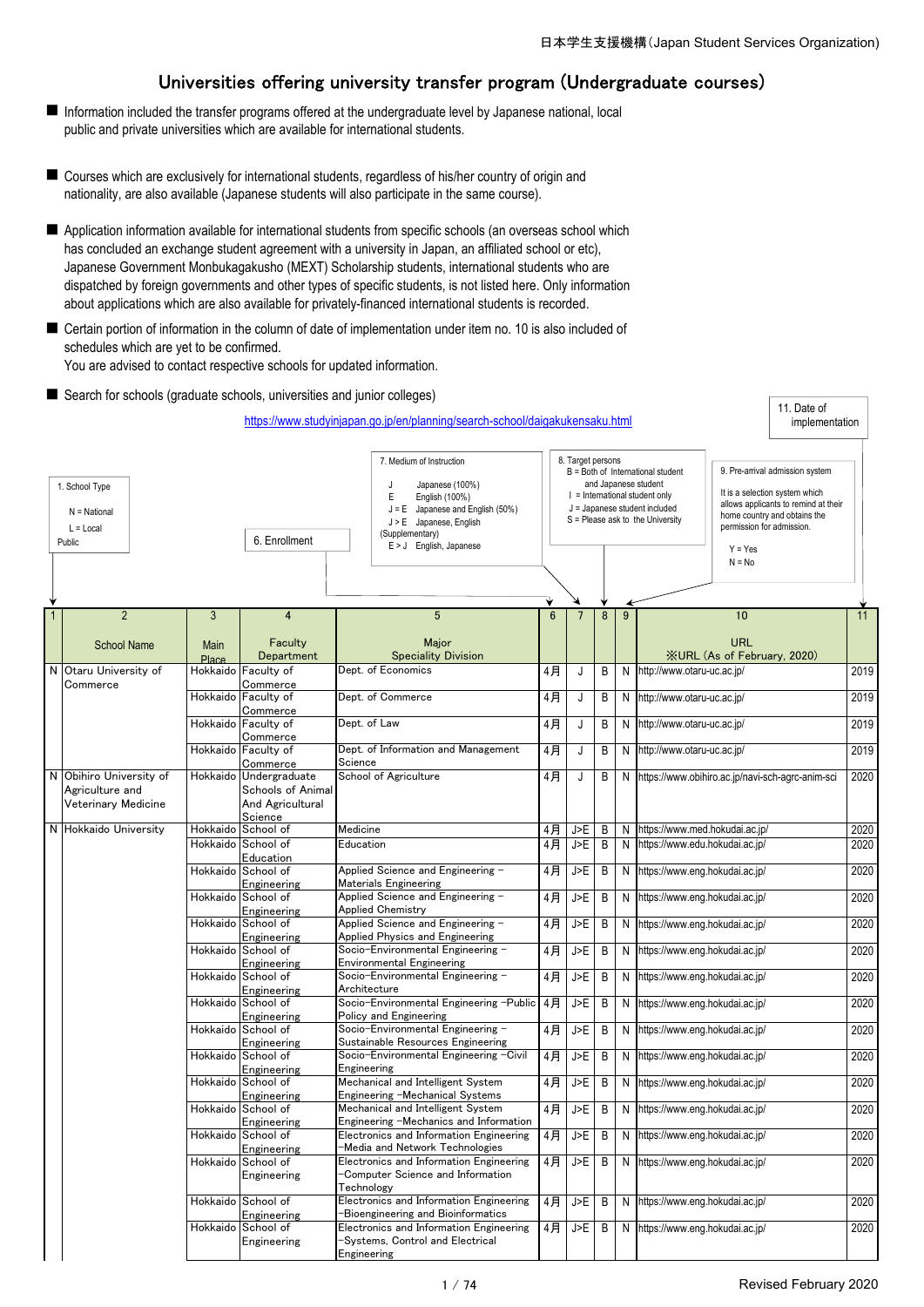| $\overline{2}$        | 3      | 4                                     | $5\overline{5}$                                                                  | $6\phantom{1}$ |     | 8 | 9 | 10                                                            | 11   |
|-----------------------|--------|---------------------------------------|----------------------------------------------------------------------------------|----------------|-----|---|---|---------------------------------------------------------------|------|
|                       |        |                                       |                                                                                  |                |     |   |   |                                                               |      |
| <b>School Name</b>    | Main   | Faculty                               | Maior                                                                            |                |     |   |   | <b>URL</b>                                                    |      |
|                       | Place  | Department                            | <b>Speciality Division</b>                                                       |                |     |   |   | <b>XURL (As of February, 2020)</b>                            |      |
|                       |        | Hokkaido School of                    | Electronics and Information Engineering<br>Electrical and Electronic Engineering | 4月             | J>E | B |   | N https://www.eng.hokudai.ac.jp/                              | 2020 |
|                       |        | Engineering<br>Hokkaido School of Law | _aw                                                                              | 4月             | J>E | B |   | N https://www.juris.hokudai.ac.jp/                            | 2020 |
|                       |        | Hokkaido School of                    | <b>Mathematics</b>                                                               | 4月             | J>E | B | N | https://www2.sci.hokudai.ac.jp/                               | 2020 |
|                       |        | Hokkaido School of                    | Earth and Planetary Sciences                                                     |                |     | B |   | N https://www2.sci.hokudai.ac.jp/                             | 2020 |
|                       |        |                                       | Physics                                                                          | $4$ 月          | J>E |   |   |                                                               |      |
|                       |        | Hokkaido School of                    |                                                                                  | 4月             | J>E | B | N | https://www2.sci.hokudai.ac.jp/                               | 2020 |
| N Kitami Institute of |        | Hokkaido Faculty of                   | School of Regional Innovation and Social                                         | 4月             | J>E | B |   | N http://www.kitami-it.ac.jp/engineering-                     | 2020 |
| Technology            |        | Engineering<br>Hokkaido Faculty of    | Design Engineering<br>School of Earth, Energy and                                | 4月             | J>E | B |   | araduate/tiiki/                                               | 2020 |
|                       |        | Engineering                           | <b>Environmental Engineering</b>                                                 |                |     |   |   | N http://www.kitami-it.ac.jp/engineering-                     |      |
|                       |        | Hokkaido Faculty of                   | School of Regional Innovation and Social                                         | 4月             | J>E | B |   | graduate/chikvu/<br>N http://www.kitami-it.ac.jp/engineering- | 2020 |
|                       |        | Engineering                           | Design Engineering                                                               |                |     |   |   | araduate/tiiki/                                               |      |
|                       |        | Hokkaido Faculty of                   | School of Earth, Energy and                                                      | 4月             | J>E | B |   | N http://www.kitami-it.ac.jp/engineering-                     | 2020 |
|                       |        | Engineering                           | <b>Environmental Engineering</b>                                                 |                |     |   |   | graduate/chikvu/                                              |      |
| N Hirosaki University | Aomori | School of                             | Medicine                                                                         | 4月             | J   | J |   | N http://www.med.hirosaki-u.ac.jp/web/index.html              | 2020 |
| N Iwate University    | Iwate  | Faculty of                            | Cooperative Dept. of Veterinary                                                  | 4月             | J   | B |   | N http://www.agr.iwate-u.ac.jp/                               | 2020 |
|                       |        | Agriculture                           | Medicine                                                                         |                |     |   |   |                                                               |      |
|                       | Iwate  | Faculty of                            | Dept. of Biological Chemistry and Food                                           | 4月             | J   | B | N | http://www.aqr.iwate-u.ac.jp/                                 | 2020 |
|                       |        | Agriculture                           | Science                                                                          |                |     |   |   |                                                               |      |
|                       | Iwate  | Faculty of                            | Dept. of Plant-bioscience                                                        | 4月             | J   | B |   | N http://www.agr.iwate-u.ac.jp/                               | 2020 |
|                       |        | Agriculture                           |                                                                                  |                |     |   |   |                                                               |      |
|                       | Iwate  | Faculty of                            | Dept. of Food Production and                                                     | 4月             | J   | B |   | N http://www.aqr.iwate-u.ac.jp/                               | 2020 |
|                       |        | Agriculture                           | <b>Environmental Management</b>                                                  |                |     |   |   |                                                               |      |
|                       | Iwate  | Faculty of                            | Dept. of Forest Science                                                          | 4月             | J   | B |   | N http://www.agr.iwate-u.ac.jp/                               | 2020 |
|                       |        | Agriculture                           |                                                                                  |                |     |   |   |                                                               |      |
|                       | Iwate  | Faculty of                            | Dept. of Animal Science                                                          | 4月             | J   | B |   | N http://www.aqr.iwate-u.ac.jp/                               | 2020 |
|                       | Iwate  | Agriculture<br>Faculty of             | Dept. of Systems Innovation Engineering                                          | 4月             | J   | B | N | http://www.eng.iwate-u.ac.jp/jp/index.html                    | 2020 |
|                       |        | Science and                           |                                                                                  |                |     |   |   |                                                               |      |
|                       | Iwate  | Faculty of                            | Dept. of Chemistry and Biological                                                | 4月             | J   | B |   | N http://www.eng.iwate-u.ac.jp/jp/index.html                  | 2020 |
|                       |        | Science and                           | Science                                                                          |                |     |   |   |                                                               |      |
|                       | Iwate  | Faculty of                            | Dept. of Physical Science and Materials                                          | 4月             | J   | B |   | N http://www.eng.iwate-u.ac.jp/jp/index.html                  | 2020 |
|                       |        | Science and                           | Engineering                                                                      |                |     |   |   |                                                               |      |
|                       | Iwate  | Faculty of                            | Dept. of Human Sciences and Cultural                                             | 4月             | J   | B |   | N http://jinsha.iwate-u.ac.jp/                                | 2020 |
|                       |        | Humanities and                        | Studies                                                                          |                |     |   |   |                                                               |      |
|                       |        | Social Sciences                       |                                                                                  |                |     |   |   |                                                               |      |
|                       | Iwate  | Faculty of                            | Dept. of Regional Policy                                                         | 4月             | J   | B |   | N http://jinsha.iwate-u.ac.jp/                                | 2020 |
|                       |        | Humanities and                        |                                                                                  |                |     |   |   |                                                               |      |
|                       |        | Social Sciences                       |                                                                                  |                |     |   |   |                                                               |      |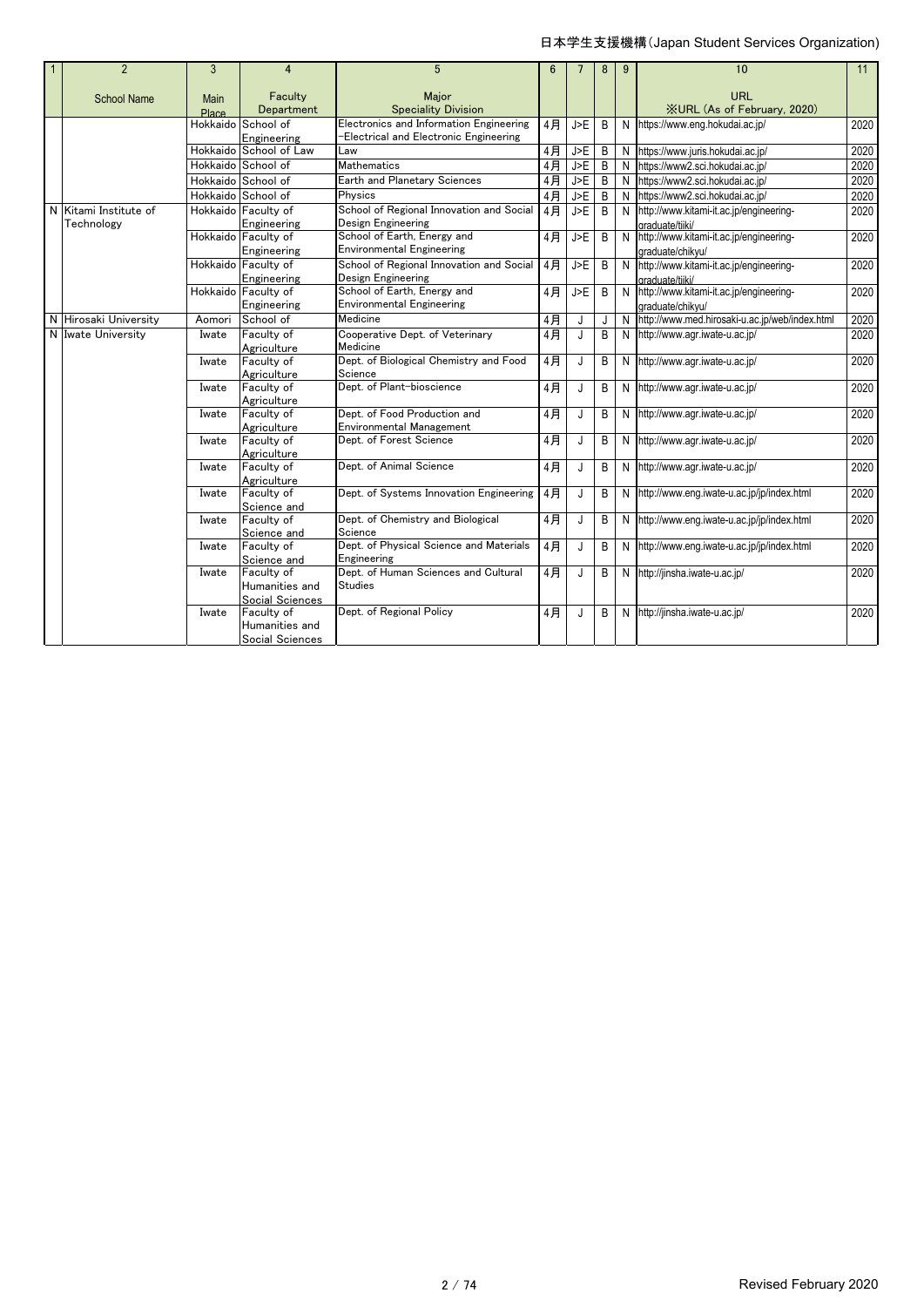| $\overline{2}$         | 3               | 4                                                   | 5                                                                                                                                               | 6         |         | 8 | 9            | 10                                                   | 11   |
|------------------------|-----------------|-----------------------------------------------------|-------------------------------------------------------------------------------------------------------------------------------------------------|-----------|---------|---|--------------|------------------------------------------------------|------|
| <b>School Name</b>     | Main            | Faculty<br>Department                               | Major<br><b>Speciality Division</b>                                                                                                             |           |         |   |              | <b>URL</b><br><b>XURL (As of February, 2020)</b>     |      |
| N Tohoku University    | Place<br>Miyagi | School of                                           | Applied Chemistry, Chemical Engineering                                                                                                         | 4月        | J>E     | B | N            | https://www.eng.tohoku.ac.jp/                        | 2020 |
|                        | Miyagi          | Engineering<br>School of                            | and Biomolecular Engineering<br>Mechanical and Aerospace Engineering                                                                            | 4月        | J>E     | B | N            | https://www.eng.tohoku.ac.jp/                        | 2020 |
|                        |                 | Engineering                                         |                                                                                                                                                 |           |         |   |              |                                                      |      |
|                        | Miyagi          | School of<br>Engineering                            | Civil Engineering and Architecture                                                                                                              | $4$ 月     | J>E     | B | N            | https://www.eng.tohoku.ac.jp/                        | 2020 |
|                        | Miyagi          | School of<br>Engineering                            | Materials Science and Engineering                                                                                                               | 4月        | J>E     | B | N            | https://www.eng.tohoku.ac.jp/                        | 2020 |
|                        | Miyagi          | School of<br>Engineering                            | Electrical, Information and Physics<br>Engineering                                                                                              | 4月        | J>E     | B | N            | https://www.eng.tohoku.ac.jp/                        | 2020 |
|                        | Miyagi          | School of                                           | Dept. of Dental Sciences                                                                                                                        | $4$ 月     | J       | B | N            | http://www.dent.tohoku.ac.jp/                        | 2020 |
|                        | Miyagi          | Graduate School<br>of Biomedical<br>Engineering     | Dept. of Biomedical Engineering                                                                                                                 | 10月       | $J = E$ | J | N            | http://www.bme.tohoku.ac.jp/                         | 2020 |
|                        | Miyagi          | Graduate School<br>of Biomedical<br>Engineering     | Dept. of Biomedical Engineering                                                                                                                 | 4月        | J=E     | J |              | N http://www.bme.tohoku.ac.jp/                       | 2020 |
|                        | Miyagi          | Graduate School<br>of Biomedical<br>Engineering     | Dept. of Biomedical Engineering                                                                                                                 | 4月<br>10月 | J=E     | J |              | N http://www.bme.tohoku.ac.jp/                       | 2020 |
|                        | Miyagi          | Graduate School                                     | Dept. of Environmental Studies for                                                                                                              | 10月       | J>E     | J | N            | http://www.kankyo.tohoku.ac.jp/newstudent/index      | 2020 |
|                        |                 | of Environmental<br><b>Studies</b>                  | <b>Advanced Society</b><br>Dept. of Frontier Sciences for Advanced                                                                              |           |         |   |              | .html                                                |      |
|                        | Miyagi          | Graduate School                                     | Environment<br>Dept. of Environmental Studies for                                                                                               | 4月        | J>E     | J | N.           | http://www.kankyo.tohoku.ac.jp/newstudent/index 2020 |      |
|                        |                 | of Environmental<br><b>Studies</b>                  | <b>Advanced Society</b><br>Dept. of Frontier Sciences for Advanced                                                                              |           |         |   |              | .html                                                |      |
|                        | Miyagi          | Graduate School<br>of Agricultural<br>Science       | Environment                                                                                                                                     | 10月       | J       | 0 | 0            | http://www.agri.tohoku.ac.jp/index-j.html            | 2020 |
|                        | Miyagi          | Graduate School<br>of Agricultural<br>Science       |                                                                                                                                                 | 4月        | J       | 0 | $\mathbf{0}$ | http://www.agri.tohoku.ac.jp/index-j.html            | 2020 |
|                        | Miyagi          | Graduate School<br>of Arts and                      | Global Humanities                                                                                                                               | 4月        | J>E     | B |              | N https://www.sal.tohoku.ac.jp/                      | 2021 |
|                        | Miyagi          | Graduate School<br>of Arts and                      | <b>Integrated Human Sciences</b>                                                                                                                | 4月        | J>E     | B | N            | https://www.sal.tohoku.ac.jp/                        | 2021 |
|                        | Miyagi          | Graduate School                                     | Japanese Studies                                                                                                                                | 4月        | J>E     | B | N            | https://www.sal.tohoku.ac.jp/                        | 2021 |
| N Akita University     | Akita           | of Arts and<br>Faculty of                           | School of Medicine                                                                                                                              | 4月        | J       | Β | N            | http://www.med.akita-u.ac.jp/index.php               | 2020 |
|                        | Akita           | Faculty of                                          | Dept. of School Education                                                                                                                       | 4月        | J       | B | N            | https://www.akita-u.ac.jp/eduhuman/                  | 2020 |
|                        |                 | Education and<br><b>Human Studies</b>               |                                                                                                                                                 |           |         |   |              |                                                      |      |
|                        | Akita           | Faculty of<br>Education and                         | Dept. of Regional Studies and<br>Humanities                                                                                                     | 4月        | J       | B | N            | https://www.akita-u.ac.jp/eduhuman/                  | 2020 |
|                        | Akita           | <b>Human Studies</b><br>Faculty of                  | Dept. of Systems Design Engineering                                                                                                             | 4月        | J       | B |              | N https://www.riko.akita-u.ac.jp/                    | 2020 |
|                        |                 | Engineering                                         |                                                                                                                                                 |           |         |   |              |                                                      |      |
|                        | Akita           | Science<br>Faculty of                               | Dept. of Mathematical Science And                                                                                                               | 4月        | J       | B |              | N https://www.riko.akita-u.ac.jp/                    | 2020 |
|                        |                 | Engineering<br>Science                              | Electrical-Electronic-Computer<br>Engineering                                                                                                   |           |         |   |              |                                                      |      |
|                        | Akita           | Faculty of<br>Engineering                           | Dept. of Life Science                                                                                                                           | 4月        | J       | B |              | N https://www.riko.akita-u.ac.jp/                    | 2020 |
|                        | Akita           | Science<br>Faculty of                               | Dept. of Materials Science                                                                                                                      | 4月        | J       | B |              | N https://www.riko.akita-u.ac.jp/                    | 2020 |
|                        |                 | Engineering<br>Science                              |                                                                                                                                                 |           |         |   |              |                                                      |      |
| N Yamagata University  | Yamagat<br>a    | Faculty of<br>Engineering                           | Dept. of Applied Chemistry, Chemical<br>Engineering and Biochemical Engineering,<br>Applied Chemistry and Chemical<br><b>Engineering Course</b> | 4月        | J       | B |              | N http://acebe.yz.yamagata-u.ac.jp/                  | 2020 |
|                        |                 | Yamagat Faculty of                                  | Dept. of Applied Chemistry, Chemical                                                                                                            | 4月        | J       | B |              | N http://acebe.yz.yamagata-u.ac.jp/                  | 2020 |
|                        | a               | Engineering                                         | Engineering and Biochemical Engineering,<br><b>Biochemical Engineering Course</b>                                                               |           |         |   |              |                                                      |      |
|                        | a               | Yamagat Faculty of<br>Engineering                   | Architecture, Design and Building<br>Science                                                                                                    | 4月        | J       | B | N            | http://ad.yz.yamagata-u.ac.jp/                       | 2020 |
|                        | a               | Yamagat Faculty of<br>Engineering                   | Polymeric and Organic Materials<br>Engineering                                                                                                  | 4月        | J       | B |              | N https://polymorg.yz.yamagata-u.ac.jp/              | 2020 |
|                        | a               | Yamagat Faculty of<br>Engineering                   | Dept. of Informatics and<br>Electronics, Informatics Course                                                                                     | 4月        | J       | B | N            | https://infoele.yz.yamagata-u.ac.jp/                 | 2020 |
|                        | a               | Yamagat Faculty of<br>Engineering                   | Dept. of Informatics and Electronics,<br><b>Electronics Course</b>                                                                              | 4月        | J       | B | N            | https://infoele.yz.yamagata-u.ac.jp/                 | 2020 |
|                        | a               | Yamagat Faculty of<br>Engineering                   | Mechanical Systems Engineering                                                                                                                  | 4月        | J       | B | N            | http://mech.yz.yamagata-u.ac.jp/                     | 2020 |
| N Fukushima University | a               | Fukushim Cluster of Human<br>and Social             | Faculty of Economics and Business<br>Administration                                                                                             | 4月        | J       | B | N            | https://www.econ.fukushima-u.ac.jp/                  | 2020 |
|                        | a               | Sciences<br>Fukushim Cluster of Human<br>and Social | Faculty of Administration and Social<br>Science                                                                                                 | 4月        | J       | B | N            | http://www.ads.fukushima-u.ac.jp/                    | 2020 |
|                        |                 | Sciences                                            |                                                                                                                                                 |           |         |   |              |                                                      |      |
|                        | a               | Fukushim Cluster of Human<br>and Social             | Faculty of Human Development and<br>Culture                                                                                                     | 4月        | J       | B | N            | http://hdc.educ.fukushima-u.ac.jp/                   | 2020 |
|                        |                 | Sciences                                            |                                                                                                                                                 |           |         |   |              |                                                      |      |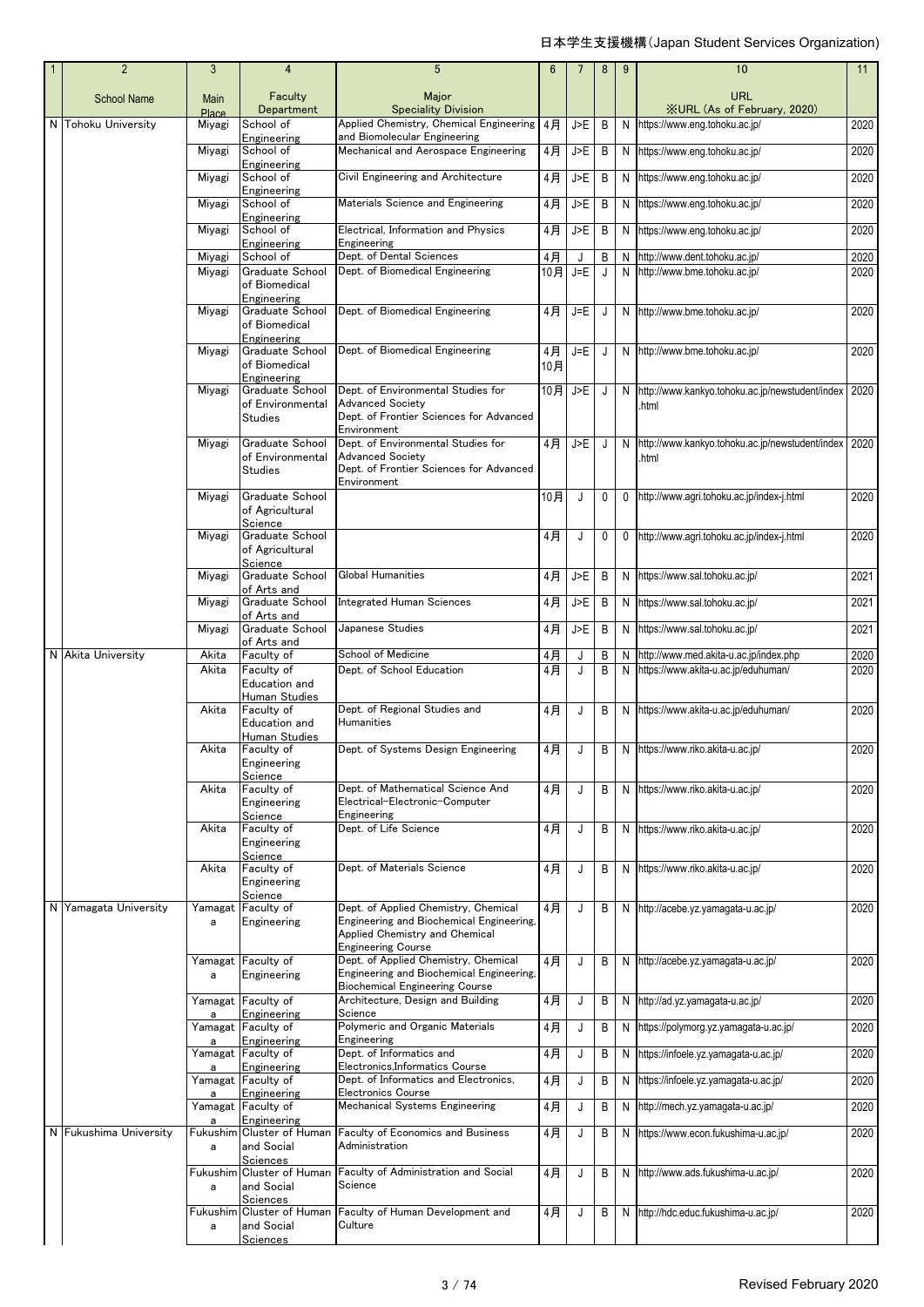| $\overline{2}$          | 3                  | 4                               | $5\phantom{.0}$                                                     | $6\phantom{1}$ | 7          | 8      | 9      | 10                                                                       | 11                                                   |
|-------------------------|--------------------|---------------------------------|---------------------------------------------------------------------|----------------|------------|--------|--------|--------------------------------------------------------------------------|------------------------------------------------------|
| <b>School Name</b>      | Main<br>Place      | Faculty<br>Department           | Major<br><b>Speciality Division</b>                                 |                |            |        |        | <b>URL</b><br><b>XURL (As of February, 2020)</b>                         |                                                      |
|                         | Fukushim           | Cluster of                      | Faculty of Symbiotic Systems Science                                | 4月             | J          | В      | N      | http://www.sss.fukushima-u.ac.jp/                                        | 2020                                                 |
| N Ibaraki University    | a<br>Ibaraki       | Science and<br>College of       | <b>Teacher Training Course</b>                                      | 4月             | J          | В      | N      | http://www.edu.ibaraki.ac.jp/                                            | 2020                                                 |
|                         | Ibaraki            | Education<br>College of         | Course for School Nurse Teacher                                     | 4月             | J          | В      | N      | http://www.edu.ibaraki.ac.jp/                                            | 2020                                                 |
|                         | Ibaraki            | Education<br>College of         | Dept. of Science                                                    | 4月             | J>E        | J      | N      | http://www.sci.ibaraki.ac.jp/                                            | 2020                                                 |
|                         | Ibaraki            | The College of                  | Dept. of Mechanical Systems                                         | 4月             | J>E        | J      | N      | http://www.eng.ibaraki.ac.jp/index.html                                  | 2020                                                 |
|                         | Ibaraki            | Engineering<br>The College of   | Engineering<br>Dept. of Electrical and Electronic                   | 4月             | J>E        | J      | N      | http://www.eng.ibaraki.ac.jp/index.html                                  | 2020                                                 |
|                         |                    | Engineering                     | Systems Engineering                                                 |                |            |        |        |                                                                          |                                                      |
|                         | Ibaraki            | The College of<br>Engineering   | Dept. of Materials Science and<br>Engineering                       | 4月             | J>E        | J      | N      | http://www.eng.ibaraki.ac.jp/index.html                                  | 2020                                                 |
|                         | Ibaraki            | The College of                  | Dept. of Computer and Information                                   | 4月             | J>E        | J      | N      | http://www.eng.ibaraki.ac.jp/index.html                                  | 2020                                                 |
|                         | Ibaraki            | Engineering<br>The College of   | Sciences<br>Dept. of Urban and Civil Engineering                    | 4月             | J>E        | J      | N      | http://www.eng.ibaraki.ac.jp/index.html                                  | 2020                                                 |
|                         |                    | Engineering                     |                                                                     |                |            |        |        |                                                                          |                                                      |
|                         | Ibaraki            | The College of<br>Agriculture   | Dept. of Food and Life Sciences                                     | 4月             | J          | В      | N      | http://www.agr.ibaraki.ac.jp/summary/bio/index.ht                        | 2020                                                 |
|                         | Ibaraki            | The College of<br>Agriculture   | Dept. of Regional and Comprehensive<br>Agriculture                  | 4月             | J          | В      | N      | http://www.aqr.ibaraki.ac.jp/summary/local/index.<br>ntml                | 2020                                                 |
| N Utsunomiya University | Tochigi            | School of<br>Regional Design    | Dept. of Community Design                                           | 4月             | J>E        | В      | N      | http://rd.utsunomiya-u.ac.jp/                                            | 2020                                                 |
|                         | Tochigi            | School of<br>Regional Design    | Dept. of Architecture and Urban Design                              | 4月             | J>E        | В      | N      | http://rd.utsunomiya-u.ac.jp/                                            | 2020                                                 |
|                         | Tochigi            | School of                       | Dept. of Civil Engineering and Regional                             | 4月             | J>E        | В      | N      | http://rd.utsunomiya-u.ac.jp/                                            | 2020                                                 |
|                         | Tochigi            | Regional Design<br>School of    | Design<br><b>International Studies</b>                              | 4月             | J>E        | B      | N      | http://www.kokusai.utsunomiya-u.ac.jp/                                   | 2020                                                 |
|                         |                    | International<br><b>Studies</b> |                                                                     |                |            |        |        |                                                                          |                                                      |
|                         | Tochigi            |                                 | School Educational Science                                          | 4月             | J>E        | В      | N      | http://www.edu.utsunomiya-u.ac.jp/                                       | 2020                                                 |
|                         | Tochigi            |                                 |                                                                     | 4月             | J>E        | B      | N      | http://www.edu.utsunomiya-u.ac.jp/                                       | 2020                                                 |
|                         | Tochigi<br>Tochigi |                                 | Special Needs Education<br>Japanese Language Education              | $4$ 月          | J>E        | B      | N      | http://www.edu.utsunomiya-u.ac.jp/                                       | 2020                                                 |
|                         | Tochigi            |                                 | Social Studies Education                                            | 4月<br>4月       | J>E<br>J>E | В<br>В | N<br>N | http://www.edu.utsunomiya-u.ac.jp/<br>http://www.edu.utsunomiya-u.ac.jp/ | 2020<br>2020                                         |
|                         | Tochigi            |                                 | <b>English Education</b>                                            | 4月             | J>E        | В      | N      | http://www.edu.utsunomiya-u.ac.jp/                                       | 2020                                                 |
|                         | Tochigi            |                                 | <b>Mathematics Education</b>                                        | 4月             | J>E        | B      | N      | http://www.edu.utsunomiya-u.ac.jp/                                       | 2020                                                 |
|                         | Tochigi            |                                 | Science Education                                                   | $4$ 月          | J>E        | В      | N      | http://www.edu.utsunomiya-u.ac.jp/                                       | 2020                                                 |
|                         | Tochigi            |                                 | <b>Technology Education</b>                                         | 4月             | J>E        | В      | N      | http://www.edu.utsunomiya-u.ac.jp/                                       | 2020                                                 |
|                         | Tochigi            |                                 | Music Education                                                     | 4月             | J>E        | В      | N      | http://www.edu.utsunomiya-u.ac.jp/                                       | 2020                                                 |
|                         |                    |                                 |                                                                     |                |            |        |        |                                                                          |                                                      |
|                         |                    |                                 | Art Education                                                       |                |            |        | N      | http://www.edu.utsunomiya-u.ac.jp/                                       |                                                      |
|                         | Tochigi<br>Tochigi |                                 | <b>Health and Physical Education</b>                                | 4月<br>4月       | J>E<br>J>E | В<br>В | N      | http://www.edu.utsunomiya-u.ac.jp/                                       |                                                      |
|                         | Tochigi            |                                 |                                                                     | 4月             | J>E        | В      | N      | http://www.edu.utsunomiya-u.ac.jp/                                       |                                                      |
|                         | Tochigi            | School of                       | Agrobiology and Bioresources                                        | 4月             | J>E        | В      | N      | http://agri.mine.utsunomiya-u.ac.jp/                                     |                                                      |
|                         | Tochigi            | Agriculture<br>School of        | <b>Applied Biological Chemistry</b>                                 | 4月             | J>E        | B      | N      | http://agri.mine.utsunomiya-u.ac.jp/                                     |                                                      |
|                         | Tochigi            | Agriculture<br>School of        | <b>Environmental Engineering</b>                                    | 4月             | J>E        | B      | N      | http://aqri.mine.utsunomiya-u.ac.jp/                                     |                                                      |
|                         | Tochigi            | Agriculture<br>School of        | Agricultural Economics                                              | 4月             | J>E        | В      | N      | http://agri.mine.utsunomiya-u.ac.jp/                                     |                                                      |
|                         | Tochigi            | Agriculture<br>School of        | Forest Science                                                      | 4月             | J>E        | B      | N      | http://agri.mine.utsunomiya-u.ac.jp/                                     | 2020                                                 |
| N Gunma University      | Gunma              | Agriculture<br>School of        | Dept. of Chemistry and Chemical Biology                             | 4月             | J          | В      | N      | http://www.st.qunma-u.ac.jp/                                             |                                                      |
|                         | Gunma              | Science and<br>School of        | Dept. of Environmental Engineering                                  | 4月             | J          | В      | N      | http://www.st.gunma-u.ac.jp/                                             |                                                      |
|                         | Gunma              | Science and<br>School of        | Science<br>Dept. of Mechanical Science and                          |                |            |        |        |                                                                          |                                                      |
|                         |                    | Science and                     | Technology                                                          | 4月             | J          | В      | N      | http://www.st.gunma-u.ac.jp/                                             |                                                      |
|                         | Gunma              | School of<br>Science and        | Dept. of Electronics and Informatics                                | 4月             | J          | В      | N      | http://www.st.gunma-u.ac.jp/                                             |                                                      |
|                         | Gunma              | Graduate School                 | Program for Cultivating Global Leaders                              | 4月             | E>J        | B      |        | Y https://lphd.dept.showa.gunma-u.ac.jp/                                 |                                                      |
|                         |                    | of Science and                  | in Heavy Ion Radiotherapy, Science and                              |                |            |        |        |                                                                          | 2020<br>2020<br>2020<br>2020<br>2020<br>2020<br>2020 |
|                         |                    | Technology                      | Technology( Course for Program for                                  |                |            |        |        |                                                                          |                                                      |
|                         |                    |                                 | Cultivating Global Leaders in Heavy<br>IonRadiotherapy, Science and |                |            |        |        |                                                                          |                                                      |
|                         |                    |                                 | Technology. )                                                       |                |            |        |        |                                                                          |                                                      |
|                         | Gunma              | Graduate School                 | Program for Cultivating Global Leaders                              | 10月 E>J        |            | B      |        | Y https://lphd.dept.showa.gunma-u.ac.jp/                                 | 2020<br>2020<br>2020<br>2020<br>2020<br>2020         |
|                         |                    | of Science and                  | in Heavy Ion Radiotherapy, Science and                              |                |            |        |        |                                                                          |                                                      |
|                         |                    | Technology                      | Technology (Course for Program for                                  |                |            |        |        |                                                                          |                                                      |
|                         |                    |                                 | Cultivating Global Leaders in Heavy<br>IonRadiotherapy, Science and |                |            |        |        |                                                                          |                                                      |
| N Saitama University    | Saitama            | Faculty of Liberal              | Technology. )<br>Dept. of Liberal Arts                              |                | J          | B      |        | N http://arts.kyy.saitama-u.ac.jp/index.html                             |                                                      |
|                         |                    | Arts                            |                                                                     | 4月             |            |        |        |                                                                          |                                                      |
|                         | Saitama            | Faculty of<br>Economics         | Dept. of Economics                                                  | 4月             | J>E        | В      | N.     | http://www.eco.saitama-u.ac.jp/                                          |                                                      |
|                         | Saitama            | Faculty of<br>Engineering       | Dept. of Civil and Environmental<br>Engineering                     | 4月             | J          | В      | N      | http://www.civil.saitama-u.ac.jp/                                        | 2020<br>2020                                         |
|                         | Saitama            | Faculty of                      | Dept. of Mechanical Engineering and                                 | 4月             | J          | В      | N      | http://www.mech.saitama-u.ac.jp/                                         |                                                      |
|                         | Saitama            | Engineering<br>Faculty of       | System Design<br>Dept. of Electrical Engineering,                   | 4月             | J          | В      | N      | http://eeap.saitama-u.ac.jp/                                             | 2020<br>2020<br>2020                                 |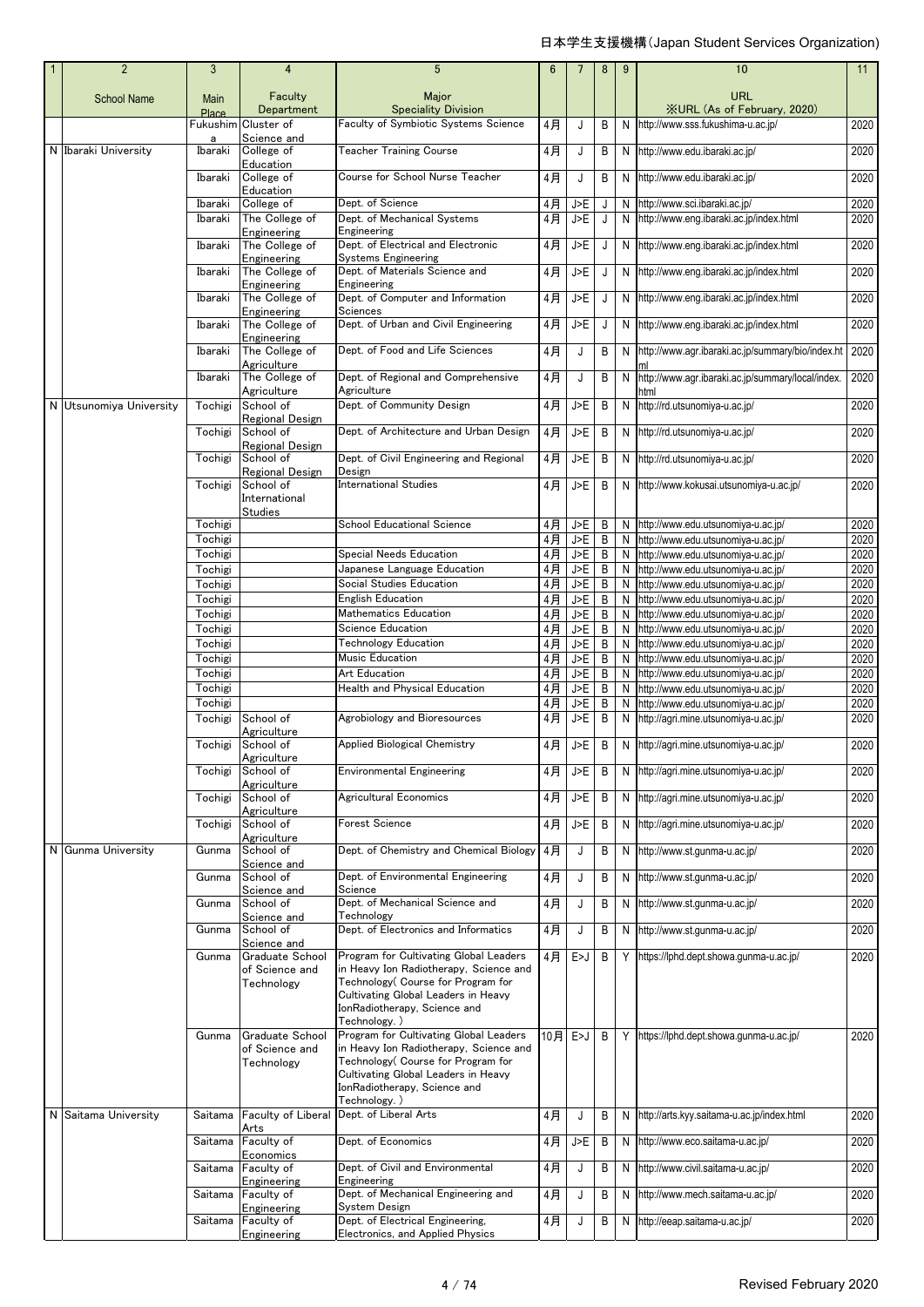| $\overline{2}$       | 3                | $\overline{4}$                           | 5                                                                             | 6        |         | 8      | 9      | 10                                                                                         | 11           |
|----------------------|------------------|------------------------------------------|-------------------------------------------------------------------------------|----------|---------|--------|--------|--------------------------------------------------------------------------------------------|--------------|
| <b>School Name</b>   | Main             | Faculty                                  | Major                                                                         |          |         |        |        | <b>URL</b>                                                                                 |              |
| N Yokohama National  | Place            | Department                               | <b>Speciality Division</b><br>Dept.t of Chemistry, Chemical                   |          |         |        |        | <b>XURL (As of February, 2020)</b>                                                         |              |
| University           | Kanagaw<br>a     | College of<br>Engineering                | <b>Engineering and Life Science</b>                                           | 4月       | J       | B      | N      | https://www.es.ynu.ac.jp/                                                                  | 2020         |
|                      |                  | Science                                  | <b>Chemistry Applications Educational</b><br>Program                          |          |         |        |        |                                                                                            |              |
|                      | Kanagaw<br>a     | College of<br>Engineering                | Dept.t of Chemistry, Chemical<br>Engineering and Life Science                 | 4月       | J       | B      | N      | https://www.es.ynu.ac.jp/                                                                  | 2020         |
|                      | Kanagaw          | Science<br>College of                    | <b>Chemistry Educational Program</b><br>Dept.t of Mechanical Engineering,     | 4月       | J       | B      |        | N https://www.es.ynu.ac.jp/                                                                | 2020         |
|                      | a                | Engineering                              | Materials Science, and Ocean                                                  |          |         |        |        |                                                                                            |              |
|                      |                  | Science                                  | Engineering<br>Mechanical Engineering Educational                             |          |         |        |        |                                                                                            |              |
|                      | Kanagaw          | College of                               | Dept.t of Mathematics, Physics.                                               | 4月       | J       | B      |        | N https://www.es.ynu.ac.jp/                                                                | 2020         |
|                      | a                | Engineering<br>Science                   | <b>Electrical Engineering and Computer</b><br>Science                         |          |         |        |        |                                                                                            |              |
|                      |                  | College of                               | Computer Science and Engineering<br>Dept.t of Mathematics, Physics,           | 4月       |         | B      |        | N https://www.es.ynu.ac.jp/                                                                | 2020         |
|                      | Kanagaw<br>a     | Engineering                              | <b>Electrical Engineering and Computer</b>                                    |          | J       |        |        |                                                                                            |              |
|                      |                  | Science                                  | Science                                                                       |          |         |        |        |                                                                                            |              |
| N University of      | Yamanas          | Faculty of                               | <b>Electrical and Computer Engineering</b><br>Dept. of Mechanical Engineering | 4月       | J       | B      |        | N http://www.eng.yamanashi.ac.jp/gakka/doboku/                                             | 2020         |
| Yamanashi            | hi               | Engineering                              |                                                                               |          |         |        |        |                                                                                            |              |
|                      | hi               | Yamanas Faculty of<br>Engineering        | Dept. of Mechatronics                                                         | 4月       | J       | B      | N      | http://www.eng.yamanashi.ac.jp/gakka/doboku/                                               | 2020         |
|                      | Yamanas          | Faculty of<br>Engineering                | Dept. of Electrical and Electronic<br>Engineering                             | 4月       | J       | B      | N      | http://www.eng.yamanashi.ac.jp/gakka/doboku/                                               | 2020         |
|                      | hi<br>Yamanas    | Faculty of                               | Dept. of Computer Science and                                                 | 4月       | J       | B      | N      | http://www.eng.yamanashi.ac.jp/gakka/doboku/                                               | 2020         |
|                      | hi<br>Yamanas    | Engineering<br>Faculty of                | Engineering<br>Dept. of Civil and Environmental                               | 4月       | J       | B      | N      | http://www.eng.yamanashi.ac.jp/gakka/doboku/                                               | 2020         |
|                      | hi               | Engineering                              | Engineering                                                                   |          |         |        |        |                                                                                            |              |
|                      | hi               | Yamanas Faculty of<br>Engineering        | Dept. of Applied Chemistry                                                    | 4月       | J       | B      | N      | http://www.eng.yamanashi.ac.jp/gakka/doboku/                                               | 2020         |
|                      | Yamanas<br>hi    | Faculty of<br>Engineering                | Dept. of Science for Advanced Materials                                       | 4月       | J       | B      | N      | http://www.eng.yamanashi.ac.jp/gakka/doboku/                                               | 2020         |
| N Shinshu University | Nagano           | Faculty of Arts                          | Dept. of Arts                                                                 | 4月       | $\circ$ | B      | N      | http://www.shinshu-u.ac.jp/faculty/arts/guidance/                                          | 2020         |
|                      | Nagano           | Faculty of                               | Dept. of Applied Economics                                                    | 4月       | J       | B      | N      | http://www.shinshu-u.ac.jp/faculty/econlaw/                                                | 2020         |
|                      | Nagano           | Economics and<br>Faculty of              | Dept. of Law                                                                  | 4月       | J       | B      | N      | http://www.shinshu-u.ac.jp/faculty/econlaw/                                                | 2020         |
|                      |                  | Economics and                            |                                                                               |          |         |        |        |                                                                                            |              |
|                      | Nagano           | Faculty of                               | Dept. of Mathematics                                                          | 4月       | J       | B      | N      | http://www.shinshu-u.ac.jp/faculty/science/                                                | 2020         |
|                      | Nagano<br>Nagano | Faculty of                               | <b>Course of Physics</b><br>Course of Chemistry                               | 4月       | J       | B<br>B | N<br>N | http://www.shinshu-u.ac.jp/faculty/science/                                                | 2020         |
|                      | Nagano           | Faculty of<br>Faculty of                 | Course of Geology                                                             | 4月<br>4月 | J<br>J  | B      | N      | http://www.shinshu-u.ac.jp/faculty/science/<br>http://www.shinshu-u.ac.jp/faculty/science/ | 2020<br>2020 |
|                      | Nagano           | Faculty of                               | Course of Biology                                                             | 4月       | J       | B      | N      | http://www.shinshu-u.ac.jp/faculty/science/                                                | 2020         |
|                      | Nagano           | Faculty of                               | Course of Environmental Sciences                                              | 4月       | J       | B      | N      | http://www.shinshu-u.ac.jp/faculty/science/                                                | 2020         |
|                      | Nagano           | Faculty of                               | Dept. of Materials Chemistry                                                  | 4月       | J       | B      | N      | http://www.shinshu-u.ac.jp/faculty/engineering/                                            | 2020         |
|                      | Nagano           | Engineering<br>Faculty of                | Dept. of Electrical and Computer                                              | 4月       | J       | В      | N      | http://www.shinshu-u.ac.jp/faculty/engineering/                                            | 2020         |
|                      |                  | Engineering                              | Engineering                                                                   |          |         |        |        |                                                                                            |              |
|                      | Nagano           | <b>Faculty of</b><br>Engineering         | Dept. of Water Environment and Civil<br>Engineering                           | 4月       | J       | В      | N      | http://www.shinshu-u.ac.jp/faculty/engineering/                                            | 2020         |
|                      | Nagano           | Faculty of                               | Dept. of Mechanical Systems                                                   | 4月       | J       | В      | N      | http://www.shinshu-u.ac.jp/faculty/engineering/                                            | 2020         |
|                      | Nagano           | Engineering<br>Faculty of                | Engineering<br>Dept. of Architecture                                          | 4月       | J       | В      | N      | http://www.shinshu-u.ac.jp/faculty/engineering/                                            | 2020         |
|                      |                  | Engineering                              |                                                                               |          |         |        |        |                                                                                            |              |
|                      | Nagano           | Faculty of<br>Agriculture                | Division of Bioscience and Biotechnology                                      | 4月       | J       | В      | N      | http://www.shinshu-u.ac.jp/faculty/agriculture/                                            | 2020         |
|                      | Nagano           | Faculty of                               | Division of Animal Science                                                    | 4月       | J       | B      |        | N http://www.shinshu-u.ac.jp/faculty/agriculture/                                          | 2020         |
|                      | Nagano           | Agriculture<br>Faculty of                | Division of Plant Science and Resources                                       | 4月       | J       | B      | N      | http://www.shinshu-u.ac.jp/faculty/agriculture/                                            | 2020         |
|                      | Nagano           | Agriculture<br>Faculty of                | Division of Forest and Environmental                                          | 4月       | J       | B      | N      | http://www.shinshu-u.ac.jp/faculty/agriculture/                                            | 2020         |
|                      |                  | Agriculture                              | Symbiosis Sciences                                                            |          |         |        |        |                                                                                            |              |
|                      | Nagano           | <b>Faculty of Textile</b><br>Science and | Dept. of Advanced Textile and Kansei<br>Engineering                           | 4月       | J       | B      | N      | http://www.shinshu-u.ac.jp/faculty/textiles/                                               | 2020         |
|                      | Nagano           | Technology<br><b>Faculty of Textile</b>  | Dept. of Machinery and Robotics                                               | 4月       | J       | B      |        | N http://www.shinshu-u.ac.jp/faculty/textiles/                                             | 2020         |
|                      |                  | Science and                              |                                                                               |          |         |        |        |                                                                                            |              |
|                      | Nagano           | Technology<br><b>Faculty of Textile</b>  | Dept. of Chemistry and Materials                                              | 4月       | J       | B      |        | N http://www.shinshu-u.ac.jp/faculty/textiles/                                             | 2020         |
|                      |                  | Science and                              |                                                                               |          |         |        |        |                                                                                            |              |
|                      | Nagano           | Technology                               | Faculty of Textile Dept. of Applied Biology                                   | 4月       | J       | B      |        | N http://www.shinshu-u.ac.jp/faculty/textiles/                                             | 2020         |
|                      |                  | Science and<br>Technology                |                                                                               |          |         |        |        |                                                                                            |              |
| N Niigata University | Niigata          | Faculty of<br>Humanities                 | Humanities                                                                    | 4月       | J       | В      |        | N http://www.human.niigata-u.ac.jp/                                                        | 2020         |
|                      | Niigata          | Faculty of                               | School of Medicine                                                            | 4月       | J       | B      | N      | https://www.med.niigata-u.ac.jp/                                                           | 2020         |
|                      | Niigata          | Faculty of                               | School of Health Sciences                                                     | $4$ 月    | J       | B      | N      | http://www.clg.niigata-u.ac.jp/                                                            | 2020         |
|                      | Niigata          | Faculty of                               | Engineering                                                                   | 4月       | J       | B      | N      | http://www.eng.niigata-u.ac.jp/                                                            | 2020         |
|                      | Niigata          | Engineering<br>Faculty of                | Dentistry                                                                     | 4月       | J       | B      | N      | https://www.dent.niigata-u.ac.jp/                                                          | 2020         |
|                      |                  | Dentistry                                |                                                                               |          |         |        |        |                                                                                            |              |
|                      | Niigata          | Faculty of<br>Agriculture                |                                                                               | 4月       | J       | B      |        | N http://www.agr.niigata-u.ac.jp                                                           | 2020         |
|                      | Niigata          | Faculty of Law                           | Law                                                                           | 4月       |         | B      | N      | http://www.jura.niigata-u.ac.jp/~law-                                                      | 2020         |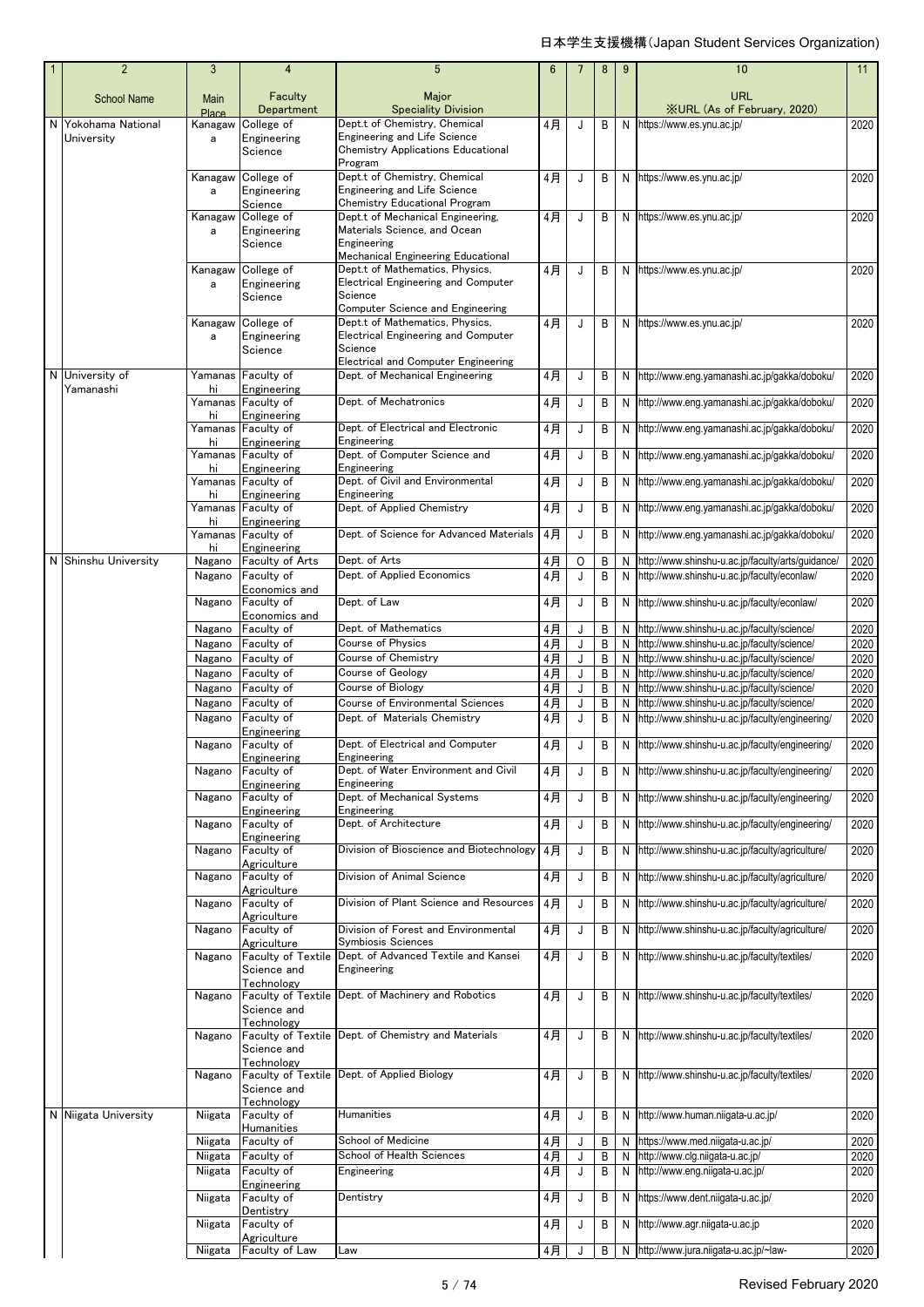| $\overline{2}$          | 3                    | 4                                                                          | 5                                                                                                         | 6     |     | 8            | 9 | 10                                                       | 11   |
|-------------------------|----------------------|----------------------------------------------------------------------------|-----------------------------------------------------------------------------------------------------------|-------|-----|--------------|---|----------------------------------------------------------|------|
| <b>School Name</b>      | Main<br><b>Place</b> | Faculty<br>Department                                                      | Major<br><b>Speciality Division</b>                                                                       |       |     |              |   | <b>URL</b><br><b>XURL (As of February, 2020)</b>         |      |
|                         | Niigata              | Faculty of                                                                 | Dept. of Science                                                                                          | 4月    | J   | B            | Ν | http://www.sc.niigata-u.ac.jp/sc/                        | 2020 |
|                         | Niigata              | Faculty of<br>Economic<br>Sciences                                         | Department of Interdisciplinary<br>Economic Studies                                                       | 4月    | J   | B            | N | https://www.econ.niigata-u.ac.jp/                        | 2020 |
| N University of Tsukuba | Ibaraki              | School of Life<br>and                                                      | College of Biological Sciences                                                                            | 4月    | J   | B            |   | N http://www.biol.tsukuba.ac.jp/cbs/                     | 2020 |
|                         | Ibaraki              | Environmental<br>School of Life<br>and<br>Environmental                    | College of Biological Sciences                                                                            | 9月    | E   | $\mathbf{I}$ | Y |                                                          | 2020 |
|                         | Ibaraki              | School of Life<br>and<br>Environmental                                     | College of Agro-Biological Resource<br>Sciences                                                           | 4月    | J   | B            | N | http://www.bres.tsukuba.ac.jp/                           | 2020 |
|                         | Ibaraki              | School of Life<br>and<br>Environmental                                     | College of Agro-Biological Resource<br>Sciences                                                           | 9月    | E   | $\mathbf{I}$ | Y |                                                          | 2020 |
|                         | Ibaraki              | School of Life<br>and<br>Environmental                                     | College of Geoscience                                                                                     | 4月    | J   | B            | N | http://www.earth.tsukuba.ac.jp/                          | 2020 |
|                         | Ibaraki              | School of Life<br>and                                                      | <b>College of Geoscience</b>                                                                              | 9月    | E   | $\mathbf{I}$ | Y |                                                          | 2020 |
|                         | Ibaraki              | Environmental<br>School of<br>Science and                                  | College of Mathematics                                                                                    | 4月    | J   | B            |   | N http://nc.math.tsukuba.ac.jp/                          | 2020 |
|                         | Ibaraki              | School of                                                                  | College of Physics                                                                                        | 4月    | J   | B            |   | N http://www.butsuri.tsukuba.ac.jp/                      | 2020 |
|                         | Ibaraki              | Science and<br>School of<br>Science and                                    | College of Chemistry                                                                                      | 4月    | J   | B            | N | http://chemistry.tsukuba.ac.jp/                          | 2020 |
|                         | Ibaraki              | School of                                                                  | <b>College of Engineering Sciences</b>                                                                    | 4月    | J   | B            | N | http://www.oyoriko.tsukuba.ac.jp/                        | 2020 |
|                         | Ibaraki              | Science and<br>School of<br>Science and                                    | College of Engineering Systems                                                                            | $4$ 月 | J   | B            | N | http://www.esys.tsukuba.ac.jp/                           | 2020 |
|                         | Ibaraki              | School of                                                                  | College of Policy and Planning Sciences                                                                   | $4$ 月 | J   | B            | N | https://www.sk.tsukuba.ac.jp/College/                    | 2020 |
|                         | Ibaraki              | Science and<br>School of<br>Informatics                                    | College of Information Science                                                                            | $4$ 月 | J   | B            | N | https://www.coins.tsukuba.ac.jp/                         | 2020 |
|                         | Ibaraki              | School of                                                                  | College of Media Arts, Science and                                                                        | 4月    | J   | B            | N | http://www.mast.tsukuba.ac.jp/                           | 2020 |
|                         | Ibaraki              | Informatics<br>School of                                                   | Technology<br>College of Knowledge and Library                                                            | 4月    | J   | B            | N | http://klis.tsukuba.ac.jp/                               | 2020 |
|                         |                      | Informatics<br>School of                                                   | Sciences<br>School of Nursing                                                                             |       |     |              |   | http://www.md.tsukuba.ac.jp/nurse/                       |      |
|                         | Ibaraki              | Medicine and                                                               |                                                                                                           | 4月    | J   | B            | N |                                                          | 2020 |
|                         | Ibaraki              | <b>Medical Sciences</b><br>School of<br>Medicine and                       | School of Medical Sciences                                                                                | 4月    | J   | B            |   | N http://www.md.tsukuba.ac.jp/med-sciences/              | 2020 |
|                         | Ibaraki              | <b>Medical Sciences</b><br>School of<br>Medicine and                       | School of Medical Sciences                                                                                | 9月    | Ε   | H            | Υ |                                                          | 2020 |
|                         | Ibaraki              | <u>Medical Sciences</u><br>Graduate School<br>of Science and<br>Technology | Doctoral Program in Empowerment<br>Informatics, Degree Programs in<br>Systems and Information Engineering | 4月    | E>J | B            |   | Y http://www.emp.tsukuba.ac.jp/                          | 2021 |
| N Nagaoka University of | Niigata              | Faculty of                                                                 | <b>Mechanical Engineering</b>                                                                             | 4月    | J   | B            | N | https://www.nagaokaut.ac.jp/gakubu/                      | 2020 |
| Technology              | Niigata              | Engineering<br>Faculty of                                                  | Electrical, Electronics and Information                                                                   | 4月    | J   | B            | N | https://www.nagaokaut.ac.jp/gakubu/                      | 2020 |
|                         | Niigata              | Engineering<br>Faculty of                                                  | Engineering<br>Materials Science and Technology                                                           | 4月    | J   | B            | N | https://www.naqaokaut.ac.jp/qakubu/                      | 2020 |
|                         | Niigata              | Engineering<br>Faculty of                                                  | Civil and Environmental Engineering                                                                       | 4月    | J   | B            | Ν | https://www.nagaokaut.ac.jp/gakubu/                      | 2020 |
|                         |                      | Engineering                                                                |                                                                                                           |       |     |              |   |                                                          |      |
|                         | Niigata              | Faculty of<br>Engineering                                                  | Bioengineering                                                                                            | 4月    | J   | В            | N | https://www.nagaokaut.ac.jp/gakubu/                      | 2020 |
|                         | Niigata              | Faculty of                                                                 | Information and Management Systems<br>Engineering                                                         | 4月    | J   | В            | N | https://www.naqaokaut.ac.jp/qakubu/                      | 2020 |
| N Ochanomizu University | Tokyo                | Engineering<br>Faculty of Human<br>Life and<br>Environmental               | Dept. of Psychology                                                                                       | 4月    | J   | B            | N | http://www.hles.ocha.ac.jp/ug/psy/index.html             | 2020 |
|                         |                      | Sciences                                                                   |                                                                                                           |       |     |              |   |                                                          |      |
|                         | Tokyo                | Life and<br>Environmental                                                  | Faculty of Human Dept. of Human-Environmental Sciences                                                    | 4月    | J   | B            |   | N http://www.hles.ocha.ac.jp/ug/eng/index.html           | 2020 |
|                         | Tokyo                | Sciences<br>Life and<br>Environmental<br>Sciences                          | Faculty of Human Dept. of Human Life Studies                                                              | 4月    | J   | B            |   | N http://www.hles.ocha.ac.jp/ug/humanlife/index.ht<br>ml | 2020 |
|                         | Tokyo                | and Education                                                              | Faculty of Letters Dept. of Languages and Culture                                                         | 4月    | J   | B            | N | http://www.li.ocha.ac.jp/llc/llc.html                    | 2020 |
|                         | Tokyo                | and Education                                                              | Faculty of Letters Dept. of Human and Social Sciences                                                     | 4月    | J   | В            | N | http://www.li.ocha.ac.jp/hss/socio/                      | 2020 |
|                         | Tokyo                |                                                                            | Faculty of Letters Dept. of Human and Social Sciences                                                     | 4月    | J   | B            | N | http://www.li.ocha.ac.jp/hss/edusci/                     | 2020 |
|                         | Tokyo                | and Education<br>and Education                                             | Faculty of Letters Dept. of Human and Social Sciences                                                     | 4月    | J   | В            | N | http://www.li.ocha.ac.jp/ug/hss/child/index.html         | 2020 |
|                         | Tokyo                | Faculty of                                                                 | Dept. of Chemistry                                                                                        | 4月    |     | B            | N | http://www.sci.ocha.ac.jp/chemHP/index.html              | 2020 |
|                         | Tokyo                | Faculty of                                                                 | Dept. of Information Sciences                                                                             | 4月    |     | B            |   | http://www.sci.ocha.ac.jp/ug/is/index.html               | 2020 |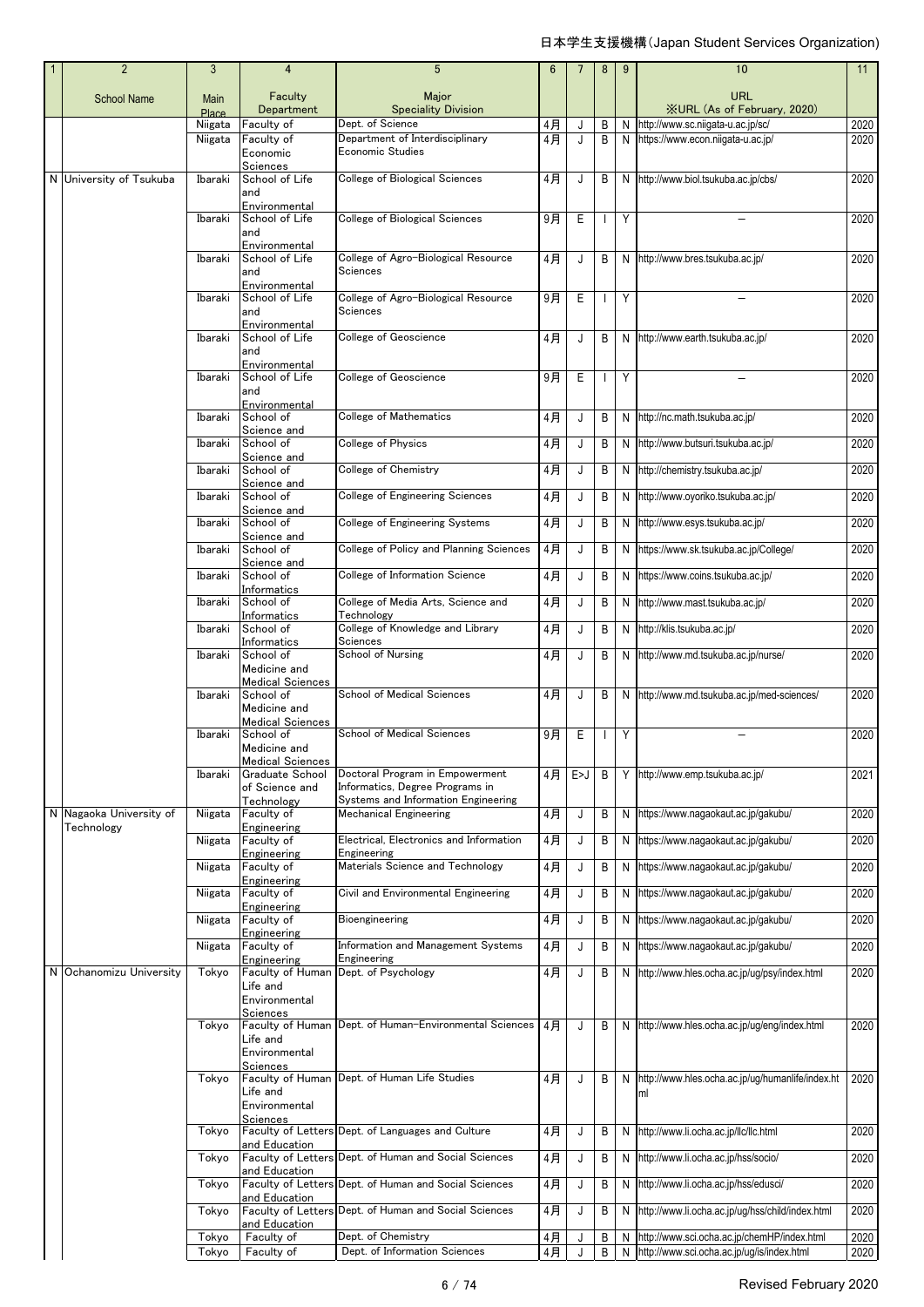| $\overline{2}$                     | 3              | 4                               | $5\phantom{.0}$                                                     | $6\phantom{1}$ | 7      | 8      | 9 | 10                                                                            | 11           |
|------------------------------------|----------------|---------------------------------|---------------------------------------------------------------------|----------------|--------|--------|---|-------------------------------------------------------------------------------|--------------|
| <b>School Name</b>                 | Main<br>Place  | Faculty<br>Department           | Major<br><b>Speciality Division</b>                                 |                |        |        |   | <b>URL</b><br><b>XURL (As of February, 2020)</b>                              |              |
|                                    | Tokyo          | Faculty of                      | Dept. of Mathematics                                                | 4月             | J      | B      | N | http://www.sci.ocha.ac.jp/ug/math/index.html                                  | 2020         |
|                                    | Tokyo<br>Tokyo | Faculty of<br>Faculty of        | Dept. of Biology<br>Dept. of Physics                                | $4$ 月<br>$4$ 月 | J<br>J | B<br>B |   | N http://bios.cc.ocha.ac.jp/<br>N http://www.sci.ocha.ac.jp/ug/phc/index.html | 2020<br>2020 |
| N The University of                | Tokyo          | School of                       | Cluster I (Informatics and Computer                                 | 4月             | J      | B      |   | N http://www.uec.ac.jp/education/undergraduate/clu                            | 2020         |
| Electro-<br>Communications         |                | Informatics and                 | Engineering)                                                        |                |        |        |   | ster1/                                                                        |              |
|                                    | Tokyo          | Engineering<br>School of        | Cluster II (Emerging Multi-                                         | 4月             | J      | B      | N | http://www.uec.ac.jp/education/undergraduate/clu                              | 2020         |
|                                    |                | Informatics and                 | interdisciplinary Engineering)                                      |                |        |        |   | ster2/                                                                        |              |
|                                    | Tokyo          | Engineering<br>School of        | Cluster III(Fundamental Science and                                 | 4月             | J      | B      |   | N http://www.uec.ac.jp/education/undergraduate/clu 2020                       |              |
|                                    |                | Informatics and                 | Engineering)                                                        |                |        |        |   | ster3/                                                                        |              |
| N The University of                | Tokyo          | Engineering<br>Faculty of       | Dept. of Civil Engineering                                          | 4月             | J>E    | J      |   | N http://www.u-tokyo.ac.jp/index/c00_j.html                                   | 2020         |
| Tokyo                              | Tokyo          | Engineering<br>Faculty of       | Dept. of Urban Engineering                                          | 4月             | J>E    | J      |   | N http://www.u-tokyo.ac.jp/index/c00_j.html                                   | 2020         |
|                                    |                | Engineering                     |                                                                     |                |        |        |   |                                                                               |              |
|                                    | Tokyo          | Faculty of<br>Engineering       | Dept. of Mechanical Engineering                                     | 4月             | J>E    | J      |   | N http://www.u-tokyo.ac.jp/index/c00_j.html                                   | 2020         |
|                                    | Tokyo          | Faculty of                      | Dept. of Mechano-Informatics                                        | $4$ 月          | J>E    | J      |   | N http://www.u-tokyo.ac.jp/index/c00_j.html                                   | 2020         |
|                                    | Tokyo          | Engineering<br>Faculty of       | Dept. of Aeronautics and Astronautics                               | $4$ 月          | J>E    | J      |   | N http://www.u-tokyo.ac.jp/index/c00_j.html                                   | 2020         |
|                                    |                | Engineering                     |                                                                     |                |        |        |   |                                                                               |              |
|                                    | Tokyo          | Faculty of<br>Engineering       | Dept. of Precision Engineering                                      | $4$ 月          | J>E    | J      |   | N http://www.u-tokyo.ac.jp/index/c00_j.html                                   | 2020         |
|                                    | Tokyo          | Faculty of                      | Dept. of Information and Communication                              | $4$ 月          | J>F    | J      |   | N http://www.u-tokyo.ac.jp/index/c00_j.html                                   | 2020         |
|                                    | Tokyo          | Engineering<br>Faculty of       | Engineering<br>Dept. of Electrical and Electronics                  | $4$ 月          | J>E    | J      |   | N http://www.u-tokyo.ac.jp/index/c00_j.html                                   | 2020         |
|                                    |                | Engineering                     | Engineering<br>Dept. of Applied Physics                             |                |        |        |   |                                                                               |              |
|                                    | Tokyo          | Faculty of<br>Engineering       |                                                                     | $4$ 月          | J>E    | J      |   | N http://www.u-tokyo.ac.jp/index/c00_j.html                                   | 2020         |
|                                    | Tokyo          | Faculty of<br>Engineering       | Dept. of Mathematical Engineering and<br><b>Information Physics</b> | 4月             | J>E    | J      |   | N http://www.u-tokyo.ac.jp/index/c00_j.html                                   | 2020         |
|                                    | Tokyo          | Faculty of                      | Dept. of Materials Engineering                                      | 4月             | J>E    | J      |   | N http://www.u-tokyo.ac.jp/index/c00_j.html                                   | 2020         |
|                                    | Tokyo          | Engineering<br>Faculty of       | Dept. of Applied Chemistry                                          | $4$ 月          | J>F    | J      |   | N http://www.u-tokyo.ac.jp/index/c00_j.html                                   | 2020         |
|                                    |                | Engineering                     |                                                                     |                |        |        |   |                                                                               |              |
|                                    | Tokyo          | Faculty of<br>Engineering       | Dept. of Chemical System Engineering                                | $4$ 月          | J>E    | J      |   | N http://www.u-tokyo.ac.jp/index/c00_j.html                                   | 2020         |
|                                    | Tokyo          | Faculty of                      | Dept. of Chemistry and Biotechnology                                | 4月             | J>E    | J      |   | N http://www.u-tokyo.ac.jp/index/c00_j.html                                   | 2020         |
|                                    | Tokyo          | Engineering<br>Faculty of       | Dept. of Systems Innovation                                         | 4月             | J>E    | J      |   | N http://www.t.u-tokyo.ac.jp/soee/index.html                                  | 2020         |
|                                    | Tokyo          | Engineering<br>Faculty of       | Dept. of Architecture                                               | 4月             | J>E    | J      |   | N http://www.u-tokyo.ac.jp/index/c00_j.html                                   | 2020         |
|                                    |                | Engineering                     |                                                                     |                |        |        |   |                                                                               |              |
| N Tokyo Medical and                | Tokvo          | Faculty of<br>Faculty of        | Dept. of Chemistry<br>School of Medicine                            | 9月             | E      | J      | N |                                                                               | 2020<br>2020 |
| Dental University                  | Tokyo          | Medicine                        |                                                                     | 4月             | J      | B      |   | N http://www.med.tmd.ac.jp/medicine.html                                      |              |
| N Tokyo University of              | Tokyo          | School of                       |                                                                     | 4月             |        | B      | N |                                                                               | 2020         |
| Foreign Studies                    |                | Language and<br>Culture Studies |                                                                     |                |        |        |   |                                                                               |              |
|                                    | Tokyo          | School of<br>International and  |                                                                     | 4月             | J      | B      | N |                                                                               | 2020         |
|                                    |                | Area Studies                    |                                                                     |                |        |        |   |                                                                               |              |
| N Tokyo Institute of<br>Technology | Tokyo          | School of<br>Environment and    | Dept. of Architecture and Building<br>Engineering                   | 4月             | J      | B      |   | N https://educ.titech.ac.jp/arch/                                             | 2020         |
|                                    |                | Society                         |                                                                     |                |        |        |   |                                                                               |              |
|                                    | Tokyo          | School of<br>Environment and    | Dept. of Civil and Environmental<br>Engineering                     | 4月             | J      | B      |   | N https://educ.titech.ac.jp/cv/                                               | 2020         |
|                                    | Tokvo          | Society                         | Dept. of Transdisciplinary Science and                              |                |        |        |   |                                                                               |              |
|                                    |                | School of<br>Environment and    | Engineering                                                         | 4月             | J      | B      |   | N https://educ.titech.ac.jp/tse/                                              | 2020         |
|                                    | Tokyo          | Society<br>School of            | Dept. of Mechanical Engineering                                     | 4月             | J      | B      |   | N https://educ.titech.ac.jp/mech/                                             | 2020         |
|                                    |                | Engineering                     |                                                                     |                |        |        |   |                                                                               |              |
|                                    | Tokyo          | School of<br>Engineering        | Dept. of Industrial Engineering and<br>Economics                    | $4$ 月          | J      | B      |   | N https://educ.titech.ac.jp/iee/                                              | 2020         |
|                                    | Tokyo          | School of                       | Dept. of Systems and Control                                        | 4月             | J      | B      |   | N https://educ.titech.ac.jp/sc/                                               | 2020         |
|                                    | Tokyo          | Engineering<br>School of        | Engineering<br>Dept. of Information and                             | 4月             | J      | B      |   | N https://educ.titech.ac.jp/ict/                                              | 2020         |
|                                    |                | Engineering                     | Communications Engineering<br>Dept. of Electrical and Electronic    |                |        |        |   |                                                                               |              |
|                                    | Tokyo          | School of<br>Engineering        | Engineering                                                         | 4月             | J      | B      |   | N https://educ.titech.ac.jp/ee/                                               | 2020         |
|                                    | Tokyo          | School of<br>Computing          | Dept. of Computer Science                                           | 4月             | J      | B      |   | N https://educ.titech.ac.jp/cs/                                               | 2020         |
|                                    | Tokyo          | School of                       | Dept. of Mathematical and Computing                                 | 4月             | J      | B      |   | N https://educ.titech.ac.jp/is/                                               | 2020         |
|                                    | Tokyo          | Computing<br>School of Life     | Science<br>Dept. of Life Science and Technology                     | 4月             | J      | B      |   | N https://educ.titech.ac.jp/bio/                                              | 2020         |
|                                    |                | Science and                     |                                                                     |                |        |        |   |                                                                               |              |
|                                    | Tokyo          | Technology<br>School of         | Dept. of Chemical Science and                                       | 4月             | J      | B      |   | N https://educ.titech.ac.jp/cap/                                              | 2020         |
|                                    |                | Materials and<br>Chemical       | Engineering                                                         |                |        |        |   |                                                                               |              |
|                                    | Tokyo          | School of                       | Dept. of Materials Science and                                      | 4月             | J      | B      |   | N https://educ.titech.ac.jp/mat/                                              | 2020         |
|                                    |                | Materials and<br>Chemical       | Engineering                                                         |                |        |        |   |                                                                               |              |
|                                    |                |                                 |                                                                     |                |        |        |   |                                                                               |              |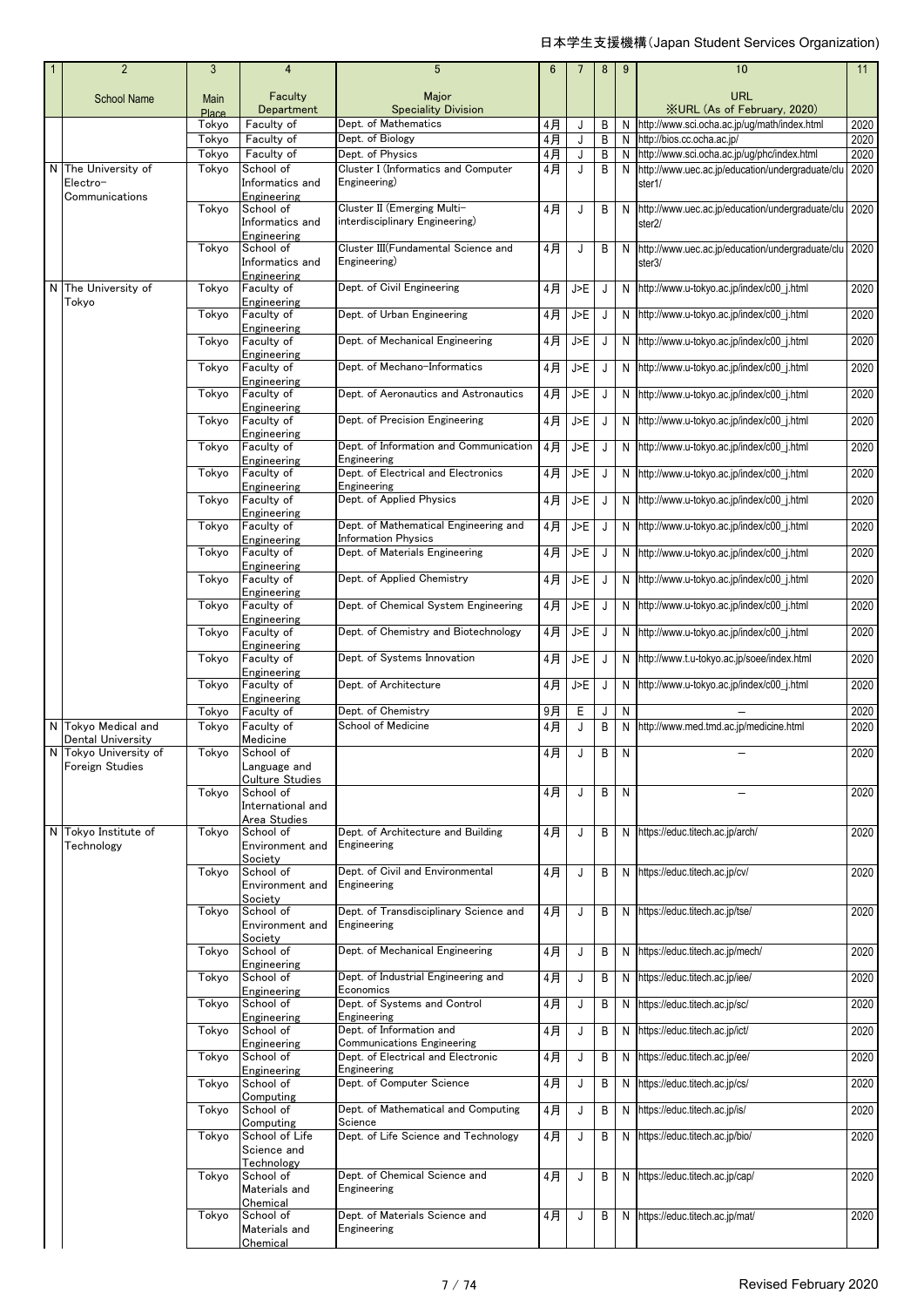| $\overline{2}$                                            | 3                           | 4                                                             | 5                                                                                                    | $6\phantom{1}6$ | $\overline{7}$ | 8      | 9      | 10                                                                                               | 11   |
|-----------------------------------------------------------|-----------------------------|---------------------------------------------------------------|------------------------------------------------------------------------------------------------------|-----------------|----------------|--------|--------|--------------------------------------------------------------------------------------------------|------|
| <b>School Name</b>                                        | <b>Main</b><br><b>Place</b> | Faculty<br>Department                                         | Major<br><b>Speciality Division</b>                                                                  |                 |                |        |        | <b>URL</b><br><b>XURL (As of February, 2020)</b>                                                 |      |
|                                                           | Tokyo                       | School of                                                     | Dept. of Chemistry                                                                                   | 4月              | J              | B      |        | N https://educ.titech.ac.jp/chem/                                                                | 2020 |
|                                                           | Tokyo                       | Science<br>School of                                          | Dept. of Mathematics                                                                                 | 4月              | J              | B      |        | N https://educ.titech.ac.jp/math/                                                                | 2020 |
|                                                           | Tokyo                       | Science<br>School of                                          | Dept. of Earth and Planetary Sciences                                                                | 4月              | J              | B      |        | N https://educ.titech.ac.jp/eps/                                                                 | 2020 |
|                                                           | Tokyo                       | Science<br>School of                                          | Dept. of Physics                                                                                     | 4月              | J              | B      |        | N https://educ.titech.ac.jp/phys/                                                                | 2020 |
| N Tokyo University of                                     | Tokyo                       | Science<br>Faculty of                                         | Dept. of Applied Chemistry                                                                           | 4月              | J              | B      |        | N http://www.tuat.ac.jp/department/engineering/appl 2020                                         |      |
| Agriculture and<br>Technology                             |                             | Engineering                                                   |                                                                                                      |                 |                |        |        | chem/                                                                                            |      |
|                                                           | Tokyo                       | Faculty of<br>Engineering                                     | Dept. of Mechanical Systems<br>Engineering                                                           | 4月              | J              | B      |        | N http://www.tuat.ac.jp/department/engineering/mec 2020<br>lh/                                   |      |
|                                                           | Tokyo                       | Faculty of<br>Engineering                                     | Dept. of Biomedical Engineering                                                                      | 4月              | J              | B      |        | N http://www.tuat.ac.jp/department/engineering/bm<br>e/                                          | 2020 |
|                                                           | Tokyo                       | Faculty of<br>Engineering                                     | Dept. of Biotechnology and Life Science                                                              | 4月              | J              | B      |        | N http://www.tuat.ac.jp/department/engineering/bioli 2020<br>fe/                                 |      |
|                                                           | Tokyo                       | Faculty of<br>Engineering                                     | Dept. of Electrical Engineering and<br>Computer Science                                              | 4月              | J              | B      |        | N http://www.tuat.ac.jp/department/engineering/eec                                               | 2020 |
|                                                           | Tokyo                       | Faculty of<br>Agriculture                                     | Dept. of Applied Biological Science                                                                  | 4月              | J              | B      | N      |                                                                                                  | 2020 |
|                                                           | Tokyo                       | Faculty of<br>Agriculture                                     | Dept. of Environmental and Natural<br>Resource Sciences                                              | 4月              | J              | B      |        | N http://web.tuat.ac.jp/~enrs/                                                                   | 2020 |
|                                                           | Tokyo                       | Faculty of<br>Agriculture                                     | Dept. of Biological Production                                                                       | 4月              | J              | B      |        | N http://web.tuat.ac.jp/~aaseisan/                                                               | 2020 |
|                                                           | Tokyo                       | Faculty of<br>Agriculture                                     | Dept. of Ecoregion Science                                                                           | 4月              | J              | B      |        | N http://web.tuat.ac.jp/~region/                                                                 | 2020 |
|                                                           | Tokyo                       | Bio-Applications<br>and Systems                               | Dept. of Food and Energy Systems<br>Science                                                          | 10月             | J              | J      |        | N http://www.tuat.ac.jp/base/                                                                    | 2020 |
|                                                           | Tokyo                       | Engineering<br>Bio-Applications<br>and Systems                | Dept. of Food and Energy Systems<br>Science                                                          | 4月              | J              | J      |        | N http://www.tuat.ac.jp/base/                                                                    | 2020 |
|                                                           | Tokyo                       | Engineering<br>Bio-Applications<br>and Systems<br>Engineering | Dept. of Bio-Functions and Systems<br>Science                                                        | 10月             | J              | J      |        | N http://www.tuat.ac.jp/base/                                                                    | 2020 |
|                                                           | Tokyo                       | Bio-Applications<br>and Systems<br>Engineering                | Dept. of Bio-Functions and Systems<br>Science                                                        | 4月              | J              | J      |        | N http://www.tuat.ac.jp/base/                                                                    | 2020 |
| N Tokyo University of<br>Marine Science and<br>Technology | Tokyo                       | School of Marine<br>Life Science                              | Undergraduate Course of Food Science<br>and Technology                                               | 4月              | J              | B      |        | N http://www.s.kaiyodai.ac.jp/                                                                   | 2020 |
|                                                           | Tokyo                       | School of Marine<br>Technology                                | Undergraduate Course of Logistics and<br><b>Information Engineering</b>                              | 4月              | J              | B      |        | N http://www.e.kaiyodai.ac.jp/                                                                   | 2020 |
|                                                           | Tokyo                       | School of Marine<br>Technology                                | Undergraduate Course of Maritime<br><b>Systems Engineering</b>                                       | 4月              | J              | B      |        | N http://www.e.kaiyodai.ac.jp/                                                                   | 2020 |
|                                                           | Tokyo                       | School of Marine<br>Technology                                | Undergraduate Course of Marine<br>Electronics and Mechanical Engineering                             | 4月              | J              | B      |        | N http://www.e.kaiyodai.ac.jp/                                                                   | 2020 |
| N University of Toyama                                    | Toyama                      | School of<br>Sustainable                                      | Department of Materials Design and<br>Engineering                                                    | 4月              | J              | B      |        | N https://www.sus.u-toyama.ac.jp/                                                                | 2020 |
|                                                           | Toyama                      | School of<br>Sustainable                                      | Department of Earth System Science                                                                   | 4月              | J              | B      |        | N https://www.sus.u-toyama.ac.jp/                                                                | 2020 |
|                                                           | Toyama                      | School of<br>Sustainable                                      | Department of Civil Design and<br>Engineering                                                        | 4月              | J              | В      |        | N https://www.sus.u-toyama.ac.jp/                                                                | 2020 |
|                                                           | Toyama                      | School of                                                     | Dept. of Business Administration                                                                     | 4月              | J              | B      |        | N https://www.eco.u-toyama.ac.jp/                                                                | 2020 |
|                                                           | Toyama                      | Economics<br>School of<br>Economics                           | Dept. of Business Law                                                                                | 4月              | J              | B      |        | N https://www.eco.u-toyama.ac.jp/                                                                | 2020 |
|                                                           | Toyama                      | School of                                                     | Dept. of Economics                                                                                   | 4月              | J              | B      |        | N https://www.eco.u-toyama.ac.jp/                                                                | 2020 |
|                                                           | Toyama                      | Economics<br>School of<br>Engineering                         | Dept. of Engineering, Applied Chemistry<br>Course                                                    | 4月              | J              | B      |        | N http://enghp.eng.u-toyama.ac.jp/                                                               | 2020 |
|                                                           | Toyama                      | School of                                                     | Dept. of Engineering, Mechanical                                                                     | 4月              | J              | B      |        | N http://enghp.eng.u-toyama.ac.jp/                                                               | 2020 |
|                                                           | Toyama                      | Engineering<br>School of                                      | <b>Engineering Course</b><br>Dept. of Engineering, Life Sciences and<br><b>Bioengineering Course</b> | 4月              | J              | В      |        | N http://enghp.eng.u-toyama.ac.jp/                                                               | 2020 |
|                                                           | Toyama                      | Engineering<br>School of                                      | Dept. of Engineering, Intellectual                                                                   | 4月              | J              | В      |        | N http://enghp.eng.u-toyama.ac.jp/                                                               | 2020 |
|                                                           | Toyama                      | Engineering<br>School of                                      | <b>Information Engineering Course</b><br>Dept. of Engineering, Electrical and                        | 4月              | J              | B      |        | N http://enghp.eng.u-toyama.ac.jp/                                                               | 2020 |
|                                                           |                             | Engineering                                                   | <b>Electronic Engineering Course</b>                                                                 |                 |                |        |        |                                                                                                  |      |
|                                                           | Toyama                      | School of<br>Humanities                                       | Dept. of Humanities                                                                                  | 4月              | J              | B      |        | N http://www.hmt.u-toyama.ac.jp/index.html                                                       | 2020 |
|                                                           | Toyama                      | School of                                                     | Dept. of Chemistry                                                                                   | 4月              | J              | B      |        | N http://www.sci.u-toyama.ac.jp/jimu/osirase.htm                                                 | 2020 |
|                                                           | Toyama                      | School of<br>Toyama School of                                 | Dept. of Mathematics<br>Dept. of Biology                                                             | 4月              | J              | В<br>B | N<br>N | http://www.u-toyama.ac.jp/admission/index.html<br>http://www.sci.u-toyama.ac.jp/jimu/osirase.htm | 2020 |
|                                                           |                             |                                                               |                                                                                                      | 4月              |                |        |        |                                                                                                  | 2020 |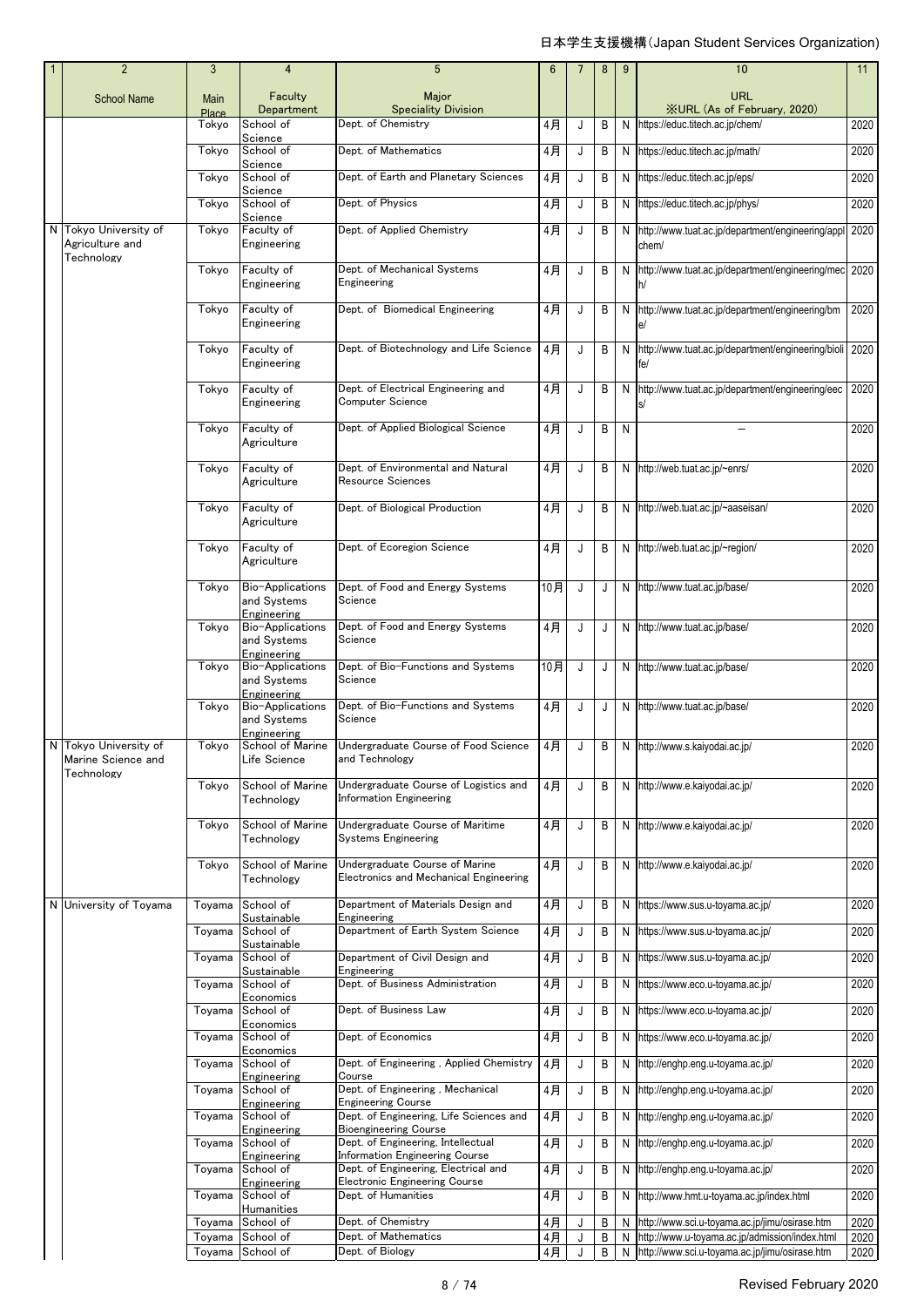| $\overline{2}$        | 3              | 4                                                                            | $5\phantom{.0}$                                                           | 6           | 7      | 8      | 9      | 10                                                                 | 11           |
|-----------------------|----------------|------------------------------------------------------------------------------|---------------------------------------------------------------------------|-------------|--------|--------|--------|--------------------------------------------------------------------|--------------|
| <b>School Name</b>    | Main<br>Place  | Faculty<br>Department                                                        | Major<br><b>Speciality Division</b>                                       |             |        |        |        | <b>URL</b><br><b>XURL (As of February, 2020)</b>                   |              |
|                       | Toyama         | School of                                                                    | Dept. of Environmental Biology and                                        | 4月          | J      | B      | N      | http://www.sci.u-toyama.ac.jp/jimu/osirase.htm                     | 2020         |
|                       | Toyama         | Science<br>School of                                                         | Chemistry<br>Dept. of Physics                                             | 4月          | J      | В      | N      | http://www.sci.u-toyama.ac.jp/jimu/osirase.htm                     | 2020         |
| N Kanazawa University | Ishikawa       | College of<br>Medical.                                                       | School of Medicine (6-Year Course)                                        | 4月          | J      | B      | N      | http://www.med.kanazawa-u.ac.jp/index.html                         | 2020         |
|                       | Ishikawa       | Pharmaceutical<br>College of<br>Medical,<br>Pharmaceutical                   | School of Health Science                                                  | 4月          | J      | В      | N      | http://mhs3.mp.kanazawa-u.ac.jp/                                   | 2020         |
|                       | Ishikawa       | College of Human<br>and Social                                               | School of Law                                                             | 4月          | J      | B      | N      | http://law.w3.kanazawa-u.ac.jp/                                    | 2020         |
|                       | Ishikawa       | Sciences<br>College of<br>Science and                                        | School of Biological Science and<br>Technology                            | 4月          | J      | B      | N      | https://www.se.kanazawa-u.ac.jp/lifescience/                       | 2020         |
|                       | Ishikawa       | College of<br>Science and                                                    | School of Geosciences and Civil<br>Engineering                            | 4月          | J      | В      | N      | https://www.se.kanazawa-u.ac.jp/geoandcivil/                       | 2020         |
|                       | Ishikawa       | College of<br>Science and                                                    | School of Electrical ,Information and<br><b>Communication Engineering</b> | 4月          | J      | В      | N      | https://www.se.kanazawa-u.ac.jp/information/                       | 2020         |
|                       | Ishikawa       | College of<br>Science and                                                    | School of Frontier Engineering                                            | $4$ 月       | J      | В      | N      | https://www.se.kanazawa-u.ac.jp/frontier/                          | 2020         |
|                       | Ishikawa       | College of                                                                   | School of Mechanical Engineering                                          | 4月          | J      | В      | N      | https://www.se.kanazawa-u.ac.jp/mechanic/                          | 2020         |
|                       | Ishikawa       | Science and<br>College of                                                    | School of Mathematics and Physics                                         | 4月          | J      | В      | N      | https://www.se.kanazawa-u.ac.jp/mathphys/                          | 2020         |
|                       | Ishikawa       | Science and<br>College of                                                    | School of Chemistry                                                       | 4月          | J      | В      | N      | https://www.se.kanazawa-u.ac.jp/chemistry/                         | 2020         |
| N University of Fukui | Fukui          | Science and<br>School of Global<br>and Community<br><b>Studies</b>           | Dept. of Global and Community Studies                                     | $4$ 月       | J>E    | 0      | 0      | http://www.gcs.u-fukui.ac.jp/                                      | 2020         |
| N Gifu University     | Gifu           | <b>Biological</b>                                                            | Faculty of Applied Course of Applied Life Science                         | 4月          | J      | В      | N      | http://www.abios.gifu-u.ac.jp/                                     | 2020         |
|                       | Gifu           | Biological                                                                   | Faculty of Applied Course of Agricultural and Environmental<br>Science    | 4月          | J      | B      | N      | http://www.abios.gifu-u.ac.jp/                                     | 2020         |
|                       | Gifu           | Faculty of<br>Engineering                                                    | Dept. of Chemistry and Biomolecular<br>Science                            | 4月          | J      | В      | N      | http://www.eng.gifu-u.ac.jp/                                       | 2020         |
|                       | Gifu           | Faculty of<br>Engineering                                                    | Dept. of Mechanical Engineering                                           | $4$ 月       | J      | В      | N      | http://www.eng.gifu-u.ac.jp/                                       | 2020         |
|                       | Gifu           | Faculty of<br>Engineering                                                    | Dept. of Civil Engineering                                                | 4月          | J      | В      | N      | http://www.eng.gifu-u.ac.jp/                                       | 2020         |
|                       | Gifu           | Faculty of<br>Engineering                                                    | Dept. of Electrical, Electronic and<br><b>Computer Engineering</b>        | 4月          | J      | В      | N      | http://www.eng.gifu-u.ac.jp/                                       | 2020         |
|                       | Gifu           | Faculty of                                                                   | Dept. of Policy Studies                                                   | 4月          | J      | В      | N      | http://www.rs.gifu-u.ac.jp/                                        | 2020         |
|                       | Gifu           | Regional Studies<br>Faculty of                                               | Dept. of Cultural Studies                                                 | 4月          | J      | В      | N      | http://www.rs.gifu-u.ac.jp/                                        | 2020         |
| N Shizuoka University | Shizuoka       | Regional Studies<br>Faculty of                                               | Economics                                                                 | $4$ 月       | J      | B      | N      | http://www.hss.shizuoka.ac.jp/eco/                                 | 2020         |
|                       |                | Humanities and<br>Social Sciences<br>Shizuoka   Faculty of<br>Humanities and | Social and Human Studies                                                  | 4月          | J      |        |        | N http://www.hss.shizuoka.ac.jp/soci/                              | 2020         |
|                       |                | Social Sciences<br>Shizuoka Faculty of                                       | Law                                                                       | 4月          | J      | В      | N      | http://www.hss.shizuoka.ac.jp/law/                                 | 2020         |
|                       |                | Humanities and<br>Social Sciences                                            |                                                                           |             |        |        |        |                                                                    |              |
|                       |                | Shizuoka Faculty of<br>Informatics                                           | Dept. of Behavior Informatics                                             | 4月          | J      | В      | N      | http://www.inf.shizuoka.ac.jp/                                     | 2020         |
|                       |                | Shizuoka Faculty of<br>Informatics                                           | Dept. of Computer Science                                                 | 4月          | J      | В      | N      | http://www.inf.shizuoka.ac.jp/                                     | 2020         |
|                       |                | Shizuoka Faculty of<br>Informatics                                           | Dept. of Socio-Information Studies                                        | 4月          | J      | В      | N      | http://www.inf.shizuoka.ac.jp/                                     | 2020         |
|                       |                | Shizuoka Faculty of<br>Engineering                                           | Applied Chemistry and Biochemical<br>Engineering                          | 4月          | J      | В      | N      | http://www.eng.shizuoka.ac.jp/                                     | 2020         |
|                       |                | Shizuoka Faculty of<br>Engineering                                           | <b>Mechanical Engineering</b>                                             | 4月          | J      | В      | N      | http://www.eng.shizuoka.ac.jp/                                     | 2020         |
|                       |                | Shizuoka Faculty of<br>Engineering                                           | Mathematical and Systems Engineering                                      | 4月          | J      | В      | N      | http://www.eng.shizuoka.ac.jp/                                     | 2020         |
|                       |                | Shizuoka Faculty of<br>Engineering                                           | <b>Electrical and Electronic Engineering</b>                              | 4月          | J      | В      | N      | http://www.eng.shizuoka.ac.jp/                                     | 2020         |
|                       |                | Shizuoka Faculty of<br>Engineering                                           | <b>Electronics and Materials Science</b>                                  | 4月          | J      | В      | N      | http://www.eng.shizuoka.ac.jp/                                     | 2020         |
|                       |                | Shizuoka Faculty of<br>Agriculture                                           | Dept. of Bioresource Sciences                                             | 4月          | J      | В      | N      | http://www.agr.shizuoka.ac.jp/dept/bs/index.html                   | 2020         |
|                       |                | Shizuoka Faculty of<br>Agriculture                                           | Dept. of Applied Life Sciences                                            | 4月          | J      | В      | N      | http://www.agr.shizuoka.ac.jp/dept/bs/index.html                   | 2020         |
| N Nagoya University   | Aichi          | School of<br>Humanities                                                      | Dept. of Humanities                                                       | 4月          | J      | В      | N      | http://www.hum.nagoya-u.ac.jp/                                     | 2020         |
|                       | Aichi          | School of<br>Education                                                       | Dept. of Human Developmental Sciences                                     | $4$ 月       | J      | В      | N      | http://www.educa.nagoya-u.ac.jp/                                   | 2020         |
|                       | Aichi<br>Aichi | School of Law<br>School of<br>Economics                                      | Dept. of Law and Political Science                                        | $4$ 月<br>4月 | J<br>J | В<br>В | N<br>N | http://www.law.nagoya-u.ac.jp/<br>http://www2.soec.nagoya-u.ac.jp/ | 2020<br>2020 |
|                       | Aichi          | School of<br>Informatics                                                     | Dept. of Natural<br>Informatics                                           | 4月          | J      | B      | N      | https://www.i.nagoya-u.ac.jp/school-of-<br>informatics/            | 2020         |
|                       | Aichi          | School of<br>Informatics                                                     | Dept. of Human and Social<br>Informatics                                  | 4月          | J      | В      | N      | https://www.i.nagoya-u.ac.jp/school-of-<br>informatics/            | 2020         |
|                       |                |                                                                              |                                                                           |             |        |        |        |                                                                    |              |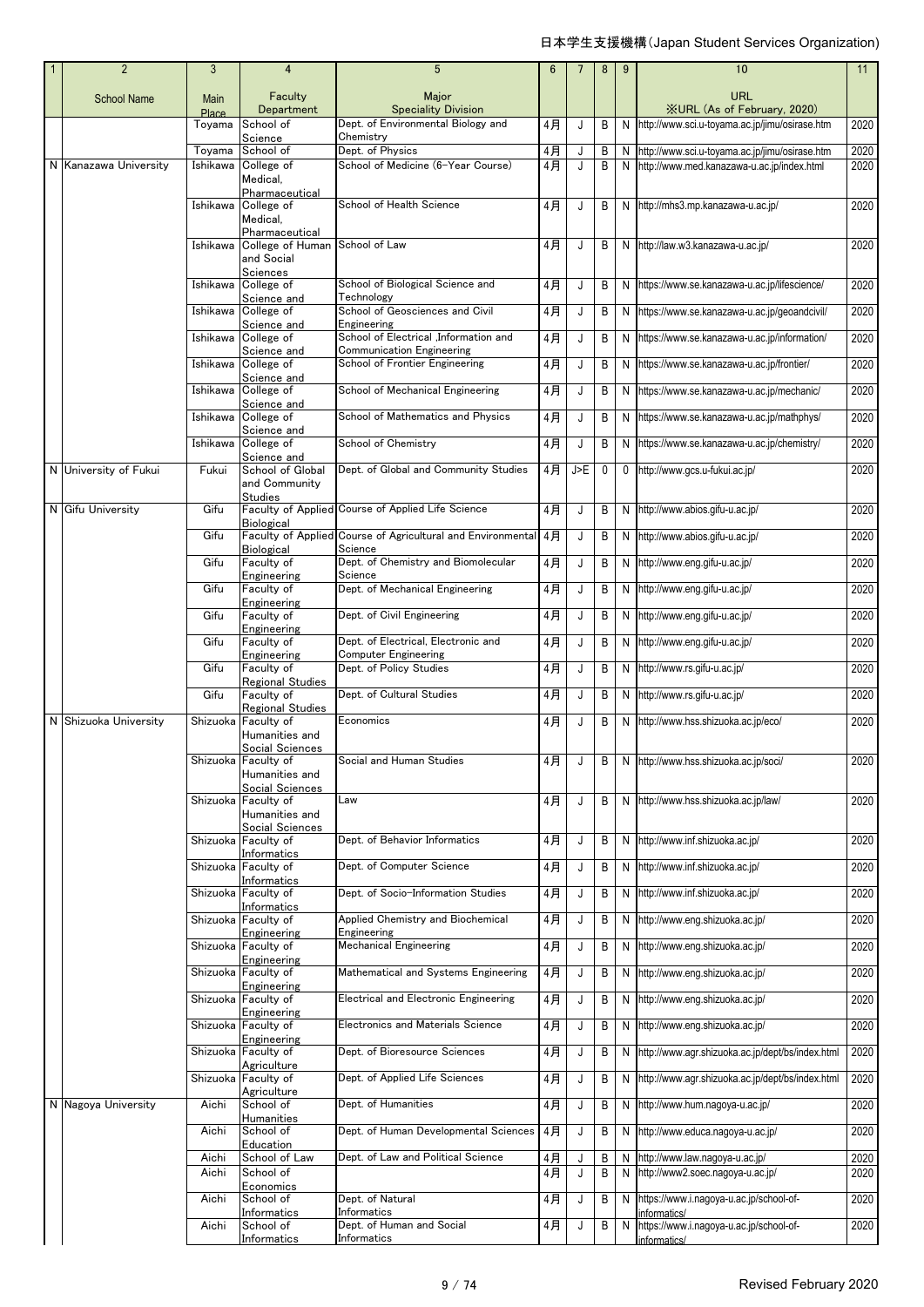|  | $\overline{2}$                      | 3             | 4                                                | $5\phantom{.0}$                                                                                    | 6     | 7       | 8 | 9 | 10                                                        | 11   |
|--|-------------------------------------|---------------|--------------------------------------------------|----------------------------------------------------------------------------------------------------|-------|---------|---|---|-----------------------------------------------------------|------|
|  | <b>School Name</b>                  | Main<br>Place | Faculty<br>Department                            | Major<br><b>Speciality Division</b>                                                                |       |         |   |   | URL<br><b>XURL</b> (As of February, 2020)                 |      |
|  |                                     | Aichi         | School of                                        | Dept. of Computer Science                                                                          | 4月    | J       | В | N | https://www.i.nagoya-u.ac.jp/school-of-                   | 2020 |
|  |                                     | Aichi         | Informatics<br>School of                         | School of Medicine                                                                                 | 4月    | J       | В | N | informatics/<br>https://www.med.naqoya-u.ac.jp/medical J/ | 2020 |
|  |                                     | Aichi         | School of<br>Engineering                         | Chemistry and Biotechnology                                                                        | 4月    | J       | B | N | https://www.engg.nagoya-u.ac.jp/                          | 2020 |
|  |                                     | Aichi         | School of<br>Engineering                         | Physical Science and Engineering                                                                   | 4月    | J       | B | N | https://www.engg.nagoya-u.ac.jp/                          | 2020 |
|  |                                     | Aichi         | School of                                        | Materials Science and Engineering                                                                  | 4月    | J       | B | N | https://www.engg.nagoya-u.ac.jp/                          | 2020 |
|  |                                     | Aichi         | Engineering<br>School of                         | Electrical Engineering, Electronics, and                                                           | 4月    | J       | B | N | https://www.engg.nagoya-u.ac.jp/                          | 2020 |
|  |                                     | Aichi         | Engineering<br>School of                         | Information Engineering<br>Mechanical and Aerospace Engineering                                    | 4月    | J       | B | N | https://www.engg.nagoya-u.ac.jp/                          | 2020 |
|  |                                     | Aichi         | Engineering<br>School of                         | <b>Energy Science and Engineering</b>                                                              | 4月    | J       | B | N | https://www.engg.nagoya-u.ac.jp/                          | 2020 |
|  |                                     |               | Engineering                                      |                                                                                                    |       |         |   |   |                                                           |      |
|  |                                     | Aichi         | School of<br>Engineering                         | Civil Engineering and Architecture                                                                 | 4月    | J       | В | N | https://www.engg.nagoya-u.ac.jp/                          | 2020 |
|  | N Nagoya Institute of<br>Technology | Aichi         | Faculty of<br>Engineering                        | Dept. of Life Science and Applied<br>Chemistry                                                     | 4月    | J       | J | Y | http://www.nitech.ac.jp/edu/index.html                    | 2020 |
|  |                                     | Aichi         | Faculty of<br>Engineering                        | Dept. of Physical Science and<br>Engineering                                                       | 4月    | J       | J | Y | http://www.nitech.ac.jp/edu/index.html                    | 2020 |
|  |                                     | Aichi         | Faculty of                                       | Dept. of Electrical and Mechanical                                                                 | 4月    | J       | J | Y | http://www.nitech.ac.jp/edu/index.html                    | 2020 |
|  |                                     | Aichi         | Engineering<br>Faculty of                        | Engineering<br>Dept. of Computer Science                                                           | $4$ 月 | J       | J | Y | http://www.nitech.ac.jp/edu/index.html                    | 2020 |
|  |                                     | Aichi         | Engineering<br>Faculty of                        | Dept. of Architecture, Civil Engineering                                                           | $4$ 月 | J       | J | Υ | http://www.nitech.ac.jp/edu/index.html                    | 2020 |
|  | N Mie University                    |               | Engineering                                      | And Industrial Management Engineering                                                              |       |         |   |   |                                                           |      |
|  |                                     | Mie           | Faculty of<br>Engineering                        | <b>Mechanical Engineering</b>                                                                      | 4月    | J       | B | N | http://www.eng.mie-u.ac.jp/                               | 2020 |
|  |                                     | Mie           | Faculty of<br>Engineering                        | Architecture                                                                                       | 4月    | J       | B | N | http://www.eng.mie-u.ac.jp/                               | 2020 |
|  |                                     | Mie           | Faculty of<br>Engineering                        | <b>Electrical and Electronic Engineering</b>                                                       | 4月    | J       | B | N | http://www.eng.mie-u.ac.jp/                               | 2020 |
|  |                                     | Mie           | Faculty of<br>Humanities, Law                    | Dept. of Humanities                                                                                | 4月    | J       |   | N | http://www.human.mie-u.ac.jp/                             | 2020 |
|  |                                     |               | and Economics                                    |                                                                                                    |       |         |   |   |                                                           |      |
|  |                                     | Mie           | Faculty of<br>Humanities, Law                    | Dept. of Law and Economics                                                                         | 4月    | J       |   | N | http://www.human.mie-u.ac.jp/                             | 2020 |
|  |                                     | Mie           | and Economics<br>Faculty of                      | Marine Bioresources                                                                                | 4月    | J       | B | N | http://www.bio.mie-u.ac.jp/                               | 2020 |
|  |                                     |               | <b>Bioresouces</b>                               |                                                                                                    |       |         |   |   |                                                           |      |
|  |                                     | Mie           | Faculty of<br><b>Bioresouces</b>                 | Environmental Science and Technology                                                               | 4月    | J       | B | N | http://www.bio.mie-u.ac.jp/                               | 2020 |
|  |                                     | Mie           | Faculty of<br><b>Bioresouces</b>                 | Sustainable Resource Science                                                                       | 4月    | J       | B | N | http://www.bio.mie-u.ac.jp/                               | 2020 |
|  |                                     | Mie           | Faculty of                                       | Life Science and Chemistry                                                                         | 4月    | J       | B | N | http://www.bio.mie-u.ac.jp/                               | 2020 |
|  | N Toyohashi University of           | Aichi         | <b>Bioresouces</b><br>Faculty of                 | Undergraduate Program of Applied                                                                   | $4$ 月 | $J = E$ | B | N | http://www.tut.ac.jp/university/subject.html              | 2020 |
|  | <b>lechnology</b>                   | Aichi         | Engineering<br>Faculty of                        | Chemistry and Life Sciences<br>Undergraduate Program of Mechanical                                 | 4月    | $J = E$ | B | N | http://www.tut.ac.jp/university/subject.html              | 2020 |
|  |                                     | Aichi         | Engineering<br>Faculty of                        | Engineering<br>Undergraduate Program of Architecture                                               | $4$ 月 | $J = E$ | B | N | http://www.tut.ac.jp/university/subject.html              | 2020 |
|  |                                     |               | Engineering                                      | and Civil Engineering                                                                              |       |         |   |   |                                                           |      |
|  |                                     | Aichi         | Faculty of<br>Engineering                        | Undergraduate Program of Computer<br>Science and Engineering                                       | 4月    | J=E     | B | N | http://www.tut.ac.jp/university/subject.html              | 2020 |
|  |                                     | Aichi         | Faculty of<br>Engineering                        | Undergraduate Program of Electrical and<br><b>Electronic Information Engineering</b>               | 4月    | $J = E$ | B | N | http://www.tut.ac.jp/university/subject.html              | 2020 |
|  | N Shiga University                  | Shiga         | Faculty of<br>Economics                          | Dept. of Finance                                                                                   | 4月    | J       | B | N | http://www.econ.shiga-u.ac.jp/                            | 2020 |
|  |                                     | Shiga         | Faculty of                                       | Dept. of Accounting Information                                                                    | 4月    | J       | B | N | http://www.econ.shiga-u.ac.jp/                            | 2020 |
|  |                                     | Shiga         | Economics<br>Faculty of                          | Dept. of Management                                                                                | 4月    | J       | B | N | http://www.econ.shiga-u.ac.jp/                            | 2020 |
|  |                                     | Shiga         | Economics<br>Faculty of                          | Dept. of Economics                                                                                 | 4月    | J       | Β | N | http://www.econ.shiga-u.ac.jp/                            | 2020 |
|  |                                     | Shiga         | Economics<br>Faculty of                          | Dept. of Social Systems                                                                            | 4月    | J       | B | N | http://www.econ.shiga-u.ac.jp/                            | 2020 |
|  | N Kyoto University                  | Kyoto         | Economics<br>Faculty of                          | Dept. of Educational Sciences                                                                      | 4月    | J       | B | N | http://www.educ.kyoto-u.ac.jp/                            | 2020 |
|  |                                     |               | Education                                        | <b>Economics and Management</b>                                                                    |       |         |   |   |                                                           |      |
|  |                                     | Kyoto         | Faculty of<br>Economics                          |                                                                                                    | 4月    | J       | B | N | http://www.econ.kyoto-u.ac.jp/                            | 2020 |
|  |                                     | Kyoto         | Graduate School<br>of Economics                  | International Graduate Program for East<br>Asia Sustainable Economic Development<br><b>Studies</b> | 10月   | Е       |   | Υ | http://www.econ.kyoto-u.ac.jp/                            | 2020 |
|  |                                     | Kyoto         | Graduate School<br>of Pharmaceutical             | Division of Bioinformatics and Chemical<br>Genomics                                                | 4月    | J>E     | B |   | N http://www.pharm.kyoto-u.ac.jp/                         | 2020 |
|  |                                     | Kyoto         | Sciences<br>Graduate School<br>of Pharmaceutical | Division of Bioinformatics and Chemical<br>Genomics                                                | 10月   | J>E     | B |   | N http://www.pharm.kyoto-u.ac.jp/                         | 2020 |
|  |                                     |               | Sciences                                         | Division of Pharmaceutical Sciences                                                                |       |         |   |   |                                                           |      |
|  |                                     | Kyoto         | Graduate School<br>of Pharmaceutical             |                                                                                                    | 4月    | J>E     | J | N | http://www.pharm.kyoto-u.ac.jp/                           | 2020 |
|  |                                     | Kyoto         | Sciences<br>Graduate School                      | Division of Pharmaceutical Sciences                                                                | 10月   | J>E     |   | N | http://www.pharm.kyoto-u.ac.jp/                           | 2020 |
|  |                                     |               | of Pharmaceutical<br>Sciences                    |                                                                                                    |       |         |   |   |                                                           |      |
|  |                                     |               |                                                  |                                                                                                    |       |         |   |   |                                                           |      |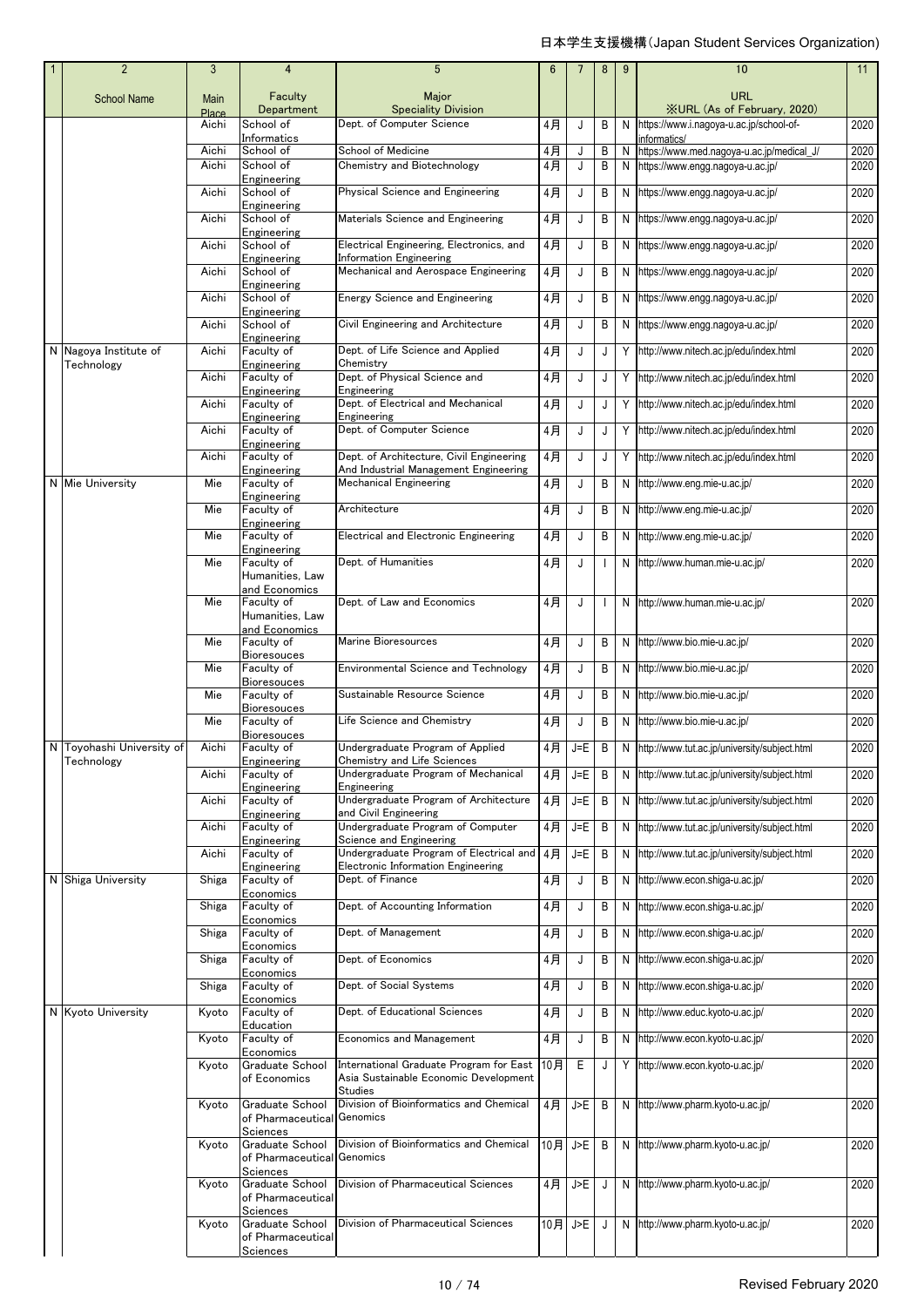| $\overline{2}$                     | 3                    | 4                                                     | 5                                                        | $6\phantom{1}6$ | $\overline{7}$ | 8      | 9 | 10                                                                         | 11                |
|------------------------------------|----------------------|-------------------------------------------------------|----------------------------------------------------------|-----------------|----------------|--------|---|----------------------------------------------------------------------------|-------------------|
| <b>School Name</b>                 | <b>Main</b><br>Place | Faculty<br>Department                                 | Major<br><b>Speciality Division</b>                      |                 |                |        |   | <b>URL</b><br><b>XURL (As of February, 2020)</b>                           |                   |
|                                    | Kyoto                | Graduate School<br>of Asian and                       | Division of Southeast Asian Area Studies                 | 4月              | J>E            | B      |   | N http://www.asafas.kyoto-<br>u.ac.jp/admissions/transfer                  | 2020              |
|                                    | Kyoto                | African Area<br>Graduate School<br>of Asian and       | Division of African Area Studies                         | $4$ 月           | J>E            | B      |   | N http://www.asafas.kyoto-<br>u.ac.jp/admissions/transfer                  | 2020              |
|                                    | Kyoto                | African Area<br>Graduate School<br>of Asian and       | Division of Global Area Studies                          | 4月              | J>E            | B      |   | N http://www.asafas.kyoto-<br>u.ac.jp/admissions/transfer                  | 2020              |
| N Kyoto Institute of<br>Technology | Kyoto                | African Area<br>School of<br>Science and              | <b>Applied Biology</b>                                   | 4月              | J              | B      |   | N https://www.kit.ac.jp/edu_index/school-science-<br>and-technology-color/ | 2020              |
|                                    | Kyoto                | School of<br>Science and                              | <b>Applied Chemistry</b>                                 | 4月              | J              | B      |   | N https://www.kit.ac.jp/edu_index/school-science-<br>and-technology-color/ | 2020              |
|                                    | Kyoto                | School of<br>Science and                              | Electronics                                              | 4月              | J              | B      |   | N https://www.kit.ac.jp/edu_index/school-science-<br>and-technology-color/ | 2020              |
|                                    | Kyoto                | School of<br>Science and                              | <b>Information Science</b>                               | 4月              | J              | B      |   | N https://www.kit.ac.jp/edu_index/school-science-<br>and-technology-color/ | 2020              |
|                                    | Kyoto                | School of<br>Science and                              | <b>Mechanical Engineering</b>                            | 4月              | J              | B      |   | N https://www.kit.ac.jp/edu_index/school-science-<br>and-technology-color/ | 2020              |
|                                    | Kyoto                | School of<br>Science and                              | Design and Architecture                                  | 4月              | J              | B      |   | N https://www.kit.ac.jp/edu_index/school-science-<br>and-technology-color/ | 2020              |
| N Osaka University                 | Osaka                | Faculty of                                            | Medicine                                                 | 4月              | J              | B      | N | http://www.med.osaka-u.ac.jp/index.html                                    | 2020              |
|                                    | Osaka                | School of Foreign Foreign Studies                     |                                                          | 4月              | J              | B      |   | N http://www.sfs.osaka-u.ac.jp/                                            | 2020              |
|                                    | Osaka                | <b>Studies</b><br>School of<br>Engineering<br>Science | <b>Systems Science</b>                                   | 4月              | J              | B      |   | N http://www.es.osaka-<br>u.ac.jp/ja/department/school/sci.html            | 2020              |
|                                    | Osaka                | School of<br>Engineering<br>Science                   | Chemical Science and Engineering                         | 4月              | J              | B      |   | N http://www.es.osaka-<br>u.ac.jp/ja/department/school/che.html            | 2020              |
|                                    | Osaka                | School of<br>Engineering<br>Science                   | Information and Computer Sciences                        | 4月              | J              | B      |   | N http://www.es.osaka-<br>u.ac.jp/ja/department/school/inf.html            | 2020              |
|                                    | Osaka                | School of<br>Engineering<br>Science                   | Electronics and Materials Physics                        | 4月              | J              | B      |   | N http://www.es.osaka-<br>u.ac.jp/ja/department/school/ele.html            | 2020              |
|                                    | Osaka                | School of<br>Economics                                | <b>Economics and Business</b>                            | 4月              | J              | J      |   | N http://www.econ.osaka-u.ac.jp/                                           | 2020              |
|                                    | Osaka                | School of                                             | <b>Applied Science</b>                                   | 4月              | J              | B      |   | N http://www.eng.osaka-u.ac.jp/ja/index.html                               | 2020              |
|                                    | Osaka                | Engineering<br>School of                              | Mechanical, Materials and Manufacturing<br>Science       | 4月              | J              | B      |   | N http://www.eng.osaka-u.ac.jp/ja/index.html                               | 2020              |
|                                    | Osaka                | Engineering<br>School of<br>Engineering               | Sustainable Energy and Environmental<br>Engineering      | 4月              | J              | B      |   | N http://www.eng.osaka-u.ac.jp/ja/index.html                               | 2020              |
|                                    | Osaka                | School of<br>Engineering                              | Global Architecture                                      | $4$ 月           | J              | B      |   | N http://www.eng.osaka-u.ac.jp/ja/index.html                               | 2020              |
|                                    | Osaka                | School of<br>Engineering                              | Electronic and Information Engineering                   | 4月              | J              | B      |   | N http://www.eng.osaka-u.ac.jp/ja/index.html                               | 2020              |
|                                    | Osaka                | School of Human<br>Sciences                           | <b>Human Sciences</b>                                    | 4月              | J              | 0      | 0 | http://www.hus.osaka-u.ac.jp/                                              | 2020              |
|                                    | Osaka                | School of Law                                         | Law                                                      | 4月              | J              | B      |   | N http://www.law.osaka-<br>u.ac.jp/undergraduate/law/index.html            | 2020              |
|                                    | Osaka                | Faculty of                                            | School of Allied Health Science                          | 4月              | J              | Β      | N | http://sahswww.med.osaka-u.ac.jp/jpn/index.html                            | 2020              |
| N Kobe University                  | Hyogo                | School of                                             | Dept. of Medicine                                        | 4月              | J              | B      | N | http://www.med.kobe-u.ac.jp/index.html                                     | 2020              |
|                                    | Hyogo                | Faculty of<br>Maritime                                | Dept. of Global Transportation Sciences                  | 4月              | J              | B      |   | N http://www.maritime.kobe-u.ac.ip/                                        | 2020              |
|                                    | Hyogo                | Faculty of<br>Maritime                                | Dept. of Marine Engineering                              | 4月              | J              | В      |   | N http://www.maritime.kobe-u.ac.jp/                                        | 2020              |
|                                    | Hyogo                | Faculty of<br>Maritime                                | Dept. of Ocean Safety Systems Science                    | 4月              | J              | B      |   | N http://www.maritime.kobe-u.ac.jp/                                        | 2020              |
|                                    | Hyogo                | School of<br><b>Business</b>                          | Dept. of Business Administration                         | 4月              | J              | B      |   | N http://www.b.kobe-u.ac.jp/                                               | 2020              |
|                                    | Hyogo                | Faculty of<br>Economics                               | Dept. of Economics                                       | 4月              | J              | B      |   | N http://www.econ.kobe-u.ac.jp/                                            | 2020              |
|                                    | Hyogo                | Faculty of<br>Engineering                             | Dept. of Chemical Science and<br>Engineering             | 4月              | J              | J      |   | N http://www.eng.kobe-u.ac.jp/                                             | 2020              |
|                                    | Hyogo                | Faculty of<br>Engineering                             | Dept. of Mechanical Engineering<br>Dept. of Architecture | 4月              | J              | J      |   | N http://www.eng.kobe-u.ac.jp/<br>N http://www.eng.kobe-u.ac.jp/           | 2020              |
|                                    | Hyogo                | Faculty of<br>Engineering                             | Dept. of Civil Engineering                               | 4月              | J              | J      |   | N http://www.eng.kobe-u.ac.jp/                                             | 2020<br>2020      |
|                                    | Hyogo                | Faculty of<br>Engineering<br>Faculty of               | Dept. of Computer and System                             | 4月<br>4月        | J<br>J         | J<br>J |   | N http://www.eng.kobe-u.ac.jp/                                             | 2020              |
|                                    | Hyogo<br>Hyogo       | Engineering<br>Faculty of                             | Engineering<br>Dept. of Electrical and Electronic        |                 | J              |        |   | N http://www.eng.kobe-u.ac.jp/                                             | 2020              |
|                                    | Hyogo                | Engineering<br>Faculty of                             | Engineering<br>Dept. of Bioresource Science              | 4月<br>4月        | J              | J<br>В |   | N http://www.ans.kobe-u.ac.jp/                                             | 2020              |
|                                    | Hyogo                | Agriculture<br>Faculty of                             | Dept. of Agricultural Engineering and                    | 4月              | J              | В      |   | N http://www.ans.kobe-u.ac.jp/                                             | 2020              |
|                                    |                      | Agriculture<br>Faculty of                             | Socio-Economics<br>Dept. of Agrobioscience               | 4月              | J              | B      |   | N http://www.ans.kobe-u.ac.jp/                                             | 2020              |
|                                    | Hyogo                | Agriculture<br><b>Faculty of Letters</b>              | Dept. of Humanities                                      |                 |                |        |   |                                                                            | 2020              |
|                                    | Hyogo<br>Hyogo       | Faculty of Law                                        | Dept. of Law                                             | 4月<br>4月        | J>E<br>J>E     | J<br>B |   | N http://www.lit.kobe-u.ac.jp/<br>N http://www.law.kobe-u.ac.jp            | 2020              |
|                                    | Hyogo                | Faculty of                                            | Dept. of Chemistry                                       | 4月              | J>E            | B      | N | http://www.sci.kobe-u.ac.jp/                                               | $\overline{20}20$ |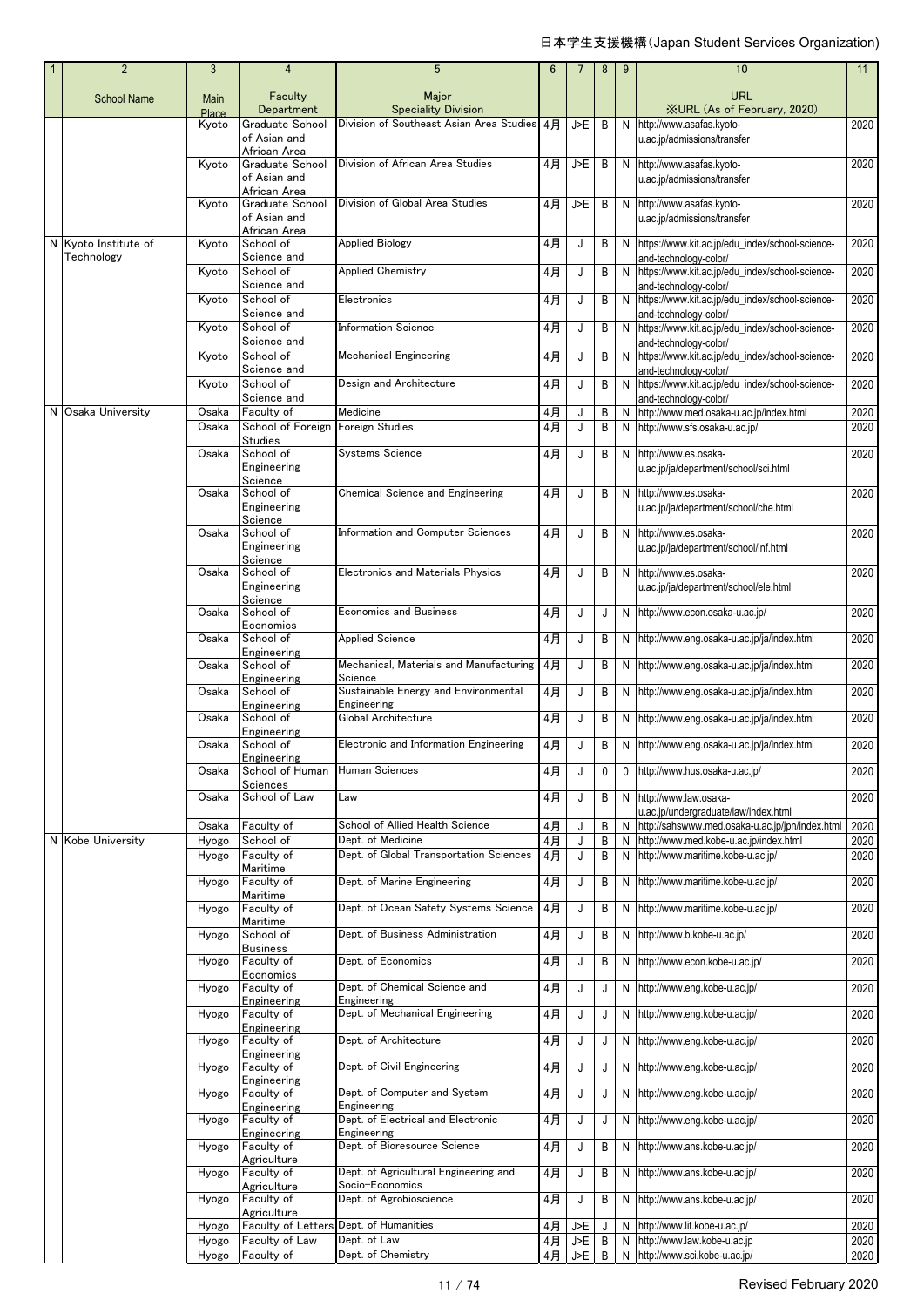| $\vert$ 1 | $\overline{2}$         | 3             | $\overline{4}$                            | 5                                                                       | 6              | 7          | 8      | 9      | 10                                                                            | 11           |
|-----------|------------------------|---------------|-------------------------------------------|-------------------------------------------------------------------------|----------------|------------|--------|--------|-------------------------------------------------------------------------------|--------------|
|           | <b>School Name</b>     | Main          | Faculty                                   | Major                                                                   |                |            |        |        | <b>URL</b>                                                                    |              |
|           |                        | Place         | Department                                | <b>Speciality Division</b>                                              |                |            |        |        | XURL (As of February, 2020)                                                   |              |
|           |                        | Hyogo         | Faculty of                                | Dept. of Mathematics                                                    | 4月             | J>E        | B      | N      | http://www.sci.kobe-u.ac.jp/                                                  | 2020         |
|           |                        | Hyogo         | Faculty of                                | Dept. of Biology                                                        | $4$ 月          | J>F        | B      | N      | http://www.sci.kobe-u.ac.jp/                                                  | 2020         |
|           |                        | Hyogo         | Faculty of                                | Dept. of Physics<br>Dept. of Planetology                                | $4$ 月          | J>F<br>J>E | B      | N      | http://www.sci.kobe-u.ac.jp/                                                  | 2020         |
|           | N Nara University of   | Hyogo<br>Nara | Faculty of<br>Faculty of                  | Dept. of Teacher Training and School                                    | 4月<br>4月       | J          | B<br>B | N<br>N | http://www.sci.kobe-u.ac.jp/<br>https://www.nara-edu.ac.jp/faculty/index.html | 2020<br>2020 |
|           | Education              |               | Education                                 | Education                                                               |                |            |        |        |                                                                               |              |
|           | N Wakayama University  |               | Wakayam Faculty of                        | Department of Economics                                                 | 4月             | J>E        | B      | N      | https://www.wakayama-u.ac.jp/eco/                                             | 2020         |
|           |                        | a             | Economics<br>Wakayam Faculty of           | Department of Systems Engineering                                       | $4$ 月          | J          | В      | N      |                                                                               | 2020         |
|           |                        | a             | Systems                                   |                                                                         |                |            |        |        | https://www.wakayama-u.ac.jp/sys/                                             |              |
|           | N Tottori University   | Tottori       | Faculty of                                | School of Medicine                                                      | 4 <sub>月</sub> | J          | B      | N      | https://www.med.tottori-u.ac.jp/                                              | 2020         |
|           |                        | Tottori       | Faculty of                                | Dept. of Life and Environmental                                         | 4月             | J          | B      | N      | http://muses.muses.tottori-u.ac.jp/                                           | 2020         |
|           | N Shimane University   |               | Agriculture<br>Shimane Faculty of Law     | Agricultural Sciences<br>Dept. of Language and Culture                  | $4$ 月          | J          | В      | N      | https://www.hobun.shimane-u.ac.jp/gengobunka/                                 | 2020         |
|           |                        |               | and Literature                            |                                                                         |                |            |        |        |                                                                               |              |
|           |                        | Shimane       | Faculty of Law                            | Dept. of Socio-Cultural Studies                                         | 4月             | J          | B      | N      | https://www.hobun.shimane-u.ac.jp/shakaibunka/                                | 2020         |
|           |                        |               | and Literature<br>Shimane Faculty of Law  | Dept. of Law and Economics                                              | $4$ 月          | J          | B      |        | N https://www.hobun.shimane-u.ac.jp/houkei/                                   | 2020         |
|           |                        |               | and Literature                            |                                                                         |                |            |        |        |                                                                               |              |
|           |                        |               | Shimane Interdisciplinary                 | Dept. of Physics and Materials Science                                  | 4月             | J          | B      | N      | https://www.riko.shimane-                                                     | 2020         |
|           |                        |               | Faculty of                                |                                                                         |                |            |        |        | u.ac.jp/subject/phys.html                                                     |              |
|           |                        | Shimane       | Science and<br>Interdisciplinary          | Dept. of Chemistry                                                      | 4月             | J          | B      | N      | https://www.riko.shimane-                                                     | 2020         |
|           |                        |               | Faculty of                                |                                                                         |                |            |        |        | u.ac.jp/subject/chem.html                                                     |              |
|           |                        |               | Science and                               |                                                                         |                |            |        |        |                                                                               |              |
|           |                        |               | Shimane Interdisciplinary                 | Dept. of Earth Science                                                  | 4月             | J          | B      | N      | https://www.riko.shimane-                                                     | 2020         |
|           |                        |               | Faculty of<br>Science and                 |                                                                         |                |            |        |        | u.ac.jp/subject/terra.html                                                    |              |
|           |                        |               | Shimane Interdisciplinary                 | Dept. of Mathematics                                                    | 4月             | J          | B      | N      | https://www.riko.shimane-                                                     | 2020         |
|           |                        |               | Faculty of                                |                                                                         |                |            |        |        | u.ac.jp/subject/math.html                                                     |              |
|           |                        |               | Science and<br>Shimane Interdisciplinary  | Dept. of Information Systems Design and 4月                              |                | J          | B      |        | N https://www.riko.shimane-u.ac.jp/subject/cis.html                           | 2020         |
|           |                        |               | Faculty of                                | Data Science                                                            |                |            |        |        |                                                                               |              |
|           |                        |               | Science and                               |                                                                         |                |            |        |        |                                                                               |              |
|           |                        |               | Shimane Interdisciplinary                 | Dept. of Mechanical, Electrical and                                     | 4月             | J          | B      | N      | https://www.riko.shimane-u.ac.jp/subject/ecs.html 2020                        |              |
|           |                        |               | Faculty of<br>Science and                 | <b>Electronic Engineering</b>                                           |                |            |        |        |                                                                               |              |
|           |                        |               | Shimane Interdisciplinary                 | Dept. of Architectural Design                                           | 4月             | J          | B      | N      | https://www.riko.shimane-                                                     | 2020         |
|           |                        |               | Faculty of                                |                                                                         |                |            |        |        | u.ac.jp/subject/zairyo.html                                                   |              |
|           |                        |               | Science and<br>Shimane Faculty of Life    | Dept. of Life Sciences                                                  | 4月             |            |        |        | https://www.life.shimane-                                                     | 2020         |
|           |                        |               | and                                       |                                                                         |                | J          | B      | N      | u.ac.jp/gakubu_annai/gaka_annai_new/seimeika                                  |              |
|           |                        |               | Environmental                             |                                                                         |                |            |        |        | gaku.html                                                                     |              |
|           |                        |               | Shimane Faculty of Life                   | Dept. of Agricultural and Forest                                        | 4月             | J          | В      | N      | https://www.life.shimane-                                                     | 2020         |
|           |                        |               | and                                       | Sciences                                                                |                |            |        |        | u.ac.jp/gakubu_annai/gaka_annai_new/nourinsei                                 |              |
|           |                        |               | Environmental<br>Shimane Faculty of Life  | Dept. of Environmental and Sustainability 4月                            |                |            | B      | N      | san.html<br>https://www.life.shimane-                                         | 2020         |
|           |                        |               | and                                       | Sciences                                                                |                |            |        |        | u.ac.jp/gakubu_annai/gaka_annai_new/kankyouk                                  |              |
|           |                        |               | Environmental                             |                                                                         |                |            |        |        | yousei.html                                                                   |              |
|           | N Okayama University   |               | Okavama Faculty of                        | Dept. of Mechanical and Systems                                         | 4月             | J          | В      | N      | http://www.eng.okayama-u.ac.jp/                                               | 2020         |
|           |                        |               | Engineering<br>Okayama Faculty of         | Engineering<br>Dept. of Electrical and Communication                    | 4月             | J          | Β      | N      | http://www.eng.okayama-u.ac.jp/                                               | 2020         |
|           |                        |               | Engineering                               | Engineering                                                             |                |            |        |        |                                                                               |              |
|           |                        |               | Okayama Faculty of                        | Dept. of Information Technology                                         | 4月             | J          | B      | N      | http://www.eng.okayama-u.ac.jp/                                               | 2020         |
|           |                        |               | Engineering                               |                                                                         |                |            |        |        |                                                                               |              |
|           |                        |               | Okayama Faculty of<br>Engineering         | Dept. of Applied Chemistry and<br>Biotechnology                         | 4月             | J          | В      | N      | http://www.eng.okayama-u.ac.jp/                                               | 2020         |
|           | N Hiroshima University |               | Hiroshim School of                        | Dept. of Informatics and Data                                           | 4月             | J          | B      | N      | https://www.hiroshima-u.ac.jp/ids/                                            | 2020         |
|           |                        | a             | Informatics and                           | Science(February term)(A-type)                                          |                |            |        |        |                                                                               |              |
|           |                        | Hiroshim      | Data Science<br>School of                 | Dept. of Informatics and Data                                           | 4月             | J          | В      |        | N https://www.hiroshima-u.ac.jp/ids/                                          | 2020         |
|           |                        | a             | Informatics and                           | Science(February term)(B-type)                                          |                |            |        |        |                                                                               |              |
|           |                        |               | Data Science                              |                                                                         |                |            |        |        |                                                                               |              |
|           |                        | Hiroshim<br>a | School of<br>Informatics and              | Dept. of Informatics and Data<br>Science(March term)                    | 4月             | J          | B      |        | N https://www.hiroshima-u.ac.jp/ids/                                          | 2020         |
|           |                        |               | Data Science                              |                                                                         |                |            |        |        |                                                                               |              |
|           |                        | Hiroshim      | School of                                 | Cluster 2 (Science, Technology and                                      | 4月             | J          | B      |        | N https://www.hiroshima-u.ac.jp/ed/                                           | 2020         |
|           |                        | a             | Education                                 | Society Education), Program in                                          |                |            |        |        |                                                                               |              |
|           |                        |               |                                           | Technology and Information Education<br>(March term)                    |                |            |        |        |                                                                               |              |
|           |                        |               | Hiroshim School of                        | Dept. of Economics, Day time program                                    | 4月             | J          | В      | N      | https://www.hiroshima-u.ac.jp/econ/                                           | 2020         |
|           |                        | a             | Economics                                 | (March term)                                                            |                |            |        |        |                                                                               |              |
|           |                        |               | Hiroshim School of<br>Engineering         | Cluster 1 (Mechanical systems,<br>Transportation, Material and          | 4月             | J          | B      |        | N https://www.hiroshima-u.ac.jp/eng                                           | 2020         |
|           |                        | a             |                                           | Energy)(February term)                                                  |                |            |        |        |                                                                               |              |
|           |                        |               | Hiroshim School of                        | Cluster 3 (Applied Chemistry,                                           | 4月             | J          | B      | N      | https://www.hiroshima-u.ac.jp/eng                                             | 2020         |
|           |                        | a             | Engineering                               | Biotechnology and Chemical Engineering)                                 |                |            |        |        |                                                                               |              |
|           |                        |               | Hiroshim School of                        | (February term)<br>Cluster 4 (Civil Engineering and                     | 4月             | J          | B      |        | N https://www.hiroshima-u.ac.jp/eng                                           | 2020         |
|           |                        | a             | Engineering                               | Architecture) (March term)                                              |                |            |        |        |                                                                               |              |
|           |                        | Hiroshim      | School of                                 | Cluster 2 (Electrical, Electronic and                                   | 4月             | J          | В      | N      | https://www.hiroshima-u.ac.jp/eng                                             | 2020         |
|           |                        | a             | Engineering<br>Hiroshim School of Applied | System Engineering) (March term)<br>Dept. of Applied Biological Science | 4月             | J          | B      | N      | https://www.hiroshima-u.ac.jp/seisei/                                         | 2020         |
|           |                        | a             | Biological Science (March term)           |                                                                         |                |            |        |        |                                                                               |              |
|           |                        |               |                                           | Hiroshim School of Letters Dept. of Humanities (March term)             | 4月             |            | B      | N      | https://www.hiroshima-u.ac.jp/bungaku/                                        | 2020         |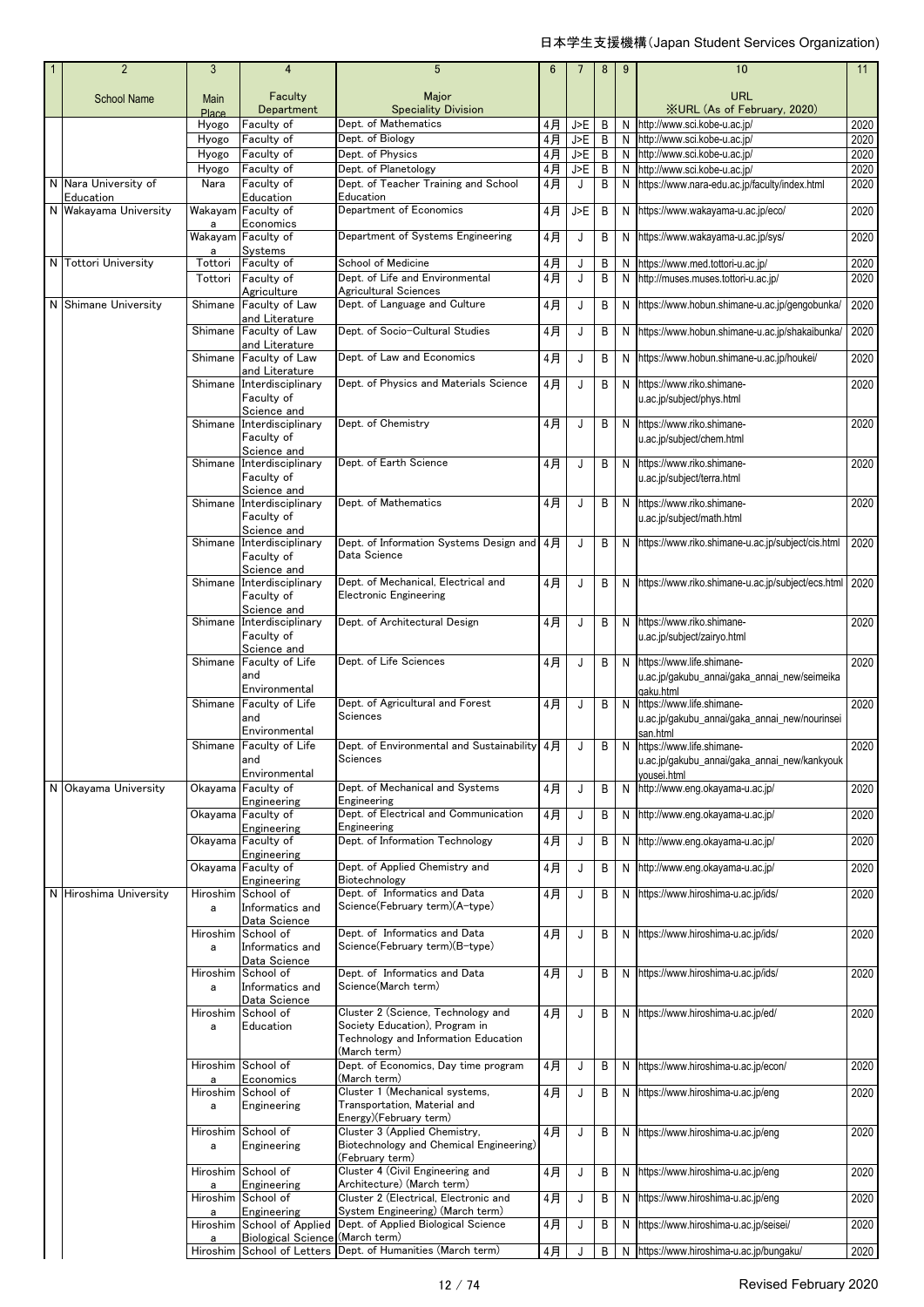| $\overline{2}$         | 3                 | $\overline{4}$                               | 5                                                                        | 6           |        | 8      | 9      | 10                                                                       | 11           |
|------------------------|-------------------|----------------------------------------------|--------------------------------------------------------------------------|-------------|--------|--------|--------|--------------------------------------------------------------------------|--------------|
| <b>School Name</b>     | Main              | Faculty                                      | Major                                                                    |             |        |        |        | <b>URL</b><br><b>XURL (As of February, 2020)</b>                         |              |
|                        | Place<br>Hiroshim | Department<br>School of Law                  | <b>Speciality Division</b><br>Dept. of Law, Daytime program Course       | 4月          | J      | B      | N      | https://www.hiroshima-u.ac.jp/law/                                       | 2020         |
|                        | a                 |                                              | (March term)                                                             |             |        |        |        |                                                                          |              |
|                        |                   | Hiroshim School of<br>Hiroshim School of     | Dept. of Chemistry (March term)<br>Dept. of Mathematics (March term)     | 4月<br>$4$ 月 | J      | B<br>B | N<br>N | https://www.hiroshima-u.ac.jp/sci/<br>https://www.hiroshima-u.ac.jp/sci/ | 2020<br>2020 |
|                        |                   | Hiroshim School of                           | Dept. of Biological Science (February                                    | 4月          | J<br>J | B      | N      | https://www.hiroshima-u.ac.jp/sci/                                       | 2020         |
|                        | a                 | Science                                      | term)                                                                    |             |        |        |        |                                                                          |              |
|                        | Hiroshim          | School of                                    | Dept. of Earth and Planetary Systems                                     | 4月          | J      | B      | N      | https://www.hiroshima-u.ac.jp/sci/                                       | 2020         |
|                        | a                 | Science<br>Hiroshim School of                | Science (March term)<br>Dept. of Physics                                 | 4月          | J      | B      | N      | https://www.hiroshima-u.ac.jp/sci/                                       | 2020         |
|                        | а                 | Science                                      | (March term)                                                             |             |        |        |        |                                                                          |              |
|                        |                   | Hiroshim Taoyaka Program                     | <b>Technical Creation Course</b>                                         | 10月         | E      | B      | Y      | http://taoyaka.hiroshima-u.ac.jp/                                        | 2020         |
|                        | a                 | for creating a<br>flexible, enduring,        |                                                                          |             |        |        |        |                                                                          |              |
|                        |                   | peaceful society                             |                                                                          |             |        |        |        |                                                                          |              |
|                        |                   | Hiroshim Taoyaka Program                     | <b>Technical Creation Course</b>                                         | 4月          | Ε      | B      | Y      | http://taoyaka.hiroshima-u.ac.jp/                                        | 2020         |
|                        | a                 | for creating a<br>flexible, enduring,        |                                                                          |             |        |        |        |                                                                          |              |
|                        |                   | peaceful society                             |                                                                          |             |        |        |        |                                                                          |              |
|                        |                   | Hiroshim Taoyaka Program                     | Social Implementation Course                                             | 10月         | Ε      | B      | Y      | http://taoyaka.hiroshima-u.ac.jp/                                        | 2020         |
|                        | a                 | for creating a<br>flexible, enduring,        |                                                                          |             |        |        |        |                                                                          |              |
|                        |                   | peaceful society                             |                                                                          |             |        |        |        |                                                                          |              |
|                        |                   | Hiroshim Taoyaka Program                     | Social Implementation Course                                             | 4月          | Ε      | B      | Y      | http://taoyaka.hiroshima-u.ac.jp/                                        | 2020         |
|                        | a                 | for creating a<br>flexible, enduring,        |                                                                          |             |        |        |        |                                                                          |              |
|                        |                   | peaceful society                             |                                                                          |             |        |        |        |                                                                          |              |
|                        |                   | Hiroshim Taoyaka Program                     | <b>Cultural Creation Course</b>                                          | 10月         | Е      | B      | Υ      | http://taoyaka.hiroshima-u.ac.jp/                                        | 2020         |
|                        | a                 | for creating a<br>flexible, enduring,        |                                                                          |             |        |        |        |                                                                          |              |
|                        |                   | peaceful society                             |                                                                          |             |        |        |        |                                                                          |              |
|                        | Hiroshim          | Taoyaka Program                              | <b>Cultural Creation Course</b>                                          | 4月          | Е      | B      | Y      | http://taoyaka.hiroshima-u.ac.jp/                                        | 2020         |
|                        | a                 | for creating a<br>flexible, enduring,        |                                                                          |             |        |        |        |                                                                          |              |
|                        |                   | peaceful society                             |                                                                          |             |        |        |        |                                                                          |              |
| N Yamaguchi University |                   | Yamaguc Faculty of                           | School of Medicine                                                       | 4月          | J      | В      | N      | http://www.med.yamaguchi-u.ac.jp/medicine/                               | 2020         |
|                        | hi                | Medicine and<br><b>Health Sciences</b>       |                                                                          |             |        |        |        |                                                                          |              |
|                        |                   | Yamaguc Faculty of                           | Faculty of Health Sciences                                               | 4月          | J      | J      | N      | http://www.med.yamaguchi-                                                | 2020         |
|                        | hi                | Medicine and<br><b>Health Sciences</b>       |                                                                          |             |        |        |        | u.ac.jp/health_sciences/                                                 |              |
|                        |                   | Yamaguc Faculty of                           | Faculty of Health Sciences                                               | 4月          | J      | J      | N      | http://www.med.yamaguchi-u.ac.jp/                                        | 2020         |
|                        | hi                | Medicine and                                 |                                                                          |             |        |        |        |                                                                          |              |
|                        |                   | <b>Health Sciences</b><br>Yamaguc Faculty of | <b>Applied Chemistry</b>                                                 | 4月          | J      | Β      | N      | http://www.eng.yamaguchi-u.ac.jp/                                        | 2020         |
|                        | hi                | Engineering                                  |                                                                          |             |        |        |        |                                                                          |              |
|                        |                   | Yamaguc Faculty of                           | Architectural Design and Engineering                                     | 4月          | J      | B      | N      | http://www.eng.yamaguchi-u.ac.jp/                                        | 2020         |
|                        | hi                | Engineering<br>Yamaguc Faculty of            | <b>Mechanical Engineering</b>                                            | 4月          | J      | B      | N      | http://www.eng.yamaguchi-u.ac.jp/                                        | 2020         |
|                        | hi                | Engineering                                  |                                                                          |             |        |        |        |                                                                          |              |
|                        | hi                | Yamaguc Faculty of<br>Engineering            | Civil and Environmental Engineering                                      | 4月          | J      | B      | N      | http://www.eng.yamaguchi-u.ac.jp/                                        | 2020         |
|                        |                   | Yamaguc Faculty of                           | Sustainable Environmental Engineering                                    | 4月          | J      | B      | N      | http://www.eng.yamaguchi-u.ac.jp/                                        | 2020         |
|                        | hi                | Engineering<br>Yamaguc Faculty of            | Information Science and Engineering                                      | 4月          |        | B      | N      | http://www.eng.yamaquchi-u.ac.jp/                                        | 2020         |
|                        | hi                | Engineering                                  |                                                                          |             | J      |        |        |                                                                          |              |
|                        |                   | Yamaguc Faculty of                           | Electrical and Electronic Engineering                                    | 4月          | J      | B      | N      | http://www.eng.yamaguchi-u.ac.jp/                                        | 2020         |
| N Tokushima University | hi                | Engineering<br>Tokushim Faculty of           | School of Health Sciences, Major in                                      | 4月          | J      | 0      | 0      | http://www.tokushima-u.ac.jp/med/                                        | 2020         |
|                        | а                 | Medicine                                     | Nursing                                                                  |             |        |        |        |                                                                          |              |
|                        |                   | Tokushim Faculty of                          | School of Health Sciences, Maior in                                      | 4月          | J      | 0      | 0      | http://www.tokushima-u.ac.jp/med/                                        | 2020         |
|                        | a                 | Medicine<br>Tokushim Faculty of              | Laboratory Science<br>School of Health Sciences, Major in                | 4月          | J      | 0      | 0      | http://www.tokushima-u.ac.jp/med/                                        | 2020         |
|                        | а                 | Medicine                                     | Radiologic Science                                                       |             |        |        |        |                                                                          |              |
|                        |                   | Tokushim Faculty of<br>Science and           | Dept. of Science and Technology,<br>Applied Chemistry course             | 4月          | J      | B      | N      | http://www.tokushima-                                                    | 2020         |
|                        | a                 | Tokushim Faculty of                          | Dept. of Science and Technology,                                         | 4月          | J      | B      | N      | u.ac.jp/st/admission/transfer_exam/index.html<br>http://www.tokushima-   | 2020         |
|                        | a                 | Science and                                  | Mathematical and Natural Sciences                                        |             |        |        |        | u.ac.jp/st/admission/transfer_exam/index.html                            |              |
|                        |                   | Technology<br>Tokushim Faculty of            | course<br>Dept. of Science and Technology,                               | 4月          | J      | B      | N      | http://www.tokushima-                                                    | 2020         |
|                        | a                 | Science and                                  | Mechanical Science course                                                |             |        |        |        | u.ac.jp/st/admission/transfer exam/index.html                            |              |
|                        |                   | Tokushim Faculty of                          | Dept. of Science and Technology, Civil                                   | 4月          | J      | Β      | N      | http://www.tokushima-                                                    | 2020         |
|                        | a                 | Science and<br>Tokushim Faculty of           | and Environmental Engineering course<br>Dept. of Science and Technology, | 4月          | J      | B      | N      | u.ac.jp/st/admission/transfer_exam/index.html<br>http://www.tokushima-   | 2020         |
|                        | a                 | Science and                                  | Computer and Optical Sciences course                                     |             |        |        |        | u.ac.jp/st/admission/transfer_exam/index.html                            |              |
|                        |                   | Tokushim Faculty of                          | Dept. of Science and Technology,                                         | 4月          | J      | B      | N      | http://www.tokushima-                                                    | 2020         |
|                        | a                 | Science and<br>Technology                    | Electrical and Electronic Engineering<br>course                          |             |        |        |        | u.ac.jp/st/admission/transfer_exam/index.html                            |              |
|                        |                   | Tokushim Faculty of                          | School of Dentistry                                                      | 4月          | J      | J      | N      | http://www.tokushima-u.ac.jp/dent/                                       | 2020         |
| N Kagawa University    | a<br>Kagawa       | Dentistry<br>Faculty of                      | Program in Mechanical Systems                                            | 4月          | J      | B      | N      | https://www.kagawa-u.ac.jp/kagawa-u_ead/                                 | 2021         |
|                        |                   | Engineering and                              |                                                                          |             |        |        |        |                                                                          |              |
|                        |                   | Design                                       |                                                                          |             |        |        |        |                                                                          |              |
|                        | Kagawa            | Faculty of<br>Engineering and                | Program in Architecture, Civil and<br><b>Environmental Engineering</b>   | 4月          | J      | B      | N      | https://www.kagawa-u.ac.jp/kagawa-u_ead/                                 | 2021         |
|                        |                   | Design                                       |                                                                          |             |        |        |        |                                                                          |              |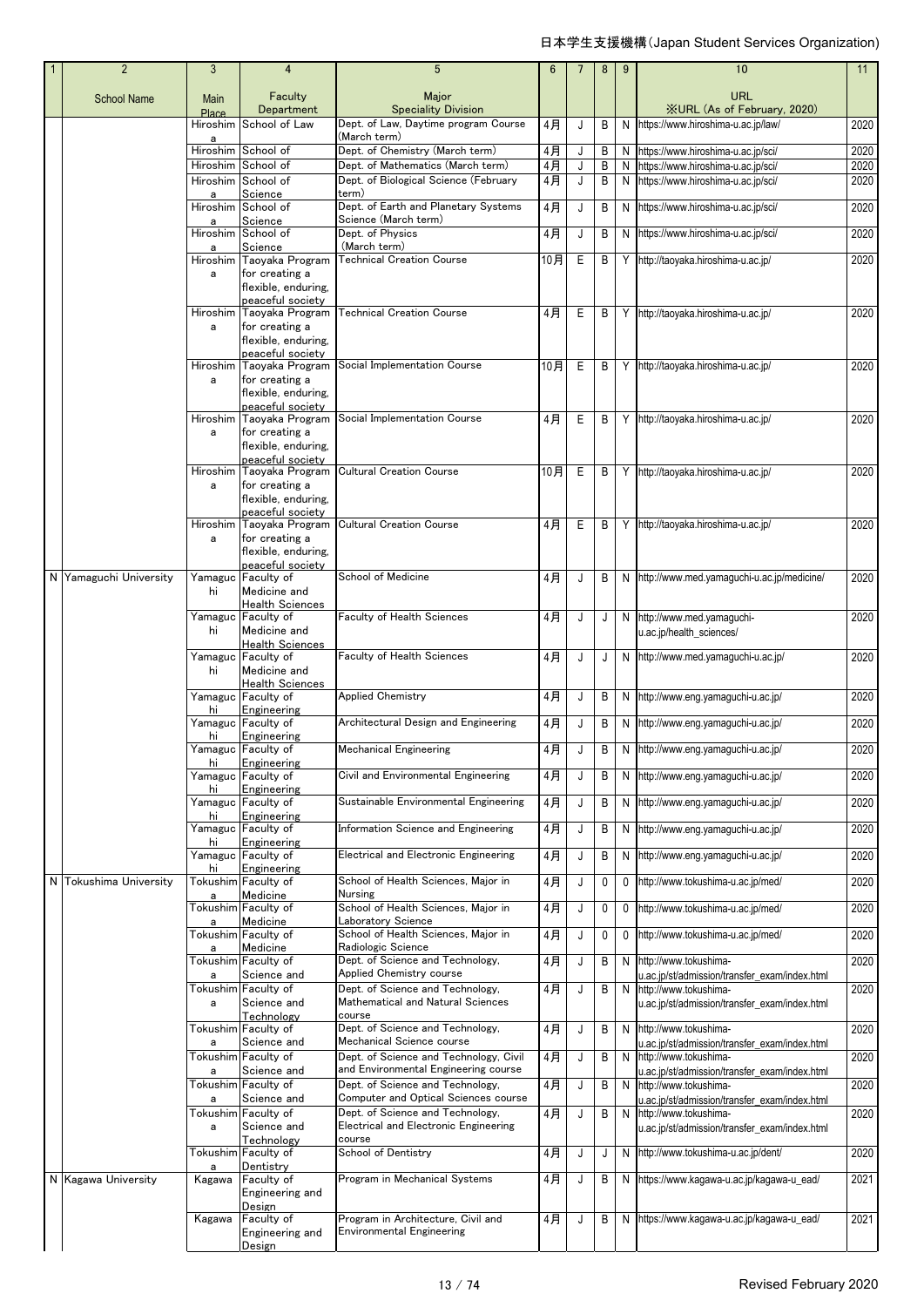| $\overline{2}$      | 3                    | 4                                    | $5\phantom{.0}$                                                                    | $6\phantom{1}6$ |        | 8      | 9      | 10                                                                         | 11           |
|---------------------|----------------------|--------------------------------------|------------------------------------------------------------------------------------|-----------------|--------|--------|--------|----------------------------------------------------------------------------|--------------|
| <b>School Name</b>  | <b>Main</b><br>Place | Faculty<br>Department                | Major<br><b>Speciality Division</b>                                                |                 |        |        |        | <b>URL</b><br><b>XURL (As of February, 2020)</b>                           |              |
|                     | Kagawa               | Faculty of<br>Engineering and        | Program in Computer Science, Systems,<br>and Security                              | 4月              | J      | B      | N      | https://www.kagawa-u.ac.jp/kagawa-u_ead/                                   | 2021         |
|                     |                      | Design                               |                                                                                    |                 |        |        |        |                                                                            |              |
|                     | Kagawa               | Faculty of<br>Engineering and        | Program in Information and<br>Communications Technology                            | 4月              | J      | B      |        | N https://www.kaqawa-u.ac.jp/kaqawa-u ead/                                 | 2021         |
|                     |                      | Design                               | Program in Advanced Materials Science                                              |                 |        |        |        |                                                                            |              |
|                     | Kagawa               | Faculty of<br>Engineering and        |                                                                                    | 4月              | J      | B      |        | N https://www.kagawa-u.ac.jp/kagawa-u_ead/                                 | 2021         |
|                     | Kagawa               | Design<br>Faculty of                 | Program in Media and Product Design                                                | 4月              | J      | B      |        | N https://www.kagawa-u.ac.jp/kagawa-u_ead/                                 | 2021         |
|                     |                      | Engineering and                      |                                                                                    |                 |        |        |        |                                                                            |              |
|                     | Kagawa               | Design<br>Faculty of                 | Program in Disaster and Crisis                                                     | 4月              | J      | B      |        | N https://www.kagawa-u.ac.jp/kagawa-u ead/                                 | 2021         |
|                     |                      | Engineering and<br>Design            | Management                                                                         |                 |        |        |        |                                                                            |              |
|                     | Kagawa               | Faculty of                           | School of Medicine                                                                 | 4月              | J      | B      | N      | https://www.med.kagawa-u.ac.jp/                                            | 2020         |
|                     | Kagawa               | Faculty of<br>Education              | Teacher Training Program                                                           | $4$ 月           | J      | B      | N      | http://www.ed.kagawa-u.ac.jp/                                              | 2020         |
|                     | Kagawa               | Faculty of<br>Economics              | Dept. of economics                                                                 | 4月              | J      | B      | N      | https://www.ec.kaqawa-u.ac.jp/                                             | 2020         |
|                     | Kagawa               | Faculty of                           | Dept. of Applied Biological Science                                                | 4月              | J      | B      | N      | https://www.ag.kagawa-u.ac.jp/                                             | 2020         |
|                     | Kagawa               | Agriculture<br>Faculty of Law        | Dept. of Law                                                                       | 4月              | J      | B      | N      | https://www.kagawa-u.ac.jp/faculty/law/                                    | 2020         |
| N Ehime University  | Ehime                | Faculty of Law                       | <b>Humanities and Social Sciences</b>                                              | 4月              | J      | B      | N      | http://www.ll.ehime-u.ac.jp/                                               | 2020         |
|                     | Ehime                | and Letters<br>Faculty of            |                                                                                    | 4月              | J      | B      | N      | http://www.ed.ehime-u.ac.jp                                                | 2020         |
|                     | Ehime                | Education<br>Faculty of              | Department of Science                                                              | 4月              | J      | B      | N      | https://www.ehime-u.ac.jp/                                                 | 2020         |
|                     |                      | Science                              | Mathmatical Sciences                                                               |                 |        |        |        |                                                                            |              |
|                     | Ehime                | Faculty of<br>Science                | Department of Science<br>Physics                                                   | 4月              | J      | B      | Ν      | https://www.ehime-u.ac.jp/                                                 | 2020         |
|                     | Ehime                | Faculty of<br>Science                | Department of Science<br>Chemistry                                                 | 4月              | J      | B      | N      | https://www.ehime-u.ac.jp/                                                 | 2020         |
|                     | Ehime                | Faculty of                           | Department of Science                                                              | 4月              | J      | B      | N      | https://www.ehime-u.ac.jp/                                                 | 2020         |
|                     | Ehime                | Science<br>Faculty of                | Biology<br>Department of Science                                                   | 4月              | J      | B      | N      | https://www.ehime-u.ac.jp/                                                 | 2020         |
|                     |                      | Science                              | Earth Sciences                                                                     |                 |        |        |        |                                                                            |              |
|                     | Ehime<br>Ehime       | School of<br>School of               | Nursing and Health Science Course<br>School of Medicine                            | 4月<br>4月        | J<br>J | B<br>B | N<br>N | http://www.ehime-u.ac.jp/index.html<br>http://www.ehime-u.ac.jp/index.html | 2020<br>2020 |
|                     | Ehime                | Faculty of                           | Department of Engineering                                                          | 4月              | J      | B      | N      | http://www.ehime-u.ac.jp                                                   | 2020         |
|                     | Ehime                | Engineering<br>Faculty of            | <b>Mechanical Engineering</b><br>Department of Engineering                         | 4月              | J      | B      | N      | http://www.ehime-u.ac.jp                                                   | 2020         |
|                     |                      | Engineering                          | <b>Intelligent Systems</b>                                                         |                 |        |        |        |                                                                            |              |
|                     | Ehime                | Faculty of<br>Engineering            | Department of Engineering<br>Electrical and Electronic Engineering                 | 4月              | J      | B      | Ν      | http://www.ehime-u.ac.jp                                                   | 2020         |
|                     | Ehime                | Faculty of<br>Engineering            | Department of Engineering<br>Computer Science                                      | 4月              | J      | B      | N      | http://www.ehime-u.ac.jp                                                   | 2020         |
|                     | Ehime                | Faculty of                           | Department of Engineering                                                          | 4月              |        | B      |        | N http://www.ehime-u.ac.jp                                                 | 2020         |
|                     | Ehime                | Engineering<br>Faculty of            | <b>Applied Information Engineering</b><br>Department of Engineering                | 4月              | J      | B      | N      | http://www.ehime-u.ac.jp                                                   | 2020         |
|                     | Ehime                | Engineering<br>Faculty of            | Chemistry and Life Sciences<br>Department of Engineering                           | 4月              |        |        |        | http://www.ehime-u.ac.jp                                                   |              |
|                     |                      | Engineering                          | Materials Design Engineering                                                       |                 | J      | B      | N      |                                                                            | 2020         |
|                     | Ehime                | Faculty of<br>Engineering            | Department of Engineering<br>Civil Engineering                                     | $4$ 月           | J      | B      | N      | http://www.ehime-u.ac.jp                                                   | 2020         |
|                     | Ehime                | Faculty of                           | Department of Engineering<br>Society Management                                    | 4月              | J      | B      | N      | http://www.ehime-u.ac.jp                                                   | 2020         |
|                     | Ehime                | Engineering<br>Faculty of            | Dept. of Food Production Science                                                   | $4$ 月           | J      | B      | N      | http://www.agr.ehime-u.ac.jp/                                              | 2020         |
|                     | Ehime                | Agriculture<br>Faculty of            | Dept. of Bioscience                                                                | 4月              | J      | B      | N      | http://www.agr.ehime-u.ac.jp/                                              | 2020         |
|                     |                      | Agriculture                          |                                                                                    |                 |        |        |        |                                                                            |              |
|                     | Ehime                | Faculty of<br>Agriculture            | Dept. of Science and Technology for<br><b>Biological Resources and Environment</b> | 4月              | J      | B      | N      | http://www.agr.ehime-u.ac.jp/                                              | 2020         |
| N Kochi University  | Kochi                | Faculty of<br>Humanities and         | Dept. of Humanities and Social Sciences,<br><b>Humanities Course</b>               | 4 <sup>7</sup>  | J      | B      | N      | http://jinbun.cc.kochi-u.ac.jp/                                            | 2020         |
|                     |                      | Social Sciences                      | Dept. of Humanities and Social Sciences,                                           |                 |        |        |        |                                                                            |              |
|                     | Kochi                | Faculty of<br>Humanities and         | International Studies Course                                                       | 4月              | J>E    | B      | N      | http://jinbun.cc.kochi-u.ac.jp/                                            | 2020         |
|                     | Kochi                | Social Sciences<br>Faculty of        | Dept. of Humanities and Social Sciences,                                           | 4月              | J      | B      | N      | http://jinbun.cc.kochi-u.ac.jp/                                            | 2020         |
|                     |                      | Humanities and                       | Social Sciences Course                                                             |                 |        |        |        |                                                                            |              |
|                     | Kochi                | Social Sciences<br>Faculty of        | Dept. of Mathematics and Physics                                                   | 4月              | J      | B      | N      |                                                                            | 2020         |
|                     | Kochi                | Science and<br>Faculty of            | Dept. of Information Science                                                       | 4月              | J      | B      | N      |                                                                            | 2020         |
|                     |                      | Science and                          |                                                                                    |                 |        |        |        |                                                                            |              |
|                     | Kochi                | Faculty of<br>Science and            | Dept. of Biological Sciences                                                       | 4月              | J      | B      | N      | $\overline{\phantom{0}}$                                                   | 2020         |
|                     | Kochi                | Faculty of<br>Science and            | Dept. of Chemistry and Biotechnology                                               | 4月              | J      | B      | N      |                                                                            | 2020         |
|                     | Kochi                | Faculty of                           | Dept. of Global Environment and                                                    | 4月              | J      | B      | N      | $\overline{\phantom{0}}$                                                   | 2020         |
|                     | Kochi                | Science and<br><b>Medical School</b> | Disaster Prevention<br><b>Medical Course</b>                                       | 4月              | J      | B      | N      | http://www.kochi-ms.ac.jp/~of_admss/                                       | 2020         |
|                     | Kochi                | <b>Medical School</b>                | <b>Nursing Course</b>                                                              | $4$ 月           | J      | B      | N      | http://www.kochi-ms.ac.jp/~of_admss/                                       | 2020         |
| N Kyushu University | Fukuoka              | School of Letters                    |                                                                                    | 4月              | J      | B      |        | N http://www.kyushu-<br>u.ac.jp/ja/admission/faculty/foreign/foreign4      | 2020         |
|                     |                      |                                      |                                                                                    |                 |        |        |        |                                                                            |              |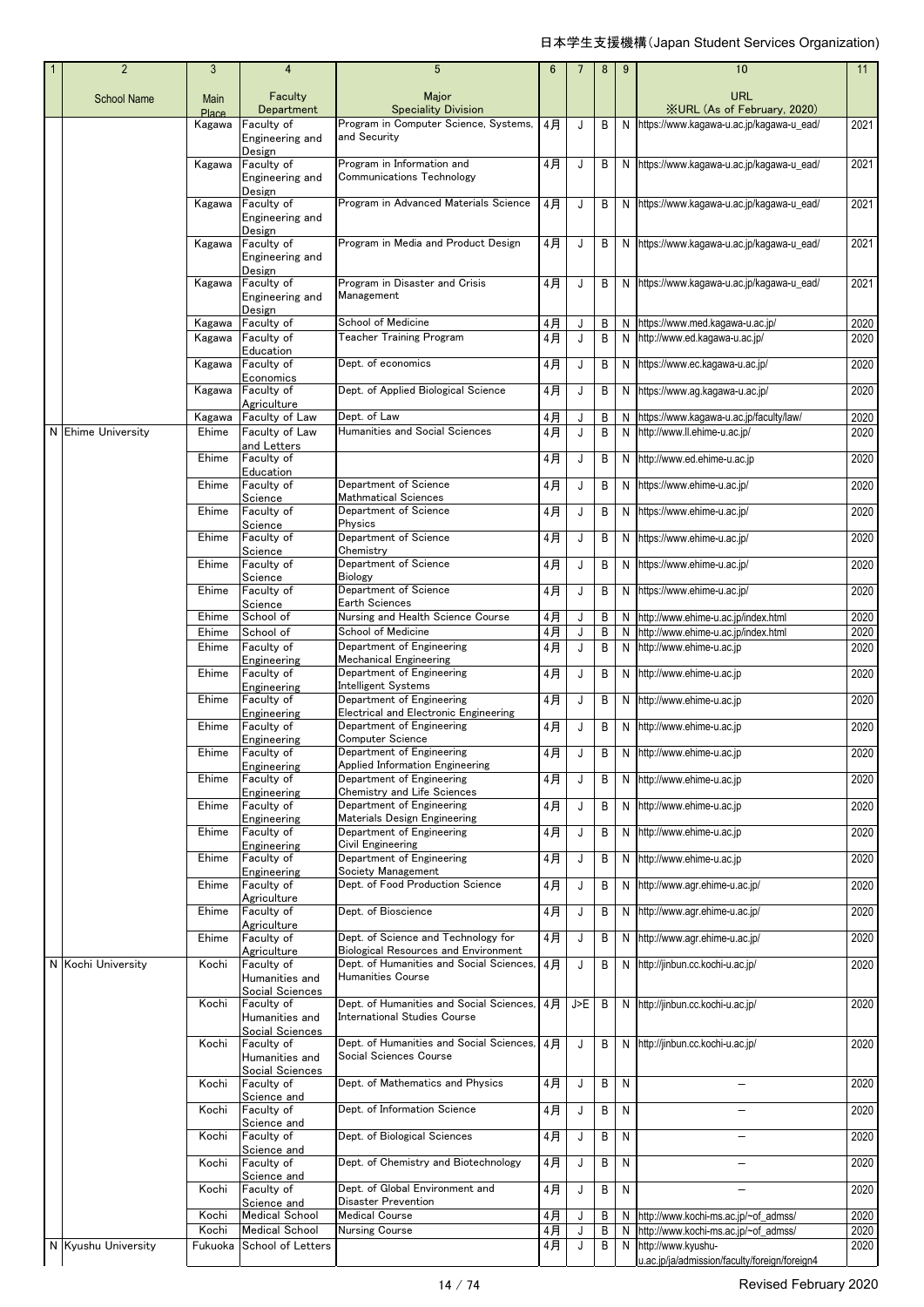| $\overline{2}$                      | 3             | $\overline{4}$                              | $5\phantom{.0}$                                                                | 6        | 7        | 8            | 9           | 10                                                                                                                   | 11                |
|-------------------------------------|---------------|---------------------------------------------|--------------------------------------------------------------------------------|----------|----------|--------------|-------------|----------------------------------------------------------------------------------------------------------------------|-------------------|
| <b>School Name</b>                  | Main<br>Place | Faculty<br>Department                       | Major<br><b>Speciality Division</b>                                            |          |          |              |             | <b>URL</b><br><b>XURL (As of February, 2020)</b>                                                                     |                   |
|                                     | Fukuoka       | School of Law                               |                                                                                | 4月       | J        | В            | N           | http://www.kyushu-                                                                                                   | 2020              |
|                                     | Fukuoka       | School of<br>Economics                      | Department of Economy and Business                                             | 4月       | J        | В            | N           | u.ac.jp/ja/admission/faculty/foreign/foreign4<br>http://www.kyushu-<br>u.ac.jp/ja/admission/faculty/foreign/foreign4 | 2021              |
|                                     | Fukuoka       | School of<br>Economics                      | Department of Economic Engineering                                             | 4月       | J        | B            | N           | http://www.kyushu-                                                                                                   | 2021              |
|                                     | Fukuoka       | School of                                   | Department of Physics and Dept. of                                             | 4月       | J        | B            | N           | u.ac.jp/ja/admission/faculty/foreign/foreign4<br>http://www.kyushu-                                                  | 2020              |
|                                     | Fukuoka       | Science<br>School of                        | Mathematics                                                                    | 4月       | J        | B            | N           | u.ac.jp/ja/admission/faculty/foreign/foreign4<br>http://www.kyushu-                                                  | 2020              |
|                                     | Fukuoka       | Engineering<br>School of Design             |                                                                                | 4月       | J        | B            | N           | u.ac.jp/ja/admission/faculty/foreign/foreign4<br>http://www.kyushu-                                                  | 2020              |
|                                     | Fukuoka       | Graduate School                             | Dept. of Language and Literature                                               | 10月      | J        | B            | N           | J.ac.jp/ja/admission/faculty/foreign/foreign4                                                                        | 2020              |
|                                     | Fukuoka       | of Humanities<br>Graduate School            | Dept. of Language and Literature                                               | 4月       | J        | B            | N           |                                                                                                                      | 2020              |
|                                     | Fukuoka       | of Humanities<br>Graduate School            | Dept. of Philosophy                                                            | 10月      | J        | B            | N           |                                                                                                                      | 2020              |
|                                     |               | of Humanities                               |                                                                                |          |          |              |             |                                                                                                                      |                   |
|                                     | Fukuoka       | Graduate School<br>of Humanities            | Dept. of Philosophy                                                            | 4月       | J        | B            | N           |                                                                                                                      | 2020              |
|                                     | Fukuoka       | Graduate School<br>of Humanities            | Dept. of History and Geography                                                 | 10月      | J        | B            | N           | $\equiv$                                                                                                             | 2020              |
|                                     | Fukuoka       | Graduate School<br>of Humanities            | Dept. of History and Geography                                                 | 4月       | J        | B            | N           |                                                                                                                      | 2020              |
| N Kyushu Institute of<br>Technology | Fukuoka       | School of<br>Engineering                    | Dept. of Civil Engineering and<br>Architecture                                 | 4月       | J        | B            | N           | http://www.kyutech.ac.jp/student-cheer/k01.html                                                                      | 2021              |
|                                     | Fukuoka       | School of<br>Engineering                    | Dept. of Mechanical and Control<br>Engineering                                 | 4月       | J        | B            | N           | http://www.kyutech.ac.jp/student-cheer/k02.html                                                                      | 2021              |
|                                     | Fukuoka       | School of<br>Engineering                    | Dept. of Space Systems Engineering                                             | 4月       | J        | B            | N           | http://www.kyutech.ac.jp/student-cheer/k03.html                                                                      | 2021              |
|                                     | Fukuoka       | School of                                   | Dept. of Electrical and Electronics                                            | 4月       | J        | В            | N           | http://www.kyutech.ac.jp/student-cheer/k04.html                                                                      | 2021              |
|                                     | Fukuoka       | Engineering<br>School of                    | Engineering<br>Dept. of Applied Chemistry                                      | 4月       | J        | B            | N           | http://www.kyutech.ac.jp/student-cheer/k05.html                                                                      | 2021              |
|                                     | Fukuoka       | Engineering<br>School of                    | Dept. of Materials Science and                                                 | 4月       | J        | В            | N           | http://www.kyutech.ac.jp/student-cheer/k06.html                                                                      | 2021              |
|                                     | Fukuoka       | Engineering<br>School of                    | Engineering<br>Dept. of Artificial Intelligence                                | 4月       | J        | B            | N           | http://www.kyutech.ac.jp/student-cheer/j01.html                                                                      | 2021              |
|                                     |               | Computer<br>Science and                     |                                                                                |          |          |              |             |                                                                                                                      |                   |
|                                     | Fukuoka       | Systems<br>School of                        | Dept. of Computer Science and                                                  | 4月       | J        | В            | N           | http://www.kyutech.ac.jp/student-cheer/j02.html                                                                      | 2021              |
|                                     |               | Computer<br>Science and                     | Networks                                                                       |          |          |              |             |                                                                                                                      |                   |
|                                     | Fukuoka       | Systems<br>School of                        | Dept. of Intelligent and Control Systems                                       | 4月       | J        | B            | N           | http://www.kyutech.ac.jp/student-cheer/j03.html                                                                      | 2021              |
|                                     |               | Computer<br>Science and                     |                                                                                |          |          |              |             |                                                                                                                      |                   |
|                                     |               | Systems<br>Fukuoka School of                | Dept. of Physics and Information                                               | 4月       | J        | B            | N.          | http://www.kyutech.ac.jp/student-cheer/j04.html                                                                      | 2021              |
|                                     |               | Computer<br>Science and                     | Engineering                                                                    |          |          |              |             |                                                                                                                      |                   |
|                                     | Fukuoka       | Systems<br>School of                        | Dept. of Bioscience and Bioinformatics                                         | 4月       | J        | В            | N           | http://www.kyutech.ac.jp/student-cheer/j05.html                                                                      | $\overline{20}21$ |
|                                     |               | Computer<br>Science and                     |                                                                                |          |          |              |             |                                                                                                                      |                   |
| N Saga University                   | Saga          | Systems<br>Faculty of Art                   | Dept. of Art and Regional Design                                               | 4月       | J        | В            | N           | http://www.art.saga-u.ac.jp/                                                                                         | 2020              |
|                                     | Saga          | and Regional<br>Faculty of Art              | Dept. of Art and Regional Design                                               |          |          |              |             |                                                                                                                      |                   |
|                                     |               | and Regional                                |                                                                                | 4月       | J        | В            | N           | http://www.art.saga-u.ac.jp/                                                                                         | 2020              |
| N Nagasaki University               | Nagasaki      | School of<br>Nagasaki Faculty of            | School of Medical Sciences<br>Environmental Science, Bachelor of Arts          | 4月<br>4月 | J>E<br>J | B<br>В       | N.<br>N     | http://www.med.nagasaki-u.ac.jp/med/<br>http://www.env.nagasaki-u.ac.jp/                                             | 2020<br>2020      |
|                                     |               | Environmental<br>Science                    |                                                                                |          |          |              |             |                                                                                                                      |                   |
|                                     |               | Nagasaki Faculty of<br>Environmental        | Environmental Science, Bachelor of<br>Science                                  | 4月       | J        | В            | N           | http://www.env.nagasaki-u.ac.jp/                                                                                     | 2020              |
|                                     |               | Science<br>Nagasaki Faculty of<br>Economics | <b>General Economics</b>                                                       | 4月       | J>E      | B            | N           | http://www.econ.nagasaki-                                                                                            | 2020              |
| N Kumamoto University               |               | Kumamot Faculty of                          | Department of Civil and Environmental                                          | 4月       | J        | $\mathbf{0}$ | $\mathbf 0$ | u.ac.jp/intro/course/index.html<br>http://www.eng.kumamoto-u.ac.jp/index.php                                         | 2020              |
|                                     | o             | Engineering                                 | Engineering and Architecture,<br>Department of Mechanical and                  |          |          |              |             |                                                                                                                      |                   |
|                                     |               |                                             | Mathematical Engineering, Department of<br>Computer Science and Electrical     |          |          |              |             |                                                                                                                      |                   |
|                                     |               |                                             | Engineering, Department of Materials<br>Science and Applied Chemistry          |          |          |              |             |                                                                                                                      |                   |
|                                     | o             | Kumamot Faculty of<br>Engineering           | Dept. of Applied Chemistry and<br>Biochemistry, Dept. of Materials Science     | 4月       | J        | 0            | 0           | http://www.eng.kumamoto-u.ac.jp/index.php                                                                            | 2020              |
|                                     |               |                                             | and Engineering, Dept. of Mechanical<br>System Engineering, Dept. of Civil and |          |          |              |             |                                                                                                                      |                   |
|                                     |               |                                             | Environmental Engineering, Dept. of<br>Architecture and Building Engineering,  |          |          |              |             |                                                                                                                      |                   |
|                                     |               |                                             | Dept. of Computer Science and<br>Electrical Engineering, Dept. of              |          |          |              |             |                                                                                                                      |                   |
|                                     |               |                                             | Mathematics and Engineering (3Rd Year                                          |          |          |              |             |                                                                                                                      |                   |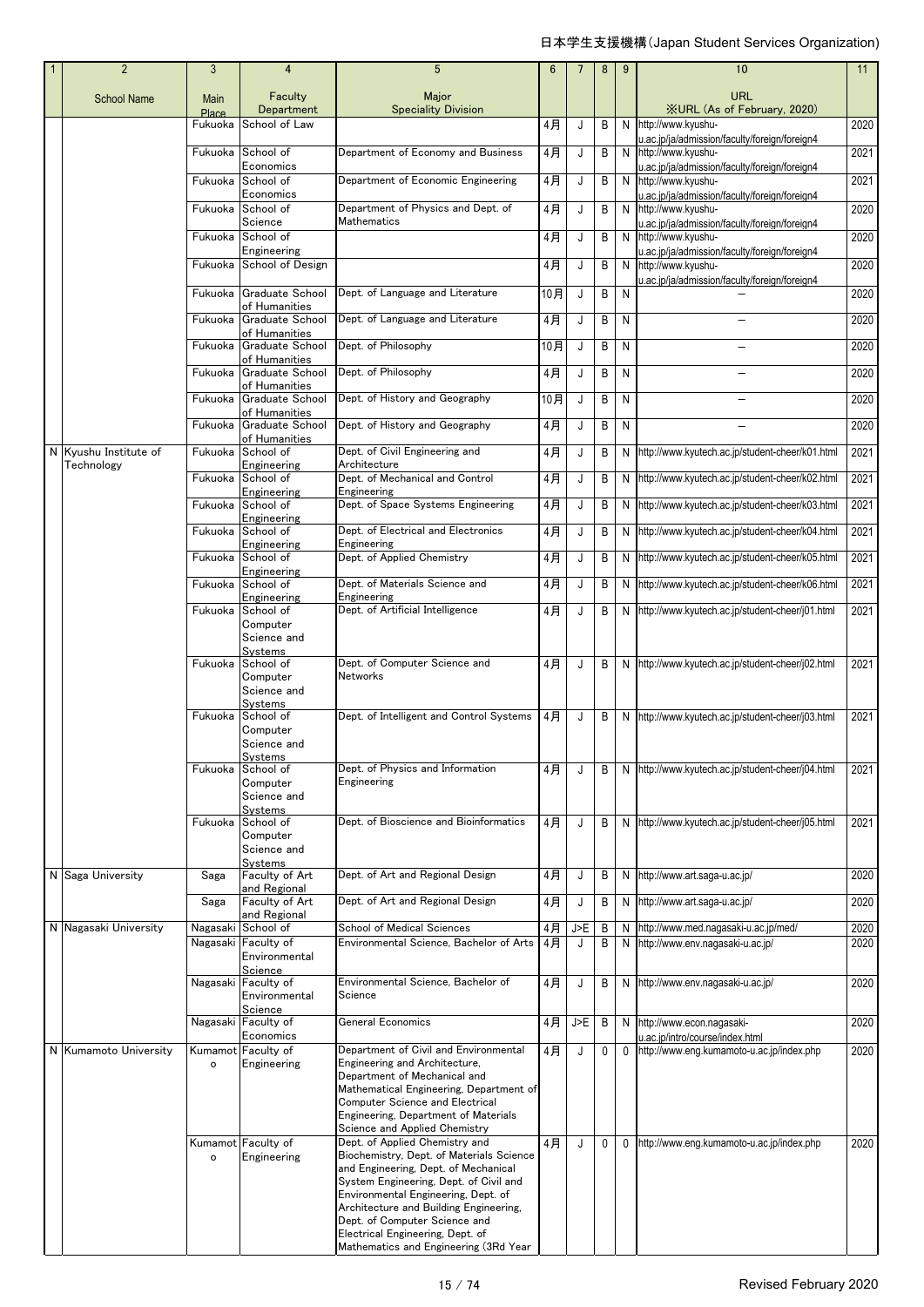| $\overline{2}$           | 3             | $\overline{4}$                           | 5                                                                                   | $6\phantom{1}$ | $\overline{7}$ | 8              | 9              | 10                                               | 11   |
|--------------------------|---------------|------------------------------------------|-------------------------------------------------------------------------------------|----------------|----------------|----------------|----------------|--------------------------------------------------|------|
| <b>School Name</b>       | Main<br>Place | Faculty<br>Department                    | Major<br><b>Speciality Division</b>                                                 |                |                |                |                | <b>URL</b><br><b>XURL (As of February, 2020)</b> |      |
| N Oita University        | Oita          | Faculty of                               | Division of Architecture                                                            | 4月             | J              | B              | N              | https://www.st.oita-u.ac.jp/college/             | 2020 |
|                          | Oita          | Science and<br>Faculty of<br>Science and | Division of Natural Sciences                                                        | 4月             | J              | B              |                | N https://www.st.oita-u.ac.jp/college/           | 2020 |
|                          | Oita          | Faculty of                               | Division of Mathematical Sciences                                                   | 4月             | J              | В              |                | N https://www.st.oita-u.ac.jp/college/           | 2020 |
|                          | Oita          | Science and<br>Faculty of                | Division of Mechatronics                                                            | 4月             | J              | B              |                | N https://www.st.oita-u.ac.jp/college/           | 2020 |
|                          | Oita          | Science and<br>Faculty of                | Division of Applied Chemistry                                                       | 4月             | J              | B              |                | N https://www.st.oita-u.ac.jp/college/           | 2020 |
|                          | Oita          | Science and<br>Faculty of                | Division of Mechanical Engineering                                                  | 4月             | J              | B              |                | N https://www.st.oita-u.ac.jp/college/           | 2020 |
|                          | Oita          | Science and<br>Faculty of                | Division of Computer Science and                                                    | 4月             | J              | B              | N              | https://www.st.oita-u.ac.jp/college/             | 2020 |
|                          | Oita          | Science and<br>Faculty of                | Intelligent Systems<br>Division of Electrical and Electronic                        | $4$ 月          | J              | B              |                | N https://www.st.oita-u.ac.jp/college/           | 2020 |
|                          | Oita          | Science and<br>Faculty of                | Engineering<br>Enterprise and Social Innovation                                     | $4$ 月          | J              | B              |                | N https://www.ec.oita-u.ac.jp/about/             | 2020 |
|                          | Oita          | Economics<br>Faculty of                  | <b>Business Studies</b>                                                             | 4月             | J              | В              |                | N https://www.ec.oita-u.ac.jp/about/             | 2020 |
|                          |               | Economics                                |                                                                                     |                |                |                |                |                                                  |      |
|                          | Oita          | Faculty of<br>Economics                  | Economics                                                                           | 4月             | J              | B              |                | N https://www.ec.oita-u.ac.jp/about/             | 2020 |
|                          | Oita          | Faculty of<br>Economics                  | <b>Regional Studies</b>                                                             | $4$ 月          | J              | B              |                | N https://www.ec.oita-u.ac.jp/about/             | 2020 |
| N University of Miyazaki | Miyazaki      | Faculty of<br>Regional                   | Dept. of Regional Innovation                                                        | 4月             | J              | B              | N              | http://www.miyazaki-u.ac.jp/atrium/              | 2020 |
|                          |               | Miyazaki Faculty of                      | Dept. of Environmental Robotics                                                     | 4月             | J              | B              |                | N http://www.miyazaki-u.ac.jp/tech/              | 2020 |
|                          |               | Engineering<br>Miyazaki Faculty of       | Dept. of Applied Chemistry                                                          | 4月             | J              | В              |                | N http://www.miyazaki-u.ac.jp/tech/              | 2020 |
|                          |               | Engineering<br>Miyazaki Faculty of       | Dept. of Mechanical Design Systems                                                  | 4月             | J              | B              |                | N http://www.miyazaki-u.ac.jp/tech/              | 2020 |
|                          |               | Engineering<br>Miyazaki Faculty of       | Engineering<br>Dept. of Civil and Environmental                                     | 4月             | J              | B              |                | N http://www.miyazaki-u.ac.jp/tech/              | 2020 |
|                          |               | Engineering<br>Miyazaki Faculty of       | Engineering<br>Dept. of Computer Science and Systems                                | $4$ 月          | J              | B              |                | N http://www.miyazaki-u.ac.jp/tech/              | 2020 |
|                          |               | Engineering<br>Miyazaki Faculty of       | Engineering<br>Dept. of Electrical and Systems                                      | 4月             | J              | B              |                | N http://www.miyazaki-u.ac.jp/tech/              | 2020 |
|                          |               | Engineering<br>Miyazaki Faculty of       | Engineering<br>Dept. of Applied Physics and Electronic                              | $4$ 月          | J              | B              |                |                                                  | 2020 |
|                          |               | Engineering                              | Engineering                                                                         |                |                |                |                | N http://www.miyazaki-u.ac.jp/tech/              |      |
|                          |               | Miyazaki Faculty of<br>Agriculture       | Dept. of Biochemistry and Applied<br><b>Biosciences</b>                             | 4月             | J              | B              | N              |                                                  | 2020 |
|                          |               | Miyazaki Faculty of<br>Agriculture       | Dept. of Marine Biology and<br><b>Environmental Sciences</b>                        | 4月             | J              | В              | N              |                                                  | 2020 |
|                          |               | Miyazaki Faculty of<br>Agriculture       | Dept. of Veterinary Sciences                                                        | 4月             | J              | B              | N              |                                                  | 2020 |
|                          |               | Miyazaki Faculty of<br>Agriculture       | Dept. of Agricultural and Environmental<br>Sciences                                 | 4月             | J              | B              | N              |                                                  | 2020 |
|                          |               | Miyazaki Faculty of<br>Agriculture       | Dept. of Forest and Environmental<br>Sciences                                       | 4月             |                | $\overline{B}$ | $\overline{N}$ |                                                  | 2020 |
|                          |               | Miyazaki Faculty of<br>Agriculture       | Dept. of Animal and Grassland Sciences                                              | 4月             | J              | B              | N              |                                                  | 2020 |
| N Kagoshima University   | a             | Kagoshim Faculty of<br>Science           | Mathematics and Informatics                                                         | 4月             | J              | J              |                | N https://sci-kagoshima-univ.jp/                 | 2020 |
|                          | a             | Kagoshim Faculty of<br>Science           | Physics and Astronomy                                                               | 4月             | J              | J              | N              | https://sci-kaqoshima-univ.jp/                   | 2020 |
|                          |               | Kagoshim Faculty of                      | Chemistry                                                                           | 4月             | J              | J              |                | N https://sci-kagoshima-univ.jp/                 | 2020 |
|                          |               | Science<br>Kagoshim Faculty of           | <b>Biology</b>                                                                      | 4月             | J              | J              |                | N https://sci-kagoshima-univ.jp/                 | 2020 |
|                          | a             | Science<br>Kagoshim Faculty of           | Earth Science                                                                       | 4月             | J              | J              |                | N https://sci-kagoshima-univ.jp/                 | 2020 |
|                          |               | Science<br>Kagoshim Faculty of           | Advanced Engineering (Mechanical                                                    | 4月             | J              | B              | N              | http://www.eng.kagoshima-u.ac.jp/                | 2020 |
|                          | a             | Engineering<br>Kagoshim Faculty of       | Engineering Program)<br>Advanced Engineering (Electrical and                        | $4$ 月          | J              | B              | N              | http://www.eng.kagoshima-u.ac.jp/                | 2020 |
|                          | a             | Engineering<br>Kagoshim Faculty of       | Electronics Engineering Program)<br>Advanced Engineering (Ocean Civil               | 4月             | J              | B              |                | N http://www.eng.kagoshima-u.ac.jp/              | 2020 |
|                          | a             | Engineering                              | Engineering Program)                                                                |                |                |                |                |                                                  |      |
|                          | a             | Kagoshim Faculty of<br>Engineering       | <b>Advanced Engineering (Chemical</b><br>Engineering Program)                       | 4月             | J              | В              | N              | http://www.eng.kagoshima-u.ac.jp/                | 2020 |
|                          | a             | Kagoshim Faculty of<br>Engineering       | Advanced Engineering (Chemistry and<br>Biotechnology Engineering Program)           | 4月             | J              | В              |                | N http://www.eng.kagoshima-u.ac.jp/              | 2020 |
|                          | a             | Kagoshim Faculty of<br>Engineering       | Advanced Engineering (Information<br>Science and Biomedical Engineering<br>Program) | 4月             | J              | B              |                | N http://www.eng.kagoshima-u.ac.jp/              | 2020 |
|                          | a             | Kagoshim Faculty of<br>Engineering       | Architecture and Architectural<br>Engineering (Architecture and                     | 4月             | J              | B              |                | N http://www.eng.kagoshima-u.ac.jp/              | 2020 |
|                          |               | Kagoshim Faculty of                      | Architectural Engineering Program)<br>Dept. of Food Sciences and Technology         | 4月             | J              | В              |                | N http://ace1.agri.kagoshima-u.ac.jp/            | 2020 |
|                          | a             | Agriculture<br>Kagoshim Faculty of       | Dept. of Agricultural Sciences and                                                  | 4月             | J              | В              |                | N http://ace1.agri.kagoshima-u.ac.jp/            | 2020 |
|                          | a             | Agriculture<br>Kagoshim Faculty of       | Natural Resources<br>Dept. of Environmental Sciences and                            | 4月             | J              |                |                | N http://ace1.agri.kagoshima-u.ac.jp/            | 2020 |
|                          |               | Agriculture                              | Technology                                                                          |                |                | В              |                |                                                  |      |
| N University of the      |               | Okinawa Faculty of                       | School of Medicine                                                                  | 4月             |                | B              |                | N http://www.med.u-ryukyu.ac.jp/                 | 2020 |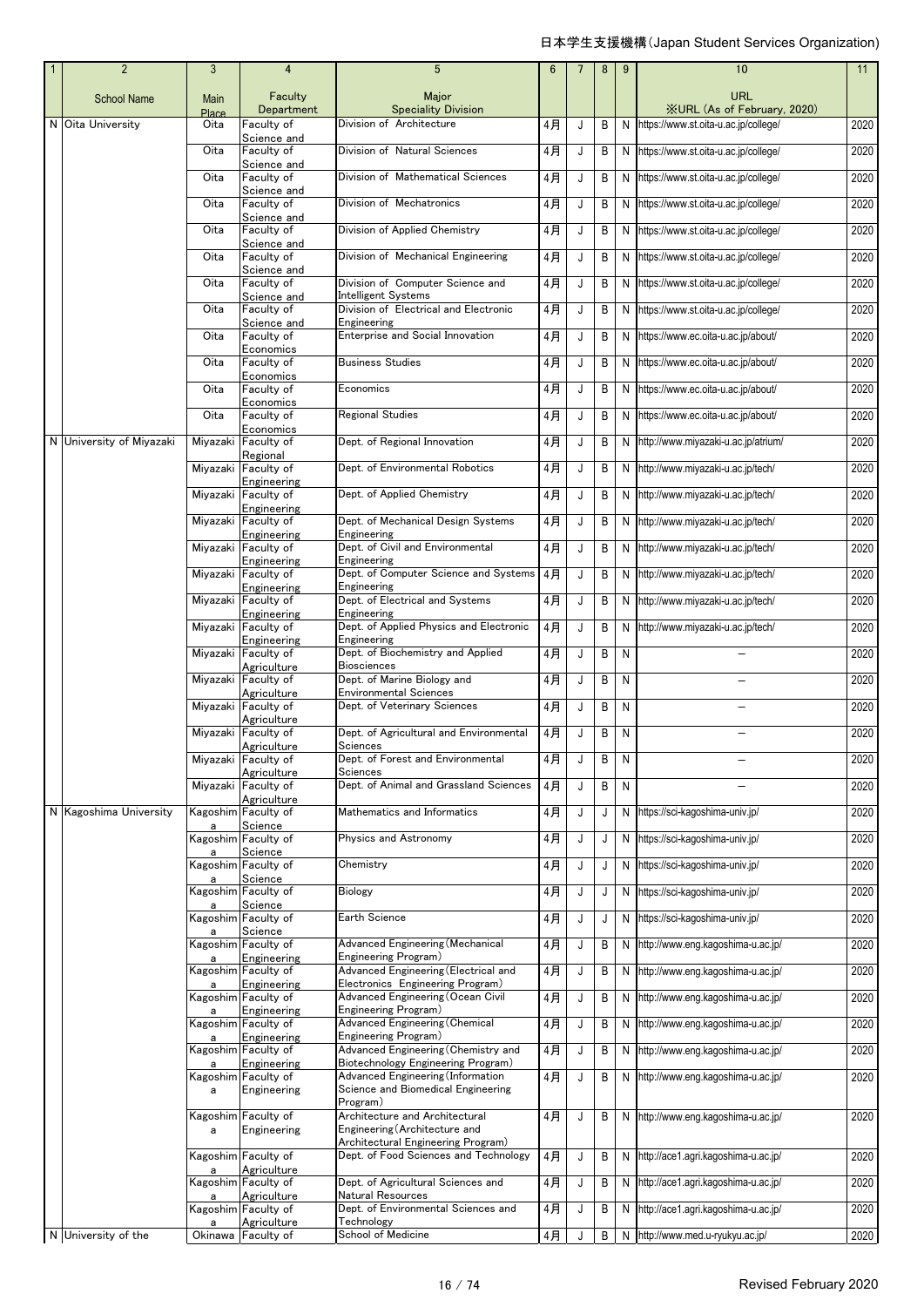|   | $\overline{2}$                                             | 3             | 4                                        | 5                                                                                                                                                                                                                                                          | $6\phantom{1}$ |     | 8           | 9            | 10                                                              | 11   |
|---|------------------------------------------------------------|---------------|------------------------------------------|------------------------------------------------------------------------------------------------------------------------------------------------------------------------------------------------------------------------------------------------------------|----------------|-----|-------------|--------------|-----------------------------------------------------------------|------|
|   | <b>School Name</b>                                         | Main<br>Place | Faculty<br>Department                    | Major<br><b>Speciality Division</b>                                                                                                                                                                                                                        |                |     |             |              | <b>URL</b><br><b>XURL (As of February, 2020)</b>                |      |
|   |                                                            | Okinawa       | Faculty of                               | School of Engineering                                                                                                                                                                                                                                      | 4月             | J   | 0           | $\mathbf{0}$ | http://www.tec.u-ryukyu.ac.jp/                                  | 2020 |
|   |                                                            | Okinawa       | Engineering<br>Faculty of                | (Mechanical Engineering Program)<br>School of Engineering                                                                                                                                                                                                  | 4月             | J   | 0           | $\mathbf 0$  | http://www.tec.u-ryukyu.ac.jp/                                  | 2020 |
|   |                                                            | Okinawa       | Engineering<br>Faculty of                | (Energy and Environment Program)<br>School of Engineering                                                                                                                                                                                                  | 4月             | J   | 0           | 0            | http://www.tec.u-ryukyu.ac.jp/                                  | 2020 |
|   |                                                            |               | Engineering                              | Electrical and Systems Engineering<br>Program)                                                                                                                                                                                                             |                |     |             |              |                                                                 |      |
|   |                                                            | Okinawa       | Faculty of<br>Engineering                | School of Engineering<br>(Electronic and Communication<br>Engineering Program)                                                                                                                                                                             | 4月             | J   | $\mathbf 0$ | 0            | http://www.tec.u-ryukyu.ac.jp/                                  | 2020 |
|   |                                                            |               | Okinawa Faculty of                       | School of Engineering                                                                                                                                                                                                                                      | 4月             | J   | 0           | 0            | http://www.tec.u-ryukyu.ac.jp/                                  | 2020 |
|   |                                                            | Okinawa       | Engineering<br>Faculty of<br>Engineering | (Civil Engineering Program)<br>School of Engineering<br>(Architecture and Building Engineering<br>Program)                                                                                                                                                 | $4$ 月          | J   | 0           | 0            | http://www.tec.u-ryukyu.ac.jp/                                  | 2020 |
|   |                                                            |               | Okinawa Faculty of<br>Engineering        | School of Engineering<br>Computer Science and Intelligent<br>Systems Program)                                                                                                                                                                              | 4月             | J   | 0           | 0            | http://www.tec.u-ryukyu.ac.jp/                                  | 2020 |
|   |                                                            | Okinawa       | Faculty of                               | Dept. of Bioscience and Biotechnology                                                                                                                                                                                                                      | 4月             | J   | B           |              | N http://www.agr.u-ryukyu.ac.jp/                                | 2020 |
|   |                                                            | Okinawa       | Agriculture<br>Faculty of                | Dept. of Subtropical Agro-Production                                                                                                                                                                                                                       | 4月             | J   | B           | N            | http://www.agr.u-ryukyu.ac.jp/                                  | 2020 |
|   |                                                            |               | Agriculture<br>Okinawa Faculty of        | Sciences<br>Dept. of Subtropical Agro-Environmental                                                                                                                                                                                                        | 4月             | J   | B           |              | N http://www.agr.u-ryukyu.ac.jp/                                | 2020 |
|   |                                                            | Okinawa       | Agriculture<br>Faculty of                | Sciences<br>Dept. of Regional Agricultural                                                                                                                                                                                                                 | 4月             | J   | B           |              |                                                                 | 2020 |
|   |                                                            |               | Agriculture                              | Engineering                                                                                                                                                                                                                                                |                |     |             |              | N http://www.agr.u-ryukyu.ac.jp/                                |      |
|   | N National Institute of<br>Fitness and Sports In<br>Kanova | Kagoshim<br>a | Faculty of<br>Physical<br>Education      | Integrated Sports Science Course Budo<br>Course                                                                                                                                                                                                            | 4月             | J   | B           | N            | https://www.nifs-<br>k.ac.jp/entrance/selective/pe.html         | 2020 |
|   | Sapporo Medical<br>University                              |               | Hokkaido School of<br>Medicine           | Dept. of Medicine                                                                                                                                                                                                                                          | 4月             | J   | B           | $\mathsf{N}$ |                                                                 | 2020 |
|   |                                                            |               | Hokkaido School of Health                | Dept. of Nursing                                                                                                                                                                                                                                           | 4月             | J   | B           | N            |                                                                 | 2020 |
|   |                                                            |               | Science<br>Hokkaido School of Health     | Dept. of Occupational Therapy                                                                                                                                                                                                                              | 4月             | J   | B           | N            |                                                                 | 2020 |
|   |                                                            |               | Science<br>Hokkaido School of Health     | Dept. of Physical Therapy                                                                                                                                                                                                                                  | 4月             | J   | B           | N            |                                                                 | 2020 |
|   | L Sapporo City University Hokkaido School of Design        |               | Science                                  |                                                                                                                                                                                                                                                            | $4$ 月          | J   | B           | N            | https://www.scu.ac.jp/department/design/departm                 | 2020 |
| P | Chitose Institute of                                       |               | Hokkaido Faculty of                      |                                                                                                                                                                                                                                                            | $4$ 月          | J>E | B           | N            | ents/<br>https://www.chitose.ac.jp/course/rikou.html            | 2019 |
|   | Science and                                                |               | Science and                              |                                                                                                                                                                                                                                                            |                |     |             |              |                                                                 |      |
|   |                                                            |               | Hokkaido Graduate of<br>Photonics        | Master's Program                                                                                                                                                                                                                                           | 4月             | J>E | B           | N            | https://www.chitose.ac.jp/course/graduate_index.<br>html        | 2019 |
|   |                                                            |               | Hokkaido Graduate of<br>Photonics        | Doctor's Program                                                                                                                                                                                                                                           | 4月             | J>E | B           | N            | https://www.chitose.ac.jp/course/graduate_index.<br>html        | 2019 |
|   | Akita International<br>University                          | Akita         | International<br>Liberal Arts            | English for Academic Purposes Program,<br><b>Basic Education, Global Business</b><br>Program, Global Studies Program,<br>Teacher's License Program, Japanese<br>Language Education Program, Japan<br>Studies Center (Formerly Japan Studies<br>Program)    | 4月             | Е   | B           | Y            | https://web.aiu.ac.jp/                                          | 2020 |
|   |                                                            | Akita         | International<br>Liberal Arts            | English for Academic Purposes Program, 9月<br><b>Basic Education, Global Business</b><br>Program, Global Studies Program.<br>Teacher's License Program, Japanese<br>Language Education Program, Japan<br>Studies Center (Formerly Japan Studies<br>Program) |                | Е   | B           |              | Y https://web.aiu.ac.jp/                                        | 2020 |
|   | Takasaki City                                              | Gunma         | Faculty of<br>Economics                  | Dept. Economics                                                                                                                                                                                                                                            | 4月             | J   | B           | N            | http://www.tcue.ac.jp/index.html                                | 2019 |
|   | University of                                              | Gunma         | Faculty of<br>Economics                  | Dept. Business Management                                                                                                                                                                                                                                  | 4月             | J   | B           |              | N http://www.tcue.ac.jp/index.html                              | 2019 |
|   |                                                            | Gunma         | Faculty of<br>Economics                  | Dept. International Studies                                                                                                                                                                                                                                | 4月             | J   | B           |              | N http://www.tcue.ac.jp/index.html                              | 2019 |
|   |                                                            | Gunma         | Faculty of<br><b>Regional Policy</b>     | Dept. Regional Policy                                                                                                                                                                                                                                      | 4月             | J   | B           | N            | http://www.tcue.ac.jp/index.html                                | 2019 |
|   |                                                            | Gunma         | Faculty of<br><b>Regional Policy</b>     | Dept. Regional Development                                                                                                                                                                                                                                 | 4月             | J   | B           |              | N http://www.tcue.ac.jp/index.html                              | 2019 |
|   |                                                            | Gunma         | Faculty of                               | Dept. Tourism Policy                                                                                                                                                                                                                                       | 4月             | J   | B           | N            | http://www.tcue.ac.jp/index.html                                | 2019 |
| L | <b>Tsuru University</b>                                    | Yamanas       | Regional Policy<br>Faculty of Liberal    | Department of Teacher Education                                                                                                                                                                                                                            | 4月             | J   | B           |              | N https://www.tsuru.ac.jp/department/liberalarts/Sch            | 2019 |
|   |                                                            | hi            | Arts                                     | Yamanas Faculty of Liberal Department of Community and Society                                                                                                                                                                                             | 4月             | J   | B           |              | N https://www.tsuru.ac.jp/department/liberalarts/Co             | 2019 |
|   |                                                            | hi            | Arts                                     | Yamanas Faculty of Letters Department of English                                                                                                                                                                                                           | 4月             | J>E | B           |              | mmunity/<br>N https://www.tsuru.ac.jp/department/faculty/eibun/ | 2019 |
|   |                                                            | hi            |                                          | Yamanas Faculty of Letters Department of Japanese                                                                                                                                                                                                          | 4月             | J   | B           |              | N https://www.tsuru.ac.jp/department/faculty/kokub              | 2019 |
|   |                                                            | hi            |                                          | Yamanas Faculty of Letters Department of Comparative Study of                                                                                                                                                                                              | 4月             | J>E | B           | N            | https://www.tsuru.ac.jp/department/faculty/hikaku/              | 2019 |
| L | Gunma Prefectural                                          | hi<br>Gunma   | Faculty of                               | Cultures                                                                                                                                                                                                                                                   | 4月             | J>E | B           |              | N https://www.gpwu.ac.jp/                                       | 2019 |
|   | Women's University                                         |               | International<br>Communication           |                                                                                                                                                                                                                                                            |                |     |             |              |                                                                 |      |
|   |                                                            | Gunma         | Faculty of<br>Literature                 | Dept. of English Language, British and<br>American Cultures                                                                                                                                                                                                | 4月             | J   | B           |              | N https://www.gpwu.ac.jp/                                       | 2019 |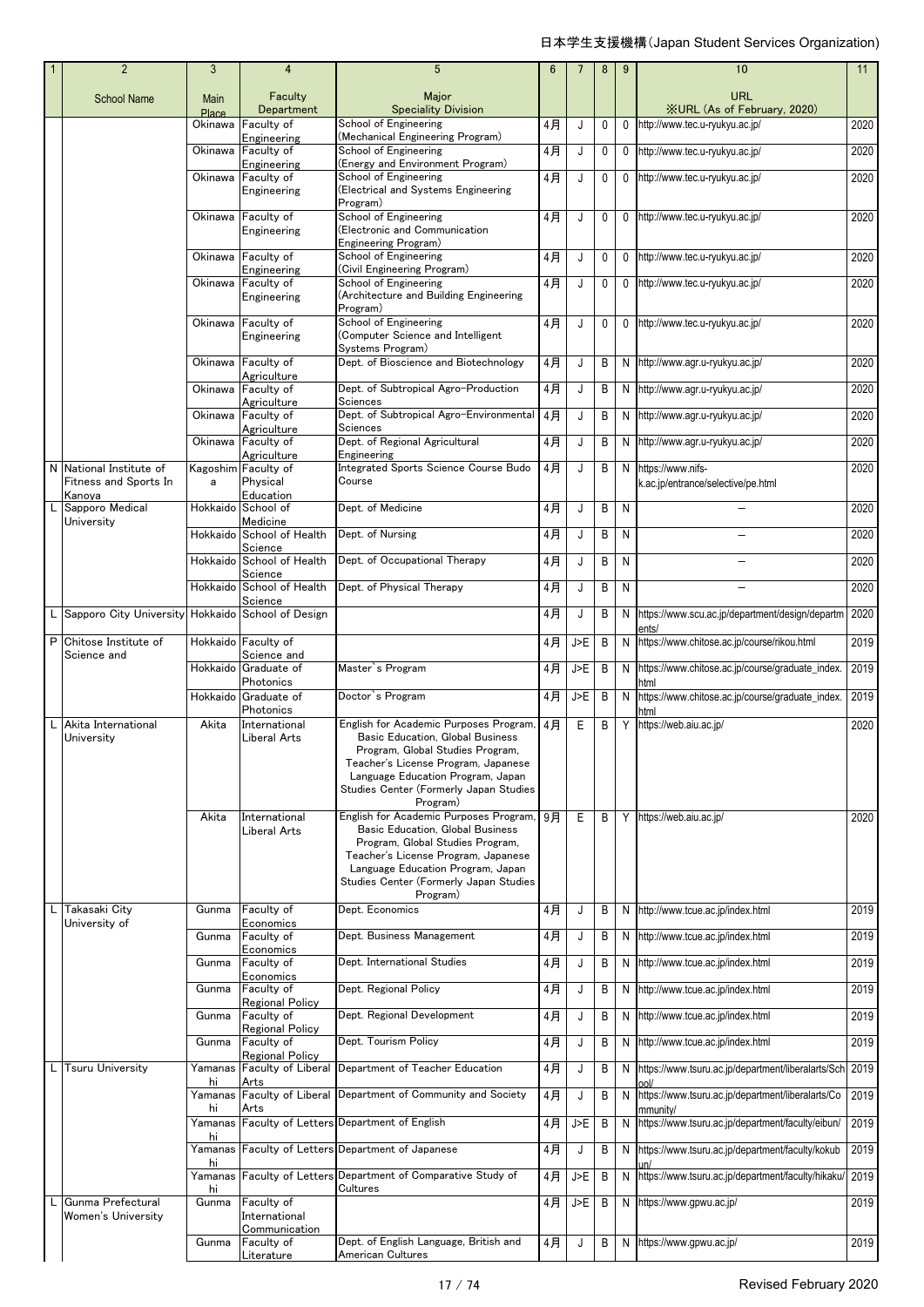| $\overline{2}$                                  | 3                    | $\overline{4}$                                                  | 5                                                                              | 6  | 7       | 8 | 9 | 10                                                            | 11   |
|-------------------------------------------------|----------------------|-----------------------------------------------------------------|--------------------------------------------------------------------------------|----|---------|---|---|---------------------------------------------------------------|------|
| <b>School Name</b>                              | <b>Main</b><br>Place | Faculty<br>Department                                           | Major<br><b>Speciality Division</b>                                            |    |         |   |   | URL<br><b>XURL (As of February, 2020)</b>                     |      |
|                                                 | Gunma                | Faculty of                                                      | Dept. of Japanese Literature                                                   | 4月 | J       | B | N | https://www.gpwu.ac.jp/                                       | 2019 |
|                                                 | Gunma                | Literature<br>Faculty of<br>Literature                          | Dept. of Liberal Arts                                                          | 4月 | J       | B | N | https://www.gpwu.ac.jp/                                       | 2019 |
|                                                 | Gunma                | Faculty of                                                      | Dept. of Aesthetics and Art History                                            | 4月 | J       | B | N | https://www.gpwu.ac.jp/                                       | 2019 |
| Kanagawa University of<br><b>Human Services</b> | Kanagaw<br>a         | Literature<br>Faculty of Health<br>and Social                   | School of Rehabilitation                                                       | 4月 | J       | J | N | http://www.kuhs.ac.jp                                         | 2019 |
|                                                 |                      | Kanagaw Faculty of Health                                       | School of Nutrition and Dietetics                                              | 4月 | J       | J |   | N http://www.kuhs.ac.jp                                       | 2019 |
|                                                 | a<br>Kanagaw         | and Social<br>Faculty of Health                                 | School of Nursing                                                              | 4月 | J       | J |   | N http://www.kuhs.ac.jp                                       | 2019 |
|                                                 | a                    | and Social<br>Kanagaw Faculty of Health                         | School of Social Work                                                          | 4月 | J       | J | N | http://www.kuhs.ac.jp                                         | 2019 |
| Yamanashi Prefectural                           | a                    | and Social<br>Yamanas Faculty of Glocal                         | Dept. of International Studies and                                             | 4月 | J       |   | N |                                                               | 2019 |
| University                                      | hi                   | Policy                                                          | Communications                                                                 |    |         | J |   | http://gpi.yamanashi-ken.ac.jp/                               |      |
|                                                 |                      | Management and<br>Communications                                |                                                                                |    |         |   |   |                                                               |      |
|                                                 | Yamanas<br>hi        | <b>Faculty of Glocal</b><br>Policy                              | Dept. of Policy Management                                                     | 4月 | J       | J |   | N http://gpi.yamanashi-ken.ac.jp/                             | 2019 |
|                                                 |                      | Management and                                                  |                                                                                |    |         |   |   |                                                               |      |
|                                                 | Yamanas              | Communications<br>Faculty of Human                              | Dept. of Human Development and                                                 | 4月 | J       | J |   | N http://www.yamanashi-                                       | 2019 |
| L Nagaoka Institute of                          | hi<br>Niigata        | and Social<br>Faculty of                                        | Educare                                                                        | 4月 | J       | B | N | ken.ac.ip/department/welfare<br>https://www.nagaoka-id.ac.jp/ | 2020 |
| Design                                          |                      | Design                                                          |                                                                                |    |         |   |   |                                                               |      |
| L Nagano University                             | Nagano               | Faculty of<br>Tourism and                                       |                                                                                | 4月 | J       | B | N |                                                               | 2019 |
|                                                 | Nagano               | environmental<br>Faculty of                                     |                                                                                | 4月 | J       | B | N |                                                               | 2019 |
|                                                 | Nagano               | Faculty of social                                               |                                                                                | 4月 | J       | B | N |                                                               | 2019 |
|                                                 |                      | walfare                                                         |                                                                                |    |         |   |   |                                                               |      |
| University of Shizuoka                          | Shizuoka             | School of Nursing                                               | Dept. of Nursing                                                               | 4月 | $\circ$ | B | N |                                                               | 2020 |
| Fukui Prefectural<br>University                 | Fukui                | Faculty of Marine<br>Science and                                | Department of Marine Science and<br>Technology                                 | 4月 | J       | B | N | http://www.fpu.ac.jp                                          | 2020 |
|                                                 |                      | Technology                                                      |                                                                                |    |         |   |   |                                                               |      |
|                                                 | Fukui                | Faculty of<br>Nursing & Social                                  | Department of Nursing Science                                                  | 4月 | J       | B |   | N http://www.fpu.ac.jp                                        | 2020 |
|                                                 | Fukui                | <b>Welfare Sciences</b><br>Faculty of                           | Department of Social Welfare Science                                           | 4月 | J       | B |   | N http://www.fpu.ac.jp                                        | 2020 |
|                                                 |                      | Nursing & Social<br>Welfare Sciences                            |                                                                                |    |         |   |   |                                                               |      |
|                                                 | Fukui                | Faculty of                                                      | Department of Business Administration                                          | 4月 | J       | B |   | N http://www.fpu.ac.jp                                        | 2020 |
|                                                 |                      | Economics                                                       |                                                                                |    |         |   |   |                                                               |      |
|                                                 | Fukui                | Faculty of<br>Economics                                         | Department of Economics                                                        | 4月 | J       | B | N | http://www.fpu.ac.jp                                          | 2020 |
|                                                 | Fukui                | Faculty of<br>Biotechnology                                     | Department of Bioscience                                                       | 4月 | J       | B | N | http://www.fpu.ac.jp                                          | 2020 |
|                                                 | Fukui                | Graduate School<br>of Nursing and                               | Major Programs in the Graduate School<br>of Nursing and Social Welfare Science | 4月 | J       | B | N | http://www.fpu.ac.jp                                          | 2020 |
|                                                 | Fukui                | Social Welfare<br>Graduate School                               | Major in Nursing Science<br>Maior in Social Welfare Science                    | 4月 | J       | B | N | http://www.fpu.ac.jp                                          | 2020 |
|                                                 |                      | of Nursing and<br>Social Welfare                                |                                                                                |    |         |   |   |                                                               |      |
|                                                 | Fukui                | Graduate School<br>of Economics and                             | Maior in Business Administration                                               | 4月 | J       | B |   | N http://www.fpu.ac.jp                                        | 2020 |
|                                                 |                      | <b>Business</b>                                                 |                                                                                |    |         |   |   |                                                               |      |
|                                                 | Fukui                | Administration<br>Graduate School                               | Major in Economics and Policies                                                | 4月 | J       | B |   | N http://www.fpu.ac.jp                                        | 2020 |
|                                                 |                      | of Economics and<br><b>Business</b>                             |                                                                                |    |         |   |   |                                                               |      |
|                                                 |                      | Administration                                                  |                                                                                |    |         |   |   |                                                               |      |
|                                                 | Fukui                | Graduate School<br>of Economics and                             | Major in Regional and International<br>Policies                                | 4月 | J       | B |   | N http://www.fpu.ac.jp                                        | 2020 |
|                                                 |                      | <b>Business</b><br>Administration                               |                                                                                |    |         |   |   |                                                               |      |
|                                                 | Fukui                | Graduate School                                                 | Major in Marine Bioscience                                                     | 4月 | J       | B |   | N http://www.fpu.ac.jp                                        | 2020 |
|                                                 |                      | of Bioscience and<br>Biotechnology                              |                                                                                |    |         |   |   |                                                               |      |
|                                                 | Fukui                | Graduate School<br>of Bioscience and                            | Major in Bioscience and Biotechnology                                          | 4月 | J       | B | N | http://www.fpu.ac.jp                                          | 2020 |
|                                                 | Fukui                | Biotechnology<br>Faculty of                                     | Department of Sustainable agriculture                                          | 4月 | J       | B | N | http://www.fpu.ac.jp                                          | 2020 |
| Shizuoka University of                          |                      | Biotechnology<br>Shizuoka Faculty of Design                     | Dept. of Design                                                                | 4月 | J       | В | N | http://www.suac.ac.jp/                                        | 2020 |
| Art and Culture                                 |                      |                                                                 | Dept. of Cultural Policy and Management   4月                                   |    |         |   |   |                                                               |      |
|                                                 |                      | Shizuoka Faculty of<br><b>Cultural Policy</b><br>and Management |                                                                                |    | J       | В | N | http://www.suac.ac.jp/                                        | 2020 |
|                                                 |                      | Shizuoka Faculty of                                             | Dept. of Art Management                                                        | 4月 | J       | B |   | N http://www.suac.ac.jp/                                      | 2020 |
|                                                 |                      | <b>Cultural Policy</b><br>and Management                        |                                                                                |    |         |   |   |                                                               |      |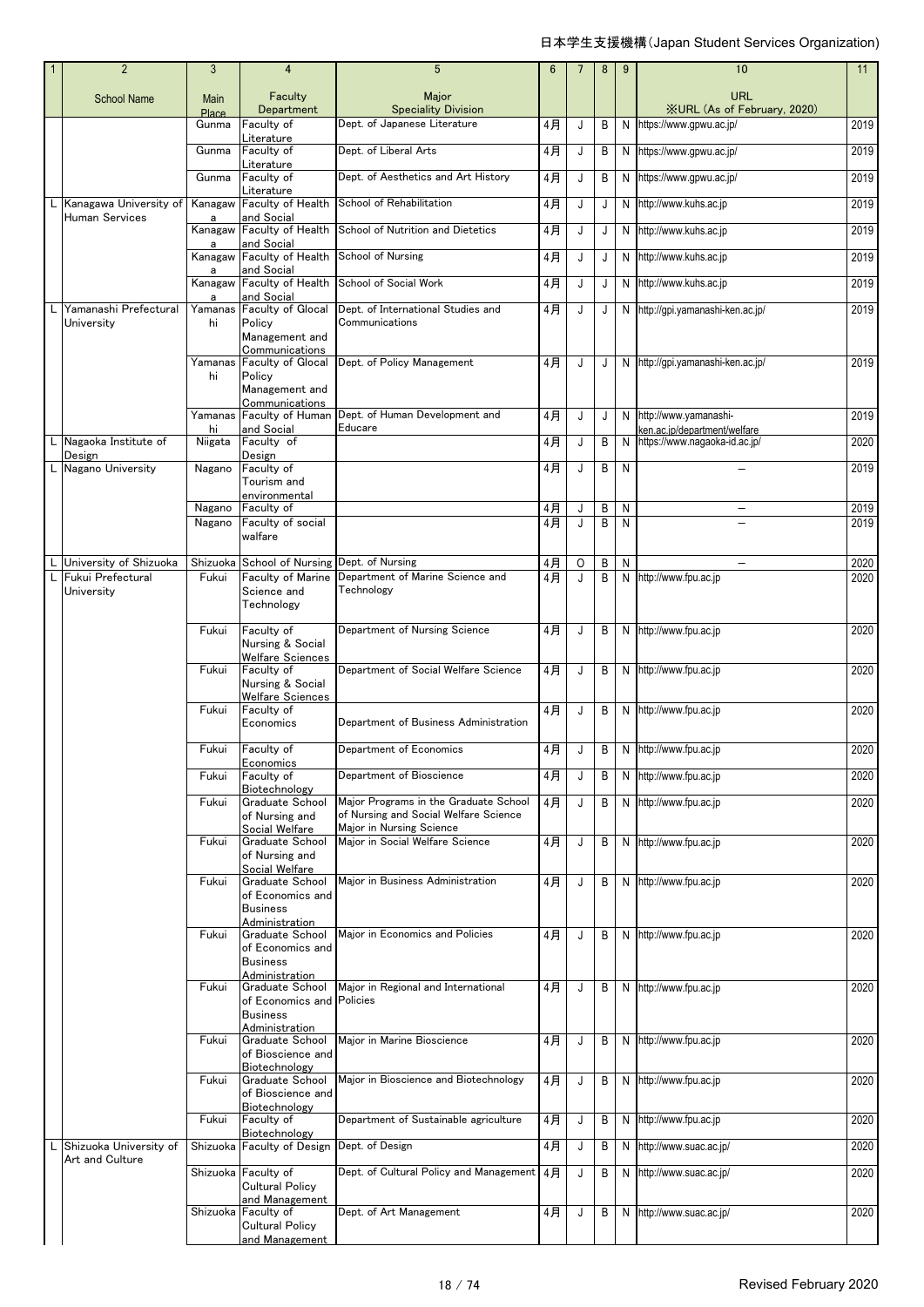|    | $\overline{2}$                             | 3             | 4                                               | 5                                                                                    | 6              |              | 8                        | 9 | 10                                                                        | 11   |
|----|--------------------------------------------|---------------|-------------------------------------------------|--------------------------------------------------------------------------------------|----------------|--------------|--------------------------|---|---------------------------------------------------------------------------|------|
|    | <b>School Name</b>                         | Main<br>Place | Faculty<br>Department                           | Major<br><b>Speciality Division</b>                                                  |                |              |                          |   | <b>URL</b><br><b>XURL</b> (As of February, 2020)                          |      |
|    |                                            | Shizuoka      | Faculty of<br>Cultural Policy<br>and Management | Dept. of International Culture                                                       | 4月             | J            | B                        | N | http://www.suac.ac.jp/                                                    | 2020 |
|    | Kyoto Prefectural<br>University            | Kyoto         |                                                 | Faculty of Letters Department of Japanese and Chinese<br>Literatures                 | 4月             | J            | B                        |   | N https://www.kpu.ac.jp/contents_detail.php?frmld=<br>2912                | 2020 |
|    |                                            | Kyoto         |                                                 | Faculty of Letters Department of European and American<br><b>Linguistic Cultures</b> | 4月             | J            | B                        | N | https://www.kpu.ac.jp/contents_detail.php?frmld=<br>2863                  | 2020 |
|    |                                            | Kyoto         |                                                 | Faculty of Letters Department of Historical Studies                                  | 4月             | J            | B                        | N | https://www.kpu.ac.jp/contents_detail.php?frmld= 2020<br>2864             |      |
|    |                                            | Kyoto         | Faculty of Public<br>Policy                     | Department of Public Policy                                                          | 4月             | J            | B                        | N | https://www.kpu.ac.jp/contents_detail.php?frmld=<br>2858                  | 2020 |
|    |                                            | Kyoto         | Faculty of Public<br>Policy                     | Department of Welfare Society                                                        | 4月             | J            | B                        | N | https://www.kpu.ac.jp/contents_detail.php?frmld=<br>2860                  | 2020 |
|    |                                            | Kyoto         | Faculty of Life<br>and<br>Environmental         | Department of Informatics and<br><b>Environmental Science</b>                        | 4月             | J            | B                        | N | https://www.kpu.ac.jp/contents_detail.php?frmld=<br>2885                  | 2020 |
|    |                                            | Kyoto         | Faculty of Life<br>and                          | Department of Environmental Design                                                   | 4月             | J            | B                        |   | N https://www.kpu.ac.jp/contents_detail.php?frmId=<br>2887                | 2020 |
| L. | Osaka City University                      | Osaka         | Environmental<br>Faculty of<br>Literature and   | Language and Culture                                                                 | 4月             | J            | $\mathbf{I}$             |   | N http://www.osaka-<br>cu.ac.jp/ja/academics/faculty/literature           | 2020 |
|    |                                            | Osaka         | Human Sciences<br>Faculty of                    | Philosophy and History                                                               | 4月             | J            | $\mathbf{I}$             |   | N http://www.osaka-                                                       | 2020 |
|    |                                            |               | Literature and<br>Human Sciences                |                                                                                      |                |              |                          |   | cu.ac.jp/ja/academics/faculty/literature                                  |      |
|    |                                            | Osaka         | Faculty of<br>Literature and<br>Human Sciences  | Human Behavioral Science                                                             | 4月             | J            | $\overline{\phantom{a}}$ |   | N http://www.osaka-<br>cu.ac.jp/ja/academics/faculty/literature           | 2020 |
|    |                                            | Osaka         | Faculty of Law<br>Faculty of                    | Law                                                                                  | 4 <sub>月</sub> | J            |                          | N | http://www.osaka-                                                         | 2020 |
|    |                                            | Osaka         | Science                                         | Chemistry                                                                            | 4月             | J            | B                        | N | http://www.osaka-<br>cu.ac.jp/ja/academics/faculty/science                | 2020 |
| L  | Kobe City University of<br>Foreign Studies | Hyogo         | Faculty of<br>Foreign Studies                   | Dept. of English Studies                                                             | 4月             | J            | B                        | N |                                                                           | 2020 |
|    |                                            | Hyogo         | Faculty of<br>Foreign Studies                   | Dept. of Russian Studies                                                             | 4月             | J            | B                        | N |                                                                           | 2020 |
|    |                                            | Hyogo         | Faculty of<br>Foreign Studies                   | Dept. of Chinese Studies                                                             | 4月             | J            | B                        | N |                                                                           | 2020 |
|    |                                            | Hyogo         | Faculty of<br>Foreign Studies                   | Dept. of Spanish Studies                                                             | 4月             | J            | B                        | N |                                                                           | 2020 |
|    |                                            | Hyogo         | Faculty of<br>Foreign Studies                   | Dept. of International Relations                                                     | 4月             | J            | B                        |   | N http://www.kobe-cufs.ac.jp/Dept./inter.html                             | 2020 |
| L  | The University of Shiga<br>Prefecture      | Shiga         | School of<br>Environmental<br>Science           | Dept. of Design and Architecture                                                     | 4月             | J            | B                        |   | N http://www.usp.ac.jp//index.html                                        | 2020 |
|    |                                            | Shiga         | School of<br>Environmental<br>Science           | Dept. of Environmental Policy and<br>Planning                                        | 4月             | J            | B                        |   | N http://www.usp.ac.jp//index.html                                        | 2020 |
|    |                                            | Shiga         | School of<br>Environmental<br>Science           | Dept. of Ecosystem Studies                                                           | 4月             | $\mathsf{J}$ |                          |   | B N http://www.usp.ac.jp//index.html                                      | 2020 |
|    |                                            | Shiga         | School of<br>Environmental<br>Science           | Dept. of Biological Resources<br>Management                                          | 4月             | J            | B                        |   | N http://www.usp.ac.jp//index.html                                        | 2020 |
|    |                                            | Shiga         | School of<br>Engineering                        | Dept. of Mechanical Systems<br>Engineering                                           | 4月             | J            | B                        |   | N http://www.usp.ac.jp//index.html                                        | 2020 |
|    |                                            | Shiga         | School of<br>Engineering                        | Dept. of Materials Science                                                           | 4月             | J            | B                        |   | N http://www.usp.ac.jp//index.html                                        | 2020 |
|    |                                            | Shiga         | School of<br>Engineering                        | Dept. of Electronic Systems Engineering                                              | 4月             | J            | В                        |   | N http://www.usp.ac.jp//index.html                                        | 2020 |
| L  | Shimonoseki City<br>University             | Yamaguc<br>hi | Faculty of<br>Economics                         | Department of Economics                                                              | 4月             | J            | B                        | N | http://www.shimonoseki-cu.ac.jp/faculty/eco-<br>sub.html                  | 2020 |
|    |                                            |               | Yamaguc Faculty of                              | Department of International Commerce                                                 | 4月             | J            | B                        | N | http://www.shimonoseki-cu.ac.jp/faculty/int-                              | 2020 |
|    |                                            | hi            | Economics<br>Yamaguc Faculty of                 | Department of Public Management                                                      | 4月             | J            | B                        |   | sub html<br>N http://www.shimonoseki-cu.ac.jp/faculty/pub-                | 2020 |
| L  | The University of                          | hi<br>Shimane | Economics<br><b>Faculty of Policy</b>           | Dept. of Policy Studies                                                              | 4月             | J            | B                        |   | sub.html<br>N http://hamada.u-shimane.ac.jp/department/                   | 2020 |
|    | Shimane<br>Onomichi City                   | Hiroshim      | <b>Studies</b><br>Faculty of                    | Dept. of Economics, Management and                                                   | 4月             | J            | B                        |   | N http://www.onomichi-                                                    | 2020 |
|    | University                                 | a             | Economics, Manag<br>ement and<br>Information    | <b>Information Science</b>                                                           |                |              |                          |   | u.ac.jp/arts/index.html?node_id=80                                        |      |
|    |                                            | Hiroshim      | Science<br>Faculty of Art                       | Dept. of Art and Design                                                              | 4月             | J            | B                        | N | http://www.onomichi-                                                      | 2020 |
| L  | Fukuyama City                              | a             | and Culture<br>Hiroshim Faculty of              | Dept. of Childhood Education                                                         | 4月             | J            | J                        | N | u.ac.jp/arts/index.html?node_id=80<br>http://www.fcu.ac.jp/dep/index.html | 2020 |
|    | University                                 | a             | Education<br>Hiroshim Faculty of Urban          | Dept. of Urban Management                                                            | 4月             | J            | J                        |   | N http://www.fcu.ac.jp/urban/index.html                                   | 2020 |
| L  | Sanyo-Onoda City                           | a             | Management<br>Yamaguc Faculty of                | Dept. of Mechanical Engineering                                                      | 4月             | J            | B                        |   | N http://www.socu.ac.jp/departments/material-                             | 2020 |
|    | University                                 | hi<br>Yamaguc | Engineering<br>Faculty of                       | Dept. of Electrical Engineering                                                      | 4月             | J            | B                        | N | subi.html<br>http://www.socu.ac.jp/departments/electron-                  | 2020 |
|    |                                            | hi            | Engineering<br>Yamaguc Faculty of               | Dept. of Applied Chemistry                                                           | 4月             | J            | B                        | N | subi.html<br>http://www.socu.ac.jp/departments/applied-                   | 2020 |
|    |                                            | hi            | Engineering                                     |                                                                                      |                |              |                          |   | chemistry.html                                                            |      |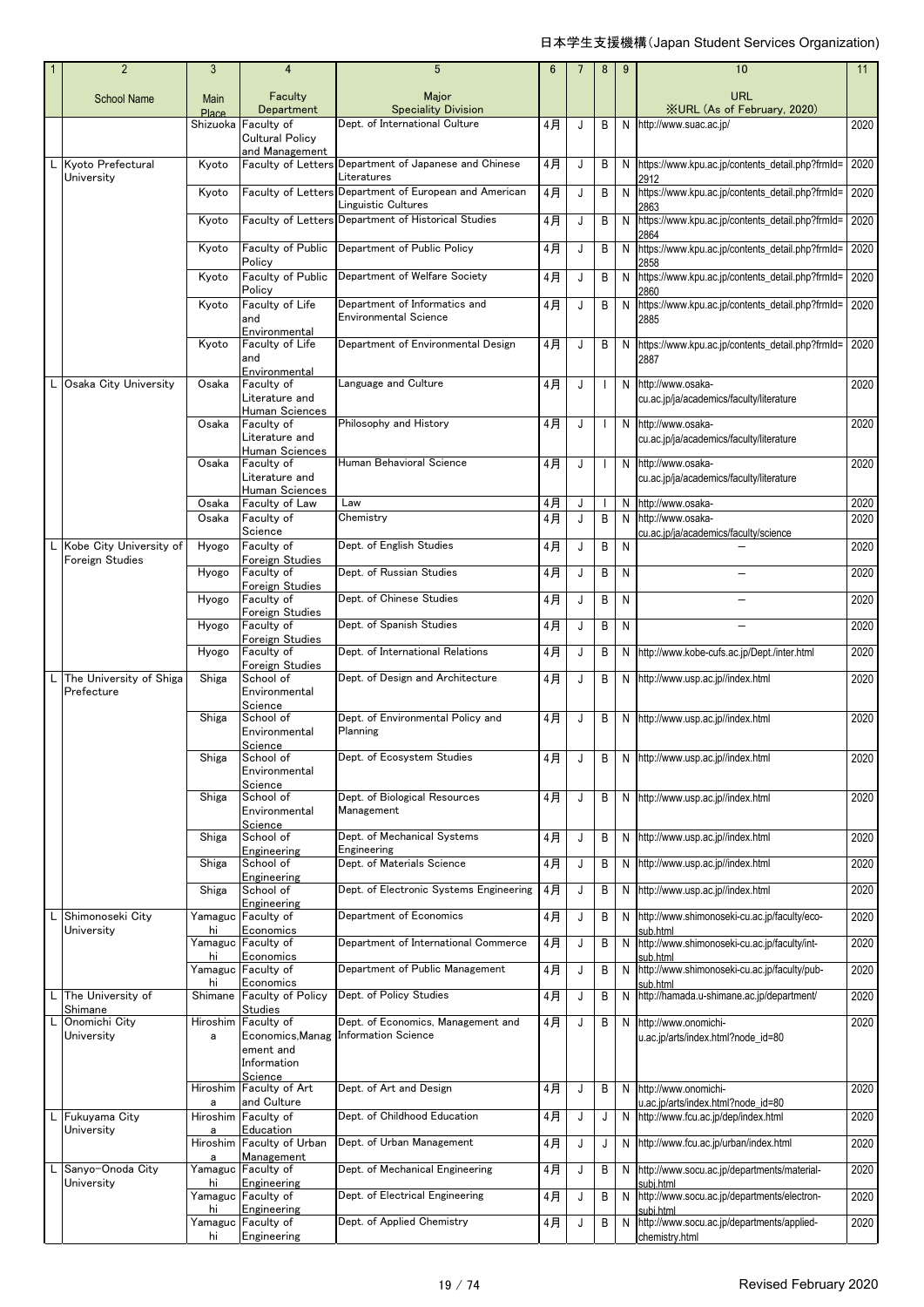|     | $\overline{2}$                   | 3             | 4                                                | 5                                                  | 6     | 7   | 8 | 9 | 10                                                                   | 11   |
|-----|----------------------------------|---------------|--------------------------------------------------|----------------------------------------------------|-------|-----|---|---|----------------------------------------------------------------------|------|
|     | <b>School Name</b>               | Main<br>Place | Faculty<br>Department                            | Major<br><b>Speciality Division</b>                |       |     |   |   | <b>URL</b><br><b>XURL (As of February, 2020)</b>                     |      |
| L I | The University of                | Fukuoka       | Faculty of                                       | Dept. of English                                   | 4月    | E>J | B | N | http://www.kitakyu-u.ac.jp/subject/foreign/                          | 2020 |
|     | Kitakyushu                       | Fukuoka       | Foreign Studies<br>Faculty of<br>Foreign Studies | Dept. of International Relations                   | 4月    | J>E | B | N | http://www.kitakyu-u.ac.jp/subject/foreign/                          | 2020 |
|     |                                  | Fukuoka       | Faculty of                                       | Dept. of Chinese Studies                           | 4月    | J   | B | N | http://www.kitakyu-u.ac.jp/subject/foreign/                          | 2020 |
|     |                                  | Fukuoka       | Foreign Studies<br>Faculty of                    | Dept. of Business Administration                   | 4月    | J>E | B |   | N http://www.kitakyu-u.ac.jp/economy/                                | 2020 |
|     |                                  |               | Economics and<br><b>Business</b>                 |                                                    |       |     |   |   |                                                                      |      |
|     |                                  |               | Administration                                   |                                                    |       |     |   |   |                                                                      |      |
|     |                                  | Fukuoka       | Faculty of<br>Economics and                      | Dept. of Economics                                 | 4月    | J>E | B |   | N http://www.kitakyu-u.ac.jp/economy/                                | 2020 |
|     |                                  |               | <b>Business</b><br>Administration                |                                                    |       |     |   |   |                                                                      |      |
|     |                                  | Fukuoka       | Faculty of                                       | Dept. of Chemical and Environmental<br>Engineering | 4月    | J   | B |   | N http://www.kitakyu-u.ac.jp/env/index.html                          | 2021 |
|     |                                  |               | Environmental<br>Engineering                     |                                                    |       |     |   |   |                                                                      |      |
|     |                                  | Fukuoka       | Faculty of<br>Environmental                      | Dept. of Life and Environment<br>Engineering       | 4月    | J   | B |   | N http://www.kitakyu-u.ac.jp/env/index.html                          | 2021 |
|     |                                  |               | Engineering                                      |                                                    |       |     |   |   |                                                                      |      |
|     |                                  | Fukuoka       | Faculty of<br>Environmental                      | Dept. of Mechanical Systems<br>Engineering         | 4月    | J   | B | N | http://www.kitakyu-u.ac.jp/env/index.html                            | 2021 |
|     |                                  | Fukuoka       | Engineering<br>Faculty of                        | Dept. of Architecture                              | 4月    | J   | B |   | N http://www.kitakyu-u.ac.jp/env/index.html                          | 2021 |
|     |                                  |               | Environmental<br>Engineering                     |                                                    |       |     |   |   |                                                                      |      |
|     |                                  | Fukuoka       | Faculty of                                       | Dept. of Information Systems                       | $4$ 月 | J   | B |   | N http://www.kitakyu-u.ac.jp/env/index.html                          | 2021 |
|     |                                  |               | Environmental<br>Engineering                     | Engineering                                        |       |     |   |   |                                                                      |      |
|     |                                  | Fukuoka       | Faculty of<br><b>Humanities</b>                  | Dept. of Human Relations                           | $4$ 月 | J>E | B | N | http://www.kitakyu-<br>u.ac.jp/subject/human/human relations/        | 2020 |
|     |                                  | Fukuoka       | Faculty of                                       | Dept. of Comparative Culture                       | 4月    | J>E | B | N | http://www.kitakyu-u.ac.jp/subject/human/culture/                    | 2020 |
|     |                                  | Fukuoka       | Humanities<br>Faculty of Law                     | Dept. of Policy Studies                            | 4月    | J>E | B | N | http://www.kitakyu-u.ac.jp/subject/law/policy/                       | 2020 |
|     |                                  | Fukuoka       | Faculty of Law                                   | Dept. of Law                                       | $4$ 月 | J>E | B | N | http://www.kitakyu-u.ac.jp/subject/law/law/                          | 2020 |
|     | Fukuoka Prefectural              | Fukuoka       | <b>Human Studies</b>                             | <b>Public Sociology</b>                            | 4月    | J   | B | N | http://www.fukuoka-                                                  | 2020 |
|     | University                       |               | and Social                                       | Social Welfare                                     |       |     |   |   | pu.ac.jp/academics/human/sociology/index.html                        |      |
|     |                                  | Fukuoka       | Human Studies<br>and Social                      |                                                    | $4$ 月 | J   | B | N | http://www.fukuoka-<br>pu.ac.jp/academics/human/socialwel/index.html | 2020 |
|     |                                  | Fukuoka       | <b>Human Studies</b><br>and Social               | Human Development and Education                    | 4月    | J   | B | N | http://www.fukuoka-<br>pu.ac.jp/academics/human/humandeve/index.htm  | 2020 |
|     | Miyazaki Municipal<br>University | Miyazaki      | Faculty of<br>Humanities                         | <b>Intercultural Studies</b>                       | $4$ 月 | J>E |   | N | http://www.miyazaki-mu.ac.jp/                                        | 2019 |
|     | <b>Meio University</b>           | Okinawa       | Faculty of<br>International                      | Tourism Industry Major                             | 4月    | J>E | B |   | N https://www.meio-u.ac.jp/academics/international/                  | 2020 |
|     |                                  |               | Studies<br>Okinawa Faculty of                    | Management Major                                   | 4月    | J>E | B |   | N https://www.meio-u.ac.jp/academics/international/ 2020             |      |
|     |                                  |               | International<br><b>Studies</b>                  |                                                    |       |     |   |   |                                                                      |      |
|     |                                  | Okinawa       | Faculty of                                       | Language Education Major                           | 4月    | J>E | B | N | https://www.meio-u.ac.jp/academics/international/                    | 2020 |
|     |                                  |               | International<br><b>Studies</b>                  |                                                    |       |     |   |   |                                                                      |      |
|     |                                  | Okinawa       | Faculty of<br>International                      | International Culture Major                        | 4月    | J>E | B |   | N https://www.meio-u.ac.jp/academics/international/                  | 2020 |
|     |                                  | Okinawa       | <b>Studies</b><br>Faculty of                     | Information Systems Major                          | 4月    | J>E | B |   | N https://www.meio-u.ac.jp/academics/international/                  | 2020 |
|     |                                  |               | International                                    |                                                    |       |     |   |   |                                                                      |      |
|     |                                  | Okinawa       | <b>Studies</b><br>Faculty of<br>International    | Health Information Management Major                | 4月    | J>E | B |   | N https://www.meio-u.ac.jp/academics/international/                  | 2020 |
|     |                                  | Okinawa       | <b>Studies</b><br>Faculty of Human               | Dept. of Sports and Health Sciences                | 4月    | J>E | B | N | https://www.meio-u.ac.jp/academics/human/                            | 2020 |
|     |                                  |               | <b>Health Sciences</b>                           |                                                    |       |     |   |   |                                                                      |      |
|     | P Fuji Women's<br>University     | Hokkaido      | Faculty of Human<br>Life Sciences                | Dept. of Human Life Studies                        | 4月    | J   | B | N | http://www.fujijoshi.ac.jp/                                          | 2020 |
|     |                                  |               | Hokkaido Faculty of Human<br>Life Sciences       | Dept. of Child Education                           | $4$ 月 | J   | B | N | http://www.fujijoshi.ac.jp/                                          | 2020 |
|     |                                  |               | Hokkaido Faculty of                              | Dept. of English Language and Culture              | 4月    | J>E | B | N | http://www.fujijoshi.ac.jp/                                          | 2020 |
|     |                                  | Hokkaido      | Humanities<br>Faculty of                         | Dept. of Japanese Language and                     | 4月    | J   | B | N | http://www.fujijoshi.ac.jp/                                          | 2020 |
|     |                                  |               | Humanities<br>Hokkaido Faculty of                | Literature<br>Dept. of Arts and Sciences           | 4月    | J   | B | N | http://www.fujijoshi.ac.jp/                                          | 2020 |
|     |                                  |               | Humanities                                       |                                                    |       |     |   |   |                                                                      |      |
|     | P Hokusei Gakuen<br>University   | Hokkaido      | School of<br>Economics                           | Dept. of Management Information                    | 4月    | J   | J | N | http://www.hokusei.ac.jp/dmi/                                        | 2019 |
|     |                                  | Hokkaido      | School of                                        | Dept. of Economics                                 | 4月    | J   | J | N | http://www.hokusei.ac.jp/econ./                                      | 2019 |
|     |                                  | Hokkaido      | Economics<br>School of                           | Dept. of Law and Economics                         | 4月    | J   | J | N | http://www.hokusei.ac.jp/ECLA/                                       | 2019 |
|     |                                  |               | Economics<br>Hokkaido School of Social           | Dept. of Social Policy                             | 4月    | J   | J | N | http://www.hokusei.ac.jp/keikaku/                                    | 2019 |
|     |                                  |               | Welfare<br>Hokkaido School of Social             | Dept. of Psychology for Well-being                 | 4月    | J   | J | N | http://www.hokusei.ac.jp/psy/                                        | 2019 |
|     |                                  |               | Welfare                                          |                                                    |       |     |   |   |                                                                      |      |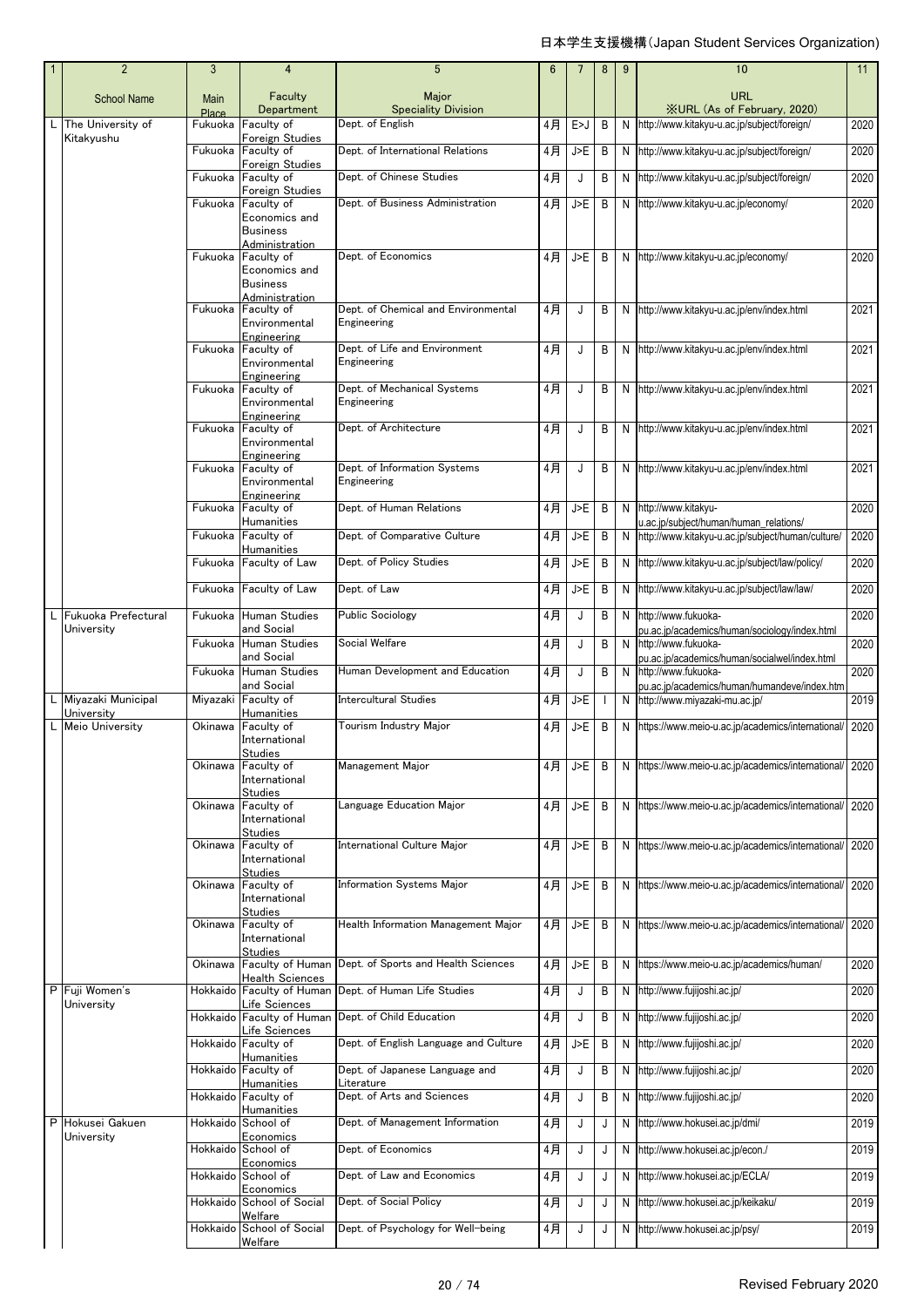|   | $\overline{2}$                    | 3                 | $\overline{4}$                                                   | $5\phantom{.0}$                                                   | 6     | 7       | 8 | 9 | 10                                                                         | 11   |
|---|-----------------------------------|-------------------|------------------------------------------------------------------|-------------------------------------------------------------------|-------|---------|---|---|----------------------------------------------------------------------------|------|
|   | <b>School Name</b>                | Main              | Faculty                                                          | Major                                                             |       |         |   |   | <b>URL</b>                                                                 |      |
|   |                                   | Place<br>Hokkaido | Department<br>School of Social                                   | <b>Speciality Division</b><br>Dept. of Social Work                | 4月    | J       | J | N | <b>XURL (As of February, 2020)</b><br>http://www.hokusei.ac.jp/SocialWork/ | 2019 |
|   |                                   |                   | Welfare                                                          |                                                                   |       |         |   |   |                                                                            |      |
|   |                                   |                   | Hokkaido School oh<br><b>Humanities</b>                          | Dept. of English                                                  | 4月    | $J = E$ | J | N | http://www.hokusei.ac.jp/english/                                          | 2019 |
|   |                                   |                   | Hokkaido School oh<br><b>Humanities</b>                          | Dept. of Psychology and Applied<br>Communication                  | 4月    | J       | J | N | http://www.hokusei.ac.jp/psycom/                                           | 2019 |
| P | Hokkai-Gakuen<br>University       | Hokkaido          | Faculty of<br><b>Business</b>                                    | Dept. of Management                                               | 4月    | J       | J | N | https://ba.hgu.jp/                                                         | 2020 |
|   |                                   |                   | Hokkaido Faculty of<br><b>Business</b>                           | Dept. of Management Information                                   | 4月    | J       | J | N | https://ba.hgu.jp/                                                         | 2020 |
|   |                                   |                   | Hokkaido Faculty of                                              | Dept. of Economics                                                | 4月    | J       | J | N | https://www.hgu.jp/faculty/economics/                                      | 2020 |
|   |                                   |                   | Economics<br>Hokkaido Faculty of                                 | Dept. of Regional Economics                                       | $4$ 月 | J       | J | N | https://www.hgu.jp/faculty/economics/                                      | 2020 |
|   |                                   |                   | Economics<br>Hokkaido Faculty of                                 | Dept. of Architecture and Building                                | $4$ 月 | J       | J | N | https://www.hgu.jp/faculty/engineering/                                    | 2020 |
|   |                                   |                   | Engineering<br>Hokkaido Faculty of                               | Engineering<br>Dept. of Civil and Environmental                   | 4月    | J       | J | N | https://www.hgu.jp/faculty/engineering/                                    | 2020 |
|   |                                   |                   | Engineering<br>Hokkaido Faculty of                               | Engineering<br>Dept. of Electronics and Information               | $4$ 月 | J       | J | N | https://www.hgu.jp/faculty/engineering/                                    | 2020 |
|   |                                   |                   | Engineering<br>Hokkaido Faculty of                               | Engineering<br>Dept. of English and Cultures                      | 4月    | J>E     | J | N | https://www.hgu.jp/faculty/humanities/                                     | 2020 |
|   |                                   |                   | <b>Humanities</b>                                                |                                                                   |       |         |   |   |                                                                            |      |
|   |                                   |                   | Hokkaido Faculty of<br>Humanities                                | Dept. of Japanese Culture                                         | 4月    | J       | J |   | N https://www.hqu.jp/faculty/humanities/                                   | 2020 |
|   |                                   |                   | Hokkaido Faculty of Law                                          | Dept. of Political Science                                        | 4月    | J       | J | N | https://www.hgu.jp/faculty/law/                                            | 2020 |
|   |                                   |                   | Hokkaido Faculty of Law                                          | Dept. of Law                                                      | 4月    | J       | J | N | https://www.hgu.jp/faculty/law/                                            | 2020 |
| P | Rakuno Gakuen<br>University       | Hokkaido          | School of<br>Veterinary<br>Medicine                              | Dept. of Veterinary Medicine                                      | 4月    | J       | B | N | https://nyushi.rakuno.ac.jp/                                               | 2020 |
|   |                                   | Hokkaido          | School of<br>Veterinary                                          | Dept. of Veterinary Science                                       | $4$ 月 | J       | B |   | N https://nyushi.rakuno.ac.jp/                                             | 2020 |
|   |                                   |                   | Medicine<br>Hokkaido College of                                  | Dept. of Environmental Sciences                                   | 4月    | J       | B |   | N https://nyushi.rakuno.ac.jp/                                             | 2020 |
|   |                                   |                   | Agriculture, Food<br>and<br>Environmental                        |                                                                   |       |         |   |   |                                                                            |      |
|   |                                   | Hokkaido          | College of<br>Agriculture, Food                                  | Dept. of Sustainable Agriculture                                  | 4月    | J       | B |   | N https://nyushi.rakuno.ac.jp/                                             | 2020 |
|   |                                   |                   | and                                                              |                                                                   |       |         |   |   |                                                                            |      |
|   |                                   |                   | Environmental<br>Hokkaido College of                             | Dept. of Food Science and Human                                   | 4月    | J       | B |   | N https://nyushi.rakuno.ac.jp/                                             | 2020 |
|   |                                   |                   | Agriculture, Food<br>and                                         | Wellness                                                          |       |         |   |   |                                                                            |      |
| P | Hakodate University               | Hokkaido          | Environmental                                                    |                                                                   | 4月    | J>E     | 0 | 0 |                                                                            | 2019 |
| P | Sapporo University                |                   |                                                                  | Hokkaido School of Society Major in Japanese Language and Culture | 4月    | J       | B | N | http://www.sapporo-u.ac.jp/Dept./major/japanese/                           | 2021 |
|   |                                   |                   | and Collaboration<br>Hokkaido School of Society Major in English |                                                                   | 4月    | J       | B | N | http://www.sapporo-u.ac.jp/Dept./major/english/                            | 2021 |
|   |                                   | Hokkaido          | and Collaboration<br>School of Society                           | Major in Russian                                                  | 4月    | J       | В | N | http://www.sapporo-u.ac.jp/Dept./major/russian/                            | 2021 |
|   |                                   |                   | and Collaboration<br>Hokkaido School of Society Major in History |                                                                   | 4月    | J       | В | N | http://www.sapporo-u.ac.jp/Dept./major/history/                            | 2021 |
|   |                                   |                   | and Collaboration<br>Hokkaido School of Society                  | Major in Law                                                      | 4月    | J       | В | N | http://www.sapporo-u.ac.jp/Dept./major/hougakiu/                           | 2021 |
|   |                                   |                   | and Collaboration<br>School of Society                           | Major in Economics                                                |       |         |   |   |                                                                            | 2021 |
|   |                                   | Hokkaido          | and Collaboration                                                |                                                                   | 4月    | J       | В | N | http://www.sapporo-u.ac.jp/Dept./major/keizai/                             |      |
|   |                                   | Hokkaido          | School of Society<br>and Collaboration                           | Major in Business Administration                                  | 4月    | J       | В | N | http://www.sapporo-u.ac.jp/Dept./major/keiei/                              | 2021 |
|   |                                   |                   | and Collaboration                                                | Hokkaido School of Society Major in Liberal Arts                  | 4月    | J       | B | N | https://www.sapporo-<br>u.ac.jp/department/major/kyoyo/                    | 2021 |
|   |                                   | Hokkaido          | School of Society<br>and Collaboration                           | Major in Sports                                                   | $4$ 月 | J       | В | N | http://www.sapporo-u.ac.jp/Dept./major/sports/                             | 2021 |
| P | Hokkaido University of<br>Science |                   | Hokkaido Faculty of<br>Engineering                               | Dept. of Mechanical Engineering                                   | 4月    | J       | В | N | https://www.hus.ac.jp/academics_hus/tec/mec_e.                             | 2020 |
|   |                                   |                   | Hokkaido Faculty of                                              | Dept. of Information and Computer<br>Science                      | 4月    | J       | Β | N | https://www.hus.ac.jp/academics_hus/tec/info_e.                            | 2020 |
|   |                                   |                   | Engineering<br>Hokkaido Faculty of                               | Dept. of Electrical and Electronic                                | 4月    | J       | В | N | https://www.hus.ac.jp/academics_hus/tec/ele_e.h                            | 2020 |
|   |                                   |                   | Engineering<br>Hokkaido Faculty of                               | Engineering<br>Dept. of Architecture                              | 4月    | J       | B | N | https://www.hus.ac.jp/academics_hus/tec/archi.ht                           | 2020 |
|   |                                   |                   | Engineering<br>Hokkaido Faculty of                               | Dept. of Civil and Environmental                                  | 4月    | J       | B | N | https://www.hus.ac.jp/academics_hus/tec/city_e.h                           | 2020 |
|   |                                   |                   | Engineering<br>Hokkaido Faculty of Future                        | Engineering<br>Dept. of Media Arts and Design                     | 4月    | J       | В | N | https://www.hus.ac.jp/academics_hus/fut_d/med_                             | 2020 |
|   |                                   |                   | Design<br>Hokkaido Faculty of Future                             | Dept. of Humanities and Social Sciences                           | 4月    | J       | B | N | d.html<br>https://www.hus.ac.jp/academics_hus/fut_d/hum_                   | 2020 |
|   | P Asahikawa University            |                   | Design<br>Hokkaido Faculty of                                    | Dept. of Managerial Economics                                     | 4月    | J       | В | N | s.html                                                                     | 2020 |
|   |                                   |                   | Engineering<br>Hokkaido Faculty of Health                        | Dept. of Community and Social Welfare                             | 4月    | J       | B | N |                                                                            | 2020 |
|   |                                   |                   | and Welfare<br>Science                                           |                                                                   |       |         |   |   |                                                                            |      |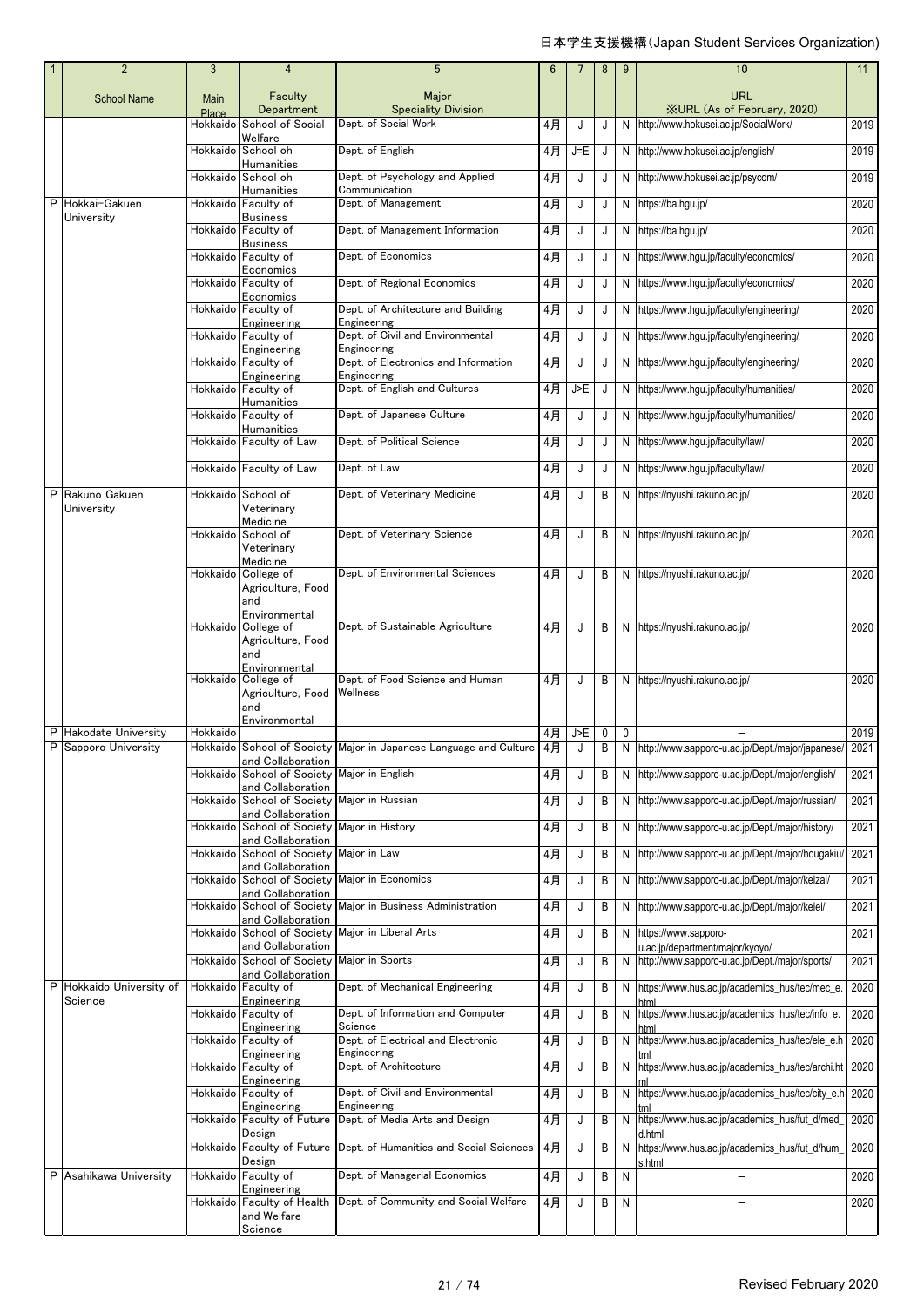| $\overline{2}$                              | 3                           | 4                                                           | $5\phantom{.0}$                                            | 6     |   | 8            | 9         | 10                                                       | 11   |
|---------------------------------------------|-----------------------------|-------------------------------------------------------------|------------------------------------------------------------|-------|---|--------------|-----------|----------------------------------------------------------|------|
| <b>School Name</b>                          | <b>Main</b><br><b>Place</b> | Faculty<br>Department                                       | Major<br><b>Speciality Division</b>                        |       |   |              |           | <b>URL</b><br><b>XURL (As of February, 2020)</b>         |      |
| P Health Sciences<br>University of Hokkaido | Hokkaido                    | School of<br>Pharmaceutical                                 | Department of Pharmaceutical Sciences                      | 4月    | J | B            | N         | http://www.hoku-iryo-u.ac.jp/~pharm/index.html           | 2020 |
|                                             | Hokkaido                    | Sciences<br>School of                                       | Department of Dentistry                                    | 4月    | J | B            | N         | http://www.hoku-iryo-u.ac.jp/~dental/index.html          | 2020 |
|                                             |                             | Dentistry<br>Hokkaido School of Nursing                     | Department of Social Work Practice                         | 4月    | J | B            | N         | http://www.hoku-iryo-u.ac.jp/~nss/index.html             | 2020 |
|                                             | Hokkaido                    | and Social<br>School of<br>Psychological                    | Department of Clinical Psychology                          | $4$ 月 | J | B            | N         | http://www.hoku-iryo-u.ac.jp/~shinri/index.html          | 2020 |
|                                             | Hokkaido                    | Sciences<br>School of<br>Rehabilitation                     | Department of Physical Therapy                             | 4月    | J | В            | N         | http://www.hoku-iryo-u.ac.jp/~rehabili/index.html        | 2020 |
|                                             | Hokkaido                    | Sciences<br>School of<br>Rehabilitation<br>Sciences         | Department of Occupational Therapy                         | 4月    | J | B            | N         | http://www.hoku-iryo-u.ac.jp/~rehabili/index.html        | 2020 |
|                                             | Hokkaido                    | School of<br>Rehabilitation<br>Sciences                     | Department of Speech-Language-<br><b>Hearing Therapy</b>   | 4月    | J | В            | N         | http://www.hoku-iryo-u.ac.jp/~rehabili/index.html        | 2020 |
|                                             | Hokkaido                    | School of Nursing<br>and Social                             | Department of Nursing                                      | 4月    | J | B            | N         | http://www.hoku-iryo-u.ac.jp/~rehabili/index.html        | 2020 |
| Seisa Dohto University<br>P                 | Hokkaido                    | Faculty of                                                  | Dept. of Management                                        | 4月    | J | J            | N         | https://www.seisadohto.ac.jp/faculty/management          | 2020 |
|                                             |                             | Management<br>Hokkaido Faculty of                           | Dept. of Management                                        | 10月   | J | J            | N         | https://www.seisadohto.ac.jp/faculty/management          | 2020 |
|                                             | Hokkaido                    | Management<br>Faculty of Fine<br>Arts                       | Dept. of Design                                            | 10月   | J | J            | N         | https://www.seisadohto.ac.jp/faculty/design/             | 2020 |
|                                             |                             | Hokkaido Faculty of Social<br>Welfare                       | Dept. of Social Welfare                                    | $4$ 月 | J | J            | N         | https://www.seisadohto.ac.jp/faculty/social-             | 2020 |
|                                             |                             | Hokkaido Faculty of Fine                                    | Dept. of Design                                            | 4月    | J | J            | N         | welfare/<br>https://www.seisadohto.ac.jp/faculty/design/ | 2020 |
|                                             |                             | Arts<br>Hokkaido Faculty of Fine                            | Dept. of Archtecture                                       | 4月    | J | J            | N         | https://www.seisadohto.ac.jp/faculty/architecture/       | 2020 |
| P Hokkaido Information                      | Hokkaido                    | Arts<br>Faculty of                                          | Department of Medical Management and                       | 4月    | J | В            | Y         | http://www.do-johodai.ac.jp/                             | 2019 |
| University                                  | Hokkaido                    | Medical<br>Faculty of                                       | Informatics<br>Department of Information Media             | 4月    | J | B            | Y         | http://www.do-johodai.ac.jp/                             | 2019 |
|                                             |                             | Information Media<br>Hokkaido Faculty of<br><b>Business</b> | Department of Business and Information<br>Systems          | 4月    | J | В            | Y         | http://www.do-johodai.ac.jp/                             | 2019 |
|                                             |                             | Administration<br>and Information<br>Hokkaido Faculty of    | Department of Systems and Informatics                      | 4月    | J | B            |           | Y http://www.do-johodai.ac.jp/                           | 2019 |
|                                             |                             | <b>Business</b><br>Administration                           |                                                            |       |   |              |           |                                                          |      |
| P Sapporo International                     |                             | and Information<br>Hokkaido Faculty of                      | Department of Tourism Business                             | 4月    | J | B            | N         | http://www.siu.ac.jp/                                    | 2020 |
| University                                  |                             | Tourism<br>Hokkaido Faculty of                              | Department of Tourism Business                             | 9月    | J | В            | N         | http://www.siu.ac.jp/                                    | 2020 |
|                                             |                             | Tourism<br>Hokkaido Faculty of                              | Department of International Tourism                        | 4月    | J | В            | N         | http://www.siu.ac.jp/                                    | 2020 |
|                                             |                             | Tourism<br>Hokkaido Faculty of                              | Department of International Tourism                        | 9月    | J | B            | N         | http://www.siu.ac.jp/                                    | 2020 |
|                                             | Hokkaido                    | Tourism<br>Faculty of                                       | Department of Contemporary Cultural                        | $4$ 月 | J | B            | N         | http://www.siu.ac.jp/                                    | 2020 |
|                                             |                             | <b>Humanities</b><br>Hokkaido Faculty of                    | Studies<br>Department of Contemporary Cultural             | 9月    | J | В            | N         | http://www.siu.ac.jp/                                    | 2020 |
|                                             |                             | <b>Humanities</b><br>Hokkaido Faculty of                    | <b>Studies</b><br>Department of Psychology                 | 4月    | J | В            | N         | http://www.siu.ac.jp/                                    | 2020 |
|                                             |                             | <b>Humanities</b><br>Hokkaido Faculty of                    | Major of Clinical Psychology<br>Department of Psychology   | 9月    | J | В            | N         | http://www.siu.ac.jp/                                    | 2020 |
|                                             | Hokkaido                    | Humanities<br>Faculty of                                    | Major of Clinical Psychology<br>Department of Psychology   | 4月    | J | B            | N         | http://www.siu.ac.jp/                                    | 2020 |
|                                             | Hokkaido                    | Humanities<br>Faculty of                                    | Major of Child Psychology<br>Department of Psychology      | 9月    | J | В            | N         | http://www.siu.ac.jp/                                    | 2020 |
|                                             |                             | <b>Humanities</b><br>Hokkaido Faculty of Sports             | Major of Child Psychology<br>Department of Sports Business | 4月    | J | B            | ${\sf N}$ | http://www.siu.ac.jp/                                    | 2020 |
|                                             |                             | & Humanities<br>Hokkaido Faculty of Sports                  | Department of Sports Business                              | 9月    | J | B            | N         | http://www.siu.ac.jp/                                    | 2020 |
|                                             |                             | & Humanities<br>Hokkaido Faculty of Sports                  | Department of Sports Instruction                           | 4月    | J | В            | N         | http://www.siu.ac.jp/                                    | 2020 |
|                                             | Hokkaido                    | & Humanities<br>Faculty of Sports                           | Department of Sports Instruction                           | 9月    | J | B            | N         | http://www.siu.ac.jp/                                    | 2020 |
| P Hokusho University                        | Hokkaido                    | & Humanities<br>School of<br>Education and                  | Education; Art and Design; Psychology<br>and Counseling    | 4月    | J | B            | N         |                                                          | 2020 |
|                                             |                             | Culture<br>Hokkaido School of Lifelong                      | Sport Education; Health and Welfare                        | 4月    | J | В            | N         | -                                                        | 2020 |
|                                             |                             | Sport                                                       | Science                                                    |       |   |              |           |                                                          |      |
| Tomakomai Komazawa<br>P<br>University       |                             | Hokkaido Faculty of<br>Intercultural                        | Dept. of Career Studies                                    | 4月    | J | J            | Y         | http://www.t-komazawa.ac.jp/faculty/i_culture/           | 2020 |
|                                             |                             | Studies<br>Hokkaido Faculty of<br>Intercultural             | Dept. of Career Studies                                    | 9月    | J | J            |           | Y http://www.t-komazawa.ac.jp/faculty/i_culture/         | 2020 |
| Hokkaido Bunkyo<br>P                        |                             | Studies<br>Hokkaido Faculty of                              | Dept. of International Language Studies                    | 4月    | J | $\mathbf{I}$ | Y         | http://www.do-bunkyodai.ac.jp/department/                | 2020 |
| University                                  |                             | Foreign                                                     |                                                            |       |   |              |           | univ/foreign/international/index.html                    |      |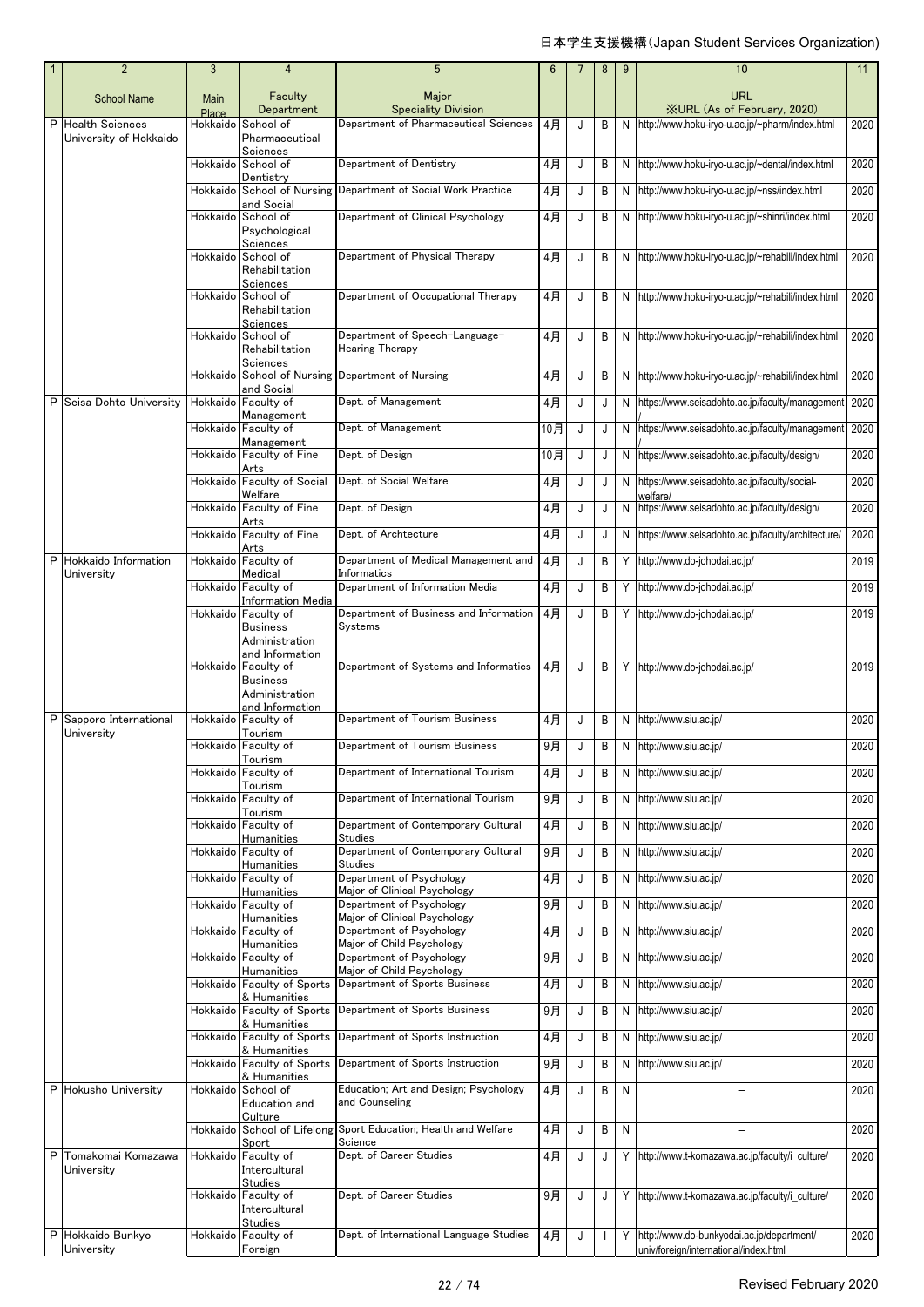|   | $\overline{2}$                        | 3                    | 4                                             | 5                                                           | 6        |     | 8                        | 9      | 10                                                                                                   | 11   |
|---|---------------------------------------|----------------------|-----------------------------------------------|-------------------------------------------------------------|----------|-----|--------------------------|--------|------------------------------------------------------------------------------------------------------|------|
|   | <b>School Name</b>                    | <b>Main</b><br>Place | Faculty<br>Department                         | Major<br><b>Speciality Division</b>                         |          |     |                          |        | URL<br><b>XURL</b> (As of February, 2020)                                                            |      |
|   |                                       |                      | Hokkaido Faculty of                           | Dept. of International Language Studies                     | 10月      | J   |                          | Y      | http://www.do-bunkyodai.ac.jp/department/                                                            | 2020 |
|   | P Wakkanai Hokusei                    |                      | Foreign<br>Hokkaido Faculty of                | Department of Integrated Media                              | $4$ 月    | J   | В                        | N      | univ/foreign/international/index.html<br>http://www.wakhok.ac.jp/                                    | 2020 |
| P | Gakuen University<br>Tohoku Gakuin    | Miyagi               | Integrated Media<br>Faculty of Liberal        | Dept. of Language and Culture                               | 4月       | J>E | $\mathbf{I}$             | N      | https://www.tohoku-                                                                                  | 2020 |
|   | University                            | Miyagi               | Arts<br>Faculty of Liberal                    | Dept. of Information Science                                | 4月       | J   | $\overline{\phantom{a}}$ | N      | dakuin.ac.ip/faculty/liberalarts/<br>https://www.tohoku-                                             | 2020 |
|   |                                       | Miyagi               | Arts<br>Faculty of Liberal                    | Dept. of Human Science                                      | 4月       | J   |                          | N      | gakuin.ac.ip/faculty/liberalarts/<br>https://www.tohoku-                                             | 2020 |
|   |                                       | Mivagi               | Arts<br>Faculty of Liberal                    | Dept. of Regional Planning                                  | 4月       | J   |                          | N      | gakuin.ac.ip/faculty/liberalarts/<br>https://www.tohoku-                                             | 2020 |
|   |                                       | Miyagi               | Arts<br>Faculty of<br><b>Business</b>         | Dept. of Business Administration                            | 4月       | J   | J                        | N      | gakuin.ac.ip/faculty/liberalarts/<br>https://www.tohoku-gakuin.ac.jp/faculty/business/               | 2020 |
|   |                                       | Miyagi               | Faculty of<br>Economics                       | Dept. of Co-Existing Society Studies                        | 4月       | J   | J                        | N      | https://www.tohoku-<br>aakuin.ac.ip/facultv/economics/                                               | 2020 |
|   |                                       | Miyagi               | Faculty of<br>Economics                       | Dept. of Economics                                          | $4$ 月    | J   | $\mathbf{I}$             | N      | https://www.tohoku-<br>qakuin.ac.ip/faculty/economics/                                               | 2020 |
|   |                                       | Miyagi               | Faculty of<br>Engineering                     | Dept. of Civil and Environmental<br>Engineering             | 4月       | J   | J                        | N      | https://www.tohoku-<br>gakuin.ac.ip/faculty/engineering/                                             | 2020 |
|   |                                       | Miyagi               | Faculty of                                    | Dept. of Mechanical Engineering and                         | 4月       | J   | $\mathbf{I}$             | N      | https://www.tohoku-                                                                                  | 2020 |
|   |                                       | Miyagi               | Engineering<br>Faculty of                     | Intelligent Systems<br>Dept. of Information Technology      | 4月       | J   |                          | N      | gakuin.ac.ip/faculty/engineering/<br>https://www.tohoku-                                             | 2020 |
|   |                                       | Miyagi               | Engineering<br>Faculty of                     | Dept. of Electrical and Electronic                          | 4月       | J   |                          | N      | gakuin.ac.ip/faculty/engineering/<br>https://www.tohoku-                                             | 2020 |
|   |                                       |                      | Engineering<br>Faculty of Letters             | Engineering<br>Dept. of English                             |          | J>E |                          |        | gakuin.ac.ip/faculty/engineering/                                                                    | 2020 |
|   |                                       | Miyagi<br>Miyagi     | <b>Faculty of Letters</b>                     | Dept. of General Humanities                                 | 4月<br>4月 | J   |                          | N<br>N | https://www.tohoku-gakuin.ac.jp/faculty/letters/<br>https://www.tohoku-qakuin.ac.jp/faculty/letters/ | 2020 |
|   |                                       | Miyagi               | Faculty of Letters                            | Dept. of History                                            | 4月       | J   |                          | N.     | https://www.tohoku-qakuin.ac.jp/faculty/letters/                                                     | 2020 |
|   |                                       | Miyagi               | Faculty of Law                                | Dept. of Law                                                | $4$ 月    | J   |                          | N      | https://www.tohoku-gakuin.ac.jp/faculty/law/                                                         | 2020 |
| P | Tohoku Fukushi<br>University          | Miyagi               | Faculty of<br>Comprehensive<br>Welfare        | Dept. of Social Welfare                                     | 4月       | J   | В                        | N      | https://www.tfu.ac.jp/education/dsw/index.html                                                       | 2019 |
|   |                                       | Miyagi               | Faculty of<br>Comprehensive<br>Welfare        | Dept. of Psychology for Human Well-<br>Being                | 4月       | J   | В                        | N      | https://www.tfu.ac.jp/education/dwp/index.html                                                       | 2019 |
|   |                                       | Miyagi               | Faculty of<br>Comprehensive<br>Welfare        | Dept. of Public Administration                              | 4月       | J   | В                        | N      | https://www.tfu.ac.jp/education/dswa/index.html                                                      | 2019 |
|   |                                       | Miyagi               | Faculty of<br>Comprehensive<br>Management     | Dept. of Industrial Welfare Management                      | 4月       | J   | В                        | N      | https://www.tfu.ac.jp/education/dmiw/index.html                                                      | 2019 |
|   |                                       | Miyagi               | Faculty of<br>Comprehensive<br>Management     | Dept. of Welfare Informatics<br>Management                  | 4月       | J   | В                        |        | N https://www.tfu.ac.jp/education/dmwi/index.html                                                    | 2019 |
|   |                                       | Miyagi               | Faculty of Health<br>Sciences                 | Dept. of Healthcare Management                              | 4月       | J   | В                        | N      | https://www.tfu.ac.jp/education/dheg/index.html                                                      | 2019 |
|   | P Miyagi Gakuin Women's<br>University | Miyagi               | Faculty of<br>Contemporary<br><b>Business</b> | Dept. of Contemporary Business                              | 4月       |     | B                        |        | N http://www.mgu.ac.jp/main/campus/study_dept/in 2020<br>dex.html                                    |      |
|   |                                       | Miyagi               | Faculty of Human<br>Life Science              |                                                             | 4月       | J   | В                        | N      | http://www.mqu.ac.jp/main/campus/study_dept/in<br>dex.html                                           | 2020 |
|   |                                       | Miyagi               | Faculty of Human<br>Life Science              | Dept. of Lifestyle and Space Design                         | 4月       | J   | В                        | N      | http://www.mgu.ac.jp/main/campus/study_dept/in<br>dex.html                                           | 2020 |
|   |                                       | Miyagi               | Faculty of Liberal<br>Arts                    | Dept. of Japanese Literature                                | 4月       | J   | В                        | N      | http://www.mgu.ac.jp/main/campus/study_dept/in<br>dex.html                                           | 2020 |
|   |                                       | Miyagi               | Faculty of Liberal<br>Arts                    | Dept. of English                                            | 4月       | J   | В                        | N      | http://www.mqu.ac.jp/main/campus/study_dept/in<br>dex.html                                           | 2020 |
|   |                                       | Miyagi               | Faculty of Liberal<br>Arts                    | Dept. of Cultural Studies                                   | $4$ 月    | J   | В                        | N      | http://www.mgu.ac.jp/main/campus/study_dept/in<br>dex.html                                           | 2020 |
|   |                                       | Miyagi               | Faculty of Liberal<br>Arts                    | Dept. of Psychological and Behavioral<br>Science            | 4月       | J   | B                        | N      | http://www.mqu.ac.jp/main/campus/study_dept/in                                                       | 2020 |
|   |                                       | Miyagi               | Faculty of Liberal                            | Dept. of Music                                              | 4月       | J   | B                        | N      | dex.html<br>http://www.mgu.ac.jp/main/campus/study_dept/in                                           | 2020 |
| P | Tohoku Institute of<br>Technology     | Miyagi               | Arts<br>Faculty of Life<br>Design             | Dept. of Industrial Design                                  | 4月       | J   | В                        | N      | dex.html<br>http://www.tohtech.ac.jp/dept/life/cd/index.html                                         | 2020 |
|   |                                       | Miyagi               | Faculty of Life                               | Dept. of Design for Social System and<br>Living Environment | 4月       | J   | В                        | N      | http://www.tohtech.ac.jp/dept/life/sd/index.html                                                     | 2020 |
|   |                                       | Miyagi               | Design<br>Faculty of Life                     | Dept. of Management and<br>Communication                    | 4月       | J   | В                        | N      | http://www.tohtech.ac.jp/dept/life/mc/index.html                                                     | 2020 |
|   |                                       | Miyagi               | Design<br>Faculty of                          | Dept. of Applied Chemistry and                              | 4月       | J   | В                        | N      | http://www.tohtech.ac.jp/dept/eng/eie/index.html                                                     | 2020 |
|   |                                       | Miyagi               | Engineering<br>Faculty of<br>Architecture     | Environment<br>Dept. of Architecture                        | 4月       | J   | В                        | N      | http://www.tohtech.ac.jp/dept/eng/arch/index.html                                                    | 2020 |
|   |                                       | Miyagi               | Faculty of                                    | Dept. F Information and Communication<br>Engineering        | 4月       | J   | В                        | N      | http://www.tohtech.ac.jp/dept/eng/ice/index.html                                                     | 2020 |
|   |                                       | Miyagi               | Engineering<br>Faculty of                     | Dept. of Electronics and Intelligent<br>Systems             | 4月       | J   | В                        | N      | http://www.tohtech.ac.jp/dept/eng/elc/index.html                                                     | 2020 |
|   |                                       | Miyagi               | Engineering<br>Faculty of                     | Dept. of Civil Engineering and                              | 4月       | J   | В                        | N      | http://www.tohtech.ac.jp/dept/eng/civ/index.html                                                     | 2020 |
|   |                                       | Miyagi               | Engineering<br>Graduate School                | Management<br>Graduate Dept. F Industrial Design            | 4月       | J>E | В                        | N      | http://www.tohtech.ac.jp/dept/graduate_l/id/index.                                                   | 2020 |
|   |                                       | Miyagi               | of Life Design<br>Graduate School             | Graduate Dept. of Environmental                             | 4月       | J>E | В                        | N      | ntml<br>http://www.tohtech.ac.jp/dept/graduate/eie/index.                                            | 2020 |
|   |                                       |                      | of Engineering                                | <b>Information Engineering</b>                              |          |     |                          |        | html                                                                                                 |      |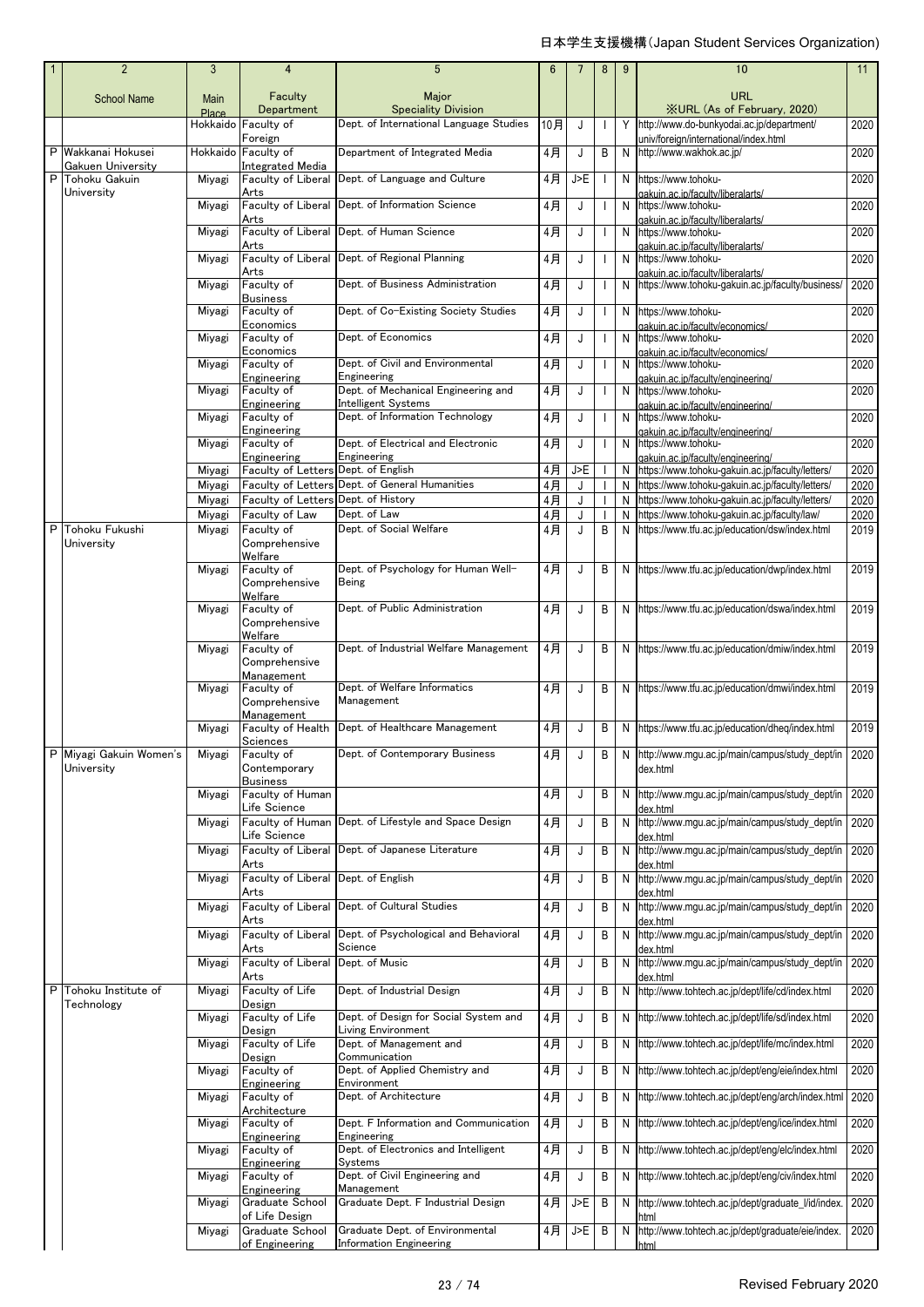|   | $\overline{2}$                  | 3                    | 4                                                      | 5                                                                                 | 6        |             | 8              | 9      | 10                                                                                                                    | 11           |
|---|---------------------------------|----------------------|--------------------------------------------------------|-----------------------------------------------------------------------------------|----------|-------------|----------------|--------|-----------------------------------------------------------------------------------------------------------------------|--------------|
|   | <b>School Name</b>              | <b>Main</b><br>Place | Faculty<br>Department                                  | Major<br><b>Speciality Division</b>                                               |          |             |                |        | URL<br><b>XURL (As of February, 2020)</b>                                                                             |              |
|   |                                 | Miyagi               | Graduate School                                        | Graduate Dept. of Architecture                                                    | 4月       | J>E         | В              |        | N http://www.tohtech.ac.jp/dept/graduate/arch/index                                                                   | 2020         |
|   |                                 | Miyagi               | of Engineering<br>Graduate School<br>of Engineering    | Graduate Dept. of Communication<br>Engineering                                    | 4月       | J>E         | В              | N      | html<br>http://www.tohtech.ac.jp/dept/graduate/ice/index.                                                             | 2020         |
|   |                                 | Miyagi               | Graduate School<br>of Engineering                      | Graduate Dept. of Electronics                                                     | 4月       | J>E         | В              | N      | http://www.tohtech.ac.jp/dept/graduate/elc/index.                                                                     | 2020         |
|   |                                 | Miyagi               | Graduate School<br>of Engineering                      | Graduate Dept. of Civil Engineering                                               | 4月       | J>E         | В              | N      | http://www.tohtech.ac.jp/dept/graduate/civ/index.                                                                     | 2020         |
| P | North Asia University           | Akita                | Dept. of                                               |                                                                                   | 4月       | J           | В              | N      | http://www.nau.ac.jp/economics/index.html                                                                             | 2019         |
|   |                                 | Akita                | Dept. of                                               |                                                                                   | 9月       | J           | В              | N      | http://www.nau.ac.jp/economics/index.html                                                                             | 2019         |
|   |                                 | Akita<br>Akita       | Dept. of Law<br>Dept. of Law                           | Department of Tourism<br>Department of Tourism                                    | 4月<br>9月 | J<br>J      | В<br>В         | N<br>N | http://www.nau.ac.jp/law/tourism.html<br>http://www.nau.ac.jp/law/tourism.html                                        | 2019<br>2019 |
|   |                                 | Akita                | Dept. of Law                                           |                                                                                   | 4月       | J           | В              | N      | http://www.nau.ac.jp/law/law.html                                                                                     | 2019         |
|   |                                 | Akita                | Dept. of Law                                           |                                                                                   | 9月       | J           | В              | N      | http://www.nau.ac.jp/law/law.html                                                                                     | 2019         |
| P | Tohoku Women's                  | Aomori               |                                                        |                                                                                   | 4月       | J           | B              | N      |                                                                                                                       | 2019         |
| P | Hirosaki Gakuin<br>University   | Aomori               | Faculty of Liberal<br>Arts                             | Department of English Language and<br>Literature                                  | 4月       | J           |                |        | N http://www.hirogaku-u.ac.jp                                                                                         | 2019         |
|   |                                 | Aomori               | Faculty of Liberal<br>Arts<br><b>Faculty of Social</b> | Department of Japanese Language and<br>Literature<br>Department of Social Welfare | 4月       | J           |                |        | N http://www.hirogaku-u.ac.jp<br>N http://www.hirogaku-u.ac.jp                                                        | 2019         |
|   |                                 | Aomori<br>Aomori     | Welfare<br>Faculty of Liberal                          | Department of English Language and                                                | 4月<br>4月 | J<br>J      |                |        |                                                                                                                       | 2019<br>2019 |
|   |                                 | Aomori               | Arts<br>Faculty of Liberal                             | Literature<br>Department of Japanese Language and                                 | 4月       | J           | $\mathbf{L}$   |        | N http://www.hirogaku-u.ac.jp<br>N http://www.hirogaku-u.ac.jp                                                        | 2019         |
|   |                                 | Aomori               | Arts<br><b>Faculty of Social</b>                       | Literature<br>Department of Social Welfare                                        | 4月       | J           |                |        | N http://www.hirogaku-u.ac.jp                                                                                         | 2019         |
| P | Ohu University                  |                      | Welfare<br>Fukushim School of                          | Dentistry dept.                                                                   | 4月       | J           | В              |        | N http://www.ohu-u.ac.jp/faculty/dental/dental.html                                                                   | 2020         |
|   |                                 | a                    | Dentistry<br>Fukushim Faculty of                       | Pharmacy dept.                                                                    | 4月       | J           | B              |        | N http://www.ohu-                                                                                                     | 2020         |
| P | Hachinohe Institute of          | a<br>Aomori          | Pharmacy<br>Faculty of Kansei                          | Dept. of Creative Design                                                          | 4月       | J           | 0              |        | u.ac.jp/faculty/pharmacy/pharmacy.html<br>N http://www.hi-tech.ac.jp                                                  | 2020         |
|   | Technology                      |                      | Design                                                 |                                                                                   |          |             |                |        |                                                                                                                       |              |
|   |                                 | Aomori               | Faculty of<br>Engineering                              | Dept. of System and Information<br>Engineering                                    | 4月       | J           | 0              |        | N http://www.hi-tech.ac.jp                                                                                            | 2020         |
|   |                                 | Aomori               | Faculty of<br>Engineering                              | Dept. of Life and Environmental Science                                           | 4月       | J           | 0              |        | N http://www.hi-tech.ac.jp                                                                                            | 2020         |
|   |                                 | Aomori               | Faculty of<br>Engineering                              | Dept. of Mechanical Engineering                                                   | 4月       | J           | 0              |        | N http://www.hi-tech.ac.jp                                                                                            | 2020         |
|   |                                 | Aomori               | Faculty of                                             | Department of Electrical and Electronic                                           | 4月       | J           | 0              |        | N http://www.hi-tech.ac.jp                                                                                            | 2020         |
|   |                                 | Aomori               | Engineering<br>Faculty of                              | Engineering<br>Dept. of Civil Engineering and<br>Architecture                     | 4月       | J           | 0              |        | N http://www.hi-tech.ac.jp                                                                                            | 2020         |
| P | Hachinohe Gakuin                | Aomori               | Engineering<br>Faculty of Health                       | Department Of Human Health Science                                                | 4月       | J           | 0              | 0      | http://www.hachinohe-u.ac.jp/faculty/h-human/                                                                         | 2020         |
|   | University                      | Aomori               | and Medical Care<br>Faculty of                         | Regional Management Department                                                    | 4月       | J           | 0              | 0      | http://www.hachinohe-u.ac.jp/faculty/r-manage/                                                                        | 2020         |
|   | Iwaki Meisei University         | a                    | Regional<br>Fukushim Faculty of<br>Nursing             | Dept. of Nursing Science                                                          | 4月       | J           | $\overline{B}$ |        | N http://www.iwakimu.ac.jp/department/nursing/inde 2019<br>x.html                                                     |              |
|   |                                 |                      | Arts                                                   | Fukushim Faculty of Liberal Dept. of Regional Liberal Arts                        | 4月       | J           | В              | N      | http://www.iwakimu.ac.jp/department/liberal_arts/i 2019                                                               |              |
|   |                                 | a<br>a               | Fukushim Faculty of<br>Pharmacy                        | Dept. of Pharmacy                                                                 | 4月       | J           | В              | N      | ndex.html<br>http://www.iwakimu.ac.jp/department/pharm/inde<br>x.html                                                 | 2019         |
|   |                                 | a                    | Fukushim Faculty of<br>Pharmacy                        | Dept. of Pharmacy                                                                 | 9月       | J           | В              | N      | http://www.iwakimu.ac.jp/department/pharm/inde<br>c.html                                                              | 2019         |
| P | Ishinomaki Senshu<br>University | Miyagi               | Faculty of<br><b>Business</b>                          | Dept. of Business Administration                                                  | 4月       | J           |                | N      | https://www.senshu-                                                                                                   | 2020         |
|   |                                 |                      | Administration                                         |                                                                                   |          |             |                |        | u.ac.jp/ishinomaki/education/department/busines<br>s/business/                                                        |              |
|   |                                 | Miyagi               | Faculty of Human<br><b>Studies</b>                     | Dept. of Human Education                                                          | 4月       | J           |                |        | N https://www.senshu-<br>u.ac.jp/ishinomaki/education/department/human/h                                              | 2020         |
|   |                                 | Miyagi               | Studies                                                | Faculty of Human Dept. of Human Cultures                                          | 4月       | J           |                |        | uman-education/<br>N https://www.senshu-<br>u.ac.jp/ishinomaki/education/department/human/h                           | 2020         |
|   |                                 | Miyagi               | Faculty of<br>Science and<br>Engineering               | Dept. of Mechanical Engineering                                                   | 4月       | J           |                |        | uman-culture/<br>N https://www.senshu-<br>u.ac.jp/ishinomaki/education/department/science/<br>mechanical-engineering/ | 2020         |
|   |                                 | Miyagi               | Faculty of<br>Science and<br>Engineering               | Dept. of Information Technology and<br>Electronics                                | 4月       | J           |                |        | N https://www.senshu-<br>u.ac.jp/ishinomaki/education/department/science/i                                            | 2020         |
|   |                                 | Miyagi               | Faculty of<br>Science and                              | Dept. of Food Environment                                                         | 4月       | J           |                |        | nformation-electronics/<br>N https://www.senshu-<br>u.ac.jp/ishinomaki/education/department/science/                  | 2020         |
|   |                                 | Miyagi               | Engineering<br>Faculty of<br>Science and               | Dept. of Biological Sciences                                                      | 4月       | $\mathsf J$ |                |        | food-environment/<br>N https://www.senshu-<br>u.ac.jp/ishinomaki/education/department/science/                        | 2020         |
| P | Tohoku University of            | Yamagat              | Engineering                                            |                                                                                   | 4月       | J           | В              | N      | biological-science/                                                                                                   | 2019         |
|   | Art and Design                  | a<br>Yamagat         |                                                        |                                                                                   | 4月       | J           | B              | N      | ▃                                                                                                                     | 2019         |
|   |                                 | a<br>Yamagat         |                                                        |                                                                                   | 4月       | J           | В              | N      |                                                                                                                       | 2019         |
|   |                                 | a                    |                                                        |                                                                                   |          |             |                |        |                                                                                                                       |              |
|   |                                 | Yamagat<br>a         |                                                        |                                                                                   | 4月       | J           | B              | N      |                                                                                                                       | 2019         |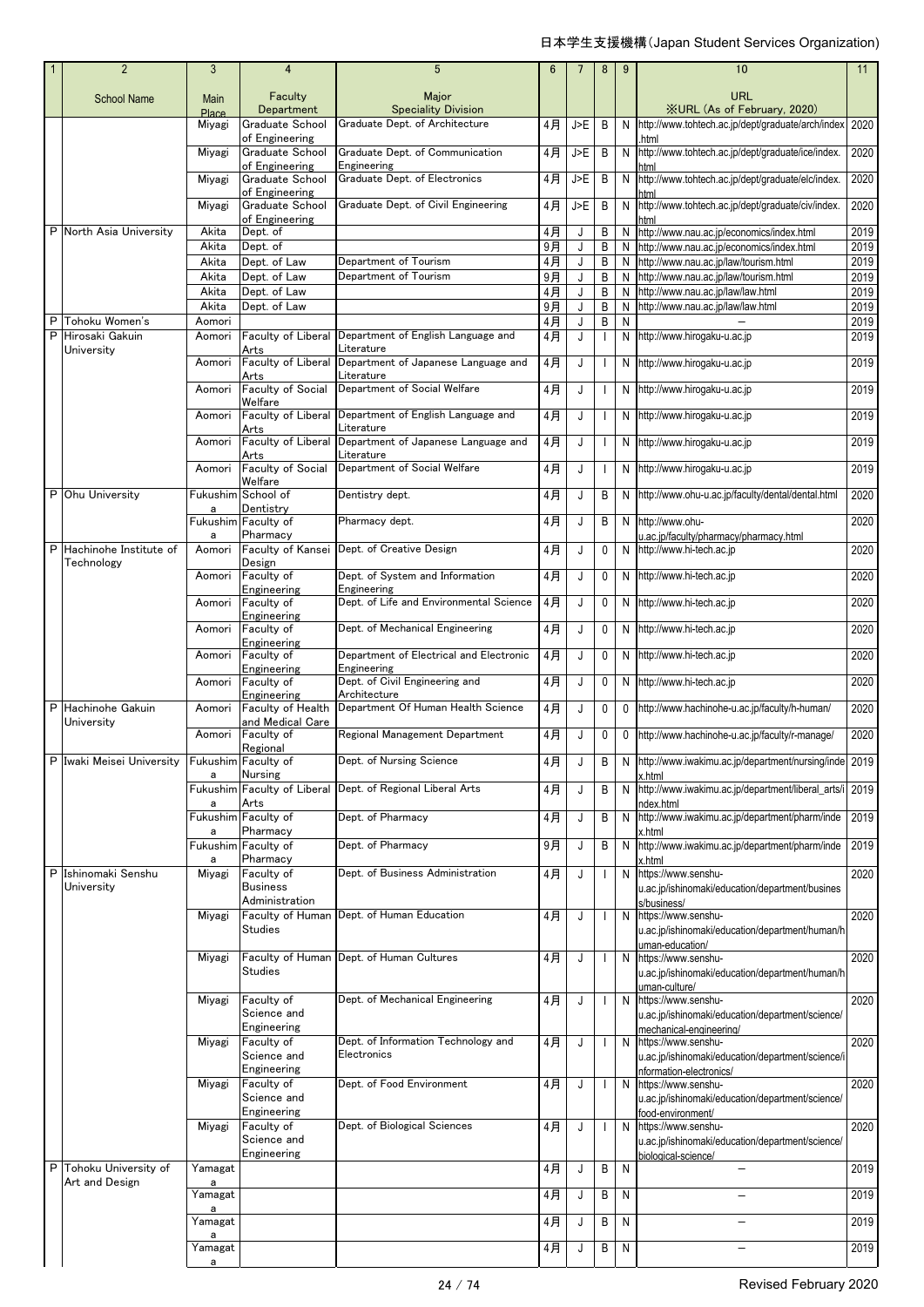|   | $\overline{2}$                   | 3                 | 4                                              | $5\phantom{.0}$                                                      | 6     | 7   | 8 | 9            | 10                                                             | 11   |
|---|----------------------------------|-------------------|------------------------------------------------|----------------------------------------------------------------------|-------|-----|---|--------------|----------------------------------------------------------------|------|
|   | <b>School Name</b>               | Main<br>Place     | Faculty<br>Department                          | Major<br><b>Speciality Division</b>                                  |       |     |   |              | URL<br><b>XURL (As of February, 2020)</b>                      |      |
|   |                                  | Yamagat           |                                                |                                                                      | 4月    | J   | В | N            |                                                                | 2019 |
|   |                                  | a<br>Yamagat<br>a |                                                |                                                                      | 4月    | J   | В | N            |                                                                | 2019 |
|   |                                  | Yamagat           |                                                |                                                                      | 4月    | J   | В | N            | $\equiv$                                                       | 2019 |
|   |                                  | a<br>Yamagat      |                                                |                                                                      | 4月    | J   | В | N            |                                                                | 2019 |
|   |                                  | a<br>Yamagat      |                                                |                                                                      | 4月    | J   | В | N            |                                                                | 2019 |
|   |                                  | a<br>Yamagat      |                                                |                                                                      | 4月    | J   | B | N            |                                                                | 2019 |
|   | P Higashi Nippon                 | a                 | Fukushim School of                             | School of Business and Economics                                     | 4月    | J   | В | Y            | http://shk-ac.jp/info.html                                     | 2020 |
|   | <b>International University</b>  | a                 | Business and<br>Fukushim Health and            | Dept. of Social Work                                                 | 4月    | J   | В | Y            | http://shk-ac.jp/info.html                                     | 2020 |
|   | P Sendai Shirayuri               | a<br>Miyagi       | welfare<br>Faculuty of                         | Department of Global Studies                                         | 4月    | J   | В | N            | http://sendai-shirayuri.ac.jp/                                 | 2019 |
|   | Women's College                  | Miyagi            | Human Sciences<br>Faculuty of                  | Majori in Diet, Department of Health and                             | 4月    | J   | В | N            | http://sendai-shirayuri.ac.jp/                                 | 2019 |
|   |                                  | Miyagi            | Human Sciences<br>Faculuty of                  | Nutrition<br>Department of Psychology and Social                     | 4月    | J   | В | N            | http://sendai-shirayuri.ac.jp/                                 | 2019 |
|   |                                  |                   | Human Sciences                                 | Work                                                                 |       |     |   |              |                                                                |      |
|   |                                  | Miyagi            | Faculuty of<br>Human Sciences                  | Majori in Children's Development,<br>Department of Human Development | $4$ 月 | J   | В | N            | http://sendai-shirayuri.ac.jp/                                 | 2019 |
| P | Aomori Chuo Gakuin<br>University | Aomori            | Faculty of<br>Management and                   | Dept. of Management and Law                                          | 10月   | J   | В | Y            | http://www.aomoricqu.ac.jp/                                    | 2019 |
|   |                                  | Aomori            | Law<br>Faculty of<br>Management and            | Dept. of Management and Law                                          | 4月    | J   | B | Y            | http://www.aomoricgu.ac.jp/                                    | 2019 |
|   | P Tohoku University of           | Yamagat           | Law<br>Faculty of                              | Dept. of Community Service and Science 4月                            |       | J   | B |              | Y http://www.koeki-u.ac.jp                                     | 2020 |
|   | Community Service and<br>Science | a                 | Community<br>Service and                       |                                                                      |       |     |   |              |                                                                |      |
|   | P Shokei Gakuin                  | Miyagi            | Science                                        | College of Human Dept. of Human Health and Nutrition                 | 4月    | J   | B | N            | http://www.shokei.jp/admission/exam/selection/for              | 2020 |
|   | University                       |                   | Health and<br>Nutrition                        |                                                                      |       |     |   |              | eign.html                                                      |      |
|   |                                  | Miyagi            | College of<br>Humanities and<br>Social Studies | Dept. of Humanities and Social Studies                               | 4月    | J   | B | N            | http://www.shokei.jp/admission/exam/selection/for<br>eign.html | 2020 |
|   |                                  | Miyagi            | College of                                     | Dept. of School Education                                            | 4月    | J   | B | N            | http://www.shokei.jp/admission/exam/selection/for              | 2020 |
|   |                                  |                   | Psychology and<br>Education                    |                                                                      |       |     |   |              | eign.html                                                      |      |
|   |                                  | Miyagi            | College of<br>Psychology and<br>Education      | Dept. of the Scientific Study of Children                            | 4月    | J   | B | N            | http://www.shokei.jp/admission/exam/selection/for<br>eign.html | 2020 |
|   |                                  | Miyagi            | College of<br>Psychology and                   | Dept. of Psychology                                                  | 4月    | J   | B | N            | http://www.shokei.jp/admission/exam/selection/for<br>eign.html | 2020 |
|   | P Tohoku Bunkyo College          |                   | Education                                      | Yamagat Faculty of Human Department of Childhood Education           | 4月    | J   | B | N            | http://www.t-bunkyo.jp/c/kodomokyoiku/                         | 2019 |
|   | P Chiba University of            | a<br>Chiba        | Sciences<br>Faculty of                         | Dept. of Management                                                  | 4月    | J   | В | N            | http://www.cuc.ac.jp/dpt_grad_sch/shoukei/index.               | 2020 |
|   | Commerce                         |                   | Commerce and<br>Economics                      |                                                                      |       |     |   |              | html                                                           |      |
|   |                                  | Chiba             | Faculty of<br>Commerce and                     | Dept. of Economics                                                   | 4月    | J   | В | N            | http://www.cuc.ac.jp/dpt_grad_sch/shoukei/index.<br>html       | 2020 |
|   |                                  | Chiba             | Economics<br>Faculty of                        | Dept. of Commerce                                                    | 4月    | J   | В | N            | http://www.cuc.ac.jp/dpt_grad_sch/shoukei/index.               | 2020 |
|   |                                  |                   | Commerce and<br>Economics                      |                                                                      |       |     |   |              | html                                                           |      |
|   |                                  | Chiba             | Faculty of Policy<br>Informatics               | Dept. of Policy Informatics                                          | 4月    | J   | B | N            | http://www.cuc.ac.jp/dpt_grad_sch/seisaku/index.<br>html       | 2020 |
|   | P Reitaku University             | Chiba             | Faculty of                                     | Dept. of Economics                                                   | 4月    | J>E | B | N            | https://www.reitaku-                                           | 2020 |
|   |                                  |                   | Economics and<br><b>Business</b>               |                                                                      |       |     |   |              | u.ac.jp/faculty/economics/index.html                           |      |
|   |                                  | Chiba             | Administration<br>Faculty of                   | Dept. of Business Administration                                     | 4月    | J>E | B | $\mathsf{N}$ | https://www.reitaku-                                           | 2020 |
|   |                                  |                   | Economics and<br><b>Business</b>               |                                                                      |       |     |   |              | u.ac.jp/faculty/economics/index.html                           |      |
|   |                                  |                   | Administration                                 |                                                                      |       |     |   |              |                                                                |      |
|   | P Kanagawa University            | Kanagaw<br>a      | Faculty of<br>Foreign                          | Dept. of English                                                     | 4月    | J>E | B | N            | http://www.kanagawa-u.ac.jp/education/faculty/                 | 2020 |
|   |                                  | а                 | Kanagaw Faculty of<br>Foreign                  | Dept. of Spanish                                                     | 4月    | J   | В | N            | http://www.kanagawa-u.ac.jp/education/faculty/                 | 2020 |
|   |                                  | Kanagaw<br>a      | Faculty of<br>Foreign                          | Dept. of Chinese                                                     | 4月    | J   | В | N            | http://www.kanagawa-u.ac.jp/education/faculty/                 | 2020 |
|   |                                  | Kanagaw           | Faculty of                                     | Dept. of International Business and                                  | 4月    | J>E | B | N            | http://www.kanagawa-u.ac.jp/education/faculty/                 | 2020 |
|   |                                  | a                 | Business<br>Kanagaw Faculty of                 | Management<br>Dept. of Economics                                     | 4月    | J   | В | N            | http://www.kanagawa-u.ac.jp/education/faculty/                 | 2020 |
|   |                                  | a                 | Economics<br>Faculty of                        | Dept. of Contemporary Business                                       | 4月    | J   | В | N            | http://www.kanagawa-u.ac.jp/education/faculty/                 | 2020 |
|   |                                  | Kanagaw<br>a      | Economics                                      |                                                                      |       |     |   |              |                                                                |      |
|   |                                  | Kanagaw<br>a      | Faculty of<br>Engineering                      | Dept. of Mechanical Engineering                                      | 4月    | J   | В | N            | http://www.kanagawa-u.ac.jp/education/faculty/                 | 2020 |
|   |                                  | a                 | Kanagaw Faculty of<br>Engineering              | Dept. of Industrial Engineering and<br>Management                    | 4月    | J   | B | N            | http://www.kanagawa-u.ac.jp/education/faculty/                 | 2020 |
|   |                                  |                   |                                                |                                                                      |       |     |   |              |                                                                |      |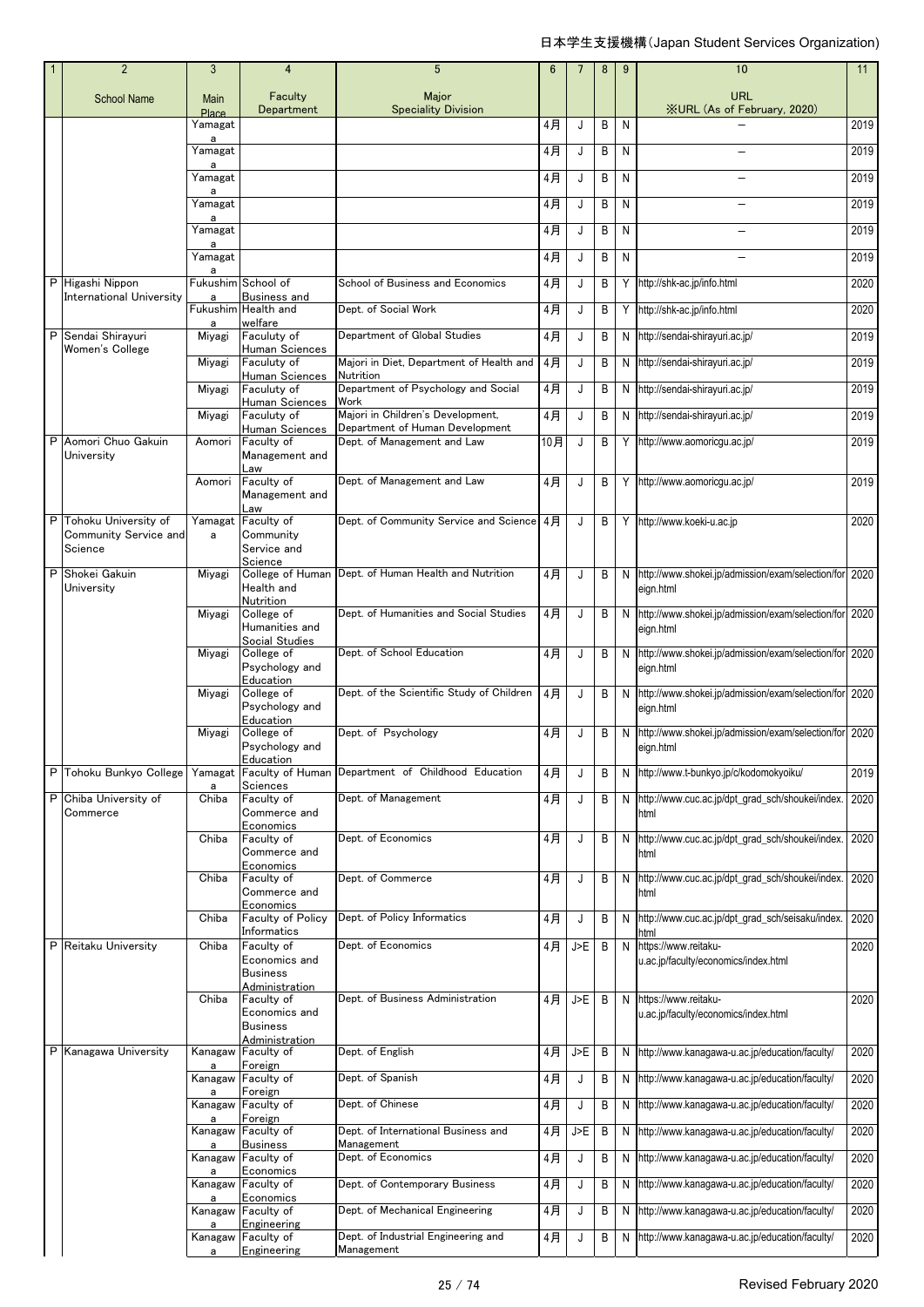|   | $\overline{2}$                 | $\mathbf{3}$      | $\overline{4}$                                                    | 5                                                                      | $6\phantom{1}$ | 7   | 8 | 9  | 10                                               | 11   |
|---|--------------------------------|-------------------|-------------------------------------------------------------------|------------------------------------------------------------------------|----------------|-----|---|----|--------------------------------------------------|------|
|   | <b>School Name</b>             | Main<br>Place     | Faculty<br>Department                                             | Major<br><b>Speciality Division</b>                                    |                |     |   |    | URL<br><b>XURL (As of February, 2020)</b>        |      |
|   |                                | Kanagaw           | Faculty of                                                        | Dept. of Architecture                                                  | 4月             | J   | B | N  | http://www.kanagawa-u.ac.jp/education/faculty/   | 2020 |
|   |                                | a<br>Kanagaw      | Engineering<br>Faculty of                                         | Dept. of Information Systems Creation                                  | 4月             | J   | B |    | N http://www.kanagawa-u.ac.jp/education/faculty/ | 2020 |
|   |                                | a<br>Kanagaw      | Engineering<br>Faculty of                                         | Coordinated Engineering Program                                        | 4月             | J   | B | N  | http://www.kanagawa-u.ac.jp/education/faculty/   | 2020 |
|   |                                | a<br>Kanagaw<br>a | Engineering<br>Faculty of<br>Engineering                          | Dept. of Electrical, Electronics and<br><b>Information Engineering</b> | 4月             | J   | B | N  | http://www.kanagawa-u.ac.jp/education/faculty/   | 2020 |
|   |                                | a                 | Kanagaw Faculty of<br>Engineering                                 | Dept. of Material and Life Chemistry                                   | 4月             | J   | В |    | N http://www.kanagawa-u.ac.jp/education/faculty/ | 2020 |
|   |                                | Kanagaw<br>a      | Faculty of Human<br>Sciences                                      | Dept. of Human Sciences                                                | 4月             | J   | B |    | N http://www.kanagawa-u.ac.jp/education/faculty/ | 2020 |
|   |                                | Kanagaw           | Faculty of Law                                                    | Dept. of Local Government                                              | 4月             | J   | В | N  | http://www.kanagawa-u.ac.jp/education/faculty/   | 2020 |
|   |                                |                   | Kanagaw Faculty of Law                                            | Dept. of Law                                                           | 4月             | J   | B | N  | http://www.kanagawa-u.ac.jp/education/faculty/   | 2020 |
|   |                                |                   | Kanagaw Faculty of                                                | Dept. of Chemistry                                                     | 4月             | J   | B | N  | http://www.kanagawa-u.ac.jp/education/faculty/   | 2020 |
|   |                                |                   | Kanagaw Faculty of                                                | Dept. of Information Sciences                                          | $4$ 月          | J   | B | N  | http://www.kanagawa-u.ac.jp/education/faculty/   | 2020 |
|   |                                |                   | Kanagaw Faculty of                                                | Dept. of Mathematics and Physics                                       | 4月             | J   | B | N  | http://www.kanagawa-u.ac.jp/education/faculty/   | 2020 |
|   |                                |                   | Kanagaw Faculty of                                                | Dept. of Biological Sciences                                           | $4$ 月          | J   | B | N  | http://www.kanagawa-u.ac.jp/education/faculty/   | 2020 |
|   |                                | Kanagaw           | Faculty of                                                        | <b>Integrated Science Program</b><br>Dept. of Business Administration  | 4月             | J   | B | N  | http://www.kanagawa-u.ac.jp/education/faculty/   | 2020 |
| P | Kanto Gakuin<br>University     | Kanagaw<br>a      | College of<br><b>Business</b><br>Administration                   |                                                                        | 4月             | J   | B | N  | http://univ.kanto-gakuin.ac.jp/                  | 2020 |
|   |                                | Kanagaw           | College of                                                        | Dept. of Symbiotic Design                                              | 4月             | J   | B |    | N http://univ.kanto-gakuin.ac.jp/                | 2020 |
|   |                                | a                 | Interhuman<br>Svmbiotic Studies                                   |                                                                        |                |     |   |    |                                                  |      |
|   |                                | Kanagaw<br>a      | College of<br>Interhuman                                          | Dept. of Communication                                                 | 4月             | J   | B |    | N http://univ.kanto-gakuin.ac.jp/                | 2020 |
|   |                                | Kanagaw           | <b>Symbiotic Studies</b><br>College of                            | Dept. of Nutrition Dietetics                                           | 4月             | J   | B |    | N http://univ.kanto-gakuin.ac.jp/                | 2020 |
|   |                                | a<br>Kanagaw      | Nutrition<br>College of                                           | Dept. of Child Development                                             | 4月             | J   | B |    | N http://univ.kanto-gakuin.ac.jp/                | 2020 |
|   |                                | a<br>Kanagaw      | Education<br>College of                                           | Dept. of Economics                                                     | 4月             | J   | B | N  | http://univ.kanto-gakuin.ac.jp/                  | 2020 |
|   |                                | a<br>Kanagaw      | Economics<br>College of                                           | Dept. of Architecture and Environmental                                | 4月             | J   | B |    | N http://univ.kanto-gakuin.ac.jp/                | 2020 |
|   |                                | a                 | Architecture and                                                  | Design                                                                 |                |     |   |    |                                                  |      |
|   |                                |                   | Environmental<br>Design                                           |                                                                        |                |     |   |    |                                                  |      |
|   |                                | Kanagaw           | College of                                                        | Dept. of English Language and Culture                                  | 4月             | J   | B |    | N http://univ.kanto-gakuin.ac.jp/                | 2020 |
|   |                                | a                 | Intercultural<br><b>Studies</b>                                   |                                                                        |                |     |   |    |                                                  |      |
|   |                                | Kanagaw<br>a      | College of<br>Intercultural<br><b>Studies</b>                     | Dept. of Comparative Cultural Studies                                  | 4月             | J   | B |    | N http://univ.kanto-gakuin.ac.jp/                | 2020 |
|   |                                | Kanagaw<br>а      | College of<br>Sociology                                           | Dept. of Sociology                                                     | 4月             | J   | B |    | N http://univ.kanto-gakuin.ac.jp/                | 2020 |
|   |                                |                   | Kanagaw College of Law                                            | Dept. of Law for Regional Development                                  | 4月             | J   | В |    | N http://univ.kanto-gakuin.ac.jp/                | 2020 |
|   |                                |                   | Kanagaw College of Law                                            | Dept. of Law                                                           | $4$ 月          | J   | B |    | N http://univ.kanto-gakuin.ac.jp/                | 2020 |
|   |                                |                   | Kanagaw College of                                                | <b>Course of Robotics</b>                                              | 4月             | J   | B | N. | http://univ.kanto-gakuin.ac.jp/                  | 2020 |
|   |                                | a<br>a            | Science and<br>Kanagaw College of<br>Science and                  | <b>Applied Chemistry Course</b>                                        | 4月             | J   | B |    | N http://univ.kanto-gakuin.ac.jp/                | 2020 |
|   |                                | Kanagaw<br>a      | College of<br>Science and                                         | Health and Sports Technology Course                                    | 4月             | J   | В |    | N http://univ.kanto-gakuin.ac.jp/                | 2020 |
|   |                                |                   | Kanagaw College of                                                | Course of Automotive Engineering                                       | 4月             | J   | В |    | N http://univ.kanto-gakuin.ac.jp/                | 2020 |
|   |                                | a<br>Kanagaw      | Science and<br>College of                                         | Networking and Multimedia Course                                       | 4月             | J   | B |    | N http://univ.kanto-gakuin.ac.jp/                | 2020 |
|   |                                | Kanagaw           | Science and<br>College of                                         | Mathematical Sciences and Physics                                      | 4月             | J   | B | N  | http://univ.kanto-gakuin.ac.jp/                  | 2020 |
|   |                                | a                 | Science and<br>Kanagaw College of                                 | Course<br><b>Bioscience Course</b>                                     | 4月             | J   | B |    | N http://univ.kanto-gakuin.ac.jp/                | 2020 |
|   |                                | a<br>Kanagaw      | Science and<br>College of                                         | Course of Mechanical Engineering                                       | 4月             | J   | B | N  | http://univ.kanto-gakuin.ac.jp/                  | 2020 |
|   |                                | a                 | Science and<br>Kanagaw College of                                 | <b>Electrical and Electronic Engineering</b>                           | 4月             | J   | В |    | N http://univ.kanto-gakuin.ac.jp/                | 2020 |
|   |                                | a<br>Kanagaw      | Science and<br>College of                                         | Course<br><b>Civil Engineering Course</b>                              | 4月             | J>E | B |    | N http://univ.kanto-gakuin.ac.jp/                | 2020 |
|   | P Shonan Institute of          | а<br>Kanagaw      | Science and                                                       | <b>Mechanical Engineering</b>                                          | 4月             | J   | B |    | N http://www.shonan-it.ac.jp                     | 2020 |
|   | Technology                     | a<br>Kanagaw      |                                                                   | <b>Applied Computer Sciences</b>                                       | 4月             | J   | B | N  | http://www.shonan-it.ac.jp                       | 2020 |
|   |                                | a<br>Kanagaw      |                                                                   | <b>Information Science</b>                                             | 4月             | J   | B |    | N http://www.shonan-it.ac.jp                     | 2020 |
|   |                                | а<br>Kanagaw      |                                                                   | Multidisciplinary Design Science                                       | 4月             | J   | B | N  | http://www.shonan-it.ac.jp                       | 2020 |
|   |                                | a                 |                                                                   | Electrical and Electronic Engineering                                  | 4月             |     |   | N  | http://www.shonan-it.ac.jp                       | 2020 |
|   |                                | Kanagaw<br>a      |                                                                   | Materials and Human Environmental                                      |                | J   | В |    | http://www.shonan-it.ac.jp                       |      |
|   |                                | Kanagaw<br>a      |                                                                   | Sciences                                                               | 4月             | J   | В | N  |                                                  | 2020 |
| P | Yamanashi Gakuin<br>University | hi                | Yamanas International<br>College of Liberal<br><u>Arts / iCLA</u> | Dept. of International Liberal Arts                                    | 4月             | Е   | B |    | Y http://www.icla.jp/                            | 2020 |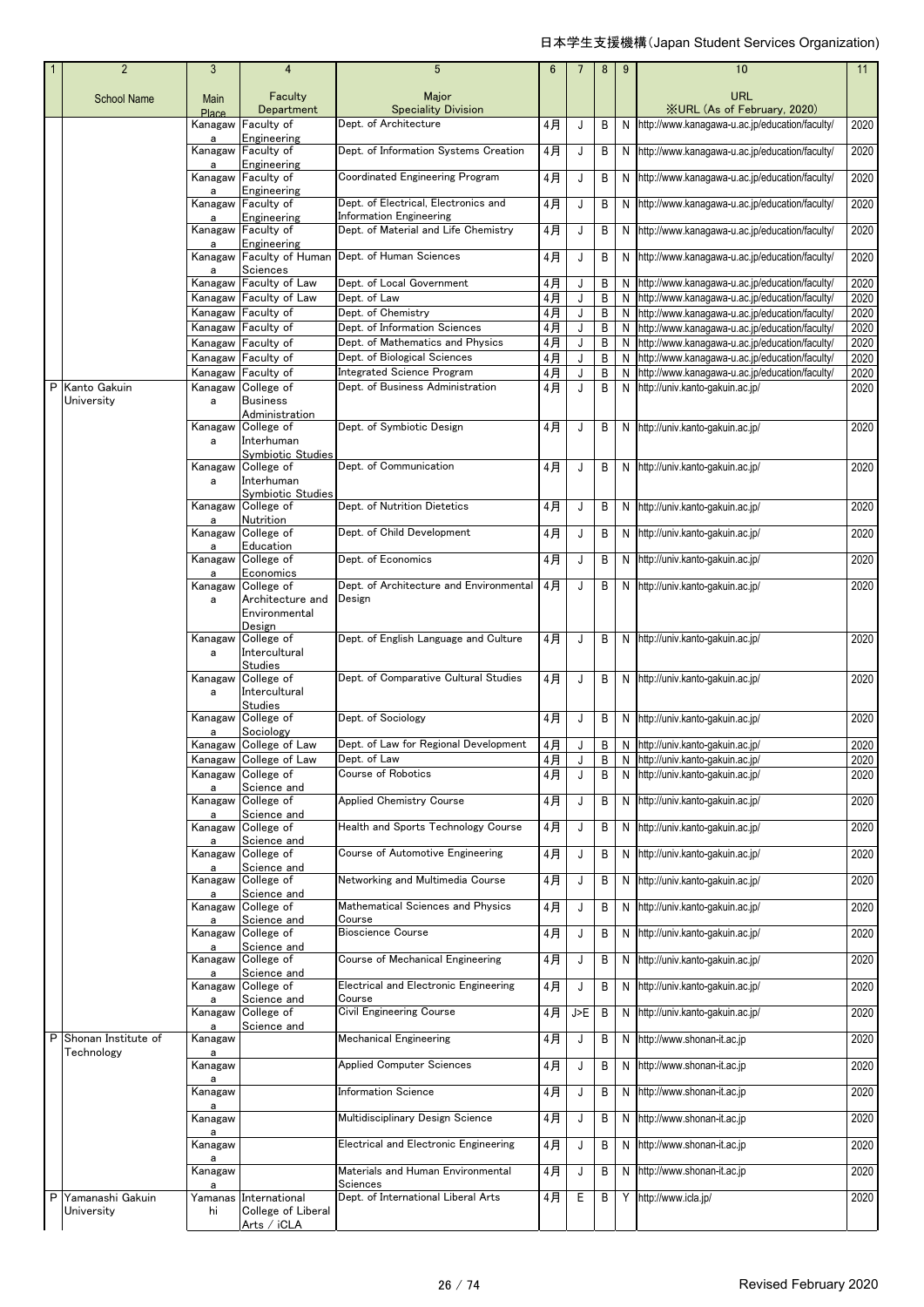| $\overline{2}$                | 3                  | 4                                     | 5                                                       | 6           |            | 8      | 9      | 10                                                                                       | 11           |
|-------------------------------|--------------------|---------------------------------------|---------------------------------------------------------|-------------|------------|--------|--------|------------------------------------------------------------------------------------------|--------------|
| <b>School Name</b>            | Main               | Faculty                               | Major                                                   |             |            |        |        | <b>URL</b>                                                                               |              |
|                               | Place              | Department                            | <b>Speciality Division</b>                              |             |            |        |        | <b>XURL (As of February, 2020)</b>                                                       |              |
|                               | Yamanas<br>hi      | International<br>College of Liberal   | Dept. of International Liberal Arts                     | 9月          | Е          | B      | Y      | http://www.icla.jp/                                                                      | 2020         |
|                               |                    | Arts / iCLA                           |                                                         |             |            |        |        |                                                                                          |              |
| P Ryutsu Keizai<br>University | Chiba              | Faculty of<br>Economics               | Dept. of Economics                                      | 4月          | J          | B      | N      | https://www.rku.ac.jp/faculty/economics/economic<br>s dep/                               | 2020         |
|                               | Chiba              | Faculty of                            | Dept. of Business Administration                        | 4月          | J          | В      | N      | https://www.rku.ac.jp/faculty/economics/business                                         | 2020         |
|                               | Chiba              | Economics<br>Faculty of               | Dept. of Sociology                                      | 4月          | J          | В      | N      | den/<br>https://www.rku.ac.jp/faculty/sociology/sociology_                               | 2020         |
|                               |                    | Sociology                             |                                                         |             |            |        |        | dep/                                                                                     |              |
|                               | Chiba              | Faculty of                            | Dept. of Tourism                                        | 4月          | J          | В      | N      | https://www.rku.ac.jp/faculty/sociology/tourist_dep                                      | 2020         |
|                               | Chiba              | Sociology<br>Faculty of               | Dept. of Distribution and Logistics                     | 4月          | J          | В      | N      | https://www.rku.ac.jp/faculty/distribution/distributio 2020                              |              |
|                               |                    | Distribution and                      | Systems                                                 |             |            |        |        | n dep/                                                                                   |              |
|                               | Chiba              | Logistics<br>Faculty of Law           | Dept. of Business Law                                   | 4月          | J          | В      | N      | https://www.rku.ac.jp/faculty/law/enterprise_dep/                                        | 2020         |
|                               | Ibaraki            | Faculty of Health                     | Dept. of Health & Sport Sciences                        | 4月          | J          | В      | N      | https://www.rku.ac.jp/faculty/sports/sports_dep/                                         | 2020         |
|                               | Ibaraki            | & Sport Sciences<br>Faculty of Health | Dept. of Sport Communication                            | 4月          | J          | В      | N      | https://www.rku.ac.jp/faculty/sports/communicatio                                        | 2020         |
|                               |                    | & Sport Sciences                      |                                                         |             |            |        |        | n dep/                                                                                   |              |
|                               | Chiba              | Faculty of<br>Economics               | Dept. of Business Administration                        | 4月          | J          | B      | N      | https://www.rku.ac.jp/faculty/economics/business<br>dep/                                 | 2020         |
|                               | Chiba              | Faculty of                            | Dept. of Economics                                      | 4月          | J          | В      | N      | https://www.rku.ac.jp/faculty/economics/economic                                         | 2020         |
|                               |                    | Economics                             |                                                         |             |            |        |        | s dep/<br>https://www.rku.ac.jp/faculty/sociology/sociology                              |              |
|                               | Chiba              | Faculty of<br>Sociology               | Dept. of Sociology                                      | 4月          | J          | В      | N      | dep/                                                                                     | 2020         |
|                               | Chiba              | Faculty of                            | Dept. of Tourism                                        | 4月          | J          | В      | N      | https://www.rku.ac.jp/faculty/sociology/tourist_dep                                      | 2020         |
|                               | Ibaraki            | Sociology<br>Faculty of Health        | Dept. of Sport Communication                            | 4月          | J          | В      | N      | https://www.rku.ac.jp/faculty/sports/communicatio                                        | 2020         |
|                               | Ibaraki            | & Sport Sciences<br>Faculty of Health | Dept. of Health & Sport Sciences                        |             |            |        | N      | n dep/<br>https://www.rku.ac.jp/faculty/sports/sports_dep/                               | 2020         |
|                               |                    | & Sport Sciences                      |                                                         | 4月          | J          | В      |        |                                                                                          |              |
|                               | Chiba              | Faculty of<br>Distribution and        | Dept. of Distribution and Logistics<br>Systems          | 4月          | J          | В      | N      | https://www.rku.ac.jp/faculty/distribution/distributio                                   | 2020         |
|                               |                    | Logistics                             |                                                         |             |            |        |        | n_dep/                                                                                   |              |
|                               | Chiba              | Faculty of Law                        | Dept. of Business Law<br>Dept. of German                | 4月          | J          | В      | N      | https://www.rku.ac.jp/faculty/law/enterprise_dep/                                        | 2020         |
| P Dokkyo University           | Saitama            | Faculty of<br>Foreign                 |                                                         | $4$ 月       | J>E        | B      | N      | https://nyushi.dokkyo.ac.jp/gakubu/gaikokugo                                             | 2020         |
|                               | Saitama            | Faculty of                            | Dept. of English                                        | 4月          | J>E        | В      | N      | https://nyushi.dokkyo.ac.jp/gakubu/gaikokugo                                             | 2020         |
|                               | Saitama            | Foreign<br>Faculty of                 | Dept. of French                                         | 4月          | J>E        | B      | N      | https://nyushi.dokkyo.ac.jp/gakubu/gaikokugo                                             | 2020         |
|                               | Saitama            | Foreign<br>Faculty of                 | Dept. of Tourism and Transnational                      | 4月          | J>E        | B      | N      | https://nyushi.dokkyo.ac.jp/gakubu/gaikokugo                                             | 2020         |
|                               |                    | Foreign                               | Studies                                                 |             |            |        |        |                                                                                          |              |
|                               | Saitama            | Faculty of<br>International           | Dept. of Interdisciplinary Studies                      | 4月          | J>E        | В      | N      | https://nyushi.dokkyo.ac.jp/gakubu/kokusaikyouyo                                         | 2020         |
|                               |                    | Liberal Arts                          |                                                         |             |            |        |        |                                                                                          |              |
|                               |                    | Saitama Faculty of<br>Economics       | Dept. of Economics                                      | 4月          | J>E        | B      | N      | https://nyushi.dokkyo.ac.jp/gakubu/keizai                                                | 2020         |
|                               | Saitama            | Faculty of                            | Dept. of Management Science                             | 4月          | J>E        | B      | N      | https://nyushi.dokkyo.ac.jp/gakubu/keizai                                                | 2020         |
|                               | Saitama            | Economics<br>Faculty of               | Dept. of Economics on Sustainability                    | $4$ 月       | J>E        | В      | N      | https://nyushi.dokkyo.ac.jp/gakubu/keizai                                                | 2020         |
|                               |                    | Economics                             |                                                         |             |            |        |        |                                                                                          |              |
|                               | Saitama<br>Saitama | Faculty of Law<br>Faculty of Law      | Dept. of Law<br>Dept. of International Legal Studies    | 4月<br>$4$ 月 | J>E<br>J>E | В<br>Β | N<br>N | https://nyushi.dokkyo.ac.jp/gakubu/hougaku<br>https://nyushi.dokkyo.ac.jp/gakubu/hougaku | 2020<br>2020 |
|                               | Saitama            | Faculty of Law                        | Dept. of Policy Studies                                 | $4$ 月       | J>E        | В      | N      | https://nyushi.dokkyo.ac.jp/gakubu/hougaku                                               | 2020         |
| P Atomi University            | Tokyo              | Faculty of<br>Tourism and             | Dept. of Community Design                               | 4月          | J          | В      | N      | http://www.atomi.ac.jp/univ/                                                             | 2020         |
|                               |                    | Community                             |                                                         |             |            |        |        |                                                                                          |              |
|                               | Tokyo              | Faculty of<br>Management              | Dept. of Management                                     | 4月          | J          | В      | N      | http://www.atomi.ac.jp/univ/                                                             | 2020         |
|                               | Tokyo              | Faculty of                            | Dept. of Life Environments Management                   | 4月          | J          | В      | N      | http://www.atomi.ac.jp/univ/                                                             | 2020         |
|                               | Tokyo              | Management<br>Faculty of Letters      | Dept. of Communication in Culture                       | 4月          | J          | В      | N      | http://www.atomi.ac.jp/univ/                                                             | 2020         |
|                               | Tokyo              | <b>Faculty of Letters</b>             | Dept. of Contemporary Culture and                       | $4$ 月       | J          | B      | N      | http://www.atomi.ac.jp/univ/                                                             | 2020         |
|                               | Tokyo              | Faculty of                            | Representation<br>Dept. of Tourism Design               | 4月          | J          | B      | N      | http://www.atomi.ac.jp/univ/                                                             | 2020         |
|                               |                    | Tourism and                           |                                                         |             |            |        |        |                                                                                          |              |
|                               | Tokyo              | Community<br>Faculty of Letters       | Dept. of Humanities                                     | 4月          | J          | Β      | N      | http://www.atomi.ac.jp/univ/                                                             | 2020         |
| P Tokyo International         | Saitama            | School of                             | English Track Program Business                          | 4月          | E          | J      | Y      |                                                                                          | 2020         |
| University                    | Saitama            | Economics<br>School of                | Economics<br>English Track Program Business             | 9月          | Ε          | J      | Y      |                                                                                          | 2020         |
|                               |                    | Economics                             | Economics                                               |             |            |        |        |                                                                                          |              |
|                               | Saitama            | School of<br>Economics                | Dept. of Economics                                      | 4月          | J          | В      | N      | https://www.tiu.ac.jp/department/economy/                                                | 2020         |
|                               | Saitama            | School of                             | Dept. of Economics                                      | 4月          | J          | В      | N      | https://www.tiu.ac.jp/department/economy/                                                | 2020         |
|                               | Saitama            | Economics<br>School of                | Dept. of English Communication                          | $4$ 月       | J          | В      | N      | https://www.tiu.ac.jp/department/language/                                               | 2020         |
|                               |                    | Language                              |                                                         |             |            |        |        |                                                                                          |              |
|                               | Saitama            | School of<br>International            | English Track Program<br><b>International Relations</b> | 4月          | E          | J      | Y      |                                                                                          | 2020         |
|                               |                    | Relations                             |                                                         |             |            |        |        |                                                                                          |              |
|                               | Saitama            | School of<br>International            | English Track Program<br><b>International Relations</b> | 9月          | Ε          | J      | Y      |                                                                                          | 2020         |
|                               |                    | Relations                             |                                                         |             |            |        |        |                                                                                          |              |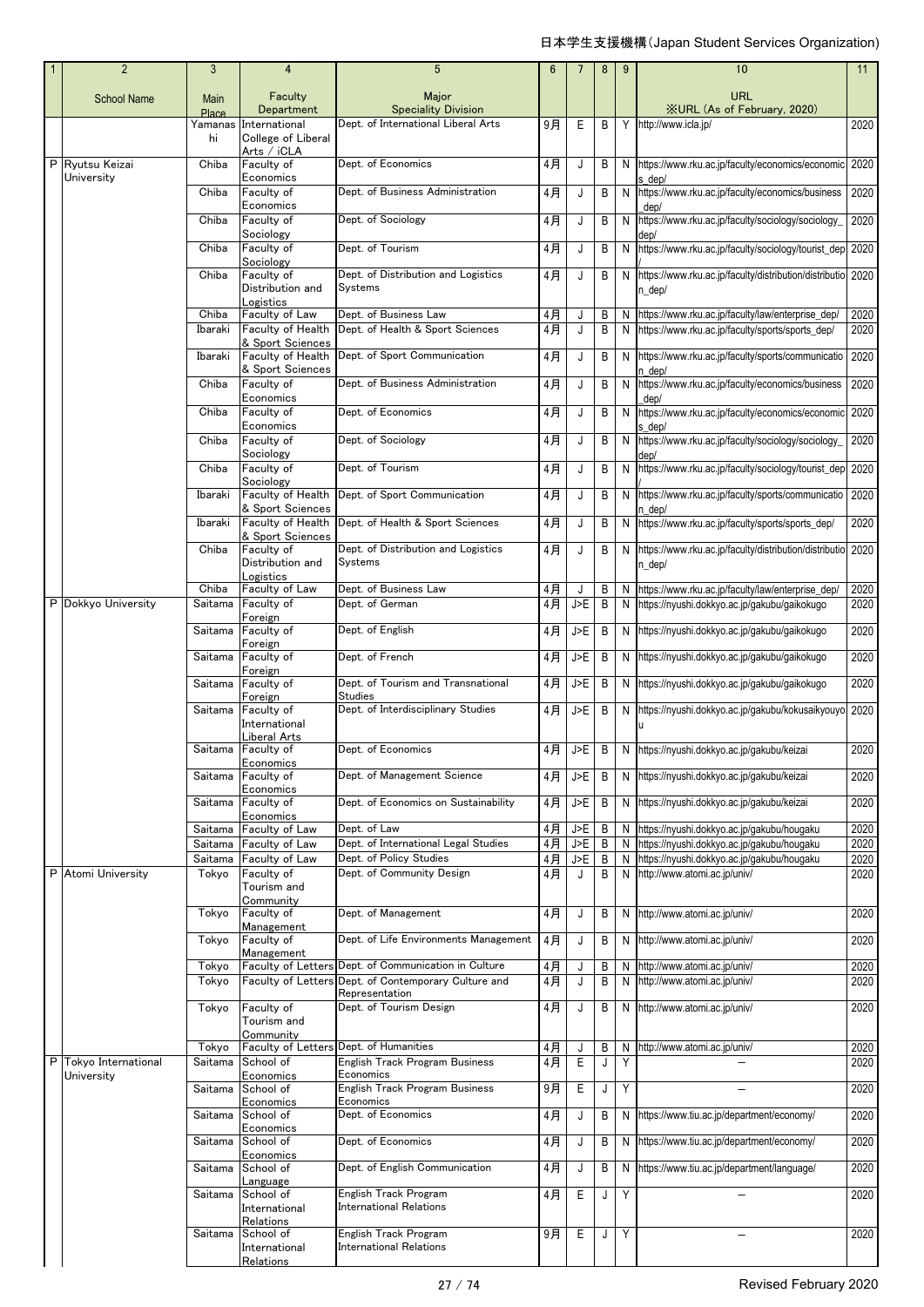|   | $\overline{2}$         | 3                    | 4                                                               | $5\phantom{.0}$                                                     | 6        |        | 8                 | 9      | 10                                                                                                                           | 11           |
|---|------------------------|----------------------|-----------------------------------------------------------------|---------------------------------------------------------------------|----------|--------|-------------------|--------|------------------------------------------------------------------------------------------------------------------------------|--------------|
|   | <b>School Name</b>     | Main<br><b>Place</b> | Faculty<br>Department                                           | Major<br><b>Speciality Division</b>                                 |          |        |                   |        | <b>URL</b><br><b>XURL (As of February, 2020)</b>                                                                             |              |
|   |                        | Saitama              | School of<br>International                                      | Dept. of Media and Communication<br>Studies                         | 4月       | J      | B                 | N      | https://www.tiu.ac.jp/department/international/me<br>dia.html                                                                | 2020         |
|   |                        | Saitama              | Relations<br>School of<br>International                         | Dept. of International Relations                                    | 4月       | J      | B                 |        | N https://www.tiu.ac.jp/department/international/inte<br>rnational.html                                                      | 2020         |
|   |                        | Saitama              | Relations<br>School of<br>Business and                          | Dept. of Business Administration                                    | 4月       | J      | B                 | N      | https://www.tiu.ac.jp/department/commercial/adm<br>inistration.html                                                          | 2020         |
|   |                        | Saitama              | School of<br>Business and                                       | Dept. of Business and Commerce                                      | 4月       | J      | B                 | N      | https://www.tiu.ac.jp/department/commercial/com<br>merce.html                                                                | 2020         |
|   |                        | Saitama              | School of Human<br>and Social                                   | Dept. of Sport Sciences                                             | 4月       | J      | B                 | N      | https://www.tiu.ac.jp/department/human/sports.ht                                                                             | 2020         |
|   |                        | Saitama              | Sciences<br>School of Human<br>and Social                       | Dept. of Human Development and Sport<br>Sciences                    | 4月       | J      | B                 | N      | https://www.tiu.ac.jp/department/human/human.ht 2020<br>ml                                                                   |              |
|   |                        | Saitama              | Sciences<br>School of Human<br>and Social                       | Dept. of Social Welfare and Psychology                              | 4月       | J      | B                 | N      | https://www.tiu.ac.jp/department/human/welfare.h 2020<br>tml                                                                 |              |
|   | P Ferris University    | Kanagaw              | Sciences<br>College of Music                                    | Dept. of Musical Arts                                               | 4月       | J      | B                 | N      | http://www.ferris.ac.jp/departments/music/musical                                                                            | 2020         |
|   |                        | Kanagaw<br>a         | <b>Faculty of Global</b><br>and Intercultural                   | Dept. of Global and Intercultural Studies                           | 4月       | J>E    | B                 | N      | http://www.ferris.ac.jp/departments/international-<br>exchange/course/                                                       | 2020         |
|   |                        | Kanagaw              | <b>Studies</b>                                                  | Faculty of Letters Dept. of Communication Studies                   | 4月       | J      | B                 | N      | http://www.ferris.ac.jp/departments/literature/com                                                                           | 2020         |
|   |                        | а<br>Kanagaw         |                                                                 | Faculty of Letters Dept. of English Language and Literature         | 4月       | J>E    | B                 | N      | munication/<br>http://www.ferris.ac.jp/departments/literature/engli                                                          | 2020         |
|   |                        | a<br>Kanagaw<br>a    |                                                                 | Faculty of Letters Dept. of Japanese Language and<br>Literature     | 4月       | J      | В                 | N      | sh-literature/<br>http://www.ferris.ac.jp/departments/literature/japa<br>nise-literature/                                    | 2020         |
|   | P Bunkyo University    | Kanagaw<br>a         | Faculty of<br>International                                     | Dept. of International Tourism and<br><b>Hospitality Management</b> | 4月       | J      | В                 | N      | https://www.bunkyo.ac.jp/department/inter03.htm                                                                              | 2020         |
|   |                        | Kanagaw<br>a         | <b>Studies</b><br>Faculty of<br>International<br><b>Studies</b> | Dept. of International Understanding                                | 4月       | J      | B                 |        | N https://www.bunkyo.ac.jp/department/inter02.htm                                                                            | 2020         |
|   |                        | Kanagaw<br>a         | Faculty of<br>Information and                                   | Dept. of Media and Communications                                   | 4月       | J      | B                 |        | N https://www.bunkyo.ac.jp/department/info06.htm                                                                             | 2020         |
|   |                        | Kanagaw<br>a         | Communications<br>Faculty of<br>Information and                 | Dept. of Information Systems                                        | 4月       | J      | В                 |        | N https://www.bunkyo.ac.jp/department/info04.htm                                                                             | 2020         |
|   |                        | Kanagaw<br>a         | Communications<br>Faculty of<br>Information and                 | Dept. of Information Society                                        | 4月       | J      | В                 |        | N https://www.bunkyo.ac.jp/department/info05.htm                                                                             | 2020         |
|   |                        | Saitama              | Communications<br>Faculty of<br>Language and                    | Dept. of English Language and Literature                            | 4月       | J      | B                 |        | N https://www.bunkyo.ac.jp/department/liter03.htm                                                                            | 2020         |
|   |                        |                      | Literature<br>Saitama Faculty of<br>Language and<br>Literature  | Dept. of Chinese Language and<br>Literature                         | 4月       |        |                   |        | B   N   https://www.bunkyo.ac.jp/department/liter04.htm 2020                                                                 |              |
|   |                        | Saitama              | Faculty of<br>Language and                                      | Dept. of Japanese Language and<br>Literature                        | 4月       | J      | B                 |        | N https://www.bunkyo.ac.jp/department/liter02.htm                                                                            | 2020         |
|   | P Keiai University     | Chiba                | Literature<br>Faculty of<br>Economics                           | Dept. of Business Administration                                    | 4月       | J      | В                 | N      | http://www.u-                                                                                                                | 2020         |
|   |                        | Chiba                | Faculty of<br>Economics                                         | Dept. of Economics                                                  | 4月       | J      | В                 | N      | keiai.ac.jp/economics/management/index.html<br>http://www.u-                                                                 | 2020         |
|   |                        | Chiba                | Faculty of<br>International<br>Studies                          | Dept. of International Studies                                      | 4月       | J      | В                 | N      | keiai.ac.jp/economics/economy/index.html<br>http://www.u-keiai.ac.jp/international/school-<br>subject/inter-study/index.html | 2020         |
| P | Chuo Gakuin University | Chiba                | Faculty of<br>Commerce                                          |                                                                     | 4月       | J      | $\mathbf{I}$      |        | Y https://www.cgu.ac.jp/faculty/commerce/                                                                                    | 2020         |
|   |                        | Chiba                | Faculty of Law<br>Faculty of Leberal                            |                                                                     | 4月<br>4月 | J<br>J |                   | Y<br>Y | https://www.cgu.ac.jp/faculty/law/<br>https://www.cgu.ac.jp/faculty/liberal_arts/                                            | 2020         |
| P | Tokyo Polytechnic      | Chiba<br>Tokyo       | Arts<br>Faculty of Arts                                         | Dept. of Animation                                                  | 4月       | J      | $\mathbf{I}$<br>В | N      | http://www.t-kougei.ac.jp/                                                                                                   | 2020<br>2020 |
|   | University             | Tokyo                | Faculty of Arts                                                 | Dept. of Interactive Media                                          | 4月       | J      | В                 | N      | http://www.t-kougei.ac.jp/                                                                                                   | 2020         |
|   |                        | Tokyo                | Faculty of Arts                                                 | Dept. of Imaging Art                                                | 4月       | J      | В                 | N      | http://www.t-kougei.ac.jp/                                                                                                   | 2020         |
|   |                        | Tokyo                | Faculty of Arts                                                 | Dept. of Game                                                       | 4月       | J      | Β                 | N      | http://www.t-kougei.ac.jp/                                                                                                   | 2020         |
|   |                        | Tokyo                | Faculty of Arts                                                 | Dept. of Photography                                                | 4月       | J      | В                 | N      | http://www.t-kougei.ac.jp/                                                                                                   | 2020         |
|   |                        | Tokyo                | Faculty of Arts                                                 | Dept. of Design                                                     | 4月       | J      | В                 | N      | http://www.t-kougei.ac.jp/                                                                                                   | 2020         |
|   |                        | Tokyo                | Faculty of Arts                                                 | Dept. of Manga                                                      | 4月       | J      | В                 | N      | http://www.t-kougei.ac.jp/                                                                                                   | 2020         |
|   |                        | Kanagaw              | Faculty of                                                      | Architecture Course                                                 | $4$ 月    | J      | В                 | N      | http://www.t-kougei.ac.jp/                                                                                                   | 2020         |
|   |                        | a<br>Kanagaw         | Engineering<br>Faculty of<br>Engineering                        | <b>Information Technology Course</b>                                | 4月       | J      | В                 | N      | http://www.t-kougei.ac.jp/                                                                                                   | 2020         |
|   |                        | a<br>Kanagaw<br>a    | Faculty of<br>Engineering                                       | <b>Chemistry and Materials Course</b>                               | 4月       | J      | В                 | N      | http://www.t-kougei.ac.jp/                                                                                                   | 2020         |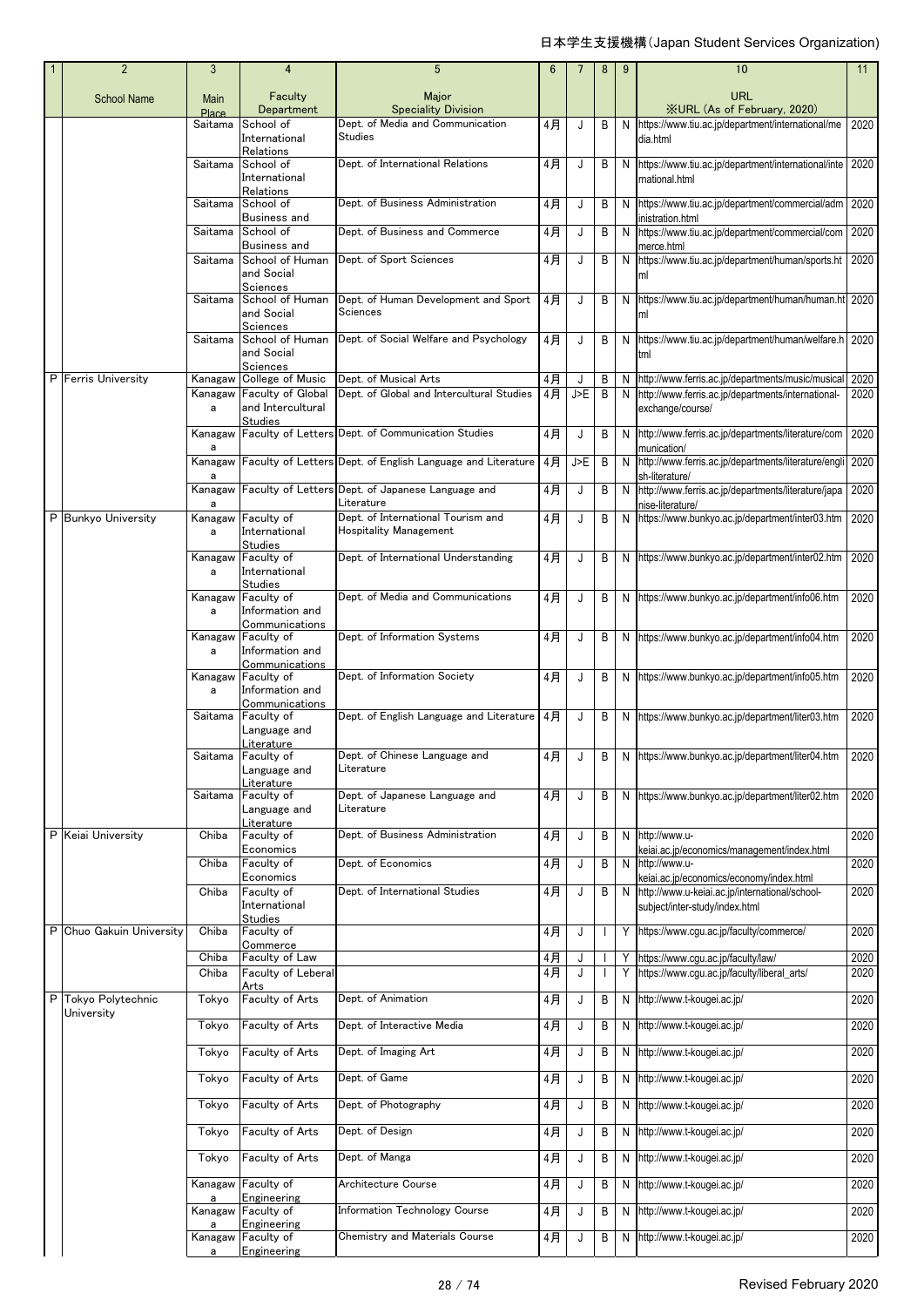| $\overline{2}$                        | 3             | 4                                                   | 5                                                                             | 6  | $\overline{7}$ | 8 | 9            | 10                                                                                 | 11   |
|---------------------------------------|---------------|-----------------------------------------------------|-------------------------------------------------------------------------------|----|----------------|---|--------------|------------------------------------------------------------------------------------|------|
| <b>School Name</b>                    | Main<br>Place | Faculty<br>Department                               | Major<br><b>Speciality Division</b>                                           |    |                |   |              | URL<br><b>XURL (As of February, 2020)</b>                                          |      |
|                                       | Kanagaw       | Faculty of                                          | Electrical andElectronics Course                                              | 4月 | J              | B | N            | http://www.t-kougei.ac.jp/                                                         | 2020 |
|                                       | a<br>Kanagaw  | Engineering<br>Faculty of                           | <b>Machinery Course</b>                                                       | 4月 | J              | В | N            | http://www.t-kougei.ac.jp/                                                         | 2020 |
| P Ashikaga University                 | a<br>Tochigi  | Engineering<br>Dept. of                             | Division of Mechanical Engineering                                            | 4月 | J              | В | N            | http://www.ashitech.ac.jp                                                          | 2020 |
|                                       | Tochigi       | Innovative<br>Dept. of                              | Division of Electrical and Electronic                                         | 4月 | J              | В | N            | http://www.ashitech.ac.jp                                                          | 2020 |
|                                       | Tochigi       | Innovative<br>Dept. of                              | Engineering<br>Division of System and Information                             | 4月 | J              | B | N            | http://www.ashitech.ac.jp                                                          | 2020 |
|                                       |               | Innovative                                          | Engineering                                                                   |    |                |   |              |                                                                                    |      |
|                                       | Tochigi       | Dept. of<br>Innovative                              | Division of Architecture and Civil<br>Engineering                             | 4月 | J              | В | N            | http://www.ashitech.ac.jp                                                          | 2020 |
| P Senzoku Gakuen<br>College of Music  | Kanagaw<br>a  | <b>Faculty of Music</b>                             |                                                                               | 4月 | J              | В | N            | https://www.senzoku.ac.jp/music/                                                   | 2020 |
| P Jobu University                     | Gunma         | School of<br>Business                               | Sports and Health Management Dept.                                            | 4月 | J              | J | N            | http://www.jobu.ac.jp/gakubu/business/managem<br>ent.html                          | 2020 |
|                                       | Gunma         | School of<br><b>Business</b>                        | International Business Dept.                                                  | 4月 | J              | J | N            | http://www.jobu.ac.jp/gakubu/business/internation<br>al.html                       | 2020 |
| P Yokohama College of<br>Commerce     | Kanagaw<br>a  | Commerce                                            |                                                                               | 4月 | J              | В | N            | http://www.shodai.ac.jp/                                                           | 2020 |
| P Meikai University                   | Chiba         | School of<br>Hospitality &<br>Tourism<br>Management | Dept. of Hospitality & Tourism<br>Management Global Management Major          | 4月 | Ε              | В | Y            | http://www.meikai.ac.jp/02dept/department/hospit<br>ality_tourism.html             | 2020 |
|                                       | Chiba         | School of<br>Hospitality &                          | Dept. of Hospitality & Tourism<br>Management Hospitality Tourism Major        | 4月 | J              | B | <sup>N</sup> | http://www.meikai.ac.jp/02dept/department/hospit<br>ality_tourism.html             | 2020 |
|                                       |               | Tourism<br>Management                               |                                                                               |    |                |   |              |                                                                                    |      |
|                                       | Chiba         | Faculty of<br>Languages and                         | Dept. of English                                                              | 4月 | J>E            | B | N            | http://www.meikai.ac.jp/02dept/department/englis<br>h.html                         | 2020 |
|                                       | Chiba         | Cultures<br>Faculty of<br>Languages and             | Dept. of Chinese                                                              | 4月 | J              | B | N            | http://www.meikai.ac.jp/02dept/department/chine<br>se.html                         | 2020 |
|                                       | Chiba         | Cultures<br>Faculty of<br>Languages and             | Dept. of Japanese                                                             | 4月 | J              | B | N            | http://www.meikai.ac.jp/02dept/department/japan<br>ese.html                        | 2020 |
|                                       | Chiba         | Cultures<br>Faculty of                              | Dept. of Economics                                                            | 4月 | J              | В | $\mathsf{N}$ | http://www.meikai.ac.jp/02dept/department/econo                                    | 2020 |
|                                       | Chiba         | Economics<br>Faculty of Real                        | Dept. of Real Estate Sciences                                                 | 4月 | J              | В | N            | mics.html<br>http://www.meikai.ac.jp/02dept/department/real_e                      | 2020 |
| P Matsumoto Dental                    | Nagano        | <b>Estate Sciences</b><br>School of                 |                                                                               | 4月 | J              | В | Y            | state.html<br>http://www.mdu.ac.jp/                                                | 2020 |
| University<br>P Kanto Gakuen          | Gunma         | Dentistry<br>Faculty of                             | Dept. of Economics                                                            | 4月 | J              | В | N            | http://www.kanto-                                                                  | 2020 |
| University                            | Gunma         | Economics<br>Faculty of                             | Dept. of Business Administration                                              | 4月 | J              | В | $\mathsf{N}$ | gakuen.ac.jp/univer/academics/index.htm<br>http://www.kanto-                       | 2020 |
| P Saitama Institute of                |               | Economics<br>Saitama Faculty of                     | Dept. of Mechanical Engineering                                               | 4月 |                |   | N            | qakuen.ac.jp/univer/academics/index.htm<br>https://www.sit.ac.jp/gakubu_in/        | 2020 |
| Technology                            | Saitama       | Engineering                                         | Faculty of Human Dept. of Informational Society Studies                       | 4月 | J              |   | N            | $\equiv$                                                                           | 2020 |
|                                       | Saitama       | and Social<br>Faculty of                            | Dept. of Information Systems                                                  | 4月 | J              |   | N            | $\overline{\phantom{0}}$                                                           | 2020 |
|                                       | Saitama       | Engineering<br>Faculty of                           | Dept. of Life Science and Green                                               | 4月 | J              |   | N            |                                                                                    | 2020 |
|                                       | Saitama       | Engineering<br>Faculty of Human                     | Chemistry<br>Dept. of Psychology                                              | 4月 | J              |   | N            |                                                                                    | 2020 |
| P Niigata University of               | Niigata       | and Social<br>Faculty of                            | Department of Applied Life Sciences                                           | 4月 | J              | 0 | 0            | http://www.nupals.ac.jp/faculty/applied/                                           | 2020 |
| Pharmacy and Applied<br>Life Sciences |               | Applied Life<br>Sciences                            |                                                                               |    |                |   |              |                                                                                    |      |
|                                       | Niigata       | Faculty of<br>Applied Life<br>Sciences              | Department of Innovative Life Sciences                                        | 4月 | J              | 0 | $\mathbf 0$  | http://www.nupals.ac.jp/faculty/applied/cr-<br>concept/                            | 2020 |
|                                       | Niigata       | Faculty of<br>Applied Life<br>Sciences              | Master's Course                                                               | 4月 | E>J            | 0 | 0            | http://www.nupals.ac.jp/faculty/ap-grad-doctor1/                                   | 2020 |
|                                       | Niigata       | Faculty of<br>Applied Life                          | Doctoral course                                                               | 4月 | E>J            | 0 | 0            | http://www.nupals.ac.jp/faculty/ap-grad-doctor2/                                   | 2020 |
|                                       | Niigata       | Sciences<br>Faculty of<br>Pharmacy                  | Doctoral course                                                               | 4月 | E>J            | 0 | 0            | http://www.nupals.ac.jp/faculty/ph-grad/                                           | 2020 |
| P Tokiwa University                   | Ibaraki       | Science                                             | Faculty of Human Department of Psychology                                     | 4月 | J              | B | <sup>N</sup> | http://www.tokiwa.ac.jp/prospective/department/u<br>hiversity/human/psychology/    | 2020 |
|                                       | Ibaraki       |                                                     | Faculty of Human Department of Education Primary                              | 4月 | J              | B | N            | http://www.tokiwa.ac.jp/prospective/department/u                                   | 2020 |
|                                       | Ibaraki       | Science                                             | <b>Education Course</b><br>Faculty of Human Department of Education Secondary | 4月 | J              | B | N            | hiversity/human/education/<br>http://www.tokiwa.ac.jp/prospective/department/u     | 2020 |
|                                       | Ibaraki       | Science                                             | Education<br>Faculty of Human Department of Contemporary Social               |    |                |   |              | niversity/human/education/                                                         | 2020 |
|                                       |               | Science                                             |                                                                               | 4月 | J              | B | N            | http://www.tokiwa.ac.jp/prospective/department/u<br>niversity/human/social/        |      |
|                                       | Ibaraki       | Science                                             | Faculty of Human Department of Communication                                  | 4月 | J              | B | N            | http://www.tokiwa.ac.jp/prospective/department/u<br>niversity/human/communication/ | 2020 |
|                                       | Ibaraki       | Science                                             | Faculty of Human Department of Health and Nutrition                           | 4月 | J              | В | N            | http://www.tokiwa.ac.jp/prospective/department/u<br>niversity/human/health/        | 2020 |
|                                       |               |                                                     |                                                                               |    |                |   |              |                                                                                    |      |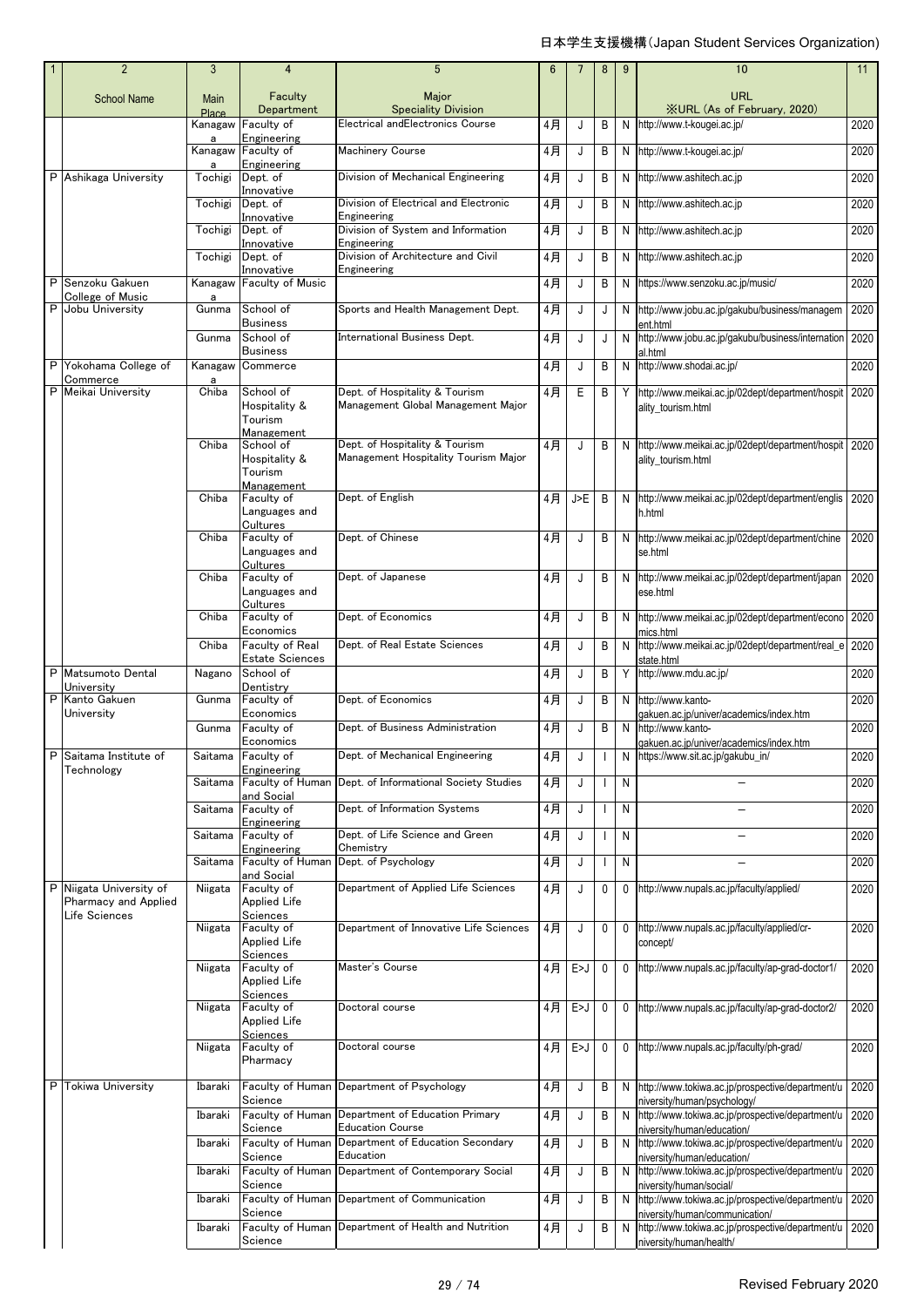|   | $\overline{2}$                                       | $\mathbf{3}$  | $\overline{4}$                                                     | 5                                                                                                            | 6     | 7   | 8                        | 9 | 10                                                                                                            | 11   |
|---|------------------------------------------------------|---------------|--------------------------------------------------------------------|--------------------------------------------------------------------------------------------------------------|-------|-----|--------------------------|---|---------------------------------------------------------------------------------------------------------------|------|
|   | <b>School Name</b>                                   | Main<br>Place | Faculty<br>Department                                              | Major<br><b>Speciality Division</b>                                                                          |       |     |                          |   | URL<br><b>XURL</b> (As of February, 2020)                                                                     |      |
|   |                                                      | Ibaraki       | Faculty of<br>Management and                                       | Department of Management                                                                                     | 4月    | J   | B                        | N | http://www.tokiwa.ac.jp/prospective/department/u<br>niversity/administration/management/                      | 2020 |
|   |                                                      | Ibaraki       | Administration<br>Faculty of<br>Management and<br>Administration   | Department of Law and Administration                                                                         | 4月    | J   | B                        |   | N http://www.tokiwa.ac.jp/prospective/department/u<br>niversity/administration/law/                           | 2020 |
|   |                                                      | Ibaraki       | Faculty of<br>Management and<br>Administration                     | Department of Policy Management                                                                              | 4月    | J   | B                        | N | http://www.tokiwa.ac.jp/prospective/department/u<br>niversity/administration/policy/                          | 2020 |
| P | International Budo                                   | Chiba         | Faculty of                                                         | Dept. of Physical Education                                                                                  | 4月    | J>E | B                        | N | http://www.budo-                                                                                              | 2020 |
|   | University                                           | Chiba         | Physical<br>Faculty of                                             | Dept. of Budo                                                                                                | 4月    | J>E | B                        | N | u.ac.ip/department/subiect/physical/<br>http://www.budo-u.ac.jp/department/subject/budo/                      | 2020 |
|   | P Surugadai University                               | Saitama       | Physical<br>Faculty of Law                                         | Dept. of Law                                                                                                 | 4月    | J   | B                        | N | https://www.surugadai.ac.jp/gakubu_in/hogaku/                                                                 | 2020 |
|   |                                                      | Saitama       | Faculty of                                                         | Dept. of Economics and Management                                                                            | $4$ 月 | J   | B                        | N | https://www.surugadai.ac.jp/gakubu_in/keizaikeiei                                                             | 2020 |
|   |                                                      | Saitama       | Economics and<br>Management<br>Faculty of Media<br>and Information | Dept. of Media and Information<br>Resources                                                                  | 4月    | J   | B                        |   | N https://www.surugadai.ac.jp/gakubu_in/media/                                                                | 2020 |
|   |                                                      | Saitama       | Resources<br>Faculty of                                            | Dept. of Psychology                                                                                          | 4月    | J   | B                        | N | https://www.surugadai.ac.jp/gakubu_in/shinri/                                                                 | 2020 |
| P | Teikyo Heisei                                        | Tokyo         | Psychology<br>Faculty of<br>Modern Life                            | Dept. of Tourism Management                                                                                  | 4月    | J   | В                        | N |                                                                                                               | 2020 |
|   | University                                           | Tokyo         | Faculty of<br>Modern Life                                          | Dept. of Management                                                                                          | 4月    | J   | B                        | N |                                                                                                               | 2020 |
|   |                                                      | Tokyo         | Faculty of                                                         | Dept. of Human Culture                                                                                       | 4月    | J   | B                        | N |                                                                                                               | 2020 |
| P | Seigakuin University                                 | Saitama       | Modern Life<br>Faculty of<br>Psychology and                        | Psychology and Social Welfare<br>Department                                                                  | 4月    | J   | $\overline{\phantom{a}}$ | N | https://www.seigakuin.jp/                                                                                     | 2020 |
|   |                                                      | Saitama       | Social Welfare<br>Faculty of<br>Psychology and<br>Social Welfare   | Psychology and Social Welfare<br>Department                                                                  | 9月    | J   | $\overline{\phantom{a}}$ |   | N https://www.seigakuin.jp/                                                                                   | 2020 |
|   |                                                      | Saitama       | Faculty of                                                         | European-American Culture Dept.                                                                              | 4月    | J>E | H                        | N | https://www.seigakuin.jp/                                                                                     | 2020 |
|   |                                                      | Saitama       | Humanities<br>Faculty of                                           | European-American Culture Dept.                                                                              | 9月    | J>E | H                        |   | N https://www.seigakuin.jp/                                                                                   | 2020 |
|   |                                                      | Saitama       | Humanities<br>Faculty of                                           | Child Studies Dept.                                                                                          | 4月    | J   | H                        | N | https://www.seigakuin.jp/                                                                                     | 2020 |
|   |                                                      | Saitama       | <b>Humanities</b><br>Faculty of                                    | Japanese Culture Dept.                                                                                       | 4月    | J   | $\mathbf{I}$             | N | https://www.seigakuin.jp/                                                                                     | 2020 |
|   |                                                      |               | Humanities                                                         |                                                                                                              |       |     |                          |   |                                                                                                               |      |
|   |                                                      | Saitama       | Faculty of<br>Humanities                                           | Japanese Culture Dept.                                                                                       | 9月    | J   | $\overline{\phantom{a}}$ | N | https://www.seigakuin.jp/                                                                                     | 2020 |
|   |                                                      | Saitama       | Faculty of<br><b>Political Science</b><br>& Economics              | Political Science & Economics Dept.                                                                          | 4月    | J   | $\overline{\phantom{a}}$ | N | https://www.seigakuin.jp/                                                                                     | 2020 |
|   |                                                      |               | Saitama Faculty of<br>Political Science<br>& Economics             | Political Science & Economics Dept.                                                                          | 9月    | J   |                          | N | https://www.seigakuin.jp/                                                                                     | 2020 |
|   | P Tokyo University of<br><b>Information Sciences</b> | Chiba         | Faculty of<br>Informatics                                          | Dept. of Informatics                                                                                         | 4月    | J   | В                        |   | N http://www.tuis.ac.jp/department/                                                                           | 2020 |
| P | Niigata Sangyo<br>University                         | Niigata       | Faculty of<br>Economics                                            | <b>Economics and Management</b>                                                                              | 10月   | J   | J                        |   | Y http://www.nsu.ac.jp/                                                                                       | 2020 |
|   |                                                      | Niigata       | Faculty of<br>Economics                                            | <b>Economics and Management</b>                                                                              | $4$ 月 | J   | J                        |   | Y http://www.nsu.ac.jp/                                                                                       | 2020 |
|   |                                                      | Niigata       | Faculty of                                                         | Cultural Economics                                                                                           | 10月   | J   | J                        | Y | http://www.nsu.ac.jp/                                                                                         | 2020 |
|   |                                                      | Niigata       | Economics<br>Faculty of                                            | <b>Cultural Economics</b>                                                                                    | 4月    | J   | J                        | Υ | http://www.nsu.ac.jp/                                                                                         | 2020 |
| P | Sakushin Gakuin                                      | Tochigi       | Economics<br>Faculty of                                            | Sports Management Department                                                                                 | 4月    | J   | В                        | Y |                                                                                                               | 2020 |
|   | University                                           | Tochigi       | <b>Business</b><br>Faculty of                                      | Dept. of Business Administration                                                                             | 4月    | J   | В                        | Y |                                                                                                               | 2020 |
|   |                                                      | Tochigi       | <b>Business</b><br>Human Being                                     | Psychology Department of                                                                                     | 4月    | J   | B                        | Y | $\overline{\phantom{0}}$                                                                                      | 2020 |
|   |                                                      | Tochigi       | Culture Dept.<br>Human Being                                       | Communication<br>Faculty of Education                                                                        | 4月    | J   | B                        | Υ |                                                                                                               | 2020 |
|   |                                                      | Tochigi       | Culture Dept.<br>Psychology                                        | Clinical psychologist majors                                                                                 | 4月    | J   | В                        | Υ |                                                                                                               | 2020 |
|   | P Edogawa University                                 | Chiba         | Graduate School<br>College of Media                                | Dept. of Mass Communications                                                                                 | 4月    | J   | J                        | N | http://www.edogawa-u.ac.jp/colleges/                                                                          | 2020 |
|   |                                                      |               | and<br>Communications                                              |                                                                                                              |       |     |                          |   |                                                                                                               |      |
|   |                                                      | Chiba         | College of Media<br>and<br>Communications                          | Dept. of Communication and Business                                                                          | $4$ 月 | J   | J                        |   | N http://www.edogawa-u.ac.jp/colleges/                                                                        | 2020 |
|   |                                                      | Chiba         | College of<br>Sociology                                            | Dept. of Business Management                                                                                 | 4月    | J   | J                        |   | N http://www.edogawa-u.ac.jp/colleges/                                                                        | 2020 |
|   |                                                      | Chiba         | College of<br>Sociology                                            | Dept. of Contemporary Sociology                                                                              | 4月    | J   | J                        | N | http://www.edogawa-u.ac.jp/colleges/                                                                          | 2020 |
|   |                                                      | Chiba         | College of<br>Sociology                                            | Dept. of Psychology and Humanities                                                                           | $4$ 月 | J   | J                        | N | http://www.edogawa-u.ac.jp/colleges/                                                                          | 2020 |
| P | Bunkyo Gakuin                                        | Tokyo         | The Faculty of                                                     | The English Communication Dept. The                                                                          | 4月    | J>E | J                        | N | https://www.u-                                                                                                | 2020 |
|   | University                                           | Tokyo         | Foreign Studies<br>The Faculty of<br>Foreign Studies               | International Business Program<br>The English Communication Dept. The<br>International Liberal Arts Programs | $4$ 月 | J>E | J                        | N | bunkyo.ac.jp/faculty/foreign/english-business.html<br>https://www.u-<br>bunkyo.ac.jp/faculty/foreign/english- | 2020 |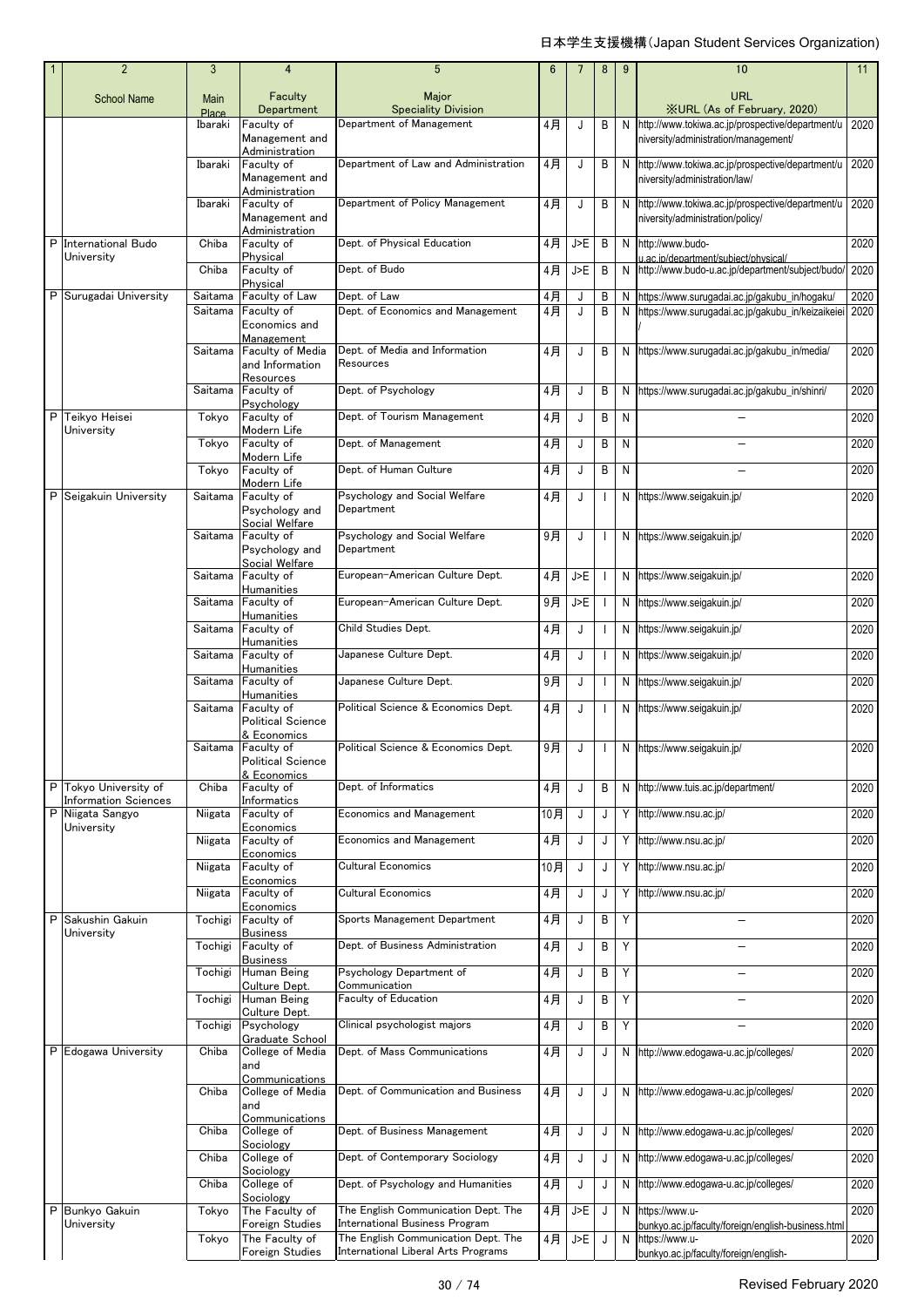|   | $\overline{2}$                     | 3                    | $\overline{4}$                                                        | $5\phantom{.0}$                                                                   | $6\phantom{1}$ | 7   | 8 | 9  | 10                                                                                                  | 11   |
|---|------------------------------------|----------------------|-----------------------------------------------------------------------|-----------------------------------------------------------------------------------|----------------|-----|---|----|-----------------------------------------------------------------------------------------------------|------|
|   | <b>School Name</b>                 | Main<br><b>Place</b> | Faculty<br>Department                                                 | Major<br><b>Speciality Division</b>                                               |                |     |   |    | <b>URL</b><br><b>XURL (As of February, 2020)</b>                                                    |      |
|   |                                    | Tokyo                | The Faculty of<br><b>Business</b>                                     | The Business Administration Dept. The<br>Management and Communication<br>Programs | 4月             | J   | J | Y  | https://www.u-<br>bunkyo.ac.jp/faculty/business/business-                                           | 2020 |
|   |                                    | Tokyo                | Administration<br>The Faculty of<br><b>Business</b><br>Administration | The Business Administration Dept. The<br>Contents and Marketing Programs          | 4月             | J   | J |    | communication.html<br>Y https://www.u-<br>bunkyo.ac.jp/faculty/business/business-<br>marketing.html | 2020 |
|   | P Keiwa College                    | Niigata              | Faculty of<br>Humanities                                              | Dept.of Intercultural Studies                                                     | 10月            | J   | В |    | Y http://www.keiwa-c.ac.jp/enter/                                                                   | 2020 |
|   |                                    | Niigata              | Faculty of<br><b>Humanities</b>                                       | Dept.of Intercultural Studies                                                     | 4月             | J   | В |    | Y http://www.keiwa-c.ac.jp/enter/                                                                   | 2020 |
|   |                                    | Niigata              | Faculty of<br>Humanities                                              | Dept. of English and Communication                                                | 10月            | J   | В | Y. | http://www.keiwa-c.ac.jp/enter/                                                                     | 2020 |
|   |                                    | Niigata              | Faculty of<br>Humanities                                              | Dept. of English and Communication                                                | $4$ 月          | J   | В | Y  | http://www.keiwa-c.ac.jp/enter/                                                                     | 2020 |
|   |                                    | Niigata              | Faculty of<br>Humanities                                              | Dept. of Community and Social Welfare                                             | 10月            | J   | В | Υ  | http://www.keiwa-c.ac.jp/enter/                                                                     | 2020 |
|   |                                    | Niigata              | Faculty of<br>Humanities                                              | Dept. of Community and Social Welfare                                             | 4月             | J   | В | Y  | http://www.keiwa-c.ac.jp/enter/                                                                     | 2020 |
| P | Josai International<br>University  | Chiba                | Faculty of<br>Tourism                                                 | Dept. of Tourism                                                                  | 4月             | J   | В | N  | https://www.jiu.ac.jp/tourism/                                                                      | 2020 |
|   |                                    | Chiba                | Faculty of<br>Tourism                                                 | Dept. of Tourism                                                                  | 9月             | J   | B | N  | https://www.jiu.ac.jp/tourism/                                                                      | 2020 |
|   |                                    | Chiba                | Faculty of                                                            | Dept. of Inter-cultural Studies                                                   | 4月             | J   | В | N  | https://www.jiu.ac.jp/cultural/                                                                     | 2020 |
|   |                                    | Chiba                | International<br>Humanities<br>Faculty of<br>International            | Dept. of Inter-cultural Studies                                                   | 9月             | J   | В |    | N https://www.jiu.ac.jp/cultural/                                                                   | 2020 |
|   |                                    | Chiba                | Humanities<br>Faculty of<br>International                             | Dept. of International Exchange Studies                                           | 4月             | J>E | B |    | N https://www.jiu.ac.jp/intl-exchange/                                                              | 2020 |
|   |                                    | Chiba                | Humanities<br>Faculty of<br>International                             | Dept. of International Exchange Studies                                           | 9月             | J>E | В |    | N https://www.jiu.ac.jp/intl-exchange/                                                              | 2020 |
|   |                                    | Chiba                | Humanities<br><b>Faculty of Social</b><br><b>Work Studies</b>         | Dept. of Social Work Studies                                                      | 4月             | J   | В | N  | https://www.jiu.ac.jp/social-work/                                                                  | 2020 |
|   |                                    | Chiba                | Faculty of Social<br><b>Work Studies</b>                              | Dept. of Social Work Studies                                                      | 9月             | J   | В | N  | https://www.jiu.ac.jp/social-work/                                                                  | 2020 |
|   |                                    | Chiba                | Faculty of Media                                                      | Dept. of Media Studies                                                            | $4$ 月          | J   | В | N  | https://www.jiu.ac.jp/media/                                                                        | 2020 |
|   |                                    | Chiba                | <b>Studies</b><br>Faculty of Media                                    | Dept. of Media Studies                                                            | 9月             | J   | В | N  | https://www.jiu.ac.jp/media/                                                                        | 2020 |
|   |                                    | Chiba                | <b>Studies</b><br>Faculty of<br>Management &<br>Information           | Dept. of Management & Information<br>Sciences                                     | 4月             | J   | В | N  | https://www.jiu.ac.jp/management/                                                                   | 2020 |
|   |                                    | Chiba                | Sciences<br>Faculty of<br>Management &<br>Information                 | Dept. of Management & Information<br>Sciences                                     | 9月             | J   | В |    | N https://www.jiu.ac.jp/management/                                                                 | 2020 |
|   | P Toyo Gakuen                      | Tokyo                | Sciences<br><b>Faculty of Global</b>                                  |                                                                                   | 4月             | J>E | B |    | N http://www.tyg.jp/faculty/global_communications/e 2020                                            |      |
|   | University                         | Tokyo                | Communications<br>Faculty of Global                                   |                                                                                   | 4月             | J   | В |    | c/index.html<br>N http://www.tyg.jp/faculty/global_communications/g 2020                            |      |
|   |                                    | Tokyo                | Communications<br>Faculty of                                          |                                                                                   | $4$ 月          | J   | В | N  | c/index.html<br>https://www.tyg.jp/faculty/management/index.html                                    | 2020 |
|   |                                    | Tokyo                | <b>Business</b><br>Faculty of Human                                   |                                                                                   | 4月             | J   | В | N  | https://www.tyg.jp/faculty/humanscience/index.ht                                                    | 2020 |
|   | P Mejiro University                | Tokyo                | Sciences<br>Faculty of                                                | Dept. of Psychological Counseling                                                 | 4月             | J   | В | N  | http://www.mejiro.ac.jp/                                                                            | 2020 |
|   |                                    | Tokyo                | Psychology<br>Faculty of Human                                        | Dept. of Childhood Education and                                                  | 4月             | J   | В | N  | http://www.mejiro.ac.jp/                                                                            | 2020 |
|   |                                    | Tokyo                | Science<br>Faculty of<br>Contemporary                                 | Welfare<br>Dept. of Social Information                                            | 4月             | J   | В | N  | http://www.mejiro.ac.jp/                                                                            | 2020 |
|   |                                    | Tokyo                | Society<br>Faculty of<br>Contemporary                                 | Dept. of Community Studies                                                        | 4月             | J   | В | N  | http://www.mejiro.ac.jp/                                                                            | 2020 |
|   |                                    | Tokyo                | Society<br>Faculty of Media                                           | Dept. of Media Studies                                                            | 4月             | J   | В | N  | http://www.mejiro.ac.jp/                                                                            | 2020 |
|   |                                    | Tokyo                | <b>Studies</b><br>Faculty of                                          | Dept. of Business Administration                                                  | 4月             | J   | В | N  | http://www.mejiro.ac.jp/                                                                            | 2020 |
|   |                                    | Tokyo                | <b>Business</b><br>Faculty of                                         | Dept. of Korean Language Studies                                                  | 4月             | J   | B | N  | http://www.mejiro.ac.jp/                                                                            | 2020 |
|   |                                    | Tokyo                | Foreign Language<br>Faculty of                                        | Dept. of Japanese and Japanese                                                    | 4月             | J   | В | N  | http://www.mejiro.ac.jp/                                                                            | 2020 |
|   | P Niigata Institute of             | Niigata              | Foreign Language<br>Faculty of                                        | Language Studies<br>Dept. of Engineering                                          | 4月             | J   | В | N  | http://www.niit.ac.jp/course/                                                                       | 2020 |
| P | Technology<br>Minobusan University | Yamanas              | Engineering                                                           |                                                                                   | 4月             | J   | В | N  | www.min.ac.jp                                                                                       | 2020 |
| P | Jumonji University                 | hi<br>Saitama        |                                                                       |                                                                                   | 4月             | J   | В | N  | http://www.jumonji-u.ac.jp/                                                                         | 2020 |
| P | Heisei International<br>University | Saitama              | Law                                                                   |                                                                                   | 4月             | J   | В | N  | http://www.hiu.ac.jp/details/                                                                       | 2020 |
|   |                                    | Saitama              |                                                                       |                                                                                   | 4月             | J   | В | N  | http://www.hiu.ac.jp/details/                                                                       | 2020 |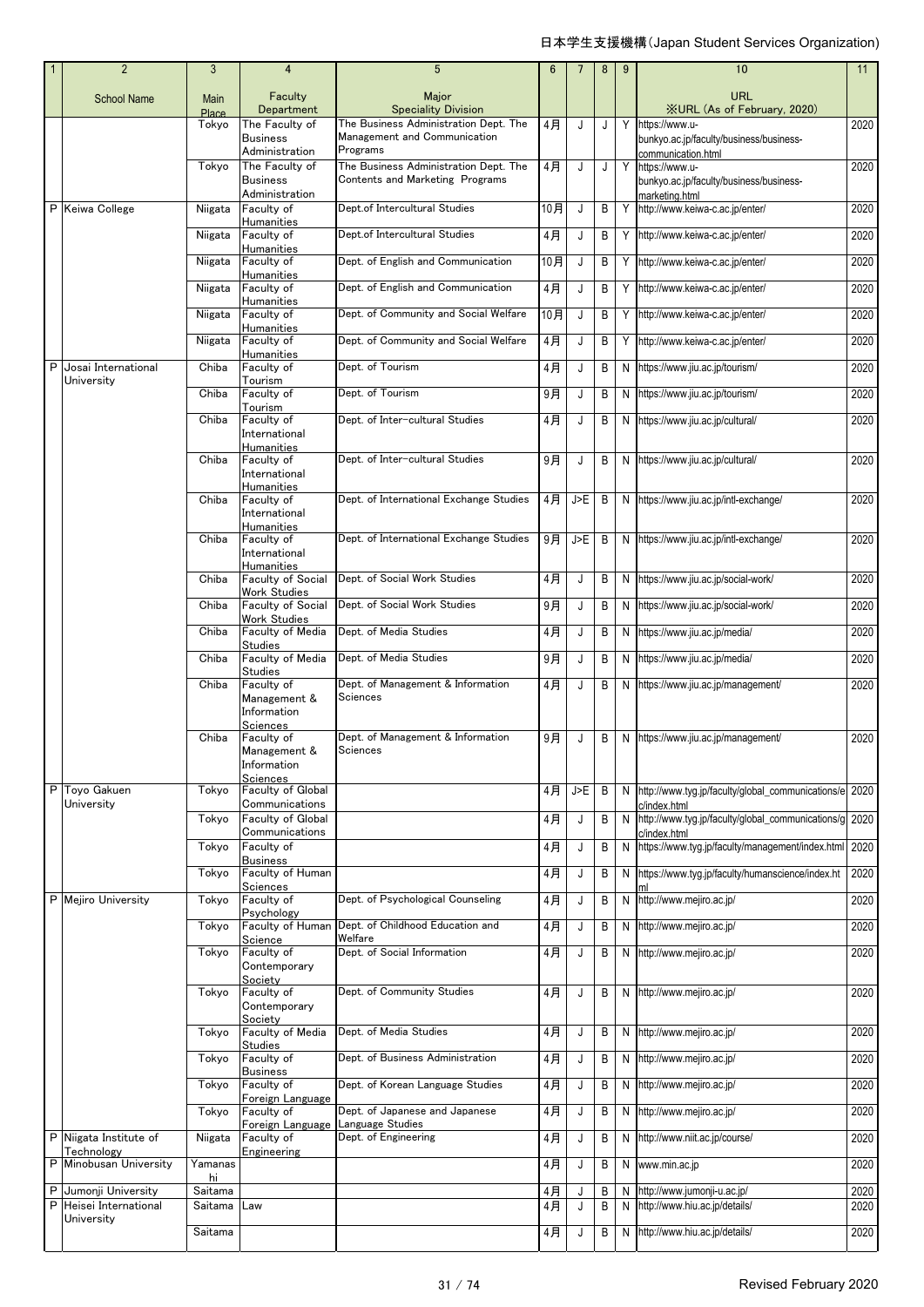|        | $\overline{2}$                               | 3                  | $\overline{4}$                                     | 5                                                                             | $6\phantom{1}$       | $\overline{7}$ | 8           | $9\,$  | 10                                                                                    | 11           |
|--------|----------------------------------------------|--------------------|----------------------------------------------------|-------------------------------------------------------------------------------|----------------------|----------------|-------------|--------|---------------------------------------------------------------------------------------|--------------|
|        | <b>School Name</b>                           | Main<br>Place      | Faculty<br>Department                              | Major<br><b>Speciality Division</b>                                           |                      |                |             |        | URL<br><b>XURL (As of February, 2020)</b>                                             |              |
| P      | Aikokugakuen<br>University                   | Chiba              | Faculty of<br>Humanities                           |                                                                               | 4月                   | J              | B           |        | N https://www.aikoku-u.ac.jp/jp/faculty                                               | 2020         |
|        | P Utsunomiya Kyowa<br>University             | Tochigi            | Faculty of City<br>Life Studies                    | Dept. of City Life Studies                                                    | 4月                   | J              | B           |        | Y http://www.kyowa-u.ac.jp/index.php                                                  | 2020         |
|        |                                              | Tochigi            | Faculty of City<br>Life Studies                    | Dept. of City Life Studies                                                    | 9月                   | J              | B           |        | Y http://www.kyowa-u.ac.jp/index.php                                                  | 2020         |
|        | P Bunri University of<br>Hospitality         | Saitama            | Faculty of<br>Service                              | <b>Grobal Economics</b>                                                       | 4月                   | J              | B           |        | Y http://www.bunri-c.ac.jp/univ/                                                      | 2020         |
|        |                                              | Saitama            | Faculty of<br>Service                              | Survice Management                                                            | 4月                   | J              | B           |        | Y http://www.bunri-c.ac.jp/univ/                                                      | 2020         |
|        |                                              | Saitama            | Faculty of<br>Service                              | <b>Hospitality Tourism</b>                                                    | 4月                   | J              | B           |        | Y http://www.bunri-c.ac.jp/univ/                                                      | 2020         |
|        | P Shobi University                           | Saitama            | Faculty of<br>Informatics for<br>Arts              | Dept. of Music Business Development                                           | 4月                   | J              | B           |        | N https://www.shobi-u.ac.jp/faculty/                                                  | 2020         |
|        |                                              | Saitama            | Faculty of<br>Informatics for                      | Dept. of Music Expression                                                     | 4月                   | J              | B           |        | N https://www.shobi-u.ac.jp/faculty/                                                  | 2020         |
|        |                                              | Saitama            | Arts<br>Faculty of<br>Informatics for<br>Arts      | Dept. of Information Expression                                               | 4月                   | J              | B           |        | N https://www.shobi-u.ac.jp/faculty/                                                  | 2020         |
|        |                                              | Saitama            | Faculty of<br>Informatics for<br>Arts              | Dept. of Performing Arts                                                      | 4月                   | J              | B           |        | N https://www.shobi-u.ac.jp/faculty/                                                  | 2020         |
|        |                                              | Saitama            | Faculty of Policy<br>Management                    | Dept. of Policy Management                                                    | 4月                   | J              | B           |        | N https://www.shobi-u.ac.jp/faculty/                                                  | 2020         |
| P      | Takasaki University of<br>Health and Welfare | Gunma              | Faculty of<br>Pharmacy                             |                                                                               | 4月                   | J              | $\mathbf 0$ |        | N http://www.takasaki-<br>u.ac.ip/faculty/nogaku/seibutsu                             | 2020         |
| P      | Takasaki University of<br>Commerce           | Gunma              |                                                    |                                                                               | 4月                   | J              | В           | N      |                                                                                       | 2020         |
|        |                                              | Gunma              |                                                    |                                                                               | 4月                   | J              | B           | N      |                                                                                       | 2020         |
|        | P Institute of<br>Technologists              | Saitama            | Faculty of<br>Technologists                        | Department of Mechanical and<br><b>Production Engineering</b>                 | 4月                   | J              | В           | N      | $\overline{\phantom{0}}$                                                              | 2020         |
|        |                                              | Saitama            | Faculty of<br>Technologists                        | Department of Building Engineering                                            | 4月                   | J              | B           | N      |                                                                                       | 2020         |
| P      | P Nagaoka University<br>Yamanashi Eiwa       | Niigata<br>Yamanas | Faculty of Human                                   | Dept. of Human Sciences and Cultural                                          | 4月<br>4月             | J<br>J>E       | J<br>B      |        | N http://www.nagaokauniv.ac.jp/<br>N http://www.yamanashi-eiwa.ac.jp/                 | 2020<br>2020 |
|        | College                                      | hi                 | Sciences and<br><b>Cultural Studies</b>            | <b>Studies</b>                                                                |                      |                |             |        |                                                                                       |              |
|        | P Matsumoto University                       | Nagano<br>Nagano   | Faculty of Human<br>Health and<br>Faculty of Human | Dept. of Health and Sports Science<br>Dept. of Health and Nutritional Science | 4月<br>4月             | J<br>J         | J<br>J      |        | N https://www.matsumoto-<br>u.ac.ip/faculty/human/sports/<br>N https://www.matsumoto- | 2020<br>2020 |
|        |                                              | Nagano             | Health and<br>Faculty of                           | Dept. of Tourism and Hospitality                                              | 4月                   | J              | J           |        | u.ac.jp/faculty/human/nutritional/<br>N https://www.matsumoto-                        | 2020         |
|        |                                              |                    | Comprehensive<br>Management                        |                                                                               |                      |                |             |        | u.ac.jp/faculty/business/tourism/                                                     |              |
|        |                                              | Nagano             | Faculty of<br>Comprehensive                        | Dept. of Comprehensive Management                                             | 4月                   | J              | J           |        | N https://www.matsumoto-<br>u.ac.jp/faculty/business/comprehensive/                   | 2020         |
|        |                                              | Nagano             | Management<br>Faculty of<br>Education              | Dept. of School Education                                                     | 4月                   | J>E            | J           |        | N https://www.matsumoto-<br>u.ac.jp/faculty/education/school/                         | 2020         |
| P      | Musashino Gakuin<br>University               | Saitama            | Faculty of<br>International<br>Communication       | Dept. of International Communication                                          | 4月                   | J              | B           |        | Y http://www.musashino.ac.jp/mqu/about/index.html                                     | 2020         |
|        |                                              | Saitama            | Faculty of<br>International<br>Communication       | Dept. of International Communication                                          | 9月                   | J              | B           |        | Y http://www.musashino.ac.jp/mgu/about/index.html 2020                                |              |
| P      | Yokohama University of<br>Art and Design     | a                  | Kanagaw Faculty of Art<br>and Design               | Department of Art and Design                                                  | 4月                   | J              | B           | N      |                                                                                       | 2020         |
| P      | Japan Institute of the<br>Moving Image       | Kanagaw<br>a       | School of Film<br>Studies                          | Department of Film Studies                                                    | 4月                   | J              | B           | N      | http://www.eiga.ac.jp/course/                                                         | 2020         |
|        | P Nihon Wellness Sports<br>University        | Ibaraki            | Faculty of Sports<br>Promotion                     | Department of Sports Promotion                                                | 4月                   | J              | B           | N      | https://www.nihonwellness.jp/                                                         | 2020         |
|        | P Niigata Agro-Food<br>University            | Niigata            | Faculty of Agro-<br>Food Science                   | Department of Agro-Food Science                                               | 4月                   | J              | B           | N      |                                                                                       | 2020         |
| P<br>P | Ueno Gakuen<br>Otsuma Women's                | Tokyo<br>Tokyo     | Faculty of Home                                    |                                                                               | 4 <sub>月</sub><br>4月 | J<br>J         | 0<br>B      | 0<br>N | http://www.home.otsuma.ac.jp/                                                         | 2020<br>2020 |
|        | University                                   | Tokyo              | Economics<br>Faculty of Home                       |                                                                               | 4月                   | J              | B           | N      | http://www.home.otsuma.ac.jp/                                                         | 2020         |
|        |                                              | Tokyo              | Economics<br>Faculty of Home                       |                                                                               | 4月                   | J              | B           |        | N http://www.home.otsuma.ac.jp/                                                       | 2020         |
|        |                                              |                    | Economics<br>Faculty of                            |                                                                               |                      |                |             |        |                                                                                       |              |
|        |                                              | Tokyo              | Language and<br>Literature                         |                                                                               | 4月                   | J              | B           |        | N http://www.lit.otsuma.ac.jp/                                                        | 2020         |
|        |                                              | Tokyo              | Faculty of<br>Language and<br>Literature           |                                                                               | 4月                   | J              | B           |        | N http://www.lit.otsuma.ac.jp/                                                        | 2020         |
|        |                                              | Tokyo              | Faculty of                                         |                                                                               | 4月                   | J              | B           |        | N http://www.lit.otsuma.ac.jp/                                                        | 2020         |
|        |                                              |                    | Language and<br>Literature<br>Faculty of Social    |                                                                               | 4月                   |                |             |        | N https://www.sis.otsuma.ac.jp/                                                       | 2020         |
|        |                                              | Tokyo              | Information                                        |                                                                               |                      | J              | B           |        |                                                                                       |              |
|        |                                              | Tokyo              | Faculty of Social<br>Information                   |                                                                               | 4月                   | J              | B           |        | N https://www.sis.otsuma.ac.jp/                                                       | 2020         |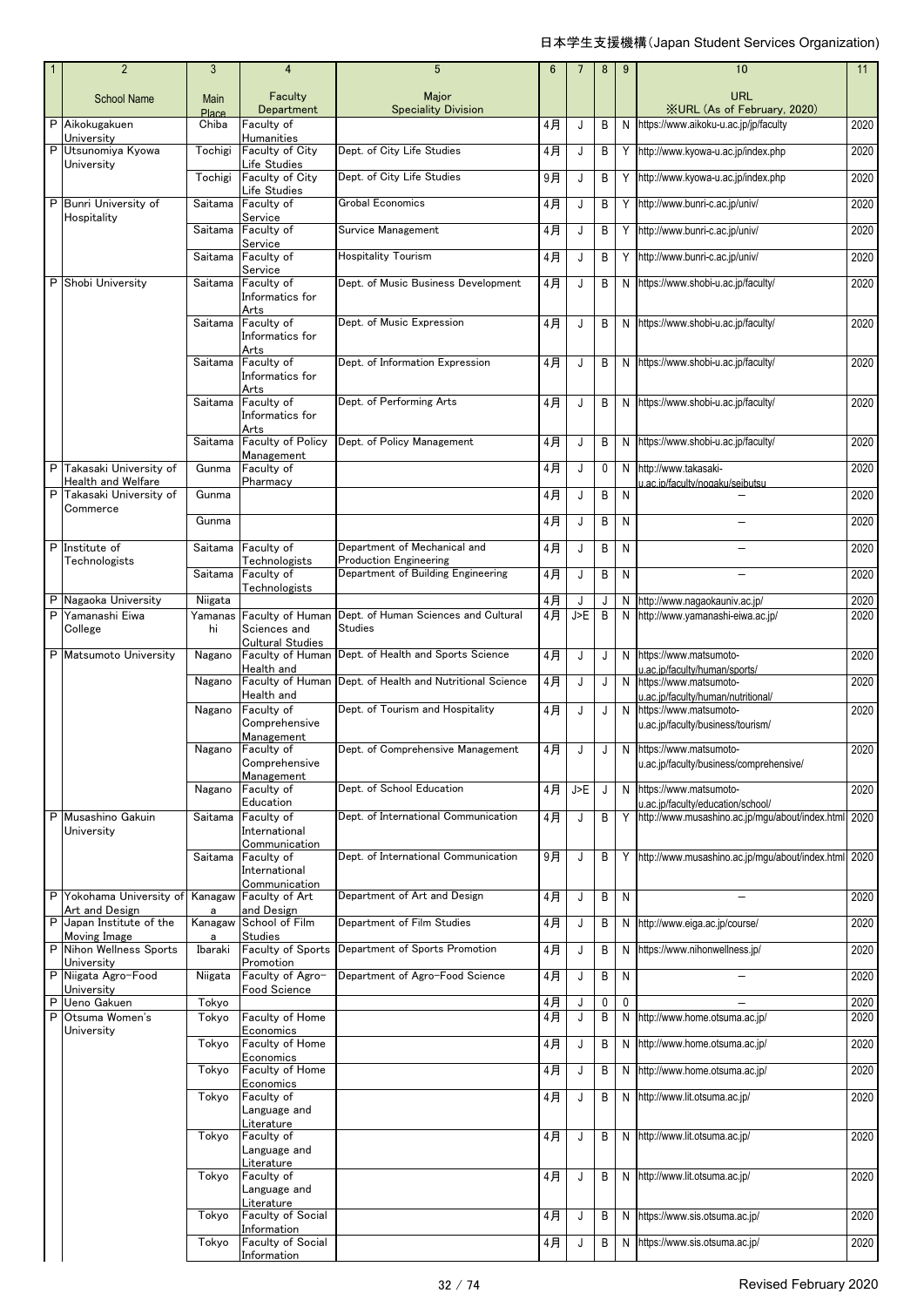| $\overline{2}$                          | 3                    | 4                                                     | $5\phantom{.0}$                                                                           | 6              | 7       | 8              | 9                         | 10                                                                                                     | 11           |
|-----------------------------------------|----------------------|-------------------------------------------------------|-------------------------------------------------------------------------------------------|----------------|---------|----------------|---------------------------|--------------------------------------------------------------------------------------------------------|--------------|
| <b>School Name</b>                      | <b>Main</b><br>Place | Faculty<br>Department                                 | Major<br><b>Speciality Division</b>                                                       |                |         |                |                           | <b>URL</b><br><b>XURL (As of February, 2020)</b>                                                       |              |
|                                         | Tokvo                | <b>Faculty of Social</b>                              |                                                                                           | 4月             | J       | B              | N                         | https://www.sis.otsuma.ac.jp/                                                                          | 2020         |
|                                         | Tokyo                | Information<br>Faculty of Human                       |                                                                                           | 4月             | J       | B              | N                         | https://www.hum.otsuma.ac.jp/                                                                          | 2020         |
|                                         | Tokyo                | Relations<br>Faculty of Human                         |                                                                                           | 4月             | J       | B              | N                         | https://www.hum.otsuma.ac.jp/                                                                          | 2020         |
|                                         | Tokyo                | Relations<br>Faculty of Human                         |                                                                                           | 4月             | J       | B              | N                         | https://www.hum.otsuma.ac.jp/                                                                          | 2020         |
|                                         | Tokyo                | Relations<br>Faculty of<br>Comparative                |                                                                                           | 4月             | J       | B              | N                         | http://www.ccs.otsuma.ac.jp/                                                                           | 2020         |
| P Gakushuin University                  | Tokyo                | Culture<br>Faculty of                                 | Dept. of Management                                                                       | 4月             | J       | 0              | N                         | $\equiv$                                                                                               | 2020         |
|                                         |                      | Economics                                             |                                                                                           |                |         |                |                           |                                                                                                        |              |
|                                         | Tokyo                | Faculty of<br>Economics                               | Dept. of Economics                                                                        | 4月             | J       | 0              | N                         |                                                                                                        | 2020         |
|                                         | Tokyo<br>Tokyo       | Faculty of Letters Dept. of History                   | Faculty of Letters Dept. of Philosophy                                                    | 4月<br>4月       | J<br>J  | 0<br>$\pmb{0}$ | $\mathsf{N}$<br>${\sf N}$ | -<br>$\overline{\phantom{0}}$                                                                          | 2020<br>2020 |
|                                         | Tokyo                |                                                       | Faculty of Letters Dept. of Japanese Language and                                         | 4月             | J       | 0              | N                         |                                                                                                        | 2020         |
| P Kyoritsu Women's                      | Tokyo                |                                                       | Literature                                                                                | 4月             | J       | B              | N                         | http://www.kyoritsu-wu.ac.jp/                                                                          | 2020         |
| University                              | Tokyo                |                                                       |                                                                                           | $4$ 月          | J       | B              | N                         | http://www.kyoritsu-wu.ac.jp/                                                                          | 2020         |
|                                         | Tokyo                |                                                       |                                                                                           | 4月             | J       | B              | N                         | http://www.kyoritsu-wu.ac.jp/                                                                          | 2020         |
|                                         | Tokyo                |                                                       |                                                                                           | 4月             | J       | B              | N                         | http://www.kyoritsu-wu.ac.jp/                                                                          | 2020         |
|                                         | Tokyo                |                                                       |                                                                                           | 4月             | J       | B              | N                         | http://www.kyoritsu-wu.ac.jp/                                                                          | 2020         |
| P Keio University                       |                      | Kanagaw Faculty of                                    | Dept. of Nursing                                                                          | 4月             | J       | B              | N                         | https://www.nmc.keio.ac.jp/                                                                            | 2020         |
| P Kogakuin University                   | a<br>Tokyo           | Nursing and<br>School of                              | Dept. of Urban Design and Planning                                                        | 4月             | J       | B              | N                         | https://www.kogakuin.ac.jp/                                                                            | 2020         |
|                                         | Tokyo                | Architecture<br>School of                             | Dept. of Architectural Design                                                             | 4月             | J       | B              | N                         | https://www.kogakuin.ac.jp/                                                                            | 2020         |
|                                         | Tokyo                | Architecture<br>School of                             | Dept. of Architecture                                                                     | 4月             | J       | B              | N                         | https://www.kogakuin.ac.jp/                                                                            | 2020         |
|                                         | Tokyo                | Architecture<br>Faculty of                            | Dept. of Mechanical Systems                                                               | $4$ 月          | J       | B              | N                         | https://www.kogakuin.ac.jp/                                                                            | 2020         |
|                                         | Tokyo                | Engineering<br>Faculty of                             | Engineering<br>Dept. of Mechanical Engineering                                            | $4$ 月          | J       | B              | N                         | https://www.kogakuin.ac.jp/                                                                            | 2020         |
|                                         | Tokyo                | Engineering<br>Faculty of                             | Dept. of Electrical Electronic                                                            | 4月             | J       | B              | N                         | https://www.kogakuin.ac.jp/                                                                            | 2020         |
|                                         | Tokyo                | Engineering<br>Faculty of                             | Engineering<br>Dept. of Computer Science                                                  | 4月             | J       | B              | N                         | https://www.kogakuin.ac.jp/                                                                            | 2020         |
|                                         | Tokyo                | Informatics<br>Faculty of                             | Dept. of Information Systems and                                                          | 4月             | J       | B              | N                         | https://www.kogakuin.ac.jp/                                                                            | 2020         |
|                                         | Tokyo                | Informatics<br>Faculty of                             | <b>Applied Mathematics</b><br>Dept. of Information Design                                 | $4$ 月          | J       | B              | N                         | https://www.kogakuin.ac.jp/                                                                            | 2020         |
|                                         | Tokyo                | Informatics<br>Faculty of                             | Dept. of Information and                                                                  | 4月             | J       | B              | N                         | https://www.kogakuin.ac.jp/                                                                            | 2020         |
|                                         | Tokyo                | Informatics<br>School of                              | <b>Communications Engineering</b><br>Dept. of Applied Chemistry                           | 4月             | J       | B              | N                         | https://www.kogakuin.ac.jp/                                                                            | 2020         |
|                                         |                      | Advanced<br>Engineering                               |                                                                                           |                |         |                |                           |                                                                                                        |              |
|                                         | Tokyo                | School of<br>Advanced                                 | Dept. of Applied Physics                                                                  | 4月             | J       | B              | N                         | https://www.kogakuin.ac.jp/                                                                            | 2020         |
|                                         | Tokyo                | Engineering<br>School of                              | Dept. of Environmental Chemistry and                                                      | 4月             | J       | B              | N                         | https://www.kogakuin.ac.jp/                                                                            | 2020         |
|                                         |                      | Advanced<br>Engineering                               | <b>Chemical Engineering</b>                                                               |                |         |                |                           |                                                                                                        |              |
|                                         | Tokyo                | School of<br>Advanced                                 | Dept. of Mechanical Science and<br>Engineering                                            | 4月             | J       | B              |                           | N https://www.kogakuin.ac.jp/                                                                          | 2020         |
|                                         | Tokyo                | Engineering<br>School of<br>Advanced<br>Engineering   | Dept. of Chemistry and Life Science                                                       | 4月             | J       | В              | N                         | https://www.kogakuin.ac.jp/                                                                            | 2020         |
| P Kokugakuin University                 | Tokyo                | Faculty of                                            | Dept. of Business Management                                                              | 4月             | J       | Β              | N                         | https://www.kokugakuin.ac.jp/education/fd/econo                                                        | 2020         |
|                                         | Tokyo                | Economics<br>Faculty of                               | Dept. of Economics                                                                        | 4月             | J       | B              | N                         | https://www.kokugakuin.ac.jp/education/fd/econo                                                        | 2020         |
|                                         | Tokyo                | Economics<br>Faculty of Shinto                        | Dept. of Shinto Culture                                                                   | 4月             | J       | B              | N                         | https://www.kokugakuin.ac.jp/education/fd/shinto                                                       | 2020         |
|                                         | Tokyo                | <b>Studies</b><br>Faculty of Letters Dept. of History |                                                                                           | 4月             | J       | Β              | N                         | https://www.kokugakuin.ac.jp/education/fd/letters                                                      | 2020         |
|                                         | Tokyo<br>Tokyo       |                                                       | Faculty of Letters Dept. of Philosophy<br>Faculty of Letters Dept. of Japanese Literature | $4$ 月<br>$4$ 月 | J<br>J  | B<br>B         | N<br>N                    | https://www.kokugakuin.ac.jp/education/fd/letters<br>https://www.kokugakuin.ac.jp/education/fd/letters | 2020<br>2020 |
|                                         | Tokyo                | Faculty of Law                                        | Dept. of Law                                                                              | $4$ 月          | J       | B              | N                         | https://www.kokugakuin.ac.jp/education/fd/law                                                          | 2020         |
| P International Christian<br>University | Tokyo                | College of Liberal<br>Arts                            | Division of Arts and Sciences                                                             | 9月             | $J = E$ | B              | Y                         | https://www.icu.ac.jp                                                                                  | 2020         |
|                                         | Tokyo                | College of Liberal<br>Arts                            | Division of Arts and Sciences                                                             | $4$ 月          | $J = E$ | B              | Y                         | https://www.icu.ac.jp                                                                                  | 2020         |
| P Kokushikan University                 | Tokyo                | School of Asia 21                                     | Dept. of Asia 21                                                                          | 4月             | J       | H              | N                         | http://www.kokushikan.ac.jp/faculty/21_Asia/index<br>.html                                             | 2020         |
|                                         | Tokyo                | Faculty of<br><b>Political Science</b>                | Dept. of Economics                                                                        | 4月             | J       |                | N                         | http://www.kokushikan.ac.jp/faculty/PSE/index.ht<br>ml                                                 | 2020         |
|                                         |                      | and Economics                                         |                                                                                           |                |         |                |                           |                                                                                                        |              |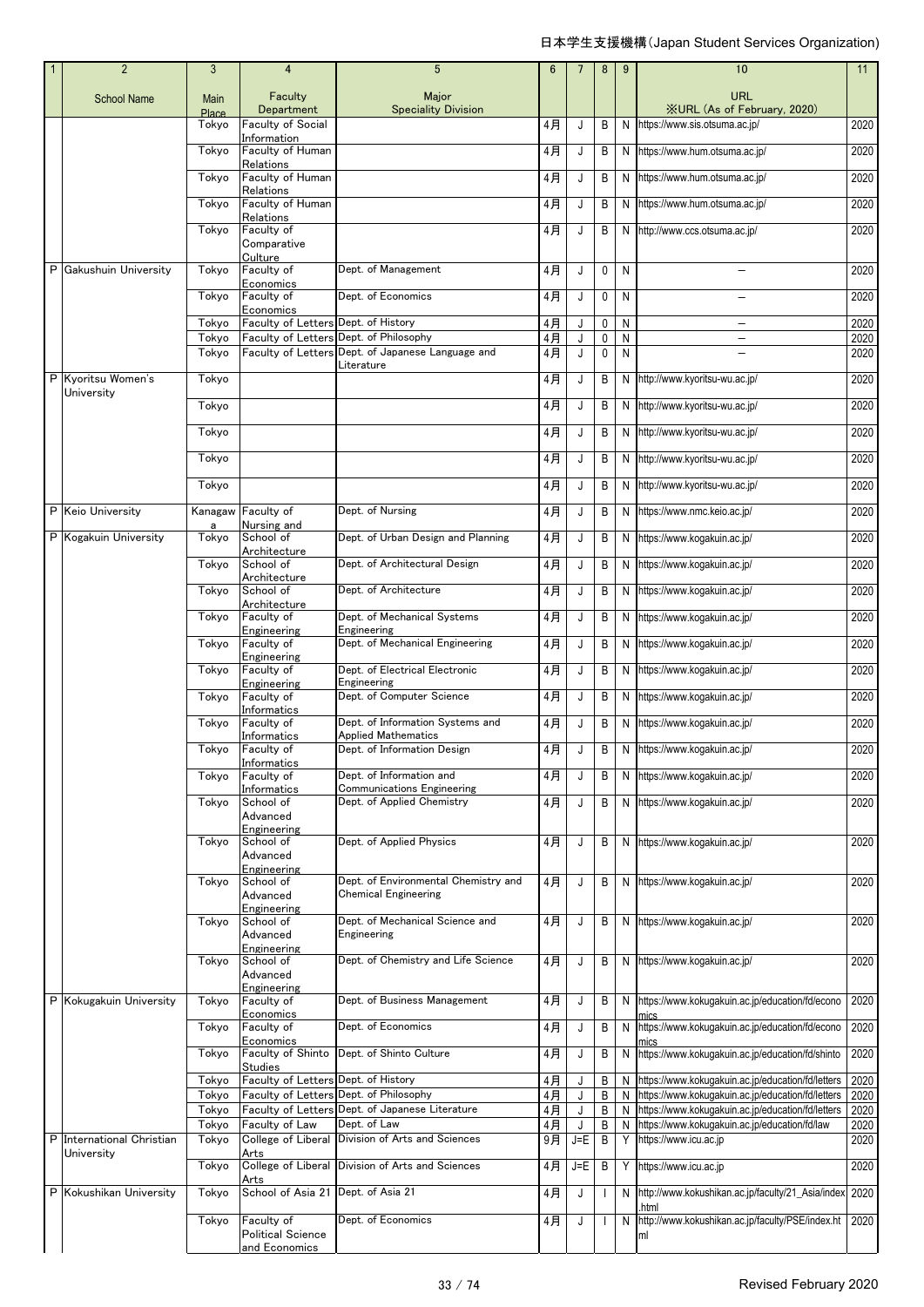|   | $\overline{2}$                      | $\mathbf{3}$         | $\overline{4}$                                    | 5                                                                            | $6\phantom{1}$ | 7       | 8            | 9            | 10                                                                                                             | 11   |
|---|-------------------------------------|----------------------|---------------------------------------------------|------------------------------------------------------------------------------|----------------|---------|--------------|--------------|----------------------------------------------------------------------------------------------------------------|------|
|   | <b>School Name</b>                  | Main<br><b>Place</b> | Faculty<br>Department                             | Major<br><b>Speciality Division</b>                                          |                |         |              |              | URL<br><b>XURL</b> (As of February, 2020)                                                                      |      |
|   |                                     | Tokyo                | Faculty of                                        | Dept. of Political Science and Public                                        | 4月             | J       |              |              | N http://www.kokushikan.ac.jp/faculty/PSE/index.ht                                                             | 2020 |
|   |                                     |                      | <b>Political Science</b><br>and Economics         | Administration                                                               |                |         |              |              | ml                                                                                                             |      |
|   |                                     | Tokyo                | Faculty of<br>Physical                            | Dept. of Sport Education for Children                                        | 4月             | J       |              |              | N http://www.kokushikan.ac.jp/faculty/PE/index.html 2020                                                       |      |
|   |                                     | Tokyo                | Faculty of                                        | Dept. of Sport and Physical Education                                        | 4月             | J       | $\mathbf{I}$ |              | N http://www.kokushikan.ac.jp/faculty/PE/index.html 2020                                                       |      |
|   |                                     | Tokyo                | Physical<br>Faculty of                            | Dept. of Martial Arts                                                        | 4月             | J       | $\mathbf{I}$ |              | N http://www.kokushikan.ac.jp/faculty/PE/index.html 2020                                                       |      |
|   |                                     | Tokyo                | Physical<br>Faculty of Letters Dept. of Education |                                                                              | 4月             | J       |              |              | N http://www.kokushikan.ac.jp/faculty/Letters/index.                                                           | 2020 |
|   |                                     | Tokyo                |                                                   | Faculty of Letters Dept. of History and Geography                            | 4月             | J       |              |              | N http://www.kokushikan.ac.jp/faculty/Letters/index.                                                           | 2020 |
|   |                                     | Tokyo                | <b>Faculty of Letters</b>                         | Dept. of Literature                                                          | $4$ 月          | J       |              |              | N http://www.kokushikan.ac.jp/faculty/Letters/index.                                                           | 2020 |
|   |                                     | Tokyo                | Faculty of Law                                    | Dept. of Modern Business Law                                                 | 4月             | J       |              |              | N http://www.kokushikan.ac.jp/faculty/Law/index.ht                                                             | 2020 |
|   |                                     | Tokyo<br>Tokyo       | Faculty of Law<br>School of                       | Dept. of Law<br>Dept. of Science and Engineering                             | 4月<br>4月       | J<br>J  |              |              | N http://www.kokushikan.ac.jp/faculty/Law/index.ht<br>N http://www.kokushikan.ac.jp/faculty/SE/index.html 2020 | 2020 |
|   |                                     |                      | Science and                                       |                                                                              |                |         |              |              |                                                                                                                |      |
|   | P Komazawa University               | Tokyo                | Faculty of Global<br>Media Studies                | Dept. of Global Media                                                        | 4月             | $J = E$ | J            |              | N https://www.komazawa-<br>u.ac.jp/academics/faculty/globalmedia/global-                                       | 2020 |
|   |                                     | Tokyo                | Faculty of Health                                 | Dept. of Radiological Sciences                                               | 4月             | J       | J            |              | N https://www.komazawa-                                                                                        | 2020 |
|   |                                     |                      | Sciences                                          |                                                                              |                |         |              |              | u.ac.jp/academics/faculty/health-<br>sciences/radiological-sciences/                                           |      |
|   |                                     | Tokyo                | Faculty of                                        | Dept. of Business Administration                                             | 4月             | J       | J            |              | N https://www.komazawa-                                                                                        | 2020 |
|   |                                     |                      | <b>Business</b><br>Administration                 |                                                                              |                |         |              |              | u.ac.jp/academics/faculty/business-                                                                            |      |
|   |                                     | Tokyo                | Faculty of                                        | Dept. of Marketing Management                                                | 4月             | J       | J            |              | administration/business-administration/<br>N https://www.komazawa-                                             | 2020 |
|   |                                     |                      | <b>Business</b>                                   |                                                                              |                |         |              |              | u.ac.jp/academics/faculty/business-                                                                            |      |
|   |                                     |                      | Administration<br>Faculty of                      | Dept. of Economics                                                           |                |         |              |              | administration/marketing/                                                                                      |      |
|   |                                     | Tokyo                | Economics                                         |                                                                              | 4月             | J       | J            |              | N https://www.komazawa-<br>u.ac.jp/academics/faculty/economics/economics/                                      | 2020 |
|   |                                     | Tokyo                | Faculty of                                        | Dept. of Contemporary Applied<br>Economics                                   | 4月             | J       | J            |              | N https://www.komazawa-                                                                                        | 2020 |
|   |                                     | Tokyo                | Economics<br>Faculty of                           | Dept. of Commerce                                                            | 4月             | J       | J            |              | u.ac.jp/academics/faculty/economics/presentday/<br>N https://www.komazawa-                                     | 2020 |
|   |                                     |                      | Economics                                         |                                                                              |                |         |              |              | u.ac.jp/academics/faculty/economics/quotient/                                                                  |      |
|   |                                     | Tokyo                | Faculty of<br><b>Buddhism</b>                     | Dept. of Zen Buddhist Studies                                                | 4月             | J       | J            |              | N https://www.komazawa-<br>u.ac.jp/academics/faculty/buddhism/zen/                                             | 2020 |
|   |                                     | Tokyo                | Faculty of<br><b>Buddhism</b>                     | Dept. of Buddhist Studies                                                    | 4月             | J       | J            |              | N https://www.komazawa-<br>u.ac.jp/academics/faculty/buddhism/buddhist/                                        | 2020 |
|   |                                     | Tokyo                |                                                   | Faculty of Letters Dept. of English and American Literature                  | 4月             | J>E     | J            |              | N https://www.komazawa-                                                                                        | 2020 |
|   |                                     | Tokyo                |                                                   | Faculty of Letters Dept. of Japanese Literature                              | 4月             | J       | J            |              | u.ac.jp/academics/faculty/letters/english-<br>N https://www.komazawa-                                          | 2020 |
|   |                                     | Tokyo                |                                                   | Faculty of Letters Dept. of Sociology, Sociology Program                     | 4月             | J       | J            |              | u.ac.jp/academics/faculty/letters/japanese-<br>N https://www.komazawa-                                         | 2020 |
|   |                                     |                      |                                                   |                                                                              |                |         |              |              | u.ac.jp/academics/faculty/letters/sociology/                                                                   |      |
|   |                                     | Tokyo                |                                                   | Faculty of Letters Dept. of Sociology, Social Welfare<br>Program             | 4月             | J       | J            |              | N https://www.komazawa-<br>u.ac.jp/academics/faculty/letters/sociology-                                        | 2020 |
|   |                                     | Tokyo                |                                                   | Faculty of Letters Dept. of Psychology                                       | 4月             | J       | J            |              | socialwork/<br>N https://www.komazawa-                                                                         | 2020 |
|   |                                     |                      |                                                   |                                                                              |                |         |              |              | u.ac.jp/academics/faculty/letters/psychology/                                                                  |      |
|   |                                     | Tokyo                |                                                   | Faculty of Letters Dept. of Geography, Environmental<br>Study Program        | 4月             | J       | J            |              | N https://www.komazawa-<br>u.ac.jp/academics/faculty/letters/geography-                                        | 2020 |
|   |                                     |                      |                                                   |                                                                              |                |         |              |              | environment/                                                                                                   |      |
|   |                                     | Tokyo                |                                                   | Faculty of Letters Dept. of Geography, Cultural Study<br>Program             | 4月             | J       | J            |              | N https://www.komazawa-<br>u.ac.jp/academics/faculty/letters/geography-                                        | 2020 |
|   |                                     | Tokyo                |                                                   | Faculty of Letters Dept. of History, History of Foreign<br>Countries Program | 4月             | J       | J            |              | N https://www.komazawa-<br>u.ac.jp/academics/faculty/letters/history-foreign/                                  | 2020 |
|   |                                     | Tokyo                |                                                   | Faculty of Letters Dept. of History, Archaeology Program                     | 4月             | J       | J            |              | N https://www.komazawa-                                                                                        | 2020 |
|   |                                     | Tokyo                |                                                   | Faculty of Letters Dept. of History, Japanese History                        | 4月             | J       | J            |              | u.ac.jp/academics/faculty/letters/history-<br>N https://www.komazawa-                                          | 2020 |
|   |                                     | Tokyo                | Faculty of Law                                    | Program<br>Dept. of Political Science                                        | 4月             | J       | J            |              | u.ac.jp/academics/faculty/letters/history-japanese<br>N https://www.komazawa-                                  | 2020 |
|   |                                     | Tokyo                | Faculty of Law                                    | Dept. of Law                                                                 | 4月             | J       | J            |              | u.ac.jp/academics/faculty/law/political-science/<br>N https://www.komazawa-                                    | 2020 |
| P | Jissen Women's                      | Tokyo                | Faculty of Human                                  | Dept. of Studies On Lifestyle                                                | 4月             | J       | B            |              | u.ac.jp/academics/faculty/law/law-flexa/<br>N http://www.jissen.ac.jp/learning/index.html                      | 2020 |
|   | University                          |                      | Life Sciences                                     | Management                                                                   |                |         |              |              |                                                                                                                |      |
|   |                                     | Tokyo                | Faculty of Human<br>Life Sciences                 | Dept. of Human Environmental Sciences                                        | 4月             | J       | B            |              | N http://www.jissen.ac.jp/learning/index.html                                                                  | 2020 |
|   |                                     | Tokyo                | Life Sciences                                     | Faculty of Human Dept. of Human Sciences and Arts                            | 4月             | J       | В            |              | N http://www.jissen.ac.jp/learning/index.html                                                                  | 2020 |
|   |                                     | Tokyo                | Faculty of                                        | Dept. of Aesthetics and Art History                                          | 4月             | J       | B            |              | N http://www.jissen.ac.jp/learning/index.html                                                                  | 2020 |
|   |                                     | Tokyo                | Literature<br>Faculty of                          | Dept. of Japanese Literature                                                 | 4月             | J       | B            |              | N http://www.jissen.ac.jp/learning/index.html                                                                  | 2020 |
|   |                                     |                      | Literature                                        |                                                                              |                |         |              |              |                                                                                                                |      |
| P | Shibaura Institute of<br>Technology | Saitama              | College of<br>Engineering                         |                                                                              | 4月             | J       | B            | ${\sf N}$    | $\equiv$                                                                                                       | 2020 |
|   |                                     | Saitama              | College of                                        |                                                                              | 4月             | J       | B            | N            |                                                                                                                | 2020 |
|   |                                     |                      | Systems<br>Engineering and                        |                                                                              |                |         |              |              |                                                                                                                |      |
|   |                                     | Saitama              | College of<br>Engineering and                     |                                                                              | 4月             | J       | В            | $\mathsf{N}$ | $\overline{\phantom{0}}$                                                                                       | 2020 |
|   |                                     |                      | Design                                            |                                                                              |                |         |              |              |                                                                                                                |      |
|   |                                     | Tokyo                | School of<br>Architecture                         |                                                                              | 4月             | J       | B            | N            |                                                                                                                | 2020 |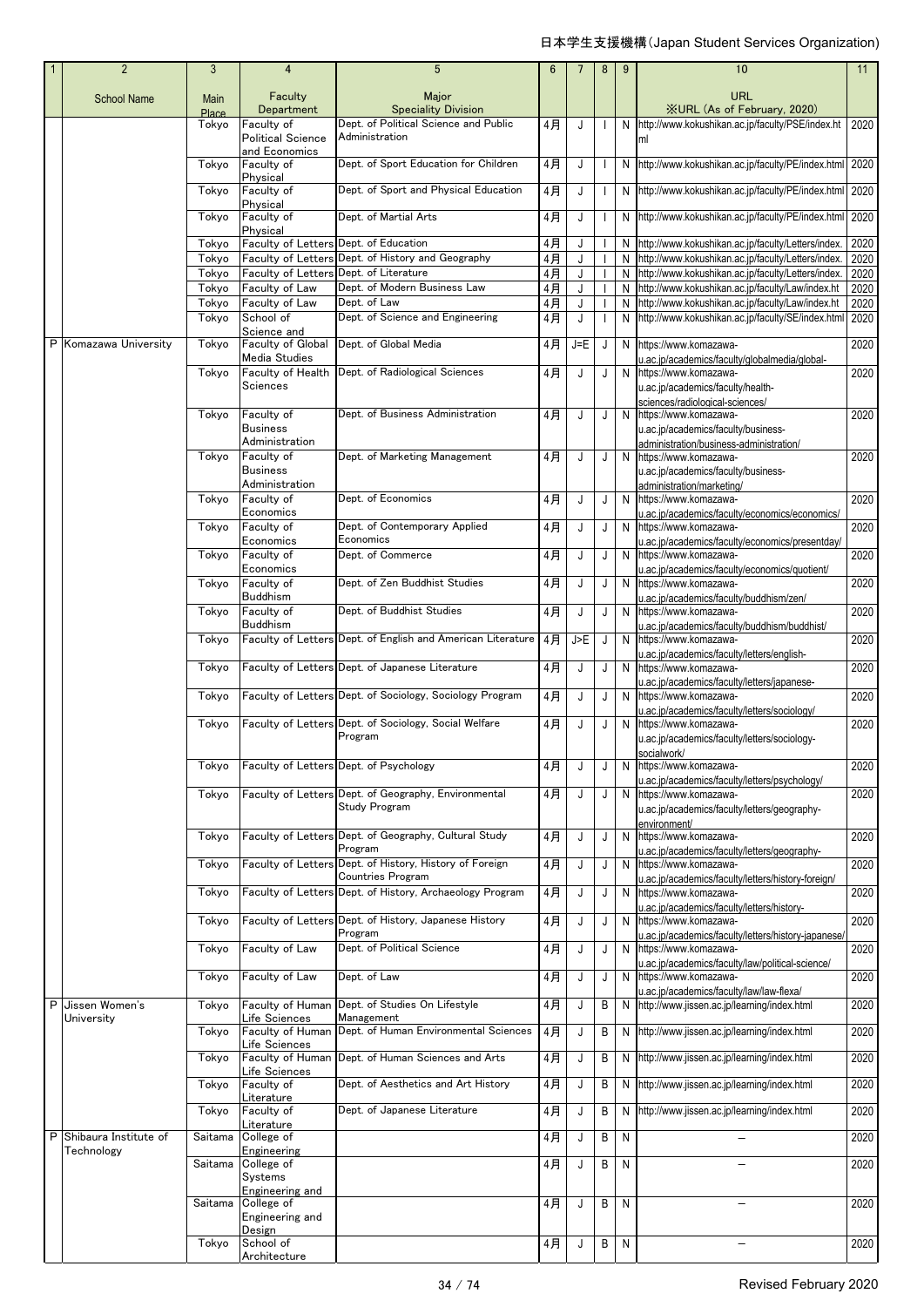| $\mathbf{1}$ | $\overline{2}$                   | 3                    | 4                                   | 5                                                                       | 6     | $\overline{7}$ | 8 | $9\,$ | 10                                                                            | 11   |
|--------------|----------------------------------|----------------------|-------------------------------------|-------------------------------------------------------------------------|-------|----------------|---|-------|-------------------------------------------------------------------------------|------|
|              | <b>School Name</b>               | Main<br><b>Place</b> | Faculty<br>Department               | Major<br><b>Speciality Division</b>                                     |       |                |   |       | <b>URL</b><br><b>XURL (As of February, 2020)</b>                              |      |
|              | P Sophia University              | Tokyo                | Faculty of Liberal                  | Dept. of Liberal Arts                                                   | 4月    | Ε              | B | Y     | http://www.sophia.ac.jp/jpn/program/UG/UG_LA                                  | 2020 |
|              |                                  | Tokyo                | Arts<br>Faculty of Liberal<br>Arts  | Dept. of Liberal Arts                                                   | 9月    | Е              | B | Y     | http://www.sophia.ac.jp/jpn/program/UG/UG_LA                                  | 2020 |
|              |                                  | Tokyo                | Faculty of<br>Foreign Studies       | Dept. of Hispanic Studies                                               | $4$ 月 | J>E            | B | N     | http://www.sophia.ac.jp/jpn/program/UG/UG_FS/<br>UG FS Hispanic               | 2020 |
|              |                                  | Tokyo                | Faculty of<br>Foreign Studies       | Dept. of German Studies                                                 | $4$ 月 | J>E            | B | N     | http://www.sophia.ac.jp/jpn/program/UG/UG_FS/<br>UG FS German                 | 2020 |
|              |                                  | Tokyo                | Faculty of<br>Foreign Studies       | Dept. of French Studies                                                 | 4月    | J>E            | B | N     | http://www.sophia.ac.jp/jpn/program/UG/UG_FS/<br>UG FS French                 | 2020 |
|              |                                  | Tokyo                | Faculty of<br>Foreign Studies       | Dept. of Luso-Brazilian Studies                                         | $4$ 月 | J>E            | B | N     | http://www.sophia.ac.jp/jpn/program/UG/UG FS/<br>UG FS Ruso-brazilian         | 2020 |
|              |                                  | Tokyo                | Faculty of<br>Foreign Studies       | Dept. of Russian Studies                                                | 4月    | J>E            | B | N     | http://www.sophia.ac.jp/jpn/program/UG/UG_FS/<br>UG FS Russian                | 2020 |
|              |                                  | Tokyo                | Faculty of<br>Foreign Studies       | Dept. of English Studies                                                | $4$ 月 | J>E            | B | N     | http://www.sophia.ac.jp/jpn/program/UG/UG_FS/<br>UG FS English                | 2020 |
|              |                                  | Tokyo                | Faculty of<br>Economics             | Dept. of Management                                                     | $4$ 月 | J>E            | B | N     | http://www.sophia.ac.jp/jpn/program/UG/UG_Eco<br>n/UG_Econ_management         | 2020 |
|              |                                  | Tokyo                | Faculty of<br>Economics             | Dept. of Economics                                                      | $4$ 月 | J>E            | B | N     | http://www.sophia.ac.jp/jpn/program/UG/UG_Eco                                 | 2020 |
|              |                                  | Tokyo                | Faculty of<br>Theology              | Dept. of Theology                                                       | $4$ 月 | J>E            | B | N     | n/UG Econ economics<br>http://www.sophia.ac.jp/jpn/program/UG/UG_The          | 2020 |
|              |                                  | Tokyo                | Faculty of Global<br><b>Studies</b> | Dept. of Global Studies                                                 | 4月    | J>E            | B | N     | http://www.sophia.ac.jp/jpn/program/UG/UG_GS/<br>UG GS GS                     | 2020 |
|              |                                  | Tokyo                | Faculty of Human<br>Sciences        | Dept. of Nursing                                                        | 4月    | J>E            | B | N     | http://www.sophia.ac.jp/jpn/program/UG/UG HS/<br>kango                        | 2020 |
|              |                                  | Tokvo                | Faculty of Human<br>Sciences        | Dept. of Education                                                      | $4$ 月 | J>E            | B | N     | http://www.sophia.ac.jp/jpn/program/UG/UG_HS/<br>UG HS education              | 2020 |
|              |                                  | Tokyo                | Faculty of Human<br>Sciences        | Dept. of Sociology                                                      | 4月    | J>E            | B | N     | http://www.sophia.ac.jp/jpn/program/UG/UG_HS/<br>UG HS sociology              | 2020 |
|              |                                  | Tokyo                | Faculty of Human<br>Sciences        | Dept. of Social Services                                                | 4月    | J>E            | B | N     | http://www.sophia.ac.jp/jpn/program/UG/UG_HS/<br>UG HS SocialServices         | 2020 |
|              |                                  | Tokyo                | Faculty of Human<br>Sciences        | Dept. of Psychology                                                     | $4$ 月 | J>E            | B | N     | http://www.sophia.ac.jp/jpn/program/UG/UG_HS/<br>UG_HS_psychology             | 2020 |
|              |                                  | Tokyo                | Faculty of<br>Humanities            | Dept. of German Literature                                              | $4$ 月 | J>E            | B | N     | http://www.sophia.ac.jp/jpn/program/UG/UG_Hu<br>man/UG Human Glit             | 2020 |
|              |                                  | Tokyo                | Faculty of<br>Humanities            | Dept. of French Literature                                              | 4月    | J>E            | B | N     | http://www.sophia.ac.jp/jpn/program/UG/UG_Hu<br>man/UG Human FLit             | 2020 |
|              |                                  | Tokyo                | Faculty of<br>Humanities            | Dept. of English Literature                                             | $4$ 月 | J>E            | B | N     | http://www.sophia.ac.jp/jpn/program/UG/UG_Hu<br>man/UG Human ELit             | 2020 |
|              |                                  | Tokyo                | Faculty of<br>Humanities            | Dept. of Japanese Literature                                            | 4月    | J>E            | В | N     | http://www.sophia.ac.jp/jpn/program/UG/UG_Hu<br>man/UG Human Jlit             | 2020 |
|              |                                  | Tokyo                | Faculty of<br>Humanities            | Dept. of History                                                        | 4月    | J>E            | B | N     | http://www.sophia.ac.jp/jpn/program/UG/UG_Hu<br>man/UG Human history          | 2020 |
|              |                                  | Tokyo                | Faculty of<br>Humanities            | Dept. of Journalism                                                     | 4月    | J>E            | B | N     | http://www.sophia.ac.jp/jpn/program/UG/UG_Hu<br>man/UG_Human_journalism       | 2020 |
|              |                                  | Tokyo                | Faculty of<br>Humanities            | Dept. of Philosophy                                                     | 4月    | J>E            | B |       | N http://www.sophia.ac.jp/jpn/program/UG/UG_Hu<br>man/UG Human philosophy     | 2020 |
|              |                                  | Tokyo                | Faculty of Law                      | Dept. of International Legal Studies                                    | 4月    | J>E            | B | N     | http://www.sophia.ac.jp/jpn/program/UG/UG_Law<br>/UG Law ILS                  | 2020 |
|              |                                  | Tokyo                | Faculty of Law                      | Dept. of Legal Studies of the Global<br>Environment                     | $4$ 月 | J>F            | B | N     | http://www.sophia.ac.jp/jpn/program/UG/UG Law<br>/UG Law LSGE                 | 2020 |
|              |                                  | Tokyo                | Faculty of Law                      | Dept. of Law                                                            | $4$ 月 | J>E            | B | N     | http://www.sophia.ac.jp/jpn/program/UG/UG_Law<br>/UG Law law                  | 2020 |
|              |                                  | Tokyo                | Faculty of<br>Science and           | Dept. of Engineering and Applied<br>Sciences                            | 4月    | J>E            | B | N     | http://www.sophia.ac.jp/jpn/program/UG/UG_ST/<br><b>UG ST ElectricalAS</b>    | 2020 |
|              |                                  | Tokyo                | Faculty of<br>Science and           | Dept. of Engineering and Applied<br>Sciences(Green Engineering program) | $9$ 月 | $\mathsf E$    | B | Y     | http://www.sophia.ac.jp/jpn/admissions/gakubu_a<br>d/fst                      | 2020 |
|              |                                  | Tokyo                | Faculty of<br>Science and           | Dept. of Information and Communication<br>Sciences                      | $4$ 月 | J>E            | B | N     | http://www.sophia.ac.jp/jpn/program/UG/UG_ST/<br>UG ST InformationCS          | 2020 |
|              |                                  | Tokyo                | Faculty of<br>Science and           | Dept. of Materials and Life Sciences                                    | 4月    | J>E            | B | N     | http://www.sophia.ac.jp/jpn/program/UG/UG_ST/<br>UG ST MaterialsLS            | 2020 |
|              |                                  | Tokyo                | Faculty of<br>Science and           | Dept. of Materials and Life<br>Sciences(Green Science program)          | 9月    | E              | B | Y     | http://www.sophia.ac.jp/jpn/admissions/gakubu_a<br>d/fst                      | 2020 |
|              | P Kagawa Nutrition<br>University | Saitama              | Undergraduate<br>School of          | Applied Nutrition / Health and Nutrition<br>Food Culture and Nutrition  | 4月    | J              | B | N     | https://www.eiyo.ac.jp/daigaku/faculty/index.html                             | 2020 |
|              | P Joshibi University of          | Tokyo                | Nutrition<br>College of Art         | Dept. of Cross-Disciplinary Art and                                     | 4月    | J              | B | N     |                                                                               | 2020 |
|              | Art and Design                   | Kanagaw              | and Design<br>College of Art        | Design<br>Dept. of Design and Crafts                                    | 4月    | J              | B | N     |                                                                               | 2020 |
|              |                                  | Kanagaw              | and Design<br>College of Art        | Dept. of Fine Arts                                                      | $4$ 月 | J              | B | N     |                                                                               | 2020 |
|              | P University of the              | a<br>Tokyo           | and Design<br>Faculty of Liberal    |                                                                         | 4月    | $\overline{5}$ | J | N     | http://www.u-sacred-heart.ac.jp                                               | 2020 |
|              | Sacred Heart, Tokyo              |                      | Arts                                |                                                                         |       |                |   |       |                                                                               |      |
| P            | Seisen University                | Tokyo                | Faculty of Arts                     | Dept. of Spanish Language and<br>Literature                             | 4月    | J              | B | N     | https://www.seisen-<br>u.ac.jp/department/undergraduate/espanol/index.<br>oho | 2020 |
|              |                                  | Tokyo                | Faculty of Arts                     | Dept. of English Language and Literature                                | 4月    | J>E            | B | N     | https://www.seisen-                                                           | 2020 |
|              |                                  | Tokyo                | Faculty of Arts                     | Dept. of Global Citizenship Studies                                     | 4月    | J>E            | B | N     | u.ac.jp/department/undergraduate/english/index.p<br>https://www.seisen-       | 2020 |
|              |                                  |                      |                                     |                                                                         |       |                |   |       | u.ac.jp/department/undergraduate/global/index.ph                              |      |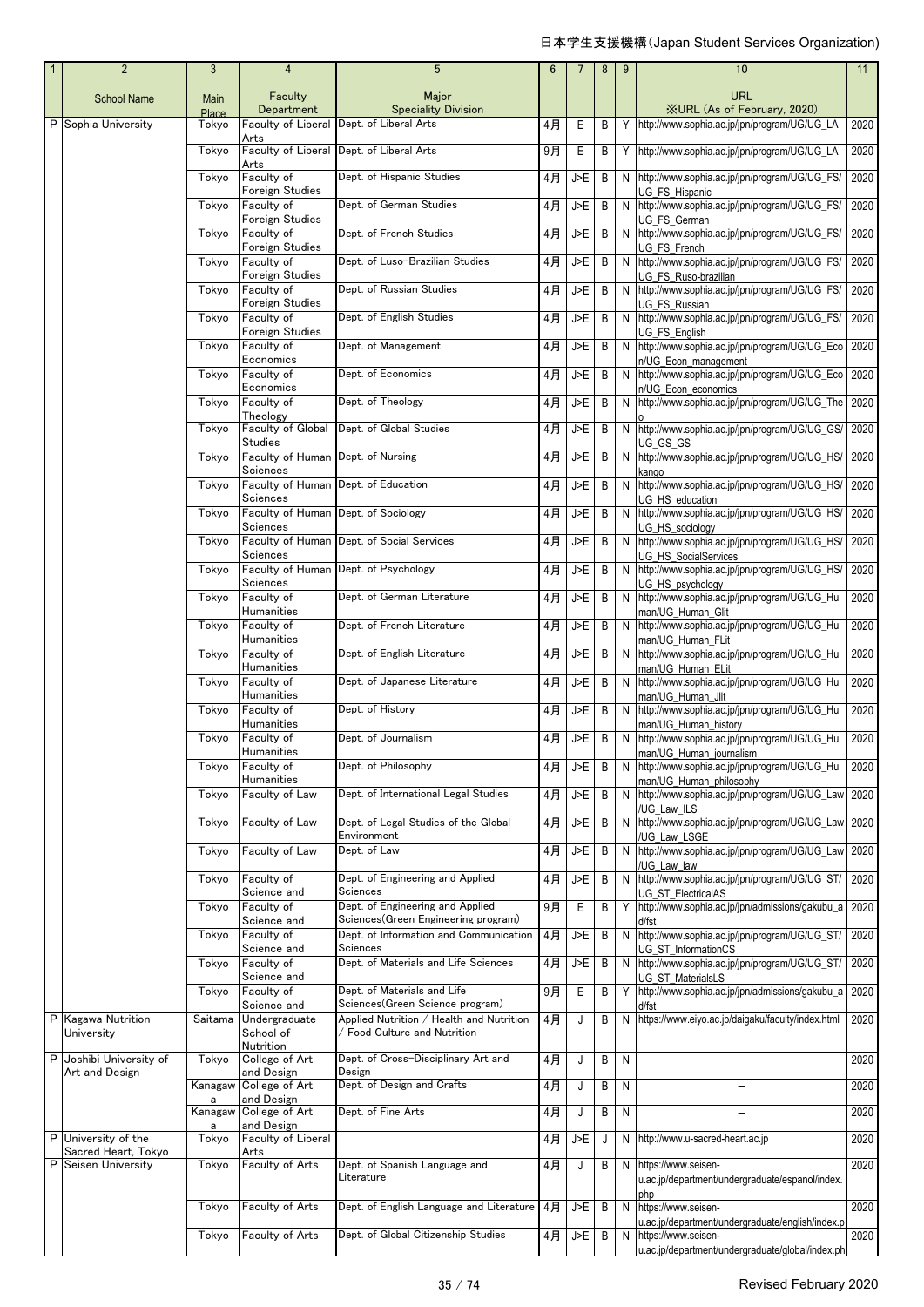| $\overline{2}$           | $\mathbf{3}$         | $\overline{4}$                             | $5\phantom{.0}$                                                       | $6\phantom{1}$ | 7   | 8            | 9         | 10                                                                                                    | 11           |
|--------------------------|----------------------|--------------------------------------------|-----------------------------------------------------------------------|----------------|-----|--------------|-----------|-------------------------------------------------------------------------------------------------------|--------------|
| <b>School Name</b>       | Main<br><b>Place</b> | Faculty<br>Department                      | Major<br><b>Speciality Division</b>                                   |                |     |              |           | <b>URL</b><br><b>XURL (As of February, 2020)</b>                                                      |              |
|                          | Tokyo                | Faculty of Arts                            | Dept. of Japanese Language and<br>Literature                          | 4月             | J   | B            | N         | https://www.seisen-<br>u.ac.jp/department/undergraduate/japanese/index                                | 2020         |
|                          | Tokyo                | Faculty of Arts                            | Dept. of Cultural History                                             | 4月             | J   | B            | N         | oho<br>https://www.seisen-                                                                            | 2020         |
| P Senshu University      |                      | Kanagaw School of                          | Dept. of Economics                                                    | 4月             | J   | B            | N         | u.ac.jp/department/undergraduate/cultural/index.p<br>https://www.senshu-u.ac.jp/education/faculty/    | 2020         |
|                          | a                    | Economics<br>Kanagaw School of             | Dept. of International Economics                                      | $4$ 月          | J   | B            | N         | https://www.senshu-u.ac.jp/education/faculty/                                                         | 2020         |
|                          | a<br>Tokyo           | Economics<br>School of                     | Dept. of Marketing                                                    | 4月             | J   | B            | N         | https://www.senshu-                                                                                   | 2020         |
|                          | Tokyo                | Commerce<br>School of                      | Dept. of Accounting                                                   | 4月             | J   | B            | N         | u.ac.jp/education/faculty/commerce/#mar<br>https://www.senshu-                                        | 2020         |
|                          | Kanagaw              | Commerce<br>School of Human                | Dept. of Sociology                                                    | 4月             | J   | B            | N         | u.ac.jp/education/faculty/commerce/#mar<br>https://www.senshu-                                        | 2020         |
|                          | a<br>Kanagaw         | Sciences<br>School of Human                | Dept. of Psychology                                                   | 4月             | J   | B            | N         | u.ac.jp/education/faculty/humansciences/society/<br>https://www.senshu-                               | 2020         |
|                          | a                    | Sciences                                   |                                                                       |                |     |              |           | u.ac.jp/education/faculty/humansciences/psychol                                                       |              |
|                          | a                    | Kanagaw School of Letters                  | Dept. of Journalism                                                   | 4月             | J   | B            | N         | https://www.senshu-<br>u.ac.jp/education/faculty/letters/journalism_copy/                             | 2020         |
|                          | a                    | Kanagaw School of Letters                  | Dept. of English                                                      | 4月             | J>E | B            | N         | https://www.senshu-<br>u.ac.jp/education/faculty/letters/eibeibun/                                    | 2020         |
|                          | a                    |                                            | Kanagaw School of Letters Dept. of Geography                          | 4月             | J   | B            | N         | https://www.senshu-<br>u.ac.jp/education/faculty/letters/geography/                                   | 2020         |
|                          | a                    |                                            | Kanagaw School of Letters Dept. of Philosophy                         | $4$ 月          | J   | B            | N         | https://www.senshu-<br>u.ac.jp/education/faculty/letters/philosophy/                                  | 2020         |
|                          | a                    |                                            | Kanagaw School of Letters Dept. of Japanese Language                  | 4月             | J   | B            | N         | https://www.senshu-<br>u.ac.jp/education/faculty/letters/nichigo/                                     | 2020         |
|                          | a                    |                                            | Kanagaw School of Letters Dept. of Japanese Literature and<br>Culture | 4月             | J   | B            | N         | https://www.senshu-<br>u.ac.jp/education/faculty/letters/nichibun/                                    | 2020         |
|                          |                      | Kanagaw School of Letters                  | Dept. of History                                                      | 4月             | J   | B            | N         | https://www.senshu-                                                                                   | 2020         |
| P Taisho University      | a<br>Tokyo           | Faculty of<br>Psychology and               | Dept. of Human Sciences                                               | 4月             | J   | J            | N         | u.ac.jp/education/faculty/letters/history/                                                            | 2020         |
|                          | Tokyo                | Sociology<br>Faculty of                    | Dept. of Clinical Psychology                                          | 4月             | J   | J            | N         |                                                                                                       | 2020         |
|                          |                      | Psychology and<br>Sociology                |                                                                       |                |     |              |           |                                                                                                       |              |
|                          | Tokyo                | <b>Studies</b>                             | Faculty of Human Dept. of Education and Human Studies                 | 4月             | J   | J            | N         |                                                                                                       | 2020         |
|                          | Tokyo                | Faculty of<br>Communication<br>and Culture | Dept. of Communication and Culture                                    | 4月             | J   | J            | N         |                                                                                                       | 2020         |
|                          | Tokyo                | Faculty of                                 | Dept. of Buddhist Studies                                             | 4月             | J   | J            | N         |                                                                                                       | 2020         |
|                          | Tokyo                | <b>Buddhist Studies</b><br>Faculty of      | Dept. of Humanities                                                   | 4月             | J   | J            | N         |                                                                                                       | 2020         |
|                          |                      | Literature<br>Tokyo Faculty of             | Dept. of History                                                      | $4$ 月          |     |              | ${\sf N}$ |                                                                                                       | 2020         |
|                          | Tokyo                | Literature<br>Faculty of                   | Dept. of Regional Development                                         | 4月             | J   | J            | N         |                                                                                                       | 2020         |
| P Daito Bunka University | Saitama              | Regional<br>Faculty of                     | Dept. of Japanese Literature                                          | 4月             | J   | B            | N         | http://www.daito.ac.jp/education/literature/index.h                                                   | 2020         |
|                          | Saitama              | Literature<br>Faculty of                   | Dept. of Chinese Literature                                           | 4月             | J   | B            | N         | http://www.daito.ac.jp/education/literature/index.h                                                   | 2020         |
|                          | Saitama              | Literature<br>Faculty of                   | Dept. of English and American Literature                              | 4月             | J   | B            | N         | http://www.daito.ac.jp/education/literature/index.h 2020                                              |              |
|                          |                      | Literature                                 |                                                                       |                |     |              |           |                                                                                                       |              |
|                          | Saitama              | Faculty of<br>Literature                   | Dept. of Education                                                    | 4月             | J   | B            | N         | http://www.daito.ac.jp/education/literature/index.h                                                   | 2020         |
|                          | Saitama              | Faculty of<br>Literature                   | Dept. of Calligraphy                                                  | 4月             | J   | Β            | N         | http://www.daito.ac.jp/education/literature/index.h                                                   | 2020         |
|                          | Saitama              | Faculty of<br>Economics                    | Dept. of Socio-Economic                                               | 4月             | J   | B            | N         | http://www.daito.ac.jp/education/economics/index<br>html                                              | 2020         |
|                          | Saitama              | Faculty of<br>Economics                    | Dept. of Modern Economics                                             | 4月             | J   | B            | N         | http://www.daito.ac.jp/education/economics/index<br>html                                              | 2020         |
|                          | Saitama              | Faculty of<br>Foreign Language             | Dept. of Chinese Language                                             | 4月             | J   | B            | N         | http://www.daito.ac.jp/education/foreign_languag<br>es/index.html                                     | 2020         |
|                          | Saitama              | Faculty of<br>Foreign Language             | Dept. of English Language                                             | 4月             | J   | B            | N         | http://www.daito.ac.jp/education/foreign_languag<br>es/index.html                                     | 2020         |
|                          | Saitama              | Faculty of<br>Foreign Language             | Dept. of Japanese Language                                            | 4月             | J   | B            | N         | http://www.daito.ac.jp/education/foreign_languag<br>es/index.html                                     | 2020         |
|                          | Saitama              | Faculty of Law                             | Dept. of Law                                                          | 4月             | J   | B            | N         | http://www.daito.ac.jp/education/law/index.html                                                       | 2020         |
|                          | Saitama<br>Saitama   | Faculty of Law<br>Faculty of               | Dept. of Political Science<br>Dept. of International Relation         | $4$ 月<br>$4$ 月 | J   | B<br>Β       | N<br>N    | http://www.daito.ac.jp/education/law/index.html<br>http://www.daito.ac.jp/education/international_rel | 2020<br>2020 |
|                          |                      | International<br>Relation                  |                                                                       |                |     |              |           | ations/index.html                                                                                     |              |
|                          | Saitama              | Faculty of<br>International                | Dept. of International Culture                                        | 4月             | J   | B            | N         | http://www.daito.ac.jp/education/international_rel<br>ations/index.html                               | 2020         |
|                          | Saitama              | Relation<br>Faculty of                     | Dept. of Business Administration                                      | 4月             | J   | В            | N         | http://www.daito.ac.jp/education/business_admini 2020                                                 |              |
|                          | Saitama              | <b>Business</b><br>Faculty of Sports       | Dept. of Sports Science                                               | 4月             | J   | В            | N         | stration/index.html<br>http://www.daito.ac.jp/education/sports_health_sc                              | 2020         |
| P Takushoku University   | Tokyo                | & Health Science<br>Faculty of             | Dept. of Spanish Language                                             | 4月             | J   | $\mathbf{I}$ | N         | ience/index.html<br>http://www.takushoku-u.ac.jp/dept/fofl/                                           | 2020         |
|                          |                      | Foreign                                    |                                                                       |                |     |              |           |                                                                                                       |              |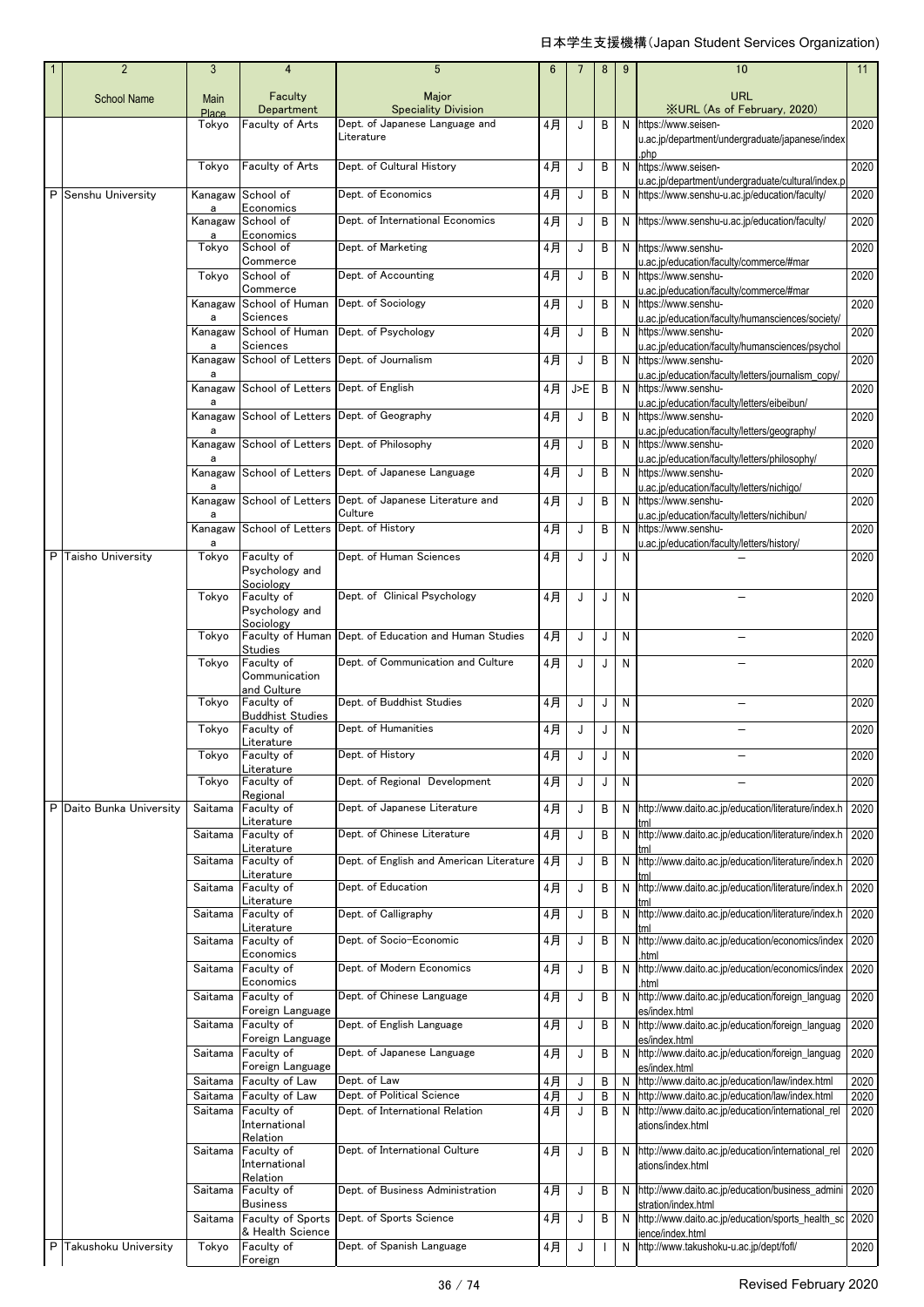| $\overline{2}$        | 3                    | 4                                                       | $5\phantom{.0}$                                  | 6     | 7   | 8 | 9 | 10                                                            | 11   |
|-----------------------|----------------------|---------------------------------------------------------|--------------------------------------------------|-------|-----|---|---|---------------------------------------------------------------|------|
| <b>School Name</b>    | Main<br><b>Place</b> | Faculty<br>Department                                   | Major<br><b>Speciality Division</b>              |       |     |   |   | <b>URL</b><br><b>XURL (As of February, 2020)</b>              |      |
|                       | Tokyo                | Faculty of                                              | Dept. of English Language                        | 4月    | J   |   | N | http://www.takushoku-u.ac.jp/dept/fofl/                       | 2020 |
|                       | Tokyo                | Foreign<br>Faculty of<br>Foreign                        | Dept. of Chinese Language                        | 4月    | J   |   | N | http://www.takushoku-u.ac.jp/dept/fofl/                       | 2020 |
|                       | Tokyo                | Faculty of<br>Foreign                                   | Dept. of Spanish Language                        | 4月    | J   |   | N | http://www.takushoku-u.ac.jp/dept/fofl/                       | 2020 |
|                       | Tokyo                | Faculty of                                              | Dept. of English Language                        | 4月    | J   |   | N | http://www.takushoku-u.ac.jp/dept/fofl/                       | 2020 |
|                       | Tokyo                | Foreign<br>Faculty of                                   | Dept. of Chinese Language                        | 4月    | J   |   | N | http://www.takushoku-u.ac.jp/dept/fofl/                       | 2020 |
|                       | Tokyo                | Foreign<br>Faculty of                                   | Dept. of Design                                  | 4月    | J   |   | N | http://www.takushoku-u.ac.jp/dept/engineering/                | 2020 |
|                       | Tokyo                | Engineering<br>Faculty of                               | Dept. of Mechanical Systems                      | 4月    | J   |   | N | http://www.takushoku-u.ac.jp/dept/engineering/                | 2020 |
|                       | Tokyo                | Engineering<br>Faculty of                               | Engineering<br>Dept. of Computer Science         | 4月    | J   |   | N | http://www.takushoku-u.ac.jp/dept/engineering/                | 2020 |
|                       | Tokyo                | Engineering<br>Faculty of                               | Dept. of Electronics and Computer                | 4月    | J   |   | N | http://www.takushoku-u.ac.jp/dept/engineering/                | 2020 |
|                       | Tokyo                | Engineering<br>Faculty of                               | Systems<br>Dept. of Design                       | 4月    | J   |   | N | http://www.takushoku-u.ac.jp/dept/engineering/                | 2020 |
|                       | Tokyo                | Engineering<br>Faculty of                               | Dept. of Mechanical Systems                      | 4月    | J   |   | N | http://www.takushoku-u.ac.jp/dept/engineering/                | 2020 |
|                       | Tokyo                | Engineering<br>Faculty of                               | Engineering<br>Dept. of Computer Science         | 4月    | J   |   | N | http://www.takushoku-u.ac.jp/dept/engineering/                | 2020 |
|                       | Tokyo                | Engineering<br>Faculty of                               | Dept. of Electronics and Computer                | 4月    | J   |   | N | http://www.takushoku-u.ac.jp/dept/engineering/                | 2020 |
|                       | Tokyo                | Engineering<br>Faculty of                               | Systems<br>Dept. of International Studies        | $4$ 月 | J   |   | N |                                                               | 2020 |
|                       |                      | International<br>Studies                                |                                                  |       |     |   |   |                                                               |      |
|                       | Tokyo                | Faculty of<br>International<br><b>Studies</b>           | Dept. of International Studies                   | 4月    | J   |   | N |                                                               | 2020 |
|                       | Tokyo                | Faculty of<br>Commerce                                  | Dept. of International Business                  | 4月    | J   |   | N | http://www.takushoku-u.ac.jp/dept/commerce/                   | 2020 |
|                       | Tokyo                | Faculty of<br>Commerce                                  | Dept. of Business Administration                 | 4月    | J   |   | N | http://www.takushoku-u.ac.jp/dept/commerce/                   | 2020 |
|                       | Tokyo                | Faculty of<br>Commerce                                  | Dept. of Business Administration                 | 4月    | J   |   | N | http://www.takushoku-u.ac.jp/dept/commerce/                   | 2020 |
|                       | Tokyo                | Faculty of<br>Commerce                                  | Dept. of International Business                  | 4月    | J   |   | N | http://www.takushoku-u.ac.jp/dept/commerce/                   | 2020 |
|                       | Tokyo                | Faculty of<br>Commerce                                  | Dept. of Business Administration                 | 4月    | J   |   | N | http://www.takushoku-u.ac.jp/dept/commerce/                   | 2020 |
|                       | Tokyo                | Faculty of<br>Commerce                                  | Dept. of Business Administration                 | 4月    | J   |   | N | http://www.takushoku-u.ac.jp/dept/commerce/                   | 2020 |
|                       | Tokyo                | Faculty of<br><b>Political Science</b>                  | Dept. of Economics                               | 4月    | J   |   | N | http://www.takushoku-u.ac.jp/dept/pse/                        | 2020 |
|                       | Tokyo                | and Economics<br>Faculty of<br><b>Political Science</b> | Dept. of Law and Political Science               | 4月    | J   |   | N | http://www.takushoku-u.ac.jp/dept/pse/                        | 2020 |
|                       | Tokyo                | and Economics<br>Faculty of<br><b>Political Science</b> | Dept. of Economics                               | 4月    | J   |   | N | http://www.takushoku-u.ac.jp/dept/pse/                        | 2020 |
|                       | Tokyo                | and Economics<br>Faculty of                             | Dept. of Law and Political Science               | 4月    | J   |   | N | http://www.takushoku-u.ac.jp/dept/pse/                        | 2020 |
|                       |                      | <b>Political Science</b><br>and Economics               |                                                  |       |     |   |   |                                                               |      |
| P Tama Art University | Tokyo                | Faculty of Art<br>and Design                            | Dept. of Graphic Design                          | 4月    | J   | В | N | http://tamabi.ac.jp/dept/                                     | 2020 |
|                       | Tokyo                | Faculty of Art<br>and Design                            | Dept. of Scenography Design, Drama,<br>and Dance | 4月    | J   | В | N | http://tamabi.ac.jp/dept/                                     | 2020 |
|                       | Tokyo                | Faculty of Art<br>and Design                            | Dept. of Painting                                | 4月    | J   | В | N | http://tamabi.ac.jp/dept/                                     | 2020 |
|                       | Tokyo                | Faculty of Art<br>and Design                            | Dept. of Environmental Design                    | 4月    | J   | В | N | http://tamabi.ac.jp/dept/                                     | 2020 |
|                       | Tokyo                | Faculty of Art<br>and Design                            | Dept. of Art Science                             | 4月    | J   | В | N | http://tamabi.ac.jp/dept/                                     | 2020 |
|                       | Tokyo                | Faculty of Art<br>and Design                            | Dept. of Ceramic, Glass, and Metal<br>Works      | 4月    | J   | В | N | http://tamabi.ac.jp/dept/                                     | 2020 |
|                       | Tokyo                | Faculty of Art<br>and Design                            | Dept. of Information Design                      | 4月    | J   | В | N | http://tamabi.ac.jp/dept/                                     | 2020 |
|                       | Tokyo                | Faculty of Art<br>and Design                            | Dept. of Product and Textile Design              | 4月    | J   | В | N | http://tamabi.ac.jp/dept/                                     | 2020 |
|                       | Tokyo                | Faculty of Art<br>and Design                            | Dept. of Sculpture                               | 4月    | J   | В | N | http://tamabi.ac.jp/dept/                                     | 2020 |
|                       | Tokyo                | Faculty of Art<br>and Design                            | Dept. of Integrated Design                       | 4月    | J   | В | N | http://tamabi.ac.jp/dept/                                     | 2020 |
| P Tsuda University    | Tokyo                | College of Liberal<br>Arts                              |                                                  | 4月    | J>E | В | N | https://www.tsuda.ac.jp/                                      | 2020 |
|                       | Tokyo                | College of Liberal<br>Arts                              |                                                  | 4月    | J>E | Β | N | https://www.tsuda.ac.jp/                                      | 2020 |
|                       | Tokyo                | College of Liberal<br>Arts                              |                                                  | 4月    | J>E | Β | N | https://www.tsuda.ac.jp/                                      | 2020 |
| P Tokai University    | Kanagaw<br>a         |                                                         | School of Letters Dept. of Civilization          | 4月    | J   | В | N | http://www.u-<br>tokai.ac.jp/academics/undergraduate/letters/ | 2020 |
|                       | Kanagaw<br>а         | School of Letters                                       | Dept. of History, Course of Japanese<br>History  | 4月    | J   | В | N | http://www.u-<br>tokai.ac.jp/academics/undergraduate/letters/ | 2020 |
|                       |                      |                                                         |                                                  |       |     |   |   |                                                               |      |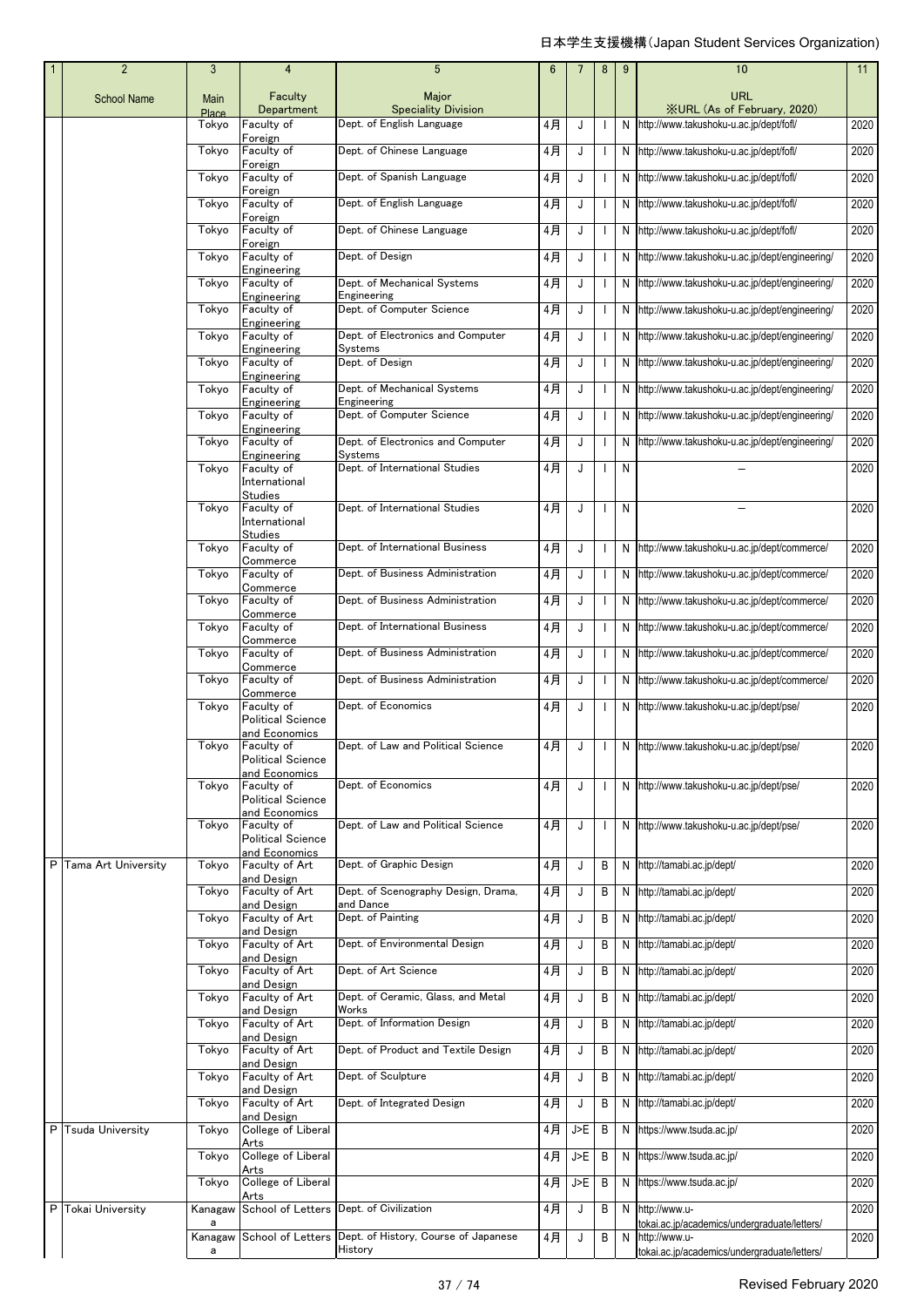| $\mathbf{1}$ | $\overline{2}$     | $\mathbf{3}$     | 4                                  | 5                                                                                      | 6  |   | 8 | 9 | 10                                                                 | 11   |
|--------------|--------------------|------------------|------------------------------------|----------------------------------------------------------------------------------------|----|---|---|---|--------------------------------------------------------------------|------|
|              | <b>School Name</b> | Main             | Faculty                            | Major                                                                                  |    |   |   |   | URL                                                                |      |
|              |                    | Place<br>Kanagaw | Department                         | <b>Speciality Division</b><br>School of Letters Dept. of History, Course of Occidental | 4月 | J | В |   | <b>XURL (As of February, 2020)</b><br>N http://www.u-              | 2020 |
|              |                    | а                |                                    | History                                                                                |    |   |   |   | tokai.ac.jp/academics/undergraduate/letters/                       |      |
|              |                    | Kanagaw          |                                    | School of Letters Dept. of History, Course of Archaeology                              | 4月 | J | B |   | N http://www.u-                                                    | 2020 |
|              |                    | a<br>Kanagaw     |                                    | School of Letters Dept. of Japanese Literature                                         | 4月 | J | В |   | tokai.ac.jp/academics/undergraduate/letters/<br>N http://www.u-    | 2020 |
|              |                    | a                |                                    |                                                                                        |    |   |   |   | tokai.ac.jp/academics/undergraduate/letters/                       |      |
|              |                    | Kanagaw<br>a     | School of Letters Dept. of English |                                                                                        | 4月 | J | В |   | N http://www.u-<br>tokai.ac.jp/academics/undergraduate/letters/    | 2020 |
|              |                    | Kanagaw          |                                    | School of Political Dept. of Political Science                                         | 4月 | J | В |   | N http://www.u-                                                    | 2020 |
|              |                    | a                | Science and<br>Economics           |                                                                                        |    |   |   |   | tokai.ac.jp/academics/undergraduate/political_sci<br>ence and eco/ |      |
|              |                    | Kanagaw          |                                    | School of Political Dept. of Economics                                                 | 4月 | J | В |   | N http://www.u-                                                    | 2020 |
|              |                    | a                | Science and<br>Economics           |                                                                                        |    |   |   |   | tokai.ac.jp/academics/undergraduate/political_sci<br>ence and eco/ |      |
|              |                    | Kanagaw          |                                    | School of Political Dept. of Business Administration                                   | 4月 | J | В |   | N http://www.u-                                                    | 2020 |
|              |                    | a                | Science and<br>Economics           |                                                                                        |    |   |   |   | tokai.ac.jp/academics/undergraduate/political_sci<br>ence and eco/ |      |
|              |                    | Kanagaw          | School of Law                      | Dept. of Law                                                                           | 4月 | J | В |   | N http://www.u-                                                    | 2020 |
|              |                    | a<br>Kanagaw     | School of                          | Dept. of Human Development, Course of                                                  | 4月 | J | В |   | tokai.ac.jp/academics/undergraduate/law/<br>N http://www.u-        | 2020 |
|              |                    | a                | Humanities and                     | <b>Environment and Resources</b>                                                       |    |   |   |   | tokai.ac.jp/academics/undergraduate/humanities_                    |      |
|              |                    | Kanagaw          | Culture<br>School of               | Dept. of Human Development, Course of                                                  | 4月 | J | B |   | and culture/<br>N http://www.u-                                    | 2020 |
|              |                    | a                | Humanities and                     | Human Welfare Environment                                                              |    |   |   |   | tokai.ac.jp/academics/undergraduate/humanities_                    |      |
|              |                    | Kanagaw          | Culture<br>School of               | Dept. of Arts, Course of Music                                                         | 4月 | J | В |   | and culture/<br>N http://www.u-                                    | 2020 |
|              |                    | a                | Humanities and                     |                                                                                        |    |   |   |   | tokai.ac.jp/academics/undergraduate/humanities_                    |      |
|              |                    | Kanagaw          | Culture<br>School of               | Dept. of Arts, Course of Fine Arts                                                     | 4月 | J | B |   | and culture/<br>N http://www.u-                                    | 2020 |
|              |                    | a                | Humanities and                     |                                                                                        |    |   |   |   | tokai.ac.jp/academics/undergraduate/humanities_                    |      |
|              |                    | Kanagaw          | Culture<br>School of               | Dept. of Arts, Course of Design                                                        | 4月 | J | B |   | and culture/<br>N http://www.u-                                    | 2020 |
|              |                    | a                | Humanities and                     |                                                                                        |    |   |   |   | tokai.ac.jp/academics/undergraduate/humanities_                    |      |
|              |                    | Kanagaw          | Culture<br>School of               | Dept. of International Studies                                                         | 4月 | J | В |   | and culture/<br>N http://www.u-                                    | 2020 |
|              |                    | a                | Humanities and                     |                                                                                        |    |   |   |   | tokai.ac.jp/academics/undergraduate/humanities_                    |      |
|              |                    | Kanagaw          | Culture<br>School of               | Dept. of Physical Education                                                            | 4月 | J | В |   | and culture/<br>N http://www.u-                                    | 2020 |
|              |                    | a                | Physical                           |                                                                                        |    |   |   |   | tokai.ac.jp/academics/undergraduate/physical_ed                    |      |
|              |                    | Kanagaw          | Education<br>School of             | Dept. of Competitive Sports                                                            | 4月 | J | B |   | ucation/<br>N http://www.u-                                        | 2020 |
|              |                    | a                | Physical<br>Education              |                                                                                        |    |   |   |   | tokai.ac.jp/academics/undergraduate/physical ed                    |      |
|              |                    | Kanagaw          | School of                          | Dept. of Judo and Kendo                                                                | 4月 | J | В |   | ucation/<br>N http://www.u-                                        | 2020 |
|              |                    | a                | Physical<br>Education              |                                                                                        |    |   |   |   | tokai.ac.jp/academics/undergraduate/physical ed                    |      |
|              |                    | Kanagaw          | School of                          | Dept. of Physical Recreation                                                           | 4月 |   | B |   | ucation/<br>N http://www.u-                                        | 2020 |
|              |                    | a                | Physical<br>Education              |                                                                                        |    |   |   |   | tokai.ac.jp/academics/undergraduate/physical ed<br>ucation/        |      |
|              |                    | Kanagaw          | School of                          | Dept. of Sport and Leisure Management                                                  | 4月 | J | В |   | N http://www.u-                                                    | 2020 |
|              |                    | a                | Physical<br>Education              |                                                                                        |    |   |   |   | tokai.ac.jp/academics/undergraduate/physical_ed                    |      |
|              |                    | Kanagaw          | School of                          | Dept. of Mathematics                                                                   | 4月 | J | B |   | ucation/<br>N http://www.u-                                        | 2020 |
|              |                    | a<br>Kanagaw     | Science<br>School of               | Dept. of Mathematical Sciences                                                         | 4月 | J | В |   | tokai.ac.jp/academics/undergraduate/science/<br>N http://www.u-    | 2020 |
|              |                    | а                | Science                            |                                                                                        |    |   |   |   | tokai.ac.jp/academics/undergraduate/science/                       |      |
|              |                    | Kanagaw<br>а     | School of<br>Science               | Dept. of Physics                                                                       | 4月 | J | В | N | http://www.u-<br>tokai.ac.jp/academics/undergraduate/science/      | 2020 |
|              |                    | Kanagaw          | School of                          | Dept. of Chemistry                                                                     | 4月 | J | В |   | N http://www.u-                                                    | 2020 |
|              |                    | a<br>Kanagaw     | Science<br>School of               | Dept. of Human and Information Science                                                 | 4月 | J | В |   | tokai.ac.jp/academics/undergraduate/science/<br>N http://www.u-    | 2020 |
|              |                    | a                | Information                        |                                                                                        |    |   |   |   | tokai.ac.jp/academics/undergraduate/information                    |      |
|              |                    |                  | Science and<br>Technology          |                                                                                        |    |   |   |   | science_and_t/                                                     |      |
|              |                    | Kanagaw<br>a     | School of<br>Information           | Dept. of Applied Computer Engineering                                                  | 4月 | J | B |   | N http://www.u-                                                    | 2020 |
|              |                    |                  | Science and                        |                                                                                        |    |   |   |   | tokai.ac.jp/academics/undergraduate/information<br>science_and_t/  |      |
|              |                    | Kanagaw          | Technology<br>School of            | Dept. of Applied Biochemistry                                                          | 4月 | J | В |   | N http://www.u-                                                    | 2020 |
|              |                    | a                | Engineering                        |                                                                                        |    |   |   |   | tokai.ac.jp/academics/undergraduate/engineering                    |      |
|              |                    | Kanagaw<br>а     | School of<br>Engineering           | Dept. of Applied Chemistry                                                             | 4月 | J | В |   | N http://www.u-<br>tokai.ac.jp/academics/undergraduate/engineering | 2020 |
|              |                    | Kanagaw          | School of                          | Dept. of Optical and Imaging Science and                                               | 4月 | J | В |   | N http://www.u-                                                    | 2020 |
|              |                    | a<br>Kanagaw     | Engineering<br>School of           | Technology<br>Dept. of Nuclear Engineering                                             | 4月 | J | В |   | tokai.ac.jp/academics/undergraduate/engineering<br>N http://www.u- | 2020 |
|              |                    | a                | Engineering                        |                                                                                        |    |   |   |   | tokai.ac.jp/academics/undergraduate/engineering                    |      |
|              |                    | Kanagaw<br>a     | School of<br>Engineering           | Dept. of Electrical and Electronic<br>Engineering                                      | 4月 | J | В |   | N http://www.u-<br>tokai.ac.jp/academics/undergraduate/engineering | 2020 |
|              |                    | Kanagaw<br>а     | School of<br>Engineering           | Dept. of Materials Science                                                             | 4月 | J | В |   | N http://www.u-                                                    | 2020 |
|              |                    | Kanagaw          | School of                          | Dept. of Architecture and Building                                                     | 4月 | J | В |   | tokai.ac.jp/academics/undergraduate/engineering<br>N http://www.u- | 2020 |
|              |                    | a                | Engineering                        | Engineering                                                                            |    |   |   |   | tokai.ac.jp/academics/undergraduate/engineering                    |      |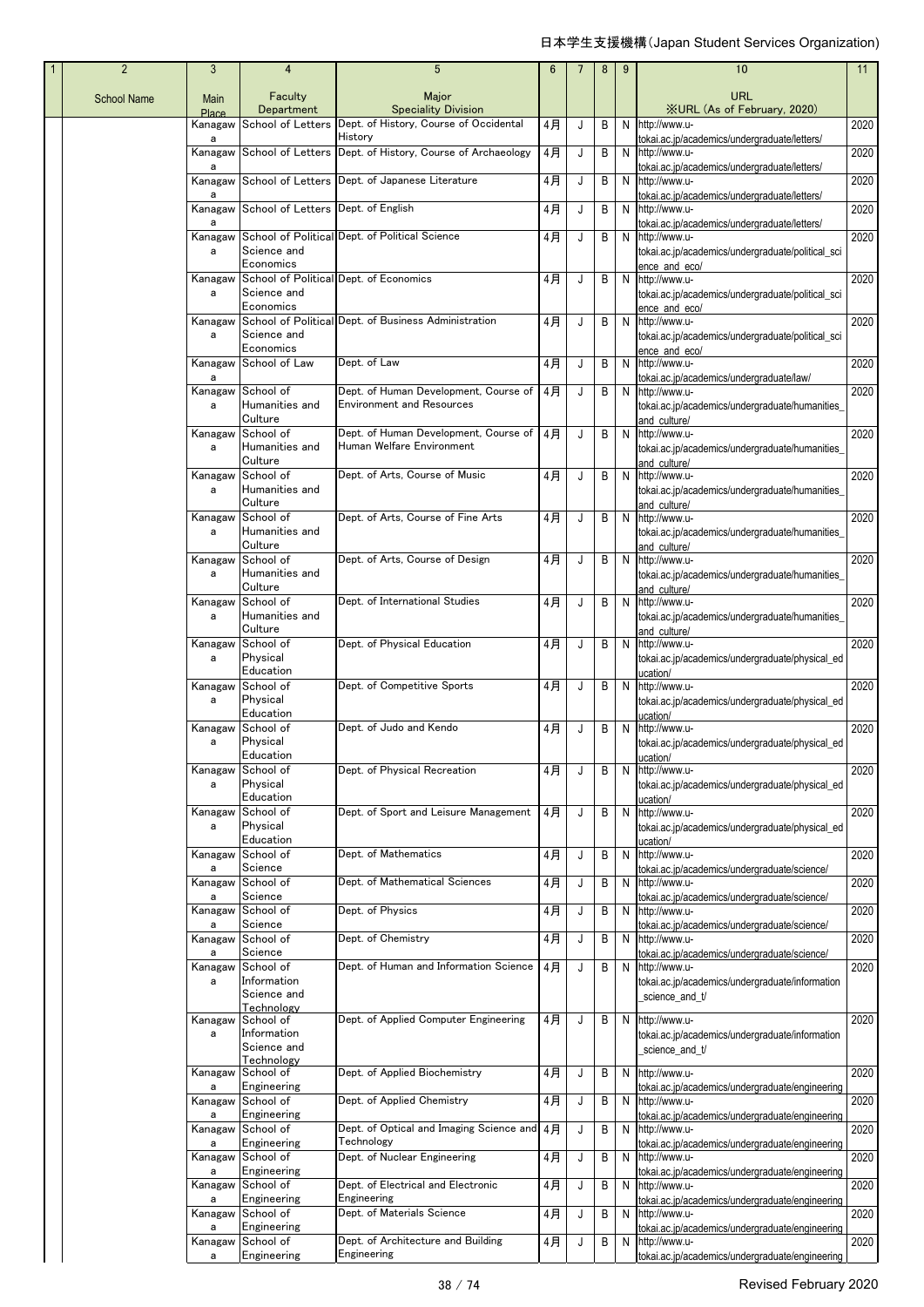| $\mathbf{1}$ | $\overline{2}$     | 3                  | 4                                               | 5                                                                  | 6  |   | 8 | 9 | 10                                                                          | 11   |
|--------------|--------------------|--------------------|-------------------------------------------------|--------------------------------------------------------------------|----|---|---|---|-----------------------------------------------------------------------------|------|
|              | <b>School Name</b> | Main<br>Place      | Faculty<br>Department                           | Major<br><b>Speciality Division</b>                                |    |   |   |   | <b>URL</b><br><b>XURL (As of February, 2020)</b>                            |      |
|              |                    | Kanagaw<br>a       | School of<br>Engineering                        | Dept. of Civil Engineering                                         | 4月 | J | В | N | http://www.u-<br>tokai.ac.jp/academics/undergraduate/engineering            | 2020 |
|              |                    | Kanagaw            | School of                                       | Dept. of Precision Engineering                                     | 4月 | J | В | N | http://www.u-                                                               | 2020 |
|              |                    | a<br>Kanagaw       | Engineering<br>School of                        | Dept. of Mechanical Engineering                                    | 4月 | J | В | N | tokai.ac.jp/academics/undergraduate/engineering<br>http://www.u-            | 2020 |
|              |                    | a<br>Kanagaw       | Engineering<br>School of                        | Dept. of Prime Mover Engineering                                   | 4月 | J | В | N | tokai.ac.jp/academics/undergraduate/engineering<br>http://www.u-            | 2020 |
|              |                    | a<br>Kanagaw       | Engineering<br>School of                        | Dept. of Aeronautics and Astronautics,                             | 4月 | J | B |   | tokai.ac.jp/academics/undergraduate/engineering<br>N http://www.u-          | 2020 |
|              |                    | a<br>Kanagaw       | Engineering<br>School of                        | Course of Aerospace<br>Dept. of Biomedical Engineering             | 4月 | J | B |   | tokai.ac.jp/academics/undergraduate/engineering<br>N http://www.u-          | 2020 |
|              |                    | a                  | Engineering                                     |                                                                    |    |   |   |   | tokai.ac.jp/academics/undergraduate/engineering                             |      |
|              |                    | Tokyo              | School of<br>Tourism                            | Dept. of Tourism                                                   | 4月 | J | В |   | N http://www.u-<br>tokai.ac.jp/academics/undergraduate/tourism/             | 2020 |
|              |                    | Tokyo              | School of<br>Information and                    | Dept. of Information Media Technology                              | 4月 | J | B |   | N http://www.u-<br>tokai.ac.jp/academics/undergraduate/information          | 2020 |
|              |                    |                    | Telecommunicatio<br>n Engineering               |                                                                    |    |   |   |   | and_telecommu/                                                              |      |
|              |                    | Tokyo              | School of<br>Information and                    | Dept. of Embedded Technology                                       | 4月 | J | В |   | N http://www.u-<br>tokai.ac.jp/academics/undergraduate/information          | 2020 |
|              |                    |                    | Telecommunicatio<br>n Engineering               |                                                                    |    |   |   |   | and_telecommu/                                                              |      |
|              |                    | Tokyo              | School of<br>Information and                    | Dept. of Management Systems<br>Engineering                         | 4月 | J | В | N | http://www.u-<br>tokai.ac.jp/academics/undergraduate/information            | 2020 |
|              |                    |                    | Telecommunicatio<br>n Engineering               |                                                                    |    |   |   |   | and_telecommu/                                                              |      |
|              |                    | Tokyo              | School of<br>Information and                    | Dept. of Communication and Network<br>Engineering                  | 4月 | J | B |   | N http://www.u-                                                             | 2020 |
|              |                    |                    | Telecommunicatio<br>n Engineering               |                                                                    |    |   |   |   | tokai.ac.jp/academics/undergraduate/information<br>and_telecommu/           |      |
|              |                    | Shizuoka           | School of Marine<br>Science and                 | Dept. of Maritime Civilizations                                    | 4月 | J | В |   | N http://www.u-<br>tokai.ac.jp/academics/undergraduate/marine_scie          | 2020 |
|              |                    | Shizuoka           | Technology<br>School of Marine                  | Dept. of Environmental and Societal                                | 4月 | J | В | N | nce and techno/<br>http://www.u-                                            | 2020 |
|              |                    |                    | Science and                                     | Affairs                                                            |    |   |   |   | tokai.ac.jp/academics/undergraduate/marine_scie                             |      |
|              |                    | Shizuoka           | Technology<br>School of Marine                  | Dept. of Marine and Earth Science                                  | 4月 | J | В |   | nce and techno/<br>N http://www.u-                                          | 2020 |
|              |                    |                    | Science and<br>Technology                       |                                                                    |    |   |   |   | tokai.ac.jp/academics/undergraduate/marine_scie<br>nce and techno/          |      |
|              |                    | Shizuoka           | School of Marine<br>Science and                 | Dept. of Fisheries, Course of Applied<br><b>Biological Science</b> | 4月 | J | B |   | N http://www.u-<br>tokai.ac.jp/academics/undergraduate/marine_scie          | 2020 |
|              |                    | Shizuoka           | Technology<br>School of Marine                  | Dept. of Fisheries, Course of Food                                 | 4月 | J | В |   | nce and techno/<br>N http://www.u-                                          | 2020 |
|              |                    |                    | Science and                                     | Science                                                            |    |   |   |   | tokai.ac.jp/academics/undergraduate/marine_scie                             |      |
|              |                    | Shizuoka           | Technology<br>School of Marine                  | Dept. of Marine Biology                                            | 4月 | J | B | N | nce and techno/<br>http://www.u-                                            | 2020 |
|              |                    |                    | Science and<br>Technology                       |                                                                    |    |   |   |   | tokai.ac.jp/academics/undergraduate/marine_scie<br>nce and techno/          |      |
|              |                    | Shizuoka           | School of Marine<br>Science and                 | Dept. of Navigation and Ocean<br>Engineering, Couse of Navigation  | 4月 | J | В |   | N http://www.u-<br>tokai.ac.jp/academics/undergraduate/marine_scie          | 2020 |
|              |                    | Shizuoka           | Technology<br>School of Marine                  | Dept. of Navigation and Ocean                                      | 4月 | J | B | N | nce and techno/<br>http://www.u-                                            | 2020 |
|              |                    |                    | Science and                                     | Engineering, Course of Ocean<br>Engineering                        |    |   |   |   | tokai.ac.jp/academics/undergraduate/marine_scie                             |      |
|              |                    | Kumamot            | Technology<br>School of                         | Dept. of Business Administration                                   | 4月 | J | В | N | nce and techno/<br>http://www.u-                                            | 2020 |
|              |                    | $\circ$            | <b>Business</b><br>Administration               |                                                                    |    |   |   |   | tokai.ac.jp/academics/undergraduate/business_a<br>dministration/            |      |
|              |                    | Kumamot<br>o       | School of<br><b>Business</b>                    | Dept. of Tourism Management                                        | 4月 | J | В |   | N http://www.u-<br>tokai.ac.jp/academics/undergraduate/business_a           | 2020 |
|              |                    |                    | Administration<br>Kumamot School of             | Dept. of Electrical Engineering and                                | 4月 | J | В |   | dministration/<br>N http://www.u-                                           | 2020 |
|              |                    | o                  | Industrial and<br>Welfare                       | <b>Computer Science</b>                                            |    |   |   |   | tokai.ac.jp/academics/undergraduate/industrial_a                            |      |
|              |                    | Kumamot            | School of                                       | Dept. of Medical Care and Welfare                                  | 4月 | J | B | N | nd welfare engineering/<br>http://www.u-                                    | 2020 |
|              |                    | $\circ$            | Industrial and<br>Welfare                       | Engineering                                                        |    |   |   |   | tokai.ac.jp/academics/undergraduate/industrial_a<br>nd welfare engineering/ |      |
|              |                    | Kumamot<br>o       | School of<br>Agriculture                        | Dept. of Plant Science                                             | 4月 | J | B |   | N http://www.u-<br>tokai.ac.jp/academics/undergraduate/agriculture/         | 2020 |
|              |                    | Kumamot<br>$\circ$ | School of<br>Agriculture                        | Dept. of Animal Science                                            | 4月 | J | B |   | N http://www.u-<br>tokai.ac.jp/academics/undergraduate/agriculture/         | 2020 |
|              |                    | Kumamot<br>o       | School of<br>Agriculture                        | Dept. of Bioscience                                                | 4月 | J | В | N | http://www.u-<br>tokai.ac.jp/academics/undergraduate/agriculture/           | 2020 |
|              |                    | Hokkaido           | School of<br>International                      | Dept. of Community Development                                     | 4月 | J | B |   | N http://www.u-                                                             | 2020 |
|              |                    |                    | <b>Cultural Relations</b>                       |                                                                    |    |   |   |   | tokai.ac.jp/academics/undergraduate/international<br>cultural re/           |      |
|              |                    | Hokkaido           | School of<br>International                      | Dept. of International Communications                              | 4月 | J | В |   | N http://www.u-<br>tokai.ac.jp/academics/undergraduate/international        | 2020 |
|              |                    |                    | <b>Cultural Relations</b><br>Hokkaido School of | Dept. of Design and Culture                                        | 4月 | J | B |   | cultural re/<br>N http://www.u-                                             | 2020 |
|              |                    |                    | International<br>Cultural Relations             |                                                                    |    |   |   |   | tokai.ac.jp/academics/undergraduate/international<br>cultural re/           |      |
|              |                    |                    |                                                 |                                                                    |    |   |   |   |                                                                             |      |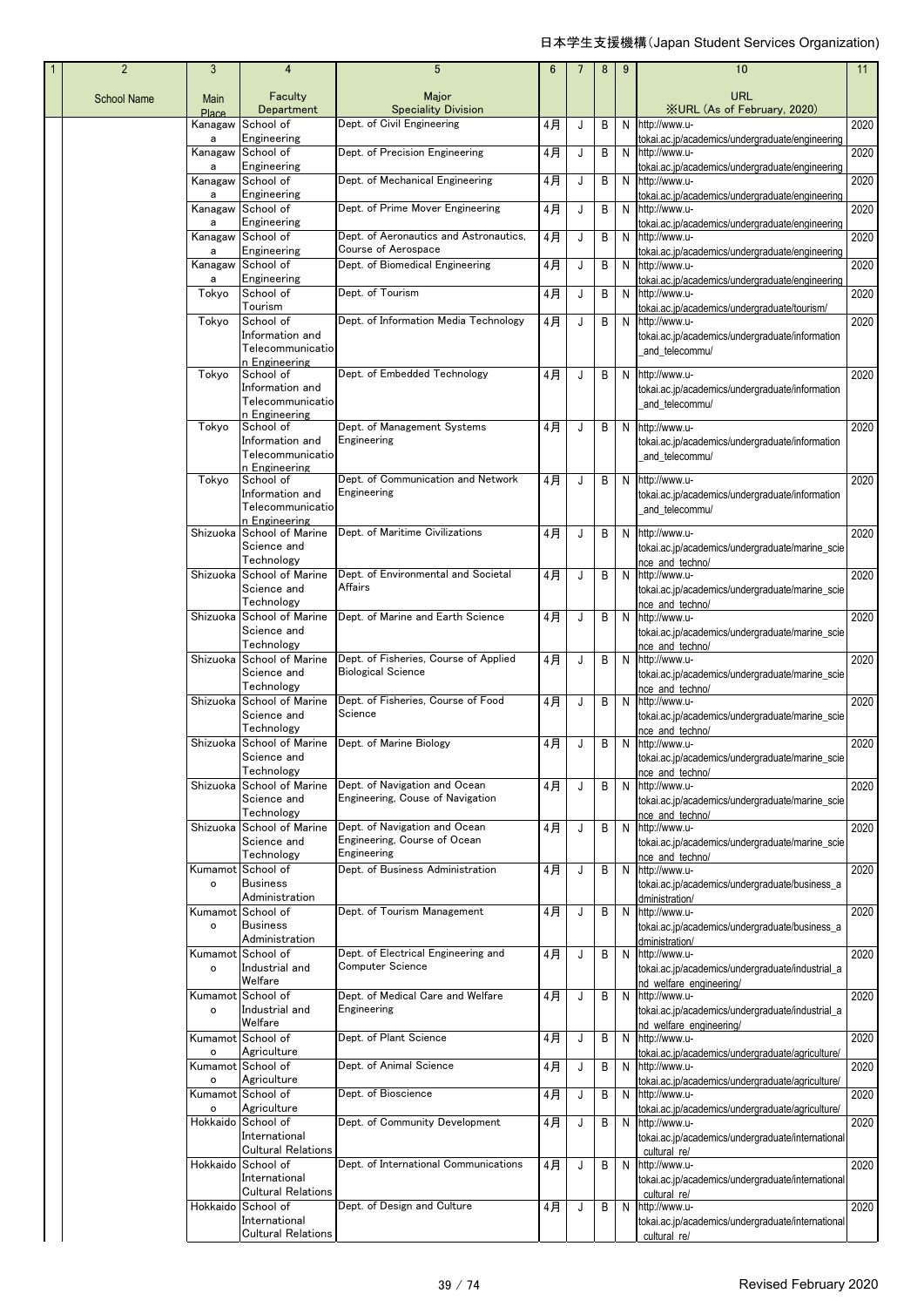| $\mathbf{1}$ | $\overline{2}$     | 3                 | 4                                               | 5                                                                         | $6\phantom{1}6$ |   | 8 | 9 | 10                                                                                                                    | 11   |
|--------------|--------------------|-------------------|-------------------------------------------------|---------------------------------------------------------------------------|-----------------|---|---|---|-----------------------------------------------------------------------------------------------------------------------|------|
|              | <b>School Name</b> | Main              | Faculty<br>Department                           | Major<br><b>Speciality Division</b>                                       |                 |   |   |   | URL<br><b>XURL (As of February, 2020)</b>                                                                             |      |
|              |                    | Place<br>Hokkaido | School of                                       | Dept. of Biology                                                          | 4月              | J | В |   | N http://www.u-                                                                                                       | 2020 |
|              |                    |                   | Biological<br>Hokkaido School of                | Dept. of Marine Biology and Sciences                                      | 4月              | J | В |   | tokai.ac.jp/academics/undergraduate/biology/<br>N http://www.u-                                                       | 2020 |
|              |                    | Kanagaw           | <b>Biological</b>                               | School of Letters Dept. of Civilization                                   | 4月              | J | B |   | tokai.ac.jp/academics/undergraduate/biology/<br>N http://www.u-                                                       | 2020 |
|              |                    | a<br>Kanagaw      |                                                 | School of Letters Dept. of History, Course of Japanese<br>History         | 4月              | J | В |   | tokai.ac.jp/academics/undergraduate/letters/<br>N http://www.u-                                                       | 2020 |
|              |                    | a<br>Kanagaw<br>a |                                                 | School of Letters Dept. of History, Course of Occidental<br>History       | 4月              | J | В |   | tokai.ac.jp/academics/undergraduate/letters/<br>N http://www.u-<br>tokai.ac.jp/academics/undergraduate/letters/       | 2020 |
|              |                    | Kanagaw           |                                                 | School of Letters Dept. of History, Course of Archaeology                 | 4月              | J | В |   | N http://www.u-                                                                                                       | 2020 |
|              |                    | a<br>Kanagaw<br>a |                                                 | School of Letters Dept. of Japanese Literature                            | 4月              | J | B |   | tokai.ac.jp/academics/undergraduate/letters/<br>N http://www.u-<br>tokai.ac.jp/academics/undergraduate/letters/       | 2020 |
|              |                    | Kanagaw<br>a      | School of Letters Dept. of English              |                                                                           | 4月              | J | B |   | N http://www.u-<br>tokai.ac.jp/academics/undergraduate/letters/                                                       | 2020 |
|              |                    | Kanagaw<br>a      | Science and<br>Economics                        | School of Political Dept. of Political Science                            | 4月              | J | B |   | N http://www.u-<br>tokai.ac.jp/academics/undergraduate/political_sci                                                  | 2020 |
|              |                    | Kanagaw<br>a      | Science and                                     | School of Political Dept. of Economics                                    | 4月              | J | B |   | ence and eco/<br>N http://www.u-<br>tokai.ac.jp/academics/undergraduate/political_sci                                 | 2020 |
|              |                    | Kanagaw<br>a      | Economics<br>Science and                        | School of Political Dept. of Business Administration                      | 4月              | J | В |   | ence and eco/<br>N http://www.u-<br>tokai.ac.jp/academics/undergraduate/political_sci                                 | 2020 |
|              |                    | Kanagaw           | Economics<br>School of Law                      | Dept. of Law                                                              | 4月              | J | B |   | ence and eco/<br>N http://www.u-                                                                                      | 2020 |
|              |                    | a<br>Kanagaw<br>a | School of<br>Humanities and                     | Dept. of Human Development, Course of<br><b>Environment and Resources</b> | 4月              | J | B |   | tokai.ac.jp/academics/undergraduate/law/<br>N http://www.u-<br>tokai.ac.jp/academics/undergraduate/humanities_        | 2020 |
|              |                    | Kanagaw<br>a      | Culture<br>School of<br>Humanities and          | Dept. of Human Development, Course of<br>Human Welfare Environment        | 4月              | J | B |   | and culture/<br>N http://www.u-<br>tokai.ac.jp/academics/undergraduate/humanities_                                    | 2020 |
|              |                    | Kanagaw           | Culture<br>School of                            | Dept. of International Studies                                            | 4月              | J | B |   | and culture/<br>N http://www.u-                                                                                       | 2020 |
|              |                    | a<br>Kanagaw      | Humanities and<br>Culture<br>School of          | Dept. of Physical Recreation                                              | 4月              | J | B |   | tokai.ac.jp/academics/undergraduate/humanities_<br>and culture/<br>N http://www.u-                                    | 2020 |
|              |                    | a                 | Physical<br>Education                           |                                                                           |                 |   |   |   | tokai.ac.jp/academics/undergraduate/physical_ed<br>ucation/                                                           |      |
|              |                    | Kanagaw<br>a      | School of<br>Physical<br>Education              | Dept. of Sport and Leisure Management                                     | 4月              | J | B |   | N http://www.u-<br>tokai.ac.jp/academics/undergraduate/physical_ed<br>ucation/                                        | 2020 |
|              |                    | Kanagaw<br>a      | School of<br>Science                            | Dept. of Mathematics                                                      | 4月              | J | B |   | N http://www.u-<br>tokai.ac.jp/academics/undergraduate/science/                                                       | 2020 |
|              |                    | а                 | Kanagaw School of<br>Science                    | Dept. of Mathematical Sciences                                            | 4月              | J | B | N | http://www.u-<br>tokaj.ac.ip/academics/undergraduate/science/                                                         | 2020 |
|              |                    | а                 | Kanagaw School of<br>Science                    | Dept. of Physics                                                          | 4月              | J | В | N | http://www.u-<br>tokai.ac.ip/academics/undergraduate/science/                                                         | 2020 |
|              |                    | Kanagaw<br>а      | School of<br>Science                            | Dept. of Chemistry                                                        | 4月              | J | B |   | N http://www.u-<br>tokai.ac.jp/academics/undergraduate/science/                                                       | 2020 |
|              |                    | Kanagaw           | School of                                       | Dept. of Human and Information Science                                    | 4月              | J | B |   | N http://www.u-                                                                                                       | 2020 |
|              |                    | a                 | Information<br>Science and<br><b>Technology</b> |                                                                           |                 |   |   |   | tokai.ac.jp/academics/undergraduate/information<br>science_and_t/                                                     |      |
|              |                    | Kanagaw<br>a      | School of<br>Information<br>Science and         | Dept. of Applied Computer Engineering                                     | 4月              | J | B |   | N http://www.u-<br>tokai.ac.jp/academics/undergraduate/information                                                    | 2020 |
|              |                    | Kanagaw           | Technology<br>School of                         | Dept. of Applied Biochemistry                                             | 4月              | J | B |   | science_and_t/<br>N http://www.u-                                                                                     | 2020 |
|              |                    | a<br>Kanagaw      | Engineering<br>School of                        | Dept. of Applied Chemistry                                                | 4月              | J | В |   | tokai.ac.jp/academics/undergraduate/engineering<br>N http://www.u-                                                    | 2020 |
|              |                    | а<br>Kanagaw      | Engineering<br>School of                        | Dept. of Optical and Imaging Science and                                  | 4月              | J | В |   | tokai.ac.jp/academics/undergraduate/engineering<br>N http://www.u-                                                    | 2020 |
|              |                    | a<br>Kanagaw      | Engineering<br>School of                        | Technology<br>Dept. of Nuclear Engineering                                | 4月              | J | В |   | tokai.ac.jp/academics/undergraduate/engineering<br>N http://www.u-                                                    | 2020 |
|              |                    | a<br>Kanagaw      | Engineering<br>School of                        | Dept. of Electrical and Electronic<br>Engineering                         | 4月              | J | В |   | tokai.ac.jp/academics/undergraduate/engineering<br>N http://www.u-                                                    | 2020 |
|              |                    | a<br>Kanagaw<br>a | Engineering<br>School of<br>Engineering         | Dept. of Materials Science                                                | 4月              | J | В |   | tokai.ac.jp/academics/undergraduate/engineering<br>N http://www.u-<br>tokai.ac.jp/academics/undergraduate/engineering | 2020 |
|              |                    | Kanagaw<br>a      | School of<br>Engineering                        | Dept. of Architecture and Building<br>Engineering                         | 4月              | J | В |   | N http://www.u-<br>tokai.ac.jp/academics/undergraduate/engineering                                                    | 2020 |
|              |                    | Kanagaw<br>a      | School of<br>Engineering                        | Dept. of Civil Engineering                                                | 4月              | J | В |   | N http://www.u-<br>tokai.ac.jp/academics/undergraduate/engineering                                                    | 2020 |
|              |                    | Kanagaw<br>a      | School of<br>Engineering                        | Dept. of Precision Engineering                                            | 4月              | J | В |   | N http://www.u-<br>tokai.ac.jp/academics/undergraduate/engineering                                                    | 2020 |
|              |                    | Kanagaw<br>a      | School of<br>Engineering                        | Dept. of Mechanical Engineering                                           | 4月              | J | В |   | N http://www.u-<br>tokai.ac.jp/academics/undergraduate/engineering                                                    | 2020 |
|              |                    | Kanagaw<br>a      | School of<br>Engineering                        | Dept. of Prime Mover Engineering                                          | 4月              | J | В |   | N http://www.u-<br>tokai.ac.jp/academics/undergraduate/engineering                                                    | 2020 |
|              |                    | Kanagaw<br>a      | School of<br>Engineering                        | Dept. of Aeronautics and Astronautics,<br>Course of Aerospace             | 4月              | J | В |   | N http://www.u-<br>tokai.ac.jp/academics/undergraduate/engineering                                                    | 2020 |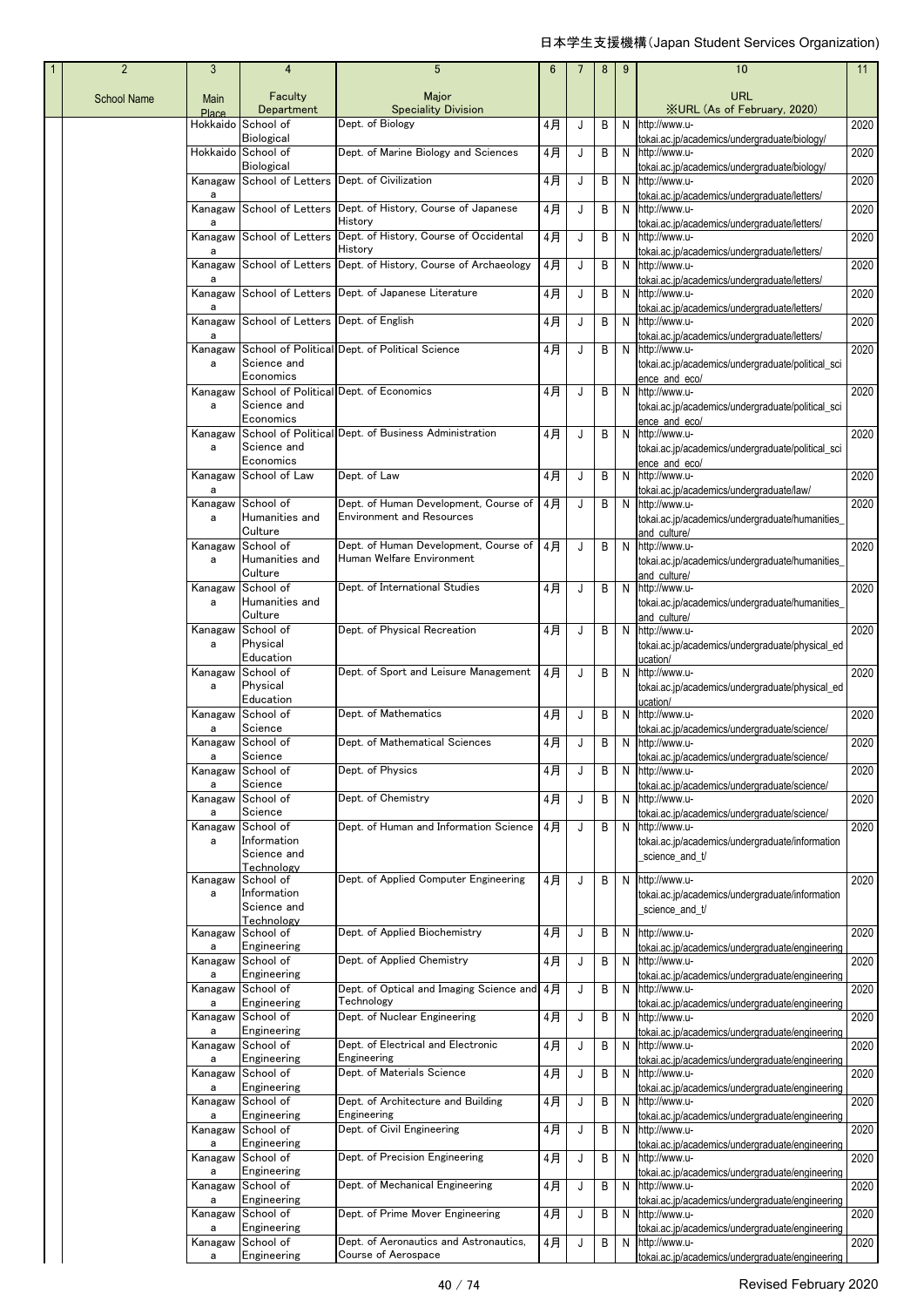| $\mathbf{1}$ | $\overline{2}$     | 3                         | 4                                          | 5                                                       | $6\phantom{1}6$ |             | 8 | 9 | 10                                                                          | 11   |
|--------------|--------------------|---------------------------|--------------------------------------------|---------------------------------------------------------|-----------------|-------------|---|---|-----------------------------------------------------------------------------|------|
|              | <b>School Name</b> | Main<br>Place             | Faculty<br>Department                      | Major<br><b>Speciality Division</b>                     |                 |             |   |   | URL<br><b>XURL (As of February, 2020)</b>                                   |      |
|              |                    | Kanagaw                   | School of                                  | Dept. of Biomedical Engineering                         | 4月              | J           | В | N | http://www.u-                                                               | 2020 |
|              |                    | a                         | Engineering                                | Dept. of Tourism                                        |                 |             |   |   | tokai.ac.jp/academics/undergraduate/engineering                             |      |
|              |                    | Tokyo                     | School of<br>Tourism                       |                                                         | 4月              | J           | В | N | http://www.u-<br>tokai.ac.jp/academics/undergraduate/tourism/               | 2020 |
|              |                    | Tokyo                     | School of                                  | Dept. of Information Media Technology                   | 4月              | J           | В | N | http://www.u-                                                               | 2020 |
|              |                    |                           | Information and<br>Telecommunicatio        |                                                         |                 |             |   |   | tokai.ac.jp/academics/undergraduate/information                             |      |
|              |                    |                           | n Engineering                              |                                                         |                 |             |   |   | and_telecommu/                                                              |      |
|              |                    | Tokyo                     | School of                                  | Dept. of Embedded Technology                            | 4月              | J           | В | N | http://www.u-                                                               | 2020 |
|              |                    |                           | Information and<br>Telecommunicatio        |                                                         |                 |             |   |   | tokai.ac.jp/academics/undergraduate/information<br>and telecommu/           |      |
|              |                    |                           | n Engineering                              |                                                         |                 |             |   |   |                                                                             |      |
|              |                    | Tokyo                     | School of<br>Information and               | Dept. of Management Systems<br>Engineering              | 4月              | J           | В | N | http://www.u-<br>tokai.ac.jp/academics/undergraduate/information            | 2020 |
|              |                    |                           | Telecommunicatio                           |                                                         |                 |             |   |   | and_telecommu/                                                              |      |
|              |                    | Tokyo                     | n Engineering<br>School of                 | Dept. of Communication and Network                      | 4月              | J           | В | N | http://www.u-                                                               | 2020 |
|              |                    |                           | Information and                            | Engineering                                             |                 |             |   |   | tokai.ac.jp/academics/undergraduate/information                             |      |
|              |                    |                           | Telecommunicatio<br>n Engineering          |                                                         |                 |             |   |   | and_telecommu/                                                              |      |
|              |                    | Shizuoka                  | School of Marine                           | Dept. of Maritime Civilizations                         | 4月              | J           | В | N | http://www.u-                                                               | 2020 |
|              |                    |                           | Science and<br>Technology                  |                                                         |                 |             |   |   | tokai.ac.jp/academics/undergraduate/marine_scie<br>nce and technol          |      |
|              |                    | Shizuoka                  | School of Marine                           | Dept. of Environmental and Societal                     | 4月              | J           | В | N | http://www.u-                                                               | 2020 |
|              |                    |                           | Science and<br>Technology                  | Affairs                                                 |                 |             |   |   | tokai.ac.jp/academics/undergraduate/marine_scie<br>nce and techno/          |      |
|              |                    | Shizuoka                  | School of Marine                           | Dept. of Marine and Earth Science                       | 4月              | J           | В | N | http://www.u-                                                               | 2020 |
|              |                    |                           | Science and<br>Technology                  |                                                         |                 |             |   |   | tokai.ac.jp/academics/undergraduate/marine_scie<br>nce and techno/          |      |
|              |                    | Shizuoka                  | School of Marine                           | Dept. of Fisheries, Course of Applied                   | 4月              | J           | В | N | http://www.u-                                                               | 2020 |
|              |                    |                           | Science and<br>Technology                  | <b>Biological Science</b>                               |                 |             |   |   | tokai.ac.jp/academics/undergraduate/marine_scie                             |      |
|              |                    | Shizuoka                  | School of Marine                           | Dept. of Fisheries, Course of Food                      | 4月              | J           | В | N | nce and techno/<br>http://www.u-                                            | 2020 |
|              |                    |                           | Science and                                | Science                                                 |                 |             |   |   | tokai.ac.jp/academics/undergraduate/marine_scie                             |      |
|              |                    | Shizuoka                  | Technology<br>School of Marine             | Dept. of Marine Biology                                 | 4月              | J           | В | N | nce and techno/<br>http://www.u-                                            | 2020 |
|              |                    |                           | Science and                                |                                                         |                 |             |   |   | tokai.ac.jp/academics/undergraduate/marine_scie                             |      |
|              |                    | Shizuoka                  | Technology<br>School of Marine             | Dept. of Navigation and Ocean                           | 4月              | J           | В | N | nce and techno/<br>http://www.u-                                            | 2020 |
|              |                    |                           | Science and                                | Engineering, Couse of Navigation                        |                 |             |   |   | tokai.ac.jp/academics/undergraduate/marine_scie                             |      |
|              |                    | Shizuoka                  | Technology<br>School of Marine             | Dept. of Navigation and Ocean                           | 4月              | J           | B | N | nce and techno/<br>http://www.u-                                            | 2020 |
|              |                    |                           | Science and                                | Engineering, Course of Ocean                            |                 |             |   |   | tokai.ac.jp/academics/undergraduate/marine_scie                             |      |
|              |                    |                           | Technology                                 | Engineering                                             |                 |             |   |   | nce and techno/                                                             |      |
|              |                    | Kumamot<br>$\circ$        | School of<br><b>Business</b>               | Dept. of Business Administration                        | 4月              | J           | В | N | http://www.u-<br>tokai.ac.jp/academics/undergraduate/business_a             | 2020 |
|              |                    |                           | Administration                             |                                                         |                 |             |   |   | dministration/                                                              |      |
|              |                    | $\mathsf{o}\,$            | Kumamot School of<br><b>Business</b>       | Dept. of Tourism Management                             | 4月              | J           | B | N | http://www.u-<br>tokai.ac.jp/academics/undergraduate/business_a             | 2020 |
|              |                    |                           | Administration                             |                                                         |                 |             |   |   | dministration/                                                              |      |
|              |                    | Kumamot<br>$\mathsf{o}\,$ | School of<br>Industrial and                | Dept. of Electrical Engineering and<br>Computer Science | 4月              | J           | В | N | http://www.u-<br>tokai.ac.jp/academics/undergraduate/industrial_a           | 2020 |
|              |                    |                           | Welfare                                    |                                                         |                 |             |   |   | nd welfare engineering/                                                     |      |
|              |                    | Kumamot<br>$\mathsf{o}\,$ | School of<br>Industrial and                | Dept. of Medical Care and Welfare<br>Engineering        | 4月              | J           | В | N | http://www.u-                                                               | 2020 |
|              |                    |                           | Welfare                                    |                                                         |                 |             |   |   | tokai.ac.jp/academics/undergraduate/industrial_a<br>nd welfare engineering/ |      |
|              |                    |                           | Kumamot School of                          | Dept. of Plant Science                                  | 4月              | J           | В | N | http://www.u-                                                               | 2020 |
|              |                    | $\mathsf{o}\,$<br>Kumamot | Agriculture<br>School of                   | Dept. of Animal Science                                 | 4月              | J           | В | N | tokai.ac.jp/academics/undergraduate/agriculture/<br>http://www.u-           | 2020 |
|              |                    | $\circ$                   | Agriculture                                |                                                         |                 |             |   |   | tokai.ac.jp/academics/undergraduate/agriculture/                            |      |
|              |                    | o                         | Kumamot School of<br>Agriculture           | Dept. of Bioscience                                     | 4月              | J           | В | N | http://www.u-<br>tokai.ac.jp/academics/undergraduate/agriculture/           | 2020 |
|              |                    | Hokkaido                  | School of                                  | Dept. of Community Development                          | 4月              | J           | B | N | http://www.u-                                                               | 2020 |
|              |                    |                           | International<br><b>Cultural Relations</b> |                                                         |                 |             |   |   | tokai.ac.jp/academics/undergraduate/international<br>cultural re/           |      |
|              |                    | Hokkaido                  | School of                                  | Dept. of International Communications                   | 4月              | J           | В | N | http://www.u-                                                               | 2020 |
|              |                    |                           | International<br><b>Cultural Relations</b> |                                                         |                 |             |   |   | tokai.ac.jp/academics/undergraduate/international<br>cultural re/           |      |
|              |                    | Hokkaido                  | School of                                  | Dept. of Design and Culture                             | 4月              | J           | В | N | http://www.u-                                                               | 2020 |
|              |                    |                           | International<br><b>Cultural Relations</b> |                                                         |                 |             |   |   | tokai.ac.jp/academics/undergraduate/international<br>cultural re/           |      |
|              |                    | Hokkaido                  | School of                                  | Dept. of Biology                                        | 4月              | $\mathsf J$ | В | N | http://www.u-                                                               | 2020 |
|              |                    | Hokkaido                  | Biological<br>School of                    | Dept. of Marine Biology and Sciences                    | 4月              | J           | В | N | lokai.ac.jp/academics/undergraduate/biology/<br>http://www.u-               | 2020 |
|              |                    |                           | <b>Biological</b>                          |                                                         |                 |             |   |   | lokai.ac.jp/academics/undergraduate/biology/                                |      |
|              |                    | Kanagaw<br>а              |                                            | School of Letters Dept. of Asian Civilization           | 4月              | J           | В | N | http://www.u-                                                               | 2020 |
|              |                    | Kanagaw                   |                                            | School of Letters Dept. of European Civilization        | 4月              | J           | В | N | tokai.ac.jp/academics/undergraduate/letters/<br>http://www.u-               | 2020 |
|              |                    | a                         |                                            |                                                         |                 |             |   |   | tokai.ac.jp/academics/undergraduate/letters/                                |      |
|              |                    | Kanagaw                   |                                            | School of Letters Dept. of American Civilization        | 4月              | J           | В | N | http://www.u-<br>tokai.ac.jp/academics/undergraduate/letters/               | 2020 |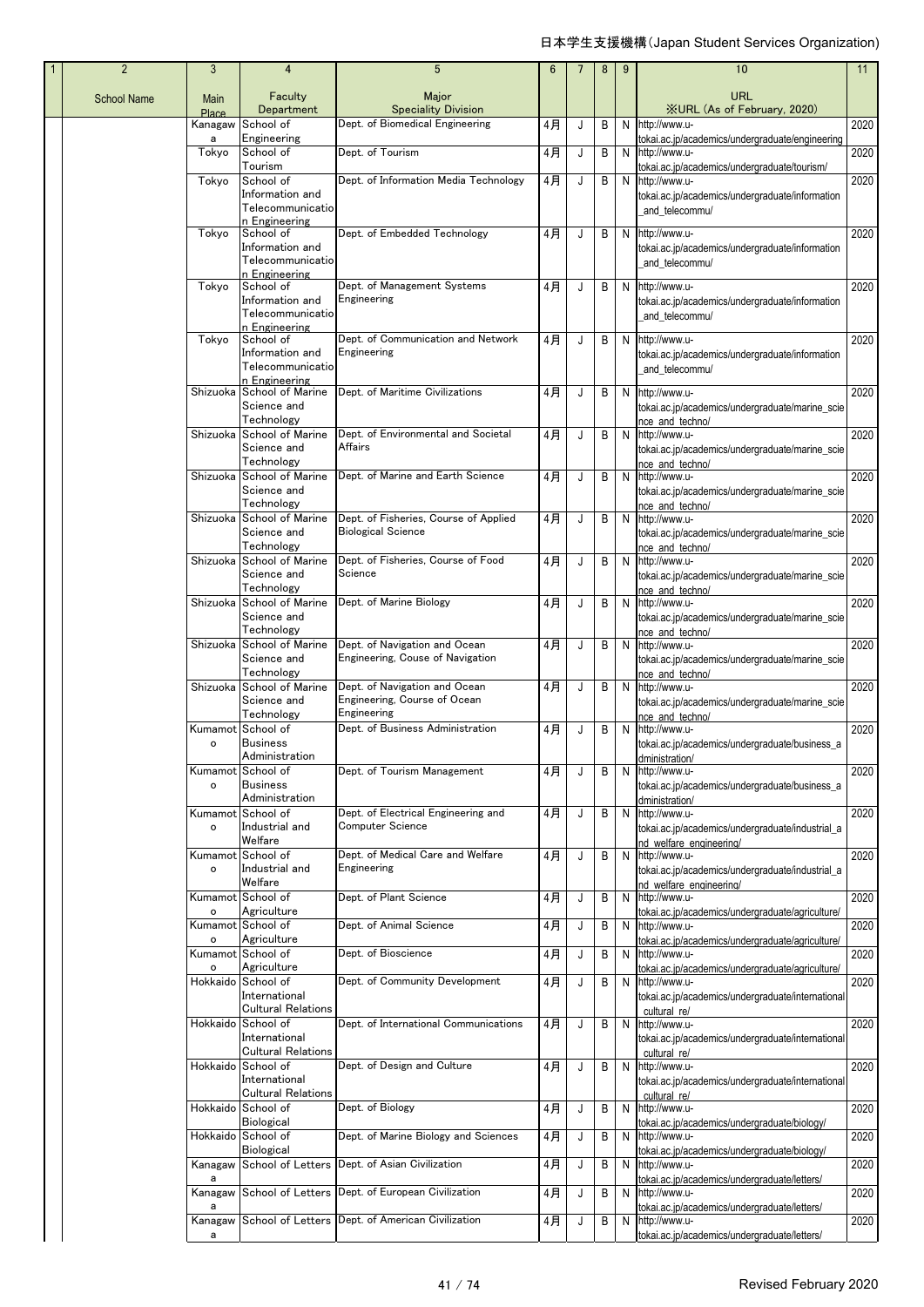| $\overline{2}$                          | 3                       | $\overline{4}$                  | 5                                                                               | $6\phantom{1}$ |     | 8 | 9 | 10                                                                                               | 11   |
|-----------------------------------------|-------------------------|---------------------------------|---------------------------------------------------------------------------------|----------------|-----|---|---|--------------------------------------------------------------------------------------------------|------|
| <b>School Name</b>                      | Main                    | Faculty                         | Major                                                                           |                |     |   |   | <b>URL</b>                                                                                       |      |
|                                         | <b>Place</b><br>Kanagaw | Department                      | <b>Speciality Division</b><br>School of Letters Dept. of Nordic Studies         | 4月             | J   | В | N | <b>XURL (As of February, 2020)</b><br>http://www.u-                                              | 2020 |
|                                         | a                       |                                 | School of Letters Dept. of History, Course of Oriental                          | 4月             | J   | В | N | tokai.ac.jp/academics/undergraduate/letters/                                                     | 2020 |
|                                         | Kanagaw<br>a            |                                 | History                                                                         |                |     |   |   | http://www.u-<br>tokai.ac.jp/academics/undergraduate/letters/                                    |      |
|                                         | Kanagaw<br>a            | School of Letters               | Dept. of Creative Writing                                                       | 4月             | J   | В | N | http://www.u-<br>tokai.ac.jp/academics/undergraduate/letters/                                    | 2020 |
|                                         | Kanagaw                 |                                 | School of Letters Dept. of Media Studies                                        | 4月             | J   | В | N | http://www.u-                                                                                    | 2020 |
|                                         | a                       |                                 | Kanagaw School of Letters Dept. of Psychological and Sociological               | 4月             | J   | В | N | tokai.ac.jp/academics/undergraduate/letters/<br>http://www.u-                                    | 2020 |
|                                         | a                       | Kanagaw School of Health        | <b>Studies</b><br>Dept. of Nursing                                              | 4月             | J   | В | N | tokai.ac.jp/academics/undergraduate/letters/<br>http://www.u-                                    | 2020 |
|                                         | a                       | Sciences                        |                                                                                 |                |     |   |   | tokai.ac.jp/academics/undergraduate/health_scie                                                  |      |
|                                         | Kanagaw<br>a            | School of Health<br>Sciences    | Dept. of Social Work                                                            | 4月             | J   | В | N | http://www.u-<br>tokai.ac.jp/academics/undergraduate/health_scie                                 | 2020 |
| P Tokyo Kasei University                | Tokyo                   | Faculty of Home<br>Economics    | Dept. of Food and Nutrition                                                     | 4月             | J   | В | N | https://www.tokyo-                                                                               | 2020 |
|                                         | Tokyo                   | Faculty of Home                 | Dept. of Environmental Education                                                | 4月             | J   | В | N | kasei.ac.jp/academics/food_and_nutrition/index.h<br>https://www.tokyo-                           | 2020 |
|                                         |                         | Economics                       |                                                                                 |                |     |   |   | kasei.ac.jp/academics/environmental_science_an<br>d education/index.html                         |      |
|                                         | Tokyo                   | Faculty of Home                 | Dept. of Juvenile Education                                                     | 4月             | J   | В | N | https://www.tokyo-                                                                               | 2020 |
|                                         | Tokyo                   | Economics<br>Faculty of Home    | Dept. of Child Education                                                        | 4月             | J   | В | N | kasei.ac.jp/academics/juvenile_education/index.ht<br>https://www.tokvo-                          | 2020 |
|                                         | Tokyo                   | Economics<br>Faculty of Home    | Dept. of Art & Design                                                           | 4月             | J   | В | N | kasei.ac.jp/academics/child_education/index.html<br>https://www.tokyo-                           | 2020 |
|                                         |                         | Economics                       |                                                                                 |                |     |   |   | kasei.ac.jp/academics/art_and_design/index.html                                                  |      |
|                                         | Tokyo                   | Faculty of Home<br>Economics    | Dept. of Clothing Science and Fine Arts                                         | 4月             | J   | В | N | https://www.tokyo-<br>kasei.ac.jp/academics/costume and clothing/ind                             | 2020 |
|                                         | Tokyo                   | Faculty of                      | Dept. of English Communication                                                  | 4月             | J   | В | N | ex.html<br>https://www.tokyo-                                                                    | 2020 |
|                                         |                         | Humanities                      |                                                                                 |                |     |   |   | kasei.ac.jp/academics/english_communication/ind                                                  |      |
|                                         | Tokyo                   | Faculty of                      | Dept. of Social Education and Welfare                                           | 4月             | J   | В | N | ex.html<br>https://www.tokyo-                                                                    | 2020 |
|                                         |                         | Humanities                      |                                                                                 |                |     |   |   | kasei.ac.jp/academics/social_education_and_welf                                                  |      |
|                                         | Tokyo                   | Faculty of                      | Dept. of Psychological Counseling                                               | 4月             | J   | В | N | are/index.html<br>https://www.tokyo-                                                             | 2020 |
|                                         |                         | Humanities                      |                                                                                 |                |     |   |   | kasei.ac.jp/academics/psychological_counseling/i<br>ndex.html                                    |      |
| P Tokyo Kasei Gakuin                    | Tokyo                   | Faculty of                      | Dept. of Modern Home Economics                                                  | 4月             | J   | B | N | https://www.kasei-gakuin.ac.jp/faculty/                                                          | 2020 |
| University                              |                         | Contemporary<br>Human Life      |                                                                                 |                |     |   |   |                                                                                                  |      |
|                                         | Tokyo                   | Science<br>Faculty of           | Dept. of Child Studies                                                          | 4月             | J   | В |   | N https://www.kasei-gakuin.ac.jp/faculty/                                                        | 2020 |
|                                         |                         | Contemporary<br>Human Life      |                                                                                 |                |     |   |   |                                                                                                  |      |
|                                         |                         | Science                         |                                                                                 |                |     |   |   |                                                                                                  |      |
|                                         | Tokyo                   | Faculty of<br>Contemporary      | Dept. of Human Life Science and Design   4月                                     |                | J   | В | N | https://www.kasei-gakuin.ac.ip/faculty/                                                          | 2020 |
|                                         |                         | Human Life<br>Science           |                                                                                 |                |     |   |   |                                                                                                  |      |
| P Tokyo Keizai University               | Tokyo                   | Faculty of<br>Economics         | Dept. of Economics/Dept. of<br><b>International Economics</b>                   | 4月             | J   | В |   | N http://www.tku.ac.jp/department/economics/                                                     | 2020 |
|                                         | Tokyo                   | Faculty of                      | Dept. of Business Administration/Dept.                                          | 4月             | J   | В | N | http://www.tku.ac.jp/department/administration/                                                  | 2020 |
|                                         | Tokyo                   | <b>Business</b><br>Faculty of   | of Marketing and Distribution<br>Dept. of Communication Studies                 | 4月             | J   | В | N | http://www.tku.ac.jp/department/communication/                                                   | 2020 |
|                                         |                         | Communication<br><b>Studies</b> |                                                                                 |                |     |   |   |                                                                                                  |      |
|                                         | Tokyo                   | Faculty of<br>Contemporary      | Dept. of Contemporary Law                                                       | 4月             | J   | В |   | N http://www.tku.ac.jp/department/law/                                                           | 2020 |
| P Tokyo Woman's<br>Christian University | Tokyo                   | School of Arts<br>and Sciences  | Division of English Dept. of English                                            | 4月             | J>E | В | N | https://www.twcu.ac.jp/univ/academics/sas2018/e                                                  | 2020 |
|                                         | Tokyo                   | School of Arts                  | Division of Psychology and                                                      | 4月             | J   | В | N | nglish/english/<br>https://www.twcu.ac.jp/univ/academics/sas2018/p                               | 2020 |
|                                         | Tokyo                   | and Sciences<br>School of Arts  | Communication Dept. of Psychology<br>Division of Global Social Sciences Dept.   | 4月             | J   | В | N | sychology-communication/psychology/<br>https://www.twcu.ac.jp/univ/academics/sas2018/tr          | 2020 |
|                                         |                         | and Sciences                    | of Community Design                                                             |                |     |   |   | ansnational-studies/community/                                                                   |      |
|                                         | Tokyo                   | School of Arts<br>and Sciences  | Division of Global Social Sciences Dept.<br>of Economics                        | 4月             | J   | В | N | https://www.twcu.ac.jp/univ/academics/sas2018/tr<br>ansnational-studies/economics/               | 2020 |
|                                         | Tokyo                   | School of Arts<br>and Sciences  | Division of Global Social Sciences Dept.<br>of International Relations          | 4月             | J   | В | N | https://www.twcu.ac.jp/univ/academics/sas2018/tr<br>ansnational-studies/international-relations/ | 2020 |
|                                         | Tokyo                   | School of Arts                  | Division of Global Social Sciences Dept.                                        | 4月             | J   | В | N | https://www.twcu.ac.jp/univ/academics/sas2018/tr                                                 | 2020 |
|                                         | Tokyo                   | and Sciences<br>School of Arts  | of Sociology<br>Division of Psychology and                                      | 4月             | J   | В | N | ansnational-studies/sociology/<br>https://www.twcu.ac.jp/univ/academics/sas2018/p                | 2020 |
|                                         | Tokyo                   | and Sciences<br>School of Arts  | Communication Dept. of Communication<br>Division of Humanities Dept. of History | 4月             | J   | В | N | sychology-communication/communication/<br>https://www.twcu.ac.jp/univ/academics/sas2018/h        | 2020 |
|                                         |                         | and Sciences                    |                                                                                 |                |     |   |   | umanities/history/                                                                               |      |
|                                         | Tokyo                   | School of Arts<br>and Sciences  | Division of Humanities Dept. of<br>Philosophy                                   | 4月             | J   | В | N | https://www.twcu.ac.jp/univ/academics/sas2018/h<br>umanities/philosophy/                         | 2020 |
|                                         | Tokyo                   | School of Arts<br>and Sciences  | Division of Humanities Dept. of Japanese<br>Literature                          | 4月             | J   | В | N | https://www.twcu.ac.jp/univ/academics/sas2018/h                                                  | 2020 |
|                                         | Tokyo                   | School of Arts                  | Division of Mathematical Sciences Dept.                                         | 4月             | J   | В | N | umanities/japanese-literature/<br>https://www.twcu.ac.jp/univ/academics/sas2018/                 | 2020 |
|                                         | Tokyo                   | and Sciences<br>School of Arts  | of Information and Sciences<br>Division of Mathematical Sciences Dept.          | 4月             | J   | В | N | mathematics/information-science/<br>https://www.twcu.ac.jp/univ/academics/sas2018/               | 2020 |
|                                         |                         | and Sciences                    | of Mathematics                                                                  |                |     |   |   | mathematics/mathematics/                                                                         |      |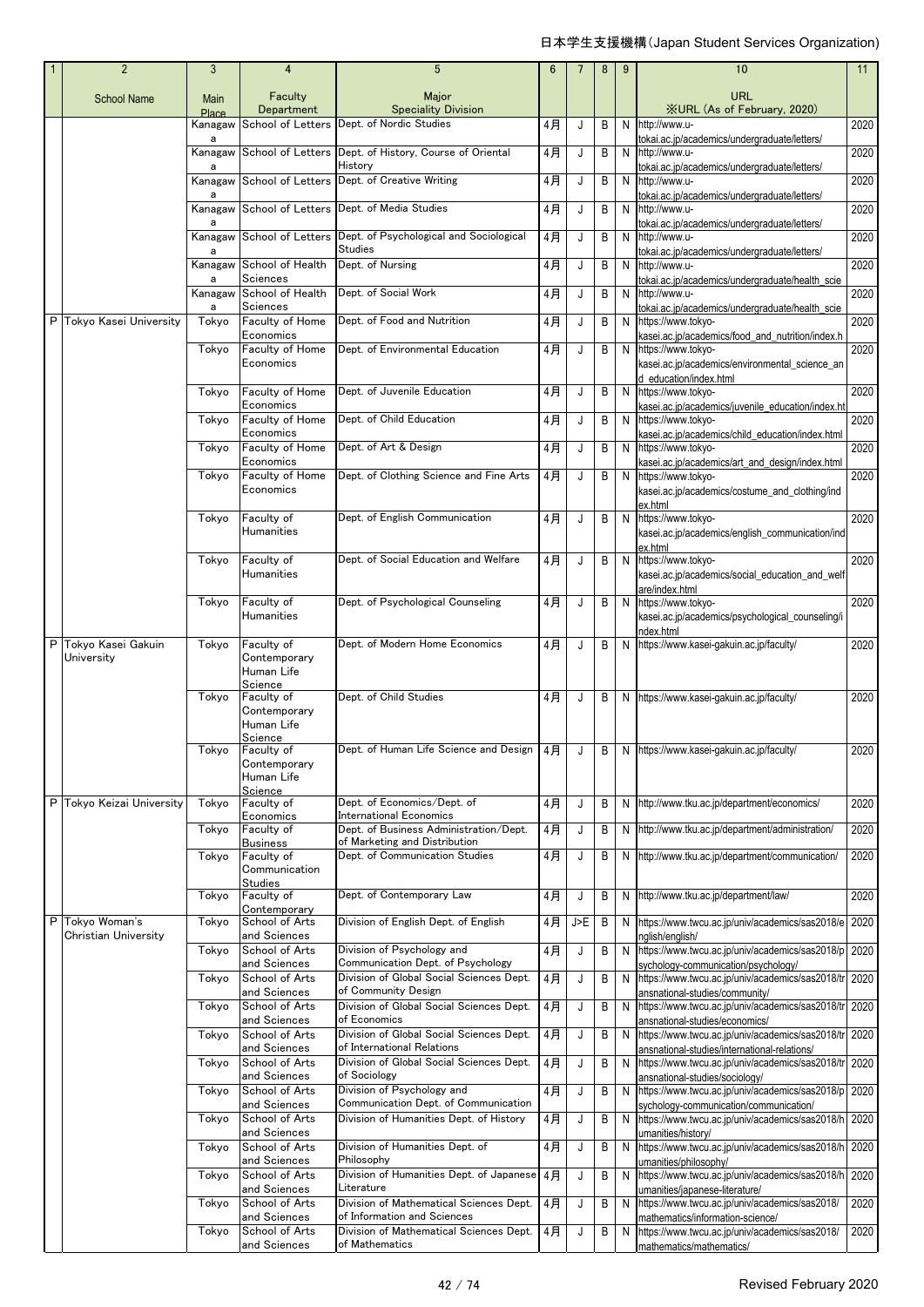|  | $\overline{2}$                                   | 3                    | 4                                          | $5\phantom{.0}$                                                          | 6   | 7   | 8         | 9 | 10                                                                  | 11   |
|--|--------------------------------------------------|----------------------|--------------------------------------------|--------------------------------------------------------------------------|-----|-----|-----------|---|---------------------------------------------------------------------|------|
|  | <b>School Name</b>                               | Main<br><b>Place</b> | Faculty<br>Department                      | Major<br><b>Speciality Division</b>                                      |     |     |           |   | <b>URL</b><br><b>XURL (As of February, 2020)</b>                    |      |
|  | P Tokyo Women's College<br>of Physical Education | Tokyo                | Faculty of<br>Physical                     | Dept. of Physical Education                                              | 4月  | J   | B         | Y |                                                                     | 2020 |
|  | P Tokvo Union<br><b>Theological Seminary</b>     | Tokyo                | Bachelor of<br>Divinity Program            |                                                                          | 4月  | J   | B         |   | N https://www.tuts.ac.jp/university/department.html                 | 2020 |
|  | Tokvo Denki University                           | Tokyo                | School of<br>Engineering                   | Dept. of Electrical and Electronic<br>Engineering                        | 4月  | J   | 0         |   | N https://www.dendai.ac.jp/about/undergraduate/ko<br>uqaku/ej/      | 2020 |
|  |                                                  | Tokyo                | School of<br>Engineering                   | Dept. of Electronic Engineering                                          | 4月  | J   | $\pmb{0}$ |   | N https://www.dendai.ac.jp/about/undergraduate/ko<br>ugaku/eh/      | 2020 |
|  |                                                  | Tokyo                | School of                                  | Dept. of Mechanical Engineering                                          | 4月  | J   | $\pmb{0}$ | N | https://www.dendai.ac.jp/about/undergraduate/ko                     | 2020 |
|  |                                                  | Tokyo                | Engineering<br>School of                   | Dept. of Advanced Machinery                                              | 4月  | J   | 0         | N | uqaku/ek/<br>https://www.dendai.ac.jp/about/undergraduate/ko        | 2020 |
|  |                                                  | Saitama              | Engineering<br>School of                   | Engineering<br>Dept. of Science and Engineering /                        | 4月  | J   | 0         | N | uqaku/ef/<br>https://www.dendai.ac.jp/about/undergraduate/rik       | 2020 |
|  |                                                  | Saitama              | Science and<br>School of                   | Division of Mechanical Engineering<br>Dept. of Science and Engineering / | 4月  | J   | 0         |   | ouqaku/kikai/<br>N https://www.dendai.ac.jp/about/undergraduate/rik | 2020 |
|  | P Tokyo University of                            | Tokyo                | Science and<br>Faculty of Life             | Division of Electronic Engineering<br>Dept. of Bioscience                | 4月  | J   | B         |   | ougaku/denshi/<br>N https://www.nodai.ac.jp/academics/life_sci/bio/ | 2020 |
|  | Agriculture                                      | Kanagaw              | Sciences<br>Faculty of                     | Dept. of Agriculture                                                     | 4月  | J   | B         |   | N https://www.nodai.ac.jp/academics/agri/agri/                      | 2020 |
|  |                                                  | a                    | Agriculture                                |                                                                          |     |     |           |   |                                                                     |      |
|  |                                                  | Tokyo                | <b>Biosciences</b>                         | Faculty of Applied Dept. of Nutritional Science                          | 4月  | J   | B         | N | https://www.nodai.ac.jp/academics/app/nutri/                        | 2020 |
|  |                                                  | Tokyo                | <b>Biosciences</b>                         | Faculty of Applied Dept. of Fermentation Science                         | 4月  | J   | B         |   | N https://www.nodai.ac.jp/academics/app/fer/                        | 2020 |
|  |                                                  | Tokyo                | <b>Biosciences</b>                         | Faculty of Applied Dept. of Nutritional Science and Food<br>Safety       | 4月  | J   | B         |   | N https://www.nodai.ac.jp/academics/app/safety/                     | 2020 |
|  |                                                  | Tokyo                | Faculty of Applied<br><b>Biosciences</b>   | Dept. of of Agricultural Chemistry                                       | 4月  | J   | B         |   | N https://www.nodai.ac.jp/academics/app/app/                        | 2020 |
|  |                                                  | Tokyo                | Faculty of                                 | Dept. of International Food and                                          | 4月  | J   | B         |   | N https://www.nodai.ac.jp/academics/int/i_shokuno/                  | 2020 |
|  |                                                  |                      | International<br>Agriculture and           | <b>Agricultural Sciences</b>                                             |     |     |           |   |                                                                     |      |
|  |                                                  | Tokyo                | <b>Food Studies</b><br>Faculty of          | Dept. of International Agricultural                                      | 4月  | J   | B         |   | N https://www.nodai.ac.jp/academics/int/int/                        | 2020 |
|  |                                                  |                      | International<br>Agriculture and           | Development                                                              |     |     |           |   |                                                                     |      |
|  |                                                  | Tokyo                | Food Studies<br>Faculty of                 | Dept. of International Biobusiness                                       | 4月丨 | J>E | B         |   | N https://www.nodai.ac.jp/academics/int/biob/                       | 2020 |
|  |                                                  |                      | International<br>Agriculture and           | <b>Studies</b>                                                           |     |     |           |   |                                                                     |      |
|  |                                                  | Tokyo                | <b>Food Studies</b><br>Faculty of          | Dept. of Food Environment Economics                                      | 4月  | J   | B         |   | N https://www.nodai.ac.jp/academics/int/economics/                  | 2020 |
|  |                                                  |                      | International<br>Agriculture and           |                                                                          |     |     |           |   |                                                                     |      |
|  |                                                  |                      | <b>Food Studies</b><br>Hokkaido Faculty of | Dept. of Ocean and Fisheries Sciences                                    | 4月  | J   | B         |   | N https://www.nodai.ac.jp/academics/bio/o_aqua/                     | 2020 |
|  |                                                  |                      | Bioindustry<br>Hokkaido Faculty of         | Dept. of Business, Natural Resource and   4月                             |     |     | B         |   | N https://www.nodai.ac.jp/academics/bio/o_bus/                      | 2020 |
|  |                                                  |                      | Bioindustry<br>Hokkaido Faculty of         | Economic Development<br>Dept. of Food. Aroma and Cosmetic                | 4月  | J   | B         |   | N https://www.nodai.ac.jp/academics/bio/o_food/                     | 2020 |
|  |                                                  |                      | Bioindustry                                | Chemistry<br>Dept. of Northern Biosphere Agriculture                     |     |     |           |   |                                                                     |      |
|  |                                                  |                      | Hokkaido Faculty of<br>Bioindustry         |                                                                          | 4月  | J   | В         | N | https://www.nodai.ac.jp/academics/bio/o_biop                        | 2020 |
|  |                                                  | Tokyo                | Faculty of Life<br>Sciences                | Dept. of Chemistry for Life Sciences and<br>Agriculture                  | 4月  | J   | В         |   | N https://www.nodai.ac.jp/academics/life_sci/mole_l                 | 2020 |
|  |                                                  | Tokvo                | Faculty of Life<br>Sciences                | Dept. of Molecular Microbiology                                          | 4月  | J   | Β         | N | https://www.nodai.ac.jp/academics/life sci/mole<br>micro/           | 2020 |
|  |                                                  | Tokyo                | Faculty of<br>Regional                     | Dept. of Forest Science                                                  | 4月  | J   | B         |   | N https://www.nodai.ac.jp/academics/reg/for/                        | 2020 |
|  |                                                  | Tokyo                | Environment<br>Faculty of                  | Dept. of Landscape Architecture                                          | 4月  | J   | B         |   | N https://www.nodai.ac.jp/academics/reg/land/                       | 2020 |
|  |                                                  |                      | Regional<br>Environment                    | Science                                                                  |     |     |           |   |                                                                     |      |
|  |                                                  | Tokyo                | Faculty of<br>Regional                     | Dept. of Bioproduction and Environment<br>Engineering                    | 4月  | J   | B         |   | N https://www.nodai.ac.jp/academics/reg/eng/                        | 2020 |
|  |                                                  | Tokyo                | Environment<br>Faculty of                  | Dept. of Regional Regeneration Sciences                                  | 4月  | J   | B         |   | N https://www.nodai.ac.jp/academics/reg/regi_innov                  | 2020 |
|  |                                                  |                      | Regional<br>Environment                    |                                                                          |     |     |           |   | a/                                                                  |      |
|  |                                                  | Kanagaw              | Faculty of<br>Agriculture                  | Dept. of Animal Science                                                  | 4月  | J   | B         |   | N https://www.nodai.ac.jp/academics/agri/zoo/                       | 2020 |
|  | P Toyo University                                | а<br>Tokyo           | Faculty of Global<br>and Regional          | Dept. of Regional Development Studies                                    | 4月  | J>E | 0         | 0 | http://www.toyo.ac.jp/site/rdsc/                                    | 2020 |
|  |                                                  |                      | <b>Studies</b>                             | Dept. of Global Innovation Studies                                       |     |     |           |   |                                                                     |      |
|  |                                                  | Tokyo                | Faculty of Global<br>and Regional          |                                                                          | 4月  | Ε   | 0         | 0 | http://www.toyo.ac.jp/site/dgis/                                    | 2020 |
|  |                                                  | Tokyo                | <b>Studies</b><br>Faculty of Global        | Dept. of Regional Development Studies                                    | 4月  | J>E | 0         | 0 | http://www.toyo.ac.jp/site/rdsc/                                    | 2020 |
|  |                                                  |                      | and Regional<br>Studies                    |                                                                          |     |     |           |   |                                                                     |      |
|  |                                                  | Saitama              | Faculty of<br>Information                  | Dept. of Information Sciences and Arts                                   | 4月  | J   | 0         | 0 | http://www.toyo.ac.jp/site/isa/                                     | 2020 |
|  | P Nishogakusha                                   | Tokyo                | Sciences and<br>Faculty of                 | Dept. of Japanese Literature                                             | 4月  | J   | J         |   | N https://www.nishogakusha-                                         | 2020 |
|  | University                                       |                      | Literature                                 |                                                                          |     |     |           |   | u.ac.jp/admission/faculty/bungaku/index.html                        |      |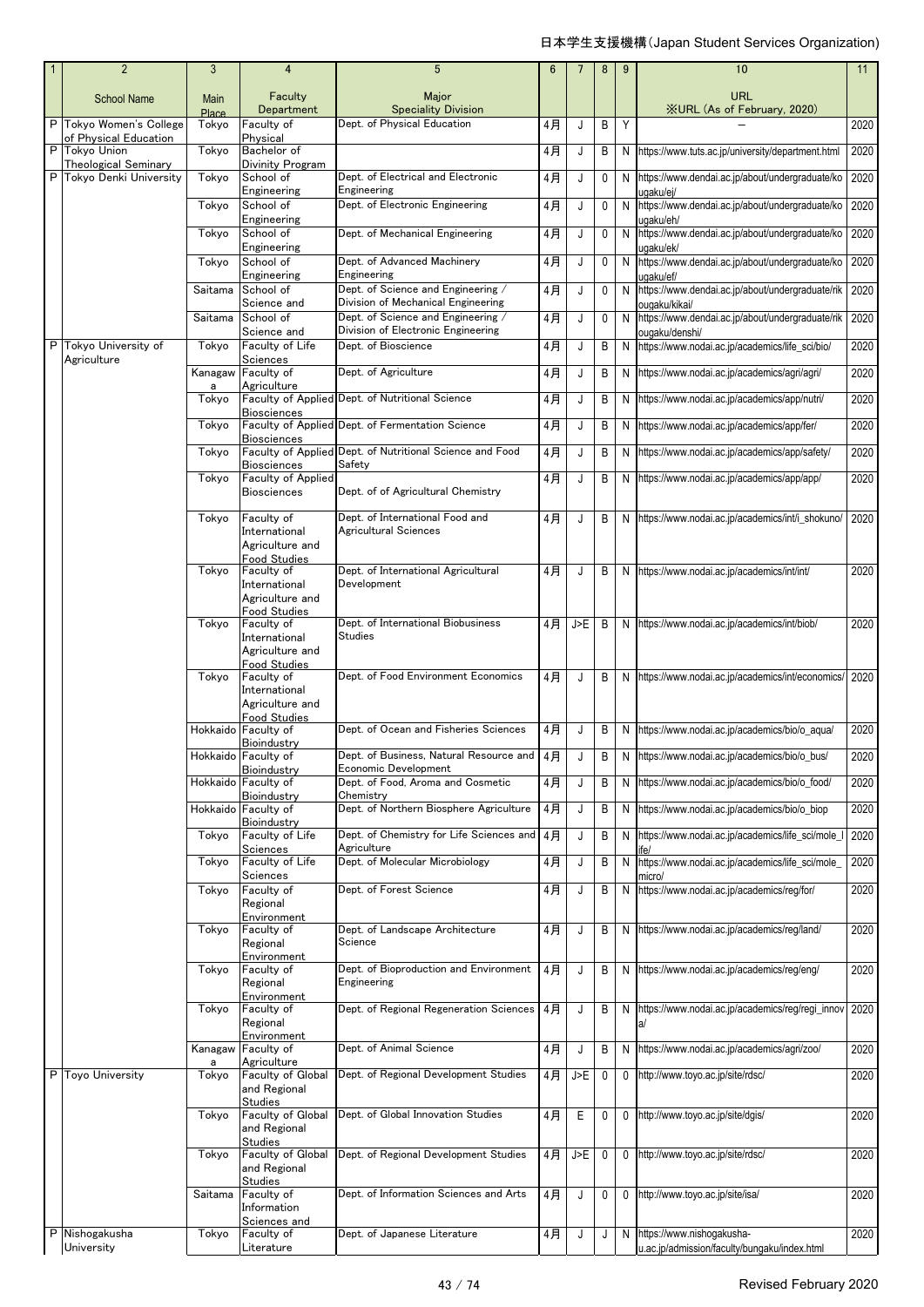|   | $\overline{2}$              | 3                    | 4                                                                     | 5                                                | $6\phantom{1}6$ | $\overline{7}$ | 8 | 9 | 10                                                                                                                                                                                | 11   |
|---|-----------------------------|----------------------|-----------------------------------------------------------------------|--------------------------------------------------|-----------------|----------------|---|---|-----------------------------------------------------------------------------------------------------------------------------------------------------------------------------------|------|
|   | <b>School Name</b>          | Main<br><b>Place</b> | Faculty<br>Department                                                 | Major<br><b>Speciality Division</b>              |                 |                |   |   | <b>URL</b><br><b>XURL (As of February, 2020)</b>                                                                                                                                  |      |
|   |                             | Tokyo                | Faculty of<br>Literature                                              | Dept. of Chinese Literature                      | 4月              | J              | J | N | https://www.nishogakusha-<br>u.ac.jp/admission/faculty/bungaku/index.html                                                                                                         | 2020 |
|   |                             | Tokyo                | Faculty of                                                            | Dept. of Urban Culture Design                    | 4月              | J              | J | N | https://www.nishogakusha-                                                                                                                                                         | 2020 |
|   |                             | Tokyo                | Literature<br>Faculty of<br>International<br>Politics and             | Dept. of International Politics and<br>Economics | 4月              | J              | J | N | u.ac.jp/admission/faculty/bungaku/index.html<br>https://www.nishogakusha-<br>u.ac.jp/admission/faculty/seikei/index.html                                                          | 2020 |
|   |                             | Tokyo                | Economics<br>Faculty of<br>International<br>Politics and<br>Economics | Dept. of International Business                  | 4月              | J              | J | N | https://www.nishogakusha-<br>u.ac.jp/admission/faculty/keiei/index.html                                                                                                           | 2020 |
| P | Japan Women's<br>University | Tokyo                | Faculty of Human<br>Sciences and<br>Design                            | Dept. of Social and Family Economy               | 4月              | J              | В | N | https://unv.jwu.ac.jp/unv/academics/human_scien<br>ces_and_design/social_and_family_economy/ind                                                                                   | 2020 |
|   |                             | Tokyo                | Sciences and                                                          | Faculty of Human Dept. of Child Studies          | 4月              | J              | В | N | ex html<br>https://unv.jwu.ac.jp/unv/academics/human_scien<br>ces_and_design/child_studies/index.html                                                                             | 2020 |
|   |                             | Tokyo                | Design<br>Faculty of Human<br>Sciences and<br>Design                  | Dept. of Housing and Architecture                | 4月              | J              | В | N | https://unv.jwu.ac.jp/unv/academics/human_scien<br>ces_and_design/housing/index.html<br>https://unv.jwu.ac.jp/unv/academics/human_scien<br>ces and design/architecture/index.html | 2020 |
|   |                             | Tokyo                | Faculty of Human<br>Sciences and<br>Design                            | Dept. of Food and Nutrition                      | 4月              | J              | В | N | https://unv.jwu.ac.jp/unv/academics/human_scien<br>ces_and_design/food/index.html<br>https://unv.jwu.ac.jp/unv/academics/human_scien<br>ces and design/nutrition/index.html       | 2020 |
|   |                             | Tokvo                | Faculty of Human<br>Sciences and<br>Design                            | Dept. of Clothing                                | 4月              | J              | В | N | https://unv.jwu.ac.jp/unv/academics/human_scien<br>ces_and_design/clothing/index.html                                                                                             | 2020 |
|   |                             | Kanagaw<br>a         | Faculty of<br><b>Integrated Arts</b><br>and Social                    | Dept. of Education                               | 4月              | J              | В | N | https://unv.jwu.ac.jp/unv/academics/integrated_ar<br>ts_and_social_sciences/education/index.html                                                                                  | 2020 |
|   |                             | Kanagaw<br>a         | Faculty of<br><b>Integrated Arts</b><br>and Social                    | Dept. of Studies on Contemporary<br>Society      | 4月              | J              | В |   | N https://unv.jwu.ac.jp/unv/academics/integrated_ar<br>ts_and_social_sciences/studies_on_contemporar<br>v society/index.html                                                      | 2020 |
|   |                             | Kanagaw<br>a         | Faculty of<br><b>Integrated Arts</b><br>and Social                    | Dept. of Social Welfare                          | 4月              | J              | В |   | N https://unv.jwu.ac.jp/unv/academics/integrated_ar<br>ts_and_social_sciences/social_welfare/index.html                                                                           | 2020 |
|   |                             | Kanagaw<br>a         | Faculty of<br><b>Integrated Arts</b><br>and Social                    | Dept. of Psychology                              | 4月              | J              | В |   | N https://unv.jwu.ac.jp/unv/academics/integrated_ar<br>ts_and_social_sciences/psychology/index.html                                                                               | 2020 |
|   |                             | Kanagaw<br>a         | Faculty of<br><b>Integrated Arts</b><br>and Social                    | Dept. of Humanities and Cultures                 | 4月              | J              | В |   | N https://unv.jwu.ac.jp/unv/academics/integrated_ar<br>ts_and_social_sciences/humanities_and_cultures<br>index.html                                                               | 2020 |
|   |                             | Tokyo                | Faculty of                                                            | Dept. of English                                 | 4月              | J              | В | N | https://unv.jwu.ac.jp/unv/academics/humanities/e                                                                                                                                  | 2020 |
|   |                             | Tokyo                | Humanities<br>Faculty of                                              | Dept. of History                                 | 4月              | J              | В | N | nglish/index.html<br>https://unv.jwu.ac.jp/unv/academics/humanities/hi 2020                                                                                                       |      |
|   |                             | Tokyo                | Humanıtıes<br>Faculty of                                              | Dept. of Japanese                                | 4月              | J              | В | N | story/index.html<br>https://unv.jwu.ac.jp/unv/academics/humanities/ja                                                                                                             | 2020 |
|   |                             | Tokyo                | Humanities<br>Faculty of                                              | Dept. of Mathematical and Physical               | 4月              | J              | В | N | panese/index.html<br>https://unv.jwu.ac.jp/unv/academics/science/math                                                                                                             | 2020 |
|   |                             | Tokyo                | Science<br>Faculty of                                                 | Sciences<br>Dept. of Chemical and Biological     | 4月              | J              | В | N | ematical_and_physical_sciences/index.html<br>https://unv.jwu.ac.jp/unv/academics/science/che                                                                                      | 2020 |
|   | P Nippon Sport Science      | Tokyo                | Science<br>Faculty of Sport                                           | Sciences<br>Dept. of Physical Education          | 4月              | J              | В | N | mical and biological sciences/index.html<br>https://www.nittai.ac.jp/                                                                                                             | 2020 |
|   | University                  | Tokyo                | Science<br>Faculty of Sport                                           | Dept. of Health Science                          | 4月              | J              | В | N | https://www.nittai.ac.jp/                                                                                                                                                         | 2020 |
|   | P Hosei University          | Tokyo                | Science<br>Faculty of<br>Lifelong Learning                            | Dept. of Lifelong Learning and Career<br>Studies | 4月              | J              | В | N | http://www.hosei.ac.jp/kyoiku kenkyu/gakubu/                                                                                                                                      | 2020 |
|   |                             | Tokyo                | and Career<br>Faculty of<br><b>Business</b>                           | Dept. of Business Administration                 | 4月              | J              | В | N | http://www.hosei.ac.jp/kyoiku_kenkyu/gakubu/                                                                                                                                      | 2020 |
|   |                             | Tokyo                | Faculty of<br><b>Business</b>                                         | Dept. of Business Strategy                       | 4月              | J              | В | N | http://www.hosei.ac.jp/kyoiku_kenkyu/gakubu/                                                                                                                                      | 2020 |
|   |                             | Tokyo                | Faculty of<br><b>Business</b>                                         | Dept. of Markets and Management                  | 4月              | J              | В | Ν | http://www.hosei.ac.jp/kyoiku_kenkyu/gakubu/                                                                                                                                      | 2020 |
|   |                             | Tokyo                | Faculty of<br>Economics                                               | Dept. of International Economics                 | 4月              | J              | 0 | 0 | http://www.hosei.ac.jp/kyoiku_kenkyu/gakubu/                                                                                                                                      | 2020 |
|   |                             | Tokyo                | Faculty of                                                            | Dept. of Economics                               | 4月              | J              | 0 | 0 | http://www.hosei.ac.jp/kyoiku_kenkyu/gakubu/                                                                                                                                      | 2020 |
|   |                             | Tokyo                | Economics<br>Faculty of<br>Economics                                  | Dept. of Business Economics                      | 4月              | J              | 0 | 0 | http://www.hosei.ac.jp/kyoiku_kenkyu/gakubu/                                                                                                                                      | 2020 |
|   |                             | Tokyo                | Faculty of Social<br>Policy and                                       | Dept. of Community Development                   | 4月              | J              | В | N | http://www.hosei.ac.jp/kyoiku_kenkyu/gakubu/                                                                                                                                      | 2020 |
|   |                             | Tokyo                | Administration<br>Faculty of Social<br>Policy and                     | Dept. of Clinical Psychology                     | 4月              | J              | В | N | http://www.hosei.ac.jp/kyoiku_kenkyu/gakubu/                                                                                                                                      | 2020 |
|   |                             | Tokyo                | Administration<br>Faculty of Social<br>Sciences                       | Dept. of Media and Communication<br>Studies      | 4月              | J              | В | Ν | http://www.hosei.ac.jp/kyoiku_kenkyu/gakubu/                                                                                                                                      | 2020 |
|   |                             | Tokyo                | Faculty of Social<br>Sciences                                         | Dept. of Sociology                               | 4月              | J              | В | N | http://www.hosei.ac.jp/kyoiku_kenkyu/gakubu/                                                                                                                                      | 2020 |
|   |                             | Tokyo                | Faculty of Social<br>Sciences                                         | Dept. of Policy Science On Society               | 4月              | J              | В | N | http://www.hosei.ac.jp/kyoiku_kenkyu/gakubu/                                                                                                                                      | 2020 |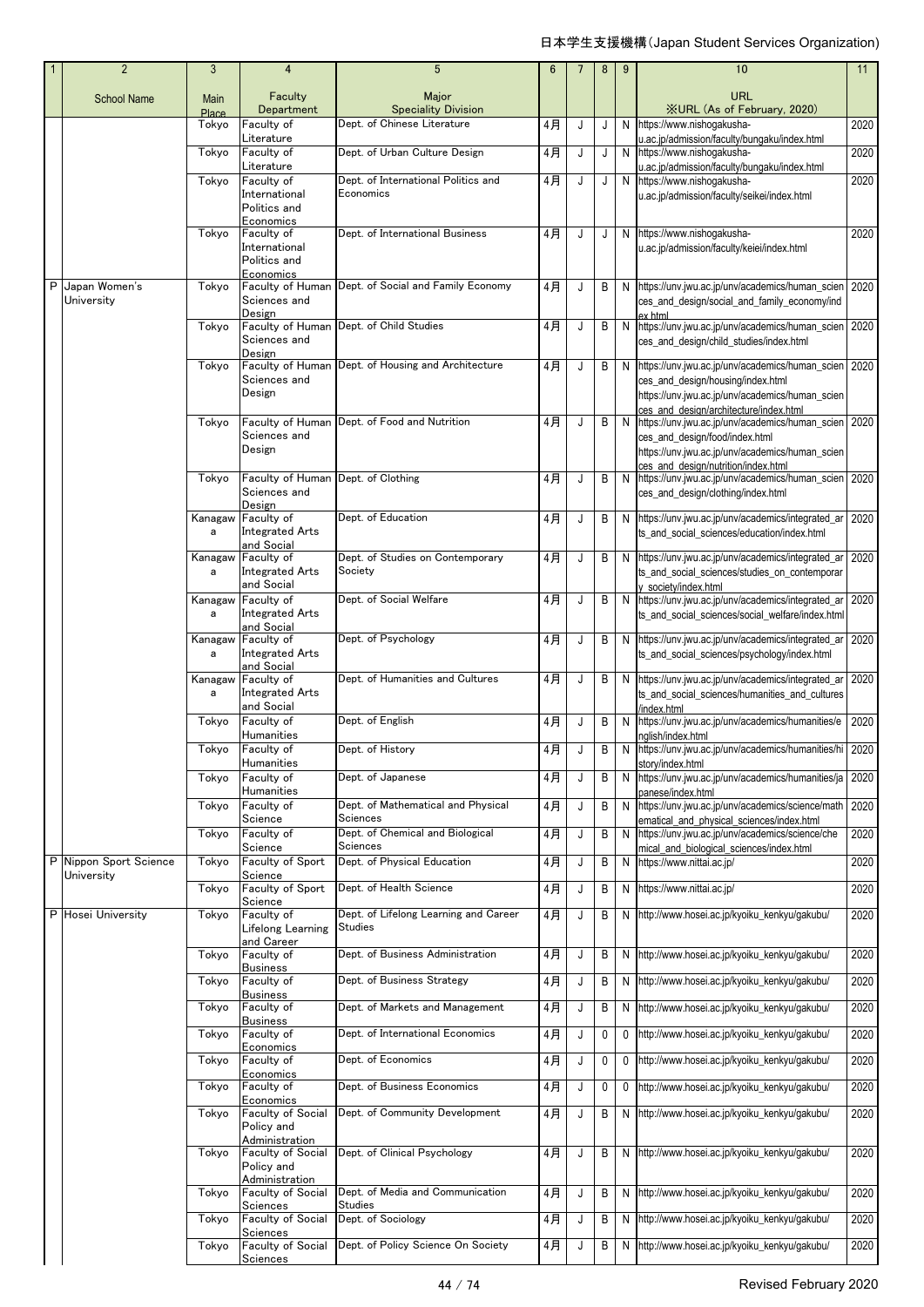## 日本学生支援機構(Japan Student Services Organization)

|   | $\overline{2}$              | 3              | $\overline{4}$                       | $5\phantom{.0}$                                                                 | $6\phantom{1}6$ | $\overline{7}$ | 8                        | 9            | 10                                                                                                 | 11           |
|---|-----------------------------|----------------|--------------------------------------|---------------------------------------------------------------------------------|-----------------|----------------|--------------------------|--------------|----------------------------------------------------------------------------------------------------|--------------|
|   | <b>School Name</b>          | Main           | Faculty                              | Major                                                                           |                 |                |                          |              | <b>URL</b>                                                                                         |              |
|   |                             | Place          | Department                           | <b>Speciality Division</b>                                                      |                 |                |                          |              | <b>XURL (As of February, 2020)</b>                                                                 |              |
|   |                             | Tokyo          | Faculty of                           | Dept. of Sustainability Studies                                                 | 4月              | J              | B                        | N            | http://www.hosei.ac.jp/kyoiku_kenkyu/gakubu/                                                       | 2020         |
|   |                             |                | Sustainability<br><b>Studies</b>     |                                                                                 |                 |                |                          |              |                                                                                                    |              |
|   |                             | Tokyo          | Faculty of Letters Dept. of English  |                                                                                 | 4月              | J              | B                        | N            | http://www.hosei.ac.jp/kyoiku kenkyu/gakubu/                                                       | 2020         |
|   |                             | Tokyo          | Faculty of Letters Dept. of History  |                                                                                 | $4$ 月           | J              | B                        | N            | http://www.hosei.ac.jp/kyoiku_kenkyu/gakubu/                                                       | 2020         |
|   |                             | Tokyo          |                                      | Faculty of Letters Dept. of Psychology<br>Faculty of Letters Dept. of Geography | 4月              | J              | B                        |              | N http://www.hosei.ac.jp/kyoiku_kenkyu/gakubu/                                                     | 2020         |
|   |                             | Tokyo<br>Tokyo |                                      | Faculty of Letters Dept. of Philosophy                                          | 4月<br>$4$ 月     | J<br>J         | B<br>B                   | N.<br>N      | http://www.hosei.ac.jp/kyoiku_kenkyu/gakubu/<br>http://www.hosei.ac.jp/kyoiku_kenkyu/gakubu/       | 2020<br>2020 |
|   |                             | Tokyo          | Faculty of Letters Dept. of Japanese |                                                                                 | 4月              | J              | B                        | N            | http://www.hosei.ac.jp/kyoiku kenkyu/gakubu/                                                       | 2020         |
|   |                             | Tokyo          | Faculty of Law                       | Dept. of Global Politics                                                        | $4$ 月           | J              | B                        | N            | http://www.hosei.ac.jp/kyoiku_kenkyu/gakubu/                                                       | 2020         |
|   |                             | Tokyo          | Faculty of Law                       | Dept. of Politics                                                               | 4月              | J              | B                        |              | N http://www.hosei.ac.jp/kyoiku_kenkyu/gakubu/                                                     | 2020         |
|   | P Musashi University        | Tokyo<br>Tokyo | Faculty of Law<br>Faculty of         | Dept. of Law<br>Dept. of Japanese and East-Asian                                | 4月<br>4月        | J<br>O         | В<br>B                   | N<br>N       | http://www.hosei.ac.jp/kyoiku_kenkyu/gakubu/                                                       | 2020<br>2020 |
|   |                             |                | Humanities                           | <b>Studies</b>                                                                  |                 |                |                          |              | https://www.musashi.ac.jp/manabi/humanities/jap<br>anese_and_east-asian_studies/index.html         |              |
|   | P Tokyo City University     | Tokyo          | Faculty of                           | Dept. of Mechanical Engineering                                                 | 4月              | J              | B                        | N            |                                                                                                    | 2020         |
|   |                             | Tokyo          | Science and<br>Faculty of            | Dept. of Mechanical Systems                                                     | 4月              | J              | B                        | $\mathsf{N}$ | $\overline{\phantom{0}}$                                                                           | 2020         |
|   |                             |                | Science and                          | Engineering                                                                     |                 |                |                          |              |                                                                                                    |              |
|   |                             | Tokyo          | Faculty of                           | Dept. of Electrical, Electronics and                                            | 4月              | J              | B                        | N            |                                                                                                    | 2020         |
|   |                             | Tokyo          | Science and<br>Faculty of            | <b>Communication Engineering</b><br>Dept. of Medical Engineering                | 4月              | J              | B                        | N            |                                                                                                    | 2020         |
|   |                             |                | Science and                          |                                                                                 |                 |                |                          |              |                                                                                                    |              |
|   |                             | Tokyo          | Faculty of                           | Dept. of Chemistry and Energy                                                   | 4月              | J              | B                        | $\mathsf{N}$ | -                                                                                                  | 2020         |
|   |                             | Tokyo          | Science and<br>Faculty of            | Engineering<br>Dept. of Nuclear Safety Engineering                              | 4月              | J              | B                        | N            |                                                                                                    | 2020         |
|   |                             |                | Science and                          |                                                                                 |                 |                |                          |              |                                                                                                    |              |
|   |                             | Tokyo          | Faculty of                           | Dept. of Computer Science                                                       | 4月              | J              | B                        | N            |                                                                                                    | 2020         |
|   |                             |                | Information<br>Technology            |                                                                                 |                 |                |                          |              |                                                                                                    |              |
|   |                             | Tokyo          | Faculty of                           | Dept. of Intelligent Systems                                                    | 4月              | J              | B                        | $\mathsf{N}$ |                                                                                                    | 2020         |
|   |                             |                | Information                          |                                                                                 |                 |                |                          |              |                                                                                                    |              |
|   |                             | Kanagaw        | Technology<br>Faculty of             | Dept. of Restoration Ecology and Built                                          | 4月              | J              | B                        | N            |                                                                                                    | 2020         |
|   |                             | a              | Enviromental                         | Environment                                                                     |                 |                |                          |              |                                                                                                    |              |
|   |                             | Kanagaw        | <b>Studies</b><br>Faculty of         | Dept. of Environmental Management and                                           | 4月              | J              | B                        | $\mathsf{N}$ |                                                                                                    | 2020         |
|   |                             | a              | Environmental                        | Sastainability                                                                  |                 |                |                          |              |                                                                                                    |              |
|   |                             |                | <b>Studies</b>                       |                                                                                 |                 |                |                          |              |                                                                                                    |              |
|   |                             | Kanagaw<br>a   | Faculty of<br>Informatics            | Dept. of Sociology and Media Studies                                            | 4月              | J              | B                        | N            |                                                                                                    | 2020         |
|   |                             |                | Kanagaw Faculty of                   | Dept. of Information Systems                                                    | 4月              | J              | B                        | $\mathsf{N}$ |                                                                                                    | 2020         |
|   |                             | a              | Informatics                          | Dept. of Urban Life Studies                                                     |                 |                |                          |              |                                                                                                    |              |
|   |                             | Tokyo          | Faculty of Urban<br>Life Studies     |                                                                                 | 4月              | J              | B                        | N            |                                                                                                    | 2020         |
|   |                             | Tokyo          | Faculty of                           | Dept. of Urban and Civil Engineering                                            | 4月              | J              | B                        | N            |                                                                                                    | 2020         |
|   |                             |                | Architecture and<br>Urban Design     |                                                                                 |                 |                |                          |              |                                                                                                    |              |
|   |                             | Tokyo          | Faculty of                           | Dept. of Architecture                                                           | 4月              | J              | В                        | N            |                                                                                                    | 2020         |
|   |                             |                | Architecture and                     |                                                                                 |                 |                |                          |              |                                                                                                    |              |
|   |                             | Tokyo          | Urban Design<br>Faculty of           | Dept. of Natural Sciences                                                       | $4$ 月           | J              | B                        | N            |                                                                                                    | 2020         |
|   |                             |                | Science and                          |                                                                                 |                 |                |                          |              |                                                                                                    |              |
|   | P Musashino Academia        | Tokyo          | Faculty of Music                     | Instrumental Music                                                              | 4月              | J              | $\mathbf{I}$             | N            | http://www.musashino-music.ac.jp                                                                   | 2020         |
|   | Musicae                     | Tokyo          | Faculty of Music                     | Vocal Music                                                                     | $4$ 月           | J              | $\mathbf{I}$             | N            | http://www.musashino-music.ac.jp                                                                   | 2020         |
|   |                             |                |                                      |                                                                                 |                 |                |                          |              |                                                                                                    |              |
|   |                             | Tokyo          | Faculty of Music                     | Composition                                                                     | 4月              | J              | $\overline{\phantom{a}}$ | N            | http://www.musashino-music.ac.jp                                                                   | 2020         |
|   |                             | Tokyo          | Faculty of Music                     | Musicology                                                                      | 4月              | J              | $\mathbf{I}$             | N            | http://www.musashino-music.ac.jp                                                                   | 2020         |
|   |                             |                |                                      |                                                                                 |                 |                |                          |              |                                                                                                    |              |
| P | Musashino Art<br>University | Tokyo          | College of Art<br>and Design         | Dept. of Design Informatics                                                     | 4月              | J              | B                        | N            | https://www.musabi.ac.jp/course/undergraduate/d                                                    | 2020         |
|   |                             | Tokyo          | College of Art                       | Dept. of Science of Design                                                      | 4月              | J              | B                        | N            | https://www.musabi.ac.jp/course/undergraduate/s 2020                                               |              |
|   |                             |                | and Design<br>College of Art         | Dept. of Scenography, Display and                                               | 4月              |                | B                        |              |                                                                                                    |              |
|   |                             | Tokyo          | and Design                           | <b>Fashion Design</b>                                                           |                 | J              |                          | Ν            | https://www.musabi.ac.jp/course/undergraduate/s                                                    | 2020         |
|   |                             | Tokyo          | College of Art                       | Dept. of Arts Policy and Management                                             | $4$ 月           | J              | B                        | N            | https://www.musabi.ac.jp/course/undergraduate/a                                                    | 2020         |
|   |                             |                | and Design                           |                                                                                 |                 |                |                          |              |                                                                                                    |              |
|   |                             | Tokyo          | College of Art<br>and Design         | Dept. of Architecture                                                           | 4月              | J              | B                        | N            | https://www.musabi.ac.jp/course/undergraduate/a 2020                                               |              |
|   |                             | Tokyo          | College of Art                       | Dept. of Industrial, Interior and Craft                                         | 4月              | J              | B                        | N            | https://www.musabi.ac.jp/course/undergraduate/ii                                                   | 2020         |
|   |                             | Tokyo          | and Design<br>College of Art         | Design<br>Dept. of Visual Communication Design                                  | 4月              | J              | B                        | N            | https://www.musabi.ac.jp/course/undergraduate/v                                                    | 2020         |
|   |                             |                | and Design                           |                                                                                 |                 |                |                          |              |                                                                                                    |              |
|   |                             | Tokyo          | College of Art                       | Dept. of Sculpture                                                              | 4月              | J              | B                        | N            | https://www.musabi.ac.jp/course/undergraduate/s                                                    | 2020         |
|   |                             | Tokyo          | and Design<br>College of Art         | Dept. of Japanese Painting                                                      | 4月              | J              | B                        | N            | https://www.musabi.ac.jp/course/undergraduate/j                                                    | 2020         |
|   |                             |                | and Design                           |                                                                                 |                 |                |                          |              |                                                                                                    |              |
|   |                             | Tokyo          | College of Art                       | Dept. of Painting                                                               | 4月              | J              | B                        | N            | https://www.musabi.ac.jp/course/undergraduate/p                                                    | 2020         |
|   |                             | Tokyo          | and Design<br>College of Art         | Dept. of Design Informatics                                                     | 4月              | J              | B                        | N            | a/;https://www.musabi.ac.jp/course/undergraduat<br>https://www.musabi.ac.jp/course/undergraduate/d | 2020         |
|   |                             |                | and Design                           |                                                                                 |                 |                |                          |              |                                                                                                    |              |
|   |                             | Tokyo          | College of Art                       | Dept. of Imaging Arts and Sciences                                              | 4月              | J              | B                        | N            | https://www.musabi.ac.jp/course/undergraduate-                                                     | 2020         |
|   |                             |                | and Design                           |                                                                                 |                 |                |                          |              | ctsi/ias/                                                                                          |              |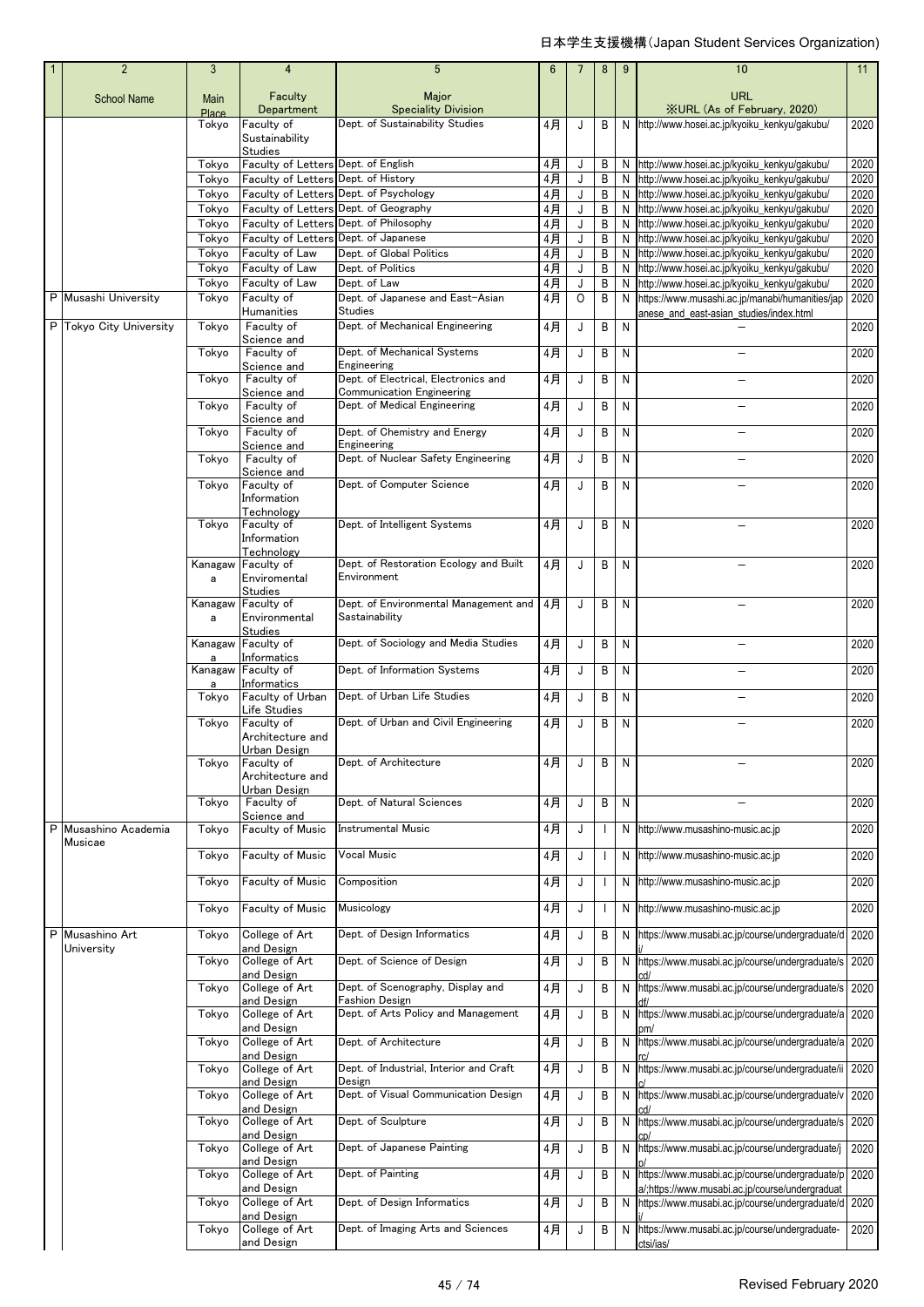| $\overline{2}$            | 3              | $\overline{4}$                                                 | 5                                                                                                  | $6\phantom{1}6$ |            | 8      | 9            | 10                                                                                                        | 11           |
|---------------------------|----------------|----------------------------------------------------------------|----------------------------------------------------------------------------------------------------|-----------------|------------|--------|--------------|-----------------------------------------------------------------------------------------------------------|--------------|
| <b>School Name</b>        | Main           | Faculty                                                        | Major                                                                                              |                 |            |        |              | <b>URL</b>                                                                                                |              |
|                           | Place<br>Tokyo | Department<br>College of Art                                   | <b>Speciality Division</b><br>Dept. of Science of Design                                           | 4月              | J          | B      | N            | <b>XURL (As of February, 2020)</b><br>https://www.musabi.ac.jp/course/undergraduate/s                     | 2020         |
|                           |                | and Design                                                     |                                                                                                    |                 |            |        |              |                                                                                                           |              |
|                           | Tokyo          | College of Art<br>and Design                                   | Dept. of Scenography, Display and<br><b>Fashion Design</b>                                         | 4月              | J          | B      | N            | https://www.musabi.ac.jp/course/undergraduate/s                                                           | 2020         |
|                           | Tokyo          | College of Art<br>and Design                                   | Dept. of Arts Policy and Management                                                                | 4月              | J          | B      | N            | https://www.musabi.ac.jp/course/undergraduate/a                                                           | 2020         |
|                           | Tokyo          | College of Art                                                 | Dept. of Architecture                                                                              | $4$ 月           | J          | B      | N            | https://www.musabi.ac.jp/course/undergraduate/a                                                           | 2020         |
|                           | Tokyo          | and Design<br>College of Art                                   | Dept. of Industrial, Interior and Craft                                                            | 4月              | J          | B      | N            | https://www.musabi.ac.jp/course/undergraduate/ii                                                          | 2020         |
|                           | Tokyo          | and Design<br>College of Art                                   | Design<br>Dept. of Visual Communication Design                                                     | $4$ 月           | J          | B      | N            | https://www.musabi.ac.jp/course/undergraduate/v                                                           | 2020         |
|                           |                | and Design                                                     |                                                                                                    |                 |            |        |              |                                                                                                           |              |
|                           | Tokyo          | College of Art<br>and Design                                   | Dept. of Sculpture                                                                                 | 4月              | J          | B      | N            | https://www.musabi.ac.jp/course/undergraduate/s                                                           | 2020         |
|                           | Tokyo          | College of Art<br>and Design                                   | Dept. of Japanese Painting                                                                         | 4月              | J          | B      | N            | https://www.musabi.ac.jp/course/undergraduate/j                                                           | 2020         |
|                           | Tokyo          | College of Art                                                 | Dept. of Painting                                                                                  | 4月              | J          | B      | N            | https://www.musabi.ac.jp/course/undergraduate/p                                                           | 2020         |
| P Meiji Gakuin University | Kanagaw        | and Design<br>Faculty of                                       | Dept. of Economics                                                                                 | 4月              | J          | B      | N            | a/;https://www.musabi.ac.jp/course/undergraduat<br>https://www.meijigakuin.ac.jp/academics/faculty/e 2020 |              |
|                           | a<br>Kanagaw   | Economics<br>Faculty of                                        | Dept. of Global and Transcultural                                                                  | 4月              | E          | B      |              | conomics/economics.html<br>Y https://www.meijigakuin.ac.jp/academics/faculty/i                            | 2020         |
|                           | a              | International<br><b>Studies</b>                                | <b>Studies</b>                                                                                     |                 |            |        |              | nternational/global_and_transcultural_studies.htm                                                         |              |
|                           | Kanagaw        | Faculty of                                                     | Dept. of Global and Transcultural                                                                  | 9月              | Ε          | B      |              | Y https://www.meijigakuin.ac.jp/academics/faculty/i                                                       | 2020         |
|                           | a              | International<br><b>Studies</b>                                | <b>Studies</b>                                                                                     |                 |            |        |              | nternational/global and transcultural studies.htm                                                         |              |
|                           | a              | Kanagaw Faculty of<br>International                            | Dept. of International Studies                                                                     | 4月              | J>E        | B      |              | N https://www.meijigakuin.ac.jp/academics/faculty/i<br>nternational/international studies.html            | 2020         |
|                           |                | <b>Studies</b>                                                 |                                                                                                    |                 |            |        |              |                                                                                                           |              |
|                           | Kanagaw<br>a   | Faculty of<br>Sociology and                                    | Dept. of Sociology                                                                                 | 4月              | J          | B      | N            | https://www.meijigakuin.ac.jp/academics/faculty/s<br>ociology/sociology.html                              | 2020         |
|                           | Kanagaw        | Social Work<br>Faculty of                                      | Dept. of Social Work                                                                               | 4月              | J          | B      |              | N https://www.meijigakuin.ac.jp/academics/faculty/s 2020                                                  |              |
|                           | a              | Sociology and                                                  |                                                                                                    |                 |            |        |              | ociology/social_work.html                                                                                 |              |
|                           | Kanagaw        | Social Work                                                    | Faculty of Letters Dept. of Art Studies                                                            | 4月              | J          | B      | N            | https://www.meijigakuin.ac.jp/academics/faculty/lit                                                       | 2020         |
|                           | a              |                                                                |                                                                                                    |                 |            |        |              | erature/art studies.html                                                                                  |              |
|                           | a              | Kanagaw Faculty of Law                                         | Dept. of Current Legal Studies                                                                     | 4月              | J          | B      | N            | https://www.meijigakuin.ac.jp/academics/faculty/l<br>aw/current_legal_studies.html                        | 2020         |
|                           | a              | Kanagaw Faculty of Law                                         | Dept. of Political Science                                                                         | 4月              | J          | B      | N            | https://www.meijigakuin.ac.jp/academics/faculty/l<br>aw/political science.html                            | 2020         |
|                           | a              | Kanagaw Faculty of Law                                         | Dept. of Juridical Studies                                                                         | 4月              | J          | B      | N            | https://www.meijigakuin.ac.jp/academics/faculty/l<br>aw/law.html                                          | 2020         |
| P Rikkyo University       | Saitama        | Community and                                                  | <b>Community Development</b>                                                                       | 4月              | J>E        | B      |              | N http://www.rikkyo.ac.jp/undergraduate/chs/                                                              | 2020         |
|                           | Saitama        | Human Services<br>Community and                                | Sport and Wellness                                                                                 | 4月              | J>E        | B      |              | N http://www.rikkyo.ac.jp/undergraduate/chs/                                                              | 2020         |
|                           |                | <b>Human Services</b><br>Saitama Community and                 | Social Work                                                                                        |                 | 4月 J>E     |        |              | B N http://www.rikkyo.ac.jp/undergraduate/chs/                                                            | 2020         |
|                           |                | Human Services                                                 |                                                                                                    |                 |            |        |              |                                                                                                           |              |
|                           | Tokyo<br>Tokyo | Law and Politics<br>Law and Politics                           | International Business Law<br>Politics                                                             | 4月<br>4月        | J>E<br>J>E | B<br>B | N            | N http://www.rikkyo.ac.jp/undergraduate/lp/<br>http://www.rikkyo.ac.jp/undergraduate/lp/                  | 2020<br>2020 |
|                           | Tokvo          | Law and Politics                                               | Law                                                                                                | $4$ 月           | J>E        | B      | N            | http://www.rikkyo.ac.jp/undergraduate/lp/                                                                 | 2020         |
| P Rissho University       | Tokyo          | Faculty of<br><b>Business</b>                                  | Dept. of Business Administration                                                                   | 4月              | J          | B      | N            | http://www.ris.ac.jp/keiei/                                                                               | 2020         |
|                           | Tokyo          | Faculty of<br>Economics                                        | Dept. of Economics                                                                                 | 4月              | J          | B      | N            | http://keizai.ris.ac.jp/                                                                                  | 2020         |
|                           | Saitama        | Faculty of Social                                              | Dept. of Social Welfare                                                                            | 4月              | J          | B      |              | N http://www.ris-fuku.com/                                                                                | 2020         |
|                           | Tokyo          | Welfare<br>Faculty of                                          | Dept. of Interpersonal and Social                                                                  | 4月              | J          | В      | N            | http://ris-shinri.jp/                                                                                     | 2020         |
|                           | Tokyo          | Psychology<br>Faculty of                                       | Psychology<br>Dept. of Clinical Psychology                                                         | 4月              | J          | B      |              | N http://ris-shinri.jp/                                                                                   | 2020         |
|                           |                | Psychology                                                     |                                                                                                    |                 |            |        |              |                                                                                                           |              |
|                           | Saitama        | Faculty of Geo-<br>Environmental                               | Dept. of Environment Systems                                                                       | 4月              | J          | B      |              | N http://ris-geo.jp/                                                                                      | 2020         |
|                           | Saitama        | Science<br>Faculty of Geo-                                     | Dept. of Geography                                                                                 | 4月              | J          | B      |              | N http://ris-geo.jp/                                                                                      | 2020         |
|                           |                | Environmental<br>Science                                       |                                                                                                    |                 |            |        |              |                                                                                                           |              |
|                           | Tokyo          | Faculty of                                                     |                                                                                                    | 4月              | J          | В      |              | N http://bukkyo.rissho.jp/                                                                                | 2020         |
|                           | Tokyo          | <b>Buddhist Studies</b><br>Faculty of Letters Dept. of History |                                                                                                    | 4 <sub>月</sub>  | J          | Β      | N            | http://letters.ris.ac.jp/                                                                                 | 2020         |
|                           | Tokyo          | Faculty of Letters Dept. of Sociology                          |                                                                                                    | $4$ 月           | J          | B      | N            | http://letters.ris.ac.jp/                                                                                 | 2020         |
|                           | Tokyo          |                                                                | Faculty of Letters Dept. of Philosophy<br>Faculty of Letters Dept. of Literature (English Language | 4月              | J          | B      | N            | http://letters.ris.ac.jp/                                                                                 | 2020         |
|                           | Tokyo          |                                                                | and Literature)                                                                                    | 4月              | J          | B      | N            | http://letters.ris.ac.jp/                                                                                 | 2020         |
|                           | Tokyo          |                                                                | Faculty of Letters Dept. of Literature (Japanese Language<br>and Literature)                       | $4$ 月           | J          | B      |              | N http://letters.ris.ac.jp/                                                                               | 2020         |
|                           | Tokyo          | Faculty of Law                                                 | Dept. of Law                                                                                       | $4$ 月           | J          | B      | N            | http://www.ris.ac.jp/law/                                                                                 | 2020         |
| P Waseda University       | Tokyo          | Science and                                                    | School of Political English-Based Degree Program                                                   | 9月              | E          | 0      | $\mathbf{0}$ |                                                                                                           | 2020         |
| P Sugino Fashion College  | Tokyo          | Economics<br>Faculty of                                        | Department of Fashion                                                                              | 4月              | J          | J      |              | Y http://www.sugino-fc.ac.jp/                                                                             | 2020         |
| P Japan Lutheran College  | Tokyo          |                                                                |                                                                                                    | 4月              |            |        | N            | http://www.luther.ac.jp/                                                                                  | 2020         |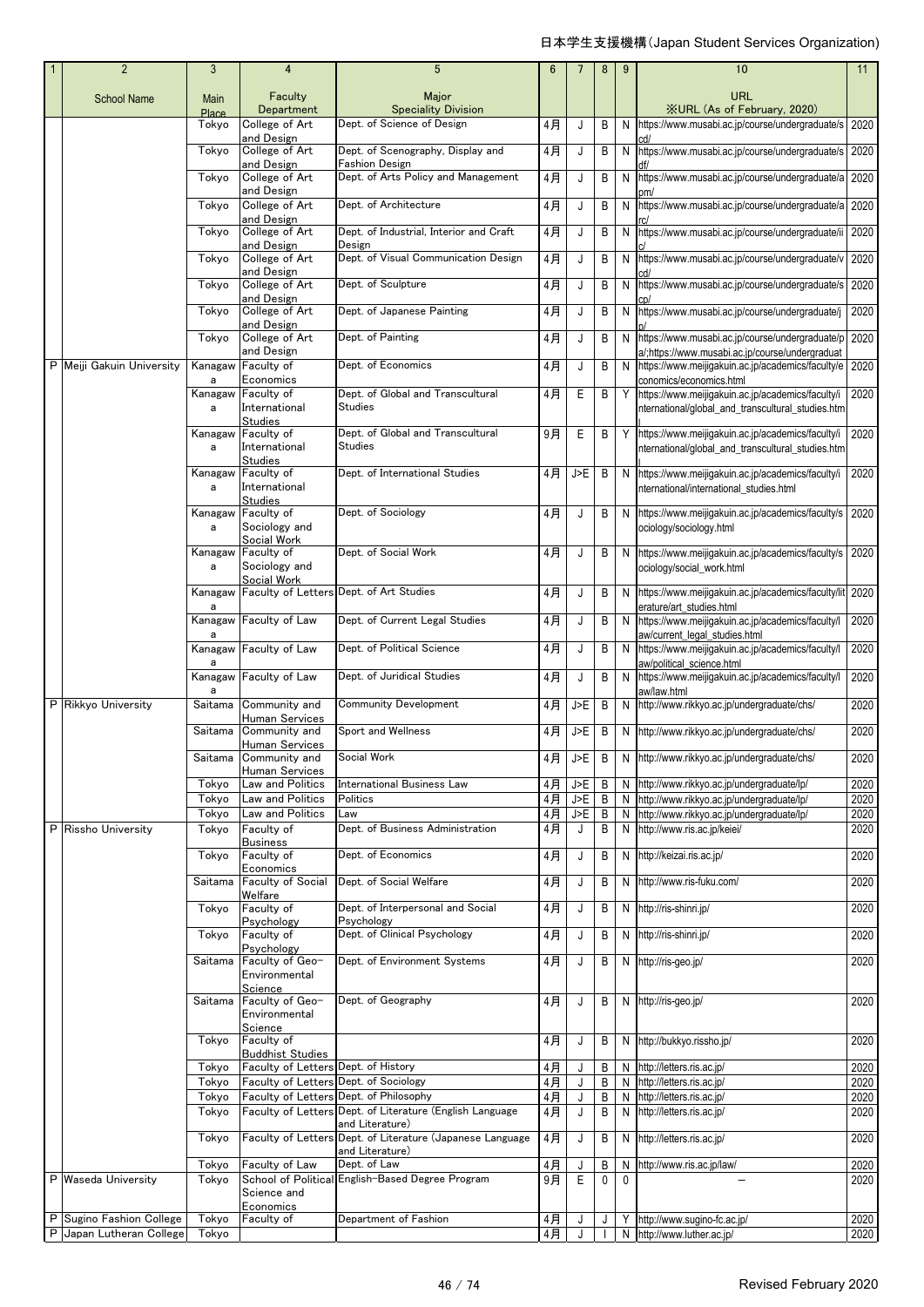| $\overline{2}$             | 3                           | 4                                       | 5                                                                               | 6     | 7     | 8   | 9              | 10                                               | 11   |
|----------------------------|-----------------------------|-----------------------------------------|---------------------------------------------------------------------------------|-------|-------|-----|----------------|--------------------------------------------------|------|
| <b>School Name</b>         | <b>Main</b><br><b>Place</b> | Faculty<br>Department                   | Major<br><b>Speciality Division</b>                                             |       |       |     |                | <b>URL</b><br><b>XURL (As of February, 2020)</b> |      |
| P Bunka Gakuen             | Tokvo                       | Faculty of                              | Dept. of Fashion Technology                                                     | 4月    | J     | В   | N              | https://bwu.bunka.ac.jp/                         | 2020 |
| University                 | Tokyo                       | <b>Fashion Science</b><br>Faculty of    | Dept. of Fashion Sociology                                                      | 4月    | J     | В   | N              | https://bwu.bunka.ac.jp/                         | 2020 |
|                            |                             | <b>Fashion Science</b>                  |                                                                                 |       |       |     |                |                                                  |      |
|                            | Tokyo                       | Faculty of Art<br>and Design            | Dept. of Art and Design                                                         | 4月    | J     | В   | N              | https://bwu.bunka.ac.jp/                         | 2020 |
|                            | Tokyo                       | Faculty of Art                          | Dept. of Architecture and Interior                                              | 4月    | J     | В   | N              | https://bwu.bunka.ac.jp/                         | 2020 |
|                            | Tokyo                       | and Design<br>Faculty of                | Dept. of Intercultural Studies and                                              | 4月    | J     | В   | N              | https://bwu.bunka.ac.jp/                         | 2020 |
|                            |                             | Intercultural<br>Studies                | Tourism                                                                         |       |       |     |                |                                                  |      |
|                            | Tokyo                       | Faculty of                              | Dept. of International Fashion and                                              | 4月    | J     | B   | N              | https://bwu.bunka.ac.jp/                         | 2020 |
|                            |                             | Intercultural<br>Studies                | <b>Culture Studies</b>                                                          |       |       |     |                |                                                  |      |
| P Meisei University        | Tokyo                       | School of                               | Dept. of Interdisciplinary Science and                                          | 4月    | J     | B   | N              | https://www.meisei-u.ac.jp/                      | 2020 |
|                            |                             | Science and                             | Engineering<br>Program in Physics                                               |       |       |     |                |                                                  |      |
|                            | Tokyo                       | Engineering<br>School of                | Dept. of Interdisciplinary Science and                                          | 4月    | J     | B   | N              | https://www.meisei-u.ac.jp/                      | 2020 |
|                            |                             | Science and                             | Engineering                                                                     |       |       |     |                |                                                  |      |
|                            | Tokyo                       | Engineering<br>School of                | Program in Life Science and Chemistry<br>Dept. of Interdisciplinary Science and | 4月    | J     | B I | N <sub>1</sub> | https://www.meisei-u.ac.jp/                      | 2020 |
|                            |                             | Science and                             | Engineering                                                                     |       |       |     |                |                                                  |      |
|                            | Tokyo                       | Engineering<br>School of                | Program in Mechanical Engineering<br>Dept. of Interdisciplinary Science and     | 4月    | J     | В   | N              | https://www.meisei-u.ac.jp/                      | 2020 |
|                            |                             | Science and                             | Engineering                                                                     |       |       |     |                |                                                  |      |
|                            | Tokyo                       | Engineering<br>School of                | Program in Electrical Engineering<br>Dept. of Interdisciplinary Science and     | 4月    | J     | B   | N              | https://www.meisei-u.ac.jp/                      | 2020 |
|                            |                             | Science and                             | Engineering                                                                     |       |       |     |                |                                                  |      |
|                            | Tokyo                       | Engineering<br>School of                | Program in Environment and Ecology<br>Dept. of International Studies            | 4月    | J     | B   | N              | https://www.meisei-u.ac.jp/                      | 2020 |
|                            |                             | Humanities                              |                                                                                 |       |       |     |                |                                                  |      |
|                            | Tokyo                       | School of<br><b>Humanities</b>          | Dept. of Sociology and Human Welfare                                            | 4月    | J     | B   | N              | https://www.meisei-u.ac.jp/                      | 2020 |
|                            | Tokyo                       | School of<br>Humanities                 | Dept. of Japanese and Comparative<br>Culture                                    | 4月    | J     | В   | N              | https://www.meisei-u.ac.jp/                      | 2020 |
|                            | Tokyo                       | School of                               | Dept. of Social Work                                                            | 4月    | J     | В   | N              | https://www.meisei-u.ac.jp/                      | 2020 |
|                            | Tokyo                       | <b>Humanities</b><br>School of          | Dept. of Economics                                                              | 4月    | J     | В   | N              | https://www.meisei-u.ac.jp/                      | 2020 |
|                            | Tokyo                       | Economics<br>School of                  | Dept. of Information Science                                                    | 4月    | J     | B   | N              | https://www.meisei-u.ac.jp/                      | 2020 |
|                            |                             | Information                             |                                                                                 |       |       |     |                |                                                  |      |
|                            | Tokyo                       | Science<br>School of<br><b>Business</b> | Dept. of Business Administration                                                | 4月    | J     | В   | N              | https://www.meisei-u.ac.jp/                      | 2020 |
|                            | Tokyo                       | School of Design                        | Dept. of Design                                                                 | 4月    | J     | В   | N              | https://www.meisei-u.ac.jp/                      | 2020 |
| P J. F. Oberlin University | Tokyo                       | College of Global                       |                                                                                 | 4月    | $J=E$ |     | Y              | http://www.obirin.ac.jp/                         | 2020 |
|                            | Tokyo                       | Communication<br>College of             |                                                                                 | 4月    | J     | J   |                | Y http://www.obirin.ac.jp/                       | 2020 |
|                            |                             | Business                                |                                                                                 |       |       |     |                |                                                  |      |
|                            | Tokyo                       | <b>Management</b><br>College of         |                                                                                 | 9月    | J     |     | Y              | http://www.obirin.ac.jp/                         | 2020 |
|                            |                             | <b>Business</b>                         |                                                                                 |       |       |     |                |                                                  |      |
|                            | Tokyo                       | Management<br>College of Art            |                                                                                 | 4月    | J     | J   |                | Y http://www.obirin.ac.jp/                       | 2020 |
|                            | Tokyo                       | and Sciences<br>College of Art          |                                                                                 | 9月    | J     |     | Y              | http://www.obirin.ac.jp/                         | 2020 |
|                            |                             | and Sciences                            |                                                                                 |       |       |     |                |                                                  |      |
|                            | Tokyo                       | College of<br>Performing and            |                                                                                 | 4月    | J     | J   | Y              | http://www.obirin.ac.jp/                         | 2020 |
|                            |                             | Visual Arts                             |                                                                                 |       |       |     |                |                                                  |      |
|                            | Tokyo                       | College of<br>Performing and            |                                                                                 | 9月    | J     |     | Y              | http://www.obirin.ac.jp/                         | 2020 |
|                            | Tokyo                       | Visual Arts<br>College of Health        |                                                                                 | 4月    | J     | J   | Y              | http://www.obirin.ac.jp/                         | 2020 |
|                            |                             | and Welfare                             |                                                                                 |       |       |     |                |                                                  |      |
|                            | Tokyo                       | College of Health<br>and Welfare        |                                                                                 | $9$ 月 | J     |     | Y              | http://www.obirin.ac.jp/                         | 2020 |
| P Teikyo University        | Tokyo                       | Faculty of                              | Dept. of Economics                                                              | 4月    | J     |     | N              | https://www.teikyo-u.ac.jp/faculties/            | 2020 |
|                            | Tokyo                       | Economics<br>Faculty of                 | Dept. of International Economy                                                  | 4月    | J     |     | N              | https://www.teikyo-u.ac.jp/faculties/            | 2020 |
|                            | Tochigi                     | Economics<br>Faculty of                 | Dept. of Regional Economics                                                     |       | J     |     |                | http://www.teikyo-u.ac.jp/index.html             | 2020 |
|                            |                             | Economics                               |                                                                                 | 4月    |       |     | N              |                                                  |      |
|                            | Tokyo                       | Faculty of<br>Economics                 | Dept. of Business Administration                                                | 4月    | J     |     | N              | https://www.teikyo-u.ac.jp/faculties/            | 2020 |
|                            | Tokyo                       | Faculty of<br>Economics                 | Dept. of Tourism Management                                                     | 4月    | J     |     | N              | https://www.teikyo-u.ac.jp/faculties/            | 2020 |
|                            | Tokyo                       | Faculty of Law                          | Dept. of Law                                                                    | 4月    | J     |     | N              | https://www.teikyo-u.ac.jp/faculties/            | 2020 |
|                            | Tokyo                       | Faculty of Law                          | Dept. of Political Science                                                      | $4$ 月 | J     |     | N              | https://www.teikyo-u.ac.jp/faculties/            | 2020 |
|                            | Tokyo                       | Faculty of Liberal<br>Arts              | Dept. of Japanese Cultures                                                      | 4月    | J     |     | N              | https://www.teikyo-u.ac.jp/faculties/            | 2020 |
|                            | Tokyo                       | Faculty of Liberal                      | Dept. of History                                                                | 4月    | J     |     | N              | https://www.teikyo-u.ac.jp/faculties/            | 2020 |
|                            | Tokyo                       | Arts<br>Faculty of Liberal              | Dept. of Sociology                                                              | 4月    | J     |     | N              | https://www.teikyo-u.ac.jp/faculties/            | 2020 |
|                            |                             | Arts                                    |                                                                                 |       |       |     |                |                                                  |      |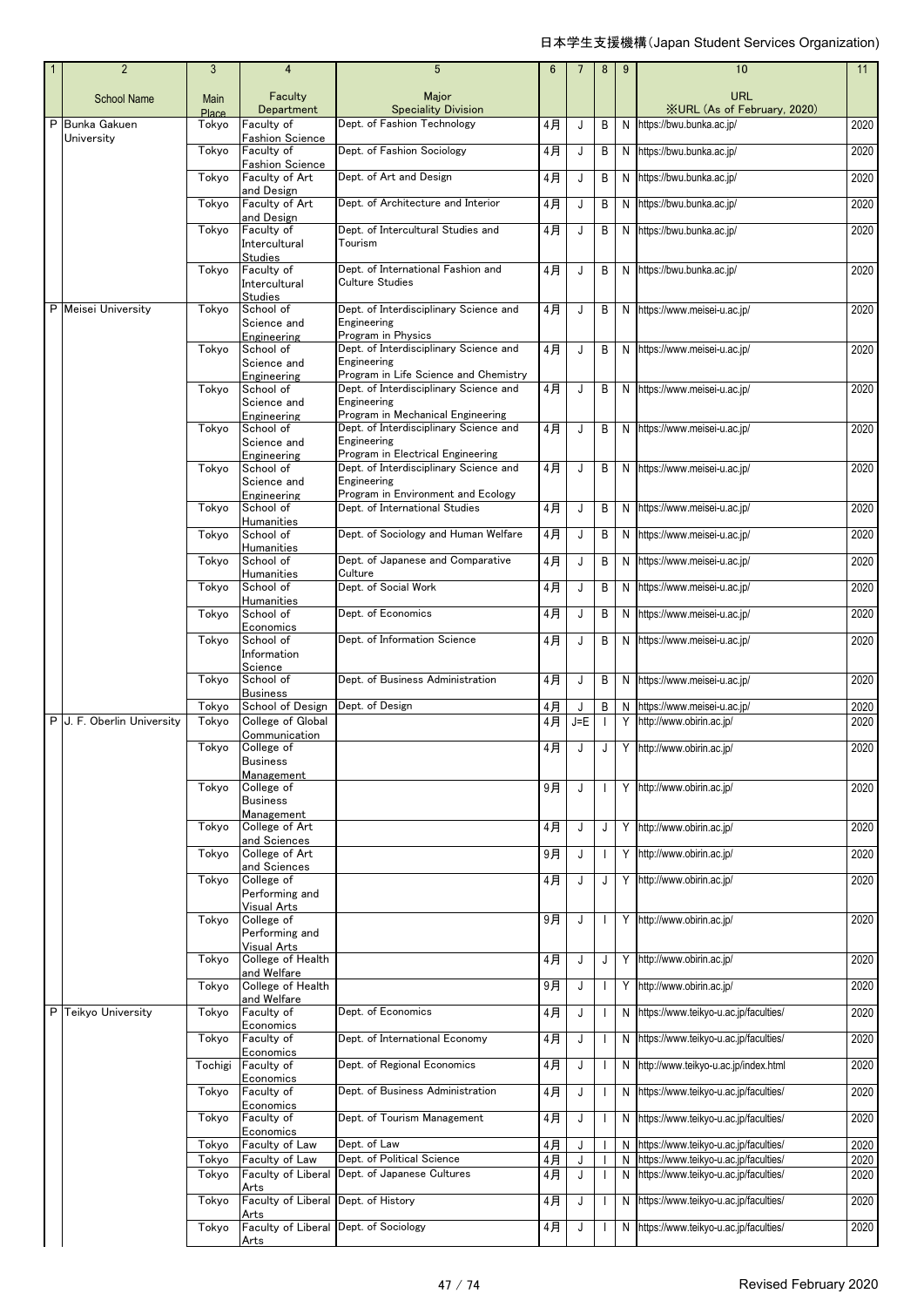| $\overline{2}$           | 3              | $\overline{4}$                        | 5                                                                                                                           | 6              | 7                 | 8           | 9      | 10                                                                                                   | 11           |
|--------------------------|----------------|---------------------------------------|-----------------------------------------------------------------------------------------------------------------------------|----------------|-------------------|-------------|--------|------------------------------------------------------------------------------------------------------|--------------|
| <b>School Name</b>       | Main           | Faculty                               | Major                                                                                                                       |                |                   |             |        | <b>URL</b>                                                                                           |              |
|                          | Place<br>Tokyo | Department<br>Faculty of              | <b>Speciality Division</b><br>Dept. of Language Studies / English                                                           | 4月             | J                 |             | N      | <b>XURL (As of February, 2020)</b><br>https://www.teikyo-u.ac.jp/faculties/                          | 2020         |
|                          |                | Language Studies                      | Course                                                                                                                      |                |                   |             |        |                                                                                                      |              |
|                          | Tokyo          | Faculty of<br>Language Studies        | Dept. of Language Studies / German<br>Course                                                                                | 4月             | J                 |             | N      | https://www.teikyo-u.ac.jp/faculties/                                                                | 2020         |
|                          | Tokyo          | Faculty of                            | Dept. of Language Studies / French                                                                                          | 4月             | J                 |             | N      | https://www.teikyo-u.ac.jp/faculties/                                                                | 2020         |
|                          | Tokyo          | Language Studies<br>Faculty of        | Course<br>Dept. of Language Studies / Spanish                                                                               | 4月             | J                 | $\mathbf I$ | N      | https://www.teikyo-u.ac.jp/faculties/                                                                | 2020         |
|                          |                | Language Studies                      | Course<br>Dept. of Language Studies / Chinese                                                                               |                |                   |             |        |                                                                                                      |              |
|                          | Tokyo          | Faculty of<br>Language Studies Course |                                                                                                                             | $4$ 月          | J                 |             | N      | https://www.teikyo-u.ac.jp/faculties/                                                                | 2020         |
|                          | Tokyo          | Faculty of<br>Language Studies Course | Dept. of Language Studies / Korean                                                                                          | 4月             | J                 |             | N      | https://www.teikyo-u.ac.jp/faculties/                                                                | 2020         |
|                          | Tokyo          | Faculty of                            | Dept. of Education and Culture                                                                                              | 4月             | J                 |             | N      | https://www.teikyo-u.ac.jp/faculties/                                                                | 2020         |
|                          | Tochigi        | Education<br>Faculty of               | Dept. of Mechanical and Precision                                                                                           | 4月             | J                 |             | N      | http://www.teikyo-u.ac.jp/index.html                                                                 | 2020         |
|                          | Tochigi        | Science and<br>Faculty of             | System<br>Dept. of Aerospace Engineering                                                                                    | 4月             | J                 |             | N      |                                                                                                      | 2020         |
|                          |                | Science and                           |                                                                                                                             |                |                   | ı           |        | http://www.teikyo-u.ac.jp/index.html                                                                 |              |
|                          | Tochigi        | Faculty of<br>Science and             | Dept. of Biosciences                                                                                                        | 4月             | J                 |             | N      | http://www.teikyo-u.ac.jp/index.html                                                                 | 2020         |
|                          | Tochigi        | Faculty of                            | Dept. of Information and Electronic                                                                                         | 4月             | J                 |             | N      | http://www.teikyo-u.ac.jp/index.html                                                                 | 2020         |
| P Tokvo Zokei Universitv | Tokyo          | Science and<br>Faculty of Design      | Engineering<br>Department of Design                                                                                         | $4$ 月          | J                 | В           | N      | https://www.zokei.ac.jp/academics/                                                                   | 2020         |
|                          |                | and Fine Arts                         |                                                                                                                             |                |                   |             |        |                                                                                                      |              |
|                          | Tokyo          | Faculty of Design<br>and Fine Arts    | Department of Fine Arts                                                                                                     | 4月             | J                 | B           | N      | https://www.zokei.ac.jp/academics/                                                                   | 2020         |
| P Wako University        | Tokyo          | Faculty of Human                      | Dept. of Psychology and Education                                                                                           | 4月             | J                 | B           | N      | https://www.wako.ac.jp/faculty-                                                                      | 2020         |
|                          | Tokyo          | Sciences                              | Program in Psychology<br>Faculty of Human Dept. of Psychology and Education                                                 | 4月             | J                 | B           | N      | postgraduate/human/shinri/index.html<br>https://www.wako.ac.jp/faculty-                              | 2020         |
|                          |                | Sciences                              | Program in Child Education                                                                                                  |                |                   |             |        | postgraduate/human/shinri/index.html                                                                 |              |
|                          | Tokyo          | Faculty of Human<br>Sciences          | Dept. of Psychology and Education<br>Program in Early Childhood Care and                                                    | 4月             | J                 | B           | N      | https://www.wako.ac.jp/faculty-<br>postgraduate/human/shinri/index.html                              | 2020         |
|                          | Tokyo          |                                       | Education<br>Faculty of Human Dept. of Sociological Studies                                                                 | 4 <sub>H</sub> | J                 | В           | N      | https://www.wako.ac.jp/faculty-                                                                      | 2020         |
|                          |                | Sciences                              |                                                                                                                             |                |                   |             |        | postgraduate/human/gendai/index.html                                                                 |              |
|                          | Tokyo          | Sciences                              | Faculty of Human Dept. of Integrated Human Sciences                                                                         | 4月             | J                 | B           | N      | https://www.wako.ac.jp/faculty-                                                                      | 2020         |
|                          | Tokyo          |                                       | Faculty of Human Dept. of Human and Environmental Well-                                                                     | 4月             | J                 | B           | N      | postgraduate/human/shintai/index.html<br>https://www.wako.ac.jp/faculty-                             | 2020         |
|                          |                | Sciences                              | being<br>Dept. of Integrated Human Sciences                                                                                 |                |                   |             |        | postgraduate/human/shintai/index.html                                                                |              |
|                          | Tokyo          | Faculty of                            | Dept. of Transcultural Studies                                                                                              | 4月             | J                 | В           | N      | https://www.wako.ac.jp/faculty-                                                                      | 2020         |
|                          |                | Representational<br><b>Studies</b>    |                                                                                                                             |                |                   |             |        | postgraduate/hyogen/sogo/index.html                                                                  |              |
|                          | Tokyo          | Faculty of                            | Dept. of Arts                                                                                                               | 4月             | J                 | В           | N      | https://www.wako.ac.jp/faculty-                                                                      | 2020         |
|                          |                | Representational<br><b>Studies</b>    |                                                                                                                             |                |                   |             |        | postgraduate/hyogen/art/index.html                                                                   |              |
|                          | Tokyo          | Faculty of<br>Economics and           | Dept. of Economics                                                                                                          | 4月             | J                 | В           | N      | https://www.wako.ac.jp/faculty-<br>postgraduate/keizaikeiei/keizai/index.html                        | 2020         |
|                          |                | <b>Business</b>                       |                                                                                                                             |                |                   |             |        |                                                                                                      |              |
|                          | Tokyo          | Faculty of<br>Economics and           | Dept. of Business Administration                                                                                            | 4月             | J                 | В           | N      | https://www.wako.ac.jp/faculty-<br>postgraduate/keizaikeiei/keiei/index.html                         | 2020         |
|                          |                | <b>Business</b>                       |                                                                                                                             |                |                   |             |        |                                                                                                      |              |
| P Kyorin University      | Tokyo          | Faculty of<br>Foreign Studies         | Dept. of English                                                                                                            | 4月             | J>E               |             | N      | http://www.kyorin-u.ac.jp/univ/faculty/foreign/                                                      | 2020         |
|                          | Tokyo          | Faculty of<br>Foreign Studies         | Dept. of Hospitality and Tourism                                                                                            | 4月             | J>E               |             | N      | http://www.kyorin-u.ac.jp/univ/faculty/foreign/                                                      | 2020         |
|                          | Tokyo          | Faculty of                            | Dept. of Chinese Communication                                                                                              | 4月             | J>E               |             | N      | http://www.kyorin-u.ac.jp/univ/faculty/foreign/                                                      | 2020         |
|                          | Tokyo          | Foreign Studies<br>Faculty of Social  | Dept. of Business Administration                                                                                            | 4月             | J                 |             | N      | http://www.kyorin-                                                                                   | 2020         |
|                          |                | Sciences                              |                                                                                                                             |                |                   |             |        | u.ac.ip/univ/faculty/general policy/                                                                 |              |
|                          | Tokyo          | Faculty of Social<br>Sciences         | Dept. of Policy Studies                                                                                                     | 4月             | J                 |             | N      | http://www.kyorin-<br>u.ac.in/univ/facultv/general policy/                                           | 2020         |
| P Soka University        | Tokyo          | Economics                             | Economics                                                                                                                   | 4月             | J>E               | J           | Y      | http://www.soka.ac.jp/department/policy/economi                                                      | 2020         |
|                          | Tokyo          | Education                             | Education                                                                                                                   | $4$ 月          | J>E               | J           | Y      | http://www.soka.ac.jp/department/policy/educatio                                                     | 2020         |
|                          | Tokyo<br>Tokyo | Education<br><b>Business</b>          | Primary Education<br>Business Administration                                                                                | 4月             | $\sqrt{E}$<br>J>E | J           | Y      | http://www.soka.ac.jp/department/policy/educatio<br>http://www.soka.ac.jp/department/policy/business | 2020         |
|                          |                | Administration                        |                                                                                                                             | 4月             |                   | J           | Υ      | administration/                                                                                      | 2020         |
|                          | Tokyo          | Science and<br>Engineering            | Science and Engineering for Sustainable<br>Innovation                                                                       | 4月             | J>E               | J           | Y      | http://www.soka.ac.jp/department/policy/engineeri                                                    | 2020         |
|                          | Tokyo          | Science and                           | <b>Information Systems Engineering</b>                                                                                      | 4月             | J>E               | J           | Υ      | http://www.soka.ac.jp/department/policy/engineeri                                                    | 2020         |
|                          |                | Engineering                           |                                                                                                                             |                |                   |             |        |                                                                                                      |              |
|                          | Tokyo<br>Tokyo | Letters<br>Law                        | Human Studies<br>Law                                                                                                        | 4月<br>4月       | J>E<br>J>E        | J<br>J      | Υ<br>Υ | http://www.soka.ac.jp/department/policy/letters/<br>http://www.soka.ac.jp/department/policy/law/     | 2020<br>2020 |
| P Tokyo University of    | Tokyo          | School of                             | Department of Computer Science                                                                                              | 4月             | J                 | J           | N      | https://www.teu.ac.jp/                                                                               | 2020         |
| Technology               |                | Computer                              |                                                                                                                             |                |                   |             |        |                                                                                                      |              |
|                          | Tokyo          | School of Media<br>Science            | Department of Media Science                                                                                                 | 4月             | J                 | J           | N      | https://www.teu.ac.jp/                                                                               | 2020         |
|                          | Tokyo          | School of                             | Department of Bioscience and<br>Biotechnology                                                                               | 4月             | J                 | J           | N      | https://www.teu.ac.jp/                                                                               | 2020         |
|                          |                | Bioscience and<br>Biotechnology       |                                                                                                                             |                |                   |             |        |                                                                                                      |              |
|                          | Tokyo          | School of<br>Engineering              | Department of Mechanical Engineering<br>Depaetment of Electrical/Electoric<br>Engineering<br>Department of Applied Chemisry | 4月             | J                 | J           | N      | https://www.teu.ac.jp/                                                                               | 2020         |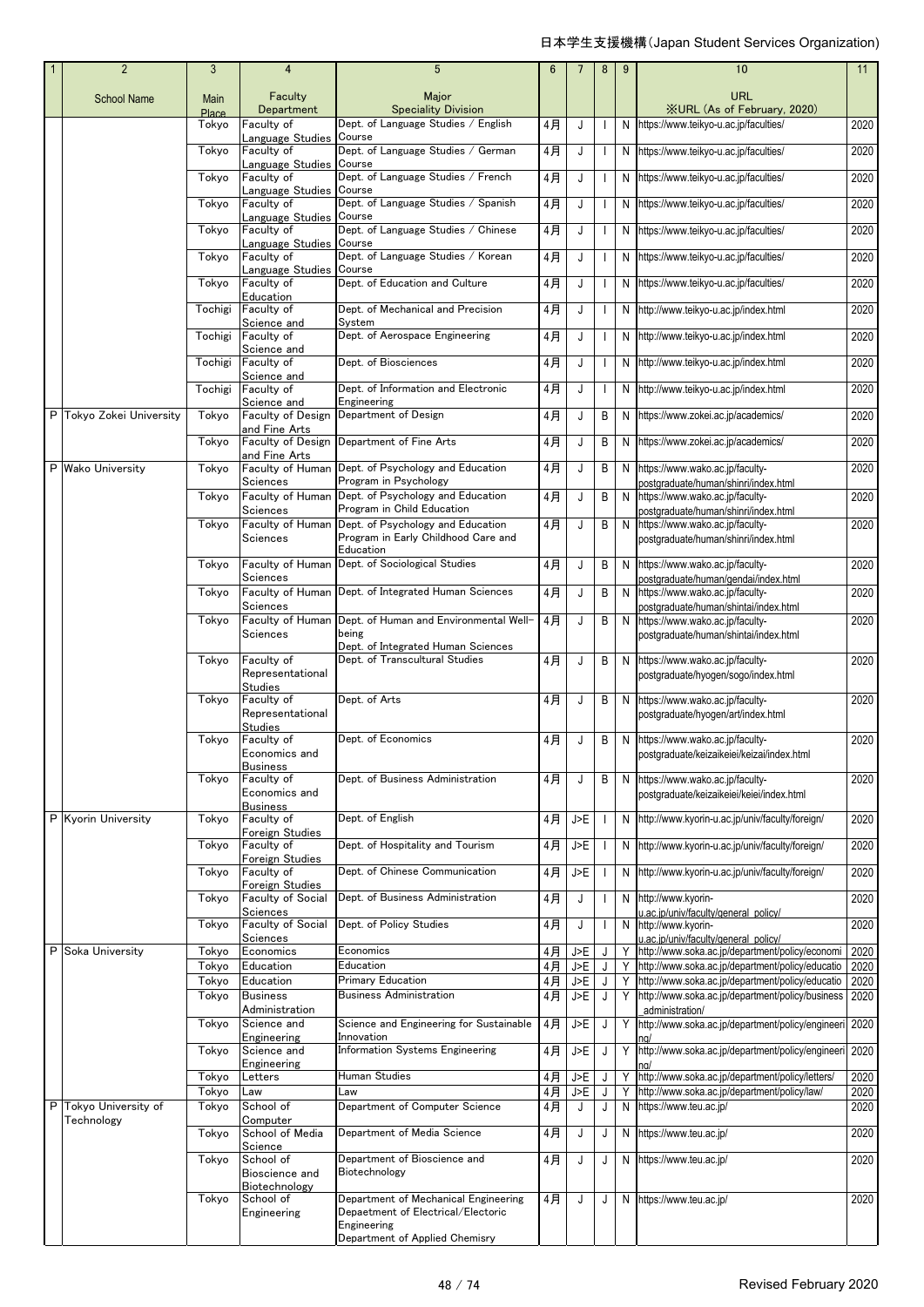|   | $\overline{2}$                                         | 3             | $\overline{4}$                                                  | $5\phantom{.0}$                                                 | 6  |     | 8 | 9            | 10                                                                        | 11   |
|---|--------------------------------------------------------|---------------|-----------------------------------------------------------------|-----------------------------------------------------------------|----|-----|---|--------------|---------------------------------------------------------------------------|------|
|   | <b>School Name</b>                                     | Main<br>Place | Faculty<br>Department                                           | Major<br><b>Speciality Division</b>                             |    |     |   |              | <b>URL</b><br><b>XURL (As of February, 2020)</b>                          |      |
| P | Kawamura Gakuen<br>Woman's University                  | Chiba         | Faculty of<br>Education                                         | Department of Child Education                                   | 4月 | J   | 0 | 0            | https://www.kgwu.ac.jp/faculty/                                           | 2020 |
|   |                                                        | Chiba         | Faculty of<br>Education                                         | Department of Childhood Education                               | 4月 | J   | 0 |              | 0 https://www.kqwu.ac.jp/faculty/                                         | 2020 |
|   |                                                        | Tokyo         | Faculty of<br>Creative Life                                     | Department of Tourism                                           | 4月 | J   | 0 |              | 0 https://www.kgwu.ac.jp/faculty/                                         | 2020 |
|   |                                                        | Chiba         | Faculty of                                                      | Department of Life and Culture                                  | 4月 | J   | 0 | $\mathbf{0}$ | https://www.kgwu.ac.jp/faculty/                                           | 2020 |
|   |                                                        | Tokvo         | Creative Life                                                   | Faculty of Liberal Department of English                        | 4月 | J   | 0 | 0            | https://www.kgwu.ac.jp/faculty/                                           | 2020 |
|   |                                                        | Chiba         | Arts<br>Arts                                                    | Faculty of Liberal Department of Hitory                         | 4月 | J   | 0 | 0            | https://www.kgwu.ac.jp/faculty/                                           | 2020 |
|   |                                                        | Chiba         |                                                                 | Faculty of Liberal Department of Psychology                     | 4月 | J   | 0 | 0            | https://www.kgwu.ac.jp/faculty/                                           | 2020 |
|   |                                                        | Chiba         | Arts                                                            | Faculty of Liberal Department of Japanese Cultural<br>Studies   | 4月 | J   | 0 |              | 0 https://www.kgwu.ac.jp/faculty/                                         | 2020 |
|   | P Keisen University                                    | Tokyo         | Arts<br>and Social                                              | Faculty of Human Dept. of International Social Studies          | 4月 | J   | В |              | N http://www.keisen.ac.jp/faculty/human2017/intern                        | 2020 |
|   |                                                        | Tokyo         | and Social                                                      | Faculty of Human Dept. of Psychology and Horticulture           | 4月 | J   | B |              | ational/<br>N http://www.keisen.ac.jp/faculty/human2017/hortic<br>ulture/ | 2020 |
|   |                                                        | Tokyo         | Faculty of                                                      | Dept. of English Communication                                  | 4月 | J   | В |              | N http://www.keisen.ac.jp/faculty/humanties2017/en                        | 2020 |
|   |                                                        | Tokyo         | Humanities<br>Faculty of                                        | Dept. of Japanese Language and Culture                          | 4月 | J   | B |              | alish/<br>N http://www.keisen.ac.jp/faculty/humanties2017/ja              | 2020 |
| P | <b>Tama University</b>                                 |               | <b>Humanities</b><br>Kanagaw School of Global<br><b>Studies</b> | Dept. of Global Studies                                         | 4月 | J>E | B |              | panese/<br>N http://www.tama.ac.jp/faculty/sqs/index.html                 | 2020 |
|   |                                                        | a<br>Kanagaw  | School of Global                                                | Dept. of Global Studies                                         | 9月 | J>E | B |              | N http://www.tama.ac.jp/faculty/sgs/index.html                            | 2020 |
|   |                                                        | a<br>Tokyo    | <b>Studies</b><br>School of                                     | Dept. of Information Sciences                                   | 4月 | J   | B |              | N http://www.tama.ac.jp/faculty/smis/index.html                           | 2020 |
|   |                                                        |               | Management and<br>Information<br>Sciences                       |                                                                 |    |     |   |              |                                                                           |      |
|   |                                                        | Tokyo         | School of                                                       | Dept. of Project Design                                         | 4月 | J   | B |              | N http://www.tama.ac.jp/faculty/smis/index.html                           | 2020 |
|   |                                                        |               | Management and<br>Information<br>Sciences                       |                                                                 |    |     |   |              |                                                                           |      |
| P | Toyo Eiwa University                                   | Kanagaw<br>a  | <b>Faculty of Social</b><br>Sciences                            | Dept. of International Communication                            | 4月 | J>E |   | N            | $\equiv$                                                                  | 2020 |
|   |                                                        |               | Kanagaw Faculty of Social<br>Sciences                           | Dept. of Social Sciences                                        | 4月 | J>E |   | N            |                                                                           | 2020 |
|   |                                                        | a             | Sciences                                                        | Kanagaw Faculty of Human Dept. of Human Sciences                | 4月 | J   |   | N            | $\equiv$                                                                  | 2020 |
|   |                                                        | a<br>Kanagaw  | Sciences                                                        | Faculty of Human Dept. of Early Childhood Education and<br>Care | 4月 | J   |   | N            |                                                                           | 2020 |
|   | P Tokyo Christian<br>Universitv                        | a<br>Chiba    | Undergraduate<br>School of                                      | Theological Studies Dept.                                       | 8月 | Е   | J | Y            |                                                                           | 2020 |
| P | Komazawa Women's<br>University                         | Tokyo         | <b>Studies</b>                                                  | College of Human Dept. of Human Culture                         | 4月 | J   | B | N            | https://www.komajo.ac.jp/uni/examination/index.h<br>tml                   | 2020 |
|   |                                                        | Tokyo         | <b>Studies</b>                                                  | College of Human Dept. of Culture and Tourism                   | 4月 | J   | В |              | N https://www.komajo.ac.jp/uni/examination/index.h 2020                   |      |
| P | <b>International College</b><br>for Postgraduate       | Tokyo         | <b>Buddhist Studies</b>                                         |                                                                 | 4月 | J   | В |              | Y http://www.icabs.ac.jp                                                  | 2020 |
|   | <b>Buddhist Studies</b><br>P Tokyo Junshin             | Tokyo         | Faculty of                                                      | Department of Child Care and Culture                            | 4月 | J   | В |              | N http://www.t-junshin.ac.jp/univ/                                        | 2020 |
| P | University<br>Gakushuin Women's                        | Tokyo         | Modern Culture<br>Faculty of                                    | Dept. of Intercultural Communication                            | 4月 | J   | В |              | N https://www.gwc.gakushuin.ac.jp/faculty/g_intercu                       | 2020 |
|   | College                                                |               | Intercultural<br><b>Studies</b>                                 |                                                                 |    |     |   |              | Itural/                                                                   |      |
|   |                                                        | Tokvo         | Faculty of<br>Intercultural                                     | Dept. of Japanese Studies                                       | 4月 | J   | B |              | N https://www.gwc.gakushuin.ac.jp/faculty/g_japane 2020<br>se/            |      |
| P | Kaetsu University                                      | Tokyo         | <b>Studies</b><br>Faculty of                                    | Dept. of Management and Economics                               | 4月 | J   | В |              | N https://www.kaetsu.ac.jp/faculty/eonomics/info.ht                       | 2020 |
|   |                                                        |               | Management and<br>Economics                                     |                                                                 |    |     |   |              | ml                                                                        |      |
| P | Tokyo Fuji University                                  | Tokyo         | The Faculty of<br><b>Business</b><br>Administration             | The Department of Event Production                              | 4月 | J   | В |              | N http://www.fuji.ac.jp/                                                  | 2020 |
|   |                                                        | Tokyo         | The Faculty of<br><b>Business</b>                               | The Deparment of Business<br>Administration                     | 4月 | J   | B |              | N http://www.fuji.ac.jp/                                                  | 2020 |
|   | P LEC Graduate                                         | Tokyo         | Administration<br>School of                                     | Major in Accounting                                             | 4月 | J   | 0 | 0            | http://www.lec.ac.jp/                                                     | 2020 |
|   | University                                             |               | Professional<br><b>Studies</b>                                  |                                                                 |    |     |   |              |                                                                           |      |
|   | P Digital Hollywood<br>University                      | Tokyo         | School of Digital<br>Communications                             | Dept. of Digital Content                                        | 4月 | J   | В |              | https://www.dhw.ac.jp/faculty/                                            | 2020 |
| P | Shiraume Gakuen<br>University                          | Tokyo         |                                                                 |                                                                 | 4月 | J   | В |              | 0 http://daigaku.shiraume.ac.jp/university/                               | 2020 |
| P | Graduate School of<br>Management, GLOBIS<br>University | Tokyo         | Graduate School<br>of Management                                | Full-time MBA Program                                           | 9月 | Е   | В |              | Y http://www.globis.ac.jp/japanese/                                       | 2020 |
|   | P Professional Institute<br>of International Fashion   | Tokyo         | Faculty of<br>International                                     | Department of Fashion Creation                                  | 4月 | J>E | B | N            | https://www.piif.ac.jp/                                                   | 2020 |
|   |                                                        | Tokyo         | Fashion<br>Faculty of<br>International<br>Fashion               | Department of Fashion Business                                  | 4月 | J>E | B |              | N https://www.piif.ac.jp/                                                 | 2020 |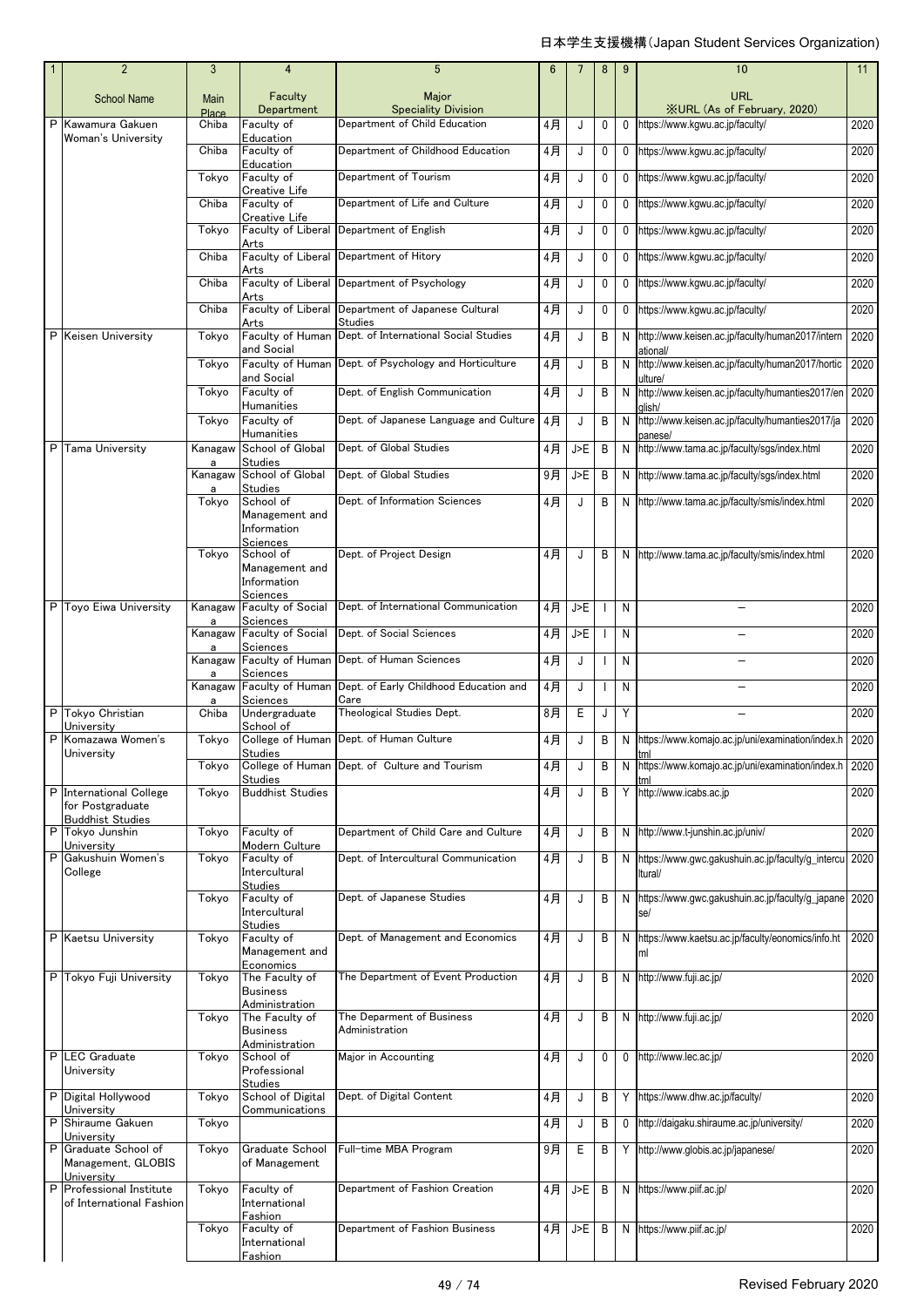| $\overline{2}$            | 3                    | 4                                                                          | 5                                                                                           | 6           | $\overline{7}$ | 8      | 9            | 10                                                                                         | 11                        |
|---------------------------|----------------------|----------------------------------------------------------------------------|---------------------------------------------------------------------------------------------|-------------|----------------|--------|--------------|--------------------------------------------------------------------------------------------|---------------------------|
| <b>School Name</b>        | <b>Main</b><br>Place | Faculty<br>Department                                                      | Major<br><b>Speciality Division</b>                                                         |             |                |        |              | <b>URL</b><br><b>XURL</b> (As of February, 2020)                                           |                           |
|                           | Tokyo                | Faculty of<br>International                                                | Department of Fashion Creation and<br>Business, Osaka                                       | 4月          | J>E            | В      | N            | https://www.piif.ac.jp/                                                                    | 2020                      |
|                           | Tokyo                | Fashion<br>Faculty of<br>International<br>Fashion                          | Department of Fashion Creation and<br>Business, Nagoya                                      | 4月          | J>E            | B      | N            | https://www.piif.ac.jp/                                                                    | 2020                      |
| P Aichi University        | Aichi<br>Aichi       | Faculty of Law<br>Faculty of                                               | Dept. of Law<br>Dept. of Economics                                                          | 4月<br>$4$ 月 | J<br>J         | В<br>В | N<br>N       | http://www.aichi-u.ac.jp/college/law.html<br>http://www.aichi-u.ac.jp/college/eco.html     | 2020<br>2020              |
|                           | Aichi                | Economics<br>Faculty of                                                    | Dept. of Business Administration                                                            | 4月          | J              | В      | N            | http://www.aichi-u.ac.jp/college/busi-                                                     | 2020                      |
|                           |                      | <b>Business</b>                                                            |                                                                                             |             |                |        |              | course01.html                                                                              |                           |
|                           | Aichi                | Faculty of<br><b>Business</b>                                              | Dept. of Accounting and Finance                                                             | 4月          | J              | В      | N            | http://www.aichi-u.ac.jp/college/busi-<br>course02.html                                    | 2020                      |
|                           | Aichi                | Faculty of<br>Modern Chinese                                               | Dept. of Modern Chinese Studies                                                             | 4月          | J              | В      | N            | http://www.aichi-u.ac.jp/college/chi.html                                                  | 2020                      |
|                           | Aichi                | Faculty of<br>International<br>Communication                               | Dept. of English Studies                                                                    | 4月          | J>E            | В      | N            | http://www.aichi-u.ac.jp/college/comm-<br>course01.html                                    | 2020                      |
|                           | Aichi                | Faculty of<br>International<br>Communication                               | Dept. of Global Liberal Arts                                                                | 4月          | J>E            | В      | N            | http://www.aichi-u.ac.jp/college/comm-<br>course02.html                                    | 2020                      |
|                           | Aichi                | <b>Faculty of Letters</b>                                                  | Dept. of Humanities and Sociology                                                           | $4$ 月       | J              | B      | $\mathsf{N}$ | http://www.aichi-u.ac.jp/college/lett.html                                                 | 2020                      |
|                           | Aichi<br>Aichi       | <b>Faculty of Letters</b><br>Faculty of                                    | Dept. of Psychology<br>Dept. of Regional Policy                                             | 4月<br>4月    | J<br>J         | В<br>В | N<br>N       | http://www.aichi-u.ac.jp/college/lett.html<br>http://www.aichi-u.ac.jp/college/region.html | 2020<br>2020              |
|                           | Aichi                | Regional Policy<br>Faculty of                                              | Dept. of Modern Chinese Studies                                                             | 4月          | J              | В      | N            | http://www.aichi-u.ac.jp/college/chi.html                                                  | 2020                      |
|                           | Aichi                | Modern Chinese<br>Faculty of<br>International                              | Dept. of Global Liberal Arts                                                                | 4月          | J>E            | В      | N            | http://www.aichi-u.ac.jp/college/comm-<br>course02.html                                    | 2020                      |
|                           | Aichi                | Communication<br>Faculty of                                                | Dept. of Modern Chinese Studies                                                             | 4月          | J              | В      | N            | http://www.aichi-u.ac.jp/college/chi.html                                                  | 2020                      |
|                           | Aichi                | Modern Chinese<br>Faculty of                                               | Dept. of Global Liberal Arts                                                                |             | J>E            |        | N            |                                                                                            | 2020                      |
|                           |                      | International<br>Communication                                             |                                                                                             | 4月          |                | В      |              | http://www.aichi-u.ac.jp/college/comm-<br>course02.html                                    |                           |
| P Aichi Gakuin University | Aichi                | Faculty of<br>Management                                                   | Dept. of Management                                                                         | 4月          | J              | В      | N            | https://www.agu.ac.jp/faculty/                                                             | 2020                      |
|                           | Aichi                | Faculty of<br>Economics                                                    | Dept. of Economics                                                                          | 4月          | J              | В      | N            | https://www.agu.ac.jp/faculty/                                                             | 2020                      |
|                           | Aichi                | School of                                                                  | Dept. of Dentistry                                                                          | 4月          | J              | В      | N            | https://www.agu.ac.jp/faculty/                                                             | 2020                      |
|                           | Aichi                | Faculty of                                                                 | Dept. of Commerce                                                                           | 4月          | J              | В      | N            | https://www.agu.ac.jp/faculty/                                                             | 2020                      |
|                           | Aichi                | Business and<br>Faculty of<br>Psychological and<br><b>Physical Science</b> | Dept. of Health and Nutrition                                                               | 4月          | J              | В      | N            | https://www.agu.ac.jp/faculty/                                                             | 2020                      |
|                           | Aichi                | Faculty of<br>Psychological and<br><b>Physical Science</b>                 | Dept. of Health Science                                                                     | 4月          | J              | B      | N            | https://www.agu.ac.jp/faculty/                                                             | 2020                      |
|                           | Aichi                | Faculty of<br>Psychological and<br><b>Physical Science</b>                 | Dept. of Psychology                                                                         | 4月          | J              | В      | N            | https://www.agu.ac.jp/faculty/                                                             | 2020                      |
|                           | Aichi                | <b>Faculty of Policy</b><br><b>Studies</b>                                 | Dept. of Policy Studies                                                                     | 4月          | J              | В      | N            | https://www.aqu.ac.jp/faculty/                                                             | 2020                      |
|                           | Aichi                |                                                                            | Faculty of Letters Dept. of English Language and Cultures                                   | $4$ 月       | $J>E$          | В      | N            | https://www.agu.ac.jp/faculty/                                                             | 2020                      |
|                           | Aichi                |                                                                            | Faculty of Letters Dept. of Global English<br>Faculty of Letters Dept. of Religious Culture | $4$ 月<br>4月 | J>E            | В      | N            | https://www.agu.ac.jp/faculty/<br>https://www.agu.ac.jp/faculty/                           | 2020                      |
|                           | Aichi<br>Aichi       |                                                                            | Faculty of Letters Dept. of Japanese Culture                                                | $4$ 月       | J<br>J         | В<br>В | N<br>N       | https://www.agu.ac.jp/faculty/                                                             | 2020<br>$\overline{20}20$ |
|                           | Aichi                | Faculty of Letters Dept. of History                                        |                                                                                             | $4$ 月       | J              | В      | N            | https://www.agu.ac.jp/faculty/                                                             | 2020                      |
|                           | Aichi                | Faculty of Law                                                             | Dept. of Law and Contemporary Society                                                       | 4月          | J              | В      | N            | https://www.agu.ac.jp/faculty/                                                             | 2020                      |
|                           | Aichi<br>Aichi       | Faculty of Law<br>School of                                                | Dept. of Law<br>Dept. of Pharmaceutical Health Care and                                     | 4月<br>$4$ 月 | J<br>J         | В<br>B | N<br>N       | https://www.agu.ac.jp/faculty/<br>https://www.aqu.ac.jp/faculty/                           | 2020<br>2020              |
| P Aichi Institute of      | Aichi                | Pharmacy<br>Faculty of                                                     | Science<br>Dept. of Business Administration                                                 | $4$ 月       | J              | В      | N            | https://www.ait.ac.jp/faculty/                                                             | 2020                      |
| Technology                | Aichi                | <b>Business</b><br>Faculty of                                              | Dept. of Applied Chemistry                                                                  | 4月          | J              | В      | N            | https://www.ait.ac.jp/faculty/                                                             | 2020                      |
|                           | Aichi                | Engineering<br>Faculty of                                                  | Dept. of Mechanical Engineering                                                             | 4月          | J              | В      | N            | https://www.ait.ac.jp/faculty/                                                             | 2020                      |
|                           | Aichi                | Engineering<br>Faculty of<br>Engineering                                   | Dept. of Architecture                                                                       | 4月          | J              | В      | N            | https://www.ait.ac.jp/faculty/                                                             | 2020                      |
|                           | Aichi                | Faculty of                                                                 | Dept. of Electrical and Electronics<br>Engineering                                          | 4月          | J              | В      | N            | https://www.ait.ac.jp/faculty/                                                             | 2020                      |
|                           | Aichi                | Engineering<br>Faculty of                                                  | Dept. of Civil Engineering                                                                  | 4月          | J              | В      | N            | https://www.ait.ac.jp/faculty/                                                             | 2020                      |
|                           | Aichi                | Engineering<br>Faculty of<br>Information                                   | Dept. of Information Science                                                                | 4月          | J              | В      | N            | https://www.ait.ac.jp/faculty/                                                             | 2020                      |
| P Kinjo Gakuin University | Aichi                | Science<br>Faculty of Global                                               | Dept. of Global and Media Studies Global                                                    | 4月          | J              | В      | N            | http://www.kinjo-gakuin.net/depart/inter/                                                  | 2020                      |
|                           | Aichi                | and Media<br>Faculty of Global                                             | <b>Studies Course</b><br>Dept. of Global and Media Studies Media                            | $4$ 月       | J              | В      | N            | http://www.kinjo-gakuin.net/depart/inter/                                                  | 2020                      |
|                           | Aichi                | and Media<br>College of Human                                              | <b>Studies Course</b><br>Dept. of Community and Social Welfare                              | 4月          | J              | В      | N            | http://www.kinjo-gakuin.net/depart/walfare/                                                | 2020                      |
|                           | Aichi                | Sciences<br>College of Human                                               | Dept. of Childhood Education                                                                | 4月          | J              | В      | N            | http://www.kinjo-gakuin.net/depart/child/                                                  | 2020                      |
|                           |                      | Sciences                                                                   |                                                                                             |             |                |        |              |                                                                                            |                           |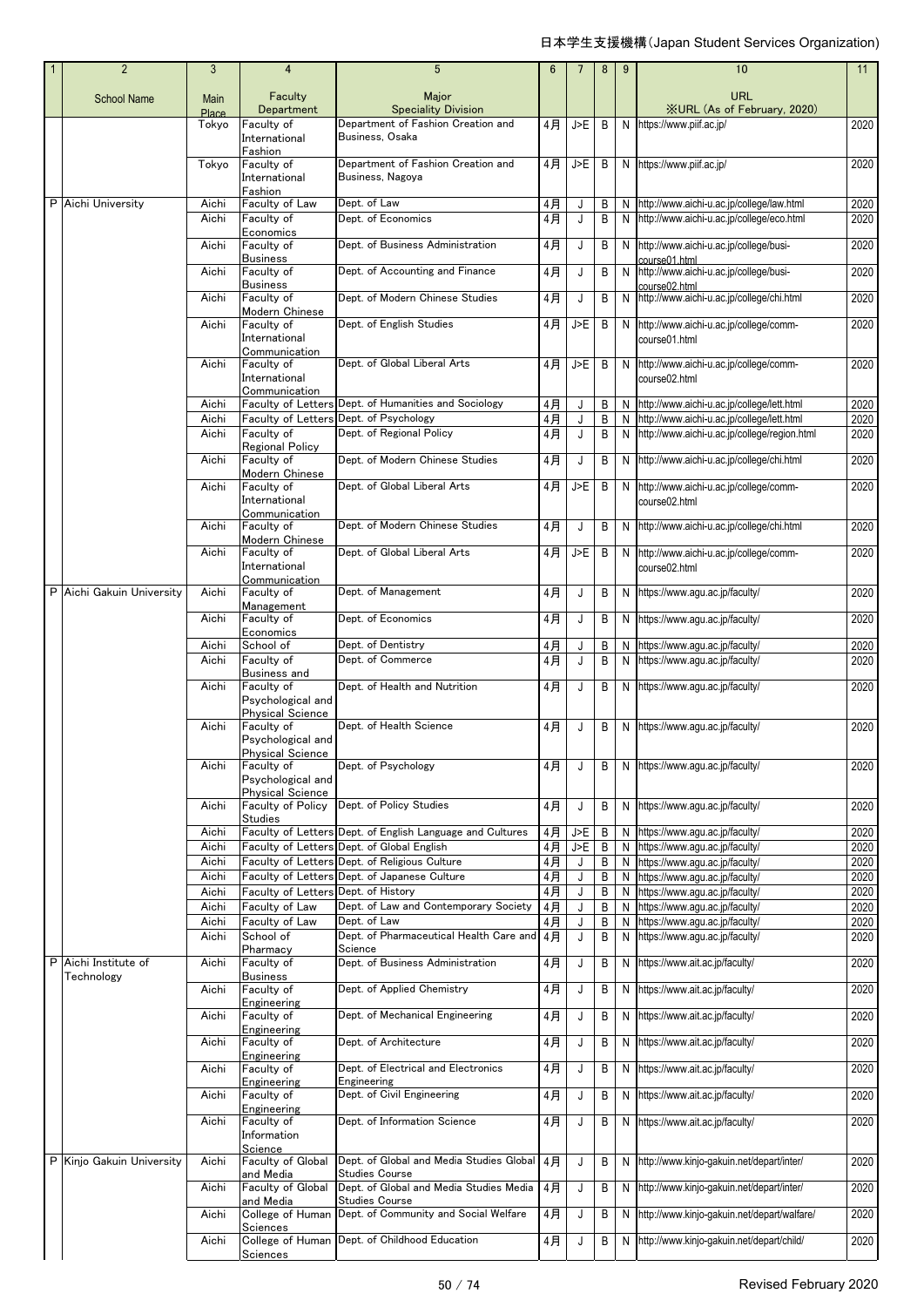| $\overline{2}$                         | 3              | $\overline{4}$                                          | 5                                                           | 6           | 7          | 8      | 9      | 10                                                     | 11           |
|----------------------------------------|----------------|---------------------------------------------------------|-------------------------------------------------------------|-------------|------------|--------|--------|--------------------------------------------------------|--------------|
| <b>School Name</b>                     | Main<br>Place  | Faculty<br>Department                                   | Major<br><b>Speciality Division</b>                         |             |            |        |        | <b>URL</b><br><b>XURL (As of February, 2020)</b>       |              |
|                                        | Aichi          | College of Human                                        | Dept. of Multidisciplinary Psychology                       | 4月          | J          | B      | N      | http://www.kinjo-gakuin.net/depart/phycho/             | 2020         |
|                                        | Aichi          | Sciences<br>College of Human<br>Life and<br>Environment | Dept. of Environmental Design                               | 4月          | J          | В      | N      | http://www.kinjo-gakuin.net/depart/environment/        | 2020         |
|                                        | Aichi          | Life and<br>Environment                                 | College of Human Dept. of Life Management                   | 4月          | J          | B      | N      | http://www.kinjo-gakuin.net/depart/life/               | 2020         |
|                                        | Aichi          | College of<br>Humanities                                | Dept. of English                                            | 4月          | J>E        | B      | N      | http://www.kinjo-gakuin.net/depart/eng/                | 2020         |
|                                        | Aichi          | College of<br><b>Humanities</b>                         | Dept. of Music Art                                          | 4月          | J          | В      | N      | http://www.kinjo-qakuin.net/depart/music_art/          | 2020         |
|                                        | Aichi          | College of<br>Humanities                                | Dept. of International Communication                        | 4月          | J>E        | В      | N      | http://www.kinjo-gakuin.net/depart/lang/               | 2020         |
|                                        | Aichi          | College of<br>Humanities                                | Dept. of Japanese Culture                                   | 4月          | J          | В      | N      | http://www.kinjo-gakuin.net/depart/jpn/                | 2020         |
| P Chukyo University                    | Aichi          | Health and Sport<br>Sciences                            | Sport and Physical Education                                | 4月          | J>E        | В      | N      | https://nc.chukyo-u.ac.jp                              | 2020         |
|                                        | Aichi          | Health and Sport<br>Sciences                            | <b>Health Science</b>                                       | 4月          | J>E        | В      | N      | https://nc.chukyo-u.ac.jp                              | 2020         |
|                                        | Aichi          | Health and Sport<br>Sciences                            | Sport Science                                               | 4月          | J>E        | B      | N      | https://nc.chukyo-u.ac.jp                              | 2020         |
|                                        | Aichi<br>Aichi | Management<br>Economics                                 | Management<br>Economics                                     | 4月<br>$4$ 月 | J>E<br>J>E | B<br>В | N<br>N | https://nc.chukyo-u.ac.jp<br>https://nc.chukyo-u.ac.jp | 2020<br>2020 |
|                                        | Aichi          | Contemporary                                            | Contemporary Sociology                                      | $4$ 月       | J>E        | В      | N      | https://nc.chukyo-u.ac.jp                              | 2020         |
|                                        |                | Sociology                                               |                                                             |             |            |        |        |                                                        |              |
|                                        | Aichi          | Psychology                                              | Psychology                                                  | 4月          | J>E        | B      | N      | https://nc.chukyo-u.ac.jp                              | 2020         |
|                                        | Aichi          | <b>Policy Studies</b>                                   | Policy Studies                                              | $4$ 月       | J>E        | В      | N      | https://nc.chukyo-u.ac.jp                              | 2020         |
|                                        | Aichi          | Law                                                     | Law                                                         | $4$ 月       | J>F        | B      | N      | https://nc.chukyo-u.ac.jp                              | 2020         |
| P Shigakkan University                 | Aichi          | Faculty of                                              | Department of Sports and Fitness<br>Department of Nutrition | $4$ 月       | J          | В      | N      | http://www.sgk.ac.jp/                                  | 2020         |
|                                        | Aichi<br>Aichi | Faculty of<br>Faculty of                                | Department of Health and Education for                      | 4月<br>4月    | J<br>J     | В<br>В | N<br>N | http://www.sgk.ac.jp/<br>http://www.sgk.ac.jp/         | 2020<br>2020 |
| P Doho University                      | Aichi          | Wellness<br><b>Faculty of Social</b>                    | Child<br>Social Welfare Studies                             | 4月          | J          | B      | N      | https://www.doho.ac.jp/                                | 2020         |
|                                        | Aichi          | Welfare<br>Faculty of Social                            | <b>Child Science Studies</b>                                | 4月          | J          | В      | N      | https://www.doho.ac.jp/                                | 2020         |
|                                        |                | Welfare                                                 |                                                             |             |            |        |        |                                                        |              |
| P Nagoya University of<br>Commerce and | Aichi          | Faculty of<br>Management                                | Dept. of Management                                         | 4月          | E          | В      | Y      | https://www.nucba.ac.jp/management/mgt/                | 2020         |
|                                        | Aichi          | Faculty of<br>Management                                | Dept. of Management                                         | $9$ 月       | Е          | В      | Y      | https://www.nucba.ac.jp/management/mgt/                | 2020         |
|                                        | Aichi          | Faculty of<br>International<br>studies                  | Dept. of Global and Interdisciplinary<br><b>Studies</b>     | 4月          | J=E        | B      | Y      | http://www.nucba.ac.jp/global/glb/                     | 2020         |
|                                        | Aichi          | Faculty of<br>International<br>studies                  | Dept. of Global and Interdisciplinary<br><b>Studies</b>     | 9月          | J=E        | B      | Y      | http://www.nucba.ac.jp/qlobal/qlb/                     | 2020         |
|                                        | Aichi          | Faculty of<br>International                             | Dept. of English Studies                                    |             |            |        |        | 4月 J=E B Y http://www.nucba.ac.jp/global/eng/          | 2020         |
|                                        | Aichi          | studies<br>Faculty of<br>International<br>studies       | Dept. of English Studies                                    | 9月          | J=E        | B      | Y      | http://www.nucba.ac.jp/global/eng/                     | 2020         |
|                                        | Aichi          | Faculty of<br>Management                                | Dept. of Management                                         | 4月          | J>E        | B      | Y      | http://www.nucba.ac.jp/management/mgt/                 | 2020         |
|                                        | Aichi          | Faculty of<br>Management                                | Dept. of Management                                         | 9月          | J>E        | B      | Y      | http://www.nucba.ac.jp/management/mgt/                 | 2020         |
|                                        | Aichi          | Faculty of<br>Management                                | Dept. of Management Information<br>Science                  | 4月          | J          | В      | Y      | http://www.nucba.ac.jp/management/mis/                 | 2020         |
|                                        | Aichi          | Faculty of<br>Management                                | Dept. of Management Information<br>Science                  | 9月          | J          | В      | Y      | http://www.nucba.ac.jp/management/mis/                 | 2020         |
|                                        | Aichi          | Faculty of<br>Economics                                 | Dept. of Economics                                          | 4月          | J>E        | В      | Y      | http://www.nucba.ac.jp/economics/eco/                  | 2020         |
|                                        | Aichi          | Faculty of<br>Economics                                 | Dept. of Economics                                          | 9月          | J>E        | В      | Y      | http://www.nucba.ac.jp/economics/eco/                  | 2020         |
|                                        | Aichi          | Faculty of<br>Economics                                 | Dept. of Policy Management                                  | 4月          | J>E        | B      | Y      | http://www.nucba.ac.jp/economics/pom/                  | 2020         |
|                                        | Aichi          | Faculty of<br>Economics                                 | Dept. of Policy Management                                  | 9月          | J>E        | В      | Y      | http://www.nucba.ac.jp/economics/pom/                  | 2020         |
|                                        | Aichi          | Faculty of<br>Commerce                                  | Dept. of Marketing                                          | 4月          | J>E        | B      | Y      | http://www.nucba.ac.jp/commerce/mtg/                   | 2020         |
|                                        | Aichi          | Faculty of<br>Commerce                                  | Dept. of Marketing                                          | $9$ 月       | J>E        | В      | Y      | http://www.nucba.ac.jp/commerce/mtg/                   | 2020         |
|                                        | Aichi          | Faculty of<br>Commerce                                  | Dept. of Accounting & Finance                               | 4月          | J>E        | В      | Y      | http://www.nucba.ac.jp/commerce/fin/                   | 2020         |
|                                        | Aichi          | Faculty of<br>Commerce                                  | Dept. of Accounting & Finance                               | 9月          | J>E        | В      | Y      | http://www.nucba.ac.jp/commerce/fin/                   | 2020         |
| P Doho University                      | Aichi          | Faculty of Letters                                      | Department of Humanities                                    | 4月          | J          | В      | N      | https://www.doho.ac.jp/                                | 2020         |
|                                        | Aichi          | Faculty of Letters                                      | Department of Buddhism                                      | 4月          | J          | Β      | N      | https://www.doho.ac.jp/                                | 2020         |
| P Nanzan University                    | Aichi          | Faculty of<br>Humanities                                | Dept. of Christian Studies                                  | 4月          | J          |        | N      | https://www.nanzan-u.ac.jp/Dept/                       | 2020         |
|                                        | Aichi          | Faculty of<br>Humanities                                | Dept. of Anthropology and Philosophy                        | 4月          | J          |        | N      | https://www.nanzan-u.ac.jp/Dept/                       | 2020         |
|                                        | Aichi          | Faculty of<br>Humanities                                | Dept. of Psychology and Human<br>Relations                  | 4月          | J          |        | N      | https://www.nanzan-u.ac.jp/Dept/                       | 2020         |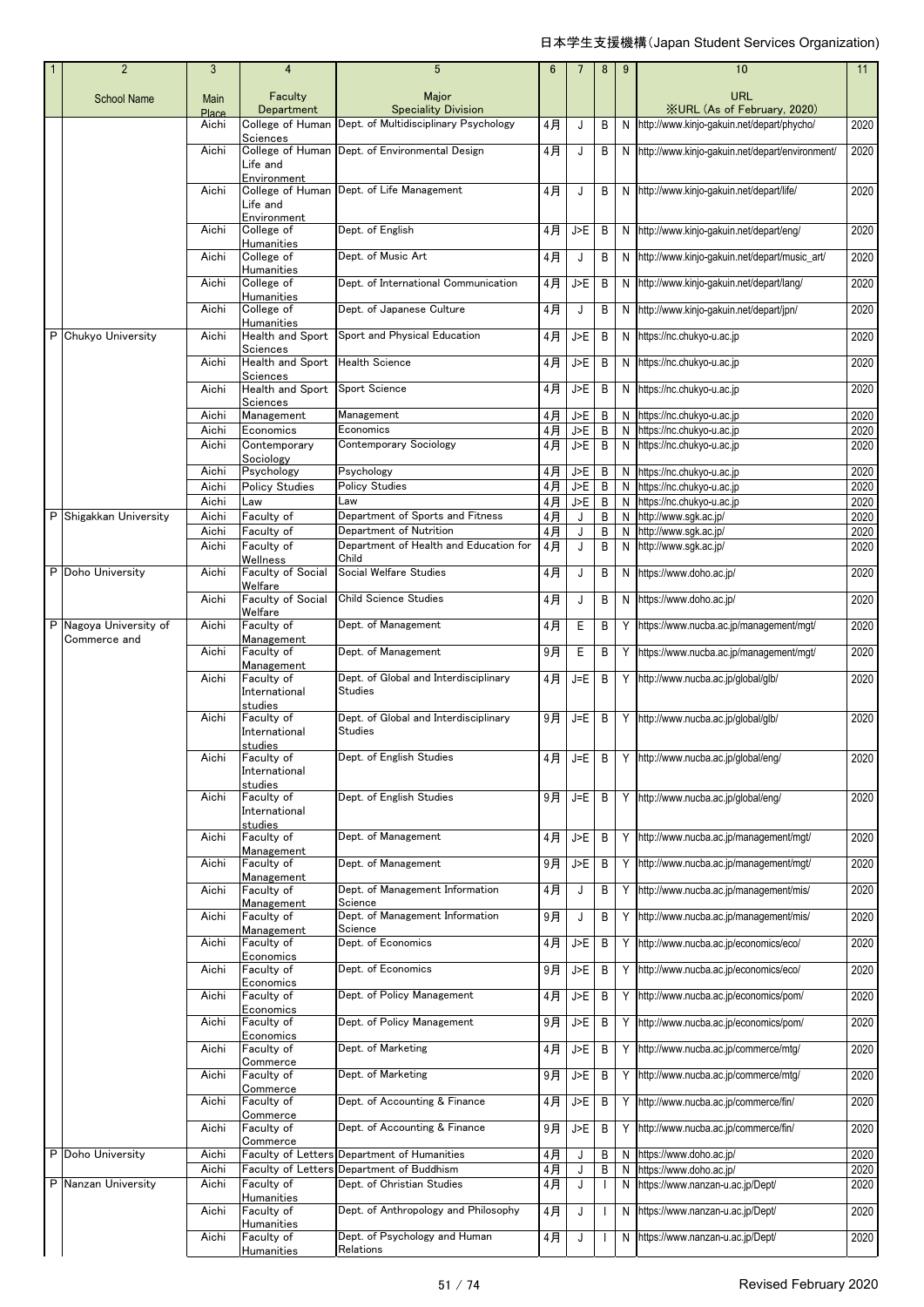| $\overline{2}$        | 3                    | $\overline{4}$                              | 5                                                      | $6\phantom{1}$ | 7       | 8            | 9      | 10                                                                                  | 11           |
|-----------------------|----------------------|---------------------------------------------|--------------------------------------------------------|----------------|---------|--------------|--------|-------------------------------------------------------------------------------------|--------------|
| <b>School Name</b>    | Main<br><b>Place</b> | Faculty<br>Department                       | Major<br><b>Speciality Division</b>                    |                |         |              |        | <b>URL</b><br><b>XURL (As of February, 2020)</b>                                    |              |
|                       | Aichi                | Faculty of                                  | Dept. of Japanese Studies                              | 4月             | J       | $\mathbf{I}$ | N      | https://www.nanzan-u.ac.jp/Dept/                                                    | 2020         |
|                       | Aichi                | Humanities<br>Faculty of<br>Foreign Studies | Dept. of British and American Studies                  | 4月             | J=E     | $\mathbf{I}$ |        | N https://www.nanzan-u.ac.jp/Dept/                                                  | 2020         |
|                       | Aichi                | Faculty of                                  | Dept. of Spanish and Latin American                    | $4$ 月          | 0       | $\mathbf{I}$ |        | N https://www.nanzan-u.ac.jp/Dept/                                                  | 2020         |
|                       | Aichi                | Foreign Studies<br>Faculty of               | <b>Studies</b><br>Dept. of French Studies              | 4月             | 0       | $\mathbf{I}$ |        | N https://www.nanzan-u.ac.jp/Dept/                                                  | 2020         |
|                       | Aichi                | Foreign Studies<br>Faculty of               | Dept. of German Studies                                | $4$ 月          | 0       | $\mathbf{I}$ |        | N https://www.nanzan-u.ac.jp/Dept/                                                  | 2020         |
|                       | Aichi                | Foreign Studies<br>Faculty of               | Dept. of Asian Studies                                 | 4月             | O       | $\mathbf{I}$ |        | N https://www.nanzan-u.ac.jp/Dept/                                                  | 2020         |
|                       | Aichi                | Foreign Studies<br>Faculty of<br>Economics  | Dept. of Economics                                     | 4月             | J       | $\mathbf{I}$ |        | N https://www.nanzan-u.ac.jp/Dept/                                                  | 2020         |
|                       | Aichi                | Faculty of<br><b>Business</b>               | Dept. of Business Administration                       | $4$ 月          | J>E     | $\mathbf{I}$ |        | N https://www.nanzan-u.ac.jp/Dept/                                                  | 2020         |
|                       | Aichi                | Faculty of Law                              | Dept. of Law                                           | $4$ 月          | J       |              | N      | https://www.nanzan-u.ac.jp/Dept/                                                    | 2020         |
|                       | Aichi                | Faculty of Policy<br><b>Studies</b>         | Dept. of Policy Studies                                | 4月             | J       | $\mathbf{I}$ | N      | https://www.nanzan-u.ac.jp/Dept/                                                    | 2020         |
|                       | Aichi                | Faculty of<br>Science and                   | Dept. of Systems and Mathematical<br>Sciences          | 4月             | J       | $\mathbf{I}$ |        | N https://www.nanzan-u.ac.jp/Dept/                                                  | 2020         |
|                       | Aichi                | Faculty of<br>Science and                   | Dept. of Software Engineering                          | 4月             | J       | $\mathbf{I}$ |        | N https://www.nanzan-u.ac.jp/Dept/                                                  | 2020         |
|                       | Aichi                | Faculty of<br>Science and                   | Dept. of Mechatronics                                  | $4$ 月          | J       | $\mathbf{I}$ |        | N https://www.nanzan-u.ac.jp/Dept/                                                  | 2020         |
|                       | Aichi                | Faculty of Global<br>Liberal Studies        | Dept. of Global Liberal Studies                        | 4月             | $J = E$ | $\mathbf{I}$ |        | N https://www.nanzan-u.ac.jp/Dept/                                                  | 2020         |
| P Meijo University    | Aichi<br>Aichi       | Faculty of Law<br>Faculty of                | Dept. of Legal Science<br>Dept. of Business Management | 4月<br>4月       | J<br>J  | В<br>B       | N<br>N | http://www.meijo-u.ac.jp/academics/law/legal/<br>http://www.meiio-                  | 2020<br>2020 |
|                       | Aichi                | <b>Business</b><br>Faculty of               | Dept. of International Business                        | 4月             | J       | B            |        | u.ac.jp/academics/business/business/<br>N http://www.meijo-                         | 2020         |
|                       | Aichi                | <b>Business</b><br>Faculty of               | Management<br>Dept. of Economics                       | 4月             | J       | B            |        | u.ac.jp/academics/business/international/<br>N http://www.meijo-                    | 2020         |
|                       | Aichi                | Economics<br>Faculty of                     | Dept. of Industrial and Social Economics               | 4月             | J       | B            |        | u.ac.jp/academics/economics/economics/<br>N http://www.meijo-                       | 2020         |
|                       | Aichi                | Economics                                   | Faculty of Human Dept. of Human Studies                | 4月             | J       | B            |        | u.ac.jp/academics/economics/industrial/<br>N http://www.meijo-                      | 2020         |
|                       | Aichi                | <b>Studies</b><br>Faculty of Urban          | Dept. of Urban Science                                 | 4月             | J       | B            | N.     | u.ac.ip/academics/human/human/<br>http://www.meijo-u.ac.jp/academics/urban/urban/   | 2020         |
|                       | Aichi                | Science<br>Faculty of                       | Dept. of Mathematics                                   | 4月             | J       | B            |        | N http://www.meijo-                                                                 | 2020         |
|                       | Aichi                | Science and<br>Faculty of                   | Dept. of Information Engineering                       | $4$ 月          | J       | B            |        | u.ac.jp/academics/sci_tech/mathematics/<br>N http://www.meijo-                      | 2020         |
|                       | Aichi                | Science and<br>Faculty of                   | Dept. of Electrical and Electronic                     | 4月             | J       | B            | N      | u.ac.jp/academics/sci_tech/information/<br>http://www.meijo-                        | 2020         |
|                       | Aichi                | Science and<br>Faculty of                   | Engineering<br>Dept. of Materials Science and          |                |         |              |        | u.ac.jp/academics/sci_tech/electrical/                                              |              |
|                       |                      | Science and                                 | Engineering                                            | 4月             | J       | B            |        | N http://www.meijo-<br>u.ac.jp/academics/sci_tech/materials/                        | 2020         |
|                       | Aichi                | Faculty of<br>Science and                   | Dept. of Applied Chemistry                             | 4月             | J       | B            | N      | http://www.meijo-<br>u.ac.jp/academics/sci_tech/chemistry/                          | 2020         |
|                       | Aichi                | Faculty of<br>Science and                   | Dept. of Mechanical Engineering                        | 4月             | J       | B            | N      | http://www.meijo-<br>u.ac.jp/academics/sci_tech/mechanical/                         | 2020         |
|                       | Aichi                | Faculty of<br>Science and                   | Dept. of Vehicle and Mechanical<br>Engineering         | 4月             | J       | B            | N      | http://www.meijo-<br>u.ac.ip/academics/sci_tech/vehicle/                            | 2020         |
|                       | Aichi                | Faculty of<br>Science and                   | Dept. of Mechatronics Engineering                      | 4月             | J       | B            | N      | http://www.meijo-<br>u.ac.jp/academics/sci_tech/mechatronics/                       | 2020         |
|                       | Aichi                | Faculty of<br>Science and                   | Dept. of Civil Engineering                             | $4$ 月          | J       | B            |        | N http://www.meijo-u.ac.jp/academics/sci_tech/civil/                                | 2020         |
|                       | Aichi                | Faculty of<br>Science and                   | Dept. of Environmental Science and<br>Technology       | 4月             | J       | B            | N      | http://www.meijo-<br>u.ac.jp/academics/sci_tech/environmental/                      | 2020         |
|                       | Aichi                | Faculty of<br>Science and                   | Dept. of Architecture                                  | $4$ 月          | J       | B            | N.     | http://www.meijo-<br>u.ac.jp/academics/sci_tech/architecture/                       | 2020         |
|                       | Aichi                | Faculty of<br>Agriculture                   | Dept. of Agrobiological Resources                      | 4月             | J       | B            |        | N http://www.meijo-<br>u.ac.jp/academics/agriculture/agrobiol_res/                  | 2020         |
|                       | Aichi                | Faculty of<br>Agriculture                   | Dept. of Applied Biological Chemistry                  | 4月             | J       | B            | N      | http://www.meijo-<br>u.ac.jp/academics/agriculture/appl_biol_chem/                  | 2020         |
|                       | Aichi                | Faculty of<br>Agriculture                   | Dept. of Environmental Bioscience                      | 4月             | J       | B            |        | N http://www.meijo-<br>u.ac.jp/academics/agriculture/environ_biosci/                | 2020         |
| P Kogakkan University | Mie                  | Faculty for Study<br>of Contemporary        | Dept. for Study of Contemporary<br>Japanese Society    | 4月             | J       | J            |        | N http://www.kogakkan-u.ac.jp/html/contemporary-<br>japan/                          | 2020         |
|                       | Mie                  | Japanese Society                            | Faculty of Letters Dept. of Communication              | 4月             | J       | J            | N      | http://www.kogakkan-                                                                | 2020         |
|                       | Mie                  |                                             | Faculty of Letters Dept. of Japanese History           | 4月             | J       | J            | N      | u.ac.jp/html/literature/communication/index.php<br>http://www.kogakkan-             | 2020         |
|                       | Mie                  |                                             | Faculty of Letters Dept. of Japanese Literature        | 4月             | J       | J            | N      | u.ac.jp/html/literature/kokushi/index.php<br>http://www.kogakkan-                   | 2020         |
|                       | Mie                  | Faculty of Letters Dept. of Shinto          |                                                        | 4月             | J       | J            | N      | u.ac.jp/html/literature/kokubun/index.php<br>http://www.kogakkan-                   | 2020         |
| P Fukui University of | Fukui                | Faculty of                                  | Dept. of Electronic and Electronic                     | 4月             | J       | B            |        | u.ac.jp/html/literature/shinto/index.php<br>N http://www.fukui-ut.ac.jp/ut/subject/ | 2020         |
| Technology            | Fukui                | Engineering<br>Faculty of                   | Engineering<br>Dept. of Mechanical Engineering         | 4月             | J       | B            |        | N http://www.fukui-ut.ac.jp/ut/subject/                                             | 2020         |
|                       |                      | Engineering                                 |                                                        |                |         |              |        |                                                                                     |              |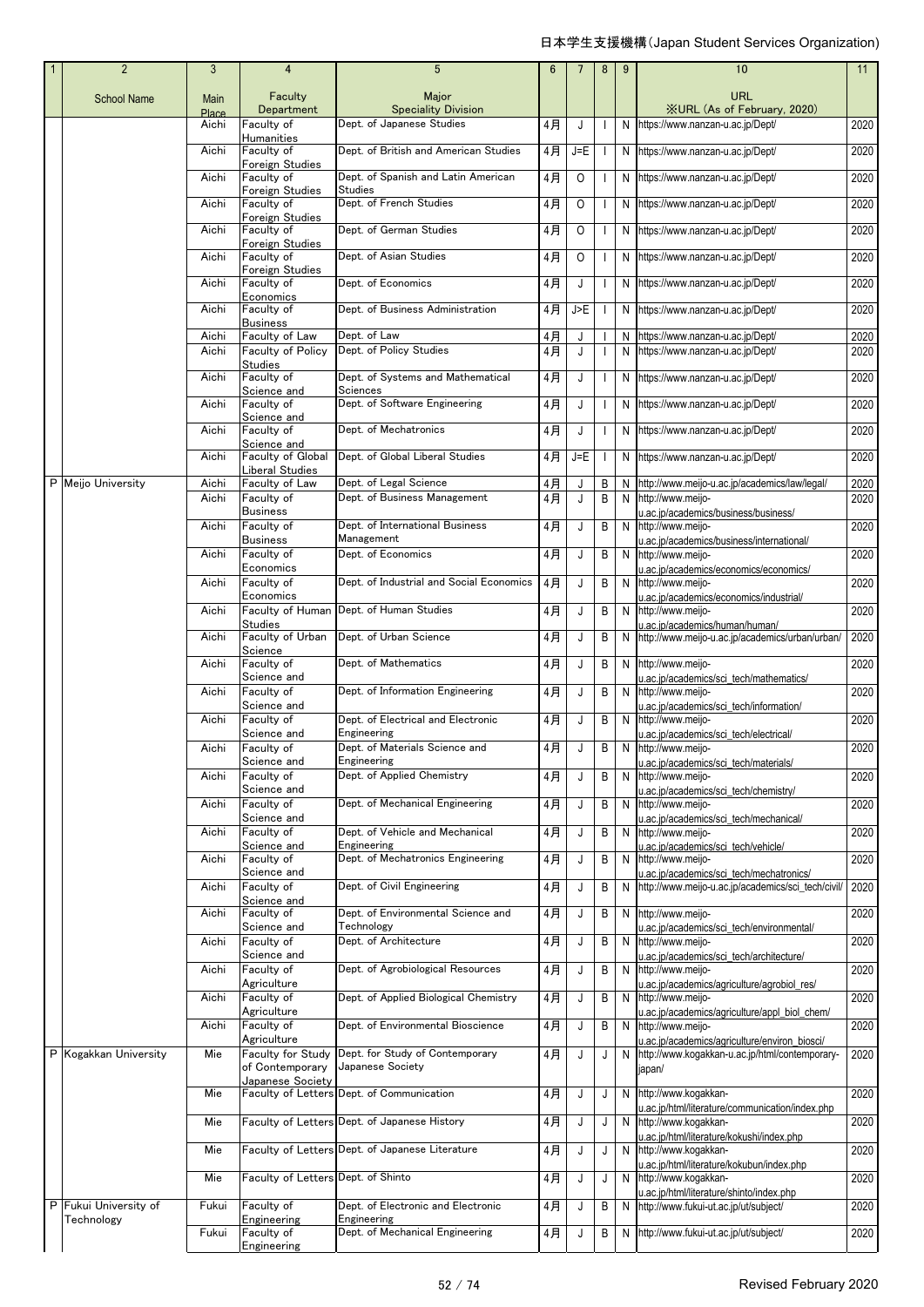|  | $\overline{2}$                | 3             | 4                                                                      | 5                                                                             | 6  |   | 8 | 9  | 10                                                                  | 11   |
|--|-------------------------------|---------------|------------------------------------------------------------------------|-------------------------------------------------------------------------------|----|---|---|----|---------------------------------------------------------------------|------|
|  | <b>School Name</b>            | Main<br>Place | Faculty<br>Department                                                  | Major<br><b>Speciality Division</b>                                           |    |   |   |    | <b>URL</b><br><b>XURL (As of February, 2020)</b>                    |      |
|  |                               | Fukui         | Faculty of                                                             | Dept. of Architecture and Civil                                               | 4月 | J | В | N  | http://www.fukui-ut.ac.jp/ut/subject/                               | 2020 |
|  |                               | Fukui         | Engineering<br>Faculty of                                              | Engineering<br>Dept. of Applied Nuclear Technology                            | 4月 | J | B | N  | http://www.fukui-ut.ac.jp/ut/subject/                               | 2020 |
|  |                               | Fukui         | Engineering<br>Faculty of                                              | Dept. of Environmental and Food                                               | 4月 |   |   |    | http://www.fukui-ut.ac.jp/ut/subject/                               |      |
|  |                               |               | Environmental<br>and Information<br>Sciences                           | Sciences                                                                      |    | J | B | N  |                                                                     | 2020 |
|  |                               | Fukui         | Faculty of<br>Environmental<br>and Information                         | Dept. of Management and Information<br>Sciences                               | 4月 | J | B |    | N http://www.fukui-ut.ac.jp/ut/subject/                             | 2020 |
|  |                               | Fukui         | Sciences<br>Faculty of<br>Environmental<br>and Information<br>Sciences | Dept. of Design                                                               | 4月 | J | В |    | N http://www.fukui-ut.ac.jp/ut/subject/                             | 2020 |
|  |                               | Fukui         | Faculty of Sports<br>and Health<br>Sciences                            | Dept. of Sports and Health Sciences                                           | 4月 | J | B |    | N http://www.fukui-ut.ac.jp/ut/subject/                             | 2020 |
|  |                               | Fukui         | Faculty of                                                             | Dept. of Electronic and Electronic                                            | 4月 | J | В | N. | http://www.fukui-ut.ac.jp/ut/subject/                               | 2020 |
|  |                               | Fukui         | Engineering<br>Faculty of                                              | Engineering<br>Dept. of Mechanical Engineering                                | 4月 | J | B | N  | http://www.fukui-ut.ac.jp/ut/subject/                               | 2020 |
|  |                               |               | Engineering                                                            |                                                                               |    |   |   |    |                                                                     |      |
|  |                               | Fukui         | Faculty of<br>Engineering                                              | Dept. of Architecture and Civil<br>Engineering                                | 4月 | J | B | N  | http://www.fukui-ut.ac.jp/ut/subject/                               | 2020 |
|  |                               | Fukui         | Faculty of<br>Engineering                                              | Dept. of Applied Nuclear Technology                                           | 4月 | J | В | N  | http://www.fukui-ut.ac.jp/ut/subject/                               | 2020 |
|  |                               | Fukui         | Faculty of<br>Environmental<br>and Information                         | Dept. of Environmental and Food<br>Sciences                                   | 4月 | J | В | N  | http://www.fukui-ut.ac.jp/ut/subject/                               | 2020 |
|  |                               | Fukui         | Sciences<br>Faculty of<br>Environmental<br>and Information             | Dept. of Management and Information<br>Sciences                               | 4月 | J | В | N  | http://www.fukui-ut.ac.jp/ut/subject/                               | 2020 |
|  |                               | Fukui         | Sciences<br>Faculty of<br>Environmental<br>and Information             | Dept. of Design                                                               | 4月 | J | B | N  | http://www.fukui-ut.ac.jp/ut/subject/                               | 2020 |
|  |                               | Fukui         | Sciences<br>Faculty of Sports<br>and Health                            | Dept. of Sports and Health Sciences                                           | 4月 | J | B | N  | http://www.fukui-ut.ac.jp/ut/subject/                               | 2020 |
|  | P Daido University            | Aichi         | Sciences<br>School of                                                  | Dept. of Mechanical Engineering                                               | 4月 | J | В | N  | http://www.daido-                                                   | 2020 |
|  |                               | Aichi         | Engineering<br>School of                                               | Dept. of Integrated Mechanical                                                | 4月 | J | В | N  | it.ac.jp/gakubugakka/mechanic/index.html<br>http://www.daido-       | 2020 |
|  |                               |               | Engineering                                                            | <b>Engineering Mechanical System</b><br>Engineering Course<br>Robotics Course |    |   |   |    | it.ac.jp/gakubugakka/synthesismachine/index.htm                     |      |
|  |                               | Aichi         | School of<br>Engineering                                               | Dept. of Electrical and Electronic<br>Engineering                             | 4月 |   |   |    | B N http://www.daido-<br>it.ac.jp/gakubugakka/electronic/index.html | 2020 |
|  |                               | Aichi         | School of                                                              | Dept. of Architecture. Architecture                                           | 4月 | J | В | N  | http://www.daido-                                                   | 2020 |
|  |                               | Aichi         | Engineering<br>School of                                               | Course<br>Dept. of Architecture, Interior Design                              | 4月 | J | В | N  | it.ac.ip/gakubugakka/architecture/index.html<br>http://www.daido-   | 2020 |
|  |                               |               | Engineering                                                            | Course                                                                        |    |   |   |    | it.ac.jp/gakubugakka/interior/index.html                            |      |
|  |                               | Aichi         | School of<br>Engineering                                               | Dept. of Architecture, Civil Engineering<br>and Environmental Design Course   | 4月 | J | В | N  |                                                                     | 2020 |
|  |                               | Aichi         | School of                                                              | Dept. of Architecture, Odor and Aroma                                         | 4月 | J | B | N  | https://www.daido-it.ac.jp/dept/kaori/                              | 2020 |
|  |                               | Aichi         | Engineering<br>School of                                               | Design Course<br>Dept. of Information Systems                                 | 4月 | J | B | N  |                                                                     | 2020 |
|  |                               | Aichi         | Informatics<br>School of                                               | Dept. of Information Design                                                   | 4月 | J | B | N  |                                                                     | 2020 |
|  |                               | Aichi         | Informatics<br>School of<br>Informatics                                | Dept. of Integrated Informatics,<br>Management and Business Information       | 4月 | J | B | N  | http://www.daido-<br>it.ac.jp/gakubugakka/management/index.html     | 2020 |
|  |                               | Aichi         | Graduate School                                                        | Course<br><b>Mechanical Engineering</b>                                       | 4月 | J | В | N  | http://www.daido-it.ac.jp/in/kikai/index.html                       | 2020 |
|  |                               | Aichi         | of Engineering<br>Graduate School                                      | <b>Electrical and Electronic Engineering</b>                                  | 4月 | J | В | N  | http://www.daido-it.ac.jp/in/denki/index.html                       | 2020 |
|  |                               |               | of Engineering                                                         | Architecture                                                                  |    |   |   |    |                                                                     |      |
|  |                               | Aichi         | Graduate School<br>of Engineering                                      |                                                                               | 4月 | J | B | N  | http://www.daido-it.ac.jp/in/kenchiku/index.html                    | 2020 |
|  |                               | Aichi         | Graduate School<br>of Engineering                                      | Civil Engineering and Environmental<br>Design                                 | 4月 | J | В | N  | http://www.daido-it.ac.jp/in/toshi/index.html                       | 2020 |
|  |                               | Aichi         | Graduate School<br>of Engineering                                      | Materials and Environmental Engineering                                       | 4月 | J | В | N  | http://www.daido-it.ac.jp/in/zairyo/index.html                      | 2020 |
|  |                               | Aichi         | Graduate School<br>of Informatics                                      | Information science                                                           | 4月 | J | B | N  | http://www.daido-it.ac.jp/in/jyouhou/index.html                     | 2020 |
|  | P Gifu Kyoritsu<br>University | Gifu          | Faculty of School<br>of Business                                       | Dept. of Sports Management                                                    | 4月 | J | В | N  | https://www.gku.ac.jp/academics/index.html                          | 2020 |
|  |                               | Gifu          | Administration<br>of Business                                          | Faculty of School Dept. of Information and Media Studies                      | 4月 | J | B | N  | https://www.gku.ac.jp/academics/index.html                          | 2020 |
|  |                               | Gifu          | Administration<br>Faculty of<br>Economics                              | Dept. of Economics                                                            | 4月 | J | В | N  | https://www.gku.ac.jp/academics/index.html                          | 2020 |
|  |                               |               |                                                                        |                                                                               |    |   |   |    |                                                                     |      |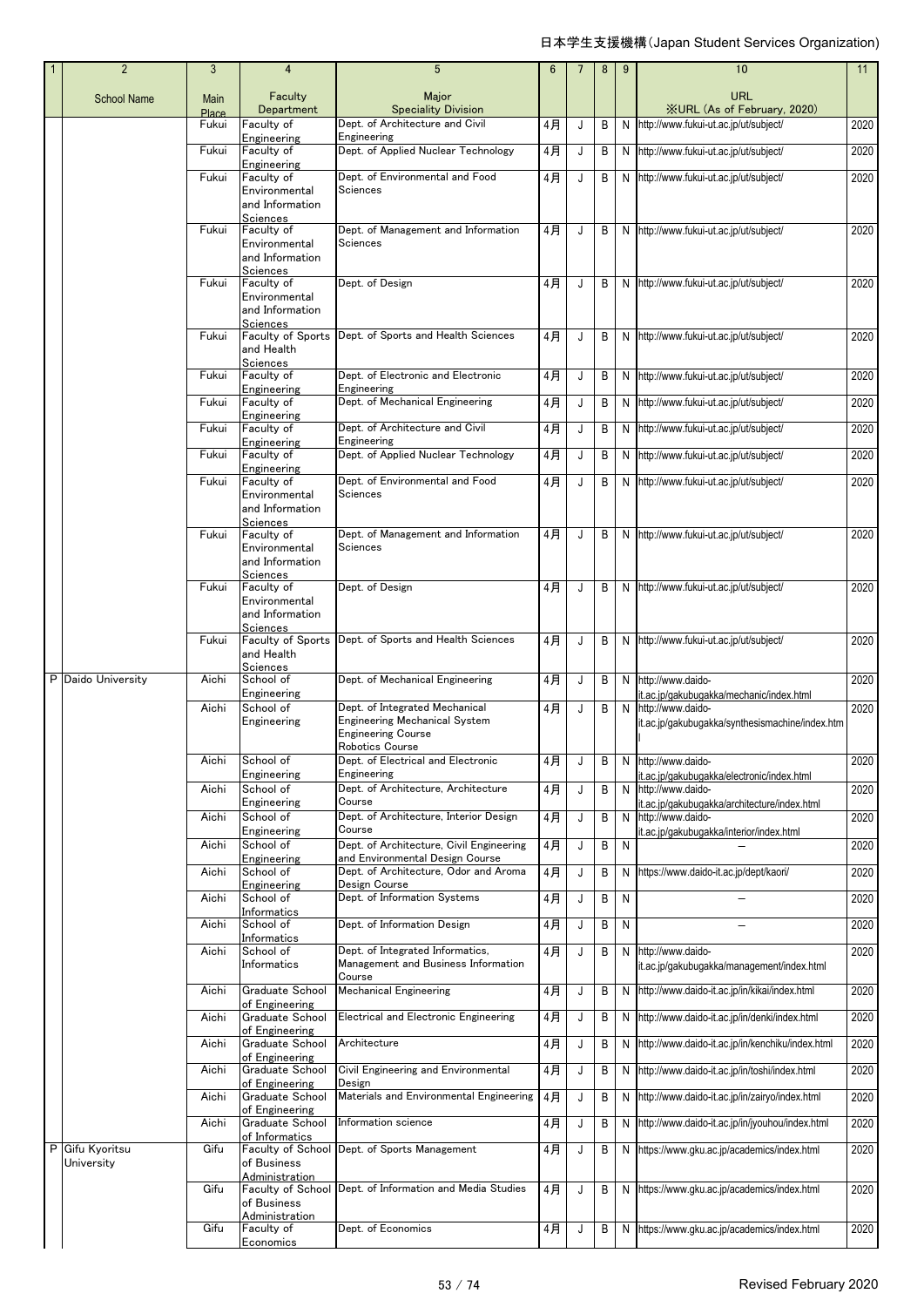|   | $\overline{2}$                    | 3             | $\overline{4}$                          | 5                                                                               | 6     |     | 8            | 9 | 10                                                                                          | 11   |
|---|-----------------------------------|---------------|-----------------------------------------|---------------------------------------------------------------------------------|-------|-----|--------------|---|---------------------------------------------------------------------------------------------|------|
|   | <b>School Name</b>                | Main          | Faculty                                 | Major                                                                           |       |     |              |   | <b>URL</b><br><b>XURL (As of February, 2020)</b>                                            |      |
|   |                                   | Place<br>Gifu | Department<br>Faculty of                | <b>Speciality Division</b><br>Dept. of Public Policy                            | 4月    | J   | B            | N | https://www.gku.ac.jp/academics/index.html                                                  | 2020 |
| P | Gifu Women's                      | Gifu          | Economics<br>Faculty of Home            | Dept. of Health and Nutrition                                                   | 4月    | J   | $\mathbf{I}$ | N |                                                                                             | 2020 |
|   | University                        | Gifu          | Economics<br>Faculty of Home            | Dept. of Home and Life Sciences Major                                           | 4月    | J   | $\mathbf{I}$ | N |                                                                                             | 2020 |
|   |                                   | Gifu          | Economics<br>Faculty of Home            | in Housing and Design<br>Dept. of Home and Life Sciences Major                  | 4月    | J   | $\mathbf{I}$ | N |                                                                                             | 2020 |
|   |                                   |               | Economics                               | in Home and Life Sciences                                                       |       |     |              |   |                                                                                             |      |
|   |                                   | Gifu          | Faculty of<br>Cultural                  | Dept. of Cultural Development Major in<br>Primary Education and Culture         | $4$ 月 | J   | T            | N |                                                                                             | 2020 |
|   |                                   | Gifu          | Faculty of<br>Cultural                  | Dept. of Cultural Development Major in<br>Cultural Development                  | 4月    | J   |              | N |                                                                                             | 2020 |
|   |                                   | Gifu          | Faculty of                              | Dept. of Cultural Development Major in                                          | 4月    | J   | $\mathbf{I}$ | N |                                                                                             | 2020 |
|   | P Nagoya University of            | Aichi         | Cultural<br>School of Arts              | Digital Archive<br><b>Division of Music</b>                                     | 4月    | J   | В            | N | www.nua.ac.jp/faculty/music/index.html                                                      | 2020 |
|   | the Arts                          | Aichi         | School of Arts                          | Division of Art                                                                 | 4月    | J   | B            | N | www.nua.ac.jp/faculty/art/index.html                                                        | 2020 |
|   |                                   | Aichi         | School of Arts                          | Division of Design                                                              | 4月    | J   | В            | N | www.nua.ac.jp/faculty/design/index.html                                                     | 2020 |
|   |                                   | Aichi         | School of Arts                          | Division of Artistic Liberal Arts                                               | 4月    | J   | B            | N | www.nua.ac.jp/faculty/education/index.html                                                  | 2020 |
|   |                                   | Aichi         | School of Human                         | Department of Child Development                                                 | 4月    | J   | В            | N | www.nua.ac.jp/faculty/child/index.html                                                      | 2020 |
|   | P Hokuriku University             | Ishikawa      | Development<br>Faculty of               | Dept. of Management                                                             | 4月    | J   | B            | N | http://www.hokuriku-u.ac.jp                                                                 | 2020 |
|   |                                   |               | Economics and<br>Management             |                                                                                 |       |     |              |   |                                                                                             |      |
|   |                                   | Ishikawa      | Faculty of                              | Dept. of International Communication                                            | 4月    | J   | B            | N | http://www.hokuriku-u.ac.jp                                                                 | 2020 |
|   |                                   |               | International<br>Communication          |                                                                                 |       |     |              |   |                                                                                             |      |
|   |                                   | Ishikawa      | Faculty of<br>Economics and             | Dept. of Management                                                             | 4月    | J   | B            | N | http://www.hokuriku-u.ac.jp                                                                 | 2020 |
|   |                                   | Ishikawa      | Management<br>Faculty of                | Dept. of International Communication                                            | 4月    | J   | B            | N | http://www.hokuriku-u.ac.jp                                                                 | 2020 |
|   |                                   |               | International                           |                                                                                 |       |     |              |   |                                                                                             |      |
| P | Aichi Shukutoku                   | Aichi         | Communication                           | Faculty of Letters Dept. of Japanese Language and                               | 4月    | J   | B            | N | https://www.aasa.ac.jp/faculty/department/literatu                                          | 2020 |
|   | University                        | Aichi         |                                         | Literature<br>Faculty of Letters Dept. of Comprehensive English                 | 4月    | J   | B            | N | re/co k point.html<br>https://www.aasa.ac.jp/faculty/department/literatu                    | 2020 |
|   |                                   |               | Faculty of Letters Dept. of Education   |                                                                                 |       |     |              |   | re/co e point.html                                                                          |      |
|   |                                   | Aichi         |                                         |                                                                                 | 4月    | J   | В            | N | https://www.aasa.ac.jp/faculty/department/literatu<br>re/co ed point.html                   | 2020 |
|   |                                   | Aichi         | Informatics                             | Faculty of Human Dept. of Human Informatics                                     | 4月    | J   | B            | N | https://www.aasa.ac.jp/faculty/department/human<br>index.html                               | 2020 |
|   |                                   | Aichi         | Faculty of<br>Psychology                | Dept. of Psychology                                                             | 4月    | J   | B            | N | https://www.aasa.ac.jp/faculty/department/psycho 2020                                       |      |
|   |                                   | Aichi         | Faculty of                              | Dept. of Creation and Representation,                                           | 4月    | J   | B            | N | ogy/psychology.html<br>https://www.aasa.ac.jp/faculty/department/creatio 2020               |      |
|   |                                   | Aichi         | Creation and<br>Faculty of              | Major of Literary Arts<br>Dept. of Creation and Representation,                 | 4月    | J   | B            | N | n expression/creation.html<br>https://www.aasa.ac.jp/faculty/department/creatio             | 2020 |
|   |                                   | Aichi         | Creation and<br>Faculty of              | Major of Media Theories and Production<br>Dept. of Creation and Representation, | 4月    | J   | В            | N | n expression/media.html<br>https://www.aasa.ac.jp/faculty/department/creatio 2020           |      |
|   |                                   |               | Creation and                            | Major of Architecture and Interior Design                                       |       |     |              |   | n expression/interior.html                                                                  |      |
|   |                                   | Aichi         | Faculty of Health<br>and Medical        | Dept. of Sports and Health Sciences                                             | 4月    | J   | В            | N | https://www.aasa.ac.jp/faculty/department/health/ 2020<br>sports_health.html                |      |
|   |                                   | Aichi         | Sciences<br>Faculty of Human            | Dept. of Social Services, Major of Social                                       | 4月    | J   | В            | N | https://www.aasa.ac.jp/faculty/department/welfare 2020                                      |      |
|   |                                   | Aichi         | Services<br>Faculty of Global           | Services<br>Dept. of Global Culture and                                         | 4月    | J   | В            | N | welfare.html<br>https://www.aasa.ac.jp/faculty/department/comm                              | 2020 |
|   |                                   |               | Culture and<br>Communication            | Communication, Major of Language<br>Studies                                     |       |     |              |   | unication/language.html                                                                     |      |
|   |                                   | Aichi         | <b>Faculty of Global</b><br>Culture and | Dept. of Global Culture and<br>Communication, Major of Multicultural            | 4月    | J   | B            | N | https://www.aasa.ac.jp/faculty/department/comm<br>unication/exchange.html                   | 2020 |
|   |                                   | Aichi         | Communication<br>Faculty of             | and Tourism Studies<br>Dept. of Business, Major of Modern                       | 4月    | J   | В            | N | https://www.aasa.ac.jp/faculty/department/busine                                            | 2020 |
|   |                                   |               | <b>Business</b>                         | <b>Business</b>                                                                 |       |     |              |   | ss/contemporary.html                                                                        |      |
|   |                                   | Aichi         | Faculty of<br><b>Business</b>           | Dept. of Business, Major of Global<br><b>Business</b>                           | 4月    | J   | В            | N | https://www.aasa.ac.jp/faculty/department/busine<br>ss/global.html                          | 2020 |
|   |                                   | Aichi         | Faculty of Global<br>Communication      | Dept. of Global Communication                                                   | 4月    | E>J | В            | N | https://www.aasa.ac.jp/faculty/department/global<br>communication/global_communication.html | 2020 |
| Ρ | Nagoya College of                 | Aichi         | Faculty of Music                        | Dept. of Music                                                                  | 4月    | J   |              | N | https://www.meion.ac.jp/                                                                    | 2020 |
| P | Nagoya University of<br>Economics | Aichi         | Faculty of<br><b>Business</b>           | Dept. of Business Management                                                    | 4月    | J   | В            | Y | http://www.nagoya-ku.ac.jp/department/business/                                             | 2020 |
|   |                                   | Aichi         | Faculty of<br>Economics                 | Dept. of Contemporary Economics                                                 | 4月    | J   | В            | Y | http://www.nagoya-<br>su.ac.ip/department/economics/                                        | 2020 |
|   |                                   | Aichi         | Faculty of Law                          | Dept. of Business Law                                                           | 4月    | J   | B            | Y | http://www.nagoya-ku.ac.jp/department/law/                                                  | 2020 |
| P | <b>TOKOHA University</b>          |               | Shizuoka Faculty of Social              | Dept. of Social Environment                                                     | 4月    | J   | В            | N | http://www.tokoha-u.ac.jp                                                                   | 2020 |
|   |                                   | Shizuoka      | Environment<br>Faculty of               | Dept. of Management                                                             | 4月    | J   | В            | N | http://www.tokoha-u.ac.jp                                                                   | 2020 |
| P | Takaoka University of             | Toyama        | Management<br>The Law Dept.             | The Law Dept.                                                                   | 4月    | J   | J            | N | http://www.takaoka.ac.jp/law                                                                | 2020 |
| Ρ | Law<br>Toyama University of       | Toyama        | Faculty of                              | Dept. of Modern Social Studies                                                  | 4月    | J   | $\mathbf{I}$ | N | http://www.tuins.ac.jp/                                                                     | 2020 |
|   | <b>International Studies</b>      |               | Contemporary<br>Social Studies          |                                                                                 |       |     |              |   |                                                                                             |      |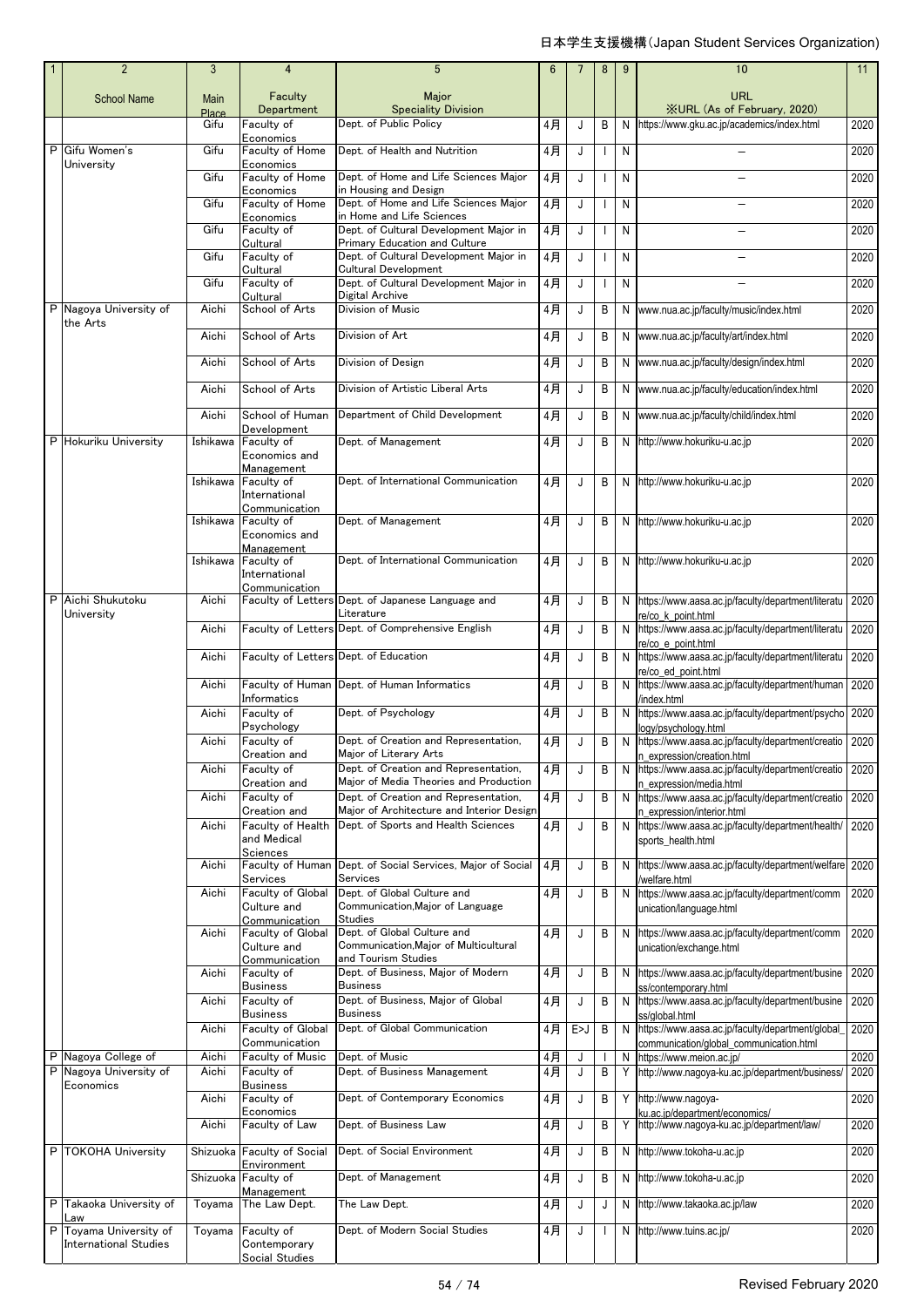| $\mathbf{1}$ | $\overline{2}$                       | 3              | 4                                            | 5                                                         | 6     |   | 8              | 9  | 10                                                                                             | 11   |
|--------------|--------------------------------------|----------------|----------------------------------------------|-----------------------------------------------------------|-------|---|----------------|----|------------------------------------------------------------------------------------------------|------|
|              | <b>School Name</b>                   | <b>Main</b>    | Faculty<br>Department                        | Major                                                     |       |   |                |    | URL                                                                                            |      |
| P            | Nagoya Zokei                         | Place<br>Aichi | Faculty of Art &                             | <b>Speciality Division</b><br>Art Expression area         | 4月    | J | B              |    | <b>XURL (As of February, 2020)</b><br>N https://www.nzu.ac.jp/course/art-e/                    | 2020 |
|              | University of Art &                  | Aichi          | Design<br>Faculty of Art &<br>Design         | Represetation Design area                                 | 4月    | J | B              |    | N https://www.nzu.ac.jp/course/rd/                                                             | 2020 |
|              |                                      | Aichi          | Faculty of Art &                             | Visual Literature area                                    | $4$ 月 | J | B              |    | N https://www.nzu.ac.jp/course/vl/                                                             | 2020 |
|              |                                      | Aichi          | Design<br>Faculty of Art &                   | Community Area Design area                                | 4月    | J | B              |    | N https://www.nzu.ac.jp/course/cad/                                                            | 2020 |
|              |                                      | Aichi          | Design<br>Faculty of Art &                   | Community Sense Design area                               | 4月    | J | B              |    | N https://www.nzu.ac.jp/course/csd/                                                            | 2020 |
|              |                                      | Aichi          | Design<br>Graduate School<br>of Art & Design | Art Expression & Conception Media<br>design               | 4月    | J | B              |    | N https://www.nzu.ac.jp/course/graduate/expressio                                              | 2020 |
|              |                                      | Aichi          | Graduate School<br>of Art & Design           | Art Expression & Conception Life design                   | 4月    | J | B              |    | n-concept/<br>N https://www.nzu.ac.jp/course/graduate/expressio<br>n-concept/                  | 2020 |
|              |                                      | Aichi          | Graduate School                              | Art Expression & Conception Art &<br>Culture              | 4月    | J | B              | N  | https://www.nzu.ac.jp/course/graduate/expressio                                                | 2020 |
|              |                                      | Aichi          | of Art & Design<br>Graduate School           | Art Expression & Conception                               | 4月    | J | B              |    | n-concept/<br>N https://www.nzu.ac.jp/course/graduate/expressio                                | 2020 |
|              |                                      | Aichi          | of Art & Design<br>Graduate School           | Architecture design<br>Art Expression & Conception Visual | 4月    | J | B              |    | n-concept/<br>N https://www.nzu.ac.jp/course/graduate/expressio                                | 2020 |
|              |                                      |                | of Art & Design                              | communication<br>design                                   |       |   |                |    | n-concept/                                                                                     |      |
|              |                                      | Aichi          | Graduate School<br>of Art & Design           | Art Expression & Creation Media art                       | 4月    | J | B              | N  | https://www.nzu.ac.jp/course/graduate/expressio<br>n-creation/                                 | 2020 |
|              |                                      | Aichi          | Graduate School<br>of Art & Design           | Art Expression & Creation Japanese<br>painting            | 4月    | J | B              | N  | https://www.nzu.ac.jp/course/graduate/expressio<br>n-creation/                                 | 2020 |
|              |                                      | Aichi          | Graduate School<br>of Art & Design           | Art Expression & Creation Oil painting                    | 4月    | J | B              | N  | https://www.nzu.ac.jp/course/graduate/expressio<br>n-creation/                                 | 2020 |
| P            | Shizuoka Institute of<br>Science and | Shizuoka       |                                              |                                                           | 4月    | J | B              | N  |                                                                                                | 2020 |
|              |                                      | Shizuoka       |                                              |                                                           | 4月    | J | B              | N  |                                                                                                | 2020 |
|              |                                      | Shizuoka       |                                              |                                                           | 4月    | J | B              | N  |                                                                                                | 2020 |
|              |                                      | Shizuoka       |                                              |                                                           | 4月    | J | B              | N  |                                                                                                | 2020 |
|              |                                      | Shizuoka       |                                              |                                                           | 4月    | J | B              | N  |                                                                                                | 2020 |
|              | P Aichi Sangyo University            | Aichi          | School of<br><b>Business</b>                 | Dept. of Integrated Management                            | 4月    | J | B              |    | Y http://www.asu.ac.jp/                                                                        | 2020 |
|              |                                      | Aichi          | Faculty of Art<br>and Design                 | Dept. of Smart Design                                     | 4月    | J | B              |    | Y http://www.asu.ac.jp/                                                                        | 2020 |
|              |                                      | Aichi          | Faculty of Art<br>and Design                 | Dept. of Architecture                                     | 4月    | J | B              |    | Y http://www.asu.ac.jp/                                                                        | 2020 |
|              | Chukyogakuin                         | Gifu           |                                              |                                                           | 4月    | J |                | N  |                                                                                                | 2020 |
| P            | Shizuoka Sangyo<br>University        |                | Shizuoka School of<br>Management             | Dept. of Management                                       | 9月    | J | $\mathbf{I}$   |    | Y http://www.ssu.ac.jp/faculty/management/depart<br>ments-courses/management/                  | 2020 |
|              |                                      |                | Shizuoka School of<br>Management             | Dept. of Management                                       | 4月    | J |                |    | Y http://www.ssu.ac.jp/faculty/management/depart<br>ments-courses/management/                  | 2020 |
|              |                                      |                | Shizuoka School of<br>Management             | Dept. of Sports Management                                | 9月    | J |                | Y  | http://www.ssu.ac.jp/faculty/management/depart<br>ments-courses/sports-management/             | 2020 |
|              |                                      |                | Shizuoka School of<br>Management             | Dept. of Sports Management                                | 4月    | J | $\overline{1}$ |    | Y http://www.ssu.ac.jp/faculty/management/depart<br>ments-courses/sports-management/           | 2020 |
|              |                                      |                | Shizuoka School of<br>Management             | Dept. of Management Psychology                            | 9月    | J | $\overline{1}$ |    | Y http://www.ssu.ac.jp/faculty/management/depart                                               | 2020 |
|              |                                      |                | Shizuoka School of                           | Dept. of Management Psychology                            | 4月    | J | $\mathbf{I}$   | Y  | ments-courses/psychological-management/<br>http://www.ssu.ac.jp/faculty/management/depart      | 2020 |
|              |                                      |                | Management<br>Shizuoka School of             | Dept. of Communication Studies                            | 9月    | J | $\overline{1}$ |    | ments-courses/psychological-management/<br>Y http://www.ssu.ac.jp/faculty/information/departme | 2020 |
|              |                                      |                | Information<br>Shizuoka School of            | Dept. of Communication Studies                            | 4月    | J | $\mathbf{I}$   | Y  | nts-courses/international-info/<br>http://www.ssu.ac.jp/faculty/information/departme           | 2020 |
|              |                                      |                | Information<br>Shizuoka School of            | Dept. of Information Design                               | 9月    | J | $\mathbf{I}$   |    | nts-courses/international-info/<br>Y http://www.ssu.ac.jp/faculty/information/departme         | 2020 |
|              |                                      |                | Information<br>Shizuoka School of            | Dept. of Information Design                               | 4月    | J | $\mathbf{I}$   | Y. | nts-courses/information-design/<br>http://www.ssu.ac.jp/faculty/information/departme           | 2020 |
|              |                                      |                | Information<br>Shizuoka School of            | Dept. of Sports Management                                | 9月    | J | $\mathbf{I}$   | Y  | nts-courses/information-design/<br>http://www.ssu.ac.jp/faculty/management/depart              | 2020 |
|              |                                      |                | Management<br>Shizuoka School of             | Dept. of Management                                       | 9月    | J | $\mathbf{I}$   |    | ments-courses/sports-management/<br>Y http://www.ssu.ac.jp/faculty/management/depart           | 2020 |
|              |                                      |                | Management<br>Shizuoka School of             | Dept. of Management Psychology                            | $9$ 月 | J | $\mathbf{I}$   | Y  | ments-courses/management/<br>http://www.ssu.ac.jp/faculty/management/depart                    | 2020 |
| P            | Toyohashi Sozo                       | Aichi          | Management                                   |                                                           | 4月    | J | B              | N  | ments-courses/psychological-management/<br>http://www.sozo.ac.jp/department/business           | 2020 |
| P            | University<br>Chubu Gakuin           | Gifu           | Education                                    | Child Education Major                                     | 4月    | J | B              | Y  | https://www.chubu-                                                                             | 2020 |
|              | University                           | Gifu           | Department<br>Faculty of Human               | Dept. of Human Well-Being                                 | 4月    | J | B              | Y  | gu.ac.jp/university/education/index.html<br>http://www.chubu-                                  | 2020 |
|              |                                      |                | Well-Being                                   |                                                           |       |   |                |    | qu.ac.jp/university/wellbeing/index.html                                                       |      |
| P            | Aichi Bunkyo<br>University           | Aichi          | Faculty of<br>Humanities                     | Dept. of Humanities                                       | 4月    | J | J              |    | N http://www.abu.ac.jp/                                                                        | 2020 |
| P            | Toho Gakuen Graduate<br>School       | Toyama         |                                              |                                                           | 4月    | J | $\mathbf 0$    | 0  | http://www.tohomusic.ac.jp/diploma/outline.html                                                | 2020 |
| P            | Nagoya Bunri<br>University           | Aichi          | School of Health<br>and Human Life           | Dept. of Food Business                                    | 4月    | J | B              | N  | http://www.nagoya-<br>bunri.ac.ip/department/life/food/                                        | 2020 |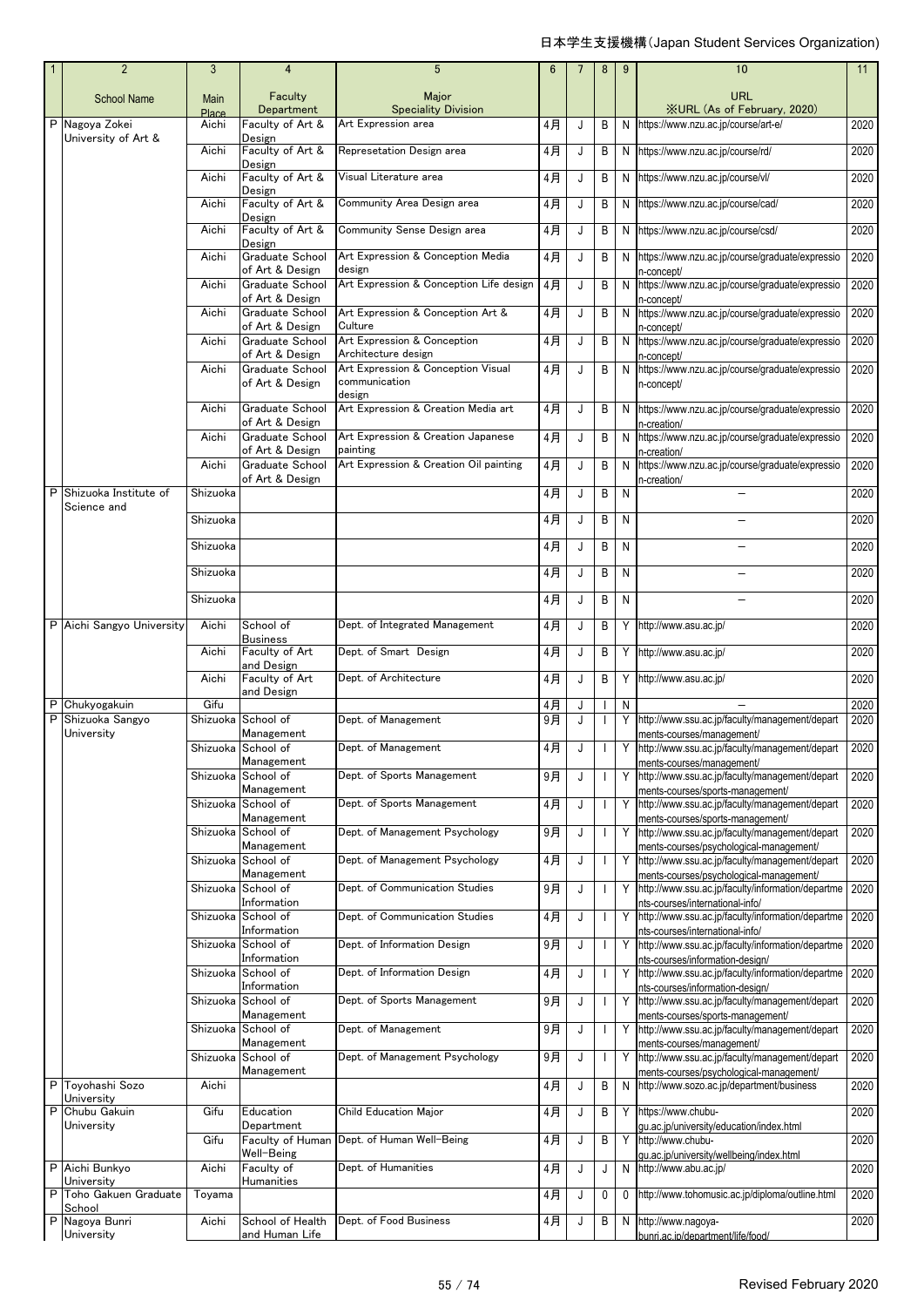| $\overline{2}$                        | 3              | 4                                                              | 5                                                                                  | 6        | $\overline{7}$ | 8 | 9      | 10                                                                                                       | 11           |
|---------------------------------------|----------------|----------------------------------------------------------------|------------------------------------------------------------------------------------|----------|----------------|---|--------|----------------------------------------------------------------------------------------------------------|--------------|
| <b>School Name</b>                    | Main<br>Place  | Faculty<br>Department                                          | Major<br><b>Speciality Division</b>                                                |          |                |   |        | URL<br><b>XURL (As of February, 2020)</b>                                                                |              |
|                                       | Aichi          | School of<br>Information and<br>Media Studies                  | Dept. of Information and Media Studies                                             | 4月       | J              | B | N      | http://www.nagoya-<br>bunri.ac.jp/department/information/media/                                          | 2020         |
| P Aichi University of<br>Technology   | Aichi          | Faculty of<br>Engineering                                      | Dept. of Mechanical Systems<br>Engineering                                         | 4月       | J              |   | N      | http://www.aut.ac.jp/                                                                                    | 2020         |
|                                       | Aichi          | Faculty of<br>Engineering                                      | Dept. of Media Informatics                                                         | 4月       | J              |   | N      | http://www.aut.ac.jp/                                                                                    | 2020         |
|                                       | Aichi          | Faculty of<br>Engineering                                      | Dept. of Electronic Control and Robot<br>Engineering                               | 4月       | J              |   | N      | http://www.aut.ac.jp/                                                                                    | 2020         |
| P Nagoya Sangyo                       | Aichi          |                                                                |                                                                                    | 4月       | J              | В | N      | http://www.nagoya-su.ac.jp                                                                               | 2020         |
| P University of Human<br>Environments | Aichi          |                                                                |                                                                                    | 4月       | J              | B | N      | http://www.uhe.ac.jp                                                                                     | 2020         |
| P Aichi Toho University               | Aichi          | Faculty of<br>Education                                        | Dept. of Child Development                                                         | 4月       | J              | J | N      | http://www.aichi-<br>toho.ac.jp/faculty/education/childdevelopment/fea<br>ture childdevelopment          | 2020         |
|                                       | Aichi          | Faculty of<br><b>Business</b><br>Administration                | Dept. of International Business                                                    | 4月       | J              | J | N      | http://www.aichi-<br>toho.ac.jp/faculty/business/internationalbusiness/f<br>eature internationalbusiness | 2020         |
| P Shizuoka Eiwa Gakuin                |                | Shizuoka Human Being                                           | Dept. of Community and Social Welfare                                              | 4月       | J              | B | N      |                                                                                                          | 2020         |
| University                            |                | Society Dept.<br>Shizuoka Human Being                          | Dept. of Humanities and Social Sciences                                            | 4月       | J              | B | N      |                                                                                                          | 2020         |
| P Hamamatsu Gakuin                    | Shizuoka       | Society Dept.                                                  |                                                                                    | 4月       | J              | B | N      |                                                                                                          | 2020         |
| University<br>P Kyoto University of   | Kyoto          | Faculty of                                                     | Japanese Studies                                                                   | 4月       | J              | B | N      | http://www.kufs.ac.jp/faculties/index.html                                                               | 2020         |
| Foreign Studies                       | Kyoto          | Foreign Studies<br>Faculty of Global                           | Department of Global Studies                                                       | 4月       | E>J            | B | N      | http://www.kufs.ac.jp/faculties/index.html                                                               | 2020         |
|                                       | Kyoto          | Engagemnt<br>Faculty of Global                                 | Department of Global Tourism                                                       | 4月       | J              | B | N      | http://www.kufs.ac.jp/faculties/index.html                                                               | 2020         |
|                                       | Kyoto          | Engagemnt<br>Faculty of Global                                 | Department of Global Studies                                                       | 4月       | E>J            | B | N      | http://www.kufs.ac.jp/faculties/index.html                                                               | 2020         |
|                                       | Kyoto          | Engagemnt<br>Faculty of Global                                 | Department of Global Tourism                                                       | 4月       | J              | B | N      | http://www.kufs.ac.jp/faculties/index.html                                                               | 2020         |
|                                       | Kyoto          | Engagemnt<br>Faculty of Global                                 | Department of Global Studies                                                       | 4月       | E>J            | B | N      | http://www.kufs.ac.jp/faculties/index.html                                                               | 2020         |
|                                       | Kyoto          | Engagemnt<br>Faculty of Global                                 | Department of Global Tourism                                                       | 4月       | J              | B | N      | http://www.kufs.ac.jp/faculties/index.html                                                               | 2020         |
| P Doshisha University                 | Kyoto          | Engagemnt<br>Faculty of                                        | Dept. of Economics                                                                 | 4月       | J              |   | N      | https://www.econ.doshisha.ac.jp/                                                                         | 2020         |
|                                       | Kyoto          | Economics<br>The Institute for<br>the Liberal Arts             |                                                                                    | 9月       | Е              | J | Y      | https://www.doshisha.ac.jp/international/from_abr<br>oad/ila.html                                        | 2020         |
|                                       | Kyoto          | The Institute for<br>the Liberal Arts                          |                                                                                    | 4月       | E              | J | Y      | https://www.doshisha.ac.jp/international/from_abr<br>oad/ila.html                                        | 2020         |
|                                       | Kyoto          | Faculty of Social<br><b>Studies</b>                            | Dept. of Media, Journalism and<br>Communications                                   | 4月       | J              |   | Y      | https://ss.doshisha.ac.jp/                                                                               | 2020         |
|                                       | Kyoto          | Faculty of Social<br><b>Studies</b>                            | Dept. of Education and Culture                                                     | 4月       | J              |   |        | Y https://ss.doshisha.ac.jp/                                                                             | 2020         |
|                                       | Kyoto          | <b>Faculty of Social</b><br><b>Studies</b>                     | Dept. of Industrial Relations                                                      | 4月       | J              |   |        | Y https://ss.doshisha.ac.jp/                                                                             | 2020         |
|                                       | Kyoto          | Faculty of<br>Commerce                                         | Dept. of Commerce                                                                  | 4月       | J              |   | Y      | https://com.doshisha.ac.jp/                                                                              | 2020         |
|                                       | Kyoto          | Faculty of Letters Dept. of English                            |                                                                                    | 4月       | J              |   | Υ      | https://letters.doshisha.ac.jp/                                                                          | 2020         |
|                                       | Kyoto          | Faculty of Letters                                             | Dept. of Japanese Literature                                                       | 4月       | J              |   | Y      | https://letters.doshisha.ac.jp/                                                                          | 2020         |
|                                       | Kyoto          | Faculty of Letters                                             | Dept. of Philosophy                                                                | $4$ 月    | J              |   | Y      | https://letters.doshisha.ac.jp/                                                                          | 2020         |
|                                       | Kyoto<br>Kyoto | Faculty of Letters                                             | Faculty of Letters Dept. of Aesthetics and Art Theory<br>Dept. of Cultural History | 4月<br>4月 | J<br>J         |   | Υ<br>Υ | https://letters.doshisha.ac.jp/<br>https://letters.doshisha.ac.jp/                                       | 2020<br>2020 |
|                                       | Kyoto          | Graduate School                                                | Brain Development and Aging                                                        | 4月       | J>E            |   | N      | https://brainscience.doshisha.ac.jp/                                                                     | 2020         |
|                                       |                | of Brain Science                                               |                                                                                    |          |                |   |        |                                                                                                          |              |
| P Kyoto Notre Dame<br>University      | Kyoto          | Faculty of<br>Contemporary                                     | Dept. of Child Education                                                           | 4月       | J              |   | N      | https://www.notredame.ac.jp/faculty/child/                                                               | 2020         |
|                                       | Kyoto          | Human Sciences<br>Faculty of<br>Contemporary                   | Dept. of Social Work and Life Design                                               | 4月       | J              |   | N      | https://www.notredame.ac.jp/faculty/sw_ld/                                                               | 2020         |
|                                       | Kyoto          | Human Sciences<br>Faculty of<br>Contemporary<br>Human Sciences | Dept. of Psychology                                                                | 4月       | J              |   | N      | https://www.notredame.ac.jp/faculty/chs_psychol<br>ogy/                                                  | 2020         |
|                                       | Kyoto          | Faculty of<br>Language and                                     | Dept. of Japanese and Global Cultures                                              | 4月       | J              |   | Y      | https://www.notredame.ac.jp/faculty/cultural/                                                            | 2020         |
|                                       |                | Culture                                                        |                                                                                    |          |                |   |        |                                                                                                          |              |
|                                       | Kyoto          | Faculty of<br>Language and<br>Culture                          | Dept. of English Language and Literature                                           | 4月       | J>E            |   | N      | https://www.notredame.ac.jp/faculty/english/                                                             | 2020         |
| P Bukkyo University                   | Kyoto          | Faculty of<br>Education                                        | Dept. of Education                                                                 | 4月       | J              |   | N      | http://www.bukkyo-<br>u.ac.jp/faculty/education/education/                                               | 2020         |
|                                       | Kyoto          | Faculty of<br>Education                                        | Dept. of Clinical Psychology                                                       | 4月       | J              |   | N      | http://www.bukkyo-<br>u.ac.jp/faculty/education/psychology/                                              | 2020         |
|                                       | Kyoto          | Faculty of<br>Sociology                                        | Dept. of Contemporary Sociology                                                    | 4月       | J              |   | N      | http://www.bukkyo-<br>u.ac.ip/faculty/sociology/modern/                                                  | 2020         |
|                                       | Kyoto          | Faculty of                                                     | Dept. of Public Policy                                                             | 4月       | J              |   | N      | http://www.bukkyo-                                                                                       | 2020         |
|                                       | Kyoto          | Sociology<br>Faculty of Social                                 | Dept. of Social Welfare                                                            | 4月       | J              |   | N      | u.ac.ip/faculty/sociology/public/<br>http://www.bukkyo-u.ac.jp/faculty/social/welfare/                   | 2020         |
|                                       |                | Welfare                                                        |                                                                                    |          |                |   |        |                                                                                                          |              |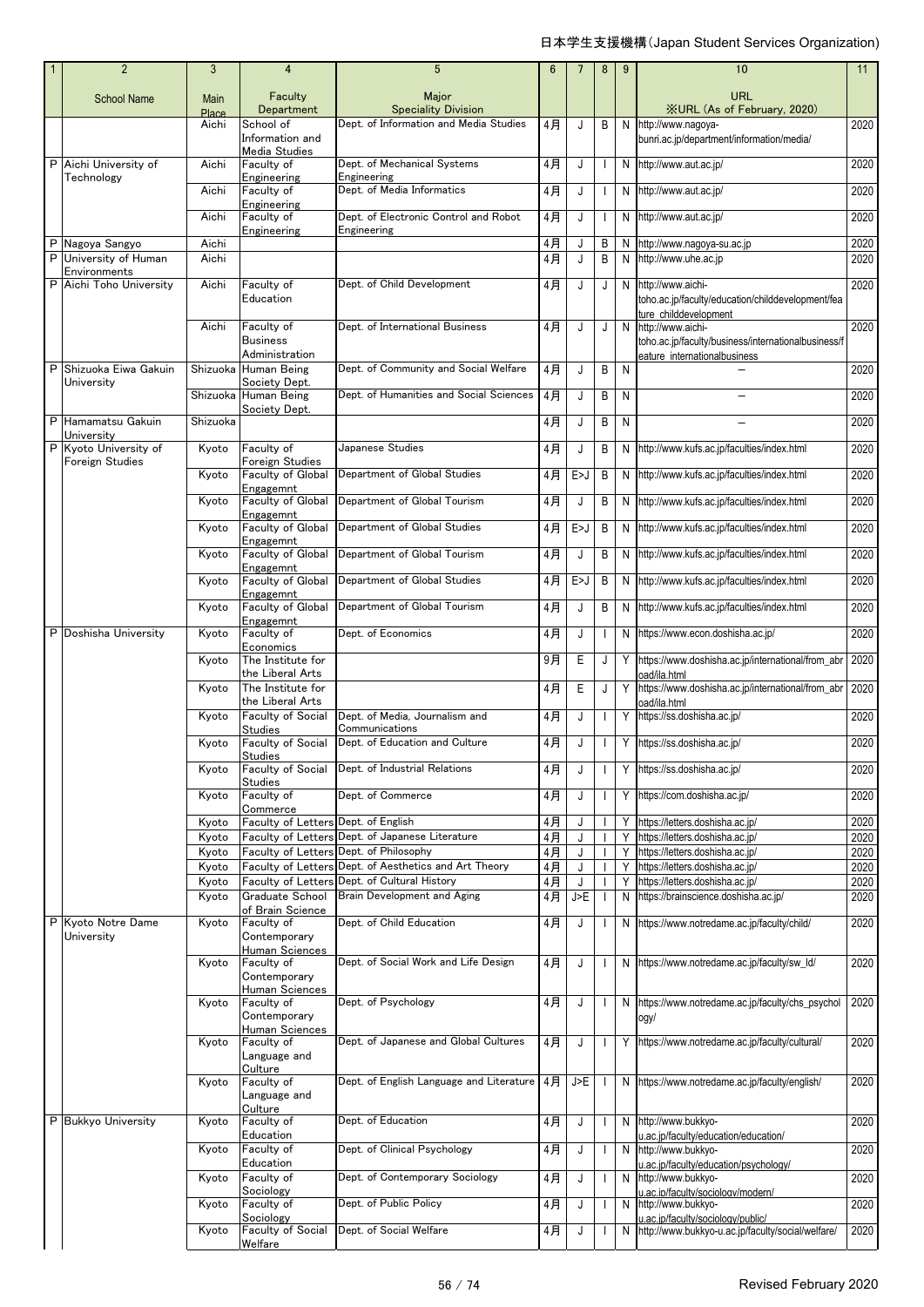|   | $\overline{2}$                   | $\mathbf{3}$         | $\overline{4}$                              | 5                                                               | 6           | 7      | 8            | 9 | 10                                                                                     | 11           |
|---|----------------------------------|----------------------|---------------------------------------------|-----------------------------------------------------------------|-------------|--------|--------------|---|----------------------------------------------------------------------------------------|--------------|
|   | <b>School Name</b>               | Main<br><b>Place</b> | Faculty<br>Department                       | Major<br><b>Speciality Division</b>                             |             |        |              |   | URL<br><b>XURL (As of February, 2020)</b>                                              |              |
|   |                                  | Kyoto                | Faculty of                                  | Dept. of Buddhist Studies                                       | 4月          | J      | $\mathbf{I}$ | N | http://www.bukkyo-u.ac.jp/faculty/bukkyo/bukkyo/                                       | 2020         |
|   |                                  | Kyoto                | <b>Buddhism</b><br>Faculty of               | Dept. of English                                                | 4月          | J      | $\mathbf{I}$ | N | http://www.bukkyo-                                                                     | 2020         |
|   |                                  | Kyoto                | Literature<br>Faculty of                    | Dept. of Chinese                                                | 4月          | J      |              |   | u.ac.ip/facultv/literature/english/<br>N http://www.bukkyo-                            | 2020         |
|   |                                  | Kyoto                | Literature<br>Faculty of                    | Dept. of Japanese Literature                                    | 4月          | J      |              | N | u.ac.ip/faculty/literature/chinese/<br>http://www.bukkyo-u.ac.jp/faculty/literature/j- | 2020         |
|   |                                  |                      | Literature                                  |                                                                 |             |        |              |   | literature/                                                                            |              |
|   |                                  | Kyoto<br>Kyoto       | Faculty of History Dept. of History         | Faculty of History Dept. of Historical Culture                  | 4月<br>$4$ 月 | J<br>J | $\mathbf{I}$ | N | http://www.bukkyo-<br>N http://www.bukkyo-u.ac.jp/faculty/history/culture/             | 2020<br>2020 |
|   | P Ryukoku University             | Kyoto                | Faculty of Letters                          | Dept. of History                                                | 4月          | J      | B            | N | http://www.ryukoku.ac.jp/                                                              | 2020         |
|   |                                  | Kyoto                | Faculty of<br><b>Business</b>               | Department of Business Administration                           | 4月          | J      | B            | N | http://www.ryukoku.ac.jp/                                                              | 2020         |
|   |                                  | Kyoto                | Faculty of                                  | Dept. of Economics                                              | 4月          | J      | B            | N | http://www.ryukoku.ac.jp/                                                              | 2020         |
|   |                                  | Kyoto                | Economics(Apr)<br>Faculty of                | Dept. of Intercultural Communication                            | 4月          | J      | B            | N | http://www.ryukoku.ac.jp/                                                              | 2020         |
|   |                                  |                      | International<br><b>Studies</b>             |                                                                 |             |        |              |   |                                                                                        |              |
|   |                                  | Kyoto                | Faculty of<br>Sociology                     | Dept. of Contemporary Social Welfare                            | 4月          | J      | B            | N | http://www.ryukoku.ac.jp/                                                              | 2020         |
|   |                                  | Kyoto                | Faculty of<br>Sociology                     | Dept. of Community Management                                   | 4月          | J      | B            | N | http://www.ryukoku.ac.jp/                                                              | 2020         |
|   |                                  | Kyoto                | Faculty of<br>Sociology                     | Department of Sociology                                         | 4月          | J      | B            | N | http://www.ryukoku.ac.jp/                                                              | 2020         |
|   |                                  | Kyoto                | Faculty of Policy                           | Dept. of Policy Science                                         | 4月          | J      | B            | N | http://www.ryukoku.ac.jp/                                                              | 2020         |
|   |                                  | Kyoto                | Science<br>Faculty of                       | Course of Environmental and Ecological                          | 4月          | J      | B            | N | http://www.ryukoku.ac.jp/                                                              | 2020         |
|   |                                  |                      | Advanced<br>Science and                     | Technology                                                      |             |        |              |   |                                                                                        |              |
|   |                                  | Kyoto                | Faculty of<br>Advanced<br>Science and       | Course of Mechanical Engineering and<br>Robotics                | 4月          | J      | B            | N | http://www.ryukoku.ac.jp/                                                              | 2020         |
|   |                                  | Kyoto                | Faculty of<br>Advanced<br>Science and       | Department of Artificial Intelligence and<br>Media Informatics  | 4月          | J      | B            | N | http://www.ryukoku.ac.jp/                                                              | 2020         |
|   |                                  | Kyoto                | Faculty of<br>Advanced                      | Course of Applied Mathematics and<br>Informatics                | 4月          | J      | B            |   | N http://www.ryukoku.ac.jp/                                                            | 2020         |
|   |                                  | Kyoto                | Science and<br>Faculty of<br>Advanced       | Course of Electronics and Informatics                           | 4月          | J      | B            |   | N http://www.ryukoku.ac.jp/                                                            | 2020         |
|   |                                  | Kyoto                | Science and<br>Faculty of<br>Advanced       | Course of Applied Chemistry                                     | 4月          | J      | B            | N | http://www.ryukoku.ac.jp/                                                              | 2020         |
|   |                                  | Kyoto                | Science and<br>Faculty of                   | Dept. of Bioresource Science                                    | 4月          | J      | B            | N | http://www.ryukoku.ac.jp/                                                              | 2020         |
|   |                                  | Kyoto                | Agriculture<br>Faculty of                   | Dept. of Plant Life Science                                     | 4月          | J      | B            |   | N http://www.ryukoku.ac.jp/                                                            | 2020         |
|   |                                  | Kyoto                | Agriculture<br>Faculty of                   | Dept. of Food Agriculture System                                | 4月          | J      | В            | N | http://www.ryukoku.ac.jp/                                                              | 2020         |
|   |                                  | Kyoto                | Agriculture<br>Faculty of                   | Dept. of Nutrition and Food Sciences                            | 4月          | J      | B            | Ν | http://www.ryukoku.ac.jp/                                                              | 2020         |
|   |                                  | Kvoto                | Agriculture<br>Faculty of Law               | Dept. of Law                                                    | 4月          | J      | Β            | N | http://www.ryukoku.ac.jp/                                                              | 2020         |
|   |                                  | Kyoto                | Faculty of Letters                          | Dept. of English Language and English                           | 4月          | J      | B            | N | http://www.ryukoku.ac.jp/                                                              | 2020         |
|   |                                  | Kyoto                |                                             | Literature<br>Faculty of Letters Dept. of Shin Buddhism         | 4月          | J      | B            | N | http://www.ryukoku.ac.jp/                                                              | 2020         |
|   |                                  | Kyoto                | Faculty of Letters                          | Dept. of Philosophy                                             | 4月          | J      | B            | N | http://www.ryukoku.ac.jp/                                                              | 2020         |
|   |                                  | Kyoto                |                                             | Faculty of Letters Dept. of Japanese and Japanese<br>Literature | 4月          | J      | B            | N | http://www.ryukoku.ac.jp/                                                              | 2020         |
|   |                                  | Kyoto                |                                             | Faculty of Letters Dept. of Buddhist Studies                    | 4月          | J      | B            | N | http://www.ryukoku.ac.jp/                                                              | 2020         |
|   |                                  | Kyoto                | Faculty of Letters                          | Dept. of Clinical Psychology                                    | 4月          | J      | B            | N | http://www.ryukoku.ac.jp/                                                              | 2020         |
|   | P Osaka College of Music         | Osaka                | Osaka College of<br>Music,<br>Undergraduate | <b>Music Course</b>                                             | 4月          | J      | B            | N | http://www.daion.ac.jp/                                                                | 2020         |
| P | Osaka University of              | Osaka                | Program<br>Faculty of                       | Dept. of Business Law                                           | 4月          | J      | B            | N | http://www.osaka-ue.ac.jp/                                                             | 2020         |
|   | Economics                        | Osaka                | <b>Business</b><br>Faculty of               | Dept. of Business Administration                                | 4月          | J      | B            | N | http://www.osaka-ue.ac.jp/                                                             | 2020         |
|   |                                  |                      | <b>Business</b><br>Faculty of               | Dept. of Economics                                              | $4$ 月       |        |              | N | http://www.osaka-ue.ac.jp/                                                             |              |
|   |                                  | Osaka                | Economics                                   |                                                                 |             | J      | B            |   |                                                                                        | 2020         |
|   |                                  | Osaka                | Faculty of<br>Economics                     | Dept. of Regional Policy                                        | 4月          | J      | B            | N | http://www.osaka-ue.ac.jp/                                                             | 2020         |
|   |                                  | Osaka                | Faculty of<br>Information<br>Technology and | Dept. of Information Technology and<br>Social Sciences          | 4月          | J      | В            |   | N http://www.osaka-ue.ac.jp/                                                           | 2020         |
|   |                                  |                      | Social Sciences                             |                                                                 |             |        |              |   |                                                                                        |              |
|   |                                  | Osaka                | Faculty of Human<br>Sciences                | Dept. of Human Sciences                                         | 4月          | J      | B            |   | N http://www.osaka-ue.ac.jp/                                                           | 2020         |
| P | Osaka Institute of<br>Technology | Osaka                | Faculty of<br>Robotics and                  | Dept. of Robotics                                               | 4月          | J      | B            | Ν | http://www.oit.ac.jp/rd/                                                               | 2020         |
|   |                                  | Osaka                | Faculty of<br>Robotics and                  | Dept. of Design and Architecture                                | 4月          | J      | В            | Ν | http://www.oit.ac.jp/rd/                                                               | 2020         |
|   |                                  | Osaka                | Faculty of<br>Engineering                   | Dept. of Electronics and Information<br>Systems Engineering     | 4月          | J      | В            | N | http://www.oit.ac.jp/japanese/academic/eng/dept/<br>electronic/index.html              | 2020         |
|   |                                  |                      |                                             |                                                                 |             |        |              |   |                                                                                        |              |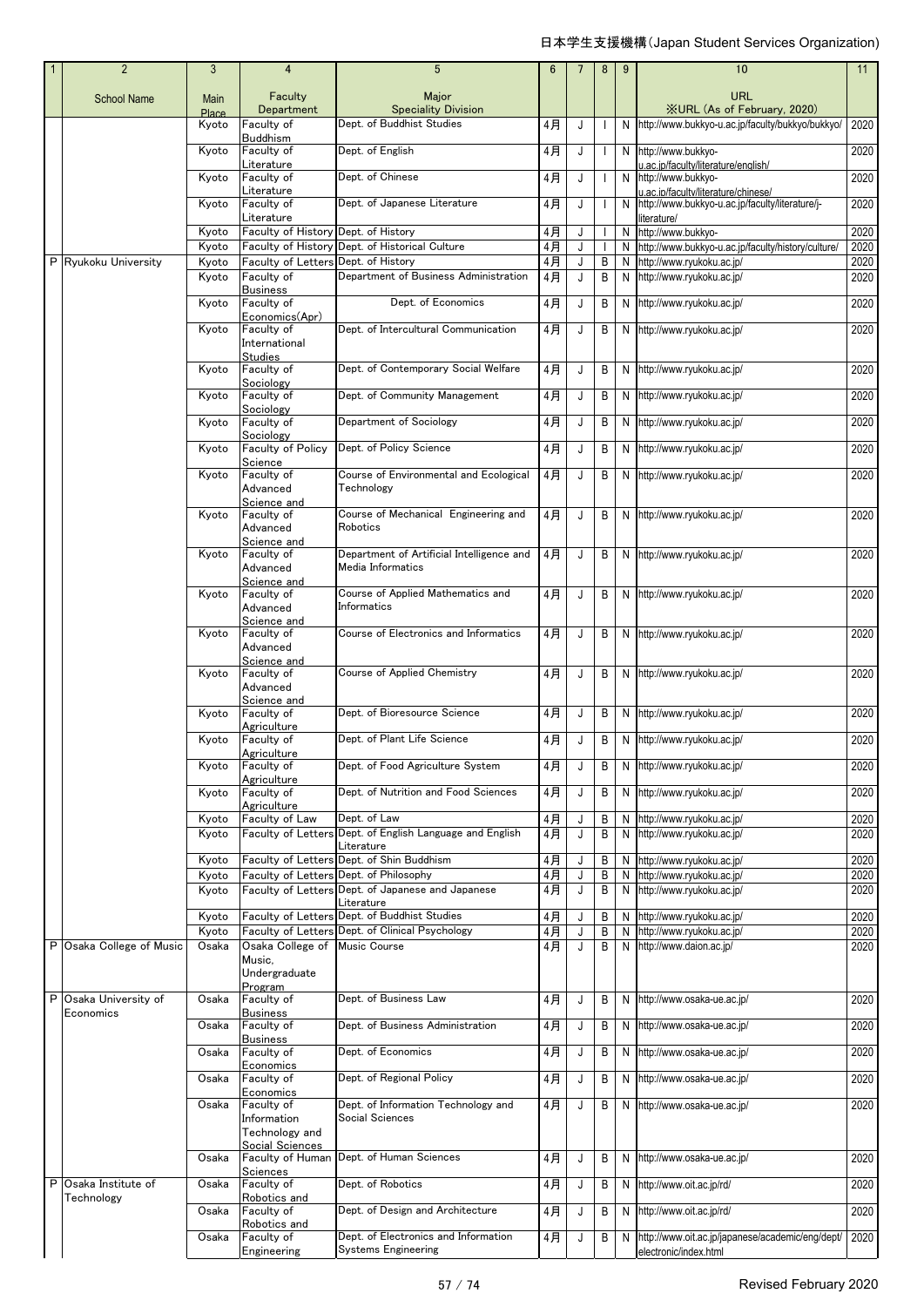|   | $\overline{2}$                    | 3             | 4                                   | 5                                                      | 6     |   | 8                        | 9  | 10                                                                      | 11   |
|---|-----------------------------------|---------------|-------------------------------------|--------------------------------------------------------|-------|---|--------------------------|----|-------------------------------------------------------------------------|------|
|   | <b>School Name</b>                | Main<br>Place | Faculty<br>Department               | Major<br><b>Speciality Division</b>                    |       |   |                          |    | <b>URL</b><br><b>XURL (As of February, 2020)</b>                        |      |
|   |                                   | Osaka         | Faculty of                          | Dept. of Applied Chemistry                             | 4月    | J | B                        | N  | http://www.oit.ac.jp/japanese/academic/eng/dept/                        | 2020 |
|   |                                   | Osaka         | Engineering<br>Faculty of           | Dept. of Environmental Engineering                     | 4月    | J | B                        | N  | applie/index.html<br>http://www.oit.ac.jp/japanese/academic/eng/dept/   | 2020 |
|   |                                   |               | Engineering                         |                                                        |       |   |                          |    | environment/index.html                                                  |      |
|   |                                   | Osaka         | Faculty of<br>Engineering           | Dept. of Mechanical Engineering                        | 4月    | J | B                        | N  | http://www.oit.ac.jp/japanese/academic/eng/dept/<br>machine/index.html  | 2020 |
|   |                                   | Osaka         | Faculty of<br>Engineering           | Dept. of Architecture                                  | 4月    | J | B                        | N  | http://www.oit.ac.jp/japanese/academic/eng/dept/<br>architec/index.html | 2020 |
|   |                                   | Osaka         | Faculty of                          | Dept. of Biomedical Engineering                        | 4月    | J | B                        | N  | http://www.oit.ac.jp/japanese/academic/eng/dept/                        | 2020 |
|   |                                   | Osaka         | Engineering<br>Faculty of           | Dept. of Electrical and Electronic                     | 4月    | J | B                        | N  | bio/index.html<br>http://www.oit.ac.jp/japanese/academic/eng/dept/      | 2020 |
|   |                                   |               | Engineering                         | Engineering                                            |       |   |                          |    | electrical/index.html                                                   |      |
|   |                                   | Osaka         | Faculty of<br>Engineering           | Dept. of Civil Engineering and Urban<br>Design         | 4月    | J | B                        | N. | http://www.oit.ac.jp/japanese/academic/eng/dept/<br>civil/index.html    | 2020 |
|   |                                   | Osaka         | Faculty of<br>Information           | Dept. of Information and Computer<br>Science           | 4月    | J | B                        | N  | http://www.is.oit.ac.jp/gakubu/computer/index.htm 2020                  |      |
|   |                                   |               | Science and                         |                                                        |       |   |                          |    |                                                                         |      |
|   |                                   | Osaka         | Technology<br>Faculty of            | Dept. of Network Design                                | $4$ 月 | J | B                        |    | N http://www.is.oit.ac.jp/gakubu/network/index.html                     | 2020 |
|   |                                   |               | Information                         |                                                        |       |   |                          |    |                                                                         |      |
|   |                                   |               | Science and<br>Technology           |                                                        |       |   |                          |    |                                                                         |      |
|   |                                   | Osaka         | Faculty of<br>Information           | Dept. of Information Systems                           | 4月    | J | B                        |    | N http://www.is.oit.ac.jp/gakubu/system/index.html                      | 2020 |
|   |                                   |               | Science and                         |                                                        |       |   |                          |    |                                                                         |      |
|   |                                   | Osaka         | Technology<br>Faculty of            | Dept. of Media Science                                 | 4月    | J | B                        |    | N http://www.is.oit.ac.jp/gakubu/media/index.html                       | 2020 |
|   |                                   |               | Information<br>Science and          |                                                        |       |   |                          |    |                                                                         |      |
|   |                                   | Osaka         | Technology<br>Faculty of            | Dept. of Intellectual Property                         | 4月    | J | B                        | N  | http://www.oit.ac.jp/ip/faculty/                                        | 2020 |
|   |                                   |               | Intellectual                        |                                                        |       |   |                          |    |                                                                         |      |
|   |                                   | Osaka         | Property<br>Faculty of              | Dept. of System Design                                 | 4月    | J | B                        | N  | http://www.oit.ac.jp/rd/                                                | 2020 |
| P | Osaka Dental                      | Osaka         | Robotics and<br>School of           | <b>Faculty of Dentistry</b>                            | 4月    | J | В                        | N  |                                                                         | 2020 |
| P | Osaka University of               | Osaka         | Faculty of                          | Dept. of Economics                                     | 4月    | J | B                        | N  | https://ouc.daishodai.ac.jp/faculty/ec_economics/                       | 2020 |
|   | Commerce                          | Osaka         | Economics<br>Faculty of             | Dept. of Business Administration                       | 4月    | J | B                        | N  | https://ouc.daishodai.ac.jp/faculty/bizadmin_mane                       | 2020 |
|   |                                   | Osaka         | <b>Business</b><br>Faculty of       | Dept. of Commerce                                      | 4月    | J | В                        | N  | gement/<br>https://ouc.daishodai.ac.jp/faculty/bizadmin_com             | 2020 |
|   |                                   |               | <b>Business</b>                     |                                                        |       |   |                          |    | merce/                                                                  |      |
|   |                                   | Osaka         | <b>Faculty of Public</b><br>Affairs | Dept. of Public Affairs                                | 4月    | J | В                        | N  | https://ouc.daishodai.ac.jp/faculty/public_affairs/                     | 2020 |
|   | P Osaka Electro-<br>Communication | Osaka         | Faculty of<br>Engineering           | Department of Architecture                             | 4月    | J |                          | N  | https://www.osakac.ac.jp/special/arc/                                   | 2020 |
|   | University                        | Osaka         | Faculty of                          | Department of Environmental Science                    | 4月    | J |                          | N  | https://www.osakac.ac.jp/faculty/engineering/envs 2020                  |      |
|   |                                   |               | Engineering                         |                                                        |       |   |                          |    |                                                                         |      |
|   |                                   | Osaka         | Faculty of                          | Department of Engineering Science                      | $4$ 月 | J | $\overline{\phantom{a}}$ | N  | https://www.osakac.ac.jp/faculty/engineering/eng                        | 2020 |
|   |                                   |               | Engineering                         |                                                        |       |   |                          |    |                                                                         |      |
|   |                                   | Osaka         | Faculty of<br>Engineering           | Department of Mechanical Engineering                   | 4月    | J |                          | N  | https://www.osakac.ac.jp/faculty/engineering/me/                        | 2020 |
|   |                                   |               |                                     |                                                        |       |   |                          |    |                                                                         |      |
|   |                                   | Osaka         | Faculty of<br>Engineering           | Department of Electrical and Electronic<br>Engineering | 4月    | J |                          |    | N https://www.osakac.ac.jp/faculty/engineering/eee/                     | 2020 |
|   |                                   | Osaka         | Faculty of                          | Department of Electro-Mechanical                       | 4月    | J | $\blacksquare$           |    | N https://www.osakac.ac.jp/faculty/engineering/eme                      | 2020 |
|   |                                   |               | Engineering                         | Engineering                                            |       |   |                          |    |                                                                         |      |
|   |                                   | Osaka         | Faculty of                          | Department of Engineering Informatics                  | 4月    | J |                          |    | N https://www.osakac.ac.jp/faculty/information/ei/                      | 2020 |
|   |                                   |               | Information and<br>Communication    |                                                        |       |   |                          |    |                                                                         |      |
|   |                                   | Osaka         | Engineering<br>Faculty of           | Department of Telecommunications and                   | 4月    | J |                          |    | N http://www.osakac.ac.jp/faculty/information/tcn/                      | 2020 |
|   |                                   |               | Information and                     | <b>Computer Networks</b>                               |       |   |                          |    |                                                                         |      |
|   |                                   |               | Communication<br>Engineering        |                                                        |       |   |                          |    |                                                                         |      |
|   |                                   | Osaka         | Faculty of<br>Information           | Department of Digital Games                            | 4月    | J |                          |    | N https://www.osakac.ac.jp/special/gm/                                  | 2020 |
|   |                                   |               | Science and Arts                    |                                                        |       |   |                          |    |                                                                         |      |
|   |                                   | Osaka         | Faculty of<br>Information           | Department of Computer Science                         | 4月    | J | $\overline{\phantom{a}}$ |    | N http://www.osakac.ac.jp/faculty/isa/cs/                               | 2020 |
|   | P Kansai University               | Osaka         | Science and Arts<br>Faculty of      | Dept. of Mechanical Engineering                        | 4月    | J | В                        | N  | http://www.kansai-u.ac.jp/Fc_sci/index.html                             | 2020 |
|   |                                   |               | Engineering                         |                                                        |       |   |                          |    |                                                                         |      |
|   |                                   | Osaka         | Science<br>Faculty of               | Dept. of Mathematics                                   | 4月    | J | B                        | N  | http://www.kansai-u.ac.jp/Fc_sci/index.html                             | 2020 |
|   |                                   |               | Engineering<br>Science              |                                                        |       |   |                          |    |                                                                         |      |
|   |                                   | Osaka         | Faculty of<br>Engineering           | Dept. of Electrical and Electronic<br>Engineering      | 4月    | J | B                        | N  | http://www.kansai-u.ac.jp/Fc_sci/index.html                             | 2020 |
|   |                                   |               | Science                             |                                                        |       |   |                          |    |                                                                         |      |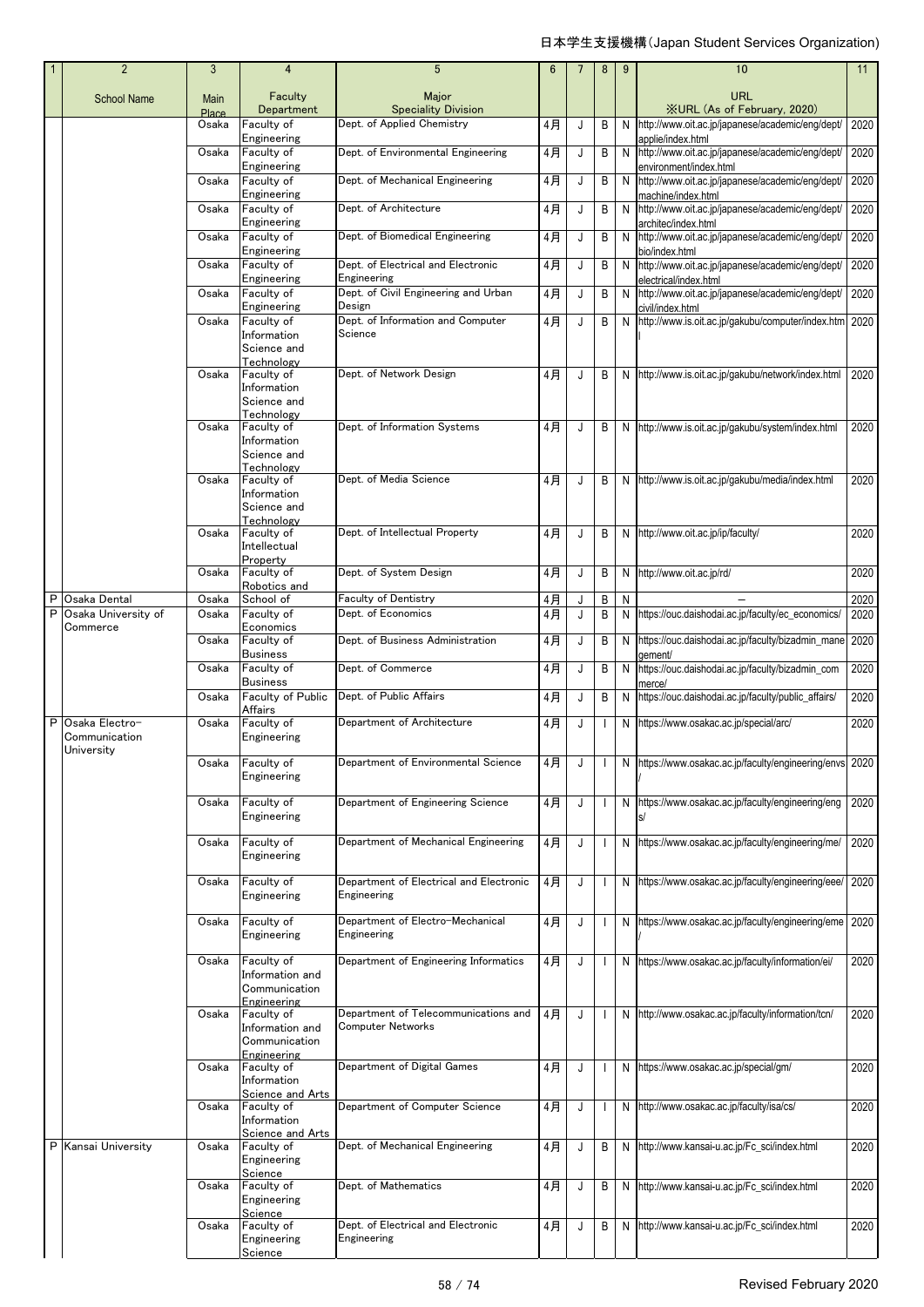| $\overline{2}$      | 3              | 4                                                                                  | 5                                                                                        | 6           | 7      | 8      | 9      | 10                                                                               | 11           |
|---------------------|----------------|------------------------------------------------------------------------------------|------------------------------------------------------------------------------------------|-------------|--------|--------|--------|----------------------------------------------------------------------------------|--------------|
| <b>School Name</b>  | Main<br>Place  | Faculty<br>Department                                                              | Major<br><b>Speciality Division</b>                                                      |             |        |        |        | <b>URL</b><br><b>XURL</b> (As of February, 2020)                                 |              |
|                     | Osaka          | Faculty of<br>Engineering                                                          | Dept. of Pure and Applied Physics                                                        | 4月          | J      | B      |        | N http://www.kansai-u.ac.jp/Fc_sci/index.html                                    | 2020         |
|                     | Osaka          | Science<br>Faculty of<br>Chemistry,                                                | Dept. of Chemistry and Materials<br>Engineering                                          | 4月          | J      | B      |        | N http://www.kansai-u.ac.jp/Fc che/index.html                                    | 2020         |
|                     | Osaka          | Materials and<br>Bioengineering<br>Faculty of                                      | Dept. of Life Science and Biotechnology                                                  | 4月          | J      | B      |        | N http://www.kansai-u.ac.jp/Fc_che/index.html                                    | 2020         |
|                     |                | Chemistry,<br>Materials and<br>Bioengineering                                      |                                                                                          |             |        |        |        |                                                                                  |              |
|                     | Osaka          | Faculty of<br>Environmental<br>and Urban                                           | Dept. of Chemical, Energy and<br><b>Environmental Engineering</b>                        | 4月          | J      | B      |        | N http://www.kansai-u.ac.jp/Fc_env/index.html                                    | 2020         |
|                     | Osaka          | Faculty of<br>Environmental                                                        | Dept. of Architecture                                                                    | 4月          | J      | B      |        | N http://www.kansai-u.ac.jp/Fc_env/index.html                                    | 2020         |
|                     | Osaka          | and Urban<br>Faculty of<br>Environmental<br>and Urban                              | Dept. of Civil, Environmental and Applied<br>System Engineering                          | 4月          | J      | B      |        | N http://www.kansai-u.ac.jp/Fc_env/index.html                                    | 2020         |
|                     | Osaka          | Faculty of<br>Sociology                                                            | Dept. of Sociology                                                                       | 4月          | J      | B      |        | N http://www.kansai-u.ac.jp/Fc_soc/                                              | 2020         |
|                     | Osaka          | Faculty of<br>Business and                                                         | Dept. of Business and Commerce                                                           | 4月          | J      | B      |        | N http://www.kansai-u.ac.jp/Fc_com/index.html                                    | 2020         |
|                     | Osaka          | Faculty of Policy<br>Studies                                                       | Dept. of Global and Asian Legal Policy<br><b>Studies</b>                                 | 4月          | J      | B      | N      | http://www.kansai-u.ac.jp/Fc_policy/                                             | 2020         |
|                     | Osaka          | Faculty of Policy<br>Studies                                                       | Dept. of Policy Studies                                                                  | 4月          | J      | B      | N      | http://www.kansai-u.ac.jp/Fc_policy/                                             | 2020         |
|                     | Osaka<br>Osaka | Faculty of Letters<br>Faculty of Law                                               | General Dept. of Humanities<br>Dept. of Law and Politics                                 | 4月<br>$4$ 月 | J<br>J | B<br>B | N<br>N | http://www.kansai-u.ac.jp/Fc_let/<br>http://www.kansai-u.ac.jp/Fc_law/index.html | 2020<br>2020 |
| P Kindai University | Osaka          | Faculty of Law                                                                     | Dept. of Law                                                                             | $4$ 月       | J      | B      | N      | http://www.kindai.ac.jp/law/                                                     | 2020         |
|                     | Osaka          | Faculty of<br>Economics                                                            | Dept. of Economics                                                                       | 4月          | J      | B      | N      | http://www.kindai.ac.jp/keizai/                                                  | 2020         |
|                     | Osaka          | Faculty of<br>Economics                                                            | Dept. of International Economics                                                         | 4月          | J      | В      |        | N http://www.kindai.ac.jp/keizai/                                                | 2020         |
|                     | Osaka          | Faculty of<br>Economics                                                            | Dept. of Public Management                                                               | 4月          | J      | B      |        | N http://www.kindai.ac.jp/keizai/                                                | 2020         |
|                     | Osaka          | Faculty of                                                                         | Dept. of Business Administration                                                         | 4月          | J      | B      | N      | http://www.kindai.ac.jp/keiei/                                                   | 2020         |
|                     | Osaka          | <b>Business</b><br>Faculty of                                                      | Dept. of Business and Marketing                                                          | 4月          | J      | B      | N      | http://www.kindai.ac.jp/keiei/                                                   | 2020         |
|                     | Osaka          | Business<br>Faculty of                                                             | Strategy<br>Dept. of Accounting                                                          | 4月          | J      | B      | N      | http://www.kindai.ac.jp/keiei/                                                   | 2020         |
|                     | Osaka          | <b>Business</b><br>Faculty of                                                      | Dept. of Career Management                                                               | 4月          | J      | В      | N      | http://www.kindai.ac.jp/keiei/                                                   | 2020         |
|                     | Osaka          | <b>Business</b><br>Faculty of<br>Science and                                       | Dept. of Science                                                                         | 4月          | J      | B      | N      | http://www.kindai.ac.jp/sci/                                                     | 2020         |
|                     | Osaka          | Faculty of<br>Science and                                                          | Dept. of Life Science                                                                    | 4月          | J      | B      |        | N http://www.kindai.ac.jp/sci/                                                   | 2020         |
|                     | Osaka          | Faculty of<br>Science and                                                          | Dept. Of applied Chemistry                                                               | 4月          | J      | B      | N.     | http://www.kindai.ac.jp/sci/                                                     | 2020         |
|                     | Osaka          | Faculty of<br>Science and                                                          | Dept. of Mechanical Engineering                                                          | 4月          | J      | B      | N      | http://www.kindai.ac.jp/sci/                                                     | 2020         |
|                     | Osaka          | Faculty of<br>Science and                                                          | Dept. of Electric and Electronic<br>Engineering                                          | 4月          | J      | B      | N      | http://www.kindai.ac.jp/sci/                                                     | 2020         |
|                     | Osaka          | Faculty of<br>Science and                                                          | Dept. of Informatics                                                                     | 4月          | J      | B      | N      | http://www.kindai.ac.jp/sci/                                                     | 2020         |
|                     | Osaka          | Faculty of<br>Science and                                                          | Dept. of Civil and Environment<br>Engineering                                            | 4月          | J      | B      | N      | http://www.kindai.ac.jp/sci/                                                     | 2020         |
|                     | Osaka          | Faculty of<br>Architecture                                                         | Dept. of Architecture                                                                    | 4月          | J      | В      | N      | http://www.kindai.ac.jp/architecture/                                            | 2020         |
|                     | Osaka          | Faculty of                                                                         | Dept. of Literature                                                                      | 4月          | J      | B      |        | N http://www.kindai.ac.jp/bungei/                                                | 2020         |
|                     |                | Literature, Arts<br>and Cultural                                                   |                                                                                          |             |        |        |        |                                                                                  |              |
|                     | Osaka          | Studies<br>Faculty of                                                              | Dept. of Arts, Theater Arts Major                                                        | 4月          | J      | B      |        | N http://www.kindai.ac.jp/bungei/                                                | 2020         |
|                     |                | Literature, Arts<br>and Cultural                                                   |                                                                                          |             |        |        |        |                                                                                  |              |
|                     | Osaka          | <b>Studies</b><br>Faculty of<br>Literature, Arts<br>and Cultural                   | Dept. of Arts, Formative Arts Major                                                      | 4月          | J      | B      |        | N http://www.kindai.ac.jp/bungei/                                                | 2020         |
|                     | Osaka          | <b>Studies</b><br>Faculty of<br>Literature, Arts<br>and Cultural<br><b>Studies</b> | Dept. of Cultural and Historical Studies                                                 | 4月          | J      | B      |        | N http://www.kindai.ac.jp/bungei/                                                | 2020         |
|                     | Osaka          | Faculty of<br>Literature, Arts<br>and Cultural<br><b>Studies</b>                   | Dept. of Cultural Design                                                                 | 4月          | J      | B      |        | N http://www.kindai.ac.jp/bungei/                                                | 2020         |
|                     | Osaka          | Sociology                                                                          | Faculty of Applied Dept. of Applied Sociology Social<br>Science and Media Studies Course | 4月          | J      | B      | N      | http://www.kindai.ac.jp/sociology/                                               | 2020         |
|                     | Osaka          | Sociology                                                                          | Faculty of Applied Dept. of Applied Sociology Psychology<br>Course                       | 4月          | J      | В      |        | N http://www.kindai.ac.jp/sociology/                                             | 2020         |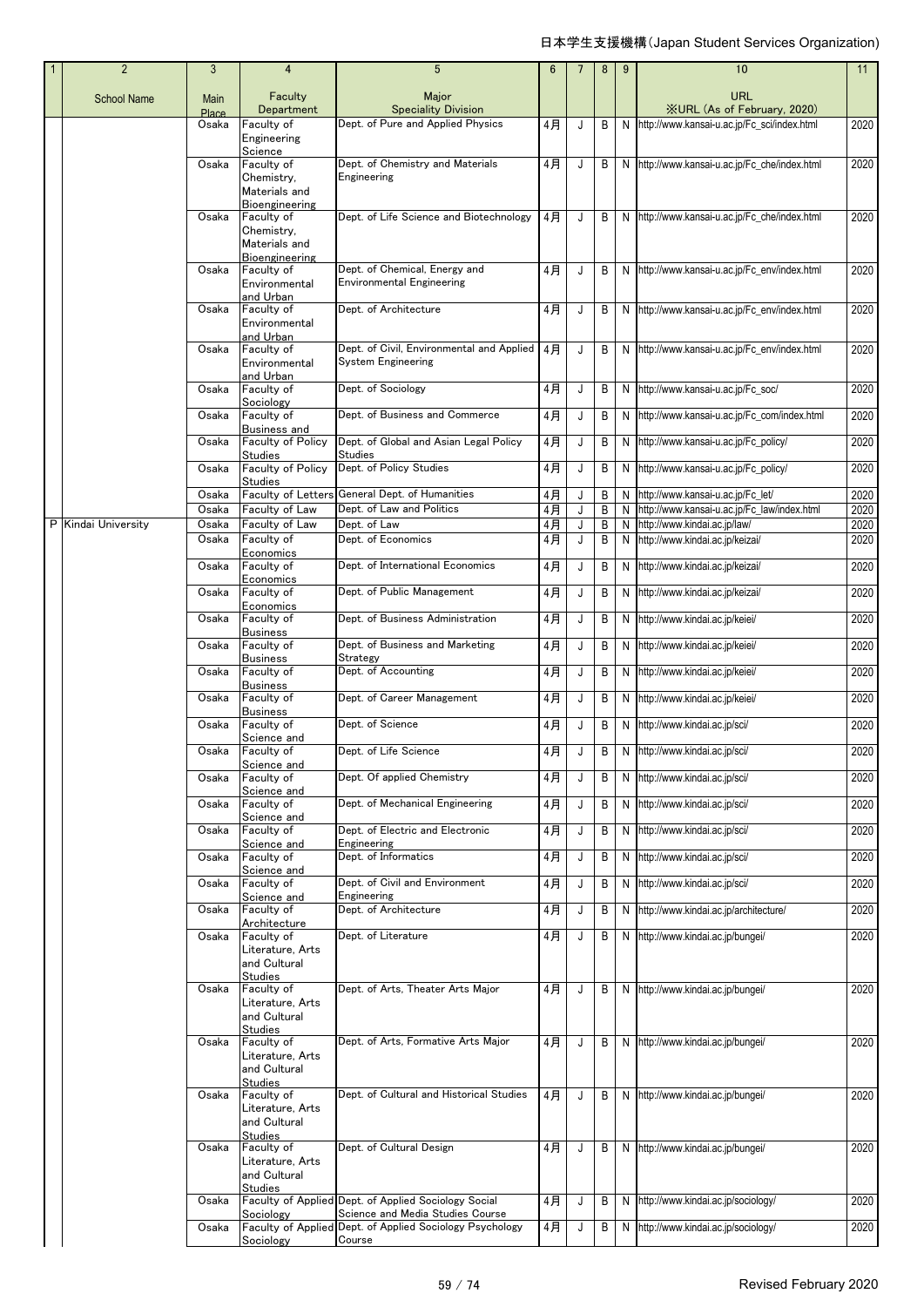|  | $\overline{2}$                  | 3             | $\overline{4}$                                        | 5                                                                     | 6     |     | 8 | 9 | 10                                                           | 11   |
|--|---------------------------------|---------------|-------------------------------------------------------|-----------------------------------------------------------------------|-------|-----|---|---|--------------------------------------------------------------|------|
|  | <b>School Name</b>              | Main<br>Place | Faculty<br>Department                                 | Major<br><b>Speciality Division</b>                                   |       |     |   |   | <b>URL</b><br><b>XURL (As of February, 2020)</b>             |      |
|  |                                 | Osaka         |                                                       | Faculty of Applied Dept. of Applied Sociology Community               | 4月    | J   | B | N | http://www.kindai.ac.jp/sociology/                           | 2020 |
|  |                                 | Nara          | Sociology<br>Faculty of                               | Design Course<br>Dept. of Agricultural Science                        | 4月    | J   | B | N | http://nara-kindai.unv.jp/                                   | 2020 |
|  |                                 | Nara          | Agriculture<br>Faculty of                             | Dept. of Fisheries                                                    | 4月    | J   | B | N | http://nara-kindai.unv.jp/                                   | 2020 |
|  |                                 | Nara          | Agriculture<br>Faculty of                             | Dept. of Applied Biological Chemistry                                 | 4月    | J   | B | N | http://nara-kindai.unv.jp/                                   | 2020 |
|  |                                 | Nara          | Agriculture<br>Faculty of                             | Dept. of Food Science and Nutrition                                   | 4月    | J   | B | N | http://nara-kindai.unv.jp/                                   | 2020 |
|  |                                 | Nara          | Agriculture<br>Faculty of                             | Dept. of Environmental Management                                     | 4月    | J   | B | N | http://nara-kindai.unv.jp/                                   | 2020 |
|  |                                 | Nara          | Agriculture<br>Faculty of                             | Dept. of Advanced Bioscience                                          | 4月    | J   | B | N | http://nara-kindai.unv.jp/                                   | 2020 |
|  |                                 | a             | Agriculture<br>Wakayam Faculty of<br>Biology-Oriented | Dept. of Biotechnological Science                                     | 4月    | J   | B | N | http://www.waka.kindai.ac.jp/intro.html                      | 2020 |
|  |                                 |               | Science and                                           |                                                                       |       |     |   |   |                                                              |      |
|  |                                 | a             | Wakayam Faculty of<br>Biology-Oriented<br>Science and | Dept. of Genetic Engineering                                          | 4月    | J   | В | N | http://www.waka.kindai.ac.jp/intro.html                      | 2020 |
|  |                                 | Wakayam       | Faculty of                                            | Dept. of Science and Technology On                                    | 4月    | J   | B | N | http://www.waka.kindai.ac.jp/intro.html                      | 2020 |
|  |                                 | a             | Biology-Oriented<br>Science and                       | <b>Food Safety</b>                                                    |       |     |   |   |                                                              |      |
|  |                                 | Wakayam<br>a  | Faculty of<br>Biology-Oriented<br>Science and         | Dept. of Computational Systems Biology                                | 4月    | J   | В | N | http://www.waka.kindai.ac.jp/intro.html                      | 2020 |
|  |                                 | Wakayam<br>a  | Faculty of<br>Biology-Oriented                        | Dept. of Human Factors Engineering and<br><b>Environmental Design</b> | 4月    | J   | B | N | http://www.waka.kindai.ac.jp/intro.html                      | 2020 |
|  |                                 |               | Science and                                           |                                                                       |       |     |   |   |                                                              |      |
|  |                                 | a             | Wakayam Faculty of<br>Biology-Oriented<br>Science and | Dept. of Biomedical Engineering                                       | 4月    | J   | В | N | http://www.waka.kindai.ac.jp/intro.html                      | 2020 |
|  |                                 | Hiroshim<br>a | Faculty of<br>Engineering                             | Dept. of Biotechnology and Chemistry                                  | 4月    | J   | B | N | http://www.hiro.kindai.ac.jp/index.html                      | 2020 |
|  |                                 |               | Hiroshim Faculty of<br>Engineering                    | Dept. of Mechanical Engineering                                       | 4月    | J   | B | N | http://www.hiro.kindai.ac.jp/index.html                      | 2020 |
|  |                                 | a             | Hiroshim Faculty of                                   | Dept. of Robotics                                                     | 4月    | J   | B | N | http://www.hiro.kindai.ac.jp/index.html                      | 2020 |
|  |                                 | a<br>Hiroshim | Engineering<br>Faculty of                             | Dept. of Electronic Engineering and                                   | 4月    | J   | B | N | http://www.hiro.kindai.ac.jp/index.html                      | 2020 |
|  |                                 | a             | Engineering<br>Hiroshim Faculty of                    | Computer Science<br>Dept. of Informatics                              | $4$ 月 | J   | B | N | http://www.hiro.kindai.ac.jp/index.html                      | 2020 |
|  |                                 | a             | Engineering<br>Hiroshim Faculty of                    | Dept. of Architecture                                                 | 4月    | J   | В | N | http://www.hiro.kindai.ac.jp/index.html                      | 2020 |
|  |                                 | a             | Engineering<br>Fukuoka Faculty of                     | Dept. of Biological and Environmental                                 | $4$ 月 | J   | B | N | http://www.fuk.kindai.ac.jp/                                 | 2020 |
|  |                                 |               | Humanity-<br>Oriented Science                         | Chemistry                                                             |       |     |   |   |                                                              |      |
|  |                                 |               | and Engineering<br>Fukuoka Faculty of                 | Dept. of Electric and Electronic                                      | 4月    |     |   |   | B N http://www.fuk.kindai.ac.jp/                             | 2020 |
|  |                                 |               | Humanity-<br>Oriented Science                         | Engineering                                                           |       |     |   |   |                                                              |      |
|  |                                 | Fukuoka       | and Engineering<br><b>Faculty of</b>                  | Dept. of Architecture and Design                                      | 4月    | J   | B | N | http://www.fuk.kindai.ac.jp/                                 | 2020 |
|  |                                 |               | Humanity-<br>Oriented Science                         |                                                                       |       |     |   |   |                                                              |      |
|  |                                 | Fukuoka       | and Engineering<br>Faculty of                         | Dept. of Information and Computer                                     | 4月    | J   | В | N | http://www.fuk.kindai.ac.jp/                                 | 2020 |
|  |                                 |               | Humanity-<br>Oriented Science                         | Science                                                               |       |     |   |   |                                                              |      |
|  |                                 |               | and Engineering<br>Fukuoka Faculty of                 | Dept. of Management and Business                                      | 4月    | J   | B | N | http://www.fuk.kindai.ac.jp/                                 | 2020 |
|  |                                 |               | Humanity-<br>Oriented Science                         |                                                                       |       |     |   |   |                                                              |      |
|  | P Soai University               | Osaka         | and Engineering<br>Faculty of                         | Dept. of Humanities                                                   | 4月    | J   |   | N |                                                              | 2020 |
|  | P Momoyama Gakuin               | Osaka         | Humanities<br>Faculty of Law                          | Department of Law                                                     | 4月    | J>E | B | N | http://www.andrew.ac.jp/faculty/law/                         | 2020 |
|  | University<br>P Momoyama Gakuin | Osaka         | Faculty of                                            | Dept. of Business Administration                                      | 4月    | J>E | B | N | http://www.andrew.ac.jp/faculty/management/ind               | 2020 |
|  | University                      | Osaka         | <b>Business</b><br>Faculty of                         | Dept. of Economics                                                    | $4$ 月 | J>E | B | N | ex.html<br>http://www.andrew.ac.jp/faculty/economy/index.ht  | 2020 |
|  |                                 |               | Economics                                             |                                                                       |       |     |   |   |                                                              |      |
|  |                                 | Osaka         | Faculty of<br>International                           | Dept. of English and Intercultural Studies                            | 4月    | J>E | B | N | http://www.andrew.ac.jp/faculty/international/inde<br>x.html | 2020 |
|  |                                 |               | Studies and<br>Liberal Arts                           |                                                                       |       |     |   |   |                                                              |      |
|  |                                 | Osaka         | Faculty of<br>Sociology                               | Dept. of Sociology                                                    | 4月    | J>E | B | N | http://www.andrew.ac.jp/faculty/social/index.html            | 2020 |
|  |                                 | Osaka         | Faculty of<br>Sociology                               | Dept. of Social Welfare                                               | 4月    | J>E | B | N | http://www.andrew.ac.jp/faculty/welfare/index.htm            | 2020 |
|  | P Kwansei Gakuin<br>University  | Hyogo         | School of<br>Education                                | Dept. of Education                                                    | 4月    | J   | B | N | http://www.kwansei.ac.jp                                     | 2020 |
|  |                                 | Hyogo         | School of<br>Humanities                               | Dept. of Culture and History                                          | 4月    | J   | В | N | http://www.kwansei.ac.jp                                     | 2020 |
|  |                                 | Hyogo         | School of<br>Humanities                               | Dept. of Literature and Linguistics                                   | 4月    | J   | B | N | http://www.kwansei.ac.jp                                     | 2020 |
|  |                                 |               |                                                       |                                                                       |       |     |   |   |                                                              |      |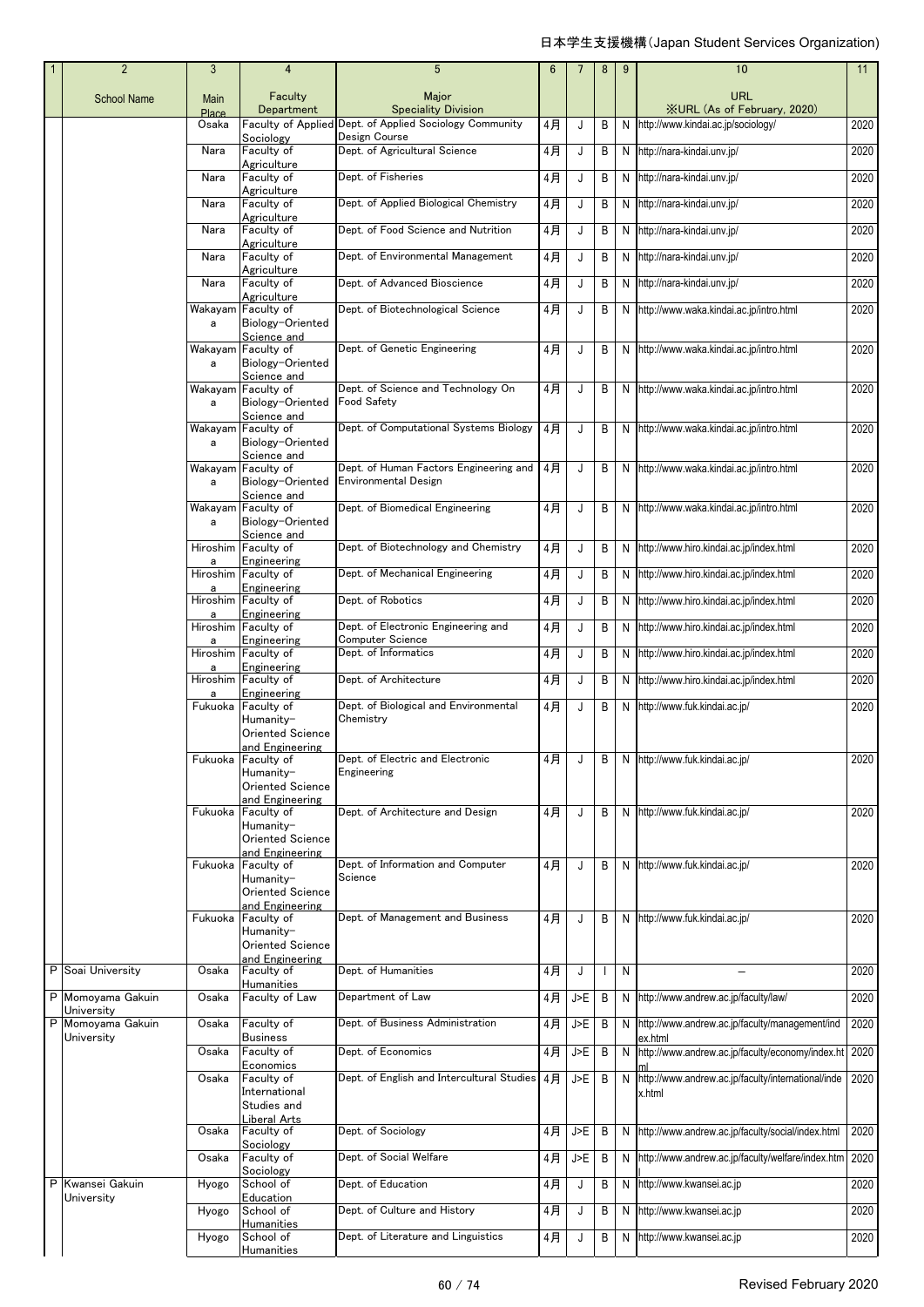|   | $\overline{2}$                     | 3                    | 4                                                                      | 5                                                                                             | 6              | $\overline{7}$ | 8            | 9      | 10                                                                                                              | 11           |
|---|------------------------------------|----------------------|------------------------------------------------------------------------|-----------------------------------------------------------------------------------------------|----------------|----------------|--------------|--------|-----------------------------------------------------------------------------------------------------------------|--------------|
|   | <b>School Name</b>                 | Main<br><b>Place</b> | Faculty<br>Department                                                  | Major<br><b>Speciality Division</b>                                                           |                |                |              |        | URL<br><b>XURL (As of February, 2020)</b>                                                                       |              |
|   |                                    | Hyogo                | School of                                                              | Dept. of Applied Chemistry                                                                    | 4月             | J              | B            |        | N http://www.kwansei.ac.jp                                                                                      | 2020         |
|   |                                    | Hyogo                | Science and<br>School of<br>Science and                                | Dept. of Nanotechnology for Sustainable<br>Energy                                             | 4月             | J              | B            |        | N http://www.kwansei.ac.jp                                                                                      | 2020         |
|   |                                    | Hyogo                | School of Policy<br><b>Studies</b>                                     | Dept. of International Policy Studies                                                         | $4$ 月          | J              | B            | N      | http://www.kwansei.ac.jp                                                                                        | 2020         |
|   |                                    | Hyogo                | School of Policy<br><b>Studies</b>                                     | Dept. of Policy Studies                                                                       | 4月             | J              | B            | N      | http://www.kwansei.ac.jp                                                                                        | 2020         |
|   |                                    | Hyogo                | School of<br><b>Humanities</b>                                         | Dept. of Culture and History                                                                  | 4月             | J              | B            |        | N http://www.kwansei.ac.jp                                                                                      | 2020         |
|   |                                    | Hyogo                | School of<br><b>Humanities</b>                                         | Dept. of Literature and Linguistics                                                           | 4月             | J              | B            |        | N http://www.kwansei.ac.jp                                                                                      | 2020         |
|   |                                    | Hyogo                | School of<br>Science and                                               | Dept. of Applied Chemistry                                                                    | 4月             | J              | B            | N      | http://www.kwansei.ac.jp                                                                                        | 2020         |
|   |                                    | Hyogo                | School of<br>Science and                                               | Dept. of Nanotechnology for Sustainable<br>Energy                                             | 4月             | J              | B            | N      | http://www.kwansei.ac.jp                                                                                        | 2020         |
|   |                                    | Hyogo                | School of<br>Science and                                               | Dept. of Physics                                                                              | $4$ 月          | J              | B            | N      | http://www.kwansei.ac.jp                                                                                        | 2020         |
|   | P Konan University                 | Hyogo                | Faculty of<br>Frontiers of<br>Innovative<br>Research In<br>Science and | Dept. of Nanobiochemistry                                                                     | 4月             | J              | B            |        | N http://www.konan-first.jp/                                                                                    | 2020         |
|   |                                    | Hyogo                | Technology                                                             | Faculty of Letters Dept. of Japanese Literature and<br>Language                               | 4月             | J              | $\mathbf{I}$ |        | N http://www.konan-u.ac.jp/faculty/letters/japanese/                                                            | 2020         |
|   |                                    | Hyogo                |                                                                        | Faculty of Letters Dept. of English Literature and Language                                   | 4月             | J              | $\mathbf{I}$ | N      | http://www.konan-u.ac.jp/faculty/letters/english/                                                               | 2020         |
|   |                                    | Hyogo                |                                                                        | Faculty of Letters Dept. of Sociology                                                         | 4月             | J              |              | N      | http://www.konan-u.ac.jp/faculty/letters/sociology/                                                             | 2020         |
|   |                                    | Hyogo<br>Hyogo       |                                                                        | Faculty of Letters Dept. of Human Sciences<br>Faculty of Letters Dept. of History and Culture | $4$ 月<br>$4$ 月 | J<br>J         | B            | N<br>N | http://www.konan-u.ac.jp/faculty/letters/human/<br>http://www.konan-u.ac.jp/faculty/letters/history/            | 2020<br>2020 |
|   |                                    | Hyogo                | Faculty of                                                             | Dept. of Economics                                                                            | 4月             | J              | B            | N      | http://www.konan-u.ac.jp/faculty/economics/                                                                     | 2020         |
|   |                                    | Hyogo                | Economics<br>Faculty of Law                                            | Dept. of Law                                                                                  | 4月             | J              | В            |        | N http://www.konan-u.ac.jp/faculty/law/                                                                         | 2020         |
|   |                                    | Hyogo                | Faculty of<br><b>Business</b>                                          | Dept. of Business Administration                                                              | 4月             | J              | B            |        | N http://www.konan-u.ac.jp/faculty/business/                                                                    | 2020         |
|   |                                    | Hyogo                | Faculty of<br>Intelligence and                                         | Dept. of Intelligenc and Informatics                                                          | 4月             | J              | B            |        | N http://www.konan-u.ac.jp/faculty/ii/                                                                          | 2020         |
|   | P Tenri University                 | Nara                 | Informatics<br>Faculty of                                              | Dept. of Area Studies                                                                         | 4月             | J              | $\mathbf{I}$ |        | N https://www.tenri-u.ac.jp/ins/js/index.html                                                                   | 2020         |
|   |                                    |                      | International<br><b>Studies</b>                                        | (Japanese Studies Course)                                                                     |                |                |              |        |                                                                                                                 |              |
|   |                                    | Nara                 | <b>Faculty of Letters</b>                                              | Dept. of History and Culture Studies                                                          | 4月             | J              | B            |        | N https://www.tenri-u.ac.jp/lt/hi/index.html                                                                    | 2020         |
|   | P Koyasan University               | Wakayam<br>a         | Faculty of<br>literature                                               | Department of Esoteric Buddhism<br>Department of Humanistic Anthropology                      | 4月             | J              | B            | N      | http://www.koyasan-u.ac.jp/faculty/literature/<br>http://www.koyasan-u.ac.jp/faculty/humanistic/                | 2020         |
|   | P Kyoto Koka Women's<br>University | Kyoto                | Faculty of Career<br>Development                                       | Dept. of Career Development                                                                   | 4月             | J              | B            |        | N http://www.koka.ac.jp/faculty/                                                                                | 2020         |
|   |                                    | Kyoto                | Faculty of Health<br>Science                                           | Dept. of Medical and Social(Specialty<br>Course of Social Welfare)                            | 4月             | J              | B            |        | N http://www.koka.ac.jp/faculty/                                                                                | 2020         |
|   |                                    | Kyoto                | Science                                                                | Faculty of Health Dept. of Psychology                                                         | 4月             | J              | B            |        | N http://www.koka.ac.jp/faculty/                                                                                | 2020         |
|   | P Osaka University of<br>Arts      | Osaka                |                                                                        | Department of Art Science                                                                     | 4月             | J              | B            |        | N http://www.osaka-<br>geidai.ac.jp/geidai/departments/index.html                                               | 2020         |
|   |                                    | Osaka                |                                                                        | Character Creative Arts Dept.                                                                 | 4月             | J              | B            | N      | http://www.osaka-<br>geidai.ac.jp/geidai/departments/index.html                                                 | 2020         |
|   |                                    | Osaka                |                                                                        | Design Dept.                                                                                  | 4月             | J              | B            | N      | http://www.osaka-<br>geidai.ac.jp/geidai/departments/index.html                                                 | 2020         |
|   |                                    | Osaka                |                                                                        | Visual Concept Planning Dept.                                                                 | 4月             | J              | В            | N      | http://www.osaka-<br>geidai.ac.jp/geidai/departments/index.html                                                 | 2020         |
|   |                                    | Osaka                |                                                                        | Music Performance Dept.                                                                       | 4月             | J              | B            | N      | http://www.osaka-<br>geidai.ac.jp/geidai/departments/index.html                                                 | 2020         |
|   |                                    | Osaka                |                                                                        | Musicology Dept.                                                                              | 4月             | J              | В            |        | N http://www.osaka-<br>geidai.ac.jp/geidai/departments/index.html                                               | 2020         |
|   |                                    | Osaka                |                                                                        | Art Planning Dept.                                                                            | 4月             | J              | В            |        | N http://www.osaka-<br>geidai.ac.jp/geidai/departments/index.html                                               | 2020         |
|   |                                    | Osaka                |                                                                        | Architecture Dept.                                                                            | 4月             | J              | В            |        | N http://www.osaka-<br>geidai.ac.jp/geidai/departments/index.html                                               | 2020         |
|   |                                    | Osaka                |                                                                        | Crafts Dept.                                                                                  | 4月             | J              | B            |        | N http://www.osaka-<br>geidai.ac.jp/geidai/departments/index.html                                               | 2020         |
|   |                                    | Osaka                |                                                                        | Photography Dept.                                                                             | 4月             | J              | В            | N      | http://www.osaka-<br>geidai.ac.jp/geidai/departments/index.html                                                 | 2020         |
|   |                                    | Osaka                |                                                                        | Art and Primary Education Dept.                                                               | 4月             | J              | В            | N      | http://www.osaka-<br>geidai.ac.jp/geidai/departments/index.html                                                 | 2020         |
|   |                                    | Osaka                |                                                                        | Fine Arts Dept.                                                                               | 4月             | J              | В            | N      | http://www.osaka-<br>geidai.ac.jp/geidai/departments/index.html                                                 | 2020         |
|   |                                    | Osaka                |                                                                        | Theatrical Arts Dept.                                                                         | 4月             | J              | B            | N      | http://www.osaka-<br>geidai.ac.jp/geidai/departments/index.html                                                 | 2020         |
|   |                                    |                      |                                                                        |                                                                                               | 4月             | J              | В            | N      | http://www.osaka-                                                                                               | 2020         |
|   |                                    | Osaka                |                                                                        | Literary Arts Dept.                                                                           |                |                |              |        |                                                                                                                 |              |
|   |                                    | Osaka                |                                                                        | Broadcasting Dept.                                                                            | 4月             | J              | В            |        | geidai.ac.jp/geidai/departments/index.html<br>N http://www.osaka-<br>geidai.ac.jp/geidai/departments/index.html | 2020         |
| P | Baika Women's<br>University        | Osaka                | Food Culture                                                           | Food Culture                                                                                  | 4月             | J              | 0            | Y.     | http://garden.baika.ac.jp/department/food_culture.<br>html                                                      | 2020         |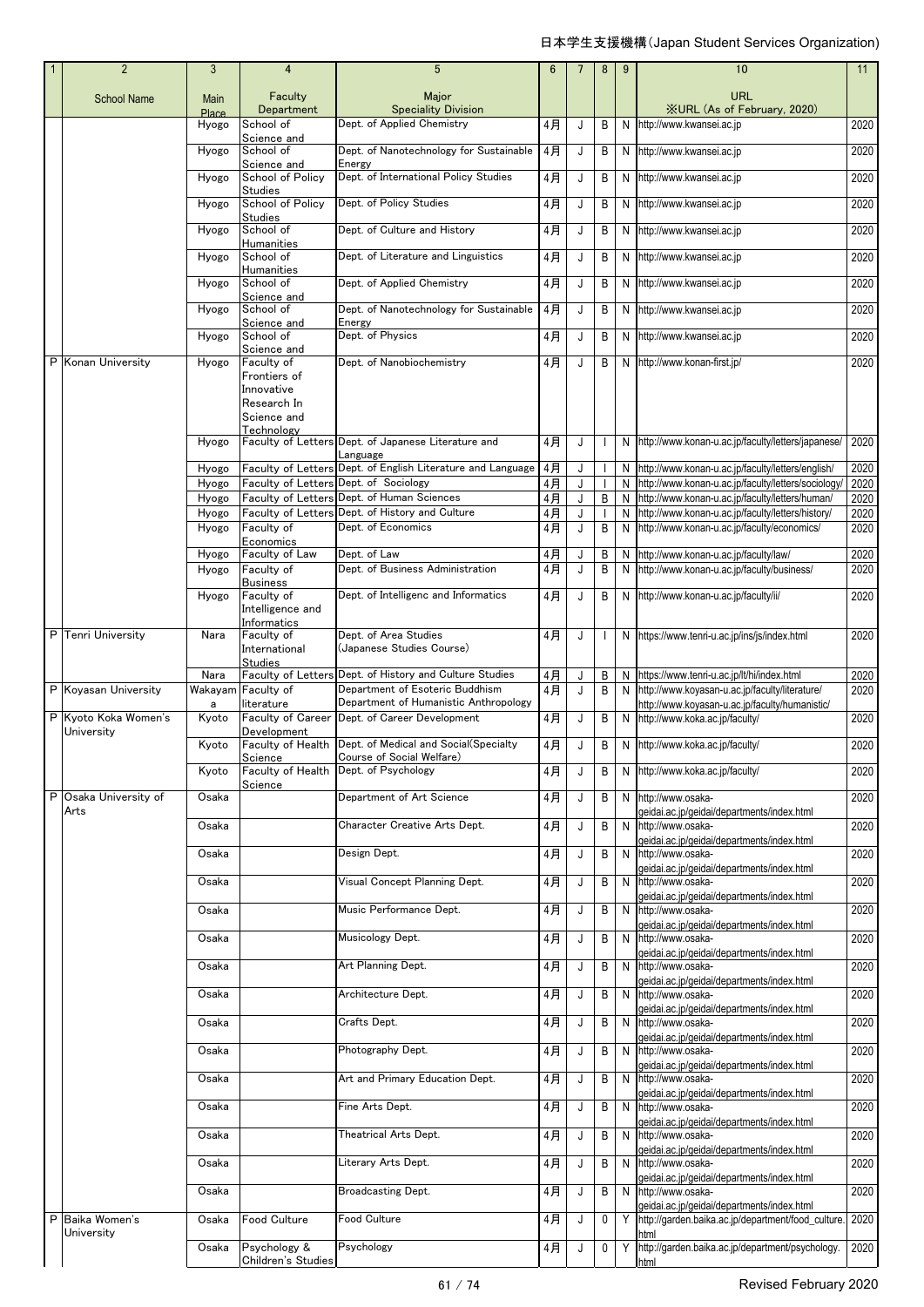|    | $\overline{2}$             | 3             | $\overline{4}$                                            | 5                                                                         | 6        |        | 8            | 9  | 10                                                                                 | 11           |
|----|----------------------------|---------------|-----------------------------------------------------------|---------------------------------------------------------------------------|----------|--------|--------------|----|------------------------------------------------------------------------------------|--------------|
|    | <b>School Name</b>         | Main<br>Place | Faculty<br>Department                                     | Major<br><b>Speciality Division</b>                                       |          |        |              |    | <b>URL</b><br><b>XURL (As of February, 2020)</b>                                   |              |
|    |                            | Osaka         | Culture &                                                 | Global English                                                            | 4月       | J>E    | 0            | Y  | http://garden.baika.ac.jp/department/international                                 | 2020         |
|    |                            | Osaka         | Expression<br>Culture &                                   | Media & Information                                                       | 4月       | J      | 0            | Y. | english.html<br>http://garden.baika.ac.jp/department/information_                  | 2020         |
|    |                            |               | Expression                                                |                                                                           |          |        |              |    | media.html                                                                         |              |
|    |                            | Osaka         | Culture &<br>Expression                                   | Japanese Culture                                                          | 4月       | J      | 0            | Y  | http://garden.baika.ac.jp/department/japanese_cu<br>lture creation.html            | 2020         |
| P. | Osaka Sangyo<br>University | Osaka         | Faculty of<br>International                               | <b>Faculty of International Studies</b>                                   | 4月       | J      | B            |    | N http://www.osaka-sandai.ac.jp/fc/in/                                             | 2020         |
|    |                            | Osaka         | Studies<br>Faculty of Sport<br>and Health<br>Sciences     | Dept. of Sport and Health Sciences                                        | 4月       | J      | В            | 0  | http://www.osaka-sandai.ac.jp/fc/sh/sh/                                            | 2020         |
|    |                            | Osaka         | Faculty of<br><b>Business</b>                             | Dept. of Business Management                                              | 4月       | J      | B            |    | N http://www.osaka-sandai.ac.jp/fc/bm/adm/                                         | 2020         |
|    |                            | Osaka         | Faculty of                                                | Dept. of Commercial Science                                               | 4月       | J      | B            |    | N http://www.osaka-sandai.ac.jp/fc/bm/dis/                                         | 2020         |
|    |                            | Osaka         | <b>Business</b><br>Faculty of                             | Dept. of Economics                                                        | 4月       | J      | В            | N  | http://www.osaka-sandai.ac.jp/fc/eco/eco/                                          | 2020         |
|    |                            | Osaka         | Economics<br>Faculty of                                   | Dept. of International Economics                                          | 4月       | J      | B            |    | N http://www.osaka-sandai.ac.jp/fc/eco/in_eco/                                     | 2020         |
|    |                            |               | Economics                                                 |                                                                           |          |        |              |    |                                                                                    |              |
|    |                            | Osaka         | Faculty of design<br>Technology                           | Dept. of Information System                                               | 4月       | J      | В            |    | N http://www.osaka-sandai.ac.jp/fc/dt/ise/                                         | 2020         |
|    |                            | Osaka         | Faculty of design<br>Technology                           | Dept. of Architectural and Environmental<br>Design                        | 4月       | J      | B            | N  | https://www.edd.osaka-sandai.ac.jp/                                                | 2020         |
|    |                            | Osaka         | Faculty of design                                         | Dept. of Environmental Science and                                        | 4月       | J      | B            | N  | http://www.osaka-sandai.ac.jp/fc/dt/est/                                           | 2020         |
|    |                            | Osaka         | Technology<br>Faculty of                                  | Technology<br>Dept. of Mechanical Engineering                             | 4月       | J      | B            | N  | http://www.osaka-sandai.ac.jp/fc/en/mech/                                          | 2020         |
|    |                            | Osaka         | Engineering<br>Faculty of                                 | Dept. of Mechanical Engineering for                                       | 4月       | J      | B            | N  | http://www.osaka-sandai.ac.jp/fc/en/tm/                                            | 2020         |
|    |                            |               | Engineering                                               | Transportation                                                            |          |        |              |    |                                                                                    |              |
|    |                            | Osaka         | Faculty of<br>Engineering                                 | Dept. of Urban Creation Engineering                                       | 4月       | J      | В            | N  | http://www.osaka-sandai.ac.jp/fc/en/ce/                                            | 2020         |
|    |                            | Osaka         | Faculty of                                                | Dept. of Electronics, Information and<br><b>Communication Engineering</b> | 4月       | J      | B            |    | N http://www.osaka-sandai.ac.jp/fc/en/eic/                                         | 2020         |
|    | P Hannan University        | Osaka         | Engineering<br>The Faculty of<br>International            | The Dept. of International<br>Communication                               | 4月       | J      | J            | N  | http://www.hannan-<br>u.ac.jp/faculties/communication/index.html                   | 2020         |
|    |                            | Osaka         | Communication<br>The Faculty of                           | The Dept. of International Tourism                                        | 4月       | J      | J            |    | N http://www.hannan-                                                               | 2020         |
|    |                            |               | International                                             |                                                                           |          |        |              |    | u.ac.jp/faculties/tourism/index.html                                               |              |
|    |                            | Osaka         | Tourism<br>The Faculty of                                 | The Dept. of Economics                                                    | 4月       | J      | J            | N  | http://www.hannan-                                                                 | 2020         |
|    |                            | Osaka         | Economics<br>The Faculty of                               | The Dept. of Business                                                     | 4月       | J      | J            | N  | u.ac.jp/faculties/economics/index.html<br>http://www.hannan-                       | 2020         |
|    |                            | Osaka         | <b>Business</b><br>The Faculty of                         | The Dept. of Management Information                                       | 4月       | J      | J            | N  | u.ac.jp/faculties/business/index.html<br>http://www.hannan-                        | 2020         |
|    |                            |               | Management<br>Information                                 |                                                                           |          |        |              |    | u.ac.jp/faculties/management/index.html                                            |              |
|    | P Ashiya University        |               | Hyogo Faculty of Clinical Dept. of Education<br>Education |                                                                           | 4月       |        |              |    | N http://www.ashiya-u.ac.jp/                                                       | 2020         |
|    |                            | Hyogo         | Education                                                 | Faculty of Clinical Dept. of Child Education                              | 4月       | J      | $\mathbf{I}$ |    | N http://www.ashiya-u.ac.jp/                                                       | 2020         |
|    |                            | Hyogo         | Faculty of<br><b>Business</b>                             | Dept. of Business Administration<br>Education                             | 4月       | J      | $\mathbf{I}$ |    | N http://www.ashiya-u.ac.jp/                                                       | 2020         |
|    | P Tezukayama University    | Nara          | Administration<br>Faculty of                              | Dept. of Economics and Business                                           | 4月       | J      | $\mathbf{I}$ |    | N http://www.tezukayama-                                                           | 2020         |
|    |                            |               | Economics and<br><b>Business</b>                          | Administration                                                            |          |        |              |    | u.ac.jp/faculty/economics/                                                         |              |
|    |                            | Nara          | Administration<br>Faculty of                              | Dept. of Psychology                                                       | 4月       | J      | $\mathbf{I}$ |    | N http://www.tezukayama-                                                           | 2020         |
|    |                            |               | Psychology                                                | Faculty of Letters Dept. of Japanese Cultural Studies                     |          |        |              |    | u.ac.jp/faculty/psychology_welfare/<br>http://www.tezukayama-                      |              |
|    |                            | Nara          |                                                           |                                                                           | 4月       | J      |              | N  | u.ac.jp/faculty/humanities/japanese_culture/                                       | 2020         |
| P  | Otemon Gakuin              | Nara<br>Osaka | Faculty of Law<br>Faculty of                              | Dept. of Law<br>Dept. of Business Administration                          | 4月<br>4月 | J<br>J | B            | N  | http://www.tezukayama-u.ac.jp/faculty/law/<br>N http://www.otemon.ac.jp/education/ | 2020<br>2020 |
|    | University                 |               | Management                                                |                                                                           |          |        |              |    |                                                                                    |              |
|    |                            | Osaka         | Faculty of<br>Economics                                   | Dept. of Economics                                                        | 4月       | J      | B            | N  | http://www.otemon.ac.jp/education/                                                 | 2020         |
|    |                            | Osaka         | Faculty of<br>International                               | Dept. of Global Japanese Studies                                          | 4月       | J      | В            | N  | http://www.otemon.ac.jp/education/                                                 | 2020         |
|    |                            |               | Liberal Arts                                              |                                                                           |          |        |              |    |                                                                                    |              |
|    |                            | Osaka         | Faculty of<br>International                               | Dept. of International Liberal Arts                                       | 4月       | J      | В            |    | N http://www.otemon.ac.jp/education/                                               | 2020         |
|    |                            | Osaka         | Liberal Arts<br>Faculty of                                | Dept. of Sociology                                                        | 4月       | J      | В            |    | N http://www.otemon.ac.jp/education/                                               | 2020         |
|    |                            | Osaka         | Sociology<br>Faculty of                                   | Dept. of Psychology                                                       | 4月       | J      | В            |    | N http://www.otemon.ac.jp/education/                                               | 2020         |
| P  | Osaka Ohtani               | Osaka         | Psychology<br>Faculty of                                  | Elementary and Secondary Education                                        | 4月       | J      | B            | N  | https://www.osaka-                                                                 | 2020         |
|    | University                 | Osaka         | Education<br>Faculty of                                   | Early Childhood Education                                                 | 4月       | J      | В            | N  | ohtani.ac.jp/department/education/school/<br>https://www.osaka-                    | 2020         |
|    |                            |               | Education                                                 |                                                                           |          |        |              |    | ohtani.ac.jp/department/education/child/                                           |              |
|    |                            | Osaka         | Faculty of Human<br>and Social                            | Dept. of Sports and Health Sciences                                       | 4月       | J      | B            | N  | https://www.osaka-<br>ohtani.ac.jp/department/human_societies/health_              | 2020         |
|    |                            |               | Sciences                                                  |                                                                           |          |        |              |    | sports/                                                                            |              |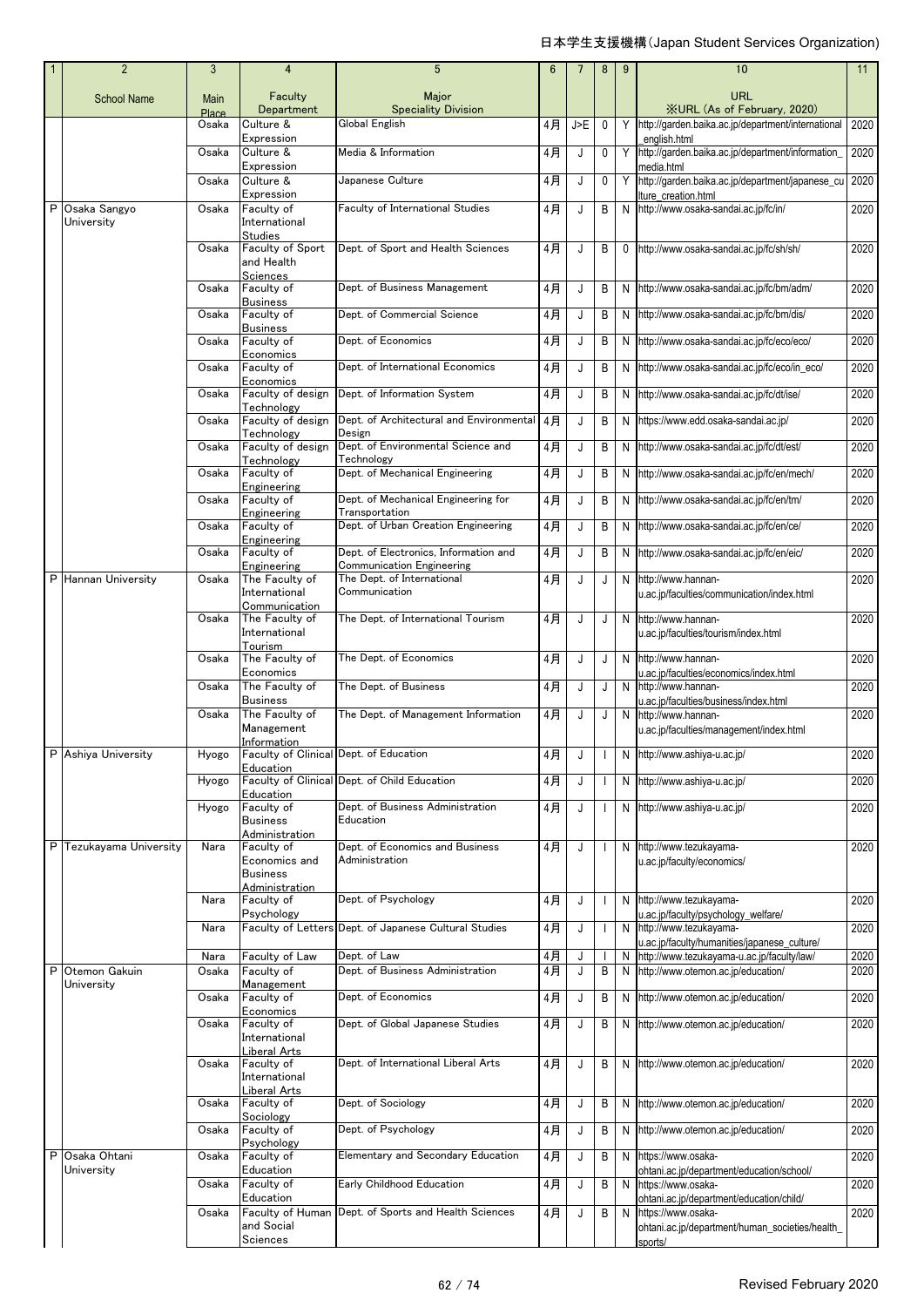|   | $\overline{2}$                               | 3              | $\overline{4}$                                  | 5                                                                | $6\phantom{1}$ |     | 8            | 9            | 10                                                                                                         | 11   |
|---|----------------------------------------------|----------------|-------------------------------------------------|------------------------------------------------------------------|----------------|-----|--------------|--------------|------------------------------------------------------------------------------------------------------------|------|
|   | <b>School Name</b>                           | <b>Main</b>    | Faculty                                         | Major                                                            |                |     |              |              | <b>URL</b>                                                                                                 |      |
|   |                                              | Place<br>Osaka | Department<br>Faculty of Human                  | <b>Speciality Division</b><br>Dept. of Human and Social Sciences | 4月             | J   | B            | N            | <b>XURL (As of February, 2020)</b><br>https://www.osaka-                                                   | 2020 |
|   |                                              |                | and Social<br>Sciences                          |                                                                  |                |     |              |              | ohtani.ac.jp/department/human_societies/subject/                                                           |      |
|   |                                              | Osaka          | Faculty of<br>Literature                        | Dept. of Japanese Language and<br>Literature                     | 4月             | J   | B            |              | N https://www.osaka-<br>ohtani.ac.jp/department/literature/japanese/                                       | 2020 |
|   |                                              | Osaka          | Faculty of<br>Literature                        | Dept. of History and Culture                                     | $4$ 月          | J   | B            | N.           | https://www.osaka-                                                                                         | 2020 |
| P | Otemae University                            | Osaka          | Faculty of Health                               | Dept. of Health and Nutrition                                    | 4月             | J   | B            |              | ohtani.ac.jp/department/literature/history/<br>N http://www.otemae.ac.jp/                                  | 2020 |
|   |                                              | Hyogo          | and Nutrition<br>Faculty of Media               | Dept. of Media and Arts                                          | 4月             | J   | J            |              | N http://www.otemae.ac.jp/                                                                                 | 2020 |
|   |                                              | Hyogo          | and Arts<br>Faculty of                          | Dept. of Modern Social Studies                                   | 4月             | J   | J            |              | N http://www.otemae.ac.jp/                                                                                 | 2020 |
|   |                                              | Hyogo          | Modern Social<br>Faculty of                     | Dept. of Cultural and Historical Studies                         | 4月             | J   | J            |              | N http://www.otemae.ac.jp/                                                                                 | 2020 |
|   |                                              |                | Cultural and<br><b>Historical Studies</b>       |                                                                  |                |     |              |              |                                                                                                            |      |
|   | P Kobe Women's<br>University                 | Hyogo          | Faculty of Home<br>Economics                    | Dept. of Home Economics                                          | 4月             | J   | $\mathbf{0}$ | $\mathbf 0$  | http://www.yg.kobe-                                                                                        | 2020 |
|   |                                              | Hyogo          | Faculty of Home                                 | Dietician Training Course                                        | 4月             | J   | 0            | $\mathbf{0}$ | wu.ac.jp/wu/course/he_kasei/index.html<br>http://www.yg.kobe-                                              | 2020 |
|   |                                              | Hyogo          | Economics<br>Faculty of                         | Dept. of History                                                 | 4月             | J   | 0            | $\mathbf 0$  | wu.ac.jp/wu/course/he_kanri/index.html<br>http://www.yg.kobe-                                              | 2020 |
|   |                                              | Hyogo          | Literature<br>Faculty of                        | Dept. of Education                                               | 4月             | J   | $\mathbf 0$  | $\mathbf{0}$ | wu.ac.jp/wu/course/lit_sigaku/index.html<br>http://www.va.kobe-                                            | 2020 |
|   |                                              |                | Literature<br>Faculty of                        | Dept. of Japanese                                                | 4月             | J   | $\mathbf 0$  | $\mathbf{0}$ | wu.ac.jp/wu/course/lit_kyouiku/index.html<br>http://www.yg.kobe-                                           | 2020 |
|   |                                              | Hyogo          | Literature                                      |                                                                  |                |     |              |              | wu.ac.jp/wu/course/lit_nihon/index.html                                                                    |      |
|   |                                              | Hyogo          | Faculty of<br>Literature                        | Dept. of English                                                 | 4月             | J>E | $\mathbf 0$  | $\mathbf{0}$ | http://www.yg.kobe-<br>wu.ac.jp/wu/course/lit_eigo/index.html                                              | 2020 |
|   |                                              | Hyogo          | Faculty of<br>Literature                        | Global-Local Studies Dept.                                       | 4月             | J>E | $\mathbf 0$  | $\mathbf{0}$ | http://www.yg.kobe-<br>wu.ac.jp/wu/course/lit_koube/index.html                                             | 2020 |
|   |                                              | Hyogo          | Faculty of Health<br>and Welfare                | Dept. of Social Welfare                                          | 4月             | J   | $\mathbf{0}$ | $\mathbf{0}$ | http://www.yg.kobe-<br>wu.ac.jp/wu/course/wel_syakai/index.html                                            | 2020 |
|   |                                              | Hyogo          |                                                 | Faculty of Health Dept. of Health, Sports and Nutrition          | 4月             | J   | 0            |              | 0 http://www.yg.kobe-                                                                                      | 2020 |
|   |                                              | Hyogo          | and Welfare<br>Faculty of                       | Dept. of Nursing                                                 | 4月             | J   | 0            | $\mathbf{0}$ | wu.ac.jp/wu/course/wel_sports/index.html<br>http://www.yg.kobe-                                            | 2020 |
| P | Kobe Shoin Women's                           | Hyogo          | <b>Nursing</b><br>Dept. of English              |                                                                  | 4月             | J   | B            |              | wu.ac.jp/wu/course/nur_nursing/index.html<br>N http://www.shoin.ac.jp/international/international          | 2020 |
|   | University                                   | Hyogo          | Dept. of                                        |                                                                  | 4月             | J   | B            |              | student/overseas_japanese.html<br>N http://www.shoin.ac.jp/international/international                     | 2020 |
|   |                                              |                | Psychology                                      |                                                                  |                |     |              |              | student/overseas japanese.html                                                                             |      |
|   |                                              | Hyogo          | Dept. of Japanese<br>Language and<br>Culture    |                                                                  | 4月             | J   | B            |              | N http://www.shoin.ac.jp/international/international<br>student/overseas japanese.html                     | 2020 |
|   |                                              | Hyogo          | Dept. of Fashion<br>and Housing                 |                                                                  | 4月             | J   | B            | N            | http://www.shoin.ac.jp/international/international<br>student/overseas_japanese.html                       | 2020 |
|   |                                              | Hyogo          | Studies                                         | Dept. of Lifestyle Urban Life Studies Course                     | 4月             | J   | B            |              | N http://www.shoin.ac.jp/international/international<br>student/overseas_japanese.html                     | 2020 |
|   |                                              | Hyogo          | Dept. of Lifestyle<br><b>Studies</b>            | <b>Food Business Course</b>                                      | 4月             | J   | B            | N            | http://www.shoin.ac.jp/international/international                                                         | 2020 |
|   | P KOBE SHINWA                                | Hyogo          | undergraduate                                   | Department of Cross-Cultural Studies,                            | 4月             | J   | B            |              | student/overseas japanese.html<br>Y https://www.kobe-shinwa.ac.jp/                                         | 2020 |
| P | <b>WOMEN'S UNIVERSITY</b><br>Kyoto Tachibana | Kyoto          | Faculty of                                      | Faculty of Literature<br>Dept. of Japanese Language and          | 4月             | J   | B            | N            | https://www.tachibana-                                                                                     | 2020 |
|   | University                                   | Kyoto          | Humanities<br>Faculty of                        | Literature<br>Dept. of History                                   | 4月             | J   | B            | N            | u.ac.ip/faculty/let/iapanese/<br>https://www.tachibana-u.ac.jp/faculty/let/history/                        | 2020 |
|   |                                              | Kyoto          | Humanities<br>Faculty of                        | Dept. of Historical Heritage                                     | 4月             | J   | B            |              | N https://www.tachibana-u.ac.jp/faculty/let/heritage/                                                      | 2020 |
|   |                                              | Kyoto          | Humanities<br>Faculty of                        | Dept. of Management                                              | 4月             | J   | B            |              | N https://www.tachibana-                                                                                   | 2020 |
|   |                                              |                | Contemporary<br><b>Business</b>                 |                                                                  |                |     |              |              | u.ac.jp/faculty/business/management/                                                                       |      |
|   |                                              | Kyoto          | Faculty of<br>Contemporary                      | Dept. of Urban Environmental Design                              | 4月             | J   | B            |              | N https://www.tachibana-                                                                                   | 2020 |
|   |                                              |                | <b>Business</b>                                 |                                                                  |                |     |              |              | u.ac.jp/faculty/business/city_environment/                                                                 |      |
|   |                                              | Kyoto          | Faculty of Health<br>Sciences                   | Dept. of Psychology                                              | 4月             | J   | B            |              | N https://www.tachibana-<br>u.ac.jp/faculty/health_science/psych/                                          | 2020 |
| P | Shitennoji University                        | Osaka          | Faculty of<br>Education                         | Dept. of Education                                               | 4月             | J   | B            | N            | http://www.shitennoji.ac.jp/ibu/guide/department/<br>edu-                                                  | 2020 |
|   |                                              |                |                                                 |                                                                  |                |     |              |              | syoyou.htmlhttp://www.shitennoji.ac.jp/ibu/guide/d<br>epartment/edu-                                       |      |
|   |                                              | Osaka          | Faculty of                                      | Dept. of Business Administration                                 | 4月             | J   | В            |              | tvusvo.htmlhttp://www.shitennoii.ac.ip/ibu/quide/d<br>N http://www.shitennoji.ac.jp/ibu/guide/department/k | 2020 |
|   |                                              |                | <b>Business</b>                                 |                                                                  |                |     |              |              | eiei.html                                                                                                  |      |
|   |                                              | Osaka          | Faculty of<br>Humanities and                    | Dept. of Global Studies                                          | 4月             | J   | В            |              | N http://www.shitennoji.ac.jp/ibu/guide/department/i<br>nter career.html                                   | 2020 |
|   |                                              | Osaka          | Social Sciences<br>Faculty of                   | Dept. of Sociology                                               | 4月             | J   | B            |              | N http://www.shitennoji.ac.jp/ibu/guide/department/s 2020                                                  |      |
|   |                                              |                | Humanities and<br>Social Sciences               |                                                                  |                |     |              |              | hakai.html                                                                                                 |      |
|   |                                              | Osaka          | Faculty of<br>Humanities and<br>Social Sciences | Dept. of Human Welfare                                           | 4月             | J   | В            |              | N http://www.shitennoji.ac.jp/ibu/guide/department/ji 2020<br>nfuku.html                                   |      |
|   |                                              | Osaka          | Faculty of                                      | Dept. of Japanese Studies                                        | 4月             | J   | B            | N            | http://www.shitennoji.ac.jp/ibu/guide/department/s 2020                                                    |      |
|   |                                              |                | Humanities and<br>Social Sciences               |                                                                  |                |     |              |              | hakai.html                                                                                                 |      |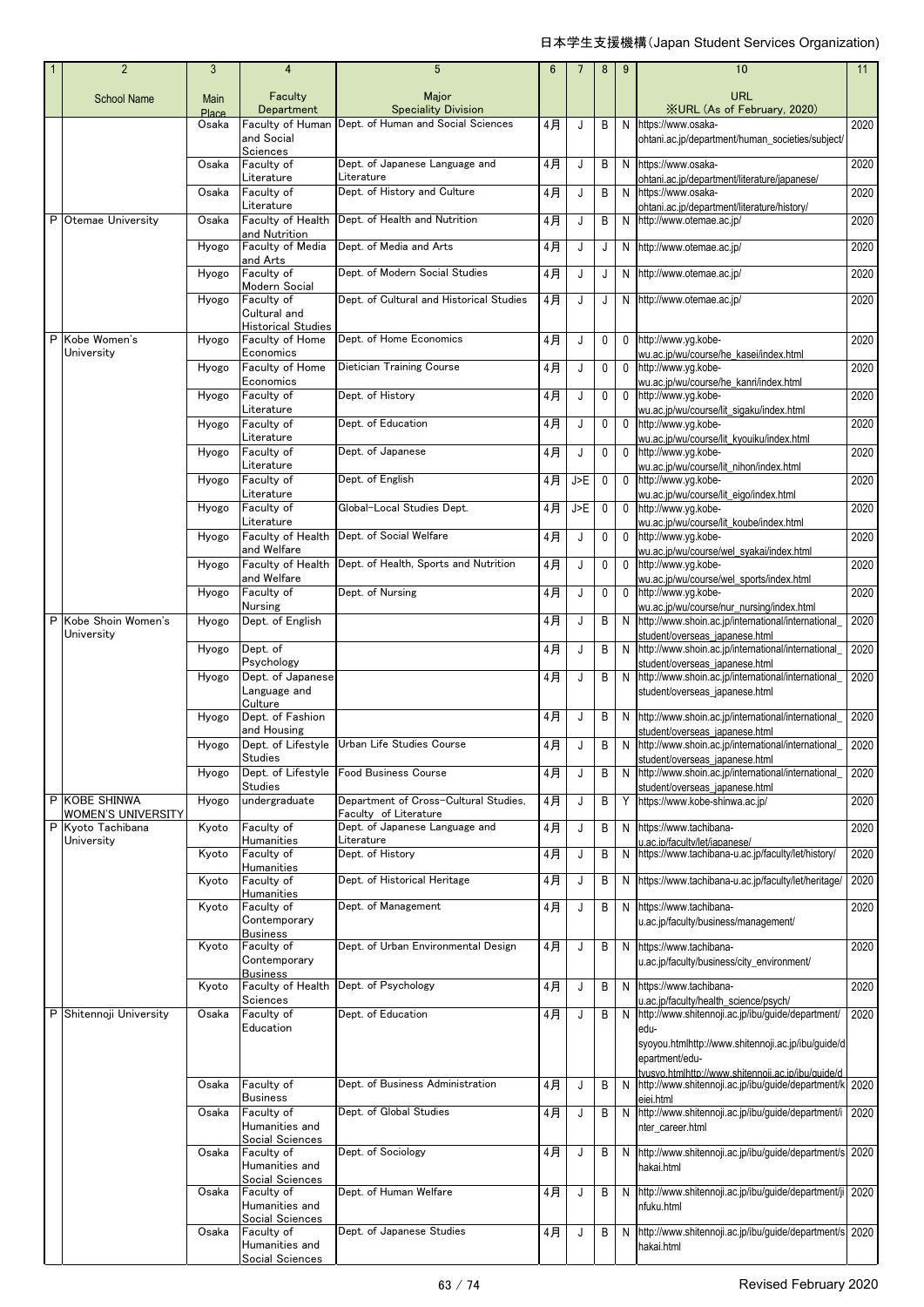|   | $\overline{2}$           | 3                     | $\overline{4}$                       | 5                                                                                              | 6           |          | 8            | 9 | 10                                                                                         | 11           |
|---|--------------------------|-----------------------|--------------------------------------|------------------------------------------------------------------------------------------------|-------------|----------|--------------|---|--------------------------------------------------------------------------------------------|--------------|
|   | <b>School Name</b>       | <b>Main</b>           | Faculty<br>Department                | Major<br><b>Speciality Division</b>                                                            |             |          |              |   | URL<br><b>XURL (As of February, 2020)</b>                                                  |              |
| P | Kobe International       | <b>Place</b><br>Hyogo | Faculty of                           | Dept. of Economics and Management                                                              | 4月          | J        | B            | Y | http://www.kobe-kiu.ac.jp/index.html                                                       | 2020         |
|   | University               | Hyogo                 | Economics<br>Faculty of<br>Economics | Dept. of Global Culture Industry &<br>Tourism                                                  | 4月          | J        | B            |   | Y http://www.kobe-kiu.ac.jp/index.html                                                     | 2020         |
|   |                          | Hyogo                 | Faculty of<br>Economics              | Dept. of Economics and Management                                                              | 10月         | J        | В            | Υ | http://www.kobe-kiu.ac.jp/index.html                                                       | 2020         |
|   |                          | Hyogo                 | Faculty of<br>Economics              | Dept. of Global Culture Industry &<br>Tourism                                                  | 10月         | J        | B            | Y | http://www.kobe-kiu.ac.jp/index.html                                                       | 2020         |
|   | P Nara University        | Nara                  | Faculty of Social<br><b>Studies</b>  | Dept. of Psychology                                                                            | 4月          | J        | B            |   | N http://www.nara-                                                                         | 2020         |
|   |                          | Nara                  | Faculty of Social                    | Dept. of Social Research                                                                       | 4月          | J        | B            | N | u.ac.ip/faculty/soc/psychology.html<br>http://www.nara-u.ac.jp/faculty/soc/social.html     | 2020         |
|   |                          | Nara                  | <b>Studies</b>                       | Faculty of Letters Dept. of Japanese Literature                                                | 4月          | J        | B            |   | N http://www.nara-u.ac.jp/faculty/let/jpn.html                                             | 2020         |
|   |                          | Nara                  | Faculty of Letters Dept. of History  |                                                                                                | 4月          | J        | B            |   | N http://www.nara-u.ac.jp/faculty/let/history.html                                         | 2020         |
|   |                          | Nara<br>Nara          |                                      | Faculty of Letters Dept. of Geography<br>Faculty of Letters Dept. of Cultural Heritage Studies | 4月          | J        | B            | N | http://www.nara-u.ac.jp/faculty/let/geography.html                                         | 2020         |
| P | Osaka University of      | Osaka                 | Faculty of                           | Dept. of Economics                                                                             | $4$ 月<br>4月 | J<br>J>E | B<br>J       |   | N http://www.nara-u.ac.jp/faculty/let/cultural.html<br>Y http://www.keiho-u.ac.jp/faculty/ | 2020<br>2020 |
|   | Economics and Law        |                       | Economics                            |                                                                                                |             |          |              |   |                                                                                            |              |
|   |                          | Osaka                 | Faculty of<br><b>Business</b>        | Dept. of Business Administration                                                               | 4月          | J>E      | $\mathbf 0$  | 0 | http://www.keiho-u.ac.jp/faculty/                                                          | 2020         |
|   |                          | Osaka                 | Faculty of Law                       | Dept. of Law                                                                                   | 4月          | J>E      | J            |   | Y http://www.keiho-u.ac.jp/faculty/                                                        | 2020         |
|   | P Setsunan University    | Osaka                 | Faculty of<br>Foreign Studies        | Dept. of Foreign Studies                                                                       | 4月          | J        | B            | N |                                                                                            | 2020         |
|   |                          | Osaka                 | Faculty of<br><b>Business</b>        | Dept. of Business Administration                                                               | 4月          | J        | $\, {\sf B}$ | N |                                                                                            | 2020         |
|   |                          | Osaka                 | Faculty of<br><b>Business</b>        | Dept. of Business Administration and<br>information                                            | 4月          | J        | B            | N |                                                                                            | 2020         |
|   |                          | Osaka                 | Faculty of<br>Economics              | Dept. of Economics                                                                             | 4月          | J        | B            | N |                                                                                            | 2020         |
|   |                          | Osaka                 | Faculty of Law                       | Dept. of Law                                                                                   | 4月          | J        | B            | N |                                                                                            | 2020         |
|   |                          | Osaka                 | Faculty of<br>Science and            | Dept. of Mechanical Engineering                                                                | 4月          | J        | B            | N |                                                                                            | 2020         |
|   |                          | Osaka                 | Faculty of<br>Science and            | Dept. of Architecture                                                                          | 4月          | J        | B            | N | $\overline{\phantom{0}}$                                                                   | 2020         |
|   |                          | Osaka                 | Faculty of<br>Science and            | Dept. of Living and Environmental Design                                                       | 4月          | J        | B            | N |                                                                                            | 2020         |
|   |                          | Osaka                 | Faculty of                           | Dept. of Life Science                                                                          | 4月          | J        | B            | N |                                                                                            | 2020         |
|   |                          | Osaka                 | Science and<br>Faculty of            | Dept. of Electrical and Electronic                                                             | 4月          | J        | B            | N |                                                                                            | 2020         |
|   |                          | Osaka                 | Science and<br>Faculty of            | Engineering<br>Dept. of Civil and Environmental                                                | 4月          | J        | B            | N |                                                                                            | 2020         |
|   | P Takarazuka University  | Tokyo                 | Science and<br>School of Media       | Engineering                                                                                    | 4月          | J        | B            | N | https://www.takara-univ.ac.jp/tokyo/admission/                                             | 2020         |
| P | Himeji Dokkyo            | Hyogo                 | Art in Tokvo<br>College of           |                                                                                                | 4月          | J        | B            | N |                                                                                            | 2020         |
|   | University               |                       | Humanities and<br>Social Sciences    |                                                                                                |             |          |              |   |                                                                                            |              |
|   | University of Marketing  | Hyogo                 | Faculty of                           | Dept. of Economics<br>Dept. of Economic Information                                            | 4月          | J        | B            |   | Y http://www.umds.ac.jp/faculty/index.html                                                 | 2020         |
|   | and Distribution         | Hyogo                 | Economics<br>Faculty of              | Dept. of Management                                                                            | 4月          | J        | B            |   | Y http://www.umds.ac.jp/faculty/index.html                                                 | 2020         |
|   |                          | Hyogo                 | Commerce<br>Faculty of               | Dept. of Marketing<br>Dept. of Humanities and Social Sciences                                  | 4月          | J        | В            | Υ | http://www.umds.ac.jp/faculty/index.html                                                   | 2020         |
|   |                          |                       | Humanities and<br>Social Sciences    | Dept. of Tourism, Dept. of Human Health                                                        |             |          |              |   |                                                                                            |              |
|   | P Kobe Design University | Hyogo                 | School of Arts<br>and Design         | Dept. of Arts and Crafts                                                                       | 4月          | J        | В            |   | N https://www.kobe-du.ac.jp/                                                               | 2020         |
|   |                          | Hyogo                 | School of Arts<br>and Design         | Dept. of Visual Design                                                                         | 4月          | J        | B            | Ν | https://www.kobe-du.ac.jp/                                                                 | 2020         |
|   |                          | Hyogo                 | School of Arts                       | Dept. of Fashion and Textile Design                                                            | 4月          | J        | B            | N | https://www.kobe-du.ac.jp/                                                                 | 2020         |
|   |                          | Hyogo                 | and Design<br>School of Arts         | Dept. of Product and Interior Design                                                           | 4月          | J        | B            | N | https://www.kobe-du.ac.jp/                                                                 | 2020         |
|   |                          | Hyogo                 | and Design<br>School of Arts         | Dept. of Manga Media                                                                           | 4月          | J        | В            | N | https://www.kobe-du.ac.jp/                                                                 | 2020         |
|   |                          | Hyogo                 | and Design<br>School of Arts         | Dept. of Image Arts                                                                            | 4月          | J        | В            | N | https://www.kobe-du.ac.jp/                                                                 | 2020         |
|   |                          | Hyogo                 | and Design<br>School of Arts         | Dept. of Environmental Design                                                                  | 4月          | J        | B            | N | https://www.kobe-du.ac.jp/                                                                 | 2020         |
|   |                          | Hyogo                 | and Design<br>Graduate School        | Arts and Design Division                                                                       | 4月          | J>F      | B            | N | https://www.kobe-du.ac.jp/about/gsd/                                                       | 2020         |
|   |                          | Hyogo                 | of Arts and<br>Graduate School       | Integrated Arts & Design Division                                                              | $4$ 月       | J>E      | B            | Ν | https://www.kobe-du.ac.jp/about/gsd/                                                       | 2020         |
|   |                          | Hyogo                 | of Arts and<br>Graduate School       | Arts and Design Division                                                                       | 4月          | J>E      | В            | Ν | https://www.kobe-du.ac.jp/about/gsd/                                                       | 2020         |
| P | Kyoto University of Art  | Kyoto                 | of Arts and<br>Arts                  | Dept. of Art Studies & Cultural                                                                | 4月          | J        | B            | N |                                                                                            | 2020         |
|   | and Design               | Kyoto                 | Arts                                 | Production<br>Dept. of Character Design                                                        | 4月          | J        | В            | N | $\overline{\phantom{0}}$                                                                   | 2020         |
|   |                          | Kyoto                 | Arts                                 | Dept. of Art and Child Studies                                                                 | 4月          | J        | B            | N |                                                                                            | 2020         |
|   |                          | Kyoto                 | Arts                                 | Dept. of Product Design                                                                        | $4$ 月       | J        | B            | N | $\overline{\phantom{0}}$                                                                   | 2020         |
|   |                          | Kyoto                 | Arts                                 | Dept. of Manga                                                                                 | 4月          | J        | B            | N | $\overline{\phantom{0}}$                                                                   | 2020         |
|   |                          |                       |                                      |                                                                                                |             |          |              |   |                                                                                            |              |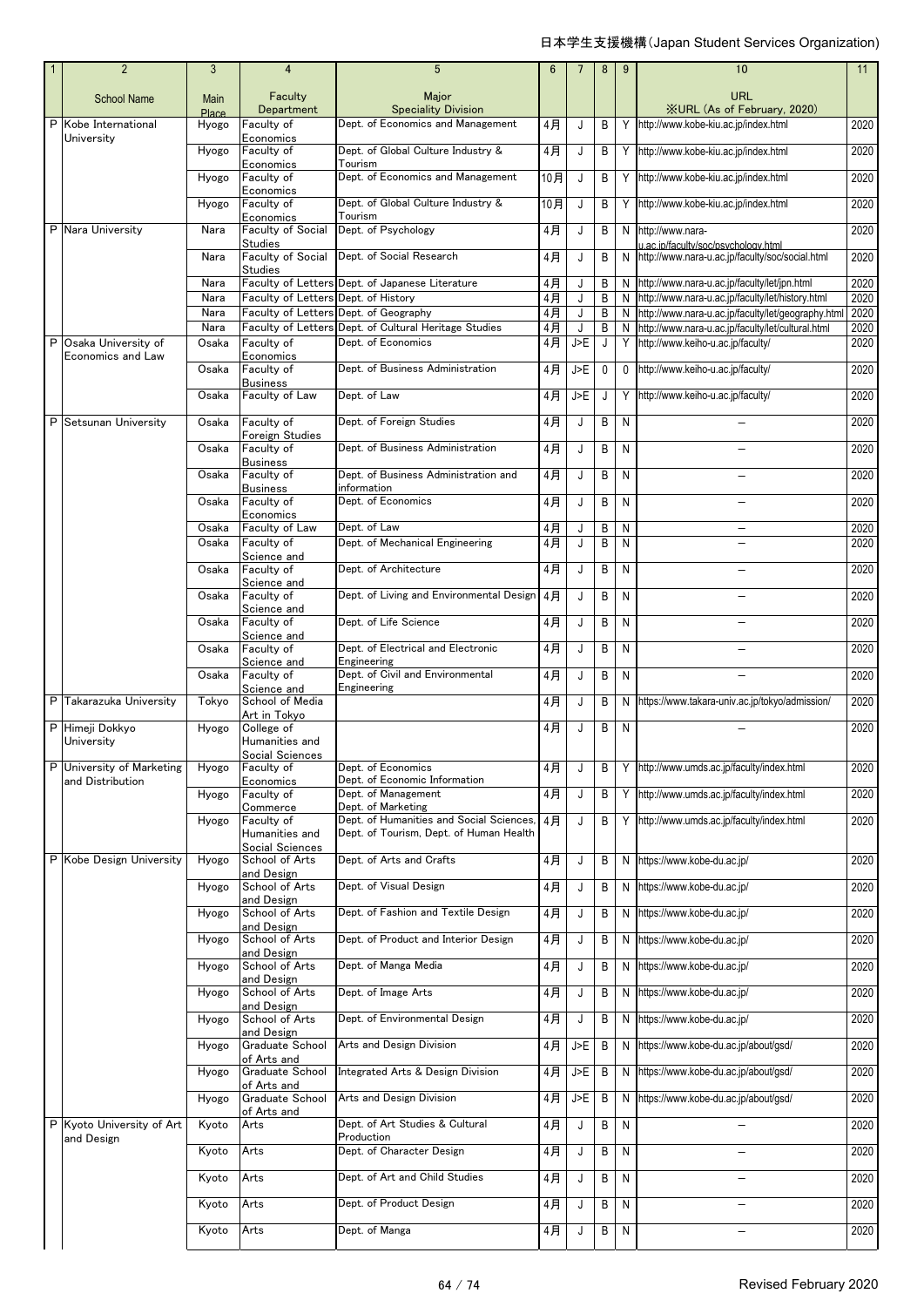|   | $\overline{2}$                                           | 3                    | 4                                            | 5                                                                                                                                                                                              | $6\phantom{1}6$ | $\overline{7}$ | 8              | 9            | 10                                                                   | 11   |
|---|----------------------------------------------------------|----------------------|----------------------------------------------|------------------------------------------------------------------------------------------------------------------------------------------------------------------------------------------------|-----------------|----------------|----------------|--------------|----------------------------------------------------------------------|------|
|   | <b>School Name</b>                                       | Main<br><b>Place</b> | Faculty<br>Department                        | Major<br><b>Speciality Division</b>                                                                                                                                                            |                 |                |                |              | <b>URL</b><br>XURL (As of February, 2020)                            |      |
|   |                                                          | Kyoto                | Arts                                         | Dept. of Film Production                                                                                                                                                                       | 4月              | J              | B              | N            |                                                                      | 2020 |
|   |                                                          | Kyoto                | Arts                                         | Dept. of Environmental Design                                                                                                                                                                  | 4月              | J              | B              | N            |                                                                      | 2020 |
|   |                                                          | Kyoto                | Arts                                         | Dept. of Spatial Design                                                                                                                                                                        | 4月              | J              | B              | N            |                                                                      | 2020 |
|   |                                                          | Kyoto                | Arts                                         | Dept. of Information Design                                                                                                                                                                    | 4月              | J              | B              | N            | $\overline{\phantom{0}}$                                             | 2020 |
|   |                                                          | Kyoto                | Arts                                         | Dept. of Fine and Applied Arts                                                                                                                                                                 | 4月              | J              | B              | N            |                                                                      | 2020 |
|   |                                                          | Kyoto                | Arts                                         | Dept. of Performing Arts                                                                                                                                                                       | 4月              | J              | B              | N            |                                                                      | 2020 |
|   |                                                          | Kyoto                | Arts                                         | Dept. of Creative Writing                                                                                                                                                                      | 4月              | J              | B              | N            |                                                                      | 2020 |
|   |                                                          | Kyoto                | Arts                                         | Dept. of Historical Heritage                                                                                                                                                                   | 4月              | J              | B              | N            |                                                                      | 2020 |
| P | Seian University of Art<br>and Design                    | Shiga                | Faculty of Art                               | <b>Integrated Studies Department</b><br><b>Illustration Department</b><br>Fine Arts Department<br>Media Design Department<br>Spatial Design Department<br><b>Creative Community Department</b> | 4月              | J              | B              |              | N http://www.seian.ac.jp/dept/                                       | 2020 |
|   | P Hyogo University                                       | Hyogo                | Fac. of<br>Contemporary                      | Dept. of Contemporary Economic<br>Studies                                                                                                                                                      | 4月              | J              | B              |              | N http://www.hyogo-<br>dai.ac.jp/department/gendai/gendai/           | 2020 |
| P | Taisei Gakuin                                            | Osaka                | Economic Studies<br>Faculty of               | Dept. of Modern Business                                                                                                                                                                       | 4月              | J              | B              |              | N http://www.tgu.ac.jp/faculty/management-                           | 2020 |
|   | University                                               | Osaka                | <b>Business</b>                              | Faculty of Human Dept. of Health and Sport                                                                                                                                                     | 4月              | J              | B              |              | feature.html<br>N http://www.tgu.ac.jp/faculty/human-health.html     | 2020 |
|   |                                                          | Osaka                | <b>Studies</b>                               | Faculty of Human Dept. of Psychological Counseling                                                                                                                                             | 4月              | J              | B              |              | N http://www.tgu.ac.jp/faculty/human-                                | 2020 |
|   | P Kansai University of<br><b>International Studies</b>   | Hyogo                | <b>Studies</b>                               | Dept. of English Communication                                                                                                                                                                 | 4月              | E>J            | $\mathbf{0}$   | $\mathbf{0}$ | psychology.html                                                      | 2020 |
|   |                                                          | Hyogo                |                                              | Dept. of English Communication                                                                                                                                                                 | 10月             | E>J            | $\mathbf 0$    | $\mathbf{0}$ |                                                                      | 2020 |
|   |                                                          | Hyogo                |                                              | Dept. of Child Education and Social<br>Welfare                                                                                                                                                 | 4月              | J              | 0              | 0            | $\overline{\phantom{0}}$                                             | 2020 |
|   |                                                          | Hyogo                |                                              | Dept. of Child Education and Social<br>Welfare                                                                                                                                                 | 10月             | J              | $\mathbf{0}$   | $\mathbf{0}$ |                                                                      | 2020 |
|   |                                                          | Hyogo                |                                              | Dept. of Business Administration                                                                                                                                                               | 4月              | J              | 0              | $\mathbf{0}$ |                                                                      | 2020 |
|   |                                                          | Hyogo                |                                              | Dept. of Business Administration                                                                                                                                                               | 10月             | J              | $\mathbf 0$    | $\mathbf{0}$ |                                                                      | 2020 |
|   |                                                          | Hyogo                |                                              | Department of Psychology                                                                                                                                                                       | 4月              | J              | $\mathbf 0$    | $\mathbf{0}$ |                                                                      | 2020 |
|   |                                                          | Hyogo                |                                              | Department of Psychology                                                                                                                                                                       | 10月             | J              | $\pmb{0}$      | $\mathbf 0$  |                                                                      | 2020 |
|   |                                                          | Hyogo                |                                              |                                                                                                                                                                                                | 4月              | J              | 0              | $\mathbf 0$  |                                                                      | 2020 |
|   |                                                          | Hyogo                |                                              |                                                                                                                                                                                                | 4月              | J              | 0              | $\mathbf 0$  |                                                                      | 2020 |
|   | P Heian Jogakuin<br>(St.Agnes') University               | Kyoto                |                                              |                                                                                                                                                                                                | 4月              | J              | B              |              | N http://www.heian.ac.jp/                                            | 2020 |
| P | Osaka University of<br>Tourism                           | Osaka                | Faculty of<br>Tourism                        | Dept. of Tourism Business                                                                                                                                                                      | 4月              | J              | $\mathbf{I}$   |              | N http://www.tourism.ac.jp/                                          | 2020 |
|   |                                                          | Osaka                | Faculty of Cross-<br><b>Cultural Studies</b> | Dept. of Cross-Cultural Studies                                                                                                                                                                | 4月              | J              | $\overline{1}$ |              | N http://www.tourism.ac.jp/                                          | 2020 |
|   | P Kobe University of<br>Welfare                          | Osaka                | in Japan<br>School of Social<br>Welfare      | Dept. of Management Welfare Business                                                                                                                                                           | 4月              | J              | J              |              | N http://www.kinwu.ac.jp/gakubu_gakka/welfare.ht                     | 2020 |
|   |                                                          | Hyogo                | School of Social<br>Welfare                  | Dept. of Health Sport and<br>Communication                                                                                                                                                     | 4月              | J              | J              |              | N http://www.kinwu.ac.jp/gakubu_gakka/sports.html                    | 2020 |
|   |                                                          | Hyogo                | School of Social<br>Welfare                  | Dept. of Social Work                                                                                                                                                                           | 4月              | J              | J              |              | N http://www.kinwu.ac.jp/gakubu_gakka/social.html                    | 2020 |
|   | P Kyoto Saga University<br>of Arts                       | Kyoto                | Faculty of Arts                              | Department of Fine Arts                                                                                                                                                                        | 4月              | J              | B              | N            |                                                                      | 2020 |
|   |                                                          | Kyoto                | Faculty of Arts                              | Department of Design                                                                                                                                                                           | 4月              | J              | B              | N            | $\overline{\phantom{0}}$                                             | 2020 |
|   | P Hagoromo University of<br><b>International Studies</b> | Osaka                | Faculty of Social<br>Sciences                | Dept. of Social Sciences                                                                                                                                                                       | 4月              | J              | J              |              | Y http://www.hagoromo.ac.jp/contents/academics/c<br>areerdesign.html | 2020 |
|   |                                                          | Osaka                | Faculty of Social<br>Sciences                | Dept. of Media Studies                                                                                                                                                                         | 4月              | J              | J              |              | Y http://www.hagoromo.ac.jp/contents/academics/b<br>roadcast.html    | 2020 |
|   |                                                          | Osaka                | Life Studies                                 | Faculty of Human Dept. of Human Life                                                                                                                                                           | 4月              | J              | J              |              | Y http://www.hagoromo.ac.jp/contents/academics/s<br>ub-living.html   | 2020 |
|   |                                                          | Osaka                | Faculty of Human<br>Life Studies             | Dept.of Food and Nutrition                                                                                                                                                                     | 4月              | J              | J              | Y            |                                                                      | 2020 |
|   | P Seisen University                                      | Shiga                | <b>Studies</b>                               | Faculty of Human Dept. of Human Psychology                                                                                                                                                     | 4月              | J              | B              |              | Y http://www.seisen.ac.jp/gakubu/ningen                              | 2020 |
|   |                                                          | Shiga                | <b>Studies</b>                               | Faculty of Human Dept. of Human Psychology                                                                                                                                                     | 10月             | J              | $\mathbf{I}$   |              | Y http://www.seisen.ac.jp/gakubu/ningen                              | 2020 |
| P | Nagahama Institute of<br>Bio-science and                 | Shiga                |                                              |                                                                                                                                                                                                | 4月              | J              | B              |              | N http://www.nagahama-i-bio.ac.jp/                                   | 2020 |
|   | Technology                                               | Shiga                |                                              |                                                                                                                                                                                                | 4月              | J              | B              |              | N http://www.nagahama-i-bio.ac.jp/                                   | 2020 |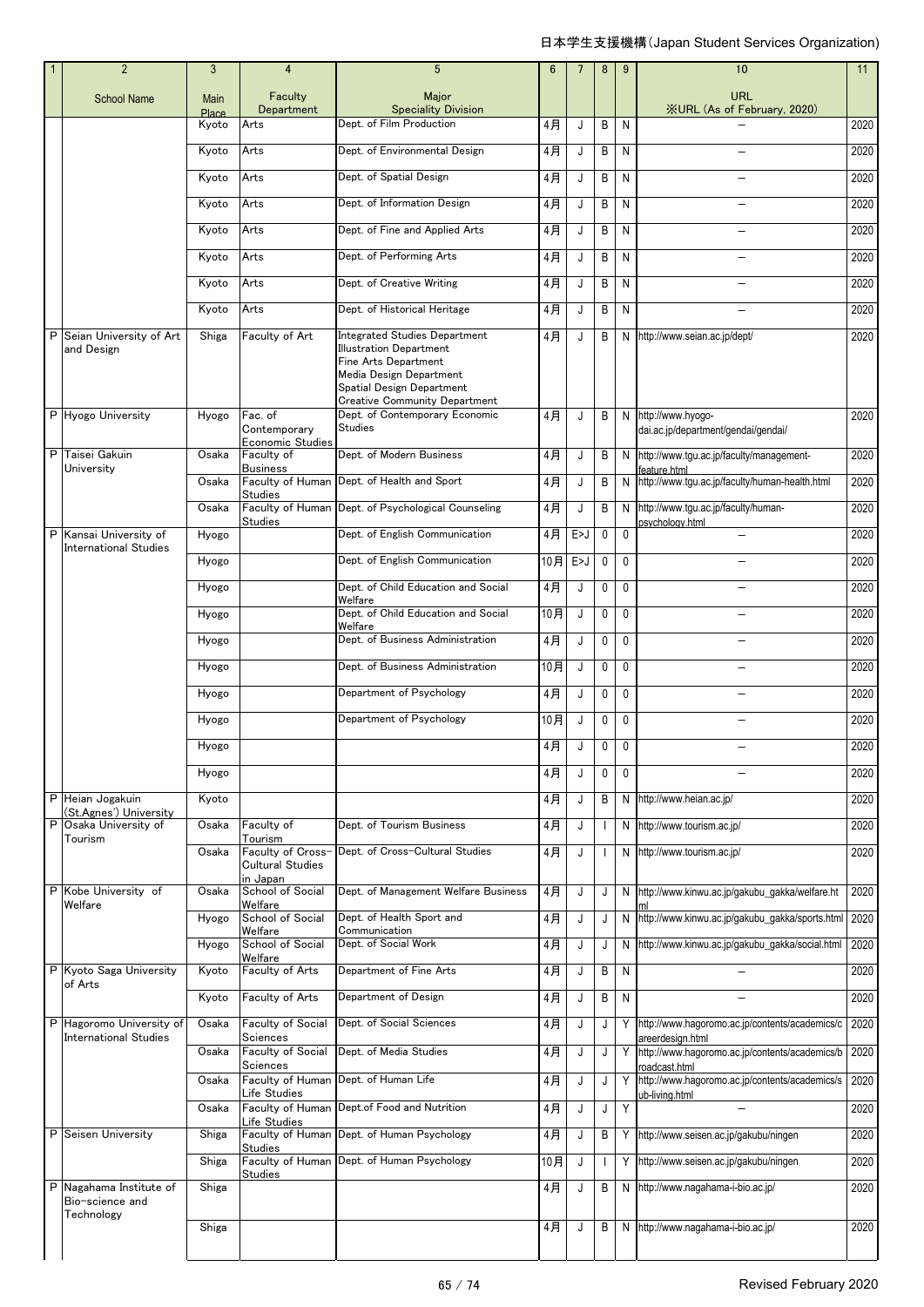|   | $\overline{2}$                       | 3             | 4                                                                        | 5                                                                          | $6\phantom{1}6$ | $\overline{7}$ | 8            | 9 | 10                                                                                | 11   |
|---|--------------------------------------|---------------|--------------------------------------------------------------------------|----------------------------------------------------------------------------|-----------------|----------------|--------------|---|-----------------------------------------------------------------------------------|------|
|   | <b>School Name</b>                   | Main<br>Place | Faculty<br>Department                                                    | Major<br><b>Speciality Division</b>                                        |                 |                |              |   | <b>URL</b><br><b>XURL (As of February, 2020)</b>                                  |      |
|   |                                      | Shiga         |                                                                          |                                                                            | 4月              | J              | B            |   | N http://www.nagahama-i-bio.ac.jp/                                                | 2020 |
| P | Osaka Seikei University              | Osaka         | Faculty of<br>Management                                                 | Dept. of Management                                                        | 4月              | J              | B            |   | N http://univ.osaka-<br>seikei.ip/department/management/                          | 2020 |
|   |                                      | Osaka         | Faculty of                                                               | Dept. of Sports Management                                                 | 4月              | J              | B            | N | http://univ.osaka-                                                                | 2020 |
|   |                                      | Osaka         | Management<br>Faculty of                                                 | Dept. of Global Tourism & Business                                         | 4月              | J              | B            |   | seikei.ip/department/management/<br>N http://univ.osaka-                          | 2020 |
|   |                                      | Osaka         | Management<br>Faculty of Arts                                            | Dept. of Art and Design                                                    | 4月              | J              | B            |   | seikei.in/denartment/management/<br>N http://univ.osaka-seikei.jp/department/art/ | 2020 |
|   | P Higashiosaka College               | Osaka         | Faculty of Child<br>Science                                              | Department of Asian Child Studies                                          | 4月              | J              | B            |   | N http://www.higashiosaka.ac.jp/faculty/                                          | 2020 |
|   |                                      | Osaka         | Faculty of Child                                                         | Department of Child Studies                                                | 4月              | J              | B            |   | N http://www.higashiosaka.ac.jp/faculty/                                          | 2020 |
|   | P Osaka Jogakuin<br>University       | Osaka         | Science                                                                  |                                                                            | 4月              | $J = E$        | B            |   | Y http://www.wilmina.ac.jp                                                        | 2020 |
| P | Biwako-Gakuin<br>University          | Shiga         | Faculty of<br>Education and                                              | Dept. of Child Studies                                                     | 4月              | J              | B            |   | Y https://www.biwakogakuin.ac.jp/education_and_w<br>elfar/children                | 2020 |
|   |                                      | Shiga         | Welfare<br>Faculty of<br>Education and<br>Welfare                        | Dept. of Sport Education                                                   | 4月              | J              | B            |   | Y https://www.biwakogakuin.ac.jp/education and w<br>elfar/sports                  | 2020 |
|   | P Kvoto Arts and Crafts              | Kyoto         | Faculty of Arts                                                          | Department of Arts and Crafts                                              | 4月              | J              | B            |   | N http://www.kyobi.ac.jp/                                                         | 2020 |
|   | University                           | Kyoto         | and Crafts<br>Faculty of Arts                                            | Department of Architecture                                                 | 4月              | J              | B            |   | N http://www.kyobi.ac.jp/                                                         | 2020 |
| P | Notre Dame Seishin                   | Okavama       | and Crafts                                                               |                                                                            | 4月              | J              | B            | N |                                                                                   | 2020 |
|   | University                           | Okavama       |                                                                          |                                                                            | 4月              | J              | B            | N |                                                                                   | 2020 |
|   |                                      | Okayama       |                                                                          |                                                                            | 4月              | J>E            | B            | N |                                                                                   | 2020 |
|   |                                      | Okayama       |                                                                          |                                                                            | 4月              | J              | B            | N |                                                                                   | 2020 |
|   |                                      | Okayama       |                                                                          |                                                                            | 4月              | J              | B            | N |                                                                                   | 2020 |
| P | Hiroshima Institute of<br>Technology | a             | Hiroshim Faculty of<br>Environmental                                     | Dept. of Architectural Design                                              | 4月              | J              |              |   | N http://www.it-hiroshima.ac.jp/faculty/                                          | 2020 |
|   |                                      | a             | <b>Studies</b><br>Hiroshim Faculty of<br>Environmental<br><b>Studies</b> | Dept. of Global Environment Studies                                        | 4月              | J              | $\mathbf{I}$ |   | N http://www.it-hiroshima.ac.jp/faculty/                                          | 2020 |
|   |                                      |               | Hiroshim Faculty of<br>Engineering                                       | Dept. of Civil and Environmental<br>Engineering                            | 4月              | J              | $\mathbf{I}$ |   | N http://www.it-hiroshima.ac.jp/faculty/                                          | 2020 |
|   |                                      | a             | Hiroshim Faculty of                                                      | Dept. of Mechanical Systems                                                | 4月              | J              | $\mathbf{I}$ |   | N http://www.it-hiroshima.ac.jp/faculty/                                          | 2020 |
|   |                                      | a             | Engineering<br>Hiroshim Faculty of                                       | Engineering<br>Dept. of Architectural Engineering                          | 4月              | J              | $\mathbf{I}$ |   | N http://www.it-hiroshima.ac.jp/faculty/                                          | 2020 |
|   |                                      | а             | Engineering<br>Hiroshim Faculty of                                       | Dept. of Intelligent Mechanical                                            | $4$ 月           |                |              |   | N http://www.it-hiroshima.ac.jp/faculty/                                          | 2020 |
|   |                                      | a             | Engineering<br>Hiroshim Faculty of                                       | Engineering<br>Dept. of Electrical Systems Engineering                     | 4月              | J              |              |   | N http://www.it-hiroshima.ac.jp/faculty/                                          | 2020 |
|   |                                      | a             | Engineering<br>Hiroshim Faculty of                                       | Dept. of Electronics and Computer                                          | 4月              | J              | $\mathbf{I}$ |   | N http://www.it-hiroshima.ac.jp/faculty/                                          | 2020 |
|   |                                      | a             | Engineering                                                              | Engineering<br>Hiroshim Faculty of Applied Dept. of Computer Science       | 4月              | J              | $\mathbf{I}$ |   | N http://www.it-hiroshima.ac.jp/faculty/                                          | 2020 |
|   |                                      | a             | Information<br>Science                                                   |                                                                            |                 |                |              |   |                                                                                   |      |
|   |                                      | a             | Information<br>Science                                                   | Hiroshim Faculty of Applied Dept. of Information Systems and<br>Management | 4月              | J              | $\mathbf{I}$ |   | N http://www.it-hiroshima.ac.jp/faculty/                                          | 2020 |
|   |                                      |               | Hiroshim Faculty of Life<br>Sciences                                     | Dept. of Food Sciences and<br>Biotechnology                                | 4月              | J              | $\mathbf{I}$ |   | N http://www.it-hiroshima.ac.jp/faculty/                                          | 2020 |
|   |                                      |               | Hiroshim Faculty of Life                                                 | Dept. of Clinical Engineering                                              | 4月              | J              | $\mathbf{I}$ |   | N http://www.it-hiroshima.ac.jp/faculty/                                          | 2020 |
| P | Hiroshima Shudo<br>University        | a<br>a        | Sciences<br>Hiroshim The Faculty of<br>Economic                          | The Dept. of Economic Informatics                                          | 4月              | J              | B            |   | N http://www.shudo-u.ac.jp/                                                       | 2020 |
|   |                                      | Hiroshim<br>a | Sciences<br>The Faculty of<br>Economic<br>Sciences                       | The Dept. of Contemporary Economics                                        | 4月              | J              | B            |   | N http://www.shudo-u.ac.jp/                                                       | 2020 |
|   |                                      | Hiroshim<br>a | The Faculty of<br>Commercial<br>Sciences                                 | The Dept. of Business Administration                                       | 4月              | J              | B            |   | N http://www.shudo-u.ac.jp/                                                       | 2020 |
|   |                                      | Hiroshim<br>a | The Faculty of<br>Commercial<br>Sciences                                 | The Dept. of Business Studies                                              | 4月              | J              | B            |   | N http://www.shudo-u.ac.jp/                                                       | 2020 |
|   |                                      | Hiroshim<br>a | The Faculty of<br>Human<br>Environmental                                 | The Dept. of Human Environmental<br>Studies                                | 4月              | J              | B            |   | N http://www.shudo-u.ac.jp/                                                       | 2020 |
|   |                                      |               | <b>Studies</b>                                                           |                                                                            |                 |                |              |   |                                                                                   |      |
|   |                                      | a             | Hiroshim The Faculty of<br>Law                                           | The Dept. of Law                                                           | 4月              | J              | B            |   | N http://www.shudo-u.ac.jp/                                                       | 2020 |
|   |                                      | a             | Hiroshim The Faculty of<br>Humanities and<br>Human Sciences              | The Dept. of English Language and<br>Literature                            | 4月              | J              | В            |   | N http://www.shudo-u.ac.jp/                                                       | 2020 |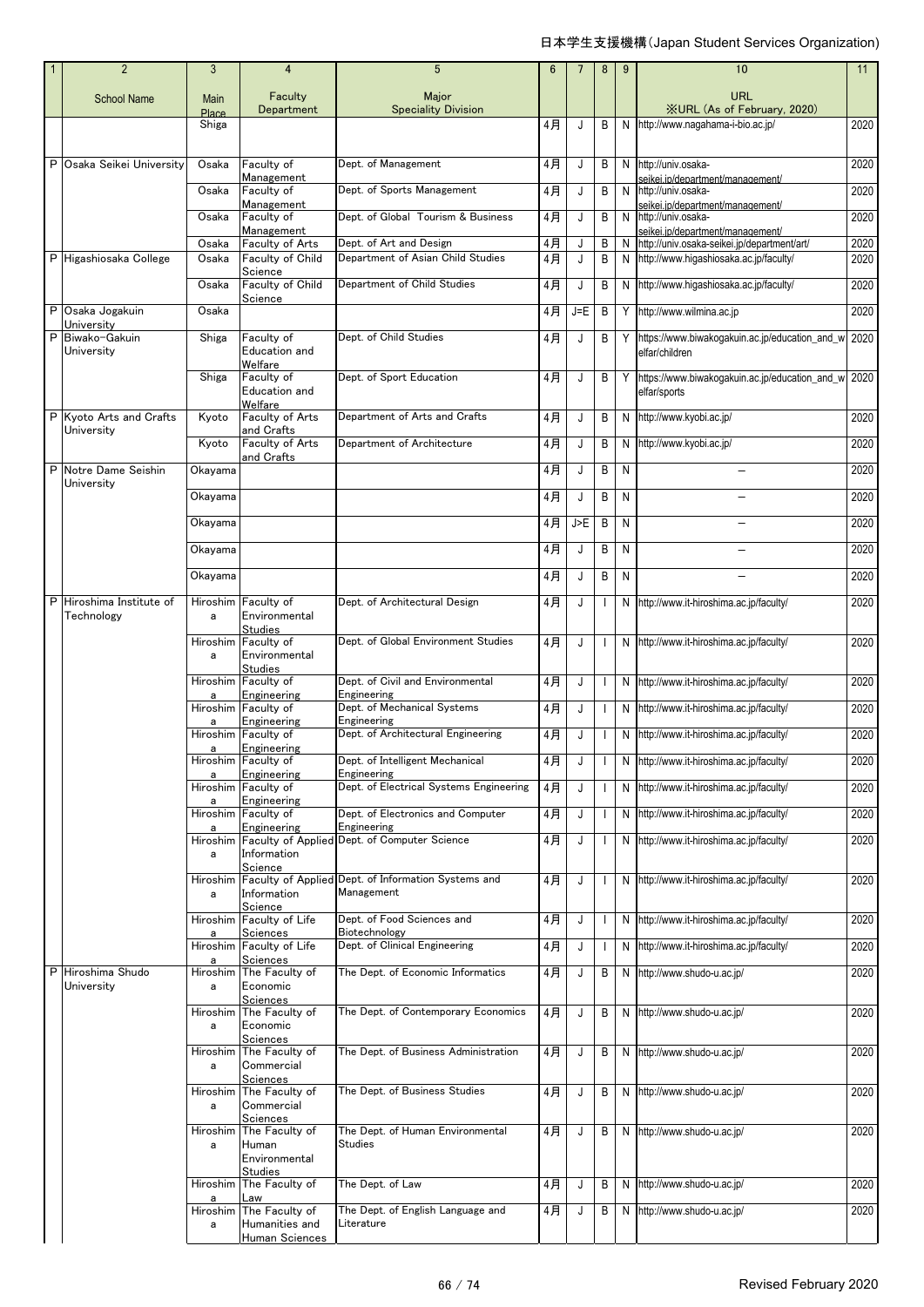|   | $\overline{2}$                                 | 3                    | 4                                                     | 5                                                            | 6  |     | 8 | 9  | 10                                                                                                | 11   |
|---|------------------------------------------------|----------------------|-------------------------------------------------------|--------------------------------------------------------------|----|-----|---|----|---------------------------------------------------------------------------------------------------|------|
|   | <b>School Name</b>                             | <b>Main</b><br>Place | Faculty<br>Department                                 | Major<br><b>Speciality Division</b>                          |    |     |   |    | <b>URL</b><br><b>XURL</b> (As of February, 2020)                                                  |      |
|   |                                                | Hiroshim<br>a        | The Faculty of<br>Humanities and                      | The Dept. of Human Sciences Education<br>Course              | 4月 | J   | В | N  | http://www.shudo-u.ac.jp/                                                                         | 2020 |
|   |                                                | Hiroshim<br>a        | Human Sciences<br>The Faculty of<br>Humanities and    | The Dept. of Human Sciences Sociology<br>Course              | 4月 | J   | В | N  | http://www.shudo-u.ac.jp/                                                                         | 2020 |
|   | P Hiroshima Jogakuin<br>University             | Hiroshim<br>a        | Human Sciences<br>Faculty of<br>Humanities            | Deparment of International English                           | 4月 | J>E | B | N  | https://www.hju.ac.jp/                                                                            | 2020 |
|   |                                                | Hiroshim<br>a        | Faculty of<br>Humanities                              | Department of Japanese Language and<br>Culture               | 4月 | J   | В | N  | https://www.hju.ac.jp/                                                                            | 2020 |
|   | P Hiroshima University of                      | Hiroshim             | Faculty of                                            | Department of Sport Business<br>Administration               | 4月 | J   | В | N  | http://www.hue.ac.jp/dept/business_administratio                                                  | 2020 |
|   | Economics                                      | a<br>Hiroshim<br>a   | <b>Business</b><br>Fuculty of<br><b>Business</b>      | Department of Business Administration                        | 4月 | J   | В | N  | n/sport/index.html<br>http://www.hue.ac.jp/dept/business_administratio<br>n/management/index.html | 2020 |
|   |                                                | Hiroshim<br>a        | Administration<br>Faculty of Media<br><b>Business</b> | Department for Information Systems in<br><b>Business</b>     | 4月 | J   | В | N  | http://www.hue.ac.jp/dept/media_business/sys_b<br>usiness/index.html                              | 2020 |
|   |                                                | Hiroshim<br>a        | Faculty of Media<br><b>Business</b>                   | Department of Media Business                                 | 4月 | J   | В | N  | http://www.hue.ac.jp/dept/media_business/media/<br>index.html                                     | 2020 |
|   |                                                |                      | Hiroshim Faculty of                                   | Department of Economics                                      | 4月 | J   | В | N  | https://www.hue.ac.jp/dept/economics/economics                                                    | 2020 |
| P | University of East Asia                        | a<br>Yamaguc         | Economics<br>Dept. of Human                           | Faculty of Clinical and Child Psychology                     | 4月 | J>E | В | Y  | index.html<br>http://www.toua-u.ac.jp/                                                            | 2020 |
|   |                                                | hi<br>hi             | Sciences<br>Yamaguc Dept. of Human<br>Sciences        | Faculty of International Communication                       | 4月 | J>E | B |    | Y http://www.toua-u.ac.jp/                                                                        | 2020 |
|   |                                                | hi                   | Yamaguc Dept. of Human<br>Sciences                    | Faculty of Health and Sports                                 | 4月 | J>E | В | Y  | http://www.toua-u.ac.jp/                                                                          | 2020 |
|   |                                                |                      | Yamaguc Dept. of Medical                              | Faculty of Medical Technology                                | 4月 | J>E | В |    | Y http://www.toua-u.ac.jp/                                                                        | 2020 |
|   |                                                | hi<br>hi             | Science<br>Yamaguc Dept. of Medical<br>Science        | Faculty of Health and Nutritional Science 4月                 |    | J>E | В | Y  | http://www.toua-u.ac.jp/                                                                          | 2020 |
|   |                                                |                      | Yamaguc Dept. of Art                                  | Faculty of Art and Design                                    | 4月 | J>E | В | Y  | http://www.toua-u.ac.jp/                                                                          | 2020 |
|   |                                                | hi<br>hi             | Yamaguc Dept. of Art                                  | Faculty of Total Beauty                                      | 4月 | J>E | В | Y. | http://www.toua-u.ac.jp/                                                                          | 2020 |
|   | P Fukuyama University                          |                      | Hiroshim Faculty of                                   | Dept. of Economics                                           | 4月 | J   | В | N  | https://www.fukuyama-u.com/ec/economics/                                                          | 2020 |
|   |                                                | a                    | Economics<br>Hiroshim Faculty of                      | Dept. of International Economics                             | 4月 | J   | В | N  | https://www.fukuyama-u.com/ec/international-                                                      | 2020 |
|   |                                                | a<br>Hiroshim        | Economics<br>Faculty of                               | Dept. of Tax and Accounting                                  | 4月 | J   | В | N  | economics/<br>https://www.fukuyama-u.com/ec/tax-accounting/                                       | 2020 |
|   |                                                | a<br>Hiroshim        | Economics<br>Faculty of                               | Dept. of Smart System                                        | 4月 | J   | В | N  | https://www.fukuyama-u.com/eng/smart-system/                                                      | 2020 |
|   |                                                | a<br>a               | Engineering<br>Hiroshim Faculty of<br>Engineering     | Dept. of Mechanical Systems<br>Engineering                   | 4月 | J   | В | N  | https://www.fukuyama-u.com/eng/mechanical-<br>systems-engineering/                                | 2020 |
|   |                                                | a                    | Hiroshim Faculty of<br>Engineering                    | Dept. of Architecture                                        | 4月 | J   | B | N  | https://www.fukuyama-u.com/eng/architecture/                                                      | 2020 |
|   |                                                | a                    | Hiroshim Faculty of<br>Engineering                    | Dept. of Computer Science                                    | 4月 |     | B |    | N https://www.fukuyama-u.com/eng/information-<br>engineering/                                     | 2020 |
|   |                                                | Hiroshim<br>a        | Faculty of Human<br>Culture and<br>Science            | Dept. of Media and Visual Studies                            | 4月 | J   | В | N  | https://www.fukuyama-u.com/human/media-<br>visual/                                                | 2020 |
|   |                                                | Hiroshim<br>a        | Culture and                                           | Faculty of Human Dept. of Psychology                         | 4月 | J   | B | N  | https://www.fukuyama-u.com/human/psychology/                                                      | 2020 |
|   |                                                | Hiroshim<br>a        | Science<br>Culture and<br>Science                     | Faculty of Human Dept. of Human Cultures                     | 4月 | J   | В |    | N https://www.fukuyama-u.com/human/human-<br>culture/                                             | 2020 |
|   | P Shujitsu University                          | Okayama              | <b>Studies</b>                                        | Faculty of Human Department of Culture and Expression        | 4月 | J   | 0 | N  | https://www.shujitsu.ac.jp/hyogenbunka_site/                                                      | 2020 |
|   |                                                |                      | <b>Studies</b>                                        | Okayama Faculty of Human Department of Practical English     | 4月 | J   | 0 | N  | https://www.shujitsu.ac.jp/jisseneigo_site/                                                       | 2020 |
|   |                                                |                      | <b>Studies</b>                                        | Okayama Faculty of Human Department of Comprehensive History | 4月 | J   | 0 | N  | https://www.shujitsu.ac.jp/sogorekisi_site/                                                       | 2020 |
| P | Sanyo Gakuen                                   | Okayama              |                                                       |                                                              | 4月 | J   | В | N  |                                                                                                   | 2020 |
| P | Hijiyama University                            | Hiroshim<br>a        | Faculty of<br>Contemporary                            | Dept. of Language and Culture                                | 4月 | J   | В | N  | http://www.hijiyama-<br>u.ac.jp/department/gendaibunka/gengobunka.htm                             | 2020 |
|   |                                                | Hiroshim<br>a        | Culture<br>Faculty of<br>Contemporary                 | Dept. of Mass Communication                                  | 4月 | J   | В | N  | http://www.hijiyama-<br>u.ac.jp/department/gendaibunka/mass/index.html                            | 2020 |
|   |                                                | Hiroshim<br>a        | Culture<br>Faculty of<br>Contemporary<br>Culture      | Dept. of Social and Clinical Psychology                      | 4月 | J   | В |    | N http://www.hijiyama-<br>u.ac.jp/department/gendaibunka/shakai_rinshou/i                         | 2020 |
|   |                                                | Hiroshim<br>a        | Faculty of<br>Contemporary                            | Dept. of Child Development and<br>Education                  | 4月 | J   | В | N  | ndex.html<br>http://www.hijiyama-<br>u.ac.jp/department/gendaibunka/kodomohattatsu                | 2020 |
|   |                                                | Hiroshim             | Culture<br>Faculty of Health                          | Dept. of Health and Nutrition                                | 4月 | J   | В | N  | kyouiku/index.html<br>http://www.hijiyama-                                                        | 2020 |
|   | P Kurashiki University<br>Science and the Arts | a<br>Okayama         | and Nutrition<br>College of Risk<br>Crisis and        | Dept. of Risk and Crisis Management                          | 4月 | J   | B | Y  | u.ac.jp/department/kenko_eiyo/kanri_eiyo/index.h<br>http://www.kusa.ac.jp/                        | 2020 |
|   |                                                | Okayama              | Management<br>College of Arts                         | Dept. of Design & Arts                                       | 4月 | J   | В | Y  | http://www.kusa.ac.jp/                                                                            | 2020 |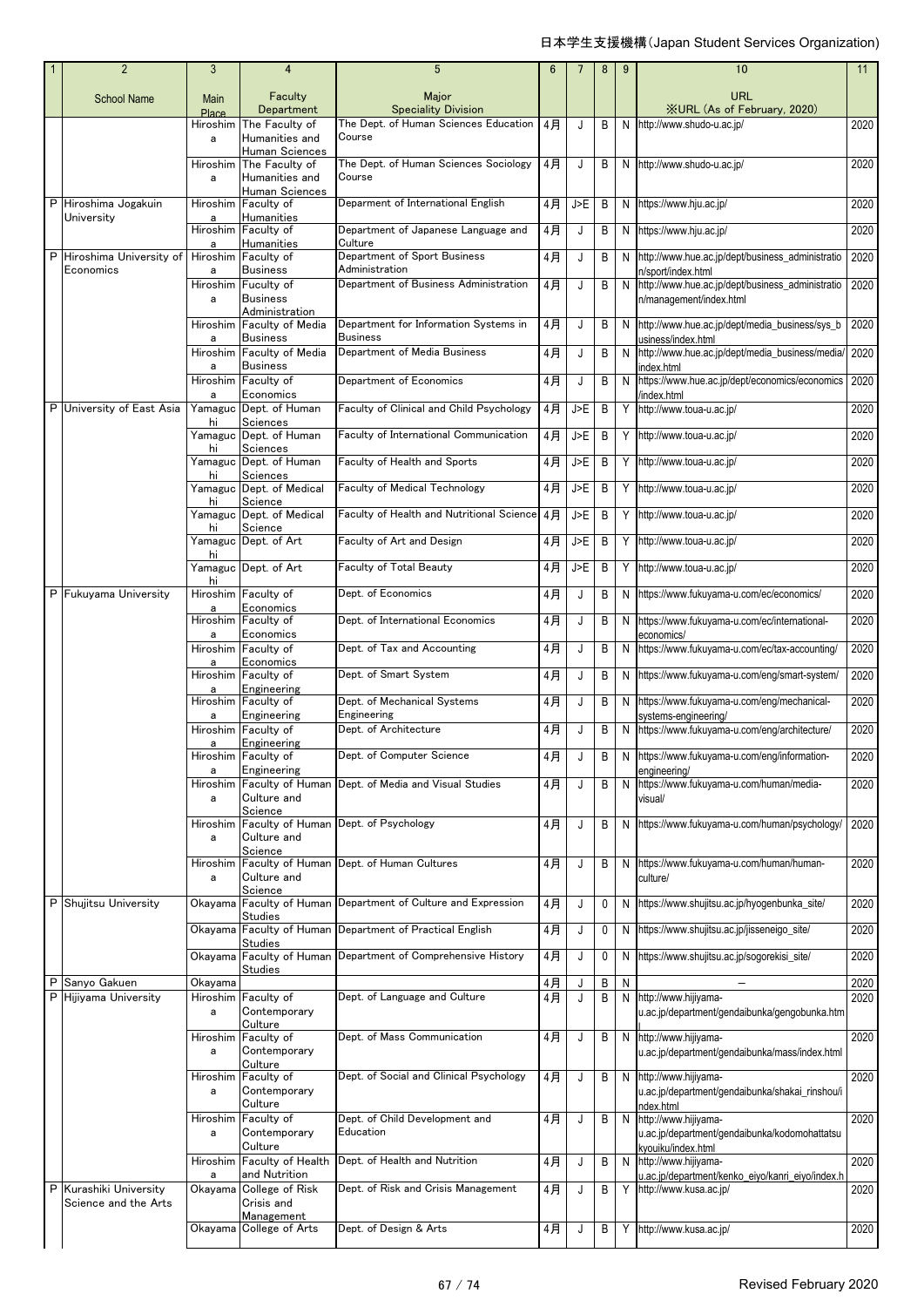|   | $\overline{2}$               | 3                | 4                                            | 5                                                       | $6\phantom{1}$ | 7   | 8            | 9  | 10                                                                                | 11   |
|---|------------------------------|------------------|----------------------------------------------|---------------------------------------------------------|----------------|-----|--------------|----|-----------------------------------------------------------------------------------|------|
|   | <b>School Name</b>           | Main             | Faculty<br>Department                        | Major<br><b>Speciality Division</b>                     |                |     |              |    | URL<br><b>XURL (As of February, 2020)</b>                                         |      |
|   |                              | Place<br>Okayama | College of Arts                              | Dept. of Media & Visual Arts                            | 4月             | J   | B            | Y  | http://www.kusa.ac.jp/                                                            | 2020 |
|   |                              |                  | Okayama College of Life                      | Dept. of Health and Sports Science                      | 4月             | J   | B            | Y  | http://www.kusa.ac.jp/                                                            | 2020 |
|   |                              |                  | Science<br>Okayama College of Life           | Dept. Of Life Sciences                                  | 4月             | J   | В            | Y  | http://www.kusa.ac.jp/                                                            | 2020 |
|   |                              |                  | Science<br>Okayama Master of                 | Master of Materials Chemistry                           |                |     |              |    |                                                                                   |      |
|   |                              |                  | <b>Industrial Science</b>                    |                                                         | 4月             | J   | 0            |    | 0 http://www.kusa.ac.jp/                                                          | 2020 |
|   |                              |                  | and Technology<br>Graduate of                |                                                         |                |     |              |    |                                                                                   |      |
|   |                              |                  | Functional<br><b>Materials</b>               |                                                         |                |     |              |    |                                                                                   |      |
| P | Hiroshima International      | Hiroshim         | Faculty of Health                            | Dept. of Health Services Management                     | 4月             | J   | В            | N  | https://www.hirokoku-u.ac.jp/reorganization/                                      | 2020 |
|   | University                   | a                | Wellness<br>Hiroshim Faculty of Health       | Dept. of Social Work                                    | 4月             | J   | В            | N  | https://www.hirokoku-u.ac.jp/reorganization/                                      | 2020 |
|   |                              | a                | Wellness<br>Hiroshim Faculty of              | Dept. of Nursing                                        | 4月             | J   | В            | N  | http://www.hirokoku-u.ac.jp/nursing/                                              | 2020 |
|   |                              | a                | <b>Nursing</b><br>Hiroshim Faculty of Health | Dept. of Psychology                                     | 4月             | J   | В            | N  | https://www.hirokoku-u.ac.jp/reorganization/                                      | 2020 |
|   | Chugokugakuen                | a                | Wellness<br>Okayama Dept. of Human           | Faculty of Contemporary Life Science                    |                |     |              |    |                                                                                   |      |
| Р | University                   |                  | Nutrition                                    |                                                         | 4月             | J   | В            | N  | http://www.cjc.ac.jp                                                              | 2020 |
|   |                              | Okavama Dept. of | International                                | Faculty of International Liberal Arts                   | 4月             | J   | В            | N  | http://www.cjc.ac.jp                                                              | 2020 |
|   |                              |                  | Liberal Arts<br>Okayama Dept. of Children    | <b>Faculty of Children Studies</b>                      | 4月             | J   | В            | N  | http://www.cjc.ac.jp                                                              | 2020 |
|   | P International Pacific      | Okayama          | Studies                                      |                                                         | 4月             |     |              |    | http://ipu-japan.ac.jp/faculty/keiei/                                             |      |
|   | University                   |                  |                                              |                                                         |                | J   | B            | N  |                                                                                   | 2020 |
| P | Shikoku Gakuin<br>University | Kagawa           |                                              |                                                         | 4月             | J   | B            | N  | https://www.sg-u.ac.jp/academics/major/                                           | 2020 |
|   |                              | Kagawa           |                                              |                                                         | 4月             | J   | В            | N  | https://www.sg-u.ac.jp/academics/major/                                           | 2020 |
|   |                              | Kagawa           |                                              |                                                         | 4月             | J   | В            | N  | https://www.sg-u.ac.jp/academics/major/                                           | 2020 |
|   | P Matsuyama University       | Ehime            | Faculty of<br>Economics                      | Dept. of Economics                                      | 4月             | J   | $\mathbf{I}$ | N  | http://www.matsuyama-u.ac.jp/                                                     | 2020 |
|   |                              | Ehime            | Faculty of Law                               | Dept. of Law                                            | 4月             | J   |              | N. | http://www.matsuyama-u.ac.jp/                                                     | 2020 |
| P | Shikoku University           | a                | Tokushim Faculty of<br>Literature            | Dept. of Japanese Literature                            | 4月             | J   | B            | N  | http://www.shikoku-u.ac.jp/academics/lt/                                          | 2020 |
|   |                              | a                | Tokushim Faculty of<br>Literature            | Dept. of Calligraphic Culture                           | 4月             | J   | В            | N  | http://www.shikoku-u.ac.jp/academics/lt/                                          | 2020 |
|   |                              | a                | Tokushim Faculty of<br>Literature            | Dept. of Intercultural Studies                          | 4月             | J>E | В            | N  | http://www.shikoku-u.ac.jp/academics/lt/                                          | 2020 |
|   |                              |                  | Tokushim Faculty of                          | Dept. of Management and Information<br>Science          | 4月             | J   | B            | N  | http://www.shikoku-u.ac.jp/academics/keiei/                                       | 2020 |
|   |                              | a                | Management and<br>Information                |                                                         |                |     |              |    |                                                                                   |      |
|   |                              |                  | Science<br>Tokushim Faculty of               | Dept. of Media and Information Systems                  | 4月             |     |              |    | N http://www.shikoku-u.ac.jp/academics/keiei/                                     | 2020 |
|   |                              | a                | Management and<br>Information                |                                                         |                |     |              |    |                                                                                   |      |
|   |                              |                  | Science                                      | Tokushim Faculty of Human Dept. of Human Life Science   | 4月             | J   | В            |    | N http://www.shikoku-u.ac.jp/academics/hles/                                      | 2020 |
|   |                              | a                | Life Science                                 |                                                         |                |     |              |    |                                                                                   |      |
|   |                              | a                | Tokushim Faculty of Human<br>Life Science    | Training Dept. of Administrative<br>Dietitians          | 4月             | J   | В            | N  | http://www.shikoku-u.ac.jp/academics/hles/                                        | 2020 |
|   |                              | a                | Tokushim Faculty of Human<br>Life Science    | Dept. of Pedology                                       | 4月             | J   | В            | N  | http://www.shikoku-u.ac.jp/academics/hles/                                        | 2020 |
|   |                              | a                | Tokushim Faculty of<br><b>Nursing</b>        | Dept. of Nursing                                        | 4月             | J   | В            | N  | http://www.shikoku-u.ac.jp/academics/nursing/                                     | 2020 |
| Р | Tokushima Bunri              |                  | Life Sciences                                | Tokushim Faculty of Human Dep. of Media Design          | 4月             | J   | $\mathbf{I}$ | N  | https://www.bunri-u.ac.jp/faculty/human-                                          | 2020 |
|   | University                   | a                |                                              | Tokushim Faculty of Human Dept. of Psychology           | 4月             | J   |              | N  | ife/media/<br>https://www.bunri-u.ac.jp/faculty/human-                            | 2020 |
|   |                              | a                | Life Sciences<br>Tokushim Faculty of Music   | Dept. of Music                                          | 4月             | J   | $\mathbf{I}$ | N  | ife/psychology/<br>https://www.bunri-u.ac.jp/faculty/music/                       | 2020 |
|   |                              | a<br>Kagawa      | Faculty of                                   | Dept. of Pharmacy                                       | 4月             | J   | $\mathbf{I}$ | N  | http://www.bunri-u.ac.jp/faculty/kg-                                              | 2020 |
|   |                              |                  | Pharmaceutical<br>Sciences At                |                                                         |                |     |              |    | pharmacy/pharmacy/                                                                |      |
|   |                              |                  | Kagawa Campus                                | Tokushim Faculty of Human Dept. of Architectural Design |                |     |              |    |                                                                                   |      |
|   |                              | a                | Life Sciences                                |                                                         | 4月             | J   | $\mathbf{I}$ | N  | http://www.bunri-u.ac.jp/faculty/human-<br>ife/architecture/                      | 2020 |
|   |                              | a                | Tokushim Faculty of Human<br>Life Sciences   | Dept. of Psychology                                     | 4月             | J   | T            | N  | http://www.bunri-u.ac.jp/faculty/human-<br>ife/psychology/                        | 2020 |
|   |                              | a                | Tokushim Faculty of Human<br>Life Sciences   | Dept. of Human Life Sciences                            | 4月             | J   | $\mathbf{I}$ | N  | http://www.bunri-u.ac.jp/faculty/human-<br>ife/human-life/                        | 2020 |
|   |                              |                  | Tokushim Faculty of Policy                   | Dept. of Policy Studies                                 | 4月             | J   | $\mathbf{I}$ | N  | http://www.bunri-u.ac.jp/faculty/policy-sciences/                                 | 2020 |
|   |                              | a                | Studies<br>Tokushim Faculty of Policy        | Dept. of Policy Studies                                 | 4月             | J   | $\mathbf{I}$ | N  | http://www.bunri-u.ac.jp/faculty/policy-                                          | 2020 |
|   |                              | a<br>Kagawa      | <b>Studies</b><br>Faculty of                 | Dept. of Japanese Literature                            | 4月             | J   | $\mathbf{I}$ | N  | sciences/policy-sciences/<br>http://www.bunri-u.ac.jp/faculty/literature/english/ | 2020 |
|   |                              | Kagawa           | Literature<br>Faculty of                     | Dept. of Japanese Literature                            | 4月             | J   | $\mathbf{I}$ | N  | http://www.bunri-u.ac.jp/faculty/literature/japan/                                | 2020 |
|   |                              |                  | Literature<br>Faculty of                     | Dept. of Cultural Property                              |                |     |              |    | http://www.bunri-u.ac.jp/faculty/literature/cultural/                             | 2020 |
|   |                              | Kagawa           | Literature                                   |                                                         | 4月             | J   |              | N  |                                                                                   |      |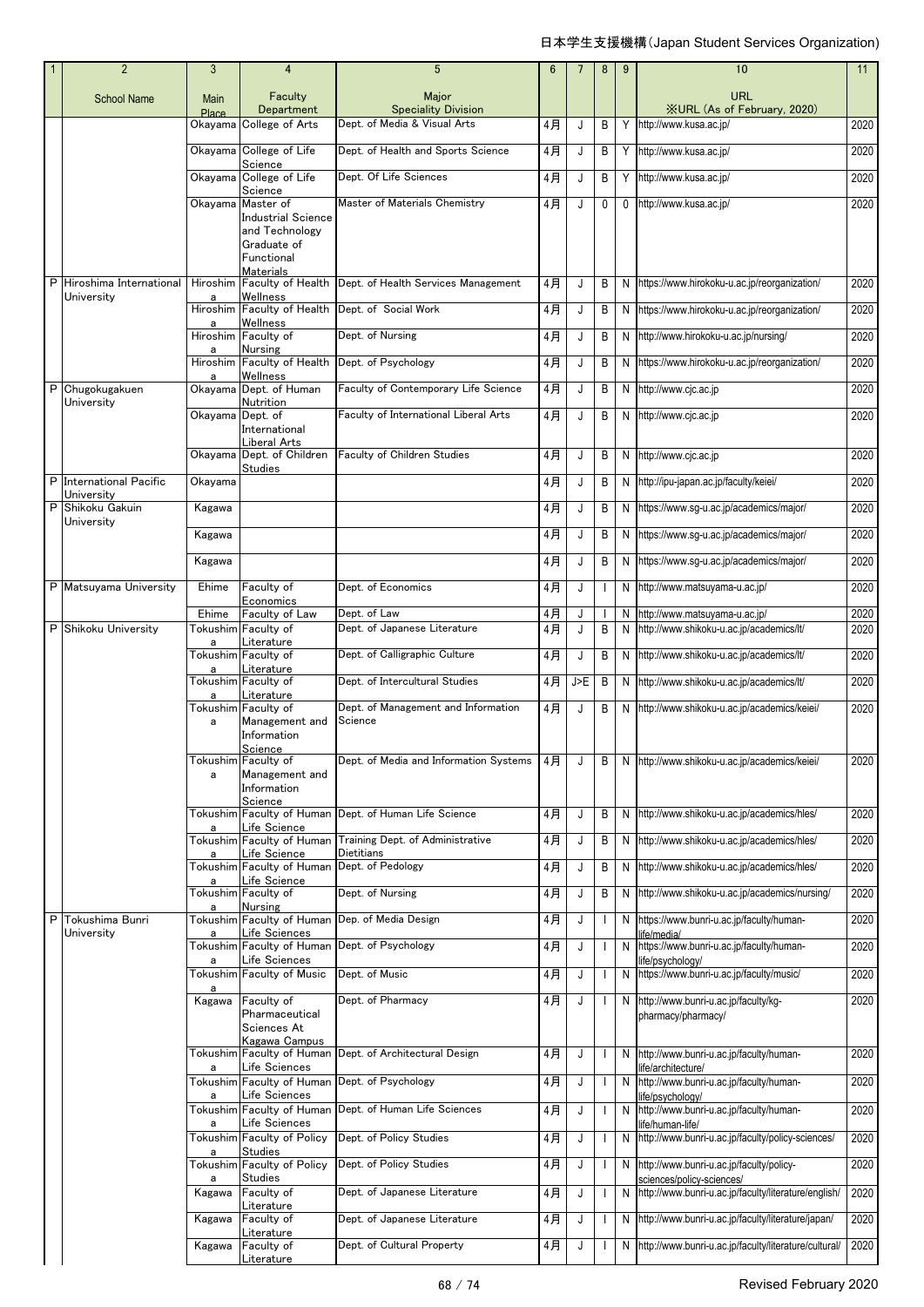| $\overline{2}$                 | 3          | 4                                     | 5                                                    | 6     | 7  | 8            | 9            | 10                                                                 | 11   |
|--------------------------------|------------|---------------------------------------|------------------------------------------------------|-------|----|--------------|--------------|--------------------------------------------------------------------|------|
| <b>School Name</b>             | Main       | Faculty                               | Major                                                |       |    |              |              | <b>URL</b>                                                         |      |
|                                | Place      | Department                            | <b>Speciality Division</b>                           |       |    |              |              | <b>XURL (As of February, 2020)</b>                                 |      |
|                                |            | Tokushim Faculty of Health            | Dept. of Human Welfare                               | 4月    | J  | H            | N            | http://www.bunri-u.ac.jp/faculty/health-                           | 2020 |
|                                | a          | and Welfare<br>Tokushim Faculty of    | Dept. of Pharmaceutics                               | 4月    | J  | $\mathbf{I}$ |              | welfare/welfare/<br>N http://www.bunri-                            | 2020 |
|                                | a          | Pharmaceutical                        |                                                      |       |    |              |              | u.ac.jp/faculty/pharmacy/pharmacy/                                 |      |
|                                |            | Sciences                              | Dept. of Nano Material and Bio                       |       |    |              |              |                                                                    |      |
|                                | Kagawa     | Faculty of<br>Science and             | Engineering                                          | 4月    | J  | $\mathbf{I}$ |              | N http://www.bunri-u.ac.jp/faculty/sc-<br>engineering/nano/        | 2020 |
|                                | Kagawa     | Faculty of                            | Dept. of Nano Material and Bio                       | 4月    | J. |              | N            | http://www.bunri-u.ac.jp/faculty/sc-                               | 2020 |
|                                |            | Science and<br>Faculty of             | Engineering<br>Dept. of Nano Material and Bio        | 4月    | J  |              |              | engineering/mechanical/                                            | 2020 |
|                                | Kagawa     | Science and                           | Engineering                                          |       |    | J            |              | N http://www.bunri-u.ac.jp/faculty/sc-<br>engineering/electronics/ |      |
|                                |            | Tokushim Faculty of Human             | Dept. of Childhood Education                         | 4月    | J  |              | N            | https://www.bunri-u.ac.jp/faculty/human-                           | 2020 |
| P St. Catherine                | a<br>Ehime | Life Sciences                         | Faculty of Human Dept. of Social Work                | 4月    | J  | B            |              | life/children/<br>http://www.catherine.ac.jp/course.html           | 2020 |
| University                     |            | Health and                            |                                                      |       |    |              | N            |                                                                    |      |
|                                |            | <b>Welfare Services</b>               |                                                      |       |    |              |              |                                                                    |      |
|                                | Ehime      | Health and                            | Faculty of Human Dept. of Human and Social Studies   | 4月    | J  | B            |              | N http://www.catherine.ac.jp/course.html                           | 2020 |
|                                |            | <b>Welfare Services</b>               |                                                      |       |    |              |              |                                                                    |      |
|                                | Ehime      | Health and                            | Faculty of Human Dept. of Health and Sports          | 4月    | J  | В            |              | N http://www.catherine.ac.jp/course.html                           | 2020 |
|                                |            | <b>Welfare Services</b>               |                                                      |       |    |              |              |                                                                    |      |
| P Matsuyama Shinonome          | Ehime      | School of                             | Dept. of Psychology and Children's                   | 4月    | J  | В            |              | N http://www.shinonome.ac.jp/site/shinri/                          | 2020 |
| College                        |            | Humanities and<br>Human Sciences      | <b>Studies</b><br>Children's Course                  |       |    |              |              |                                                                    |      |
|                                | Ehime      | School of                             | Dept. of Psychology and Children's                   | 4月    | J  | B            |              | N http://www.shinonome.ac.jp/site/shinri/                          | 2020 |
|                                |            | Humanities and                        | <b>Studies</b>                                       |       |    |              |              |                                                                    |      |
| P Takamatsu University         | Kagawa     | Human Sciences<br>College of          | Psychology and Welfare Course<br>Dept. of Management | 4月    | J  | B            |              | N https://www.takamatsu-u.ac.jp/                                   | 2020 |
|                                |            | <b>Business</b>                       |                                                      |       |    |              |              |                                                                    |      |
| P Kyushu Sangyo                | Fukuoka    | Administration<br>Faculty of          | Dept. of International Studies of Culture            | 4月    | J  | 0            | N            |                                                                    | 2020 |
| University                     |            | International                         |                                                      |       |    |              |              |                                                                    |      |
|                                |            | Studies of                            |                                                      |       |    |              |              |                                                                    |      |
|                                | Fukuoka    | Faculty of Fine<br>Arts               | Dept. of Social Design                               | $4$ 月 | J  | 0            | N            |                                                                    | 2020 |
|                                | Fukuoka    | Faculty of Fine                       | Dept. of Visual Design                               | 4月    | J  | 0            | N            |                                                                    | 2020 |
|                                |            | Arts<br>Faculty of Fine               | Dept. of Fine Arts and Media Science                 | 4月    |    |              | N            |                                                                    | 2020 |
|                                | Fukuoka    | Arts                                  |                                                      |       | J  | 0            |              |                                                                    |      |
|                                | Fukuoka    | Faculty of Fine                       | Dept. of Photography and Imaging Arts                | 4月    | J  | 0            | N            |                                                                    | 2020 |
|                                | Fukuoka    | Arts<br>Faculty of Fine               | Dept. of Living Environment Design                   | 4月    | J  | 0            | N            |                                                                    | 2020 |
|                                |            | Arts                                  |                                                      |       |    |              |              |                                                                    |      |
|                                | Fukuoka    | Faculty of<br>Architecture and        | Dept. of Architecture                                | 4月    | J  | 0            | N            |                                                                    | 2020 |
|                                |            | Civil Engineering                     |                                                      |       |    |              |              |                                                                    |      |
|                                |            | Fukuoka Faculty of                    | Dept. of Housing and Interior                        | 4月    | J  | 0            | N            |                                                                    | 2020 |
|                                |            | Architecture and<br>Civil Engineering |                                                      |       |    |              |              |                                                                    |      |
|                                | Fukuoka    | Faculty of                            | Dept. of Civil and Urban Design                      | 4月    | J  | 0            | N            |                                                                    | 2020 |
|                                |            | Architecture and                      | Engineering                                          |       |    |              |              |                                                                    |      |
|                                | Fukuoka    | Civil Engineering<br>Faculty of       | Dept. of International Studies of Culture            | 4月    | J  | 0            | N            |                                                                    | 2020 |
|                                |            | International                         |                                                      |       |    |              |              |                                                                    |      |
|                                | Fukuoka    | Studies of<br>Faculty of              | Dept. of International Studies of Culture            | 4月    | J  | 0            |              | N http://www.kyusan-u.ac.jp/gse/koki.html                          | 2020 |
|                                |            | International                         |                                                      |       |    |              |              |                                                                    |      |
|                                | Fukuoka    | Studies of<br>Faculty of              | Dept. of Japanese Culture                            |       |    | 0            | N            |                                                                    |      |
|                                |            | International                         |                                                      | 4月    | J  |              |              |                                                                    | 2020 |
|                                |            | Studies of                            |                                                      |       |    |              |              |                                                                    |      |
|                                |            | Fukuoka Faculty of<br>International   | Dept. of Japanese Culture                            | 4月    | J  | 0            |              | N http://www.kyusan-u.ac.jp/qfa/index.html                         | 2020 |
|                                |            | Studies of                            |                                                      |       |    |              |              |                                                                    |      |
|                                | Fukuoka    | Faculty of<br>International           | Dept. of Japanese Culture                            | 4月    | J  | 0            | $\mathsf{N}$ |                                                                    | 2020 |
|                                |            | Studies of                            |                                                      |       |    |              |              |                                                                    |      |
|                                | Fukuoka    | Faculty of Life                       | Dept. of Life Science                                | 4月    | J  | 0            | N            |                                                                    | 2020 |
|                                | Fukuoka    | and Science<br>Faculty of             | Dept. of Mechanical Engineering                      | 4月    | J  | 0            | N            | $\overline{\phantom{0}}$                                           | 2020 |
|                                |            | Science and                           |                                                      |       |    |              |              |                                                                    |      |
|                                | Fukuoka    | Faculty of<br>Science and             | Dept. of Information Science                         | 4月    | J  | 0            | $\mathsf{N}$ | $\overline{\phantom{0}}$                                           | 2020 |
|                                | Fukuoka    | Faculty of                            | Dept. of Electrical Engineering                      | 4月    | J  | 0            | N            | $\overline{\phantom{0}}$                                           | 2020 |
|                                |            | Science and                           |                                                      |       |    |              |              |                                                                    |      |
| P Kyushu Women's<br>University | Fukuoka    | <b>Faculty of Home</b><br>Economics   | Dept. of Human Life Studies                          | 4月    | J  | В            | N            | $\overline{\phantom{0}}$                                           | 2020 |
|                                | Fukuoka    | Faculty of                            | Course of Principal Human Sciences                   | 4月    | J  | B            | N            | L,                                                                 | 2020 |
| P Kurume University            | Fukuoka    | <b>Humanities</b><br>Faculty of       | Dept. of Economics                                   | 4月    | J  | B            | N            | http://www.kurume-u.ac.jp/site/keizaigaku/                         | 2020 |
|                                |            | Economics                             | Dept. of Social Economics                            |       |    |              |              |                                                                    |      |
|                                | Fukuoka    | Faculty of                            | Dept. of Commerce                                    | 4月    | J  | B            | N            | http://www.kurume-u.ac.jp/site/syougaku/                           | 2020 |
|                                | Fukuoka    | Commerce<br>Faculty of                | Dept. of Intercultural Studies                       | 4月    | J  | В            | N            | http://www.kurume-u.ac.jp/site/bungaku/                            | 2020 |
|                                |            | Literature                            |                                                      |       |    |              |              |                                                                    |      |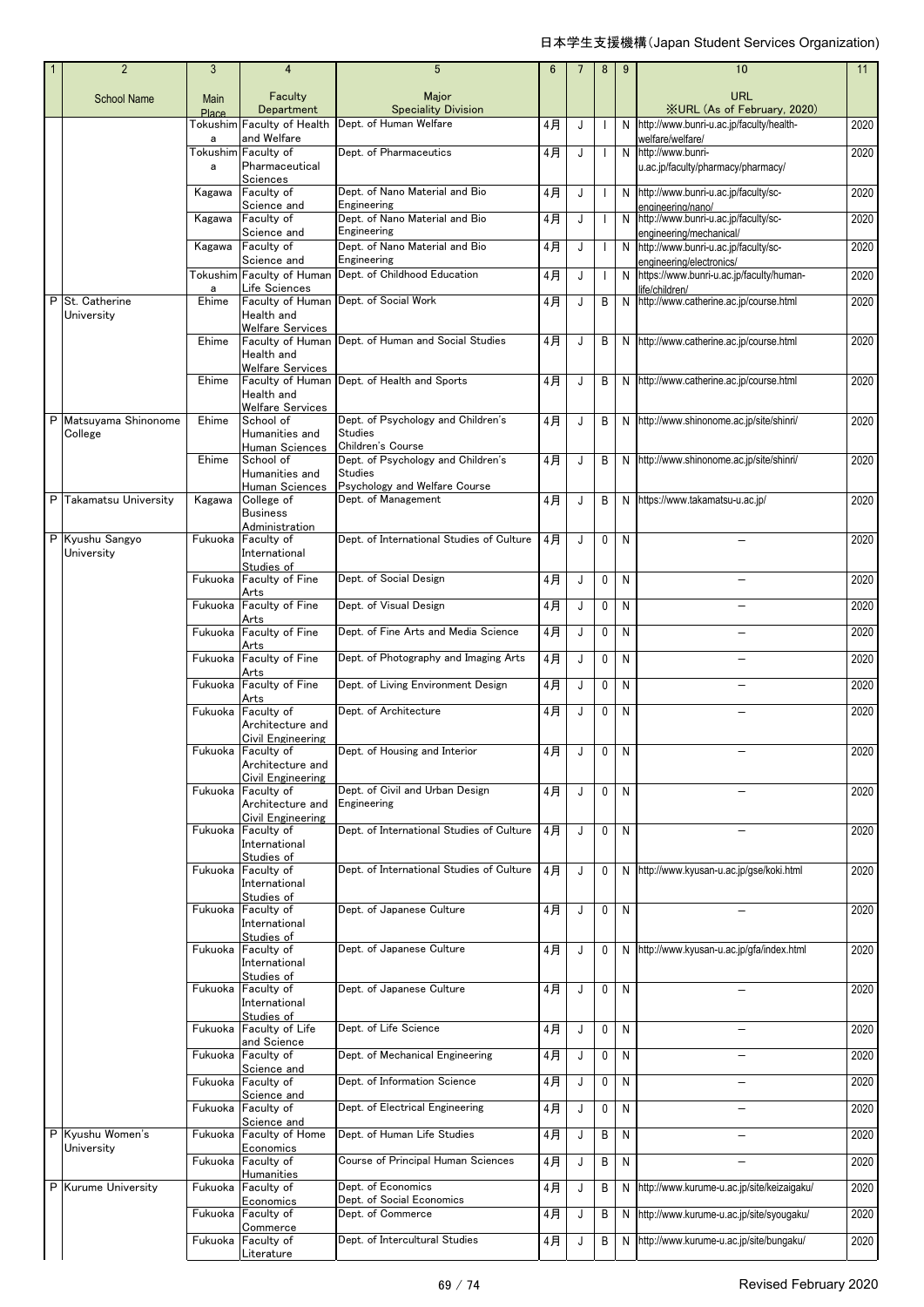|   | $\overline{2}$                     | 3                | $\overline{4}$                                 | 5                                                       | 6        | 7              | 8                        | 9            | 10                                                                                             | 11           |
|---|------------------------------------|------------------|------------------------------------------------|---------------------------------------------------------|----------|----------------|--------------------------|--------------|------------------------------------------------------------------------------------------------|--------------|
|   | <b>School Name</b>                 | Main             | Faculty                                        | Major                                                   |          |                |                          |              | URL                                                                                            |              |
|   |                                    | Place<br>Fukuoka | Department<br>Faculty of                       | <b>Speciality Division</b><br>Dept. of Social Welfare   | 4月       | J              | B                        | N            | <b>XURL (As of February, 2020)</b><br>http://www.kurume-u.ac.jp/site/bungaku/                  | 2020         |
|   |                                    |                  | Literature                                     |                                                         |          |                |                          |              |                                                                                                |              |
|   |                                    |                  | Fukuoka Faculty of                             | Dept. of Information Sociology                          | 4月       | J              | В                        | N            | http://www.kurume-u.ac.jp/site/bungaku/                                                        | 2020         |
|   |                                    |                  | Literature<br>Fukuoka Faculty of               | Dept. of Psychology                                     | 4月       | J              | В                        | N            | http://www.kurume-u.ac.jp/site/bungaku/                                                        | 2020         |
|   |                                    |                  | Literature<br>Fukuoka Faculty of Law           | Dept. of Jurisprudence                                  |          |                |                          |              |                                                                                                |              |
|   |                                    |                  |                                                | Dept. of International Politics                         | 4月       | J              | B                        | N            | http://www.kurume-u.ac.jp/site/hougaku/                                                        | 2020         |
| P | Seinan Gakuin<br>University        |                  | Fukuoka Department of<br>Commerce              | Division of Business Administration                     | $4$ 月    | J>E            |                          | N            | http://www.seinan-gu.ac.jp/faculty_graduate/                                                   | 2020         |
|   |                                    | Fukuoka          | Department of                                  | Division of Economics                                   | 4月       | J>E            |                          |              | N http://www.seinan-qu.ac.jp/faculty graduate/                                                 | 2020         |
|   |                                    |                  | Economics<br>Fukuoka Department of             | Division of International Relations Law                 | 4月       | J>E            |                          |              | N http://www.seinan-gu.ac.jp/faculty_graduate/                                                 | 2020         |
|   |                                    |                  | Fukuoka Department of                          | Division of International Economics                     | $4$ 月    | J>E            | $\mathbf{I}$             |              | N http://www.seinan-gu.ac.jp/faculty_graduate/                                                 | 2020         |
|   |                                    |                  | Economics<br>Fukuoka Department of             | Division of Intercultural Studies                       | 4月       | J>E            |                          |              | N http://www.seinan-gu.ac.jp/faculty_graduate/                                                 | 2020         |
|   |                                    |                  | Intercultural                                  |                                                         |          |                |                          |              |                                                                                                |              |
|   |                                    |                  | Studies<br>Fukuoka Department of               | Division of Childhood Education                         | 4月       | J>E            | $\overline{\phantom{a}}$ |              | N http://www.seinan-qu.ac.jp/faculty graduate/                                                 | 2020         |
|   |                                    |                  | Human Sciences                                 | Division of Social Welfare                              |          |                |                          |              |                                                                                                |              |
|   |                                    | Fukuoka          | Department of<br>Human Sciences                |                                                         | 4月       | J>E            | $\mathbf{I}$             |              | N http://www.seinan-gu.ac.jp/faculty_graduate/                                                 | 2020         |
|   |                                    |                  | Fukuoka Department of<br>Commerce              | Divison of Commerce                                     | 4月       | J>E            |                          |              | N http://www.seinan-gu.ac.jp/faculty_graduate/                                                 | 2020         |
|   |                                    | Fukuoka          | Department of                                  | Division of Psycology                                   | 4月       | J>E            |                          |              | N http://www.seinan-qu.ac.jp/faculty graduate/                                                 | 2020         |
|   |                                    |                  | Human Sciences<br>Fukuoka Department of        | Division of Theology                                    | $4$ 月    | J>E            | ı                        |              | N http://www.seinan-gu.ac.jp/faculty_graduate/                                                 | 2020         |
|   |                                    |                  | Theology                                       |                                                         |          |                |                          |              |                                                                                                |              |
|   |                                    |                  | Fukuoka Department of<br>Fukuoka Department of | Division of Law<br>Division of Foreign Language Studies | 4月<br>4月 | J>E<br>$J = E$ | $\blacksquare$           | N            | http://www.seinan-gu.ac.jp/faculty_graduate/<br>N http://www.seinan-qu.ac.jp/faculty graduate/ | 2020<br>2020 |
|   |                                    |                  | Foreign Language                               |                                                         |          |                |                          |              |                                                                                                |              |
| P | Fukuoka Institute of               |                  | <b>Studies</b><br>Fukuoka Faculty of           | Dept. of Life, Environment, and Applied                 | 4月       | J              | $\mathbf 0$              | $\mathbf 0$  | $\equiv$                                                                                       | 2020         |
|   | Technology                         |                  | Engineering                                    | Chemistry                                               |          |                |                          |              |                                                                                                |              |
|   |                                    |                  | Fukuoka Faculty of<br>Engineering              | Intelligent Mechanical Engineering                      | 4月       | J              | 0                        | 0            |                                                                                                | 2020         |
|   |                                    |                  | Fukuoka Faculty of                             | <b>Electrical Engineering</b>                           | 4月       | J              | 0                        | $\mathbf{0}$ |                                                                                                | 2020         |
|   |                                    |                  | Engineering<br>Fukuoka Faculty of              | <b>Information Electronics</b>                          | 4月       | J              | 0                        | $\mathbf 0$  |                                                                                                | 2020         |
|   |                                    |                  | Engineering                                    | Socio-Environmental Studies                             |          |                |                          | $\mathbf 0$  |                                                                                                |              |
|   |                                    |                  | Fukuoka Faculty of Socio-<br>Environmental     |                                                         | 4月       | J              | 0                        |              |                                                                                                | 2020         |
|   |                                    |                  | <b>Studies</b><br>Fukuoka Faculty of           | System Management                                       | 4月       | J              | 0                        | $\mathbf 0$  |                                                                                                | 2020         |
|   |                                    |                  | Information                                    |                                                         |          |                |                          |              |                                                                                                |              |
|   |                                    |                  | Engineering<br>Fukuoka Faculty of              | Information and Systems Engineering                     | 4月       | J              | 0                        | $\mathbf 0$  |                                                                                                | 2020         |
|   |                                    |                  | Information                                    |                                                         |          |                |                          |              |                                                                                                |              |
|   |                                    | Fukuoka          | <b>Engineering</b><br>Faculty of               | Computer Science and Engineering                        | 4月       | J              | 0                        | $\mathbf{0}$ |                                                                                                | 2020         |
|   |                                    |                  | Information                                    |                                                         |          |                |                          |              |                                                                                                |              |
|   |                                    |                  | Engineering<br>Fukuoka Faculty of              | Information and Communication                           | 4月       | J              | 0                        | $\mathbf 0$  |                                                                                                | 2020         |
|   |                                    |                  | Information                                    | Engineering                                             |          |                |                          |              |                                                                                                |              |
|   | P Kyushu International             | Fukuoka          | Engineering<br><b>Faculty of Law</b>           | Dept. of Law                                            | 4月       | J              | J                        | N            | http://www.kiu.ac.jp/faculty/law/                                                              | 2020         |
|   | University<br>P Beppu University   | Oita             | Faculty of                                     | Dept. of International Business                         | $4$ 月    | J              | B                        |              | Y http://www.beppu-                                                                            | 2020         |
|   |                                    |                  | International                                  | Management                                              |          |                |                          |              | u.ac.jp/course/management/international/                                                       |              |
|   |                                    |                  | <b>Business</b><br>Management                  |                                                         |          |                |                          |              |                                                                                                |              |
|   |                                    | Oita             | Faculty of                                     | Dept. of International Business                         | 9月       | J              | $\mathbf{I}$             |              | Y http://www.beppu-                                                                            | 2020         |
|   |                                    |                  | International<br><b>Business</b>               | Management                                              |          |                |                          |              | u.ac.jp/course/management/international/                                                       |              |
|   |                                    |                  | Management                                     |                                                         |          |                |                          |              |                                                                                                |              |
|   |                                    | Oita             | Faculty of Food<br>and Nutrition               | Dept. of Food and Fermentation<br>Sciences              | $4$ 月    | J              | В                        | Y            | http://www.beppu-<br>u.ac.ip/course/nutrition/ferment/                                         | 2020         |
|   |                                    | Oita             | Faculty of Food                                | Dept. of Food and Fermentation<br>Sciences              | 9月       | J              | $\mathbf{I}$             |              | Y http://www.beppu-                                                                            | 2020         |
|   |                                    | Oita             | and Nutrition<br>Faculty of                    | Dept. of International Languages and                    | 4月       | J              | В                        | Y            | u.ac.ip/course/nutrition/ferment/<br>http://www.beppu-                                         | 2020         |
|   |                                    | Oita             | Humanities<br>Faculty of                       | Cultures<br>Dept. of International Languages and        | 9月       | J              |                          | Y            | u.ac.ip/course/letters/linguistics/<br>http://www.beppu-                                       | 2020         |
|   |                                    |                  | Humanities                                     | Cultures                                                |          |                |                          |              | u.ac.ip/course/letters/linguistics/                                                            |              |
|   |                                    | Oita             | Faculty of<br>Humanities                       | Dept. of History and Cultural Properties                | $4$ 月    | J              | B                        |              | Y http://www.beppu-u.ac.jp/course/letters/history/                                             | 2020         |
|   |                                    | Oita             | Faculty of                                     | Dept. of History and Cultural Properties                | 9月       | J              | $\mathbf{I}$             |              | Y http://www.beppu-u.ac.jp/course/letters/history/                                             | 2020         |
|   |                                    | Oita             | Humanities<br>Faculty of                       | Dept. of Human Studies                                  | $4$ 月    | J              | B                        |              | Y http://www.beppu-u.ac.jp/course/letters/human/                                               | 2020         |
|   |                                    | Oita             | Humanities<br>Faculty of                       | Dept. of Human Studies                                  | 9月       | J              | $\mathbf{I}$             |              | Y http://www.beppu-u.ac.jp/course/letters/human/                                               | 2020         |
|   |                                    |                  | Humanities                                     |                                                         |          |                |                          |              |                                                                                                |              |
| P | The International<br>University of | a                | Kagoshim Faculty of<br>Economics               | Dept. of Business Administration                        | 4月       | J              | B                        | N            | https://www.iuk.ac.jp/                                                                         | 2020         |
|   |                                    | a                | Kagoshim Faculty of<br>Economics               | Dept. of Economics                                      | 4月       | J              | B                        |              | N https://www.iuk.ac.jp/                                                                       | 2020         |
|   |                                    |                  |                                                |                                                         |          |                |                          |              |                                                                                                |              |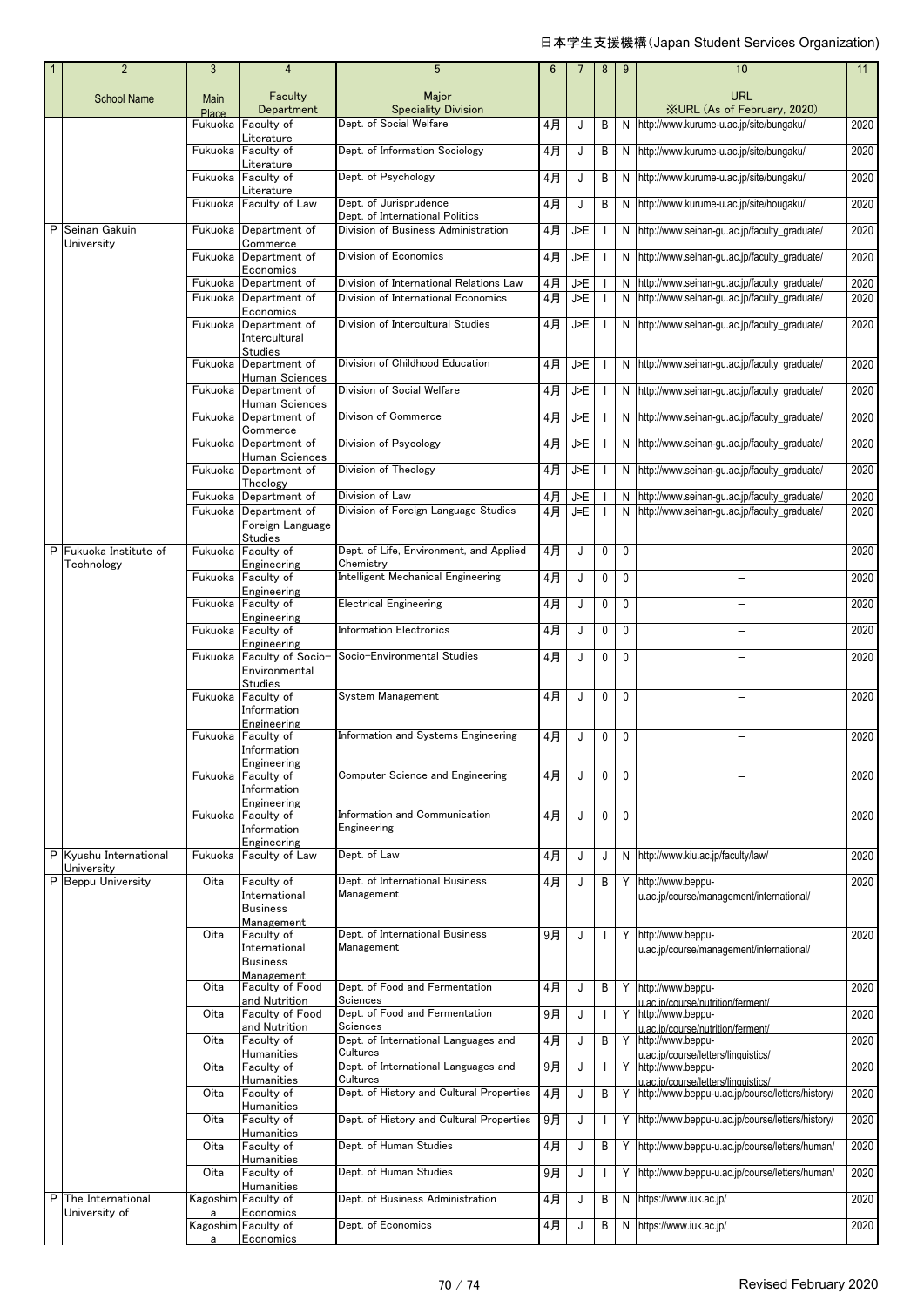|   | $\overline{2}$                                    | 3              | 4                                                        | 5                                                                                      | $6\phantom{1}6$ | $\overline{7}$ | 8 | 9  | 10                                                                               | 11   |
|---|---------------------------------------------------|----------------|----------------------------------------------------------|----------------------------------------------------------------------------------------|-----------------|----------------|---|----|----------------------------------------------------------------------------------|------|
|   | <b>School Name</b>                                | Main<br>Place  | Faculty<br>Department                                    | Major<br><b>Speciality Division</b>                                                    |                 |                |   |    | URL<br><b>XURL (As of February, 2020)</b>                                        |      |
|   |                                                   | a              | Kagoshim Faculty of<br>Intercultural                     | Dept. of Music                                                                         | 4月              | J              | B | N  | https://www.iuk.ac.jp/                                                           | 2020 |
|   |                                                   | a              | <b>Studies</b><br>Kagoshim Faculty of<br>Intercultural   | Dept. of Intercultural Studies                                                         | 4月              | J              | B |    | N https://www.iuk.ac.jp/                                                         | 2020 |
|   |                                                   | a              | <b>Studies</b><br>Kagoshim Faculty of Social<br>Welfare  | Dept. of Child Studies                                                                 | 4月              | J              | В |    | N https://www.iuk.ac.jp/                                                         | 2020 |
|   |                                                   | a              | Kagoshim Faculty of Social<br>Welfare                    | Dept. of Social Welfare                                                                | 4月              | J              | В |    | N https://www.iuk.ac.jp/                                                         | 2020 |
|   | P Kyushu Kyoritsu<br>University                   |                | Fukuoka Facility of<br>Economics                         | Dept. of Business Management                                                           | 4月              | J              | B | N  | http://www.kyukyo-u.ac.jp/                                                       | 2020 |
|   | P Nagasaki Institute of<br><b>Applied Science</b> |                | Nagasaki Faculty of<br>Engineering                       | Department of Engineering                                                              | $4$ 月           | J              | В | N. | https://nias.ac.jp                                                               | 2020 |
|   |                                                   |                | Nagasaki Faculty of Applied<br>Information<br>Technology | Department of Applied Information<br>Technology                                        | 4月              | J              | B | N  | https://nias.ac.jp                                                               | 2020 |
|   | P Nishinippon Institute of<br>Technology          |                | Fukuoka Faculty of<br>Engineering                        | Dept. of Integrated Systems<br>Engineering(Mechanical Engineering<br>Course)           | 4月              | J              | В | N  | http://www3.nishitech.ac.jp/education/course                                     | 2020 |
|   |                                                   |                | Fukuoka Faculty of<br>Engineering                        | Dept. of Integrated Systems<br>Engineering(Electric Information<br>Engineering Course) | 4月              | J              | B |    | N http://www3.nishitech.ac.jp/education/course                                   | 2020 |
|   |                                                   |                | Fukuoka Faculty of<br>Engineering                        | Dept. of integrated Systems<br>Engineering(Civil Engineering Course)                   | 4月              | J              | В |    | N http://www3.nishitech.ac.jp/education/course                                   | 2020 |
|   |                                                   |                | Fukuoka Faculty of Design                                | Dept. of Architecture                                                                  | 4月              | J              | B |    | N http://www3.nishitech.ac.jp/education/course                                   | 2020 |
|   |                                                   |                | Fukuoka Faculty of Design                                | Dept. of Design and Media                                                              | 4月              | J              | В | N  | http://www3.nishitech.ac.jp/education/course                                     | 2020 |
| P | Soio University                                   | $\mathsf{o}\,$ | Kumamot Faculty of<br>Engineering                        | Dept. of Mechanical Engineering                                                        | 4月              | J              | B | N  | http://www.sojo-u.ac.jp/                                                         | 2020 |
|   |                                                   | $\circ$        | Kumamot Faculty of<br>Engineering                        | Dept. of Nanoscience                                                                   | 4月              | J              | B |    | N http://www.sojo-u.ac.jp/                                                       | 2020 |
|   |                                                   | $\circ$        | Kumamot Faculty of<br>Engineering                        | Dept. of Aerospace Systems Engineering                                                 | 4月              | J              | В | N  | http://www.sojo-u.ac.jp/                                                         | 2020 |
|   |                                                   | $\circ$        | Kumamot Faculty of Art                                   | Dept. of Fine Arts                                                                     | 4月              | J              | B | N  | http://www.sojo-u.ac.jp/                                                         | 2020 |
|   |                                                   | $\circ$        | Kumamot Faculty of Art                                   | Dept. of Design                                                                        | 4月              | J              | B |    | N http://www.sojo-u.ac.jp/                                                       | 2020 |
|   |                                                   | $\circ$        | Kumamot Faculty of<br>Biotechnology                      | Dept. of Applied Microbial Technology                                                  | 4月              | J              | В |    | N http://www.sojo-u.ac.jp/                                                       | 2020 |
|   |                                                   | $\circ$        | and Life Science<br>Kumamot Faculty of<br>Biotechnology  | Dept. of Applied Life Science                                                          | 4月              | J              | B |    | N http://www.sojo-u.ac.jp/                                                       | 2020 |
|   | P Nippon Bunri University                         | Oita           | and Life Science<br>School of                            | Dept. of Business and Economics                                                        | 10月             | J              | J |    | N http://www.nbu.ac.jp/fac_sub/business_economic                                 | 2020 |
|   |                                                   | Oita           | Business and<br>School of<br><b>Business and</b>         | Dept. of Business and Economics                                                        | 4月              | J              | J |    | s/business economics/<br>Y http://www.nbu.ac.jp/fac_sub/business_economic 2020   |      |
|   |                                                   | Oita           | School of<br>Engineering                                 | Dept. of Mechanical and Electrical<br>Engineering                                      | 10月             | J              | J | N. | s/business_economics/<br>http://www.nbu.ac.jp/fac_sub/engineering/mecha          | 2020 |
|   |                                                   | Oita           | School of                                                | Dept, of Mechanical and Electrical                                                     | $4$ 月           | J              | J |    | nical electrical/index.php<br>Y http://www.nbu.ac.jp/fac_sub/engineering/mecha   | 2020 |
|   |                                                   | Oita           | Engineering<br>School of                                 | Engineering<br>Dept. of Architecture                                                   | 10月             | J              | J |    | nical electrical/index.php<br>N http://www.nbu.ac.jp/fac_sub/engineering/archite | 2020 |
|   |                                                   | Oita           | Engineering<br>School of                                 | Dept. of Architecture                                                                  | 4月              | J              | J |    | cture/index.php<br>Y http://www.nbu.ac.jp/fac_sub/engineering/archite            | 2020 |
|   |                                                   | Oita           | Engineering<br>School of                                 | Dept. of Aerospace Engineering                                                         | 10月             | J              | J |    | cture/index.php<br>N http://www.nbu.ac.jp/fac_sub/engineering/aerosp             | 2020 |
|   |                                                   | Oita           | Engineering<br>School of                                 | Dept. of Aerospace Engineering                                                         | $4$ 月           | J              | J |    | ace/index.php<br>Y http://www.nbu.ac.jp/fac_sub/engineering/aerosp               | 2020 |
|   |                                                   | Oita           | Engineering<br>School of                                 | Dept. of Media Technologies                                                            | 10月             | J              | J |    | ace/index.php<br>N http://www.nbu.ac.jp/fac_sub/engineering/media_               | 2020 |
|   |                                                   | Oita           | Engineering<br>School of                                 | Dept. of Media Technologies                                                            | $4$ 月           | J              | J | Y  | technologies/index.php<br>http://www.nbu.ac.jp/fac_sub/engineering/media_        | 2020 |
| P | Japan University of                               | Tokyo          | Engineering<br>Faculty of                                | Dept. of Management                                                                    | $4$ 月           | J              | J | Y  | technologies/index.php                                                           | 2020 |
|   | Economics                                         | Tokyo          | Management<br>Faculty of                                 | Dept. of Management                                                                    | 9月              | J              | J | Υ  |                                                                                  | 2020 |
|   |                                                   | Fukuoka        | Management<br>Faculty of                                 | Dept. of Management Law                                                                | 4月              | J              | J | Υ  |                                                                                  | 2020 |
|   |                                                   |                | Economics<br>Fukuoka Faculty of                          | Dept. of Management Law                                                                | 9月              | J              | J | Υ  | $\overline{\phantom{0}}$                                                         | 2020 |
|   |                                                   | Fukuoka        | Economics<br>Faculty of                                  | Dept. of Economics                                                                     | 4月              | J              | J | Y  |                                                                                  | 2020 |
|   |                                                   |                | Economics<br>Fukuoka Faculty of                          | Dept. of Economics                                                                     | $9$ 月           | J              | J | Y  | L,                                                                               | 2020 |
|   |                                                   |                | Economics<br>Fukuoka Faculty of                          | Dept. of Health and Sports Management                                                  | 4月              | J              | J | Y  |                                                                                  | 2020 |
|   |                                                   |                | Economics<br>Fukuoka Faculty of                          | Dept. of Health and Sports Management                                                  | 9月              | J              | J | Υ  |                                                                                  | 2020 |
|   |                                                   | Hyogo          | Economics<br>Faculty of                                  | Dept. of Commerce                                                                      | 4月              | J              | J | Υ  |                                                                                  | 2020 |
|   |                                                   |                | Economics<br>Fukuoka Faculty of<br>Economics             | Dept. of Commerce                                                                      | 9月              | J              | J | Υ  | $\equiv$                                                                         | 2020 |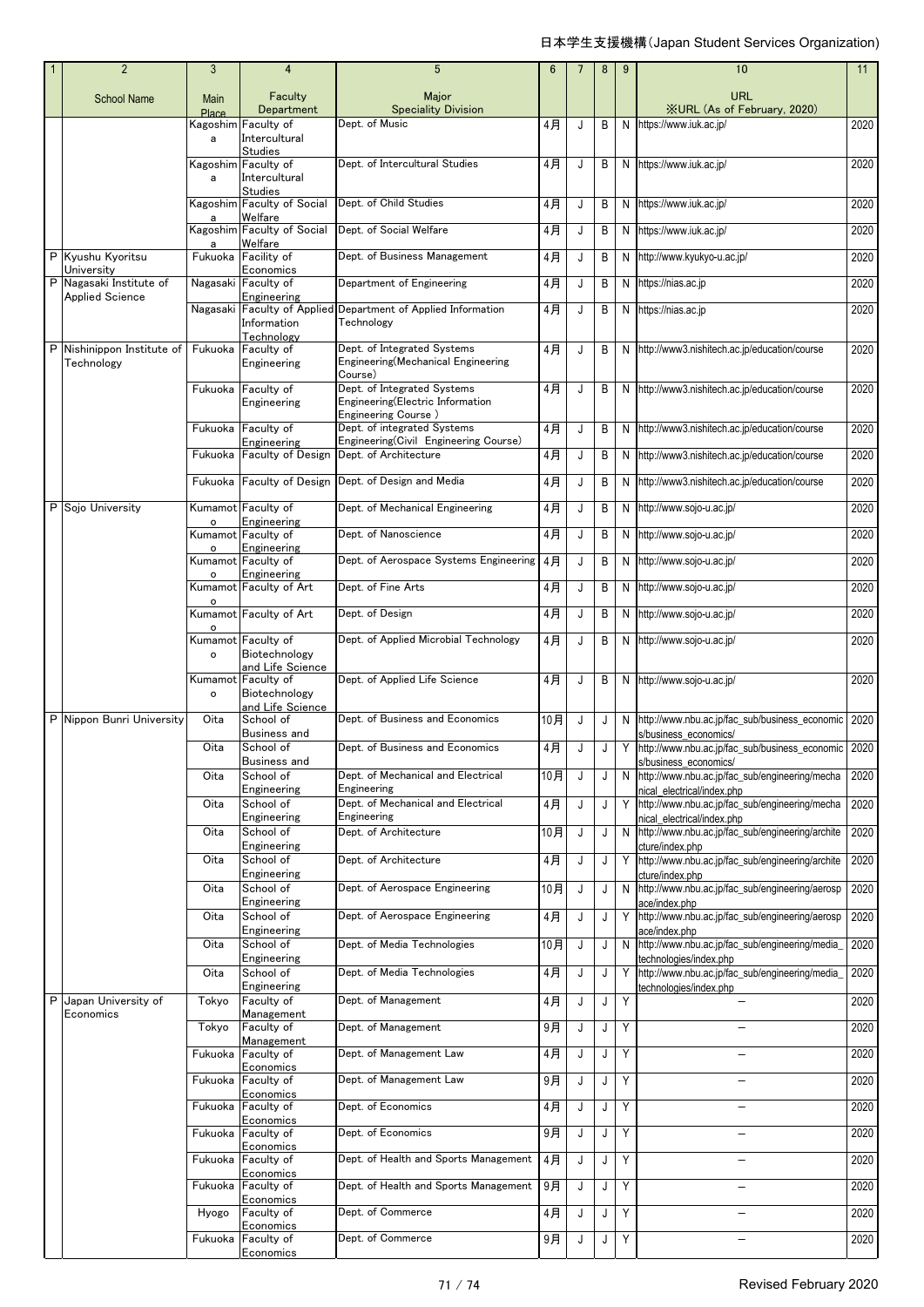|        | $\overline{2}$                                         | 3                    | 4                                                               | $5\phantom{.0}$                                                                                            | 6        | 7      | 8            | 9      | 10                                               | 11           |
|--------|--------------------------------------------------------|----------------------|-----------------------------------------------------------------|------------------------------------------------------------------------------------------------------------|----------|--------|--------------|--------|--------------------------------------------------|--------------|
|        | <b>School Name</b>                                     | Main<br><b>Place</b> | Faculty<br>Department                                           | Major<br><b>Speciality Division</b>                                                                        |          |        |              |        | <b>URL</b><br><b>XURL (As of February, 2020)</b> |              |
|        | P Nishikyushu University                               | Saga                 | Faculty of Health<br>and Social<br>Welfare Sciences             | Dept. of Social Welfare Sciences                                                                           | 4月       | J      | B            | N      | https://www.nisikyu-u.ac.jp/faculty/social/      | 2020         |
|        |                                                        | Saga                 | Faculty of                                                      | Dept. of Children's Studies                                                                                | 4月       | J      | B            | N      | https://www.nisikyu-u.ac.jp/faculty/child/       | 2020         |
|        | P Daiichi Institute of                                 | Kagoshim             | Children's Studies                                              | Dept. of Aeronautical Engineering                                                                          | 4月       | J      | В            | N      | http://www.daiichi-koudai.ac.jp/                 | 2020         |
|        | Technology                                             | a<br>Kagoshim        |                                                                 | Dept. of Mechanical Systems                                                                                | 4月       | J      | В            | N      | http://www.daiichi-koudai.ac.jp/                 | 2020         |
|        |                                                        | a<br>Kagoshim        |                                                                 | Engineering<br>Dept. of Architecture and                                                                   | 4月       | J      | В            | N      | http://www.daiichi-koudai.ac.jp/                 | 2020         |
|        |                                                        | a<br>Kagoshim        |                                                                 | Design<br>Dept. of Regional Revitalization Design                                                          | 4月       | J      | В            | N      | http://www.daiichi-koudai.ac.jp/                 | 2020         |
|        |                                                        | a<br>Tokyo           |                                                                 | and Engineering<br>Dept. of Information and Electronics                                                    | 4月       | J      | В            | N      | http://ueno.daiichi-koudai.ac.jp/                | 2020         |
|        |                                                        | Kagoshim             |                                                                 | Dept. of Electronics and Informatics                                                                       | 4月       | J      | В            | N      | http://www.daiichi-koudai.ac.jp/                 | 2020         |
|        | P Okinawa University                                   | a<br>Okinawa         | College of                                                      | Dept. of International Communication                                                                       | 4月       | J      | B            | N      | https://www.okinawa-u.ac.jp/faculty/intercom     | 2020         |
|        |                                                        | Okinawa              | <b>Humanities</b><br>College of<br><b>Humanities</b>            | Departmant of Social Welfare and<br>Culture                                                                | 4月       | J      | В            | N      | https://www.okinawa-u.ac.jp/faculty/welfare      | 2020         |
|        |                                                        | Okinawa              | College of Law<br>and Economics                                 | Dept. of Law and Economics                                                                                 | 4月       | J      | В            | N      | https://www.okinawa-u.ac.jp/faculty/law-         | 2020         |
| P      | Okinawa International<br>University                    | Okinawa              | College of<br>Industry and                                      | Dept. of Business Administration                                                                           | $4$ 月    | J      | В            | N      | economics<br>https://www.okiu.ac.jp/gakubu       | 2020         |
|        |                                                        | Okinawa              | Information<br>College of<br>Industry and                       | Dept. of Industry and Information<br>Science                                                               | 4月       | J      | В            | N      | https://www.okiu.ac.jp/gakubu                    | 2020         |
|        |                                                        | Okinawa              | Information<br>College of Global<br>and Regional<br>Culture     | Dept. of British and American Language<br>and Culture                                                      | 4月       | J      | В            | N      | https://www.okiu.ac.jp/gakubu                    | 2020         |
|        |                                                        | Okinawa              | College of<br>Economics and<br>Environmental<br>Policy          | Dept. of Regional Economics and<br><b>Environmental Policy</b>                                             | 4月       | J      | B            | N      | https://www.okiu.ac.jp/gakubu                    | 2020         |
|        |                                                        | Okinawa              | College of<br>Economics and<br>Environmental                    | Dept. of Economics                                                                                         | 4月       | J      | B            | N      | https://www.okiu.ac.jp/gakubu                    | 2020         |
|        |                                                        | Okinawa              | Policy<br>College of Global<br>and Regional<br>Culture          | Dept. of Society and Regional Culture                                                                      | 4月       | J      | B            | N      | https://www.okiu.ac.jp/gakubu                    | 2020         |
|        |                                                        | Okinawa              | College of Global<br>and Regional<br>Culture                    | Dept. of Japanese Language and Culture                                                                     | 4月       | J      | В            | N      | https://www.okiu.ac.jp/gakubu                    | 2020         |
|        |                                                        | Okinawa              | College of Global<br>and Regional<br>Culture                    | Dept. of Human Welfare Social Welfare                                                                      | 4月       | J      | B            | N      | https://www.okiu.ac.jp/gakubu                    | 2020         |
|        |                                                        | Okinawa              | College of Global<br>and Regional<br>Culture                    | Dept. of Human Welfare Counseling                                                                          | 4月       | J      | В            | N      | https://www.okiu.ac.jp/gakubu                    | 2020         |
|        |                                                        | Okinawa              | College of Law                                                  | Dept. of Regional Administration                                                                           | 4月       | J      | В            | N      | https://www.okiu.ac.jp/gakubu                    | 2020         |
|        |                                                        | Okinawa              | College of Law                                                  | Dept. of Law                                                                                               | 4月       | J      | В            | N      | https://www.okiu.ac.jp/gakubu                    | 2020         |
| Ρ<br>P | <b>Fukuoka Dental College</b><br>Shigakukan University | Fukuoka<br>a         | Kagoshim Faculty of<br>Humanities                               | Dept. of Clinical Psychology                                                                               | 4月<br>4月 | J<br>J | 0            | 0<br>N | http://www.shigakukan.ac.jp                      | 2020<br>2020 |
|        |                                                        | a                    | Kagoshim Faculty of<br>Humanities                               | Dept. of Humanity and Culture                                                                              | 4月       | J      |              | N      | http://www.shigakukan.ac.jp                      | 2020         |
|        |                                                        | а                    | Kagoshim Faculty of Law                                         | Dept. of Applied Legal Studies                                                                             | 4月       | J      |              | N      | http://www.shigakukan.ac.jp                      | 2020         |
|        |                                                        |                      | Kagoshim Faculty of Law                                         | Dept. of Law                                                                                               | 4月       | J      |              | N      | http://www.shigakukan.ac.jp                      | 2020         |
| P      | Kwassui Women's<br>University                          |                      | Nagasaki Faculty of Music                                       | Dept. of Music<br>Music Performance and Expression<br>Course                                               | 4月       | J      | В            | N      |                                                  | 2020         |
|        |                                                        |                      | Nagasaki Faculty of Music                                       | Dept. of Music<br>Music Culture Course                                                                     | 4月       | J      | В            | N      |                                                  | 2020         |
|        |                                                        |                      | Nagasaki Faculty of<br>International<br><b>Cultural Studies</b> | Dept. of Japanese Culture                                                                                  | 4月       | J      | $\mathsf{B}$ | N      |                                                  | 2020         |
|        | P Miyazaki Sangyo- Keiei<br>University                 | Miyazaki Law         |                                                                 |                                                                                                            | 4月       | J      | В            | N      | http://nyushi.miyasankei-u.ac.jp                 | 2020         |
|        |                                                        |                      | Miyazaki Management                                             |                                                                                                            | 4月       | J      | В            | N      | http://nyushi.miyasankei-u.ac.jp                 | 2020         |
| Ρ      | Chikushi Jogakuen<br>University                        | Fukuoka              | Faculty of Human<br>Sciences, Dept.<br>of Human                 | Course of Elementary Education and<br>Early Childhood Care, Major in Early<br>Childhood Care and Education | 4月       | J      | В            | N      | https://www.chikushi-u.ac.jp/education/          | 2020         |
|        |                                                        | Fukuoka              | Faculty of<br>Contemporary<br>Social Studies                    | Dept. of Contemporary Social Studies                                                                       | 4月       | J      | В            | N      | http://www.chikushi-u.ac.jp/education/           | 2020         |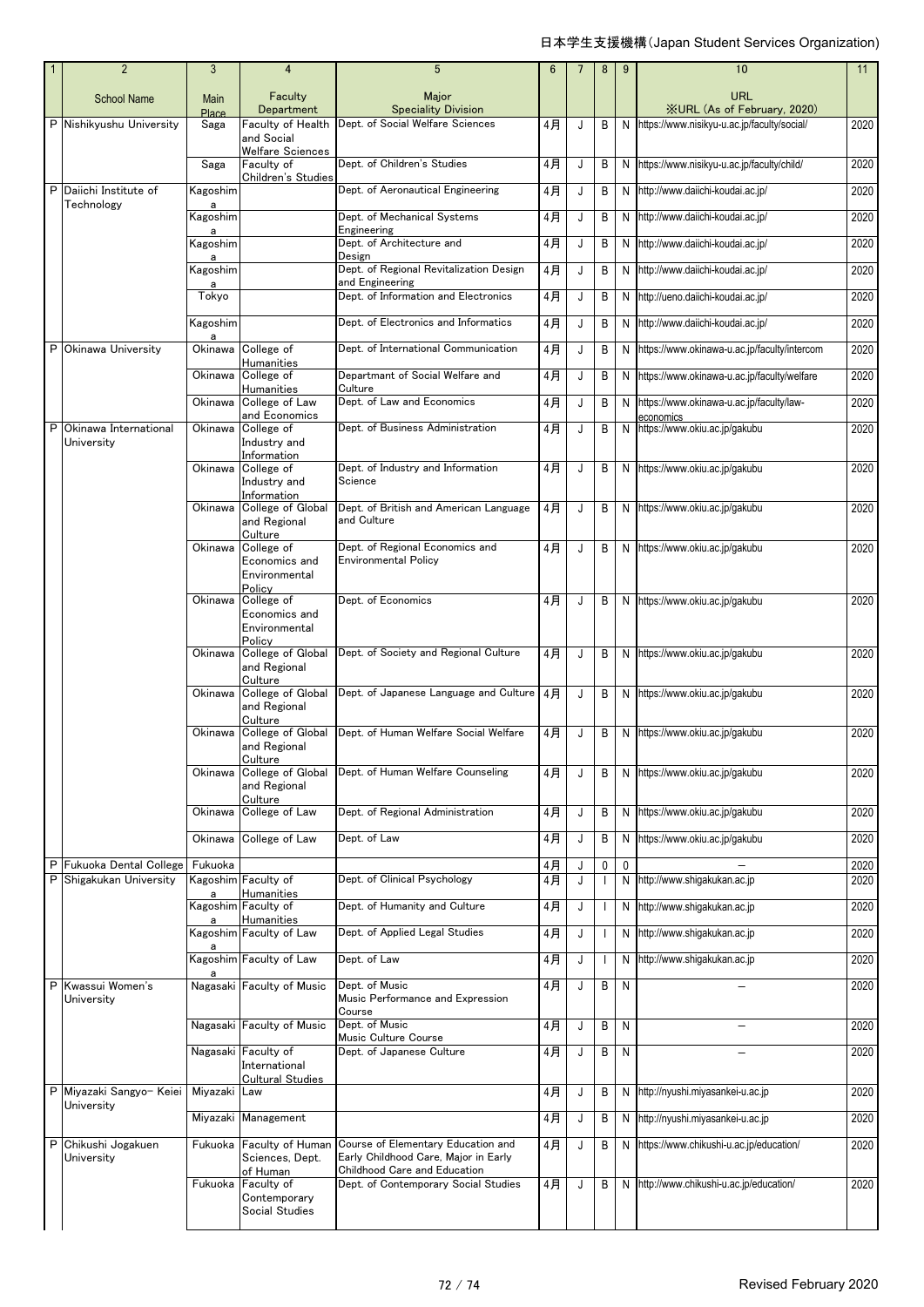|  | $\overline{2}$                                    | 3              | $\overline{4}$                                                 | 5                                                                                                  | 6   |             | 8 | 9 | 10                                                                             | 11   |
|--|---------------------------------------------------|----------------|----------------------------------------------------------------|----------------------------------------------------------------------------------------------------|-----|-------------|---|---|--------------------------------------------------------------------------------|------|
|  | <b>School Name</b>                                | Main<br>Place  | Faculty<br>Department                                          | Major<br><b>Speciality Division</b>                                                                |     |             |   |   | <b>URL</b><br><b>XURL (As of February, 2020)</b>                               |      |
|  | P Fukuoka Jo Gakuin<br>University                 | Fukuoka        | Faculty of Human<br>Sciences, Dept.                            | Course of Elementary Education and<br>Early Childhood Care, Major in                               | 4月  | J           | B | N | http://www.chikushi-u.ac.jp/education/                                         | 2020 |
|  |                                                   | Fukuoka        | of Human<br>Faculty of Human<br>Sciences, Dept.                | <b>Elementary Education</b><br>Course of Psychology and Social<br>Welfare, Major in Social Welfare | 4月  | J           | В |   | N http://www.chikushi-u.ac.jp/education/                                       | 2020 |
|  |                                                   | Fukuoka        | of Human<br>Faculty of Human<br>Sciences, Dept.                | Course of Psychology and Social<br>Welfare, Major in Psychology for Human<br>Development           | 4月  | J           | B |   | N http://www.chikushi-u.ac.jp/education/                                       | 2020 |
|  |                                                   | Fukuoka        | of Human<br>Faculty of<br>Literature                           | Dept. of Asian Studies                                                                             | 4月  | J           | В |   | N http://www.chikushi-u.ac.jp/education/                                       | 2020 |
|  |                                                   | Fukuoka        | Faculty of                                                     | Dept. of English                                                                                   | 4月  | J>E         | В |   | N http://www.chikushi-u.ac.jp/education/                                       | 2020 |
|  |                                                   | Fukuoka        | Literature<br>Faculty of                                       | Dept. of Japanese Language and                                                                     | 4月  | J           | В |   | N http://www.chikushi-u.ac.jp/education/                                       | 2020 |
|  |                                                   | Fukuoka        | Literature<br>Faculty of<br>International                      | Literature<br>Dept. of International Career<br>Development                                         | 4月  | J=E         | J |   | N http://www.fukujo.ac.jp/university/faculty/kokusai<br>c_top.html             | 2020 |
|  |                                                   | Fukuoka        | Career<br>Development<br>Faculty of<br>International<br>Career | Dept. of English As A Global Language                                                              | 4月  | J=E         | J |   | N http://www.fukujo.ac.jp/university/faculty/kokusai_<br>e_top.html            | 2020 |
|  |                                                   | Fukuoka        | Development<br>Relations                                       | Faculty of Human Dept. of Early Childhood Development                                              | 4月  | J           | J |   | N http://www.fukujo.ac.jp/university/faculty/kodomoh 2020<br>attatsu top.html  |      |
|  |                                                   | Fukuoka        | Relations                                                      | Faculty of Human Dept. of Psychology                                                               | 4月  | J           | J |   | N http://www.fukujo.ac.jp/university/faculty/shinri to<br>p.html               | 2020 |
|  |                                                   | Fukuoka        | Faculty of<br>Humanities                                       | Dept. of Media and Communication                                                                   | 4月  | J           | J | N | http://www.fukujo.ac.jp/university/faculty/media_to<br>p.html                  | 2020 |
|  |                                                   | Fukuoka        | Faculty of<br>Humanities                                       | Dept. of Contemporary Culture                                                                      | 4月  | J           | J | N | http://www.fukujo.ac.jp/university/faculty/gendaibu<br>nka top.html            | 2020 |
|  |                                                   | Fukuoka        | Faculty of<br>Humanities                                       | Dept. of Literary Arts                                                                             | 4月  | J           | J | N | http://www.fukujo.ac.jp/university/faculty/gengo_t<br>op.html                  | 2020 |
|  | P Miyazaki International<br>College               | Miyazaki       | School of<br>International<br>Liberal Arts                     | Faculty of Comparative Culture                                                                     | 10月 | E           | B | Y | http://www.mic.ac.jp/course/international/index.ht<br>ml                       | 2020 |
|  |                                                   | Miyazaki       | School of<br>International<br>Liberal Arts                     | Faculty of Comparative Culture                                                                     | 4月  | Ε           | В | Y | http://www.mic.ac.jp/course/international/index.ht<br>ml                       | 2020 |
|  | P Kagoshima Immaculate<br><b>Heart University</b> | a              | Kagoshim Faculty of<br>Education and<br>Psychology             | Department of Education and<br>Psychology                                                          | 4月  | J>E         | B | Y |                                                                                | 2020 |
|  | P Kyushu Lutheran<br>College                      | $\mathsf{o}\,$ | Kumamot Faculty of<br>Humanities                               | Career English Major                                                                               | 4月  | J>E         | 0 | 0 | https://www.klc.ac.jp/departments/ce.php                                       | 2020 |
|  |                                                   | $\circ$        | Kumamot Faculty of<br>Humanities                               | Children's Studies Major, Primary<br>Education Course                                              | 4月  | J           | 0 | 0 | https://www.klc.ac.jp/departments/kodomo-<br>iido.php                          | 2020 |
|  |                                                   | $\circ$        | Kumamot Faculty of<br>Humanities                               | Children's Studies Major, Childcare<br>Course                                                      | 4月  | J           | 0 | 0 | https://www.klc.ac.jp/departments/kodomo-<br>hoiku.php                         | 2020 |
|  |                                                   | $\circ$        | Kumamot Faculty of<br><b>Humanities</b>                        | Dept. of Clinical Psychology                                                                       | 4月  | J           | 0 | 0 | https://www.klc.ac.jp/departments/shinri.php                                   | 2020 |
|  | P Kyushu University of<br>Health and Welfare      | Miyazaki       | School of Social<br>Welfare                                    | Dept. of Sports, Health and Welfare                                                                | 4月  | J           | J | Y | http://www.phoenix.ac.jp/                                                      | 2020 |
|  |                                                   | Miyazaki       | School of Social<br>Welfare                                    | Dept. of Clinical Welfare Services                                                                 | 4月  | J           | J |   | Y http://www.phoenix.ac.jp/                                                    | 2020 |
|  | P Nagasaki International<br>University            |                | Nagasaki Faculty of Human                                      | Dept. of International Tourism                                                                     | 4月  | J>E         | J |   | Y http://www.niu.ac.jp/                                                        | 2020 |
|  |                                                   |                | and Social<br>Nagasaki Faculty of Human                        | Dept. of International Tourism                                                                     | 9月  | J>E         | J | Y | http://www.niu.ac.jp/                                                          | 2020 |
|  |                                                   | Nagasaki       | and Social<br>and Social                                       | Faculty of Human Dept. of Social Work                                                              | 4月  | J           | B | Y | http://www.niu.ac.jp/                                                          | 2020 |
|  | P Ritsumeikan Asia<br>Pacific University          | Oita           | College of Asia<br>Pacific Studies                             | Dept. of Asia Pacific Studies                                                                      | 4月  | $\mathsf E$ | В | Y | http://admissions.apu.ac.jp/japanese/index.html                                | 2020 |
|  |                                                   | Oita           | College of Asia                                                | Dept. of Asia Pacific Studies                                                                      | 9月  | E           | B | Y | http://admissions.apu.ac.jp/japanese/index.html                                | 2020 |
|  |                                                   | Oita           | Pacific Studies<br>College of<br>International                 | Dept. of International Management                                                                  | 4月  | Е           | B |   | Y http://admissions.apu.ac.jp/japanese/index.html                              | 2020 |
|  |                                                   | Oita           | Management<br>College of<br>International                      | Dept. of International Management                                                                  | 9月  | Ε           | В |   | Y http://admissions.apu.ac.jp/japanese/index.html                              | 2020 |
|  | P Nagasaki University of<br>Foreign Studies       | Nagasaki       | Management<br>Foreign Studies                                  | Dept. of Modern English                                                                            | 4月  | J>E         |   |   | N http://www.nagasaki-gaigo.ac.jp/faculties-and-                               | 2020 |
|  |                                                   |                | Nagasaki Foreign Studies                                       | Dept. of International Communication                                                               | 4月  | $J>E$       |   | N | departments/<br>http://www.nagasaki-gaigo.ac.jp/faculties-and-<br>departments/ | 2020 |
|  |                                                   |                | Nagasaki Foreign Studies                                       | Dept. of Modern English                                                                            | 4月  | J>E         |   | N | http://www.nagasaki-gaigo.ac.jp/faculties-and-<br>departments/                 | 2020 |
|  |                                                   |                | Nagasaki Foreign Studies                                       | Dept. of International Communication                                                               | 4月  | J>E         |   | N | http://www.nagasaki-gaigo.ac.jp/faculties-and-<br>departments/                 | 2020 |
|  |                                                   |                | Nagasaki Foreign Studies                                       | Dept. of Modern English                                                                            | 9月  | $J>E$       |   |   | N http://www.nagasaki-gaigo.ac.jp/faculties-and-<br>departments/               | 2020 |
|  |                                                   |                | Nagasaki Foreign Studies                                       | Dept. of International Communication                                                               | 9月  | J>E         |   |   | N http://www.nagasaki-gaigo.ac.jp/faculties-and-<br>departments/               | 2020 |
|  |                                                   |                | Nagasaki Foreign Studies                                       | Dept. of Modern English                                                                            | 4月  | $J>E$       |   | Υ | http://www.nagasaki-gaigo.ac.jp/faculties-and-<br>departments/                 | 2020 |